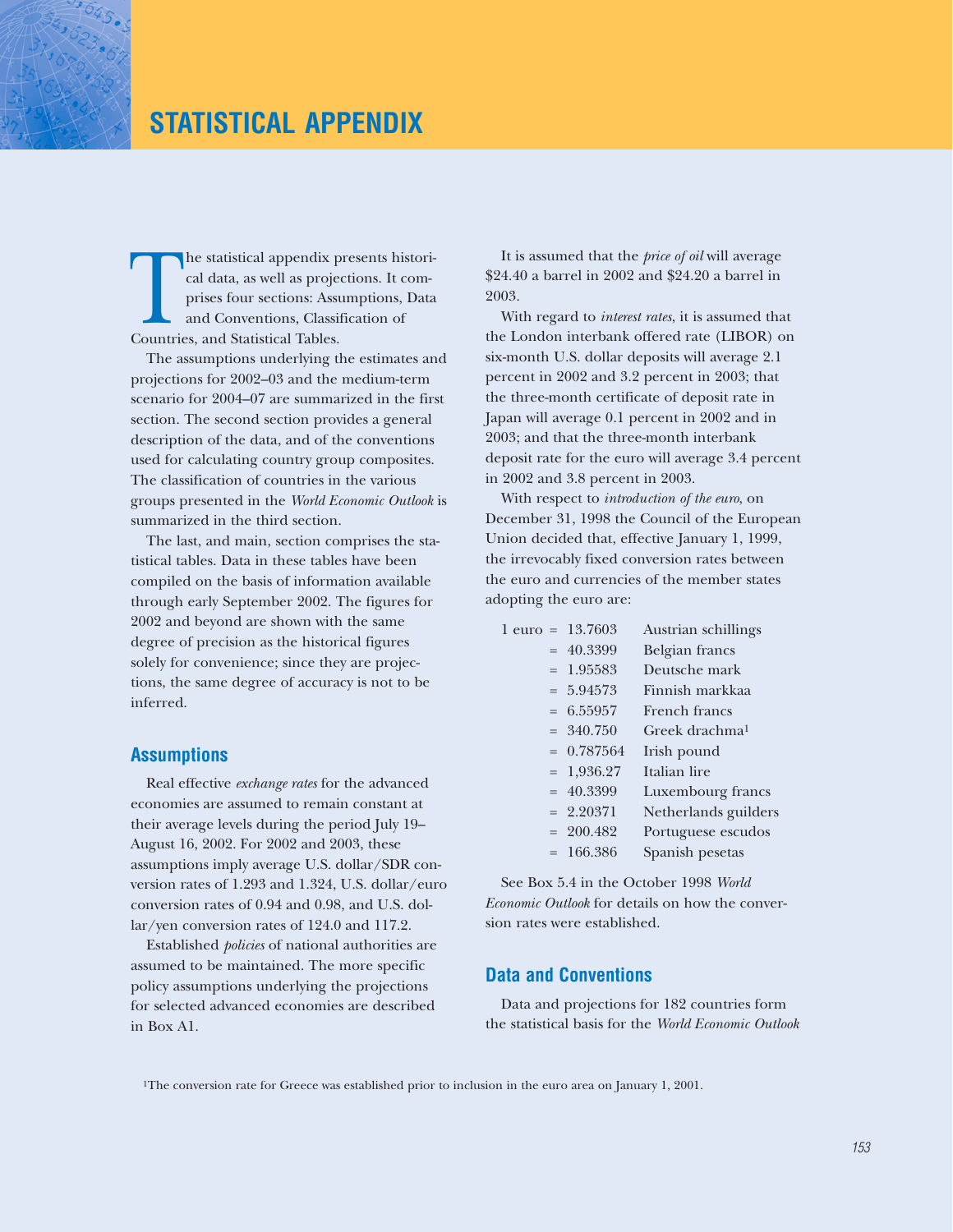#### **Box A1. Economic Policy Assumptions Underlying the Projections for Selected Advanced Economies**

The short-term *fiscal policy assumptions* used in the *World Economic Outlook* are based on officially announced budgets, adjusted for differences between the national authorities and the IMF staff regarding macroeconomic assumptions and projected fiscal outturns. The medium-term fiscal projections incorporate policy measures that are judged likely to be implemented. In cases where the IMF staff has insufficient information to assess the authorities' budget intentions and prospects for policy implementation, an unchanged structural primary balance is assumed, unless otherwise indicated. Specific assumptions used in some of the advanced economies follow (see also Tables 14–16 in the Statistical Appendix for data on fiscal and structural balances).1

*United States.* The fiscal projections are based on the 2003 mid-session review of the Administration's budget (July 2002), adjusted for Congressional Budget Office's baseline revisions (August 2002) and the IMF staff's macroeconomic and budget assumptions.

*Japan.* The projections take into account the initial FY2002 budget, the first supplementary budget of November 2001 which included additional measures of about ¥3 trillion, and the second supplementary budget of February 2002 with measures of ¥4 trillion, of which ¥2.5 trillion is central government spending and ¥1.5 trillion is local government spending.

1The output gap is actual less potential output, as a percent of potential output. Structural balances are expressed as a percent of potential output. The structural budget balance is the budgetary position that would be observed if the level of actual output coincided with potential output. Changes in the structural budget balance consequently include effects of temporary fiscal measures, the impact of fluctuations in interest rates and debt-service costs, and other non-cyclical fluctuations in the budget balance. The computations of structural budget balances are based on IMF staff estimates of potential GDP and revenue and expenditure elasticities (see the October 1993 *World Economic Outlook*, Annex I). Net debt is defined as gross debt less financial assets of the general government, which include assets held by the social security insurance system. Estimates of the output gap and of the structural balance are subject to significant margins of uncertainty.

*Germany*. Fiscal projections for 2002–05 are based on the national authorities' updated Stability Program of December 2001, as adjusted for (i) the IMF staff's updated macroeconomic scenario; (ii) differences between the Stability Program's estimates for fiscal developments in 2001 and the outcome in 2001; (iii) the new expenditure paths agreed under the national stability pact between the federal and local governments in May 2002, as reflected in the updated medium-term fiscal projections prepared by the *Finanzplanungsrat*—the advisory intergovernmental council that coordinates fiscal policy between the Bund and Länder––in June 2002; and (iv) recently announced changes to expenditure and taxes that are related to flood damage repair.

*France*. The IMF staff has assumed that, other than the tax cuts already embodied in the 2002 supplementary budget, the government's intention to reduce the tax burden by €30 billion will result in cuts spread over the 2004–07 period. Expenditures are assumed to grow at an annual real rate of 1.3 percent, as set in the latest available Stability Program (2003–05) except in 2003, when overruns in health care spending are projected to result in faster overall expenditure growth. Projections are based on the staff's macroeconomic assumptions.

*Italy*. Fiscal projections for 2003 and beyond are based on the authorities' targets as published in their medium term economic program released in July 2002, adjusted for differences in macroeconomic assumptions.

*United Kingdom*. The fiscal projections are based on the April 2002 budget report. Additionally, the projections incorporate the most recent statistical releases from the Office for National Statistics, including provisional budgetary outturns throughout May 2002. The main difference with respect to the official budgetary projections is that the staff projections are based on potential growth of 2.6 percent rather than the 2.5 percent underlying official projections. They also include an adjustment for the proceeds of the recent UMTS license auction (about 2.4 percent of GDP)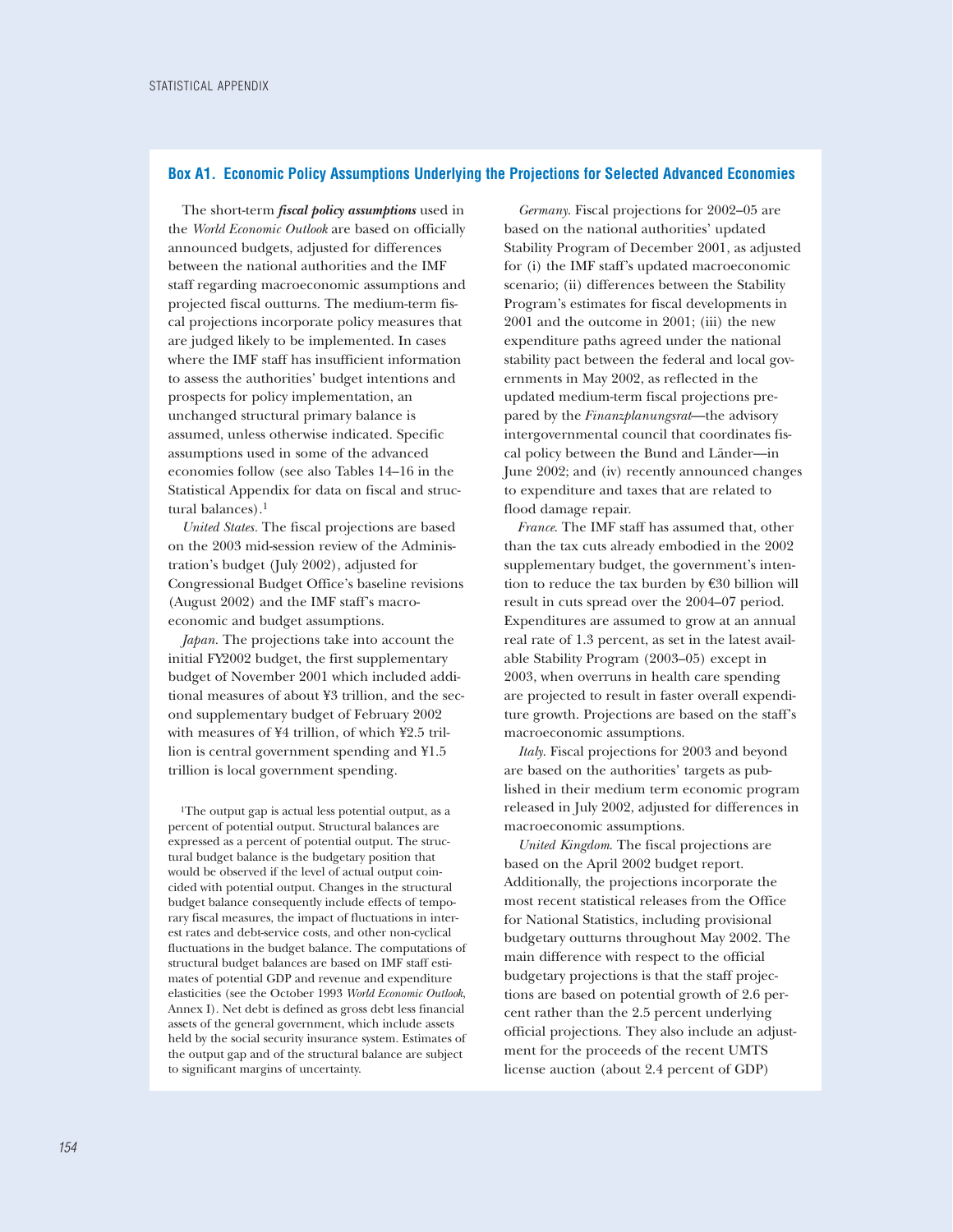received in fiscal year 2000/01 to conform to the Eurostat accounting guidelines. These proceeds are not included in the computation of the structural balance.

*Canada*. The fiscal outlook assumes tax and expenditure policies in line with those outlined in the government's 2001 budget, announced in December 2001, adjusted for the staff's economic projections. Over the medium term, the staff assumes that the federal government budget will be in surplus by an amount equivalent to the contingency reserve in the budget. The staff assumes that the contingency reserve is restored to its pre-2001 budget level of Can\$3 billion after FY 2003/04. The consolidated fiscal position for the provinces is assumed to evolve in line with their stated medium-term targets.

*Australia*. The fiscal projections through the fiscal year 2005/06 are based on the 2002/03 budget, which was published by the Australian Treasury in May 2002. For the remainder of the projection period, the IMF staff assumes unchanged policies.

*Netherlands*. Projections for 2002 reflect the 2002 budget adjusted for the IMF staff's macroeconomic projections. For 2003–06, the forecasts are based on the authorities' multiyear framework as laid out in the new cabinet's coalition agreement adjusted for the staff's macroeconomic projections. The framework in based on a binding multiyear ceiling on real expenditure.

*Portugal*. The fiscal projections for 2002 take into account the authorities' revised estimates for 2001, assume that 2002 fiscal measures yield the effects estimated by the authorities, and adjust revenue projections for differences between the authorities' and staff's macroeconomic framework. Fiscal projections for 2003–07 assume a constant structural primary balance.

*Spain*. Fiscal projections through 2005 are based on the policies outlined in the national authorities' updated Stability Program of December 2001. Projections for subsequent years assume no significant changes in those policies.

*Sweden*. Projections for 2002 are based on the central government budget outturn for the first

quarter of 2002, and the policies and projections (for general government) underlying the Spring Budget Bill published in April 2002. The projections also take account of the authorities' medium-term fiscal objective of a general government surplus of 2 percent of GDP over the economic cycle, the Ministry of Finance's medium-term fiscal projections for 2003–04, and the nominal ceilings on central government expenditures for the same period.

*Switzerland*. Projections for 2002 are based on the official budget plans, including supplementary budgets, and preliminary figures on the budget outturn. The projections for 2003–05 are based on official budget plans that include measures to strengthen the finances of social security. Beyond 2005, the general government's structural balance is assumed to remain unchanged.

*Monetary policy assumptions* are based on the established policy framework in each country. In most cases, this implies a nonaccommodative stance over the business cycle: official interest rates will therefore increase when economic indicators suggest that prospective inflation will rise above its acceptable rate or range; and they will decrease when indicators suggest that prospective inflation will not exceed the acceptable rate or range, that prospective output growth is below its potential rate, and that the margin of slack in the economy is significant. On this basis, the projected path for the London interbank offered rate (LIBOR) on six-month U.S. dollar deposits—2.1 percent on average in 2002 and 3.2 percent in 2003 and the federal funds target rate are broadly consistent with market expectations as of early September 2002. The interest rate on six-month Japanese yen deposits is assumed to average 0.1 percent in 2002 and 0.1 percent in 2003, with the current monetary policy framework being maintained. The rate on six-month euro deposits is assumed to average 3.4 percent in 2002 and 3.8 in 2003. Changes in interest rate assumptions compared with the April 2002 *World Economic Outlook* are summarized in Table 1.1.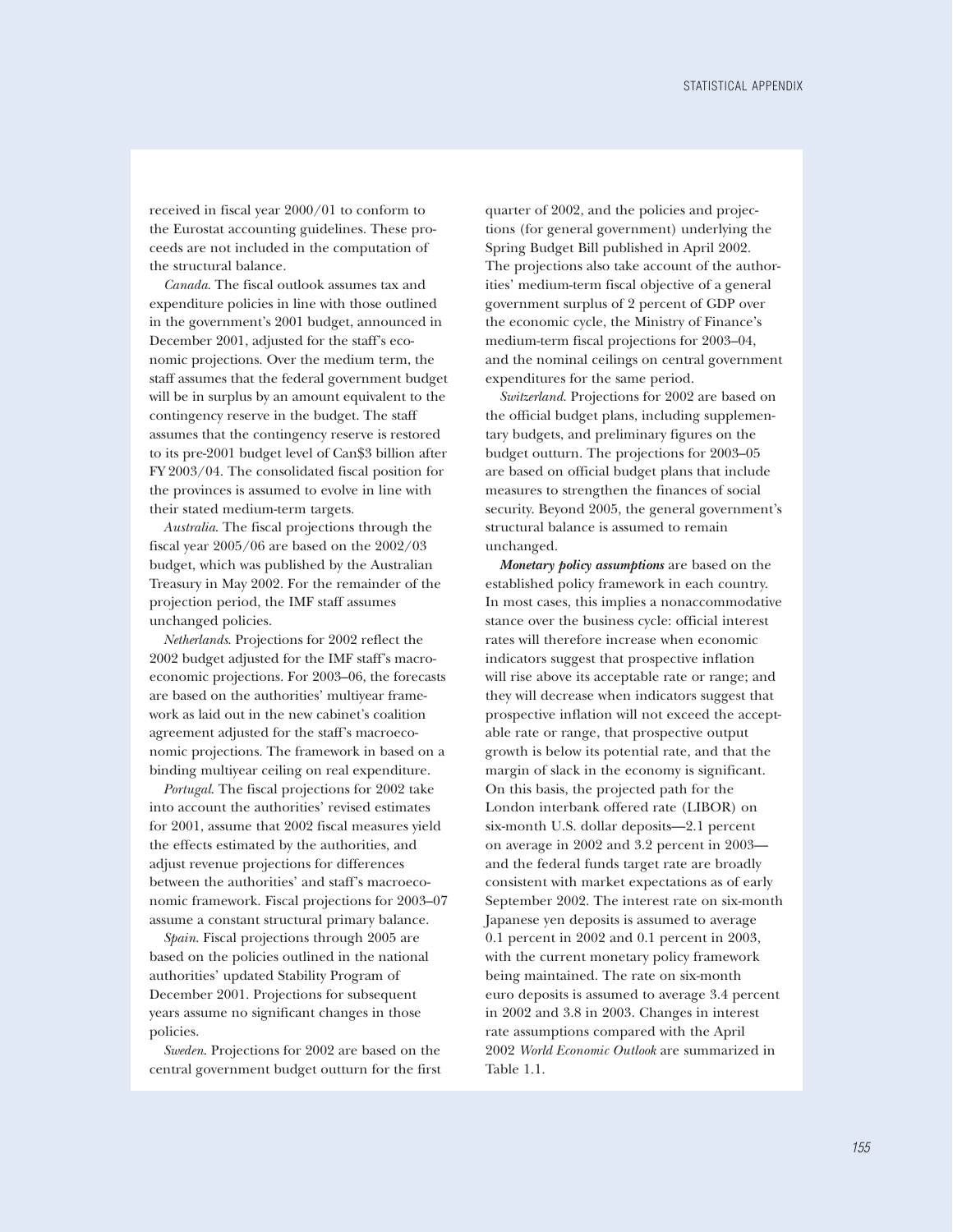(the World Economic Outlook database). The data are maintained jointly by the IMF's Research Department and area departments, with the latter regularly updating country projections based on consistent global assumptions.

Although national statistical agencies are the ultimate providers of historical data and definitions, international organizations are also involved in statistical issues, with the objective of harmonizing methodologies for the national compilation of statistics, including the analytical frameworks, concepts, definitions, classifications, and valuation procedures used in the production of economic statistics. The *World Economic Outlook* database reflects information from both national source agencies and international organizations.

The completion in 1993 of the comprehensive revision of the standardized *System of National Accounts 1993* (*SNA*) and the IMF's *Balance of Payments Manual* (*BPM*) represented important improvements in the standards of economic statistics and analysis.2 The IMF was actively involved in both projects, particularly the new *Balance of Payments Manual*, which reflects the IMF's special interest in countries' external positions. Key changes introduced with the new *Manual* were summarized in Box 13 of the May 1994 *World Economic Outlook*. The process of adapting country balance of payments data to the definitions of the new *BPM* began with the May 1995 *World Economic Outlook*. However, full concordance with the *BPM* is ultimately dependent on the provision by national statistical compilers of revised country data, and hence the *World Economic Outlook* estimates are still only partially adapted to the *BPM*.

The members of the European Union have recently adopted a harmonized system for the compilation of the national accounts, referred to as ESA 1995. All national accounts data from 1995 onward are now presented on the basis of the new system. Revision by national authorities of data prior to 1995 to conform to the new system has progressed, but has in some cases not been completed. In such cases, historical *World Economic Outlook* data have been carefully adjusted to avoid breaks in the series. Users of EU national accounts data prior to 1995 should nevertheless exercise caution until such time as the revision of historical data by national statistical agencies has been fully completed. See Box 1.2, *Revisions in National Accounts Methodologies,* in the May 2000 *World Economic Outlook.*

Composite data for country groups in the *World Economic Outlook* are either sums or weighted averages of data for individual countries. Unless otherwise indicated, multiyear averages of growth rates are expressed as compound annual rates of change. Arithmetically weighted averages are used for all data except inflation and money growth for the developing and transition country groups, for which geometric averages are used. The following conventions apply.

- Country group composites for exchange rates, interest rates, and the growth rates of monetary aggregates are weighted by GDP converted to U.S. dollars at market exchange rates (averaged over the preceding three years) as a share of group GDP.
- Composites for other data relating to the domestic economy, whether growth rates or ratios, are weighted by GDP valued at purchasing power parities (PPPs) as a share of total world or group GDP.3
- Composites for data relating to the domestic economy for the euro area (12 member countries throughout the entire period unless oth-

<sup>2</sup>Commission of the European Communities, International Monetary Fund, Organization for Economic Cooperation and Development, United Nations, and World Bank, *System of National Accounts 1993* (Brussels/Luxembourg, New York, Paris, and Washington, 1993); and International Monetary Fund, *Balance of Payments Manual, Fifth Edition* (Washington: IMF, 1993).

<sup>3</sup>See Box A1 of the May 2000 *World Economic Outlook* for a summary of the revised PPP-based weights and Annex IV of the May 1993 *World Economic Outlook*. See also Anne Marie Gulde and Marianne Schulze-Ghattas, "Purchasing Power Parity Based Weights for the *World Economic Outlook*," in *Staff Studies for the World Economic Outlook* (International Monetary Fund, December 1993), pp. 106–23.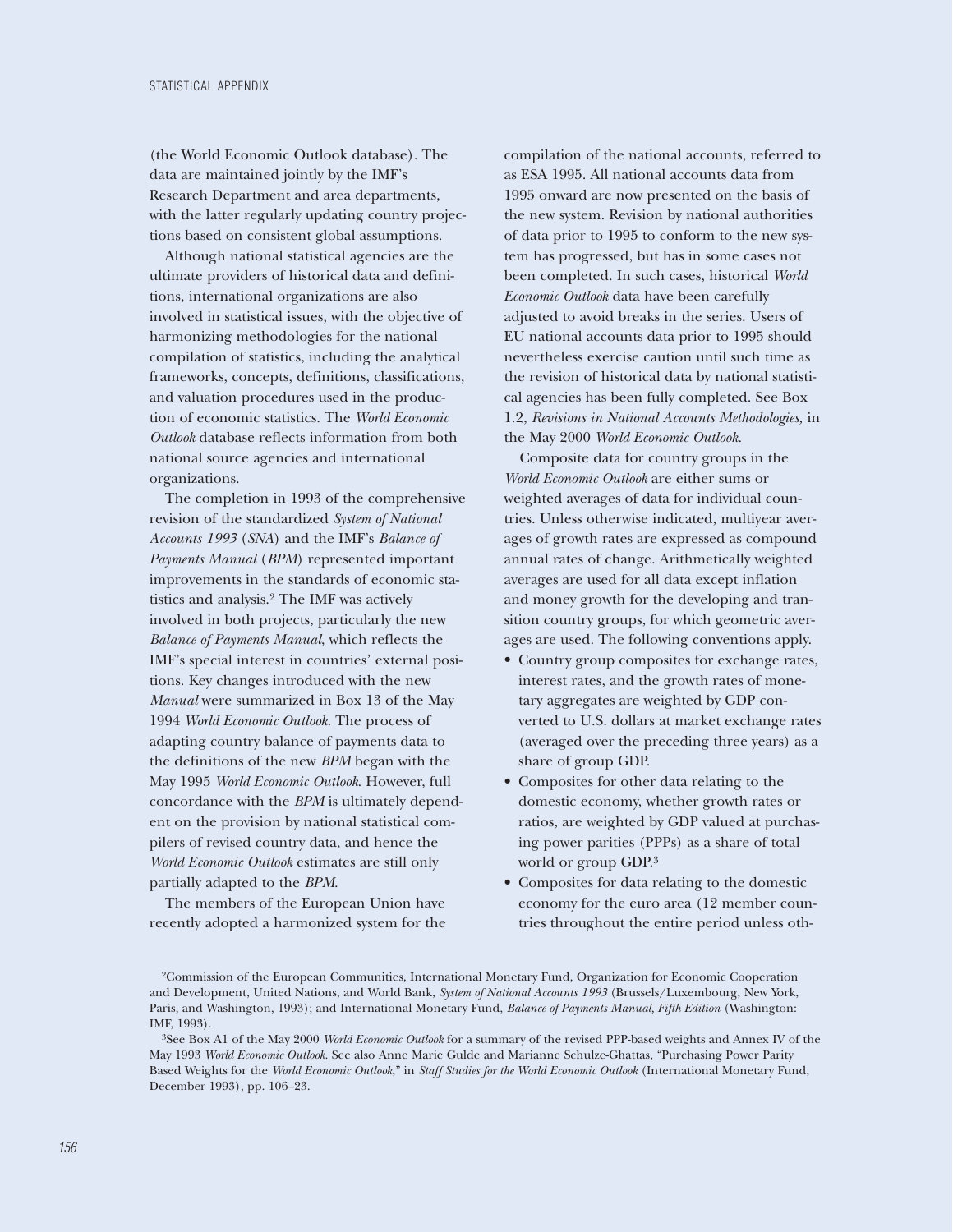erwise noted) are aggregates of national source data using weights based on 1995 ECU exchange rates.

- Composite unemployment rates and employment growth are weighted by labor force as a share of group labor force.
- Composites relating to the external economy are sums of individual country data after conversion to U.S. dollars at the average market exchange rates in the years indicated for balance of payments data and at end-of-year market exchange rates for debt denominated in currencies other than U.S. dollars. Composites of changes in foreign trade volumes and prices, however, are arithmetic averages of percentage changes for individual countries weighted by the U.S. dollar value of exports or imports as a share of total world or group exports or imports (in the preceding year).

For central and eastern European countries, external transactions in nonconvertible currencies (through 1990) are converted to U.S. dollars at the implicit U.S. dollar/ruble conversion rates obtained from each country's national currency exchange rate for the U.S. dollar and for the ruble.

### **Classification of Countries**

### **Summary of the Country Classification**

The country classification in the *World Economic Outlook* divides the world into three major groups: advanced economies, developing countries, and countries in transition.4 Rather than being based on strict criteria, economic or otherwise, this classification has evolved over time with the objective of facilitating analysis by providing a reasonably meaningful organization of data. A few countries are presently not included in these groups, either because they are not IMF members, and their economies are not monitored by the IMF, or because databases have not yet been compiled. Cuba and the Democratic People's Republic of Korea are examples of countries that are not IMF members, whereas San Marino, among the advanced economies, is an example of an economy for which a database has not been completed. It should also be noted that, owing to a lack of data, only three of the former republics of the dissolved Socialist Federal Republic of Yugoslavia (Croatia, the former Yugoslav Republic of Macedonia, and Slovenia) are included in the group composites for countries in transition.

Each of the three main country groups is further divided into a number of subgroups. Among the advanced economies, the seven largest in terms of GDP, collectively referred to as the major advanced countries, are distinguished as a subgroup, and so are the 15 current members of the European Union, the 12 members of the euro area, and the four newly industrialized Asian economies. The developing countries are classified by region, as well as into a number of analytical and other groups. A regional breakdown is also used for the classification of the countries in transition. Table A provides an overview of these standard groups in the *World Economic Outlook*, showing the number of countries in each group and the average 2001 shares of groups in aggregate PPPvalued GDP, total exports of goods and services, and population.

### **General Features and Compositions of Groups in the** *World Economic Outlook* **Classification**

#### **Advanced Economies**

The 29 advanced economies are listed in Table B. The seven largest in terms of GDP—the United States, Japan, Germany, France, Italy, the United Kingdom, and Canada—constitute the subgroup of *major advanced economies,* often

<sup>4</sup>As used here, the term "country" does not in all cases refer to a territorial entity that is a state as understood by international law and practice. It also covers some territorial entities that are not states, but for which statistical data are maintained on a separate and independent basis.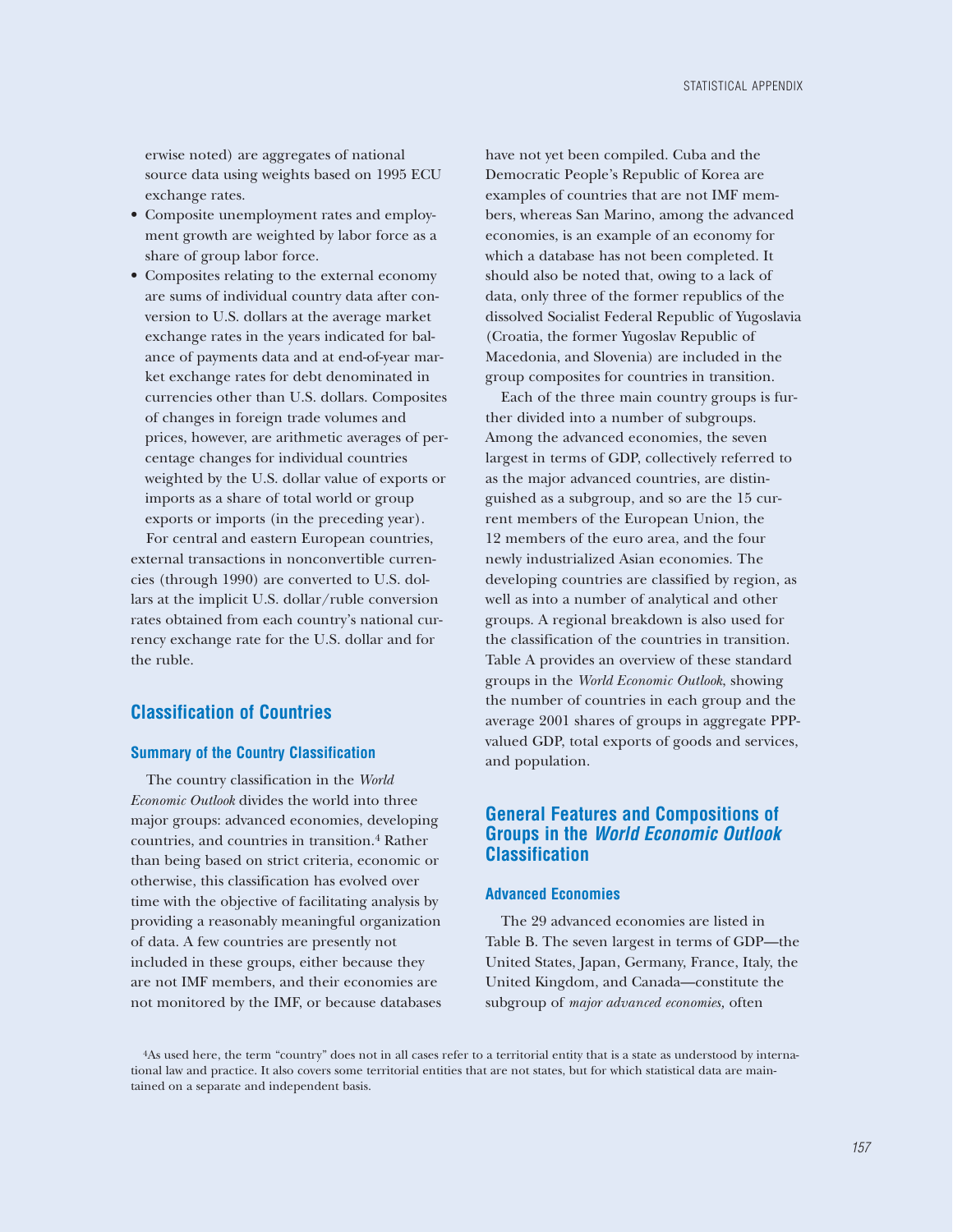### **Table A. Classification by** *World Economic Outlook* **Groups and Their Shares in Aggregate GDP, Exports of Goods and Services, and Population, 20011**

*(Percent of total for group or world)*

|                                                                                                                                                                                                                                                                                                                                                    | Number of<br>Countries                                    | GDP                                                                                     |                                                                                     | <b>Exports of Goods</b><br>and Services                                                 |                                                                                   | Population                                                                                 |                                                                                         |  |
|----------------------------------------------------------------------------------------------------------------------------------------------------------------------------------------------------------------------------------------------------------------------------------------------------------------------------------------------------|-----------------------------------------------------------|-----------------------------------------------------------------------------------------|-------------------------------------------------------------------------------------|-----------------------------------------------------------------------------------------|-----------------------------------------------------------------------------------|--------------------------------------------------------------------------------------------|-----------------------------------------------------------------------------------------|--|
|                                                                                                                                                                                                                                                                                                                                                    |                                                           | $\leftarrow$                                                                            |                                                                                     | Share of total for-                                                                     |                                                                                   |                                                                                            |                                                                                         |  |
|                                                                                                                                                                                                                                                                                                                                                    |                                                           | Advanced<br>economies                                                                   | World                                                                               | Advanced<br>economies                                                                   | World                                                                             | Advanced<br>economies                                                                      | World                                                                                   |  |
| <b>Advanced Economies</b><br>Major advanced economies<br><b>United States</b><br>Japan<br>Germany<br>France<br>Italy<br>United Kingdom<br>Canada                                                                                                                                                                                                   | 29<br>7                                                   | 100.0<br>79.4<br>38.0<br>13.0<br>8.0<br>5.7<br>5.5<br>5.6<br>3.5                        | 56.3<br>44.7<br>21.4<br>7.3<br>4.5<br>3.2<br>3.1<br>3.1<br>2.0                      | 100.0<br>61.9<br>18.1<br>8.0<br>11.6<br>6.6<br>5.3<br>6.8<br>5.4                        | 75.1<br>46.5<br>13.6<br>6.0<br>8.7<br>5.0<br>4.0<br>5.1<br>4.1                    | 100.0<br>74.3<br>29.7<br>13.6<br>8.8<br>6.4<br>6.2<br>6.4<br>3.3                           | 15.4<br>11.5<br>4.6<br>2.1<br>1.4<br>1.0<br>0.9<br>1.0<br>0.5                           |  |
| Other advanced economies                                                                                                                                                                                                                                                                                                                           | 22                                                        | 20.6                                                                                    | 11.6                                                                                | 38.1                                                                                    | 28.6                                                                              | 25.7                                                                                       | 4.0                                                                                     |  |
| Memorandum<br>European Union<br>Euro area<br>Newly industrialized Asian countries                                                                                                                                                                                                                                                                  | 15<br>12<br>$\overline{4}$                                | 35.4<br>28.3<br>5.9<br>Developing<br>countries                                          | 19.9<br>15.9<br>3.3<br>World                                                        | 50.2<br>40.3<br>12.5<br>Developing<br>countries                                         | 37.7<br>30.3<br>9.4<br>World                                                      | 40.3<br>32.4<br>8.6<br>Developing<br>countries                                             | 6.2<br>5.0<br>1.3<br>World                                                              |  |
| <b>Developing countries</b>                                                                                                                                                                                                                                                                                                                        | 125                                                       | 100.0                                                                                   | 37.6                                                                                | 100.0                                                                                   | 20.3                                                                              | 100.0                                                                                      | 78.0                                                                                    |  |
| <b>Regional groups</b><br>Africa<br>Sub-Sahara<br>Excluding Nigeria and<br>South Africa<br>Developing Asia<br>China<br>India<br>Other developing Asia<br>Middle East and Turkey<br>Western Hemisphere<br><b>Analytical groups</b><br>By source of export earnings<br>Fuel<br>Nonfuel<br>Of which, primary products<br>By external financing source | 51<br>48<br>46<br>25<br>23<br>16<br>33<br>18<br>109<br>42 | 8.5<br>6.6<br>3.8<br>59.1<br>32.2<br>12.5<br>14.4<br>10.6<br>21.8<br>9.3<br>90.7<br>6.3 | 3.2<br>2.5<br>1.4<br>22.2<br>12.1<br>4.7<br>5.4<br>4.0<br>8.2<br>3.5<br>34.1<br>2.4 | 9.9<br>7.2<br>3.5<br>46.1<br>19.7<br>4.4<br>22.1<br>20.7<br>23.3<br>20.4<br>79.6<br>6.0 | 2.0<br>1.5<br>0.7<br>9.3<br>4.0<br>0.9<br>4.5<br>4.2<br>4.7<br>4.1<br>16.1<br>1.2 | 16.0<br>14.5<br>10.8<br>66.9<br>26.9<br>21.4<br>18.6<br>6.4<br>10.7<br>7.0<br>93.0<br>11.1 | 12.5<br>11.3<br>8.4<br>52.2<br>21.0<br>16.7<br>14.5<br>5.0<br>8.4<br>5.5<br>72.5<br>8.6 |  |
| Net debtor countries<br>Of which, official financing<br>Net debtor countries by<br>debt-servicing experience<br>Countries with arrears and/or<br>rescheduling during 1994-98                                                                                                                                                                       | 113<br>43<br>55                                           | 97.3<br>5.6<br>24.6                                                                     | 36.5<br>2.1<br>9.2                                                                  | 88.8<br>5.4<br>24.0                                                                     | 18.0<br>1.1<br>4.9                                                                | 99.3<br>13.9<br>29.2                                                                       | 77.4<br>10.8<br>22.8                                                                    |  |
| Other groups<br>Heavily indebted poor countries<br>Middle East and north Africa                                                                                                                                                                                                                                                                    | 40<br>21                                                  | 5.1<br>10.5<br>Countries in<br>transition                                               | 1.9<br>3.9<br>World                                                                 | 4.6<br>19.8<br>Countries in<br>transition                                               | 0.9<br>4.0<br>World                                                               | 14.0<br>7.5<br>Countries in<br>transition                                                  | 10.9<br>5.9<br>World                                                                    |  |
| <b>Countries in transition</b><br>Central and eastern Europe<br>CIS and Mongolia<br>Russia<br><b>Excluding Russia</b>                                                                                                                                                                                                                              | 29<br>16<br>13<br>11                                      | 100.0<br>37.6<br>62.4<br>42.8<br>19.6                                                   | 6.2<br>2.3<br>3.8<br>2.6<br>1.2                                                     | 100.0<br>52.5<br>47.5<br>32.2<br>15.3                                                   | 4.7<br>2.4<br>2.2<br>$1.5\,$<br>$0.7\,$                                           | 100.0<br>28.8<br>71.2<br>36.4<br>34.7                                                      | 6.6<br>1.9<br>4.7<br>2.4<br>2.3                                                         |  |

1The GDP shares are based on the purchasing-power-parity (PPP) valuation of country GDPs.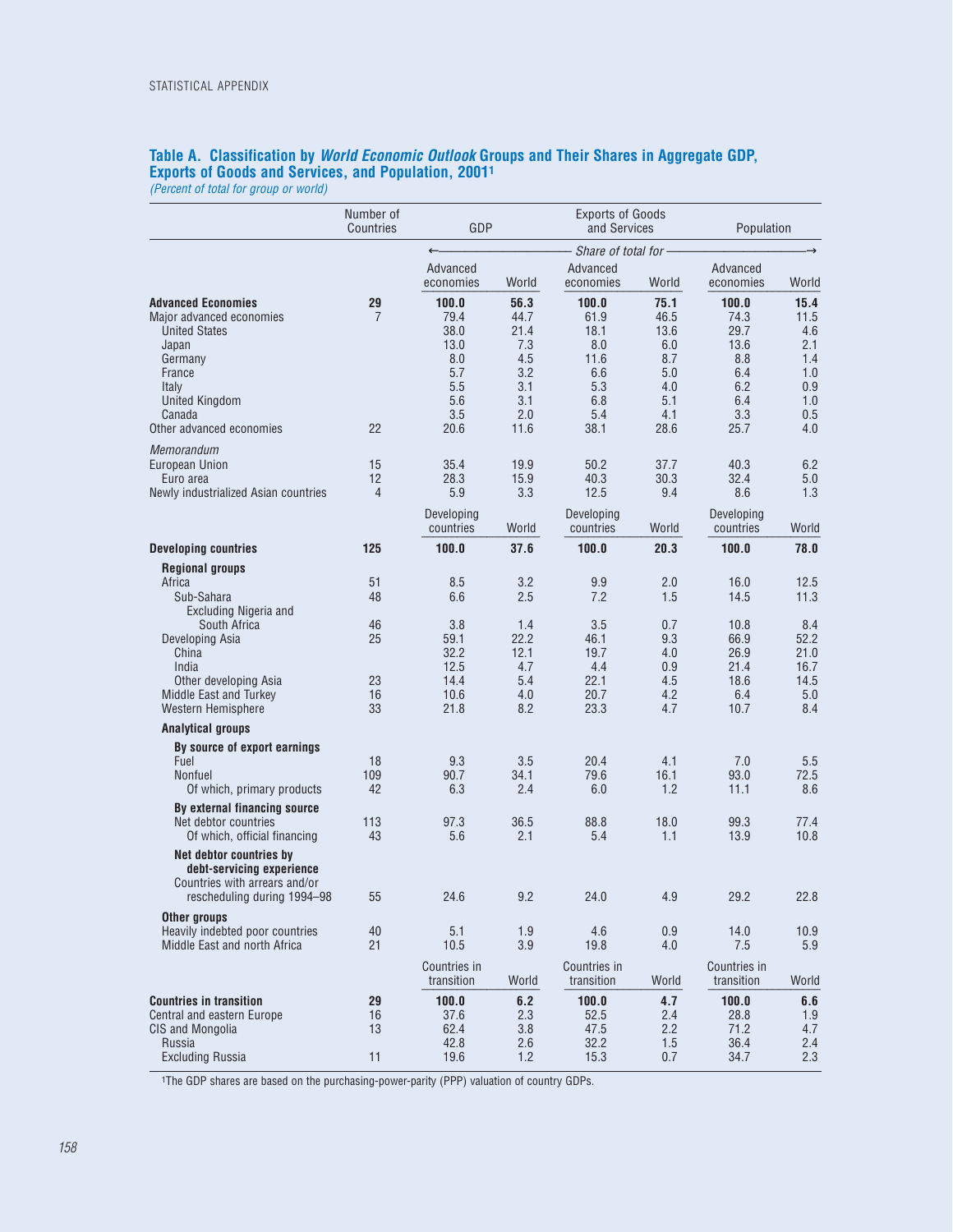|                                 | European Union                                                              |                                                                        | Euro Area                                                                                                   | Newly Industrialized<br>Asian Economies                          | Other<br>Countries                                                                      |
|---------------------------------|-----------------------------------------------------------------------------|------------------------------------------------------------------------|-------------------------------------------------------------------------------------------------------------|------------------------------------------------------------------|-----------------------------------------------------------------------------------------|
| <b>Major advanced economies</b> | France<br>Germany<br>Italy<br><b>United Kingdom</b>                         |                                                                        | France<br>Germany<br>Italy                                                                                  |                                                                  | Canada<br>Japan<br><b>United States</b>                                                 |
| Other advanced economies        | Austria<br><b>Belgium</b><br><b>Denmark</b><br>Finland<br>Greece<br>Ireland | Luxembourg<br><b>Netherlands</b><br>Portugal<br><b>Spain</b><br>Sweden | Austria<br>Belaium<br>Finland<br>Greece<br>Ireland<br>Luxembourg<br><b>Netherlands</b><br>Portugal<br>Spain | Hong Kong SAR1<br>Korea<br>Singapore<br>Taiwan Province of China | Australia<br>Cyprus<br>Iceland<br><b>Israel</b><br>New Zealand<br>Norway<br>Switzerland |

#### **Table B. Advanced Economies by Subgroup**

1On July 1, 1997, Hong Kong was returned to the People's Republic of China and became a Special Administrative Region of China.

referred to as the Group of Seven (G-7) countries. The current members of the *European Union* (15 countries), the euro area (12 countries), and the *newly industrialized Asian economies* are also distinguished as subgroups. Composite data shown in the tables for the European Union and the euro area cover the current members for all years, even though the membership has increased over time.

In 1991 and subsequent years, data for *Germany* refer to west Germany *and* the eastern Länder (i.e., the former German Democratic Republic). Before 1991, economic data are not available on a unified basis or in a consistent manner. Hence, in tables featuring data expressed as annual percent change, these apply to west Germany in years up to and including 1991, but to unified Germany from 1992 onward. In general, data on national accounts and domestic economic and financial activity through 1990 cover west Germany only, whereas data for the central government and balance of payments apply to west Germany through June 1990 and to unified Germany thereafter.

#### **Developing Countries**

The group of developing countries (125 countries) includes all countries that are not classified as advanced economies or as countries in

transition, together with a few dependent territories for which adequate statistics are available.

The *regional breakdowns* of developing countries in the *World Economic Outlook* conform to the IMF's *International Financial Statistics (IFS)* classification—*Africa, Asia, Europe, Middle East,* and *Western Hemisphere*—with one important exception. Because all of the non-advanced countries in Europe except Malta and Turkey are included in the group of countries in transition, the *World Economic Outlook* classification places these two countries in a combined *Middle East and Turkey* region. In both classifications, Egypt and the Libyan Arab Jamahiriya are included in this region, not in Africa. Three additional regional groupings—two of them constituting part of Africa and one a subgroup of Asia—are included in the *World Economic Outlook* because of their analytical significance. These are *sub-Sahara, sub-Sahara excluding Nigeria and South Africa*, and *Asia excluding China and India*.

The developing countries are also classified according to *analytical criteria* and into *other groups.* The analytical criteria reflect countries' composition of export earnings and other income from abroad, a distinction between net creditor and net debtor countries, and, for the net debtor countries, financial criteria based on external financing source and experience with external debt servicing. Included as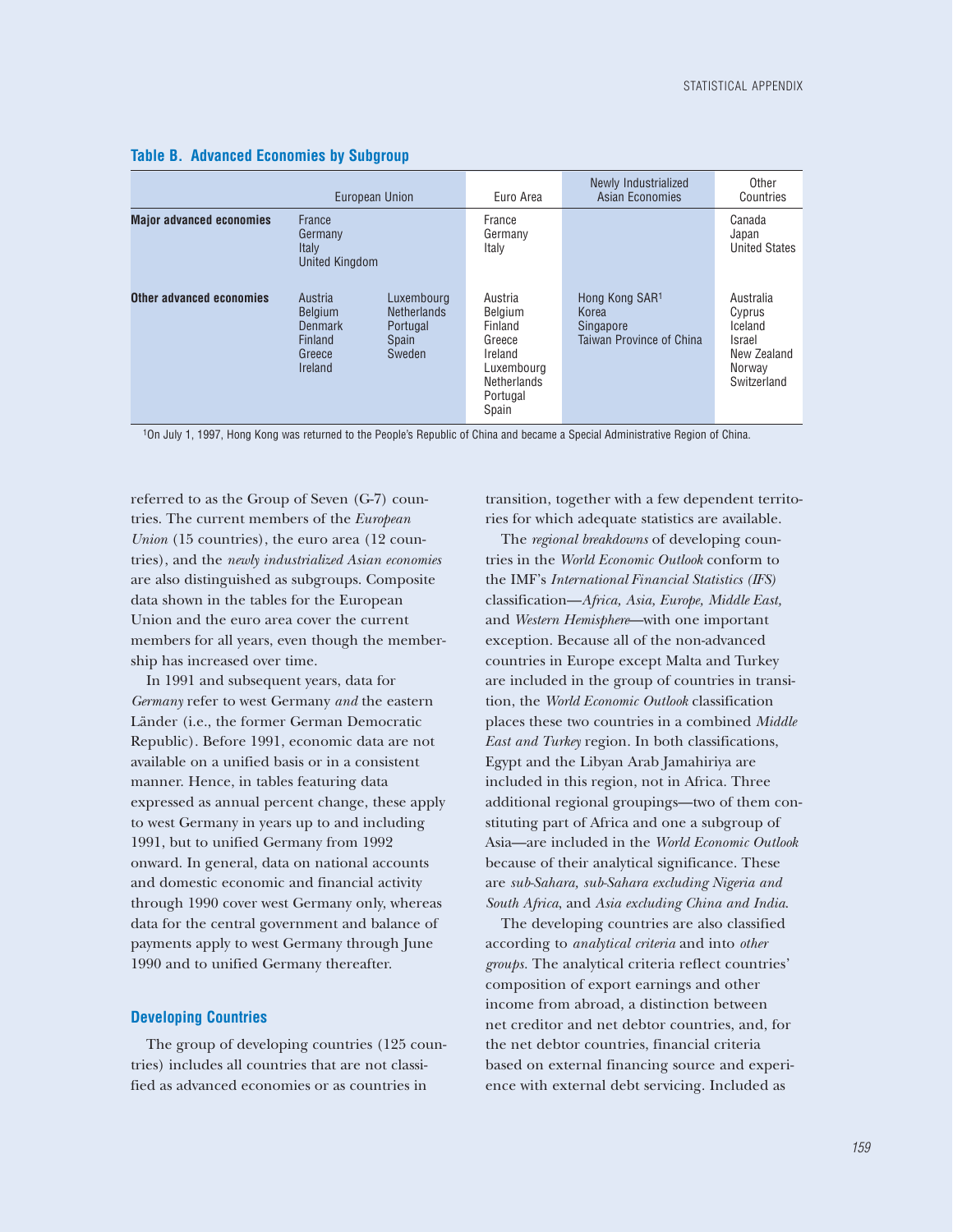|                             | Fuel                                                                     | Nonfuel, Of Which<br><b>Primary Products</b>                                                                                         |                                          | Fuel                                                                                                                               | Nonfuel, Of Which<br><b>Primary Products</b>                                                                              |
|-----------------------------|--------------------------------------------------------------------------|--------------------------------------------------------------------------------------------------------------------------------------|------------------------------------------|------------------------------------------------------------------------------------------------------------------------------------|---------------------------------------------------------------------------------------------------------------------------|
| <b>Africa</b><br>Sub-Sahara | Angola<br>Congo, Rep. of<br><b>Equatorial Guinea</b><br>Gabon<br>Nigeria | <b>Benin</b><br><b>Botswana</b><br><b>Burkina Faso</b><br><b>Burundi</b><br>Central African Rep.<br>Chad<br>Congo, Democratic        | <b>Developing Asia</b>                   | Brunei Darussalam                                                                                                                  | <b>Bhutan</b><br>Cambodia<br><b>Myanmar</b><br>Papua New Guinea<br>Solomon Islands<br>Vanuatu<br>Vietnam                  |
|                             |                                                                          | Rep. of<br>Côte d'Ivoire<br>Gambia, The<br>Ghana<br>Guinea<br>Guinea-Bissau<br>Liberia<br>Madagascar<br>Malawi<br>Mali<br>Mauritania | <b>Middle East, and</b><br><b>Turkey</b> | <b>Bahrain</b><br>Iran, Islamic Rep. of<br>Iraq<br>Kuwait<br>Libya<br>Oman<br>Qatar<br>Saudi Arabia<br><b>United Arab Emirates</b> |                                                                                                                           |
| <b>North Africa</b>         | Algeria                                                                  | <b>Namibia</b><br><b>Niger</b><br>Somalia<br>Sudan<br>Swaziland<br>Tanzania<br><b>Togo</b><br>Zambia<br>Zimbabwe                     | <b>Western</b><br><b>Hemisphere</b>      | Trinidad and Tobago<br>Venezuela                                                                                                   | <b>Belize</b><br><b>Bolivia</b><br>Chile<br>Guyana<br><b>Honduras</b><br><b>Nicaragua</b><br>Paraguay<br>Peru<br>Suriname |

#### **Table C. Developing Countries by Region and Main Source of Export Earnings**

"other groups" are currently the heavily indebted poor countries (HIPCs), and Middle East and north Africa (MENA). The detailed composition of developing countries in the regional, analytical, and other groups is shown in Tables C through E.

The first analytical criterion, by *source of export earnings*, distinguishes between categories: *fuel* (Standard International Trade Classification— SITC 3) and nonfuel and then focuses on *nonfuel primary products* (SITC 0, 1, 2, 4, and 68).

The financial criteria focus on *net creditor* and *net debtor countries* which are differentiated on the basis of two additional financial criteria: by

#### *official external financing* and by *experience with debt servicing*.5

The *other groups* of developing countries (see Table E) constitute the HIPCs and MENA countries. The first group comprises 40 of the countries (all except Nigeria) considered by the IMF and the World Bank for their debt initiative, known as the HIPC Initiative.6 Middle East and north Africa, also referred to as the MENA countries, is a *World Economic Outlook* group, whose composition straddles the Africa and Middle East and Europe regions. It is defined as the Arab League countries plus the Islamic Republic of Iran.

6See David Andrews, Anthony R. Boote, Syed S. Rizavi, and Sukwinder Singh, *Debt Relief for Low-Income Countries: The Enhanced HIPC Initiative,* IMF Pamphlet Series, No. 51 (Washington: International Monetary Fund, November 1999)

<sup>5</sup>During 1994–98, 55 countries incurred external payments arrears or entered into official or commercial bank debtrescheduling agreements. This group of countries is referred to as *countries with arrears and/or rescheduling during 1994–98.*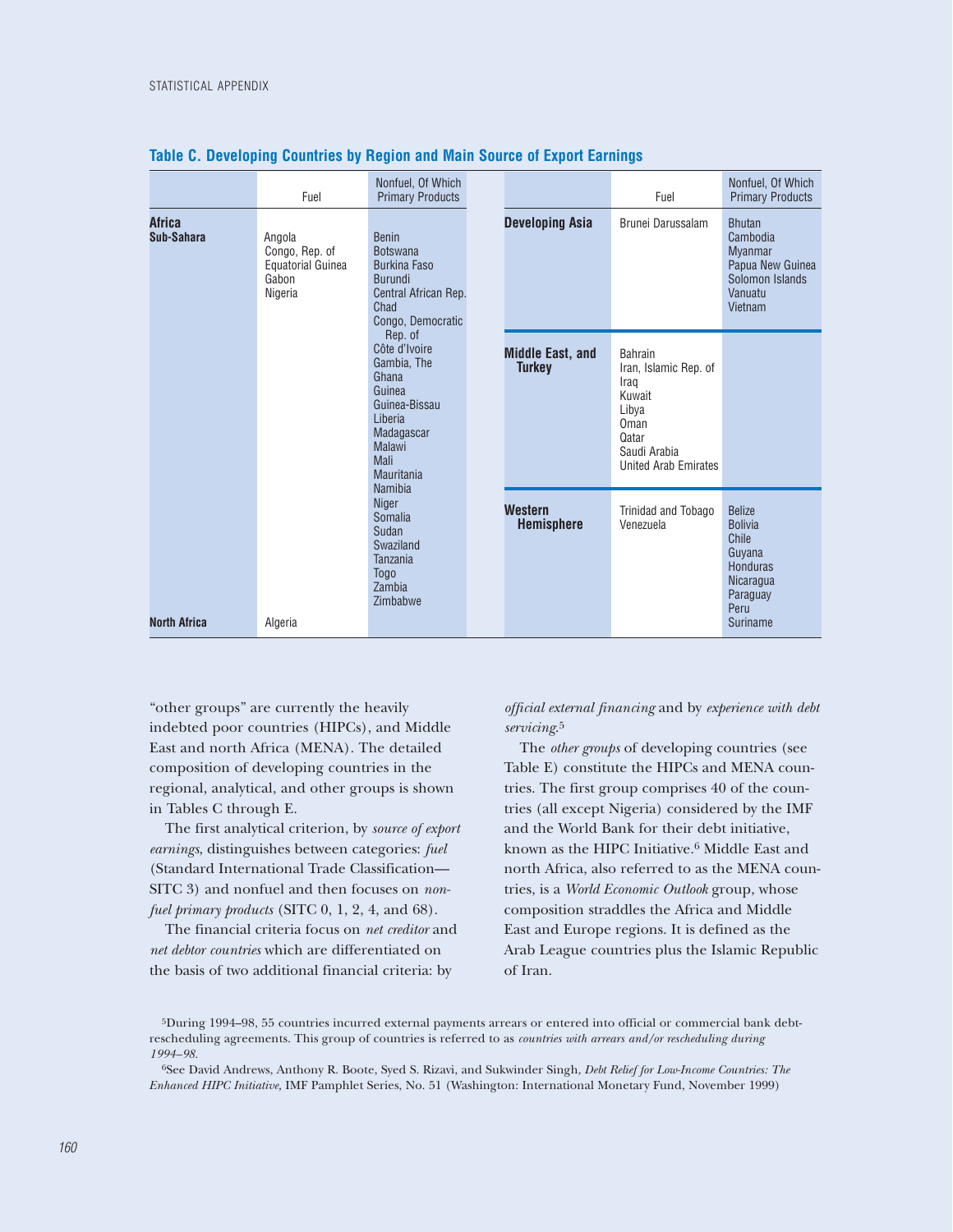|                                                       |            | <b>Net Debtor Countries</b>          |                                                                                               | <b>Net Debtor Countries</b> |                                      |  |  |
|-------------------------------------------------------|------------|--------------------------------------|-----------------------------------------------------------------------------------------------|-----------------------------|--------------------------------------|--|--|
|                                                       |            | By main external<br>financing source |                                                                                               |                             | By main external<br>financing source |  |  |
|                                                       | Net debtor | Of which                             |                                                                                               | Net debtor                  | Of which                             |  |  |
| <b>Countries</b>                                      | countries  | official financing                   | Countries                                                                                     | countries                   | official financing                   |  |  |
| <b>Africa</b><br>Sub-Sahara<br>Angola<br><b>Benin</b> |            |                                      | <b>Developing Asia</b><br>Afghanistan, Islamic State of<br><b>Bangladesh</b><br><b>Bhutan</b> |                             |                                      |  |  |
| <b>Burkina Faso</b>                                   |            |                                      | Cambodia                                                                                      |                             |                                      |  |  |
| <b>Burundi</b><br>Cameroon                            |            |                                      | China<br>Fiji<br>India                                                                        |                             |                                      |  |  |
| <b>Cape Verde</b>                                     |            |                                      | Indonesia                                                                                     |                             |                                      |  |  |
| Central African Rep.<br>Chad                          |            |                                      | Kiribati                                                                                      |                             |                                      |  |  |
| Comoros<br>Congo, Democratic Rep. of                  |            |                                      | Lao People's Democratic Rep.<br>Malaysia<br><b>Maldives</b>                                   |                             |                                      |  |  |
| Congo, Rep. of<br>Côte d'Ivoire<br>Djibouti           |            |                                      | <b>Myanmar</b><br>Nepal<br>Pakistan                                                           |                             |                                      |  |  |
| <b>Equatorial Guinea</b><br>Eritrea                   |            |                                      | Papua New Guinea<br>Philippines                                                               |                             |                                      |  |  |
| Ethiopia<br>Gabon<br>Gambia, The                      |            |                                      | Samoa<br>Solomon Islands<br>Sri Lanka                                                         |                             |                                      |  |  |
| Ghana<br>Guinea<br>Guinea-Bissau                      |            |                                      | <b>Thailand</b><br>Tonga<br>Vanuatu                                                           |                             |                                      |  |  |
| Kenya<br>Lesotho<br>Liberia<br>Madagascar             |            |                                      | Vietnam<br><b>Middle East, and Turkey</b><br><b>Bahrain</b><br>Egypt                          |                             |                                      |  |  |
| <b>Malawi</b><br><b>Mali</b>                          |            |                                      | Iran, Islamic Rep. Of<br>Iraq                                                                 |                             |                                      |  |  |
| Mauritania<br><b>Mauritius</b>                        |            |                                      | Jordan<br>Lebanon                                                                             |                             |                                      |  |  |
| Mozambique, Rep. of<br><b>Namibia</b><br><b>Niger</b> |            |                                      | <b>Malta</b><br>Oman<br>Syrian Arab Rep.                                                      |                             |                                      |  |  |
| Nigeria                                               |            |                                      | <b>Turkey</b>                                                                                 |                             |                                      |  |  |
| Rwanda<br>São Tomé and Príncipe<br>Senegal            |            |                                      | Yemen, Rep. of<br><b>Western Hemisphere</b><br>Antigua and Barbuda                            |                             |                                      |  |  |
| <b>Seychelles</b><br>Sierra Leone<br><b>Somalia</b>   |            |                                      | Argentina<br>Bahamas, The                                                                     |                             |                                      |  |  |
| South Africa<br>Sudan<br>Tanzania                     |            |                                      | <b>Barbados</b><br><b>Belize</b><br><b>Bolivia</b>                                            |                             |                                      |  |  |
| <b>Togo</b><br><b>Uganda</b>                          |            |                                      | <b>Brazil</b><br>Chile<br>Colombia                                                            |                             |                                      |  |  |
| Zambia<br>Zimbabwe<br><b>North Africa</b>             |            |                                      | Costa Rica<br>Dominica<br>Dominican Rep.                                                      |                             |                                      |  |  |
| Algeria<br><b>Morocco</b><br><b>Tunisia</b>           |            |                                      | Ecuador<br>El Salvador<br>Grenada                                                             |                             |                                      |  |  |

### **Table D. Developing Countries by Region and Main External Financing Source**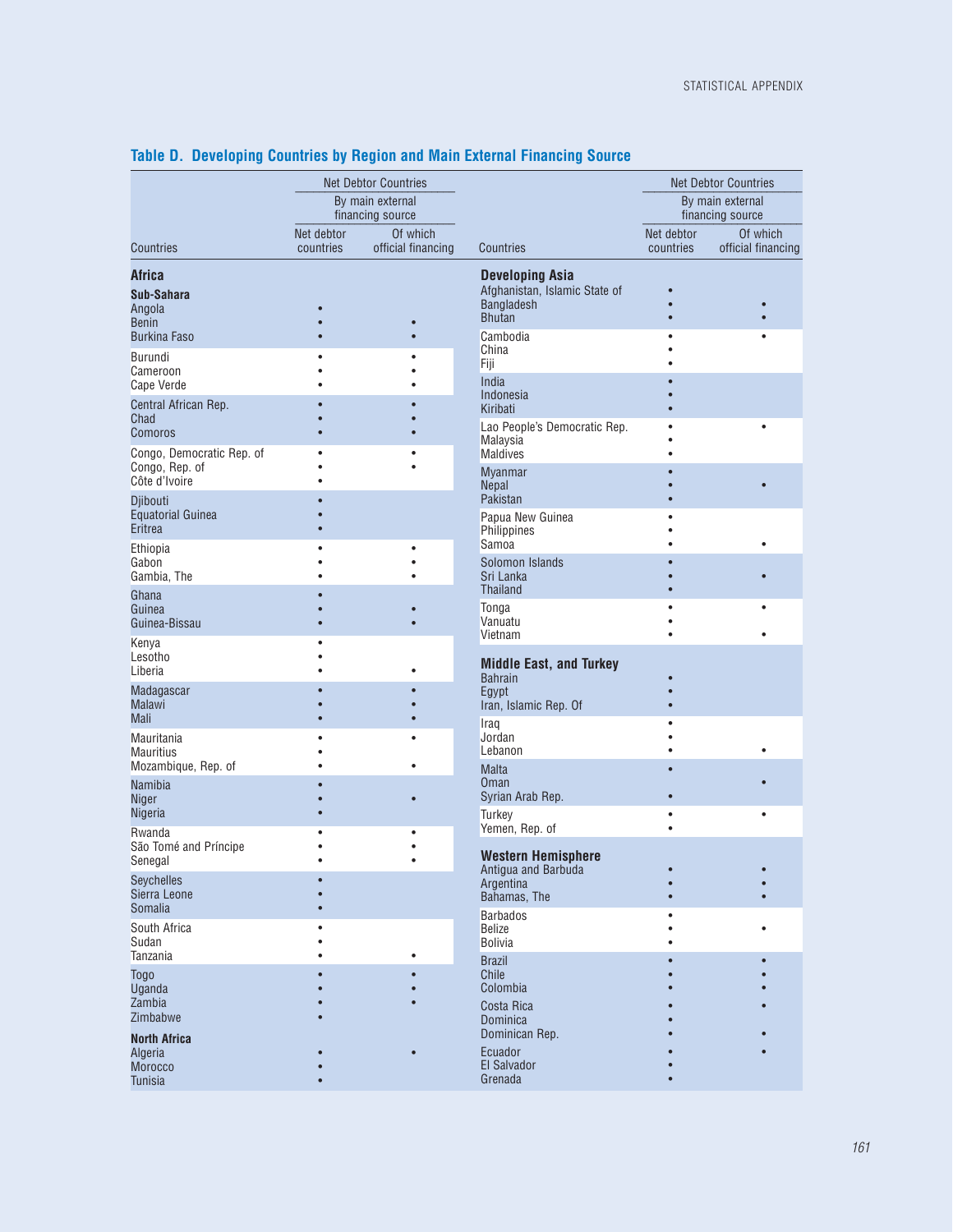## **Table D** *(concluded)*

|                                                           |                         | <b>Net Debtor Countries</b>          |                                                         | <b>Net Debtor Countries</b><br>By main external<br>financing source |                                |  |  |
|-----------------------------------------------------------|-------------------------|--------------------------------------|---------------------------------------------------------|---------------------------------------------------------------------|--------------------------------|--|--|
|                                                           |                         | By main external<br>financing source |                                                         |                                                                     |                                |  |  |
| <b>Countries</b>                                          | Net debtor<br>countries | Of which<br>official financing       | Countries                                               | Net debtor<br>countries                                             | Of which<br>official financing |  |  |
| Guatemala<br>Guyana<br>Haiti                              |                         |                                      | Paraguay<br>Peru<br><b>St. Kitts and Nevis</b>          |                                                                     |                                |  |  |
| <b>Honduras</b><br>Jamaica<br><b>Mexico</b>               |                         |                                      | St. Lucia<br>St. Vincent and the Grenadines<br>Suriname |                                                                     |                                |  |  |
| <b>Netherlands Antilles</b><br><b>Nicaragua</b><br>Panama |                         |                                      | Trinidad and Tobago<br>Uruguay<br>Venezuela             |                                                                     |                                |  |  |

## **Table E. Other Developing Country Groups**

| <b>Countries</b>                                                             | <b>Heavily Indebted</b><br><b>Poor Countries</b> | Middle East and<br>North Africa | <b>Countries</b>                                                                    | <b>Heavily Indebted</b><br><b>Poor Countries</b> | Middle East and<br>North Africa |
|------------------------------------------------------------------------------|--------------------------------------------------|---------------------------------|-------------------------------------------------------------------------------------|--------------------------------------------------|---------------------------------|
| <b>Africa</b><br>Sub-Sahara<br>Angola<br><b>Benin</b><br><b>Burkina Faso</b> |                                                  |                                 | Tanzania<br><b>Togo</b><br>Uganda<br>Zambia                                         |                                                  |                                 |
| Burundi<br>Cameroon<br>Central African Rep.                                  |                                                  |                                 | <b>North Africa</b><br>Algeria<br>Morocco<br>Tunisia                                |                                                  |                                 |
| Chad<br>Congo, Democratic Rep. of<br>Congo, Rep. of                          |                                                  |                                 | <b>Developing Asia</b><br>Lao People's Democratic Rep.<br><b>Myanmar</b><br>Vietnam |                                                  |                                 |
| Côte d'Ivoire<br>Djibouti<br>Ethiopia                                        | $\bullet$                                        |                                 | <b>Middle East, and Turkey</b><br><b>Bahrain</b>                                    |                                                  |                                 |
| Gambia, The<br>Ghana<br>Guinea                                               |                                                  |                                 | Egypt<br>Iran, Islamic Rep. Of<br>Iraq                                              |                                                  |                                 |
| Guinea-Bissau<br>Kenya<br>Liberia                                            |                                                  |                                 | Jordan<br>Kuwait<br>Lebanon                                                         |                                                  |                                 |
| Madagascar<br><b>Malawi</b>                                                  |                                                  |                                 | Liberia<br>Libya<br>Oman                                                            |                                                  |                                 |
| <b>Mali</b><br>Mauritania<br>Mozambique, Rep. of                             |                                                  |                                 | Qatar<br>Saudi Arabia                                                               |                                                  |                                 |
| <b>Niger</b><br>Rwanda                                                       |                                                  |                                 | Syrian Arab Rep.<br>United Arab Emirates<br>Yemen, Rep. of                          |                                                  |                                 |
| São Tomé and Príncipe<br>Senegal                                             |                                                  |                                 | <b>Western Hemisphere</b><br><b>Bolivia</b>                                         |                                                  |                                 |
| Sierra Leone<br>Somalia<br>Sudan                                             |                                                  |                                 | Guyana<br>Honduras<br>Nicaragua                                                     |                                                  |                                 |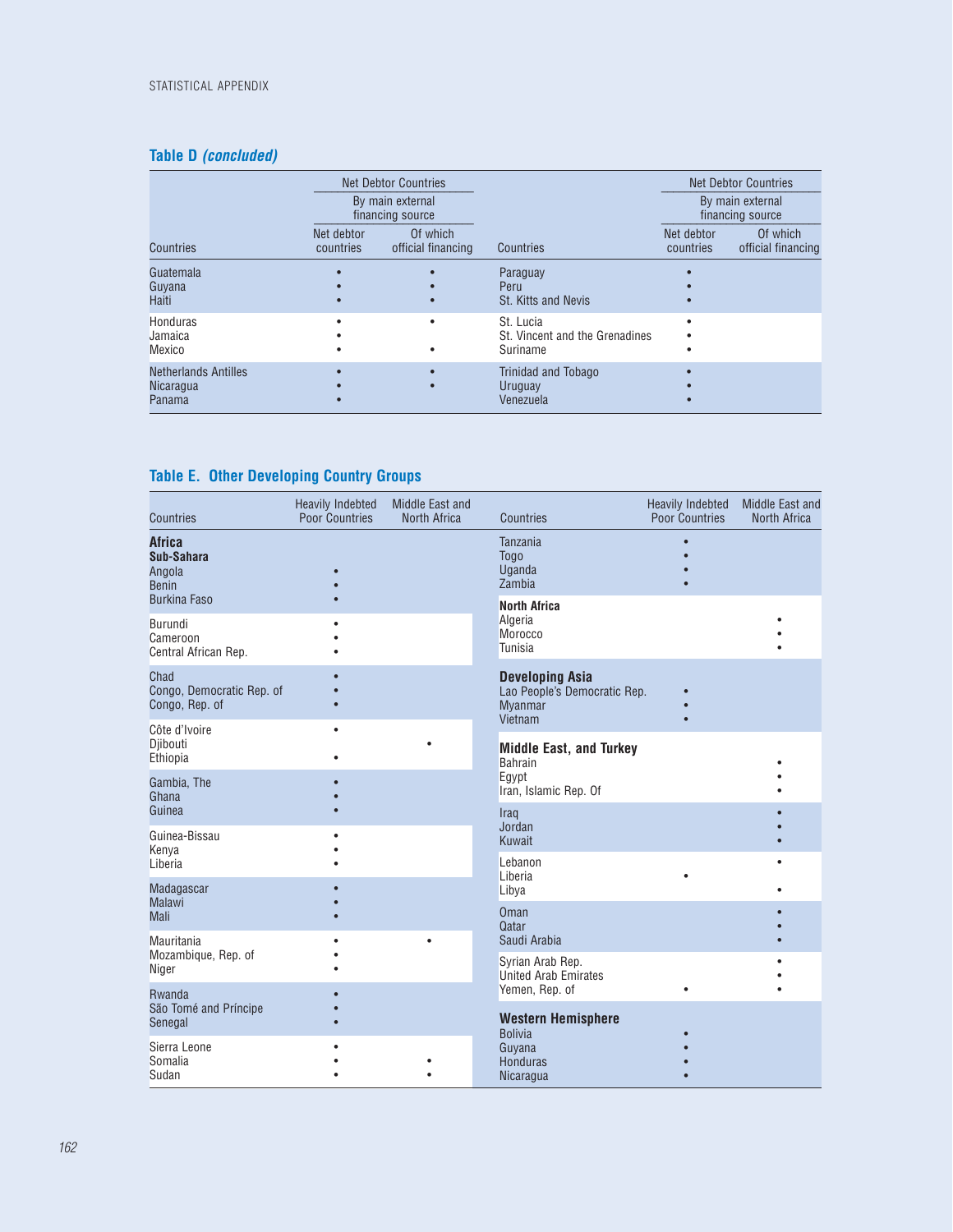|                                                                                                                          | <b>Central and Eastern Europe</b>                                                                                                                                     | Commonwealth of Independent<br>States and Mongolia                                                                                                                          |
|--------------------------------------------------------------------------------------------------------------------------|-----------------------------------------------------------------------------------------------------------------------------------------------------------------------|-----------------------------------------------------------------------------------------------------------------------------------------------------------------------------|
| Albania<br>Bosnia and Herzegovina<br><b>Bulgaria</b><br>Croatia<br><b>Czech Republic</b><br>Estonia<br>Hungary<br>Latvia | Lithuania<br>Macedonia, former Yugoslav Republic of<br>Poland<br><b>Romania</b><br>Slovak Republic<br>Slovenia<br>Yugoslavia, Federal Republic of (Serbia/Montenegro) | Armenia<br>Azerbaijan<br><b>Belarus</b><br>Georgia<br>Kazakhstan<br>Kyrgyz Republic<br>Moldova<br>Mongolia<br>Russia<br>Tajikistan<br>Turkmenistan<br>Ukraine<br>Uzbekistan |

#### **Table F. Countries in Transition by Region**

#### **Countries in Transition**

The group of countries in transition (29 countries) is divided into two regional subgroups: *central and eastern Europe, and the Commonwealth of Independent States and Mongolia.* The detailed country composition is shown in Table F.

One common characteristic of these countries is the transitional state of their economies from a centrally administered system to one based on market principles. Another is that this transition involves the transformation of sizable industrial sectors whose capital stocks have

proven largely obsolete. Although several other countries are also "in transition" from partially command-based economic systems toward market-based systems (including China, Cambodia, the Lao People's Democratic Republic, Vietnam, and a number of African countries), most of these are largely rural, low-income economies for whom the principal challenge is one of economic development. These countries are therefore classified in the developing country group rather than in the group of countries in transition.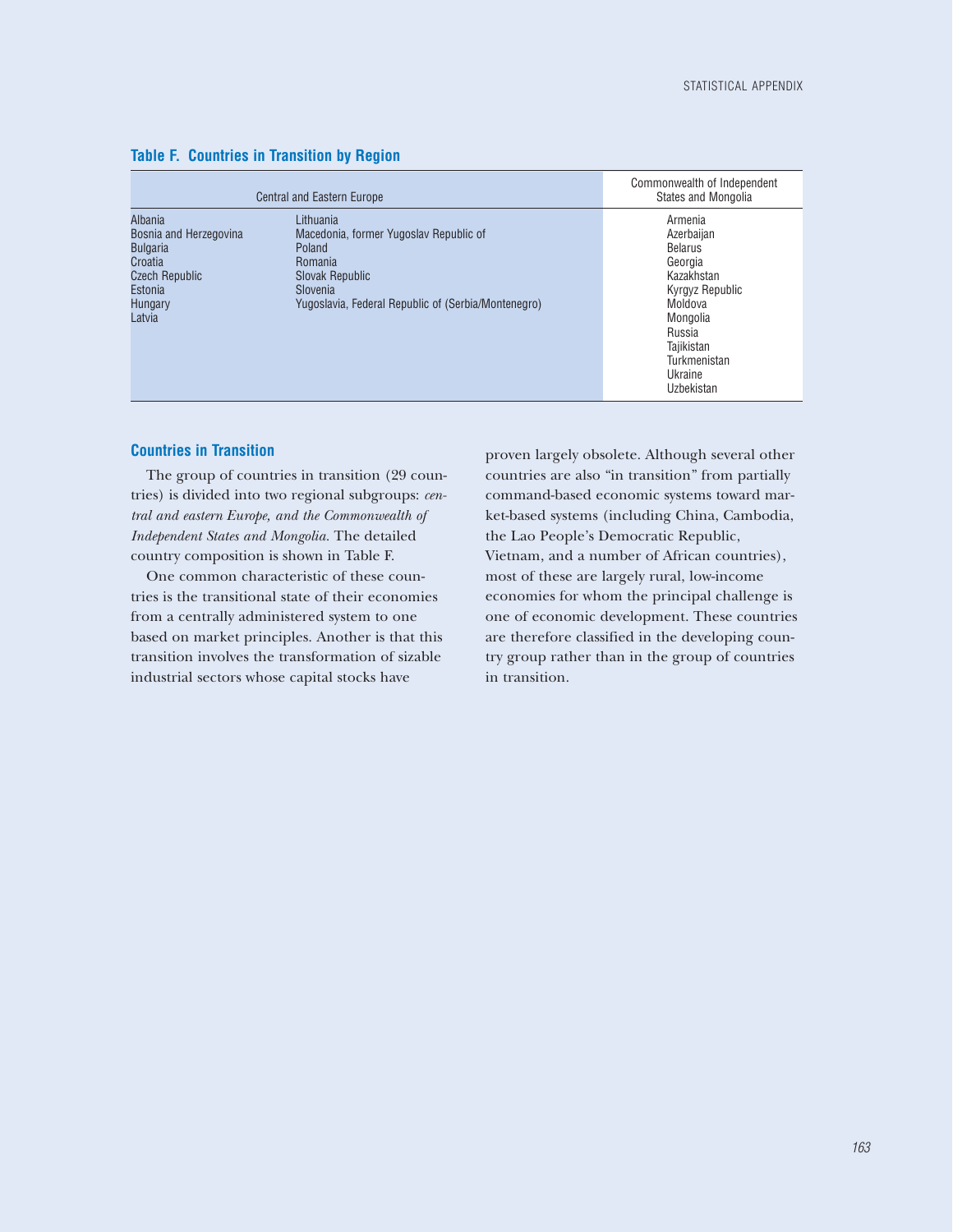## **List of Tables**

|               |                                                                                                     | Page |
|---------------|-----------------------------------------------------------------------------------------------------|------|
| <b>Output</b> |                                                                                                     |      |
|               | 1. Summary of World Output                                                                          | 167  |
|               | 2. Advanced Economies: Real GDP and Total Domestic Demand                                           | 168  |
|               | 3. Advanced Economies: Components of Real GDP                                                       | 169  |
|               | 4. Advanced Economies: Unemployment, Employment, and Real Per Capita GDP                            | 171  |
|               | 5. Developing Countries: Real GDP                                                                   | 173  |
|               | 6. Developing Countries-by Country: Real GDP                                                        | 174  |
|               | 7. Countries in Transition: Real GDP                                                                | 177  |
|               | <b>Inflation</b>                                                                                    |      |
|               | 8. Summary of Inflation                                                                             | 178  |
|               | 9. Advanced Economies: GDP Deflators and Consumer Prices                                            | 179  |
|               | 10. Advanced Economies: Hourly Earnings, Productivity, and Unit Labor Costs                         |      |
|               | in Manufacturing                                                                                    | 180  |
|               | 11. Developing Countries: Consumer Prices                                                           | 181  |
|               | 12. Developing Countries-by Country: Consumer Prices                                                | 182  |
|               | 13. Countries in Transition: Consumer Prices                                                        | 185  |
|               | <b>Financial Policies</b>                                                                           |      |
|               | 14. Summary Financial Indicators                                                                    | 186  |
|               | 15. Advanced Economies: General and Central Government Fiscal Balances                              |      |
|               | and Balances Excluding Social Security Transactions                                                 | 187  |
|               | 16. Advanced Economies: General Government Structural Balances                                      | 189  |
|               | 17. Advanced Economies: Monetary Aggregates                                                         | 190  |
|               | 18. Advanced Economies: Interest Rates                                                              | 191  |
|               | 19. Advanced Economies: Exchange Rates                                                              | 192  |
|               | 20. Developing Countries: Central Government Fiscal Balances                                        | 193  |
|               | 21. Developing Countries: Broad Money Aggregates                                                    | 194  |
|               | <b>Foreign Trade</b>                                                                                |      |
|               | 22. Summary of World Trade Volumes and Prices                                                       | 195  |
|               | 23. Nonfuel Commodity Prices                                                                        | 197  |
|               | 24. Advanced Economies: Export Volumes, Import Volumes, and Terms of Trade<br>in Goods and Services | 198  |
|               | 25. Developing Countries—by Region: Total Trade in Goods                                            | 199  |
|               | 26. Developing Countries-by Source of Export Earnings: Total Trade in Goods                         | 201  |
|               | <b>Current Account Transactions</b>                                                                 |      |
|               | 27. Summary of Payments Balances on Current Account                                                 | 202  |
|               | 28. Advanced Economies: Balance of Payments on Current Account                                      | 203  |
|               | 29. Advanced Economies: Current Account Transactions                                                | 204  |
|               | 30. Developing Countries: Payments Balances on Current Account                                      | 205  |
|               |                                                                                                     |      |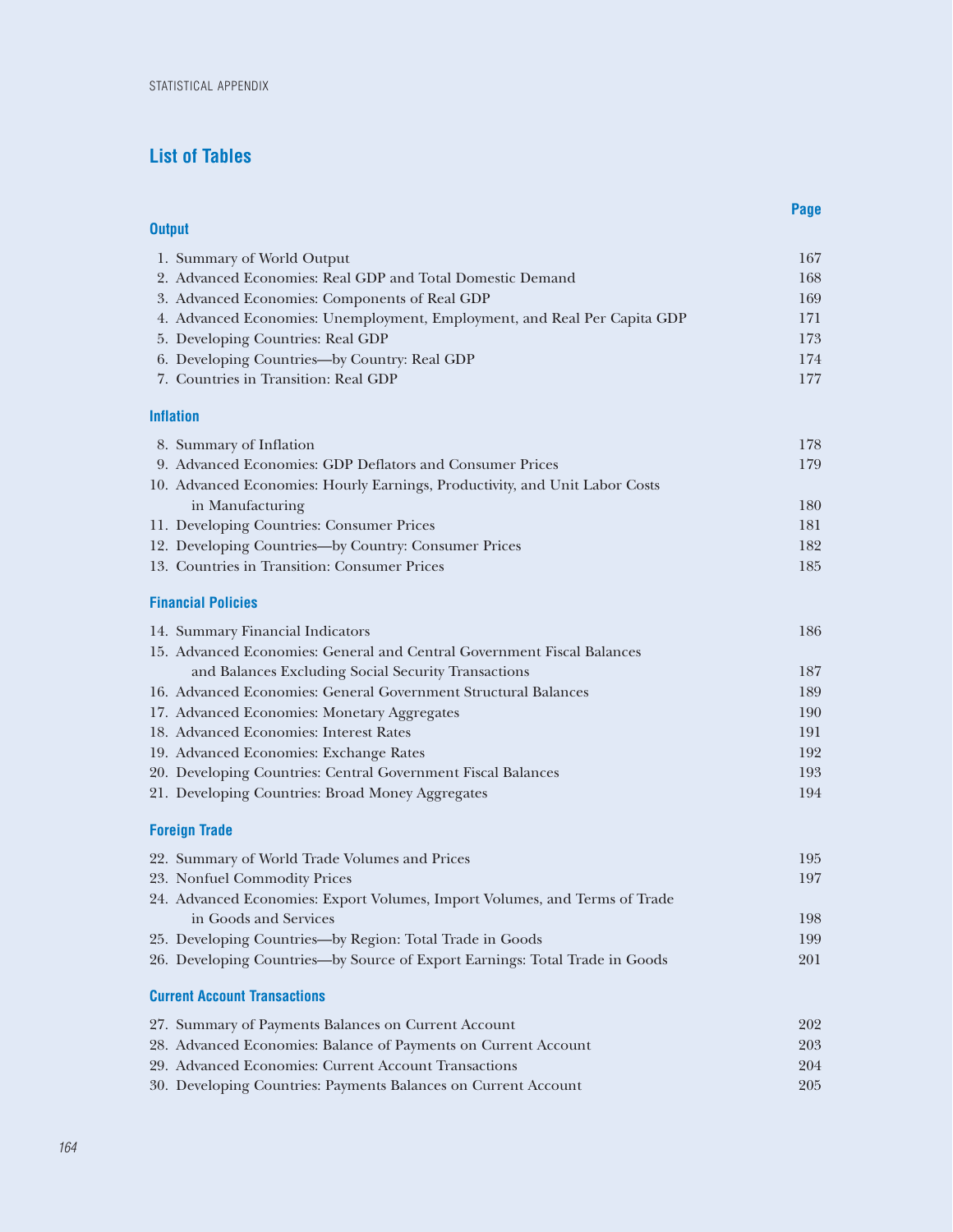| 31. Developing Countries-by Region: Current Account Transactions                     | 207 |
|--------------------------------------------------------------------------------------|-----|
| 32. Developing Countries-by Analytical Criteria: Current Account Transactions        | 209 |
| <b>Balance of Payments and External Financing</b>                                    |     |
| 33. Summary of Balance of Payments, Capital Flows, and External Financing            | 212 |
| 34. Developing Countries—by Region: Balance of Payments and External Financing       | 214 |
| 35. Developing Countries-by Analytical Criteria: Balance of Payments                 |     |
| and External Financing                                                               | 216 |
| 36. Developing Countries: Reserves                                                   | 219 |
| 37. Net Credit and Loans from IMF                                                    | 220 |
| <b>External Debt and Debt Service</b>                                                |     |
| 38. Summary of External Debt and Debt Service                                        | 221 |
| 39. Developing Countries—by Region: External Debt, by Maturity and Type of Creditor  | 223 |
| 40. Developing Countries-by Analytical Criteria: External Debt, by Maturity          |     |
| and Type of Creditor                                                                 | 224 |
| 41. Developing Countries: Ratio of External Debt to GDP                              | 226 |
| 42. Developing Countries: Debt-Service Ratios                                        | 227 |
| 43. IMF Charges and Repurchases to the IMF                                           | 228 |
| <b>Flow of Funds</b>                                                                 |     |
| 44. Summary of Sources and Uses of World Saving                                      | 229 |
| <b>Medium-Term Baseline Scenario</b>                                                 |     |
| 45. Summary of World Medium-Term Baseline Scenario                                   | 233 |
| 46. Developing Countries—Medium-Term Baseline Scenario: Selected Economic Indicators | 234 |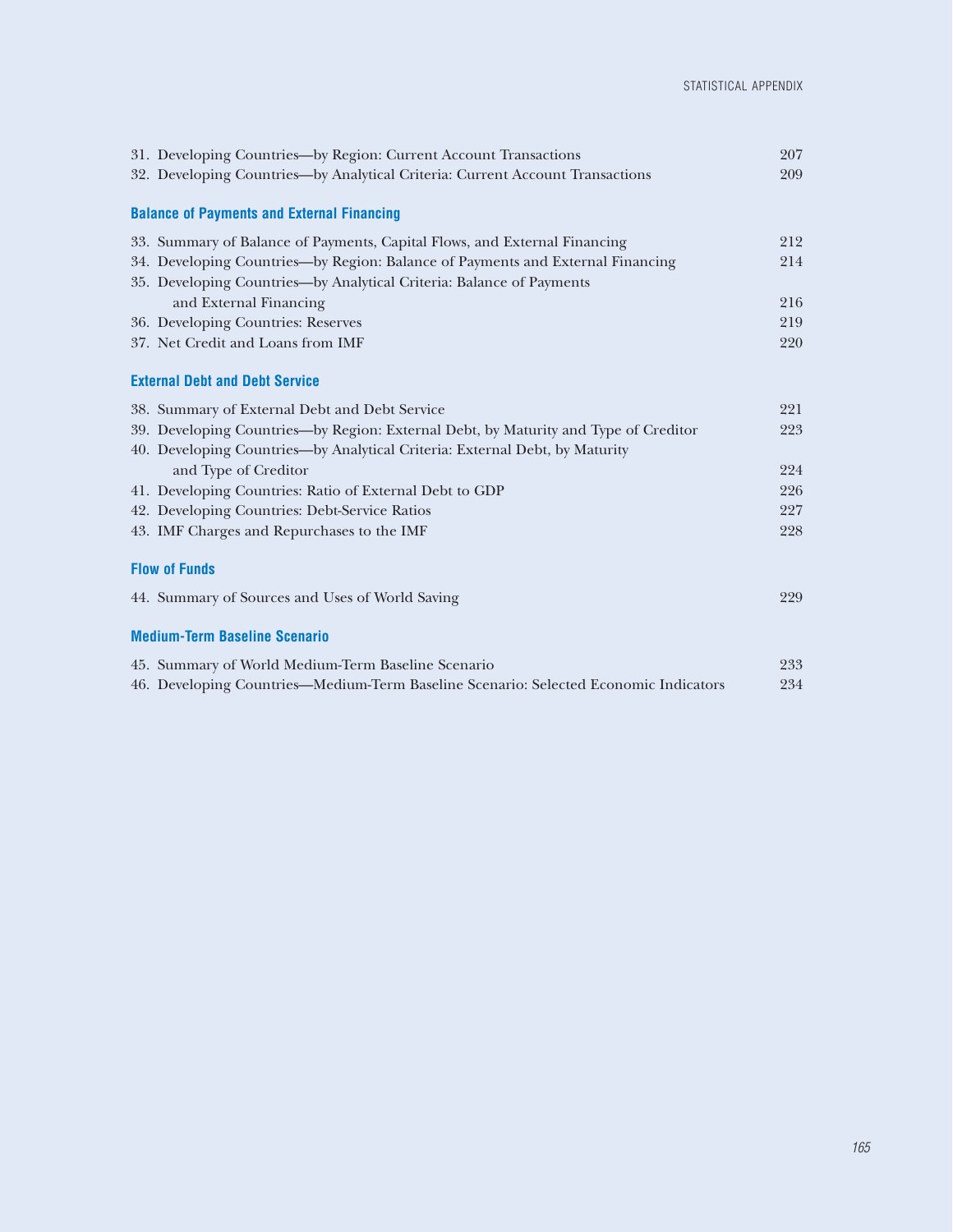#### **Table 1. Summary of World Output1**

*(Annual percent change)*

|                                                                                                                                            |                                | Ten-Year Averages        |                                      |                                   |                                   |                          |                                |                          |                          |                          |                             |                          |
|--------------------------------------------------------------------------------------------------------------------------------------------|--------------------------------|--------------------------|--------------------------------------|-----------------------------------|-----------------------------------|--------------------------|--------------------------------|--------------------------|--------------------------|--------------------------|-----------------------------|--------------------------|
|                                                                                                                                            | 1984-93                        | 1994-2003                | 1994                                 | 1995                              | 1996                              | 1997                     | 1998                           | 1999                     | 2000                     | 2001                     | 2002                        | 2003                     |
| World                                                                                                                                      | 3.3                            | 3.5                      | 3.7                                  | 3.7                               | 4.0                               | 4.2                      | 2.8                            | 3.6                      | 4.7                      | 2.2                      | 2.8                         | 3.7                      |
| <b>Advanced economies</b>                                                                                                                  | 3.2                            | 2.7                      | 3.4                                  | 2.7                               | 3.0                               | 3.4                      | 2.7                            | 3.4                      | 3.8                      | 0.8                      | 1.7                         | 2.5                      |
| <b>United States</b><br><b>European Union</b><br>Japan                                                                                     | 3.2<br>2.4<br>3.7              | 3.2<br>2.4<br>1.0        | 4.0<br>2.8<br>0.9                    | 2.7<br>2.4<br>1.7                 | 3.6<br>1.7<br>3.6                 | 4.4<br>2.6<br>1.8        | 4.3<br>2.9<br>$-1.2$           | 4.1<br>2.8<br>0.8        | 3.8<br>3.5<br>2.4        | 0.3<br>1.6<br>$-0.3$     | 2.2<br>1.1<br>$-0.5$        | 2.6<br>2.3<br>1.1        |
| Other advanced economies                                                                                                                   | 4.7                            | 4.1                      | 5.9                                  | 5.0                               | 4.3                               | 4.6                      | 1.2                            | 5.9                      | 6.0                      | 1.3                      | 3.6                         | 3.9                      |
| <b>Developing countries</b>                                                                                                                | 5.1                            | 5.2                      | 6.7                                  | 6.2                               | 6.5                               | 5.9                      | 3.5                            | 4.0                      | 5.7                      | 3.9                      | 4.2                         | 5.2                      |
| <b>Regional groups</b><br>Africa<br>Developing Asia<br>Middle East and Turkey <sup>2</sup><br>Western Hemisphere                           | 2.0<br>7.6<br>3.5<br>2.9       | 3.4<br>6.8<br>3.6<br>2.5 | 2.3<br>9.7<br>0.5<br>5.0             | 3.0<br>9.0<br>4.4<br>1.8          | 5.6<br>8.3<br>4.7<br>3.6          | 3.1<br>6.6<br>6.2<br>5.2 | 3.4<br>4.0<br>3.6<br>2.3       | 2.8<br>6.1<br>1.2<br>0.2 | 3.0<br>6.7<br>6.1<br>4.0 | 3.5<br>5.6<br>1.5<br>0.6 | 3.1<br>6.1<br>3.6<br>$-0.6$ | 4.2<br>6.3<br>4.7<br>3.0 |
| Analytical groups<br>By source of export earnings<br>Fuel<br>Nonfuel<br>of which, primary products                                         | 2.6<br>5.4<br>3.1              | 3.2<br>5.4<br>4.3        | 0.4<br>7.4<br>5.3                    | 3.3<br>6.5<br>6.5                 | 3.4<br>6.8<br>5.6                 | 5.4<br>5.9<br>5.5        | 2.8<br>3.6<br>3.0              | 1.5<br>4.2<br>2.6        | 5.2<br>5.8<br>3.6        | 4.1<br>3.9<br>2.8        | 2.2<br>4.4<br>3.2           | 4.3<br>5.3<br>4.7        |
| By external financing source<br>Net debtor countries<br>of which, official financing                                                       | 5.2<br>2.4                     | 5.3<br>4.2               | 6.9<br>2.5                           | 6.3<br>5.3                        | 6.7<br>5.3                        | 5.9<br>4.3               | 3.5<br>3.9                     | 4.1<br>4.0               | 5.7<br>3.9               | 3.9<br>4.3               | 4.3<br>3.8                  | 5.3<br>4.8               |
| Net debtor countries by debt-<br>servicing experience<br>Countries with arrears and/or<br>rescheduling during 1994-98                      | 3.0                            | 3.7                      | 4.7                                  | 5.2                               | 5.0                               | 4.6                      | $-0.6$                         | 2.3                      | 4.6                      | 3.3                      | 3.4                         | 4.3                      |
| <b>Countries in transition</b>                                                                                                             | $-1.4$                         | 1.3                      | $-8.5$                               | $-1.6$                            | $-0.5$                            | 1.6                      | $-0.7$                         | 3.7                      | 6.6                      | 5.0                      | 3.9                         | 4.5                      |
| <b>Central and eastern Europe</b><br>Commonwealth of Independent<br><b>States and Mongolia</b><br><b>Russia</b><br><b>Excluding Russia</b> | $\cdots$<br>.<br>.<br>$\cdots$ | 3.3<br>0.1<br>0.2<br>0.1 | 3.2<br>$-14.5$<br>$-13.5$<br>$-16.6$ | 5.2<br>$-5.5$<br>$-4.2$<br>$-8.6$ | 4.1<br>$-3.3$<br>$-3.4$<br>$-3.1$ | 2.6<br>1.1<br>0.9<br>1.5 | 2.4<br>$-2.8$<br>$-4.9$<br>1.6 | 2.2<br>4.6<br>5.4<br>2.8 | 3.8<br>8.4<br>9.0<br>6.9 | 3.0<br>6.3<br>5.0<br>8.9 | 2.7<br>4.6<br>4.4<br>5.2    | 3.8<br>4.9<br>4.9<br>4.9 |
| <i><b>Memorandum</b></i>                                                                                                                   |                                |                          |                                      |                                   |                                   |                          |                                |                          |                          |                          |                             |                          |
| <b>Median growth rate</b><br>Advanced economies<br>Developing countries<br>Countries in transition                                         | 3.1<br>3.5<br>$-1.3$           | 3.1<br>3.9<br>3.0        | 4.1<br>3.9<br>$-2.7$                 | 2.9<br>4.5<br>$-0.8$              | 3.6<br>4.6<br>3.1                 | 3.7<br>4.8<br>3.7        | 3.5<br>3.7<br>3.9              | 3.6<br>3.5<br>3.3        | 4.0<br>4.0<br>5.3        | 1.4<br>2.8<br>5.0        | 1.6<br>3.0<br>4.3           | 2.5<br>4.0<br>4.8        |
| Output per capita<br><b>Advanced economies</b><br>Developing countries<br>Countries in transition                                          | 2.5<br>3.1<br>$-2.0$           | 2.2<br>3.5<br>1.5        | 2.7<br>5.0<br>$-8.5$                 | 2.1<br>4.4<br>$-1.6$              | 2.3<br>4.8<br>$-0.4$              | 2.8<br>4.2<br>1.7        | 2.1<br>1.9<br>$-0.6$           | 2.9<br>2.4<br>3.8        | 3.3<br>4.1<br>6.9        | 0.3<br>2.3<br>5.3        | 1.2<br>2.6<br>4.2           | 2.1<br>3.7<br>4.8        |
| World growth based on market<br>exchange rates                                                                                             | 2.9                            | 2.7                      | 2.9                                  | 2.8                               | 3.3                               | 3.5                      | 2.2                            | 3.1                      | 3.9                      | 1.1                      | 1.7                         | 2.8                      |
| Value of world output in billions<br>of U.S. dollars<br>At market exchange rates<br>At purchasing power parities                           | 19,214<br>24,205               | 30,357<br>41,420         | 26,261<br>32,170                     | 29,120                            | 29,861<br>33,996 36,032           | 29,728<br>38,241         | 29,527<br>39,729               | 30,593<br>41,691         | 31,374<br>44,631         | 30,995<br>46,742         | 32,059<br>48,853            | 34,049<br>52,114         |

1Real GDP. 2Includes Malta.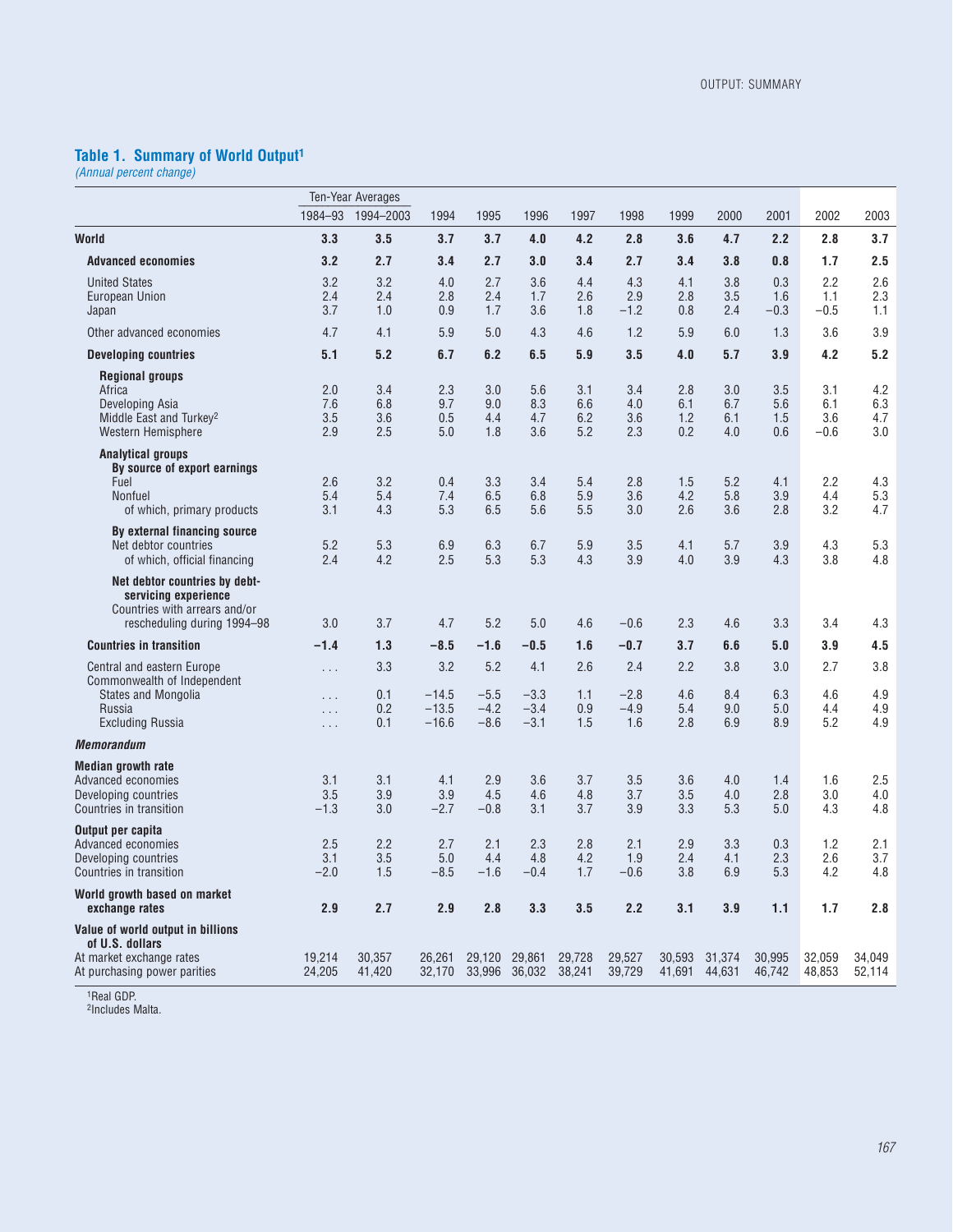### **Table 2. Advanced Economies: Real GDP and Total Domestic Demand**

*(Annual percent change)*

|                                                                                                                                                                           |                                                                                  | <b>Ten-Year Averages</b>                                                         |                                                                                  |                                                                                   |                                                                                  |                                                                                   |                                                                                  |                                                                                   |                                                                                   |                                                                                  |                                                                                  |                                                                                  |                                                                                              | Fourth Quarter <sup>1</sup>                                                                                  |                                                                             |
|---------------------------------------------------------------------------------------------------------------------------------------------------------------------------|----------------------------------------------------------------------------------|----------------------------------------------------------------------------------|----------------------------------------------------------------------------------|-----------------------------------------------------------------------------------|----------------------------------------------------------------------------------|-----------------------------------------------------------------------------------|----------------------------------------------------------------------------------|-----------------------------------------------------------------------------------|-----------------------------------------------------------------------------------|----------------------------------------------------------------------------------|----------------------------------------------------------------------------------|----------------------------------------------------------------------------------|----------------------------------------------------------------------------------------------|--------------------------------------------------------------------------------------------------------------|-----------------------------------------------------------------------------|
|                                                                                                                                                                           |                                                                                  | 1984-93 1994-2003                                                                | 1994                                                                             | 1995                                                                              | 1996                                                                             | 1997                                                                              | 1998                                                                             | 1999                                                                              | 2000                                                                              | 2001                                                                             | 2002                                                                             | 2003                                                                             | 2001                                                                                         | 2002                                                                                                         | 2003                                                                        |
| <b>Real GDP</b>                                                                                                                                                           |                                                                                  |                                                                                  |                                                                                  |                                                                                   |                                                                                  |                                                                                   |                                                                                  |                                                                                   |                                                                                   |                                                                                  |                                                                                  |                                                                                  |                                                                                              |                                                                                                              |                                                                             |
| <b>Advanced economies</b><br>Major advanced economies<br><b>United States</b><br>Japan<br>Germany                                                                         | 3.2<br>3.0<br>3.2<br>3.7<br>2.8                                                  | 2.7<br>2.5<br>3.2<br>1.0<br>1.6                                                  | 3.4<br>3.1<br>4.0<br>0.9<br>2.3                                                  | 2.7<br>2.4<br>2.7<br>1.7<br>1.7                                                   | 3.0<br>2.8<br>3.6<br>3.6<br>0.8                                                  | 3.4<br>3.2<br>4.4<br>1.8<br>1.4                                                   | 2.7<br>2.8<br>4.3<br>$-1.2$<br>2.0                                               | 3.4<br>3.0<br>4.1<br>0.8<br>2.0                                                   | 3.8<br>3.4<br>3.8<br>2.4<br>2.9                                                   | 0.8<br>0.6<br>0.3<br>$-0.3$<br>0.6                                               | 1.7<br>1.4<br>2.2<br>$-0.5$<br>0.5                                               | 2.5<br>2.3<br>2.6<br>1.1<br>2.0                                                  | $\sim$ $\sim$ $\sim$<br>$-0.3$<br>0.1<br>$-3.2$<br>0.1                                       | .<br>2.3<br>2.6<br>1.6<br>1.6                                                                                | .<br>2.4<br>3.1<br>0.7<br>2.0                                               |
| France<br>Italy<br>United Kingdom<br>Canada                                                                                                                               | 2.0<br>2.1<br>2.4<br>2.6                                                         | 2.3<br>1.9<br>2.8<br>3.6                                                         | 1.9<br>2.2<br>4.7<br>4.8                                                         | 1.8<br>2.9<br>2.9<br>2.8                                                          | 1.1<br>1.1<br>2.6<br>1.6                                                         | 1.9<br>2.0<br>3.4<br>4.2                                                          | 3.5<br>1.8<br>2.9<br>4.1                                                         | 3.2<br>1.6<br>2.4<br>5.4                                                          | 4.2<br>2.9<br>3.1<br>4.5                                                          | 1.8<br>1.8<br>1.9<br>1.5                                                         | 1.2<br>0.7<br>1.7<br>3.4                                                         | 2.3<br>2.3<br>2.4<br>3.4                                                         | 0.2<br>0.6<br>1.5<br>0.8                                                                     | 2.4<br>1.8<br>2.6<br>4.2                                                                                     | 2.2<br>2.1<br>1.9<br>3.3                                                    |
| Other advanced economies<br>Spain<br><b>Netherlands</b><br>Belgium<br>Sweden<br>Austria<br>Denmark<br>Finland<br>Greece <sup>2</sup><br>Portugal<br>Ireland<br>Luxembourg | 3.8<br>2.9<br>2.7<br>2.2<br>1.6<br>2.3<br>1.6<br>1.2<br>1.8<br>2.9<br>3.4<br>6.2 | 3.7<br>3.2<br>2.8<br>2.4<br>2.8<br>2.1<br>2.6<br>3.8<br>3.2<br>2.8<br>8.0<br>5.1 | 4.6<br>2.4<br>3.2<br>3.2<br>4.1<br>2.6<br>5.5<br>4.0<br>2.0<br>2.4<br>5.8<br>4.1 | 4.3<br>2.8<br>2.3<br>2.5<br>3.7<br>1.6<br>2.8<br>3.8<br>2.1<br>2.9<br>10.0<br>3.5 | 3.8<br>2.4<br>3.0<br>1.2<br>1.1<br>2.0<br>2.5<br>4.0<br>2.4<br>3.7<br>7.8<br>3.6 | 4.3<br>4.0<br>3.9<br>3.6<br>2.1<br>1.6<br>3.0<br>6.3<br>3.6<br>3.8<br>10.8<br>9.0 | 2.2<br>4.3<br>4.3<br>2.2<br>3.6<br>3.5<br>2.5<br>5.3<br>3.4<br>4.7<br>8.6<br>5.8 | 5.0<br>4.2<br>4.0<br>3.0<br>4.5<br>2.8<br>2.3<br>4.1<br>3.6<br>3.4<br>10.9<br>6.0 | 5.3<br>4.2<br>3.4<br>4.0<br>3.6<br>3.0<br>3.0<br>5.6<br>4.1<br>3.2<br>11.5<br>7.5 | 1.6<br>2.7<br>1.2<br>1.0<br>1.2<br>1.0<br>1.0<br>0.7<br>4.1<br>1.7<br>5.9<br>3.5 | 2.6<br>2.0<br>0.4<br>0.6<br>1.6<br>0.9<br>1.5<br>1.1<br>3.7<br>0.4<br>3.8<br>2.7 | 3.3<br>2.7<br>2.0<br>2.2<br>2.5<br>2.3<br>2.2<br>3.0<br>3.2<br>1.5<br>5.3<br>5.1 | .<br>2.3<br>0.2<br>.<br>0.7<br>$\cdots$<br>0.3<br>$-1.2$<br>$\ldots$<br>1.0<br>$\cdots$<br>. | $\ldots$<br>2.1<br>1.0<br>.<br>2.0<br>$\ldots$<br>2.1<br>3.5<br>$\cdots$<br>0.1<br>.<br>$\sim$ $\sim$ $\sim$ | .<br>3.2<br>2.4<br>.<br>2.9<br>.<br>2.0<br>2.5<br>$\cdots$<br>1.5<br>.<br>. |
| Switzerland<br><b>Norway</b><br><b>Israel</b><br>Iceland<br>Cyprus                                                                                                        | 1.8<br>2.9<br>4.5<br>2.1<br>5.8                                                  | 1.3<br>3.2<br>3.6<br>3.2<br>4.1                                                  | 0.5<br>5.3<br>8.6<br>4.5<br>5.9                                                  | 0.5<br>4.6<br>6.8<br>0.1<br>6.1                                                   | 0.3<br>5.3<br>4.7<br>5.2<br>1.9                                                  | 1.7<br>5.2<br>3.3<br>4.6<br>2.5                                                   | 2.4<br>2.6<br>3.0<br>5.0<br>5.0                                                  | 1.6<br>2.1<br>2.6<br>3.6<br>4.5                                                   | 3.0<br>2.4<br>7.4<br>5.5<br>5.1                                                   | 0.9<br>1.4<br>$-0.9$<br>3.1<br>4.0                                               | $\overbrace{\phantom{12333}}$<br>1.7<br>$-1.5$<br>$-0.5$<br>2.5                  | 1.9<br>1.9<br>1.8<br>1.7<br>4.0                                                  | $-0.2$<br>$\ldots$<br>$\sim$ $\sim$ $\sim$<br>$\cdots$<br>.                                  | 0.7<br>$\cdots$<br>$\cdots$<br>$\cdots$<br>$\ldots$ .                                                        | 2.3<br>$\cdots$<br>$\cdots$<br>.<br>$\cdots$                                |
| Korea<br>Australia<br><b>Taiwan Province of China</b><br>Hong Kong SAR<br>Singapore<br>New Zealand                                                                        | 8.2<br>3.7<br>8.3<br>6.5<br>7.5<br>2.3                                           | 5.7<br>4.0<br>4.7<br>3.1<br>5.8<br>3.2                                           | 8.3<br>4.8<br>7.1<br>5.4<br>11.4<br>5.8                                          | 8.9<br>3.5<br>6.4<br>3.9<br>8.0<br>4.3                                            | 6.8<br>4.3<br>6.1<br>4.5<br>7.7<br>3.6                                           | 5.0<br>3.7<br>6.7<br>5.0<br>8.5<br>2.2                                            | -6.7<br>5.2<br>4.6<br>$-5.3$<br>$-0.1$<br>$-0.2$                                 | 10.9<br>4.8<br>5.4<br>3.0<br>6.9<br>3.9                                           | 9.3<br>3.1<br>5.9<br>10.4<br>10.3<br>3.8                                          | 3.0<br>2.6<br>$-1.9$<br>0.2<br>$-2.0$<br>2.5                                     | 6.3<br>4.0<br>3.3<br>1.5<br>3.6<br>3.0                                           | 5.9<br>3.8<br>4.0<br>3.4<br>4.2<br>2.9                                           | 3.7<br>4.2<br>$-1.6$<br>$-1.7$<br>$-6.6$<br>3.1                                              | 6.5<br>4.2<br>4.0<br>3.8<br>6.1<br>3.4                                                                       | 5.3<br>3.7<br>3.7<br>2.4<br>3.0<br>2.1                                      |
| Memorandum<br>European Union<br>Euro area<br>Newly industrialized Asian<br>economies                                                                                      | 2.4<br>2.4<br>8.0                                                                | 2.4<br>2.2<br>5.1                                                                | 2.8<br>2.4<br>7.7                                                                | 2.4<br>2.2<br>7.5                                                                 | 1.7<br>1.4<br>6.3                                                                | 2.6<br>2.3<br>5.8                                                                 | 2.9<br>2.9<br>$-2.4$                                                             | 2.8<br>2.8<br>8.0                                                                 | 3.5<br>3.5<br>8.5                                                                 | 1.6<br>1.5<br>0.8                                                                | 1.1<br>0.9<br>4.7                                                                | 2.3<br>2.3<br>4.9                                                                | $\cdots$<br>0.4<br>1.0                                                                       | .<br>1.9<br>5.7                                                                                              | 2.3<br>4.5                                                                  |
| <b>Real total domestic demand</b>                                                                                                                                         |                                                                                  |                                                                                  |                                                                                  |                                                                                   |                                                                                  |                                                                                   |                                                                                  |                                                                                   |                                                                                   |                                                                                  |                                                                                  |                                                                                  |                                                                                              |                                                                                                              |                                                                             |
| <b>Advanced economies</b><br>Major advanced economies<br><b>United States</b><br>Japan<br>Germany                                                                         | 3.2<br>3.0<br>3.2<br>3.8<br>2.7                                                  | 2.8<br>2.7<br>3.6<br>1.0<br>1.3                                                  | 3.4<br>3.1<br>4.4<br>1.1<br>2.3                                                  | 2.7<br>2.2<br>2.5<br>2.3<br>1.7                                                   | 3.0<br>2.8<br>3.7<br>4.1<br>0.3                                                  | 3.2<br>3.1<br>4.7<br>0.9<br>0.6                                                   | 3.0<br>3.5<br>5.4<br>$-1.5$<br>2.4                                               | 4.0<br>3.8<br>5.0<br>1.0<br>2.8                                                   | 3.8<br>3.6<br>4.4<br>1.9<br>1.8                                                   | 0.7<br>0.6<br>0.4<br>0.4<br>$-0.8$                                               | 1.8<br>1.5<br>2.7<br>$-1.3$<br>$-0.7$                                            | 2.6<br>2.4<br>2.7<br>1.0<br>2.3                                                  | .<br>$-0.4$<br>0.1<br>$-2.7$<br>$-1.6$                                                       | 2.4<br>3.0<br>0.6<br>1.3                                                                                     | 2.5<br>3.3<br>0.8<br>1.5                                                    |
| France<br>Italy<br><b>United Kingdom</b><br>Canada                                                                                                                        | 2.0<br>2.1<br>2.6<br>2.6                                                         | 2.3<br>2.0<br>3.2<br>3.0                                                         | 1.8<br>1.7<br>3.7<br>2.3                                                         | 1.7<br>2.0<br>2.0<br>1.2                                                          | 0.7<br>0.9<br>3.1<br>0.9                                                         | 0.6<br>2.7<br>3.9<br>5.7                                                          | 4.1<br>3.1<br>5.0<br>2.4                                                         | 3.7<br>3.0<br>3.7<br>4.4                                                          | 4.3<br>2.1<br>4.0<br>5.0                                                          | 1.6<br>1.6<br>2.3<br>1.3                                                         | 1.3<br>0.9<br>2.4<br>3.2                                                         | 2.7<br>2.1<br>2.4<br>3.7                                                         | $-0.1$<br>0.3<br>1.8<br>0.1                                                                  | 2.7<br>1.9<br>2.6<br>5.5                                                                                     | 2.6<br>2.5<br>2.2<br>3.0                                                    |
| Other advanced economies                                                                                                                                                  | 4.0                                                                              | 3.4                                                                              | 4.7                                                                              | 4.6                                                                               | 3.8                                                                              | 3.6                                                                               | 1.1                                                                              | 5.1                                                                               | 4.5                                                                               | 0.8                                                                              | 2.7                                                                              | 3.3                                                                              | $\ldots$                                                                                     | $\ldots$ .                                                                                                   | $\cdots$                                                                    |
| <b>Memorandum</b><br>European Union<br>Euro area<br>Newly industrialized Asian<br>economies                                                                               | 2.5<br>2.4<br>8.3                                                                | 2.4<br>2.1<br>4.0                                                                | 2.4<br>2.1<br>8.5                                                                | 2.2<br>2.1<br>7.8                                                                 | 1.4<br>1.0<br>6.9                                                                | 2.3<br>1.8<br>3.9                                                                 | 4.0<br>3.6<br>$-9.2$                                                             | 3.4<br>3.4<br>7.6                                                                 | 3.2<br>2.9<br>7.3                                                                 | 1.2<br>0.9<br>$-0.9$                                                             | 1.0<br>0.5<br>4.7                                                                | 2.4<br>2.5<br>4.8                                                                | $\ldots$ .<br>$-0.1$                                                                         | $\sim$ $\sim$ $\sim$<br>1.9                                                                                  | $\cdots$<br>2.2                                                             |
|                                                                                                                                                                           |                                                                                  |                                                                                  |                                                                                  |                                                                                   |                                                                                  |                                                                                   |                                                                                  |                                                                                   |                                                                                   |                                                                                  |                                                                                  |                                                                                  | $\sim 10$                                                                                    |                                                                                                              |                                                                             |

1From fourth quarter of preceding year.

2Based on revised national accounts for 1988 onward.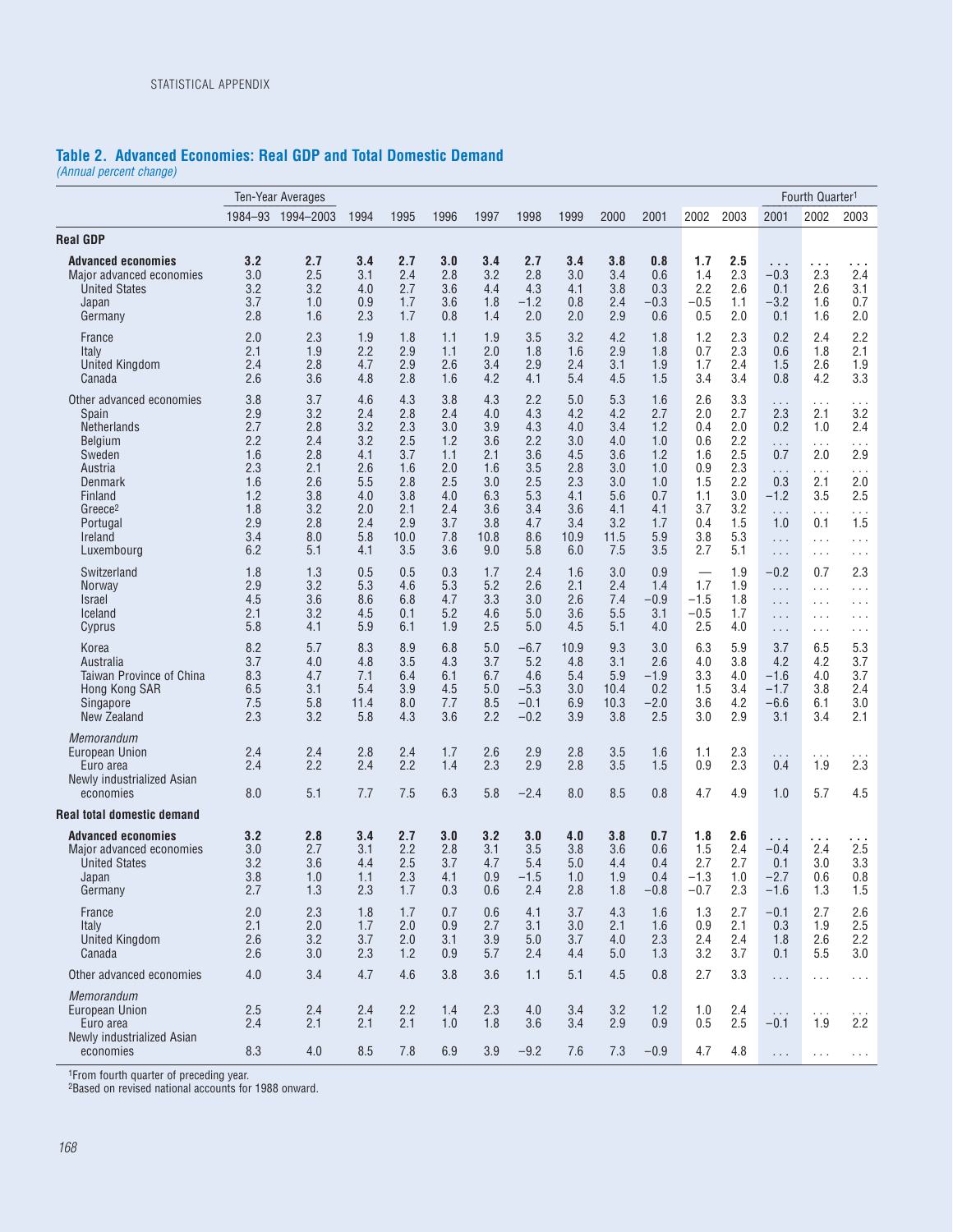#### **Table 3. Advanced Economies: Components of Real GDP**

*(Annual percent change)*

|                                                                                                    |                                 | Ten-Year Averages                  |                                    |                                    |                                    |                                 |                                     |                                    |                                 |                                                |                                                |                                 |
|----------------------------------------------------------------------------------------------------|---------------------------------|------------------------------------|------------------------------------|------------------------------------|------------------------------------|---------------------------------|-------------------------------------|------------------------------------|---------------------------------|------------------------------------------------|------------------------------------------------|---------------------------------|
|                                                                                                    | 1984-93                         | 1994-2003                          | 1994                               | 1995                               | 1996                               | 1997                            | 1998                                | 1999                               | 2000                            | 2001                                           | 2002                                           | 2003                            |
| Private consumer expenditure                                                                       |                                 |                                    |                                    |                                    |                                    |                                 |                                     |                                    |                                 |                                                |                                                |                                 |
| <b>Advanced economies</b>                                                                          | 3.2                             | 2.9                                | 3.1                                | 2.6                                | 2.8                                | 2.8                             | 3.0                                 | 4.0                                | 3.6                             | 2.4                                            | 2.2                                            | 2.7                             |
| Private consumer expenditure                                                                       |                                 |                                    |                                    |                                    |                                    |                                 |                                     |                                    |                                 |                                                |                                                |                                 |
| <b>Advanced economies</b><br>Major advanced economies<br><b>United States</b><br>Japan<br>Germany  | 3.2<br>3.1<br>3.2<br>3.5<br>3.0 | 2.9<br>2.7<br>3.5<br>1.2<br>1.5    | 3.1<br>2.8<br>3.8<br>2.5<br>1.1    | 2.6<br>2.3<br>3.0<br>1.5<br>2.1    | 2.8<br>2.5<br>3.2<br>2.3<br>1.0    | 2.8<br>2.6<br>3.6<br>0.9<br>0.6 | 3.0<br>3.3<br>4.8<br>$-0.1$<br>1.8  | 4.1<br>3.8<br>4.9<br>1.2<br>3.7    | 3.5<br>3.2<br>4.3<br>0.6<br>1.4 | 2.3<br>2.2<br>2.5<br>1.4<br>1.5                | 2.2<br>2.0<br>2.9<br>1.0<br>$-0.3$             | 2.3<br>2.1<br>2.3<br>1.0<br>2.3 |
| France<br>Italy<br><b>United Kingdom</b><br>Canada                                                 | 1.8<br>2.5<br>3.1<br>2.8        | 2.1<br>2.0<br>3.6<br>3.2           | 0.9<br>1.5<br>3.3<br>3.0           | 1.3<br>1.7<br>1.9<br>2.1           | 1.3<br>1.2<br>3.8<br>2.6           | 0.1<br>3.2<br>3.8<br>4.6        | 3.6<br>3.2<br>3.8<br>2.8            | 3.5<br>2.4<br>4.5<br>3.9           | 2.8<br>2.7<br>5.2<br>3.7        | 2.8<br>1.1<br>4.1<br>2.6                       | 1.9<br>0.3<br>3.5<br>2.8                       | 2.3<br>2.3<br>2.4<br>3.6        |
| Other advanced economies                                                                           | 3.8                             | 3.5                                | 4.1                                | 3.8                                | 4.0                                | 3.6                             | 1.6                                 | 5.0                                | 4.4                             | 2.3                                            | 2.9                                            | 3.1                             |
| <b>Memorandum</b><br><b>European Union</b><br>Euro area<br>Newly industrialized Asian<br>economies | 2.6<br>2.5<br>8.1               | 2.4<br>2.0<br>4.8                  | 1.8<br>1.3<br>8.0                  | 1.8<br>1.9<br>6.9                  | 2.0<br>1.6<br>6.7                  | 2.1<br>1.6<br>5.1               | 3.3<br>3.1<br>$-4.8$                | 3.7<br>3.5<br>7.7                  | 3.0<br>2.5<br>6.9               | 2.2<br>1.8<br>2.8                              | 1.4<br>0.8<br>4.8                              | 2.4<br>2.3<br>4.5               |
| <b>Public consumption</b>                                                                          |                                 |                                    |                                    |                                    |                                    |                                 |                                     |                                    |                                 |                                                |                                                |                                 |
| <b>Advanced economies</b><br>Major advanced economies<br><b>United States</b><br>Japan<br>Germany  | 2.5<br>2.2<br>2.2<br>2.9<br>1.7 | 2.0<br>1.9<br>2.1<br>2.8<br>1.2    | 0.9<br>0.9<br>0.2<br>3.0<br>2.4    | 1.1<br>0.8<br>4.2<br>1.5           | 1.7<br>1.2<br>0.5<br>2.9<br>1.8    | 1.4<br>1.2<br>1.8<br>1.0<br>0.3 | 1.7<br>1.5<br>1.4<br>2.1<br>1.9     | 2.6<br>2.7<br>2.9<br>4.4<br>1.0    | 2.7<br>2.8<br>2.8<br>4.5<br>1.2 | 2.7<br>3.0<br>3.7<br>2.9<br>0.8                | 3.0<br>3.1<br>4.4<br>2.0<br>0.9                | 2.1<br>2.2<br>3.3<br>1.3<br>0.5 |
| France<br>Italy<br><b>United Kingdom</b><br>Canada                                                 | 2.7<br>2.1<br>0.9<br>2.3        | 1.6<br>0.7<br>1.7<br>1.0           | 0.5<br>$-0.8$<br>1.0<br>$-1.2$     | $-2.1$<br>1.7<br>$-0.6$            | 2.2<br>1.1<br>1.2<br>$-1.2$        | 2.1<br>0.3<br>0.1<br>$-1.0$     | 0.3<br>1.5<br>3.2                   | 1.5<br>1.4<br>3.1<br>1.9           | 2.9<br>1.7<br>2.1<br>2.3        | 2.4<br>2.3<br>2.2<br>3.3                       | 2.8<br>2.1<br>2.9<br>1.6                       | 1.9<br>0.6<br>1.7<br>1.6        |
| Other advanced economies                                                                           | 3.7                             | 2.2                                | 1.3                                | 2.1                                | 3.7                                | 2.4                             | 2.6                                 | 2.2                                | 2.3                             | 1.7                                            | 2.5                                            | 1.6                             |
| Memorandum<br>European Union<br>Euro area<br>Newly industrialized Asian<br>economies               | 2.1<br>2.2<br>6.3               | 1.6<br>1.5<br>2.2                  | 1.0<br>1.2<br>0.8                  | 0.8<br>0.7<br>2.6                  | 1.5<br>1.7<br>8.0                  | 1.0<br>1.3<br>3.3               | 1.6<br>1.4<br>1.8                   | 2.1<br>1.9<br>$-0.6$               | 2.2<br>1.9<br>1.5               | 2.0<br>1.9<br>0.6                              | 2.0<br>1.8<br>3.4                              | 1.3<br>1.3<br>1.1               |
| <b>Gross fixed capital formation</b>                                                               |                                 |                                    |                                    |                                    |                                    |                                 |                                     |                                    |                                 |                                                |                                                |                                 |
| <b>Advanced economies</b><br>Major advanced economies<br><b>United States</b><br>Japan<br>Germany  | 3.7<br>3.5<br>3.6<br>4.9<br>2.9 | 3.5<br>3.4<br>5.2<br>$-0.1$<br>0.3 | 4.6<br>4.2<br>7.3<br>$-1.8$<br>4.0 | 4.0<br>3.2<br>5.4<br>0.6<br>$-0.6$ | 5.8<br>5.9<br>8.4<br>7.4<br>$-0.8$ | 5.6<br>5.5<br>8.8<br>0.9<br>0.6 | 5.5<br>6.2<br>10.2<br>$-4.1$<br>3.0 | 5.2<br>5.5<br>7.9<br>$-0.2$<br>4.1 | 5.1<br>4.8<br>5.5<br>3.2<br>2.5 | $-1.8$<br>$-1.8$<br>$-2.7$<br>$-2.3$<br>$-5.3$ | $-1.4$<br>$-2.2$<br>$-2.0$<br>$-5.2$<br>$-4.8$ | 3.1<br>2.8<br>3.6<br>0.8<br>1.4 |
| France<br>Italy<br><b>United Kingdom</b><br>Canada                                                 | 2.1<br>1.3<br>3.2<br>2.6        | 3.1<br>3.3<br>3.5<br>5.1           | 1.5<br>0.1<br>4.7<br>7.5           | 2.2<br>6.0<br>3.1<br>$-2.1$        | 0.1<br>3.6<br>4.7<br>4.4           | $-0.2$<br>2.1<br>6.9<br>15.2    | 7.3<br>4.0<br>12.8<br>2.4           | 8.3<br>5.7<br>0.6<br>7.8           | 8.3<br>6.5<br>1.9<br>6.5        | 2.7<br>2.4<br>$-0.4$<br>1.7                    | 0.1<br>$-1.9$<br>3.6                           | 1.5<br>2.8<br>3.3<br>4.9        |
| Other advanced economies                                                                           | 4.7                             | 4.2                                | 6.2                                | 7.2                                | 5.4                                | 6.1                             | 2.8                                 | 4.0                                | 5.9                             | $-1.7$                                         | 1.9                                            | 4.3                             |
| <b>Memorandum</b><br><b>European Union</b><br>Euro area<br>Newly industrialized Asian              | 2.7<br>2.6                      | 3.0<br>2.4                         | 2.6<br>2.3                         | 3.5<br>2.4                         | 2.4<br>1.3                         | 3.4<br>2.4                      | 6.8<br>5.2                          | 5.2<br>5.9                         | 4.7<br>4.8                      | $-0.6$                                         | $-1.3$<br>$-1.6$                               | 2.4<br>2.1                      |
| economies                                                                                          | 10.0                            | 3.4                                | 10.3                               | 10.4                               | 7.2                                | 4.4                             | $-9.0$                              |                                    | 10.0                            | $-6.4$                                         | 4.0                                            | 5.3                             |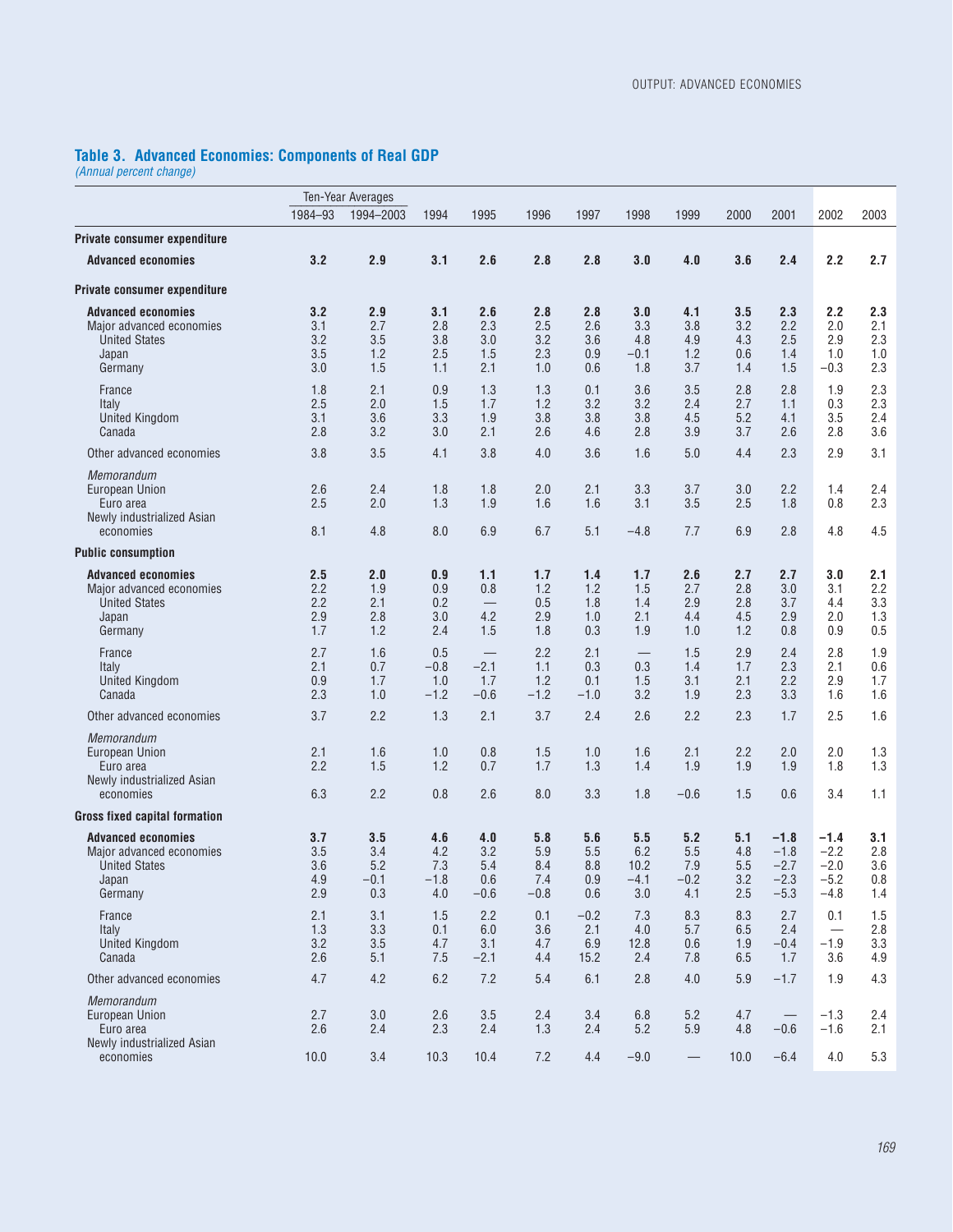### **Table 3** *(concluded)*

|                                                                                                   |                                 | Ten-Year Averages                                                  |                                             |                                    |                                                        |                                                                  |                                             |                                                |                                                  |                                                |                                                   |                                             |
|---------------------------------------------------------------------------------------------------|---------------------------------|--------------------------------------------------------------------|---------------------------------------------|------------------------------------|--------------------------------------------------------|------------------------------------------------------------------|---------------------------------------------|------------------------------------------------|--------------------------------------------------|------------------------------------------------|---------------------------------------------------|---------------------------------------------|
|                                                                                                   | 1984-93                         | 1994-2003                                                          | 1994                                        | 1995                               | 1996                                                   | 1997                                                             | 1998                                        | 1999                                           | 2000                                             | 2001                                           | 2002                                              | 2003                                        |
| <b>Final domestic demand</b>                                                                      |                                 |                                                                    |                                             |                                    |                                                        |                                                                  |                                             |                                                |                                                  |                                                |                                                   |                                             |
| <b>Advanced economies</b><br>Major advanced economies<br><b>United States</b><br>Japan<br>Germany | 3.2<br>3.0<br>3.1<br>3.8<br>2.7 | 2.8<br>2.7<br>3.6<br>1.1<br>1.2                                    | 2.9<br>2.6<br>3.8<br>1.3<br>2.0             | 2.6<br>2.2<br>3.0<br>1.7<br>1.3    | 3.2<br>3.0<br>3.7<br>3.8<br>0.7                        | 3.1<br>2.9<br>4.3<br>0.9<br>0.5                                  | 3.1<br>3.5<br>5.3<br>$-0.9$<br>2.1          | 4.0<br>3.9<br>5.2<br>1.3<br>3.3                | 3.7<br>3.5<br>4.3<br>1.9<br>1.6                  | 1.4<br>1.5<br>1.6<br>0.6<br>$-0.2$             | 1.6<br>1.3<br>2.2<br>$-0.5$<br>$-1.1$             | 2.4<br>2.2<br>2.6<br>1.0<br>1.8             |
| France<br>Italy<br><b>United Kingdom</b><br>Canada                                                | 2.0<br>2.2<br>2.6<br>2.6        | 2.2<br>2.0<br>3.2<br>3.1                                           | 0.9<br>0.8<br>3.0<br>2.8                    | 1.2<br>1.7<br>2.1<br>0.7           | 1.3<br>1.7<br>3.5<br>2.1                               | 0.5<br>2.4<br>3.6<br>5.4                                         | 3.4<br>2.8<br>4.9<br>2.8                    | 3.9<br>2.9<br>3.5<br>4.3                       | 3.9<br>3.3<br>4.0<br>4.0                         | 2.7<br>1.6<br>3.0<br>2.5                       | 1.7<br>0.6<br>2.5<br>2.7                          | 2.1<br>2.1<br>2.4<br>3.5                    |
| Other advanced economies                                                                          | 3.9                             | 3.4                                                                | 4.1                                         | 4.3                                | 4.2                                                    | 3.9                                                              | 1.7                                         | 4.2                                            | 4.5                                              | 1.2                                            | 2.6                                               | 3.2                                         |
| Memorandum<br>European Union<br>Euro area<br>Newly industrialized Asian<br>economies              | 2.5<br>2.5<br>8.3               | 2.3<br>2.0<br>4.1                                                  | 1.8<br>1.5<br>7.8                           | 1.9<br>1.7<br>7.6                  | 2.0<br>1.6<br>7.2                                      | 2.2<br>1.7<br>4.5                                                | 3.6<br>3.2<br>$-5.7$                        | 3.7<br>3.7<br>4.1                              | 3.2<br>2.9<br>7.1                                | 1.7<br>1.3                                     | 0.9<br>0.5<br>4.3                                 | 2.2<br>2.1<br>4.4                           |
| Stock building <sup>1</sup>                                                                       |                                 |                                                                    |                                             |                                    |                                                        |                                                                  |                                             |                                                |                                                  |                                                |                                                   |                                             |
| <b>Advanced economies</b><br>Major advanced economies<br><b>United States</b><br>Japan<br>Germany | 0.1<br>$\overline{\phantom{m}}$ | $\overline{\phantom{0}}$<br>$-0.1$<br>0.1                          | 0.5<br>0.5<br>0.6<br>$-0.2$<br>0.3          | 0.1<br>0.1<br>$-0.4$<br>0.6<br>0.3 | $-0.2$<br>$-0.2$<br>0.3<br>$-0.5$                      | 0.2<br>0.3<br>0.4<br>$-0.1$<br>$\overbrace{\phantom{123221111}}$ | $-0.1$<br>0.1<br>0.2<br>$-0.6$<br>0.3       | $-0.2$<br>$-0.2$<br>$-0.4$<br>$-0.4$           | 0.1<br>$\overline{\phantom{m}}$<br>0.2           | $-0.8$<br>$-0.9$<br>$-1.2$<br>$-0.2$<br>$-0.6$ | 0.2<br>0.2<br>0.5<br>$-0.7$<br>0.4                | 0.1<br>0.2<br>0.1<br>0.1<br>0.5             |
| France<br>Italy<br><b>United Kingdom</b><br>Canada                                                | $-0.1$<br>0.2                   | 0.1<br>$\overline{\phantom{0}}$<br>$\overline{\phantom{0}}$<br>0.2 | 0.9<br>0.8<br>0.7<br>0.6                    | 0.6<br>0.2<br>1.1                  | $-0.6$<br>$-0.7$<br>$-0.4$<br>$-0.7$                   | 0.1<br>0.3<br>0.3<br>0.7                                         | 0.7<br>0.3<br>0.1<br>$-0.3$                 | $-0.3$<br>0.1<br>0.2<br>0.1                    | 0.4<br>$-1.1$<br>$\overline{\phantom{0}}$<br>0.5 | $-1.0$<br>$-0.7$<br>$-1.5$                     | $-0.4$<br>0.4<br>$-0.1$<br>1.3                    | 0.6<br>$-0.1$<br>0.3                        |
| Other advanced economies                                                                          | 0.1                             |                                                                    | 0.6                                         | 0.3                                | $-0.4$                                                 | $-0.2$                                                           | $-0.6$                                      | 0.7                                            |                                                  | $-0.4$                                         |                                                   | 0.1                                         |
| <b>Memorandum</b><br>European Union<br>Euro area<br>Newly industrialized Asian<br>economies       |                                 | 0.1<br>$-0.1$                                                      | 0.6<br>0.6<br>0.7                           | 0.3<br>0.3<br>0.3                  | $-0.5$<br>$-0.5$<br>$-0.3$                             | 0.1<br>0.1<br>$-0.6$                                             | 0.3<br>0.4<br>$-3.3$                        | $-0.2$<br>$-0.2$<br>2.7                        | $\overline{\phantom{0}}$<br>0.1                  | $-0.5$<br>$-0.4$<br>$-0.9$                     | $\overbrace{\phantom{12322111}}$<br>$-0.1$<br>0.2 | 0.3<br>0.4<br>0.3                           |
| Foreign balance <sup>1</sup>                                                                      |                                 |                                                                    |                                             |                                    |                                                        |                                                                  |                                             |                                                |                                                  |                                                |                                                   |                                             |
| <b>Advanced economies</b><br>Major advanced economies<br><b>United States</b><br>Japan<br>Germany |                                 | $-0.1$<br>$-0.2$<br>$-0.5$<br>0.1<br>0.4                           | $-0.1$<br>$-0.1$<br>$-0.4$<br>$-0.2$<br>0.1 | 0.1<br>0.2<br>0.1<br>$-0.5$<br>0.1 | $\qquad \qquad -$<br>$-0.1$<br>$-0.2$<br>$-0.4$<br>0.5 | 0.2<br>0.1<br>$-0.3$<br>1.0<br>0.8                               | $-0.4$<br>$-0.8$<br>$-1.2$<br>0.3<br>$-0.4$ | $-0.5$<br>$-0.7$<br>$-1.0$<br>$-0.1$<br>$-0.7$ | 0.1<br>$-0.2$<br>$-0.8$<br>0.5<br>1.0            | 0.1<br>$-0.2$<br>$-0.7$<br>1.4                 | $-0.1$<br>$-0.1$<br>$-0.6$<br>0.7<br>1.1          | $-0.1$<br>$-0.2$<br>$-0.4$<br>0.1<br>$-0.2$ |
| France<br>Italy<br><b>United Kingdom</b><br>Canada                                                | $-0.3$<br>$-0.1$                | 0.1<br>$-0.5$<br>0.4                                               | 0.1<br>0.6<br>0.8<br>1.4                    | 0.1<br>1.0<br>0.9<br>1.0           | 0.4<br>0.2<br>$-0.4$<br>0.3                            | 1.2<br>$-0.6$<br>$-0.5$<br>$-1.7$                                | $-0.5$<br>$-1.2$<br>$-2.2$<br>1.7           | $-0.4$<br>$-1.3$<br>$-1.4$<br>1.1              | $-0.1$<br>0.8<br>$-1.1$<br>0.2                   | 0.2<br>0.2<br>$-0.6$<br>0.6                    | $-0.3$<br>$-0.8$<br>0.1                           | $-0.3$<br>0.2<br>$-0.1$<br>$-0.3$           |
| Other advanced economies                                                                          | $-0.1$                          | 0.5                                                                | $-0.1$                                      | $-0.1$                             | 0.1                                                    | 0.8                                                              | 1.2                                         | 0.3                                            | 1.2                                              | 0.8                                            | 0.1                                               | 0.3                                         |
| Memorandum<br><b>European Union</b><br>Euro area<br>Newly industrialized Asian                    | $-0.1$                          | $\overline{\phantom{m}}$<br>0.2                                    | 0.4<br>0.3                                  | 0.4<br>0.2                         | 0.2<br>0.4                                             | 0.3<br>0.6                                                       | $-0.9$<br>$-0.6$                            | $-0.6$<br>$-0.6$                               | 0.3<br>0.6                                       | 0.4<br>0.6                                     | 0.1<br>0.4                                        | $-0.1$<br>$-0.1$                            |
| economies                                                                                         | 0.1                             | 1.5                                                                | $-0.8$                                      | 0.1                                | $-0.3$                                                 | 1.9                                                              | 6.5                                         | 1.6                                            | 2.6                                              | 1.8                                            | 0.7                                               | 1.0                                         |

1Changes expressed as percent of GDP in the preceding period.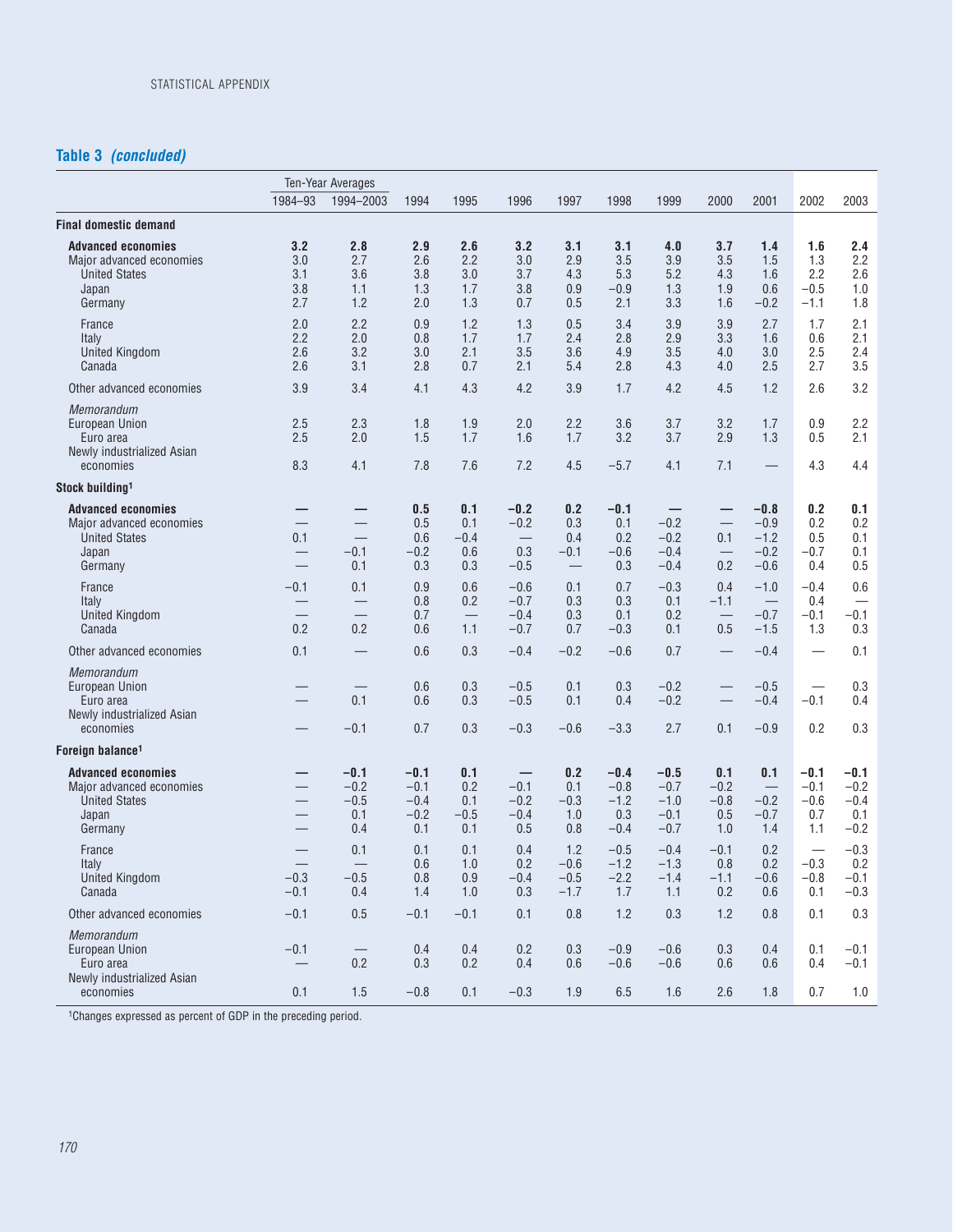#### **Table 4. Advanced Economies: Unemployment, Employment, and Real Per Capita GDP** *(Percent)*

| Ten-Year Averages <sup>1</sup>                                                                                                                        |                                                                                    |                                                                                     |                                                                                      |                                                                                       |                                                                                      |                                                                                    |                                                                                     |                                                                                     |                                                                                    |                                                                                    |                                                                                    |                                                                                   |
|-------------------------------------------------------------------------------------------------------------------------------------------------------|------------------------------------------------------------------------------------|-------------------------------------------------------------------------------------|--------------------------------------------------------------------------------------|---------------------------------------------------------------------------------------|--------------------------------------------------------------------------------------|------------------------------------------------------------------------------------|-------------------------------------------------------------------------------------|-------------------------------------------------------------------------------------|------------------------------------------------------------------------------------|------------------------------------------------------------------------------------|------------------------------------------------------------------------------------|-----------------------------------------------------------------------------------|
|                                                                                                                                                       | 1984-93                                                                            | 1994-2003                                                                           | 1994                                                                                 | 1995                                                                                  | 1996                                                                                 | 1997                                                                               | 1998                                                                                | 1999                                                                                | 2000                                                                               | 2001                                                                               | 2002                                                                               | 2003                                                                              |
| <b>Unemployment rate</b>                                                                                                                              |                                                                                    |                                                                                     |                                                                                      |                                                                                       |                                                                                      |                                                                                    |                                                                                     |                                                                                     |                                                                                    |                                                                                    |                                                                                    |                                                                                   |
| <b>Advanced economies</b>                                                                                                                             | 6.9                                                                                | 6.6                                                                                 | 7.4                                                                                  | 7.1                                                                                   | 7.1                                                                                  | 6.9                                                                                | 6.8                                                                                 | 6.4                                                                                 | 5.9                                                                                | 5.9                                                                                | 6.4                                                                                | 6.5                                                                               |
| Major advanced economies<br>United States <sup>2</sup><br>Japan<br>Germany                                                                            | 6.7<br>6.5<br>2.5<br>6.5                                                           | 6.5<br>5.2<br>4.2<br>8.4                                                            | 7.0<br>6.1<br>2.9<br>8.2                                                             | 6.7<br>5.6<br>3.2<br>8.0                                                              | 6.8<br>5.4<br>3.4<br>8.7                                                             | 6.6<br>4.9<br>3.4<br>9.6                                                           | 6.3<br>4.5<br>4.1<br>9.1                                                            | 6.1<br>4.2<br>4.7<br>8.4                                                            | 5.7<br>4.0<br>4.7<br>7.8                                                           | 6.0<br>4.8<br>5.0<br>7.8                                                           | 6.6<br>5.9<br>5.5<br>8.3                                                           | 6.7<br>6.3<br>5.6<br>8.3                                                          |
| France<br>Italy<br>United Kingdom<br>Canada                                                                                                           | 10.0<br>10.8<br>9.2<br>9.7                                                         | 10.6<br>10.8<br>6.7<br>8.3                                                          | 12.1<br>11.1<br>9.7<br>10.3                                                          | 11.4<br>11.6<br>8.7<br>9.4                                                            | 12.1<br>11.6<br>8.2<br>9.6                                                           | 12.1<br>11.7<br>7.1<br>9.1                                                         | 11.5<br>11.8<br>6.3<br>8.3                                                          | 10.8<br>11.4<br>6.0<br>7.6                                                          | 9.5<br>10.6<br>5.5<br>6.8                                                          | 8.6<br>9.5<br>5.1<br>7.2                                                           | 9.0<br>9.3<br>5.2<br>7.6                                                           | 8.9<br>8.9<br>5.3<br>6.7                                                          |
| Other advanced economies<br>Spain<br>Netherlands<br>Belgium<br>Sweden<br>Austria<br>Denmark<br>Finland<br>Greece<br>Portugal<br>Ireland<br>Luxembourg | 7.3<br>19.4<br>7.4<br>8.5<br>3.1<br>3.3<br>9.5<br>6.5<br>7.9<br>6.5<br>15.6<br>1.6 | 7.2<br>16.8<br>4.5<br>8.4<br>6.1<br>4.0<br>7.0<br>11.8<br>10.5<br>5.5<br>7.7<br>2.9 | 8.7<br>24.2<br>7.6<br>9.8<br>8.0<br>3.8<br>11.9<br>16.6<br>9.6<br>6.8<br>14.1<br>2.7 | 8.2<br>22.9<br>7.1<br>9.7<br>7.7<br>3.9<br>10.1<br>15.4<br>10.0<br>7.2<br>12.1<br>3.0 | 8.1<br>22.2<br>6.6<br>9.5<br>8.1<br>4.3<br>8.6<br>14.6<br>10.3<br>7.3<br>11.5<br>3.3 | 7.8<br>20.8<br>5.5<br>9.2<br>8.0<br>4.4<br>7.8<br>12.6<br>9.8<br>6.7<br>9.8<br>3.3 | 8.1<br>18.7<br>4.2<br>9.3<br>6.5<br>4.5<br>6.5<br>11.4<br>11.1<br>5.0<br>7.4<br>3.1 | 7.3<br>15.7<br>3.2<br>8.6<br>5.6<br>3.9<br>5.6<br>10.2<br>12.0<br>4.4<br>5.6<br>2.9 | 6.2<br>13.9<br>2.6<br>6.9<br>4.7<br>3.7<br>5.2<br>9.8<br>11.2<br>4.0<br>4.3<br>2.6 | 5.7<br>10.5<br>2.0<br>6.6<br>4.0<br>3.6<br>5.0<br>9.1<br>10.4<br>4.1<br>3.9<br>2.6 | 5.8<br>10.7<br>2.9<br>6.9<br>4.2<br>4.3<br>5.1<br>9.4<br>10.2<br>4.7<br>4.5<br>2.9 | 5.7<br>9.9<br>3.2<br>7.1<br>4.2<br>3.8<br>5.1<br>9.3<br>10.3<br>5.1<br>4.7<br>2.8 |
| Switzerland<br><b>Norway</b><br><i>Israel</i><br>Iceland<br>Cyprus                                                                                    | 1.3<br>4.1<br>8.2<br>1.6<br>2.8                                                    | 3.5<br>4.0<br>8.6<br>3.1<br>3.4                                                     | 4.7<br>5.5<br>7.8<br>4.8<br>2.7                                                      | 4.2<br>5.0<br>6.8<br>5.0<br>2.6                                                       | 4.7<br>4.9<br>6.6<br>4.4<br>3.1                                                      | 5.2<br>4.1<br>7.6<br>3.9<br>3.4                                                    | 3.9<br>3.2<br>8.5<br>2.8<br>3.4                                                     | 2.7<br>3.2<br>8.9<br>1.9<br>3.6                                                     | 2.0<br>3.4<br>8.8<br>1.3<br>3.4                                                    | 1.9<br>3.6<br>9.3<br>1.7<br>3.6                                                    | 2.7<br>3.6<br>10.7<br>2.3<br>3.8                                                   | 2.7<br>3.6<br>10.9<br>2.6<br>4.0                                                  |
| Korea<br>Australia<br><b>Taiwan Province of China</b><br>Hong Kong SAR<br>Singapore<br>New Zealand                                                    | 3.0<br>8.4<br>1.9<br>2.1<br>3.2<br>6.9                                             | 3.6<br>7.4<br>3.2<br>4.5<br>2.8<br>6.4                                              | 2.4<br>9.4<br>1.6<br>1.9<br>2.6<br>8.2                                               | 2.0<br>8.2<br>1.8<br>3.2<br>2.7<br>6.3                                                | 2.0<br>8.2<br>2.6<br>2.8<br>2.0<br>6.1                                               | 2.6<br>8.3<br>2.7<br>2.2<br>1.8<br>6.7                                             | 6.8<br>7.7<br>2.7<br>4.7<br>3.2<br>7.5                                              | 6.3<br>7.0<br>2.9<br>6.2<br>3.5<br>6.8                                              | 4.1<br>6.3<br>3.0<br>4.9<br>3.1<br>6.0                                             | 3.7<br>6.7<br>4.6<br>5.0<br>3.3<br>5.3                                             | 3.0<br>6.3<br>5.0<br>7.5<br>3.0<br>5.4                                             | 3.0<br>6.0<br>4.9<br>7.1<br>2.3<br>5.6                                            |
| Memorandum<br>European Union<br>Euro area<br>Newly industrialized Asian<br>economies                                                                  | 9.5<br>9.6<br>2.6                                                                  | 9.3<br>9.9<br>3.5                                                                   | 11.1<br>11.3<br>2.2                                                                  | 10.6<br>11.1<br>2.1                                                                   | 10.8<br>11.3<br>2.2                                                                  | 10.6<br>11.3<br>2.6                                                                | 9.9<br>10.7<br>5.4                                                                  | 9.1<br>9.8<br>5.2                                                                   | 8.2<br>8.8<br>3.8                                                                  | 7.4<br>8.0<br>4.0                                                                  | 7.7<br>8.4<br>4.0                                                                  | 7.6<br>8.2<br>3.8                                                                 |
| <b>Growth in employment</b>                                                                                                                           |                                                                                    |                                                                                     |                                                                                      |                                                                                       |                                                                                      |                                                                                    |                                                                                     |                                                                                     |                                                                                    |                                                                                    |                                                                                    |                                                                                   |
| <b>Advanced economies</b>                                                                                                                             | 1.5                                                                                | 1.1                                                                                 | 1.1                                                                                  | 1.2                                                                                   | 1.2                                                                                  | 1.5                                                                                | 1.1                                                                                 | 1.4                                                                                 | 1.6                                                                                | 0.6                                                                                | 0.2                                                                                | 1.0                                                                               |
| Major advanced economies<br>United States<br>Japan<br>Germany                                                                                         | 1.6<br>1.8<br>1.2<br>3.6                                                           | 0.8<br>1.3<br>$-0.1$<br>0.4                                                         | 1.0<br>2.3<br>0.1<br>$-0.2$                                                          | 0.8<br>1.5<br>0.1<br>0.1                                                              | 0.8<br>1.5<br>0.4<br>$-0.3$                                                          | 1.4<br>2.3<br>1.1<br>$-0.2$                                                        | 1.0<br>1.5<br>$-0.6$<br>1.1                                                         | 1.1<br>1.5<br>$-0.8$<br>1.2                                                         | 1.2<br>1.3<br>$-0.2$<br>1.8                                                        | 0.3<br>$-0.1$<br>$-0.5$<br>0.4                                                     | $-0.1$<br>$-0.2$<br>$-0.9$<br>$-0.4$                                               | 0.8<br>1.1<br>0.2<br>0.2                                                          |
| France<br>Italy<br><b>United Kingdom</b><br>Canada                                                                                                    | 0.2<br>$-0.1$<br>0.6<br>1.6                                                        | 1.1<br>0.6<br>1.0<br>2.2                                                            | 0.1<br>$-1.6$<br>1.0<br>2.0                                                          | 0.5<br>$-0.6$<br>1.4<br>1.9                                                           | 0.4<br>0.5<br>1.1<br>0.8                                                             | 0.3<br>0.4<br>2.0<br>2.3                                                           | 1.5<br>1.1<br>1.2<br>2.7                                                            | 1.9<br>1.3<br>1.5<br>2.8                                                            | 2.4<br>1.9<br>1.3<br>2.6                                                           | 2.1<br>2.1<br>0.4<br>1.1                                                           | 1.0<br>0.7<br>$-0.3$<br>2.1                                                        | 0.8<br>0.9<br>0.2<br>3.9                                                          |
| Other advanced economies                                                                                                                              | 1.4                                                                                | 1.8                                                                                 | 1.3                                                                                  | 2.2                                                                                   | 2.3                                                                                  | 1.6                                                                                | 1.2                                                                                 | 2.3                                                                                 | 2.9                                                                                | 1.5                                                                                | 1.1                                                                                | 1.3                                                                               |
| Memorandum<br><b>European Union</b><br>Euro area<br>Newly industrialized Asian                                                                        | 1.2<br>1.2                                                                         | 1.1<br>0.9                                                                          | $-0.1$<br>$-0.4$                                                                     | 0.7<br>0.5                                                                            | 1.1<br>0.5                                                                           | 0.9<br>0.8                                                                         | 2.0<br>1.7                                                                          | 1.9<br>1.7                                                                          | 2.1<br>2.0                                                                         | 1.4<br>1.4                                                                         | 0.3<br>0.4                                                                         | 0.7<br>0.8                                                                        |
| economies                                                                                                                                             | 2.6                                                                                | 1.5                                                                                 | 2.8                                                                                  | 2.5                                                                                   | 2.1                                                                                  | 1.6                                                                                | $-2.7$                                                                              | 1.5                                                                                 | 3.2                                                                                | 1.0                                                                                | 1.5                                                                                | 1.6                                                                               |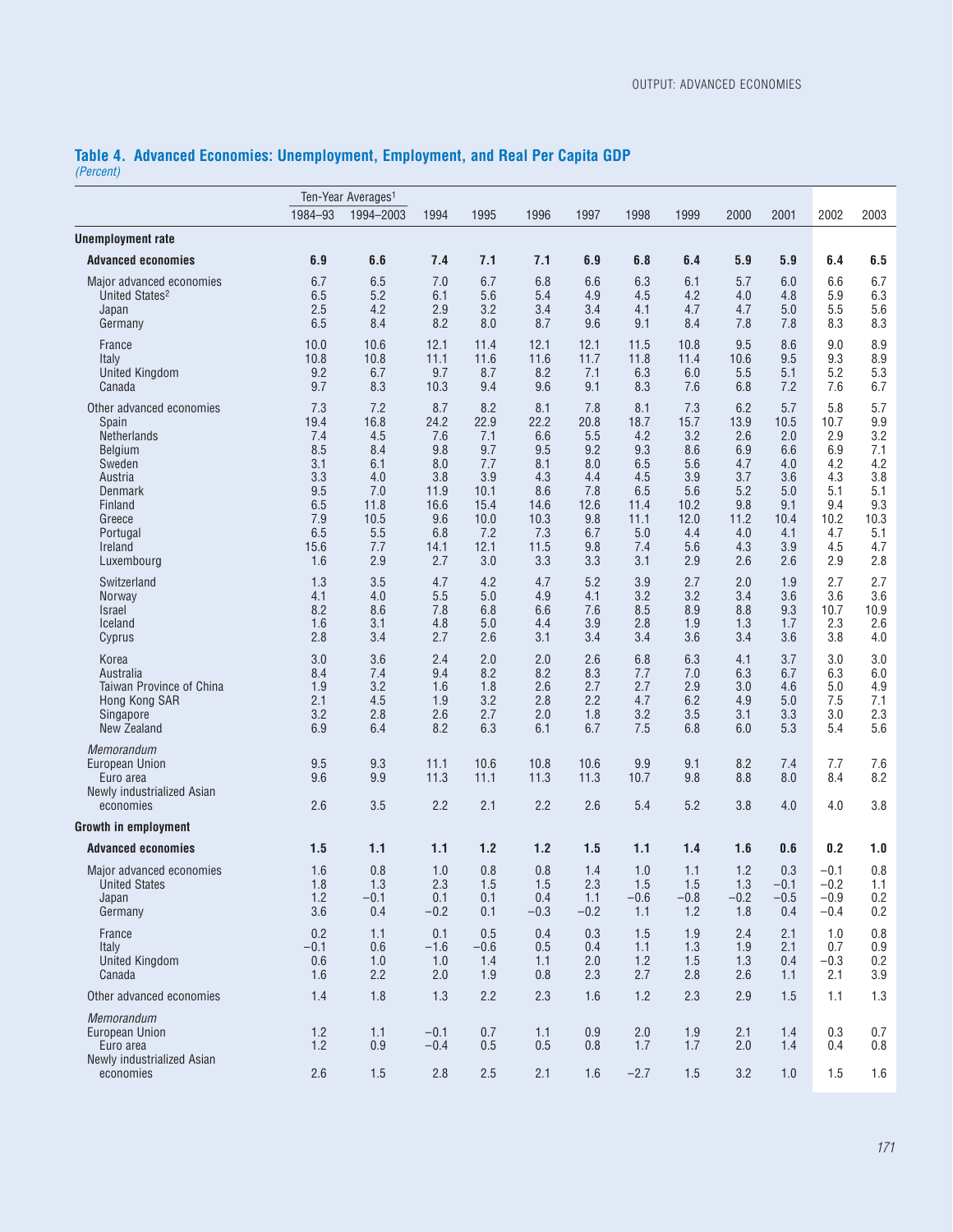### **Table 4** *(concluded)*

|                                                                                |                          | Ten-Year Averages <sup>1</sup> |                          |                          |                          |                          |                             |                          |                          |                                |                             |                          |
|--------------------------------------------------------------------------------|--------------------------|--------------------------------|--------------------------|--------------------------|--------------------------|--------------------------|-----------------------------|--------------------------|--------------------------|--------------------------------|-----------------------------|--------------------------|
|                                                                                | 1984-93                  | 1994-2003                      | 1994                     | 1995                     | 1996                     | 1997                     | 1998                        | 1999                     | 2000                     | 2001                           | 2002                        | 2003                     |
| Growth in real per capita GDP                                                  |                          |                                |                          |                          |                          |                          |                             |                          |                          |                                |                             |                          |
| <b>Advanced economies</b>                                                      | 2.5                      | 2.2                            | 2.7                      | 2.1                      | 2.3                      | 2.8                      | 2.1                         | 2.9                      | 3.3                      | 0.3                            | 1.2                         | 2.1                      |
| Major advanced economies<br><b>United States</b><br>Japan<br>Germany           | 2.4<br>2.3<br>3.2<br>2.2 | 1.9<br>2.0<br>0.8<br>1.5       | 2.4<br>3.0<br>0.7<br>2.0 | 1.7<br>1.7<br>1.4<br>1.4 | 2.1<br>2.6<br>3.2<br>0.5 | 2.6<br>3.4<br>1.6<br>1.2 | 2.2<br>3.3<br>$-1.4$<br>2.0 | 2.5<br>3.2<br>0.6<br>2.0 | 2.9<br>0.9<br>2.2<br>2.7 | 0.1<br>$-1.3$<br>$-0.5$<br>0.4 | 1.0<br>1.2<br>$-0.7$<br>0.5 | 1.8<br>1.5<br>1.0<br>2.0 |
| France<br>Italy<br><b>United Kingdom</b><br>Canada                             | 1.5<br>2.1<br>2.1<br>1.3 | 1.9<br>1.8<br>2.4<br>2.4       | 1.5<br>1.9<br>4.3<br>3.6 | 1.5<br>2.7<br>2.5<br>1.7 | 0.7<br>1.0<br>2.3<br>0.5 | 1.5<br>1.8<br>3.1<br>3.1 | 3.2<br>1.8<br>2.5<br>3.2    | 2.8<br>1.6<br>2.0<br>4.5 | 3.7<br>2.9<br>2.7<br>3.6 | 1.3<br>1.6<br>1.6<br>0.5       | 0.8<br>0.5<br>1.3<br>2.2    | 1.9<br>2.1<br>2.0<br>0.6 |
| Other advanced economies                                                       | 3.1                      | 3.2                            | 3.9                      | 3.6                      | 3.2                      | 3.7                      | 1.6                         | 4.5                      | 4.8                      | 1.2                            | 2.2                         | 2.9                      |
| <b>Memorandum</b><br>European Union<br>Euro area<br>Newly industrialized Asian | 2.1<br>2.1               | 2.2<br>2.0                     | 2.4<br>2.0               | 2.1<br>2.0               | 1.4<br>1.2               | 2.4<br>2.1               | 2.8<br>2.7                  | 2.6<br>2.6               | 3.3<br>3.2               | 1.5<br>1.0                     | 1.0<br>0.7                  | 2.2<br>2.1               |
| economies                                                                      | 6.8                      | 4.1                            | 6.6                      | 6.3                      | 5.2                      | 4.6                      | $-3.5$                      | 6.9                      | 7.5                      | $-0.1$                         | 3.8                         | 4.1                      |

1Compound annual rate of change for employment and per capita GDP; arithmetic average for unemployment rate.

2The projections for unemployment have been adjusted to reflect the new survey techniques adopted by the U.S. Bureau of Labor Statistics in January 1994.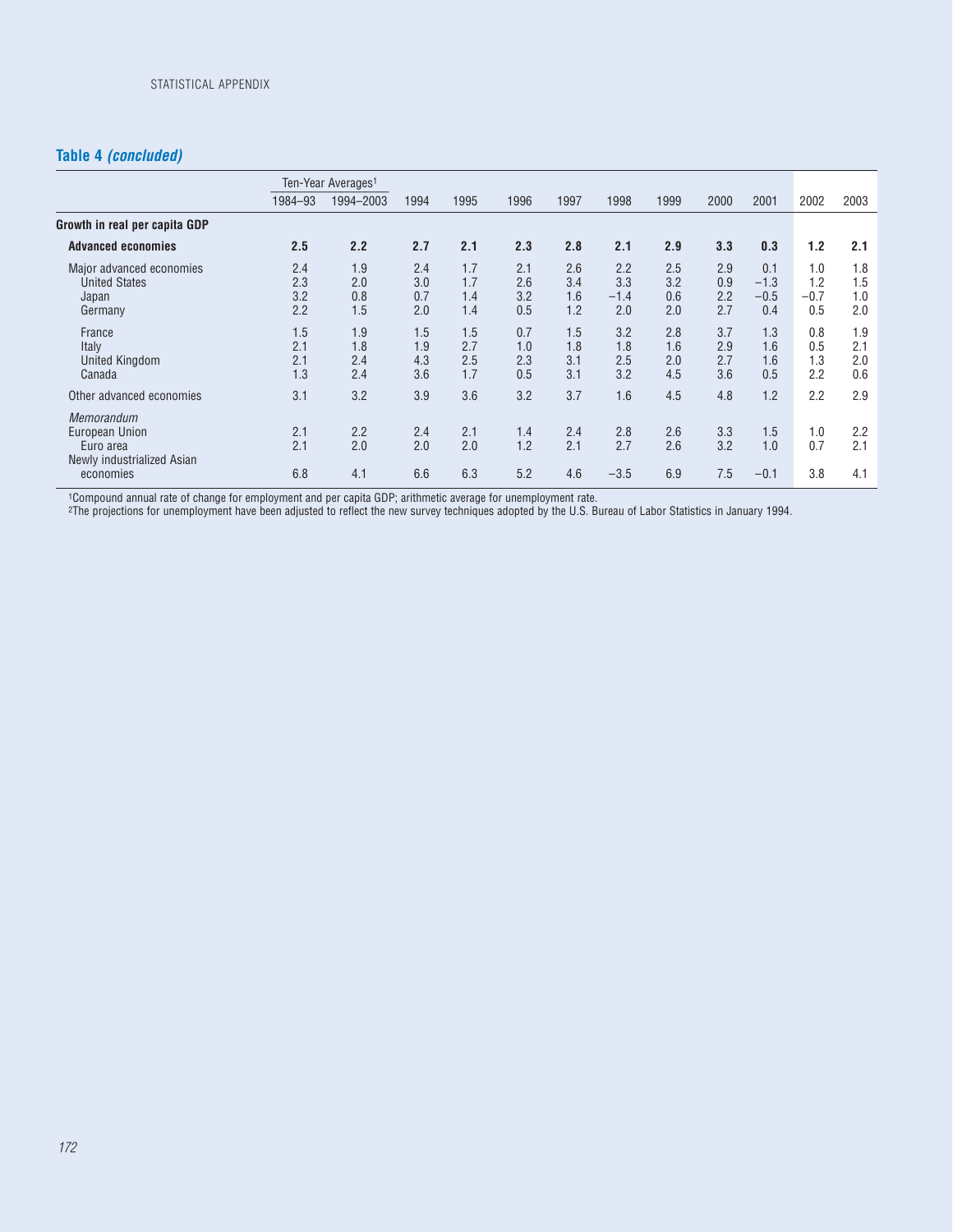#### **Table 5. Developing Countries: Real GDP**

*(Annual percent change)*

|                                                                                                                       |         | Ten-Year Averages |        |      |      |      |        |        |      |        |        |      |
|-----------------------------------------------------------------------------------------------------------------------|---------|-------------------|--------|------|------|------|--------|--------|------|--------|--------|------|
|                                                                                                                       | 1984-93 | 1994-2003         | 1994   | 1995 | 1996 | 1997 | 1998   | 1999   | 2000 | 2001   | 2002   | 2003 |
| <b>Developing countries</b>                                                                                           | 5.1     | 5.2               | 6.7    | 6.2  | 6.5  | 5.9  | 3.5    | 4.0    | 5.7  | 3.9    | 4.2    | 5.2  |
| <b>Regional groups</b>                                                                                                |         |                   |        |      |      |      |        |        |      |        |        |      |
| Africa                                                                                                                | 2.0     | 3.4               | 2.3    | 3.0  | 5.6  | 3.1  | 3.4    | 2.8    | 3.0  | 3.5    | 3.1    | 4.2  |
| Sub-Sahara                                                                                                            | 1.9     | 3.4               | 1.8    | 3.8  | 5.1  | 3.7  | 2.7    | 2.9    | 3.2  | 3.3    | 3.0    | 4.2  |
| <b>Excluding Nigeria and</b>                                                                                          |         |                   |        |      |      |      |        |        |      |        |        |      |
| South Africa                                                                                                          | 1.8     | 3.9               | 1.5    | 4.5  | 5.3  | 4.5  | 3.9    | 3.6    | 2.9  | 4.0    | 4.4    | 4.9  |
| Developing Asia                                                                                                       | 7.6     | 6.8               | 9.7    | 9.0  | 8.3  | 6.6  | 4.0    | 6.1    | 6.7  | 5.6    | 6.1    | 6.3  |
| China                                                                                                                 | 10.5    | 8.6               | 12.6   | 10.5 | 9.6  | 8.8  | 7.8    | 7.1    | 8.0  | 7.3    | 7.5    | 7.2  |
| India                                                                                                                 |         |                   |        |      |      |      |        |        |      |        |        |      |
|                                                                                                                       | 5.2     | 5.9               | 6.8    | 7.6  | 7.5  | 5.0  | 5.8    | 6.7    | 5.4  | 4.1    | 5.0    | 5.7  |
| Other developing Asia                                                                                                 | 5.5     | 4.0               | 7.0    | 7.6  | 6.7  | 3.8  | $-5.1$ | 3.7    | 5.1  | 3.0    | 3.9    | 4.5  |
| Middle East and Turkey                                                                                                | 3.5     | 3.6               | 0.5    | 4.4  | 4.7  | 6.2  | 3.6    | 1.2    | 6.1  | 1.5    | 3.6    | 4.7  |
| Western Hemisphere                                                                                                    | 2.9     | 2.5               | 5.0    | 1.8  | 3.6  | 5.2  | 2.3    | 0.2    | 4.0  | 0.6    | $-0.6$ | 3.0  |
| <b>Analytical groups</b>                                                                                              |         |                   |        |      |      |      |        |        |      |        |        |      |
| By source of export earnings                                                                                          |         |                   |        |      |      |      |        |        |      |        |        |      |
| Fuel                                                                                                                  | 2.6     | 3.2               | 0.4    | 3.3  | 3.4  | 5.4  | 2.8    | 1.5    | 5.2  | 4.1    | 2.2    | 4.3  |
| Nonfuel                                                                                                               | 5.4     | 5.4               | 7.4    | 6.5  | 6.8  | 5.9  | 3.6    | 4.2    | 5.8  | 3.9    | 4.4    | 5.3  |
| of which, primary products                                                                                            | 3.1     | 4.3               | 5.3    | 6.5  | 5.6  | 5.5  | 3.0    | 2.6    | 3.6  | 2.8    | 3.2    | 4.7  |
| By external financing source                                                                                          |         |                   |        |      |      |      |        |        |      |        |        |      |
| Net debtor countries                                                                                                  | 5.2     | 5.3               | 6.9    | 6.3  | 6.7  | 5.9  | 3.5    | 4.1    | 5.7  | 3.9    | 4.3    | 5.3  |
| of which, official financing                                                                                          | 2.4     | 4.2               | 2.5    | 5.3  | 5.3  | 4.3  | 3.9    | 4.0    | 3.9  | 4.3    | 3.8    | 4.8  |
| Net debtor countries by debt-<br>servicing experience<br>Countries with arrears and/or<br>rescheduling during 1994-98 | 3.0     | 3.7               | 4.7    | 5.2  | 5.0  | 4.6  | $-0.6$ | 2.3    | 4.6  | 3.3    | 3.4    | 4.3  |
| Other groups                                                                                                          |         |                   |        |      |      |      |        |        |      |        |        |      |
| Heavily indebted poor                                                                                                 |         |                   |        |      |      |      |        |        |      |        |        |      |
| countries                                                                                                             | 2.2     | 4.6               | 2.9    | 5.8  | 5.8  | 5.3  | 4.0    | 4.3    | 3.9  | 4.2    | 4.7    | 5.3  |
| Middle East and north Africa                                                                                          | 2.8     | 4.0               | 2.6    | 2.9  | 4.6  | 4.9  | 4.2    | 3.2    | 5.2  | 4.3    | 3.5    | 4.5  |
| <b>Memorandum</b>                                                                                                     |         |                   |        |      |      |      |        |        |      |        |        |      |
| Real per capita GDP                                                                                                   |         |                   |        |      |      |      |        |        |      |        |        |      |
| Developing countries                                                                                                  | 3.1     | 3.5               | 5.0    | 4.4  | 4.8  | 4.2  | 1.9    | 2.4    | 4.1  | 2.3    | 2.6    | 3.7  |
| Regional groups                                                                                                       |         |                   |        |      |      |      |        |        |      |        |        |      |
| Africa                                                                                                                | $-0.8$  | 0.9               | $-0.3$ | 0.4  | 3.0  | 0.5  | 0.9    | 0.3    | 0.6  | 1.1    | 0.7    | 1.8  |
| Developing Asia                                                                                                       | 5.8     | 5.4               | 8.1    | 7.5  | 6.8  | 5.1  | 2.6    | 4.8    | 5.4  | 4.3    | 4.8    | 5.0  |
| Middle East and Turkey                                                                                                | 0.6     | 1.5               | $-1.6$ | 2.3  | 2.5  | 4.0  | 1.4    | $-0.9$ | 4.0  | $-0.5$ | 1.6    | 2.7  |
| Western Hemisphere                                                                                                    | 1.0     | 0.9               | 3.3    | 0.1  | 1.9  | 3.6  | 0.7    | $-1.4$ | 2.4  | $-0.9$ | $-2.1$ | 1.5  |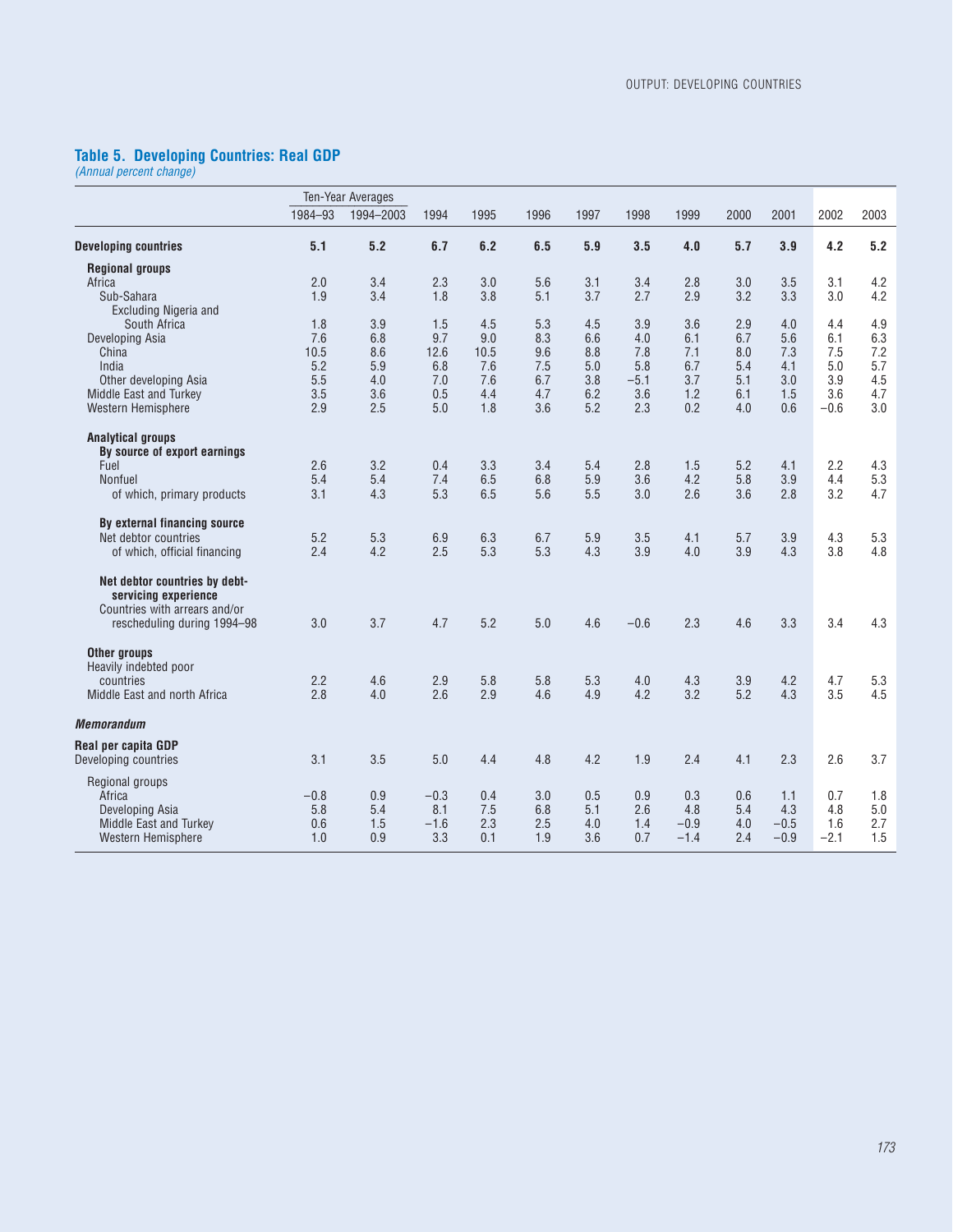#### **Table 6. Developing Countries—by Country: Real GDP1**

*(Annual percent change)*

|                          | Average<br>1984-93       | 1994                     | 1995                 | 1996                 | 1997                 | 1998                 | 1999                 | 2000                 | 2001       | 2002                 | 2003                 |
|--------------------------|--------------------------|--------------------------|----------------------|----------------------|----------------------|----------------------|----------------------|----------------------|------------|----------------------|----------------------|
| <b>Africa</b>            | 2.0                      | 2.3                      | 3.0                  | 5.6                  | 3.1                  | 3.4                  | 2.8                  | 3.0                  | 3.5        | 3.1                  | 4.2                  |
| Algeria                  | 1.2                      | $-0.9$                   | 3.8                  | 3.8                  | 1.1                  | 5.1                  | 3.2                  | 2.5                  | 2.8        | 2.1                  | 2.9                  |
| Angola                   | $-1.1$                   | 1.3                      | 10.4                 | 11.2                 | 7.9                  | 6.8                  | 3.3                  | 3.0                  | 3.2        | 17.1                 | 4.8                  |
| Benin                    | 2.1                      | 4.4                      | 4.6                  | 5.5                  | 5.7                  | 4.6                  | 4.7                  | 5.8                  | 5.0        | 5.3                  | 6.0                  |
| <b>Botswana</b>          | 8.6                      | 3.5                      | 4.5                  | 5.7                  | 6.7                  | 5.9                  | 6.3                  | 8.6                  | 4.9        | 2.6                  | 3.7                  |
| <b>Burkina Faso</b>      | 4.3                      | 1.4                      | 4.5                  | 7.5                  | 4.8                  | 6.4                  | 6.3                  | 2.2                  | 5.7        | 5.7                  | 5.4                  |
| Burundi                  | 2.9                      | $-3.7$                   | $-7.3$               | $-8.4$               | 0.4                  | 4.8                  | $-1.0$               | $-0.1$               | 2.4        | 3.4                  | 5.0                  |
| Cameroon                 | $-0.7$                   | $-2.5$                   | 3.3                  | 5.0                  | 5.1                  | 5.0                  | 4.4                  | 4.2                  | 5.3        | 4.4                  | 4.7                  |
| <b>Cape Verde</b>        | 4.3                      | 6.9                      | 7.5                  | 6.7                  | 7.6                  | 7.4                  | 8.6                  | 6.8                  | 2.9        | 3.0                  | 3.5                  |
| Central African Republic | 2.0                      | 5.6                      | 5.2                  | $-7.5$               | 7.7                  | 3.9                  | 3.6                  | 1.8                  | 1.0        | 4.5                  | 4.3                  |
| Chad                     | 4.6                      | 5.5                      | 0.4                  | 3.1                  | 4.2                  | 7.7                  | 2.3                  | 1.0                  | 8.5        | 11.2                 | 9.2                  |
| Comoros                  | 1.2                      | $-5.4$                   | 8.9                  | $-1.3$               | 4.2                  | 1.2                  | 1.9                  | $-1.1$               | 1.9        | 3.5                  | 3.0                  |
| Congo, Dem. Rep. of      | $-2.9$                   | $-3.9$                   | 0.7                  | $-1.0$               | $-5.6$               | $-1.6$               | $-4.3$               | $-6.2$               | -4.4       | 3.0                  | 5.5                  |
| Congo, Rep. of           | 5.5                      | $-5.5$                   | 4.0                  | 4.3                  | $-0.6$               | 3.7                  | $-3.0$               | 8.2                  | 2.9        | 3.9                  | $-1.0$               |
| Côte d'Ivoire            | 0.8                      | 2.0                      | 7.1                  | 7.7                  | 5.7                  | 4.8                  | 1.6                  | $-2.3$               | 0.1        | 3.0                  | 4.5                  |
| Djibouti                 | $-0.7$                   | $-0.9$                   | $-3.5$               | $-5.0$               | $-0.7$               | 0.1                  | 2.2                  | 0.7                  | 1.9        | 2.6                  | 3.5                  |
| <b>Equatorial Guinea</b> | 2.5                      | 5.1                      | 14.3                 | 29.1                 | 71.2                 | 22.0                 | 41.4                 | 16.1                 | 45.5       | 30.4                 | 16.4                 |
| Eritrea                  | .                        | 23.4                     | 2.5                  | 9.2                  | 8.0                  | 3.1                  | 0.6                  | $-12.1$              | 9.7        | 8.8                  | 7.1                  |
| Ethiopia                 | 0.6                      | 1.6                      | 6.2                  | 10.6                 | 4.7                  | $-1.4$               | 6.0                  | 5.4                  | 7.7        | 5.0                  | 6.0                  |
| Gabon                    | 2.1                      | 3.7                      | 5.0                  | 3.6                  | 5.7                  | 3.5                  | $-8.9$               | $-1.9$               | 2.4        | 1.0                  | $-0.5$               |
| Gambia, The              | 2.5                      | 3.8                      | $-3.4$               | 6.1                  | 4.9                  | 3.5                  | 6.4                  | 5.6                  | 5.5        | 6.0                  | 6.0                  |
| Ghana                    | 4.6                      | 3.3                      | 4.0                  | 4.6                  | 4.2                  | 4.7                  | 4.4                  | 3.7                  | 4.2        | 4.5                  | 5.0                  |
| Guinea                   | 3.8                      | 4.0                      | 4.7                  | 5.1                  | 5.0                  | 4.8                  | 4.6                  | 2.1                  | 3.6        | 4.2                  | 4.9                  |
| Guinea-Bissau            | 3.2                      | 3.2                      | 4.4                  | 4.6                  | 5.5                  | $-28.1$              | 8.0                  | 9.5                  | 0.2        | 3.9                  | 4.4                  |
| Kenya                    | 3.3                      | 2.7                      | 4.4                  | 4.2                  | 2.1                  | 1.6                  | 1.3                  | $-0.1$               | 1.2        | 1.4                  | 2.8                  |
| Lesotho                  | 5.3                      | $-0.4$                   | 12.6                 | 9.5                  | 4.8                  | $-3.0$               | 2.4                  | 3.5                  | 4.0        | 4.0                  | 4.3                  |
| Liberia                  | $\cdots$                 | $\cdots$                 | $\cdots$             | .                    | $\sim$ $\sim$ $\sim$ | $\cdots$             | $\cdots$             | $\cdots$             | $\cdots$   | $\cdots$             | $\cdots$             |
| Madagascar               | 1.3                      | $\overline{\phantom{0}}$ | 1.7                  | 2.1                  | 3.7                  | 3.9                  | 4.7                  | 4.8                  | 6.7        | $-10.0$              | 10.0                 |
| <b>Malawi</b>            | 3.2                      | $-10.3$                  | 16.7                 | 7.3                  | 3.8                  | 3.3                  | 4.0                  | 1.7                  | $-1.5$     | 1.8                  | 4.5                  |
| Mali                     | 2.4                      | 2.6                      | 7.0                  | 4.3                  | 6.7                  | 4.9                  | 6.7                  | 3.7                  | 1.5        | 9.3                  | 5.3                  |
| Mauritania               | 4.8                      | 4.6                      | 4.6                  | 5.5                  | 3.2                  | 3.7                  | 4.1                  | 5.0                  | 4.6        | 5.1                  | 5.5                  |
| <b>Mauritius</b>         | 6.8                      | 4.4                      | 3.5                  | 5.2                  | 6.0                  | 6.0                  | 5.3                  | 2.6                  | 7.2        | 5.3                  | 4.9                  |
| Morocco                  | 3.4                      | 10.4                     | $-6.6$               | 12.2                 | $-2.2$               | 7.7                  | $-0.1$               | 1.0                  | 6.5        | 4.4                  | 4.1                  |
| Mozambique, Rep. of      | 2.6                      | 7.5                      | 4.3                  | 7.1                  | 11.1                 | 12.6                 | 7.5                  | 1.6                  | 13.9       | 9.0                  | 5.6                  |
| Namibia                  | 2.6                      | 6.8                      | 4.2                  | 3.0                  | 4.2                  | 3.4                  | 3.6                  | 3.4                  | 2.5        | 3.1                  | 3.8                  |
| Niger                    | $-0.1$                   | 4.0                      | 2.6                  | 3.4                  | 2.8                  | 10.4                 | $-0.6$               | $-1.4$               | 7.6        | 2.7                  | 3.9                  |
| Nigeria                  | 4.6                      | $-0.6$                   | 2.6                  | 6.4                  | 2.9                  | 1.8                  | 1.0                  | 4.3                  | 2.8        | $-2.3$               | 3.7                  |
| Rwanda                   | 1.0                      | $-50.2$                  | 35.2                 | 12.7                 | 13.8                 | 8.9                  | 7.6                  | 6.0                  | 6.7        | 6.5                  | 6.2                  |
| São Tomé and Príncipe    |                          | 2.2                      | 2.0                  | 1.5                  | 1.0                  | 2.5                  | 2.5                  | 3.0                  | 4.0        | 5.0                  | 5.0                  |
| Senegal                  | 1.2                      | 2.9                      | 5.2                  | 5.1                  | 5.0                  | 5.7                  | 5.1                  | 5.6                  | 5.6        | 5.0                  | 5.1                  |
| Seychelles               | 6.0                      | $-2.4$                   | 0.5                  | 10.0                 | 12.2                 | 5.7                  | $-2.8$               | -5.4                 | -8.1       | $-2.4$               | $-0.6$               |
| Sierra Leone             | $-1.3$                   | 3.5                      | $-10.0$              | $-24.8$              | $-17.6$              | $-0.8$               | $-8.1$               | 3.8                  | 5.4        | 6.6                  | 7.0                  |
| Somalia                  | $\ldots$                 | $\ldots$                 | $\sim$ $\sim$ $\sim$ | $\sim$ $\sim$ $\sim$ | $\sim$ $\sim$ $\sim$ | $\sim$ $\sim$ $\sim$ | $\sim$ $\sim$ $\sim$ | $\sim$ $\sim$ $\sim$ | $\ldots$ . | $\sim$ $\sim$ $\sim$ | $\sim$ $\sim$ $\sim$ |
| South Africa             | 1.0                      | 3.2                      | 3.1                  | 4.3                  | 2.6                  | 0.8                  | 2.1                  | 3.4                  | 2.2        | 2.5                  | 3.0                  |
| Sudan                    | 2.5                      | 2.0                      | 3.0                  | 4.9                  | 10.0                 | 6.0                  | 7.7                  | 9.7                  | 5.3        | 5.2                  | 6.3                  |
| Swaziland                | 6.8                      | 3.4                      | 3.8                  | 3.9                  | 3.8                  | 3.2                  | 3.5                  | 2.2                  | 1.6        | 1.8                  | 2.3                  |
| Tanzania                 | 3.7                      | 1.6                      | 3.6                  | 4.5                  | 3.5                  | 3.7                  | 3.5                  | 5.1                  | 5.6        | 5.8                  | $6.0\,$              |
| Togo                     | $\overline{\phantom{0}}$ | 17.5                     | 6.9                  | 9.7                  | 4.3                  | $-2.1$               | 2.9                  | $-1.9$               | 2.7        | 3.0                  | 4.0                  |
| Tunisia                  | 4.0                      | 3.2                      | 2.4                  | 7.1                  | 5.4                  | 4.8                  | 6.1                  | 4.7                  | 5.0        | 3.8                  | 6.4                  |
| Uganda                   | 3.8                      | 6.4                      | 11.9                 | 8.6                  | 5.1                  | 4.7                  | 7.6                  | 5.0                  | 5.6        | 5.7                  | 6.5                  |
| Zambia                   | 0.9                      | $-13.3$                  | $-2.5$               | 6.5                  | 3.4                  | $-1.9$               | 2.2                  | 3.6                  | 4.9        | 3.7                  | 4.0                  |
| Zimbabwe                 | 2.8                      | 5.8                      | $0.2\,$              | 10.4                 | 2.7                  | 2.9                  | $-0.7$               | $-5.1$               | $-8.5$     | $-10.6$              | $-2.8$               |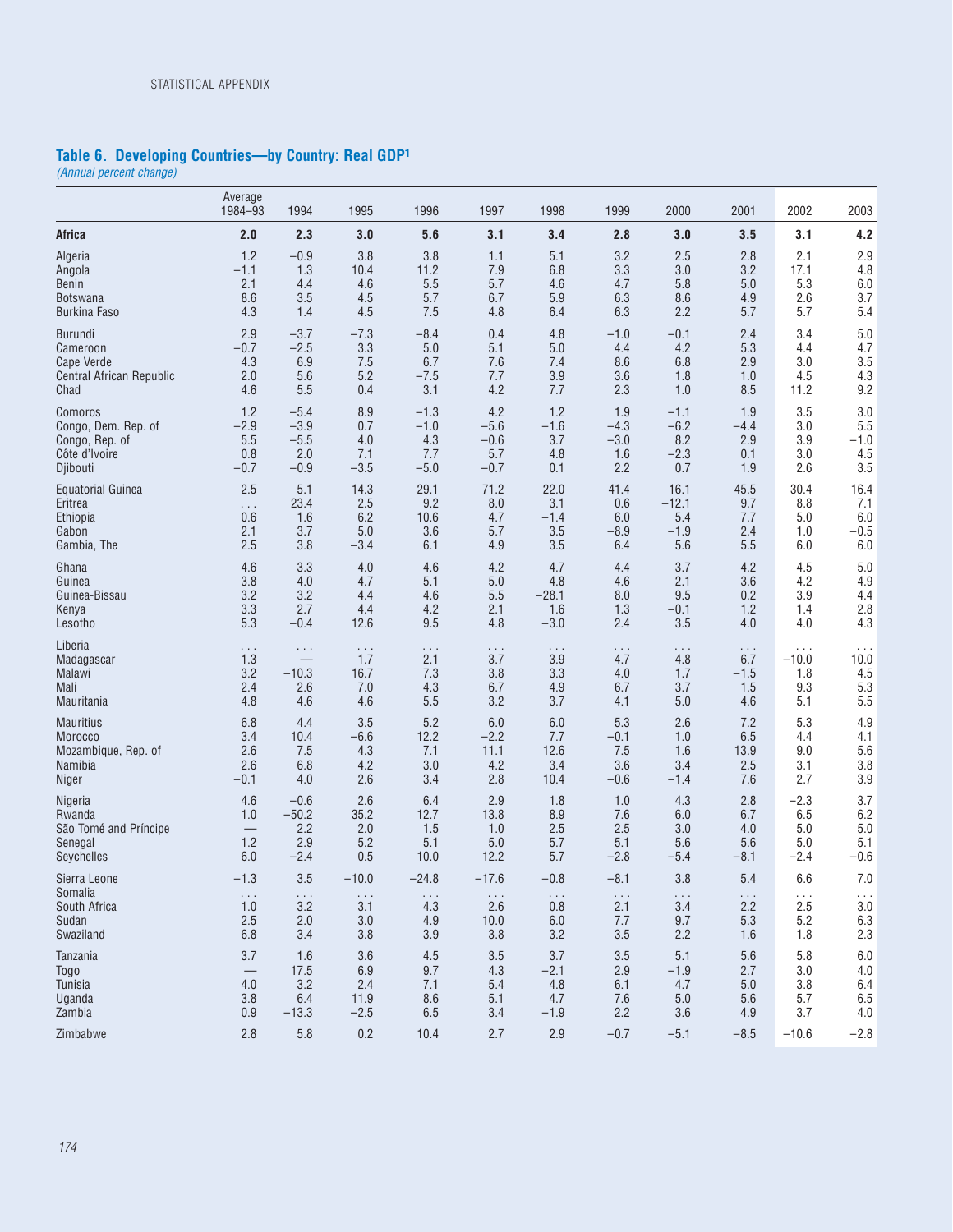## **Table 6** *(continued)*

|                                                                                        | Average<br>1984-93                      | 1994                          | 1995                          | 1996                                 | 1997                     | 1998                             | 1999                          | 2000                          | 2001                             | 2002                     | 2003                     |
|----------------------------------------------------------------------------------------|-----------------------------------------|-------------------------------|-------------------------------|--------------------------------------|--------------------------|----------------------------------|-------------------------------|-------------------------------|----------------------------------|--------------------------|--------------------------|
| Developing Asia                                                                        | 7.6                                     | 9.7                           | 9.0                           | 8.3                                  | 6.6                      | 4.0                              | 6.1                           | 6.7                           | 5.6                              | 6.1                      | 6.3                      |
| Afghanistan, Islamic State of<br>Bangladesh<br>Bhutan<br>Brunei Darussalam<br>Cambodia | .<br>4.4<br>6.4<br>$\cdots$<br>$\ldots$ | .<br>4.5<br>6.4<br>1.8<br>7.7 | .<br>4.8<br>7.4<br>3.1<br>5.9 | $\cdots$<br>5.0<br>6.1<br>1.1<br>4.6 | 5.3<br>7.3<br>2.6<br>4.3 | .<br>5.0<br>5.5<br>$-4.0$<br>2.1 | .<br>5.4<br>5.9<br>2.6<br>6.9 | .<br>5.6<br>6.1<br>2.8<br>7.7 | .<br>4.7<br>5.9<br>$-0.4$<br>6.3 | 4.0<br>6.0<br>3.0<br>4.5 | 4.0<br>5.7<br>2.9<br>6.0 |
| China                                                                                  | 10.5                                    | 12.6                          | 10.5                          | 9.6                                  | 8.8                      | 7.8                              | 7.1                           | 8.0                           | 7.3                              | 7.5                      | 7.2                      |
| Fiji                                                                                   | 3.1                                     | 5.1                           | 2.5                           | 3.1                                  | $-0.9$                   | 1.4                              | 9.7                           | $-2.8$                        | 2.6                              | 3.7                      | 5.2                      |
| India                                                                                  | 5.2                                     | 6.8                           | 7.6                           | 7.5                                  | 5.0                      | 5.8                              | 6.7                           | 5.4                           | 4.1                              | 5.0                      | 5.7                      |
| Indonesia                                                                              | 6.7                                     | 7.5                           | 8.2                           | 8.0                                  | 4.5                      | $-13.1$                          | 0.8                           | 4.8                           | 3.3                              | 3.5                      | 4.5                      |
| Kiribati                                                                               | 0.4                                     | 7.9                           | 5.9                           | 4.1                                  | 1.6                      | 6.6                              | 2.1                           | $-1.7$                        | 1.5                              | 2.7                      | 2.5                      |
| Lao P.D. Republic                                                                      | 5.0                                     | 8.2                           | 7.0                           | 6.9                                  | 6.9                      | 4.0                              | 7.3                           | 5.8                           | 5.2                              | 5.5                      | 6.0                      |
| Malaysia                                                                               | 6.9                                     | 9.2                           | 9.8                           | 10.0                                 | 7.3                      | $-7.4$                           | 6.1                           | 8.3                           | 0.5                              | 3.5                      | 5.3                      |
| <b>Maldives</b>                                                                        | 10.2                                    | 6.6                           | 7.2                           | 8.8                                  | 11.2                     | 7.9                              | 8.5                           | 5.6                           | 4.9                              | 1.2                      | 7.0                      |
| <b>Myanmar</b>                                                                         | 1.1                                     | 6.8                           | 7.2                           | 6.4                                  | 5.7                      | 5.8                              | 10.9                          | 5.5                           | 4.8                              | 4.2                      | 4.8                      |
| <b>Nepal</b>                                                                           | 5.3                                     | 8.6                           | 3.3                           | 5.3                                  | 5.3                      | 2.9                              | 4.5                           | 6.2                           | 4.8                              | 0.8                      | 3.8                      |
| Pakistan                                                                               | 5.5                                     | 4.4                           | 4.9                           | 2.9                                  | 1.8                      | 3.1                              | 4.1                           | 4.3                           | 3.6                              | 4.6                      | 5.0                      |
| Papua New Guinea                                                                       | 4.9                                     | 5.9                           | $-3.3$                        | 7.7                                  | $-3.9$                   | $-3.8$                           | 7.6                           | $-0.8$                        | $-3.4$                           | 1.2                      | 2.8                      |
| Philippines                                                                            | 1.0                                     | 4.4                           | 4.7                           | 5.8                                  | 5.2                      | $-0.6$                           | 3.4                           | 4.4                           | 3.2                              | 4.0                      | 3.8                      |
| Samoa                                                                                  | 1.8                                     | 6.5                           | 6.4                           | 7.3                                  | 0.8                      | 2.4                              | 2.6                           | 6.9                           | 6.5                              | 4.5                      | 4.0                      |
| Solomon Islands                                                                        | 3.5                                     | 9.2                           | 10.5                          | 3.5                                  | $-2.3$                   | 1.1                              | $-1.3$                        | $-14.0$                       | $-3.0$                           | $-0.5$                   | 1.5                      |
| Sri Lanka                                                                              | 4.3                                     | 5.6                           | 5.5                           | 3.8                                  | 6.4                      | 4.7                              | 4.3                           | 6.0                           | $-1.4$                           | 3.7                      | 5.5                      |
| <b>Thailand</b>                                                                        | 8.7                                     | 9.0                           | 9.2                           | 5.9                                  | $-1.4$                   | $-10.5$                          | 4.4                           | 4.6                           | 1.8                              | 3.5                      | 3.5                      |
| Tonga                                                                                  | 2.0                                     | 5.0                           | 3.2                           | $-0.2$                               | $-0.1$                   | 1.6                              | 3.1                           | 6.2                           | 3.0                              | 2.9                      | 3.3                      |
| Vanuatu                                                                                | 3.0                                     | 1.3                           | 2.3                           | 0.4                                  | 0.6                      | 6.0                              | $-2.5$                        | 3.7                           | $-0.5$                           | 2.0                      | 3.0                      |
| Vietnam                                                                                | 6.0                                     | 8.8                           | 9.5                           | 9.3                                  | 8.2                      | 3.5                              | 4.2                           | 5.5                           | 5.0                              | 5.3                      | 6.5                      |
| <b>Middle East and Turkey</b>                                                          | 3.5                                     | 0.5                           | 4.4                           | 4.7                                  | 6.2                      | 3.6                              | $1.2$                         | 6.1                           | 1.5                              | 3.6                      | 4.7                      |
| <b>Bahrain</b>                                                                         | 4.1                                     | $-0.2$                        | 3.9                           | 4.1                                  | 3.1                      | 4.8                              | 4.3                           | 5.3                           | 4.8                              | 4.1                      | 4.1                      |
| Egypt                                                                                  | 3.9                                     | 3.9                           | 4.7                           | 5.0                                  | 5.3                      | 5.7                              | 6.0                           | 5.1                           | 3.3                              | 2.0                      | 3.7                      |
| Iran, Islamic Republic of                                                              | 1.7                                     | 2.3                           | 3.3                           | 5.7                                  | 5.0                      | 1.8                              | 3.6                           | 5.7                           | 4.8                              | 5.8                      | 5.5                      |
| Iraq                                                                                   | $\sim$ $\sim$ $\sim$                    | $\sim$ $\sim$ $\sim$          | $\ldots$ .                    | $\ldots$                             | $\sim$ $\sim$ $\sim$     | $\ldots$                         | $\sim$ $\sim$ $\sim$          | $\ldots$ .                    | $\ldots$                         | $\ldots$                 | $\cdots$                 |
| Jordan                                                                                 | 3.2                                     | 5.0                           | 6.2                           | 2.1                                  | 3.3                      | 3.0                              | 3.1                           | 4.0                           | 4.2                              | 5.1                      | 6.0                      |
| Kuwait                                                                                 | 1.5                                     | $-7.1$                        | 20.1                          | $-2.7$                               | 1.2                      | 3.2                              | $-1.7$                        | 3.8                           | $-1.0$                           | $-1.0$                   | 1.7                      |
| Lebanon                                                                                | 0.8                                     | 8.0                           | 6.5                           | 4.0                                  | 4.0                      | 3.0                              | 1.0                           | $-0.5$                        | 2.0                              | 1.5                      | 1.0                      |
| Libya                                                                                  | $-0.5$                                  | $-1.3$                        | $-0.3$                        | 3.3                                  | 5.2                      | $-3.6$                           | 0.7                           | 4.4                           | 0.6                              | $-0.6$                   | 2.5                      |
| <b>Malta</b>                                                                           | 4.9                                     | 5.7                           | 6.2                           | 4.0                                  | 4.9                      | 3.4                              | 4.1                           | 5.2                           | $-1.0$                           | 2.0                      | 4.9                      |
| <b>Oman</b>                                                                            | 6.3                                     | 3.8                           | 4.8                           | 2.9                                  | 6.2                      | 2.7                              | $-0.2$                        | 5.1                           | 7.3                              | 3.3                      | 3.8                      |
| Qatar                                                                                  | 0.7                                     | 2.3                           | 2.9                           | 4.8                                  | 25.4                     | 6.2                              | 5.3                           | 11.6                          | 7.2                              | 3.0                      | 4.0                      |
| Saudi Arabia                                                                           | 2.7                                     | 0.5                           | 0.5                           | 1.4                                  | 2.6                      | 2.8                              | $-0.8$                        | 4.9                           | 1.2                              | 0.7                      | 3.3                      |
| Syrian Arab Republic                                                                   | 3.1                                     | 7.7                           | 5.8                           | 4.4                                  | 1.8                      | 7.6                              | $-2.0$                        | 2.5                           | 2.8                              | 3.9                      | 3.4                      |
| Turkey                                                                                 | 5.4                                     | $-5.0$                        | 6.9                           | 6.9                                  | 7.6                      | 3.1                              | $-4.7$                        | 7.4                           | $-7.4$                           | 3.9                      | 5.0                      |
| <b>United Arab Emirates</b>                                                            | 2.0                                     | 8.5                           | 7.9                           | 6.2                                  | 6.7                      | 4.3                              | 3.9                           | 5.0                           | 5.1                              | 0.3                      | 3.1                      |
| Yemen, Republic of                                                                     | $\sim$ $\sim$ $\sim$                    | 2.2                           | 10.9                          | 5.9                                  | 8.1                      | 4.9                              | 3.7                           | 5.1                           | 3.3                              | 4.1                      | 3.7                      |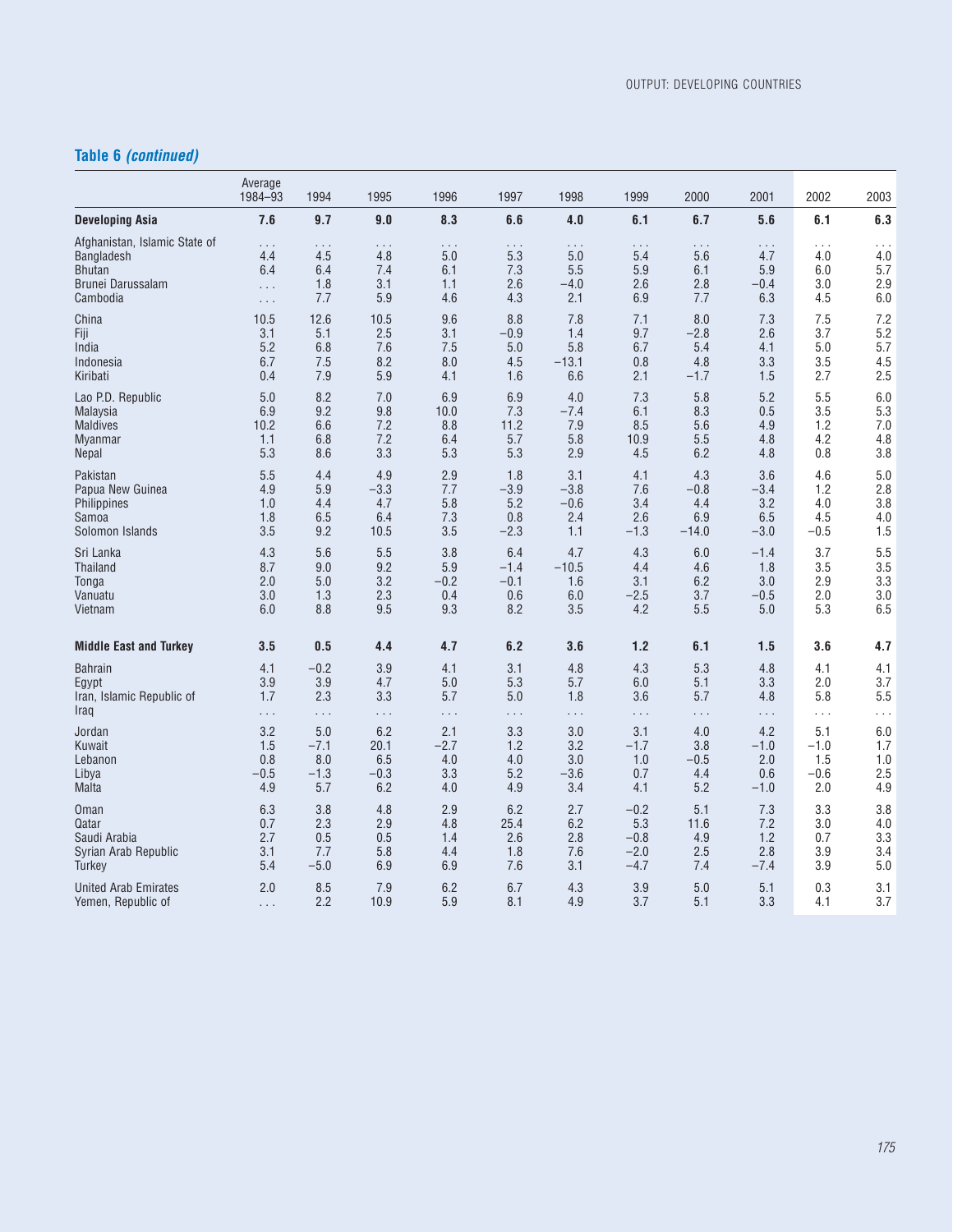### **Table 6** *(concluded)*

|                                | Average<br>1984-93 | 1994    | 1995   | 1996   | 1997   | 1998   | 1999   | 2000   | 2001   | 2002                     | 2003   |
|--------------------------------|--------------------|---------|--------|--------|--------|--------|--------|--------|--------|--------------------------|--------|
| <b>Western Hemisphere</b>      | 2.9                | 5.0     | 1.8    | 3.6    | 5.2    | 2.3    | 0.2    | 4.0    | 0.6    | $-0.6$                   | 3.0    |
| Antiqua and Barbuda            | 6.4                | 6.2     | $-5.0$ | 6.1    | 5.6    | 3.9    | 3.2    | 2.5    | $-0.6$ | $-3.7$                   | 1.0    |
| Argentina                      | 2.0                | 5.8     | $-2.8$ | 5.5    | 8.1    | 3.8    | $-3.4$ | $-0.8$ | $-4.4$ | $-16.0$                  | 1.0    |
| Bahamas, The                   | 1.5                | 0.9     | 0.3    | 4.2    | 3.3    | 3.0    | 5.9    | 5.0    | $-0.5$ |                          | 2.9    |
| <b>Barbados</b>                | 0.7                | 4.0     | 3.1    | 1.7    | 6.4    | 4.1    | 1.3    | 3.1    | $-2.1$ | $-4.1$                   | 3.6    |
| <b>Belize</b>                  | 6.7                | 1.8     | 3.3    | 1.5    | 3.7    | 2.6    | 3.7    | 9.7    | 2.5    | $\overline{\phantom{0}}$ | 3.0    |
| <b>Bolivia</b>                 | 2.1                | 4.7     | 4.7    | 4.4    | 5.0    | 5.2    | 0.4    | 2.4    | 1.2    | 1.5                      | 2.5    |
| <b>Brazil</b>                  | 2.8                | 5.9     | 4.2    | 2.7    | 3.3    | 0.2    | 0.8    | 4.4    | 1.5    | 1.5                      | 3.0    |
| Chile                          | 7.0                | 5.7     | 10.8   | 7.4    | 6.6    | 3.2    | $-1.0$ | 4.4    | 2.8    | 2.2                      | 4.2    |
| Colombia                       | 4.1                | 5.8     | 5.2    | 2.1    | 3.4    | 0.6    | $-4.2$ | 2.7    | 1.4    | 1.2                      | 2.0    |
| Costa Rica                     | 4.8                | 4.7     | 3.9    | 0.9    | 5.6    | 8.4    | 9.4    | 2.2    | 0.9    | 2.4                      | 2.0    |
| Dominica                       | 4.1                | 2.1     | 1.6    | 3.1    | 2.0    | 2.4    | 0.9    | 0.5    | 1.0    | 1.0                      | 1.0    |
| Dominican Republic             | 2.5                | 4.3     | 4.7    | 7.2    | 8.3    | 7.3    | 8.0    | 7.2    | 2.8    | 3.5                      | 5.3    |
| Ecuador                        | 2.9                | 4.4     | 2.3    | 2.0    | 3.4    | 0.4    | $-7.3$ | 2.3    | 5.6    | 3.5                      | 3.5    |
| El Salvador                    | 3.3                | 6.0     | 6.4    | 1.8    | 4.3    | 3.8    | 3.4    | 2.2    | 1.8    | 3.0                      | 3.0    |
| Grenada                        | 3.2                | 3.3     | 3.1    | 3.1    | 4.0    | 7.3    | 7.5    | 6.4    | 3.5    | $-1.8$                   | 5.0    |
| Guatemala                      | 2.7                | 4.0     | 4.9    | 3.0    | 4.1    | 5.1    | 3.8    | 3.6    | 1.8    | 2.3                      | 3.5    |
| Guyana                         | 1.7                | 8.5     | 5.0    | 7.9    | 6.2    | $-1.7$ | 3.0    | $-1.3$ | 1.4    | 1.8                      | 2.7    |
| Haiti                          | $-1.0$             | $-11.9$ | 9.9    | 4.1    | 2.7    | 2.2    | 2.7    | 0.9    | $-1.7$ |                          | 2.5    |
| Honduras                       | 3.9                | $-1.3$  | 4.1    | 3.6    | 5.0    | 2.9    | $-1.9$ | 4.9    | 2.6    | 2.5                      | 4.0    |
| Jamaica                        | 2.4                | 1.0     | 0.2    | $-1.5$ | $-1.5$ | $-0.4$ | $-0.1$ | 1.1    | 3.0    | 2.5                      | 3.0    |
| Mexico                         | 2.4                | 4.4     | $-6.2$ | 5.2    | 6.8    | 5.0    | 3.6    | 6.6    | $-0.3$ | 1.5                      | 4.0    |
| <b>Netherlands Antilles</b>    | 1.2                | 6.0     | 1.1    | 2.1    | 0.9    | $-0.7$ | $-1.5$ | $-1.9$ | $-0.6$ | 0.7                      | 1.5    |
| Nicaragua                      | $-2.2$             | 3.3     | 4.2    | 4.7    | 5.1    | 4.1    | 7.4    | 5.8    | 3.0    | 1.5                      | 3.5    |
| Panama                         | 2.7                | 2.9     | 1.8    | 2.4    | 4.4    | 4.0    | 3.2    | 2.5    | 0.3    | 1.2                      | 2.8    |
| Paraguay                       | 3.5                | 3.1     | 4.7    | 1.3    | 2.6    | $-0.4$ | 0.5    | $-0.4$ | 0.8    | 2.6                      | 3.6    |
| Peru                           | 0.7                | 12.8    | 8.6    | 2.5    | 6.7    | $-0.5$ | 1.0    | 3.1    | 0.2    | 3.5                      | 3.0    |
| St. Kitts and Nevis            | 5.8                | 5.1     | 3.5    | 5.9    | 7.3    | 1.0    | 3.7    | 7.5    | 1.8    | $-2.5$                   | 4.5    |
| St. Lucia                      | 6.8                | 2.1     | 4.1    | 1.4    | 0.6    | 3.1    | 3.5    | 0.7    | 0.5    | $-4.0$                   | 2.0    |
| St. Vincent and the Grenadines | 5.7                | $-2.0$  | 6.8    | 1.4    | 3.9    | 6.0    | 4.1    | 1.8    | 1.7    | 1.0                      | 2.0    |
| Suriname                       | $-2.5$             | $-4.1$  | 7.2    | 12.3   | 7.0    | 4.1    | $-4.8$ | $-5.7$ | 1.3    | 1.2                      | 3.0    |
| <b>Trinidad and Tobago</b>     | $-2.2$             | 3.6     | 4.0    | 3.8    | 3.1    | 4.8    | 6.8    | 4.8    | 4.5    | 5.2                      | 5.5    |
| Uruguay                        | 3.4                | 7.3     | $-1.4$ | 5.6    | 5.0    | 4.8    | $-2.8$ | $-1.4$ | $-3.1$ | $-11.1$                  | $-4.5$ |
| Venezuela                      | 3.0                | $-2.3$  | 4.0    | $-0.2$ | 6.4    | 0.2    | $-6.1$ | 3.2    | 2.8    | $-6.2$                   | 2.2    |

1For many countries, figures for recent years are IMF staff estimates. Data for some countries are for fiscal years.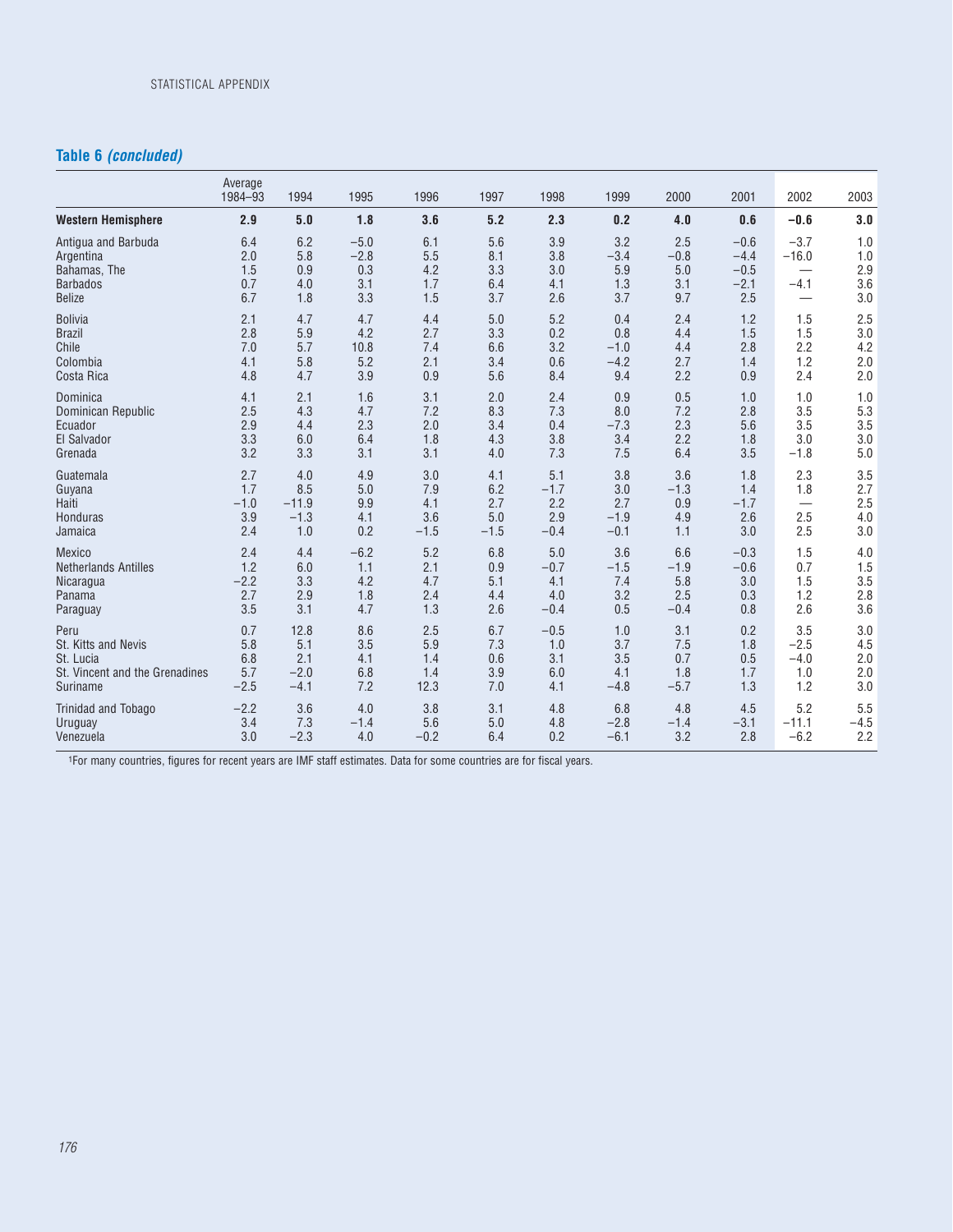### **Table 7. Countries in Transition: Real GDP1**

*(Annual percent change)*

|                                                                                                       | Average<br>1984-93                                     | 1994                                     | 1995                                  | 1996                            | 1997                            | 1998                            | 1999                                  | 2000                            | 2001                               | 2002                            | 2003                            |
|-------------------------------------------------------------------------------------------------------|--------------------------------------------------------|------------------------------------------|---------------------------------------|---------------------------------|---------------------------------|---------------------------------|---------------------------------------|---------------------------------|------------------------------------|---------------------------------|---------------------------------|
| <b>Central and eastern Europe</b>                                                                     | $\sim 10$                                              | 3.2                                      | 5.2                                   | 4.1                             | 2.6                             | 2.4                             | 2.2                                   | 3.8                             | 3.0                                | 2.7                             | 3.8                             |
| Albania                                                                                               | $-2.8$                                                 | 9.4                                      | $-0.9$                                | 19.8                            | $-7.0$                          | 8.0                             | 7.3                                   | 7.8                             | 6.5                                | 6.0                             | 7.0                             |
| Bosnia and Herzegovina                                                                                | $\sim$ $\sim$ $\sim$                                   | $\ldots$                                 | 32.4                                  | 85.8                            | 39.9                            | 10.0                            | 10.0                                  | 4.5                             | 2.3                                | 2.3                             | 4.1                             |
| <b>Bulgaria</b>                                                                                       | $-2.4$                                                 | $-3.5$                                   | $-1.8$                                | $-8.0$                          | $-5.6$                          | 4.0                             | 2.3                                   | 5.4                             | 4.0                                | 4.0                             | 5.0                             |
| Croatia                                                                                               | $\ldots$                                               | 5.9                                      | 6.8                                   | 6.0                             | 6.6                             | 2.5                             | $-0.4$                                | 3.7                             | 4.1                                | 3.5                             | 4.0                             |
| <b>Czech Republic</b>                                                                                 | $\ldots$                                               | 2.2                                      | 5.9                                   | 4.3                             | $-0.8$                          | $-1.0$                          | 0.5                                   | 3.3                             | 3.3                                | 2.7                             | 3.2                             |
| Estonia<br>Hungary<br>Latvia<br>Lithuania<br>Macedonia, former<br>Yugoslav Rep. of                    | $\ldots$<br>$-1.1$<br>$\ldots$<br>$\cdots$<br>$\ldots$ | $-2.0$<br>2.9<br>0.6<br>$-9.8$<br>$-1.8$ | 4.3<br>1.5<br>$-0.8$<br>3.3<br>$-1.1$ | 3.9<br>1.3<br>3.3<br>4.7<br>1.2 | 9.8<br>4.6<br>8.6<br>7.3<br>1.4 | 4.6<br>4.9<br>3.9<br>5.1<br>3.4 | $-0.6$<br>4.2<br>1.1<br>$-3.9$<br>4.3 | 7.1<br>5.2<br>6.8<br>3.8<br>4.5 | 5.0<br>3.8<br>7.6<br>5.9<br>$-4.1$ | 4.5<br>3.5<br>5.0<br>4.4<br>2.5 | 5.0<br>4.0<br>6.0<br>4.8<br>4.0 |
| Poland                                                                                                | 0.8                                                    | 5.2                                      | 6.8                                   | 6.0                             | 6.8                             | 4.8                             | 4.1                                   | 4.0                             | 1.0                                | 1.0                             | 3.0                             |
| Romania                                                                                               | $-2.2$                                                 | 3.9                                      | 7.3                                   | 3.9                             | $-6.1$                          | $-4.8$                          | $-1.2$                                | 1.8                             | 5.3                                | 4.3                             | 4.9                             |
| <b>Slovak Republic</b>                                                                                | $\ldots$                                               | 5.2                                      | 6.5                                   | 5.8                             | 5.6                             | 4.0                             | 1.3                                   | 2.2                             | 3.3                                | 4.0                             | 3.7                             |
| Slovenia                                                                                              | $\cdots$                                               | 5.3                                      | 4.1                                   | 3.5                             | 4.6                             | 3.8                             | 5.2                                   | 4.6                             | 3.0                                | 2.5                             | 3.2                             |
| <b>Commonwealth of Independent</b><br><b>States and Mongolia</b><br>Russia<br><b>Excluding Russia</b> | $\cdots$<br>$\ldots$<br>$\cdots$                       | $-14.5$<br>$-13.5$<br>$-16.6$            | $-5.5$<br>$-4.2$<br>$-8.6$            | $-3.3$<br>$-3.4$<br>$-3.1$      | 1.1<br>0.9<br>1.5               | $-2.8$<br>$-4.9$<br>1.6         | 4.6<br>5.4<br>2.8                     | 8.4<br>9.0<br>6.9               | 6.3<br>5.0<br>8.9                  | 4.6<br>4.4<br>5.2               | 4.9<br>4.9<br>4.9               |
| Armenia                                                                                               | $\ldots$                                               | 5.4                                      | 6.9                                   | 5.9                             | 3.3                             | 7.3                             | 3.3                                   | 6.0                             | 9.6                                | 7.5                             | 6.0                             |
| Azerbaijan                                                                                            | $\ldots$                                               | $-19.7$                                  | $-11.8$                               | 1.3                             | 5.8                             | 10.0                            | 7.4                                   | 11.1                            | 9.0                                | 7.9                             | 7.3                             |
| <b>Belarus</b>                                                                                        | $\cdots$                                               | $-9.0$                                   | $-10.4$                               | 2.8                             | 11.4                            | 8.3                             | 3.4                                   | 5.8                             | 4.1                                | 3.5                             | 3.8                             |
| Georgia                                                                                               | $\ldots$                                               | $-10.4$                                  | 2.6                                   | 10.5                            | 10.6                            | 2.9                             | 3.0                                   | 1.9                             | 4.5                                | 3.5                             | 4.0                             |
| Kazakhstan                                                                                            | $\ldots$                                               | $-12.6$                                  | $-8.3$                                | 0.5                             | 1.6                             | $-1.9$                          | 2.7                                   | 9.8                             | 13.2                               | 8.0                             | 7.0                             |
| <b>Kyrgyz Republic</b>                                                                                | $\sim$ $\sim$ $\sim$                                   | $-19.8$                                  | $-5.4$                                | 7.0                             | 9.9                             | 2.1                             | 3.7                                   | 5.4                             | 5.3                                | 4.4                             | 3.8                             |
| Moldova                                                                                               | $\ldots$                                               | $-30.9$                                  | $-1.4$                                | $-5.9$                          | 1.6                             | $-6.5$                          | $-3.4$                                | 2.1                             | 6.1                                | 4.8                             | 5.0                             |
| Mongolia                                                                                              | 0.8                                                    | 2.3                                      | 6.3                                   | 2.4                             | 4.0                             | 3.5                             | 3.2                                   | 1.1                             | 1.1                                | 3.9                             | 5.0                             |
| Taiikistan                                                                                            | $\ldots$                                               | $-21.4$                                  | $-12.5$                               | $-4.4$                          | 1.7                             | 5.3                             | 3.7                                   | 8.3                             | 10.2                               | 7.0                             | 6.0                             |
| Turkmenistan                                                                                          | $\ldots$                                               | $-17.3$                                  | $-7.2$                                | $-6.7$                          | $-11.3$                         | 7.0                             | 16.5                                  | 18.0                            | 20.5                               | $\sim$ $\sim$ $\sim$            | $\ldots$                        |
| <b>Ukraine</b>                                                                                        | $\ldots$                                               | $-22.9$                                  | $-12.2$                               | $-10.0$                         | $-3.0$                          | $-1.9$                          | $-0.2$                                | 5.9                             | 9.1                                | 4.8                             | 5.0                             |
| Uzbekistan                                                                                            | $\ldots$                                               | $-4.2$                                   | $-0.9$                                | 1.6                             | 2.5                             | 4.3                             | 4.3                                   | 3.8                             | 4.5                                | 2.7                             | 3.0                             |
| Memorandum<br>EU accession candidates                                                                 | $\ldots$                                               | 0.8                                      | 5.8                                   | 4.8                             | 4.1                             | 2.6                             | 0.2                                   | 4.9                             |                                    | 3.0                             | 4.1                             |

1Data for some countries refer to real net material product (NMP) or are estimates based on NMP. For many countries, figures for recent years are IMF staff estimates. The figures should be interpreted only as indicative of broad orders of magnitude because reliable, comparable data are not generally available. In particular, the growth of output of new private enterprises of the informal economy is not fully reflected in the recent figures.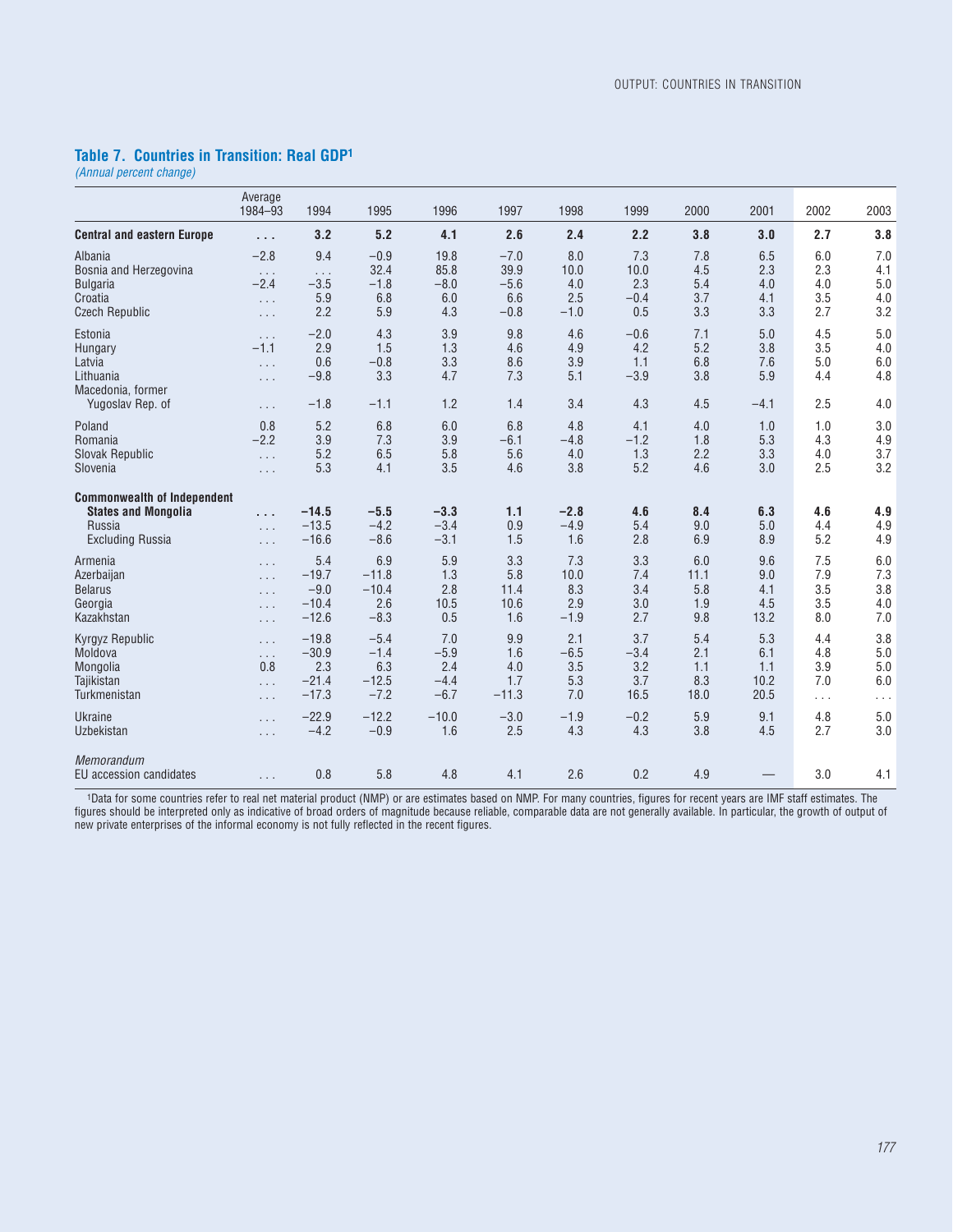#### **Table 8. Summary of Inflation**

*(Percent)*

|                                                                                                       |                               | Ten-Year Averages           |                               |                              |                                               |                             |                            |                             |                             |                             |                             |                             |
|-------------------------------------------------------------------------------------------------------|-------------------------------|-----------------------------|-------------------------------|------------------------------|-----------------------------------------------|-----------------------------|----------------------------|-----------------------------|-----------------------------|-----------------------------|-----------------------------|-----------------------------|
|                                                                                                       | 1984-93                       | 1994-2003                   | 1994                          | 1995                         | 1996                                          | 1997                        | 1998                       | 1999                        | 2000                        | 2001                        | 2002                        | 2003                        |
| <b>GDP</b> deflators                                                                                  |                               |                             |                               |                              |                                               |                             |                            |                             |                             |                             |                             |                             |
| <b>Advanced economies</b>                                                                             | 4.1                           | 1.6                         | 2.2                           | 2.3                          | 1.9                                           | 1.7                         | 1.3                        | 0.9                         | 1.3                         | 1.8                         | 1.2                         | 1.5                         |
| <b>United States</b><br>European Union<br>Japan                                                       | 3.2<br>5.0<br>1.7             | 1.8<br>2.2<br>$-0.8$        | 2.1<br>2.7<br>0.2             | 2.2<br>3.1<br>$-0.5$         | 1.9<br>2.6<br>$-0.8$                          | 1.9<br>1.9<br>0.3           | 1.2<br>2.0<br>$-0.1$       | 1.4<br>1.5<br>$-1.4$        | 2.1<br>1.6<br>$-2.0$        | 2.4<br>2.3<br>$-1.2$        | 1.2<br>2.3<br>$-1.4$        | 1.9<br>1.9<br>$-1.2$        |
| Other advanced economies                                                                              | 7.1                           | 1.9                         | 3.3                           | 3.4                          | 2.9                                           | 2.2                         | 1.5                        |                             | 1.7                         | 1.4                         | 0.9                         | 1.8                         |
| <b>Consumer prices</b>                                                                                |                               |                             |                               |                              |                                               |                             |                            |                             |                             |                             |                             |                             |
| <b>Advanced economies</b>                                                                             | 4.2                           | 2.0                         | 2.6                           | 2.6                          | 2.4                                           | 2.1                         | 1.5                        | 1.4                         | 2.3                         | 2.2                         | 1.4                         | 1.7                         |
| <b>United States</b><br>European Union<br>Japan<br>Other advanced economies                           | 3.8<br>4.5<br>1.7<br>7.1      | 2.4<br>2.2<br>$-0.1$<br>2.5 | 2.6<br>3.0<br>0.7<br>3.3      | 2.8<br>2.9<br>$-0.1$<br>3.8  | 2.9<br>2.5<br>$\overline{\phantom{m}}$<br>3.2 | 2.3<br>1.8<br>1.7<br>2.4    | 1.5<br>1.5<br>0.6<br>2.6   | 2.2<br>1.4<br>$-0.3$<br>1.0 | 3.4<br>2.3<br>$-0.8$<br>2.2 | 2.8<br>2.6<br>$-0.7$<br>2.4 | 1.5<br>2.1<br>$-1.0$<br>1.8 | 2.3<br>1.8<br>$-0.6$<br>2.2 |
| <b>Developing countries</b>                                                                           | 48.5                          | 13.7                        | 55.4                          | 23.2                         | 15.4                                          | 10.0                        | 10.5                       | 6.9                         | 6.1                         | 5.7                         | 5.6                         | 6.0                         |
| <b>Regional groups</b>                                                                                |                               |                             |                               |                              |                                               |                             |                            |                             |                             |                             |                             |                             |
| Africa<br>Developing Asia<br>Middle East and Turkey<br>Western Hemisphere                             | 24.3<br>10.2<br>24.2<br>184.3 | 19.7<br>6.1<br>25.0<br>24.7 | 54.7<br>16.0<br>37.8<br>200.4 | 35.3<br>13.2<br>39.1<br>36.0 | 30.2<br>8.3<br>29.6<br>21.2                   | 14.6<br>4.8<br>28.3<br>12.9 | 10.9<br>7.7<br>27.6<br>9.8 | 12.3<br>2.5<br>23.6<br>8.9  | 14.3<br>1.9<br>19.6<br>8.1  | 13.1<br>2.6<br>17.2<br>6.4  | 9.6<br>2.1<br>17.1<br>8.6   | 9.5<br>3.2<br>13.3<br>9.3   |
| <b>Analytical groups</b>                                                                              |                               |                             |                               |                              |                                               |                             |                            |                             |                             |                             |                             |                             |
| By source of export earnings<br>Fuel<br>Nonfuel<br>of which, primary products                         | 16.9<br>53.6<br>75.5          | 21.7<br>12.9<br>19.5        | 36.2<br>57.8<br>63.0          | 42.6<br>21.3<br>29.8         | 35.1<br>13.5<br>27.0                          | 20.1<br>9.0<br>16.1         | 17.5<br>9.8<br>14.0        | 17.1<br>5.9<br>12.6         | 13.8<br>5.3<br>13.4         | 11.9<br>5.1<br>12.2         | 13.8<br>4.8<br>7.5          | 13.0<br>5.3<br>8.9          |
| By external financing source                                                                          |                               |                             |                               |                              |                                               |                             |                            |                             |                             |                             |                             |                             |
| Net debtor countries<br>of which, official financing                                                  | 50.6<br>38.8                  | 14.1<br>16.8                | 57.5<br>64.2                  | 23.8<br>30.2                 | 15.8<br>22.7                                  | 10.2<br>11.4                | 10.8<br>10.7               | 7.1<br>11.2                 | 6.3<br>10.4                 | 6.0<br>8.8                  | 5.7<br>4.8                  | 6.1<br>4.3                  |
| Net debtor countries by debt-<br>servicing experience<br>Countries with arrears and/or                |                               |                             |                               |                              |                                               |                             |                            |                             |                             |                             |                             |                             |
| rescheduling during 1994-98                                                                           | 125.1                         | 28.3                        | 221.6                         | 40.1                         | 21.1                                          | 12.2                        | 18.4                       | 13.8                        | 11.4                        | 11.4                        | 9.5                         | 7.8                         |
| <b>Countries in transition</b>                                                                        | 72.8                          | 47.0                        | 274.2                         | 133.8                        | 42.5                                          | 27.4                        | 22.1                       | 44.1                        | 20.2                        | 15.9                        | 11.3                        | 8.8                         |
| <b>Central and eastern Europe</b><br>Commonwealth of Independent                                      | $\cdots$                      | 19.0                        | 45.6                          | 24.7                         | 23.3                                          | 41.8                        | 17.2                       | 11.0                        | 12.8                        | 9.6                         | 6.1                         | 5.6                         |
| <b>States and Mongolia</b><br>Russia<br><b>Excluding Russia</b>                                       | .<br>.<br>.                   | 65.5<br>57.1<br>85.4        | 508.1<br>307.5<br>1,334.5     | 235.7<br>198.0<br>338.9      | 55.9<br>47.9<br>75.5                          | 19.1<br>14.7<br>29.7        | 25.5<br>27.8<br>20.8       | 70.5<br>85.7<br>41.7        | 25.0<br>20.8<br>34.7        | 19.8<br>20.7<br>17.9        | 14.5<br>15.8<br>11.9        | 10.7<br>11.0<br>10.1        |
| <b>Memorandum</b>                                                                                     |                               |                             |                               |                              |                                               |                             |                            |                             |                             |                             |                             |                             |
| <b>Median inflation rate</b><br>Advanced economies<br>Developing countries<br>Countries in transition | 4.2<br>9.5<br>123.8           | 2.2<br>6.0<br>25.8          | 2.4<br>10.8<br>131.6          | 2.5<br>10.0<br>41.5          | 2.2<br>7.3<br>24.1                            | 1.8<br>6.2<br>14.8          | 1.7<br>5.8<br>9.9          | 1.5<br>3.9<br>8.0           | 2.7<br>4.0<br>10.0          | 2.6<br>4.4<br>7.4           | 2.2<br>4.0<br>5.4           | 2.1<br>4.0<br>5.0           |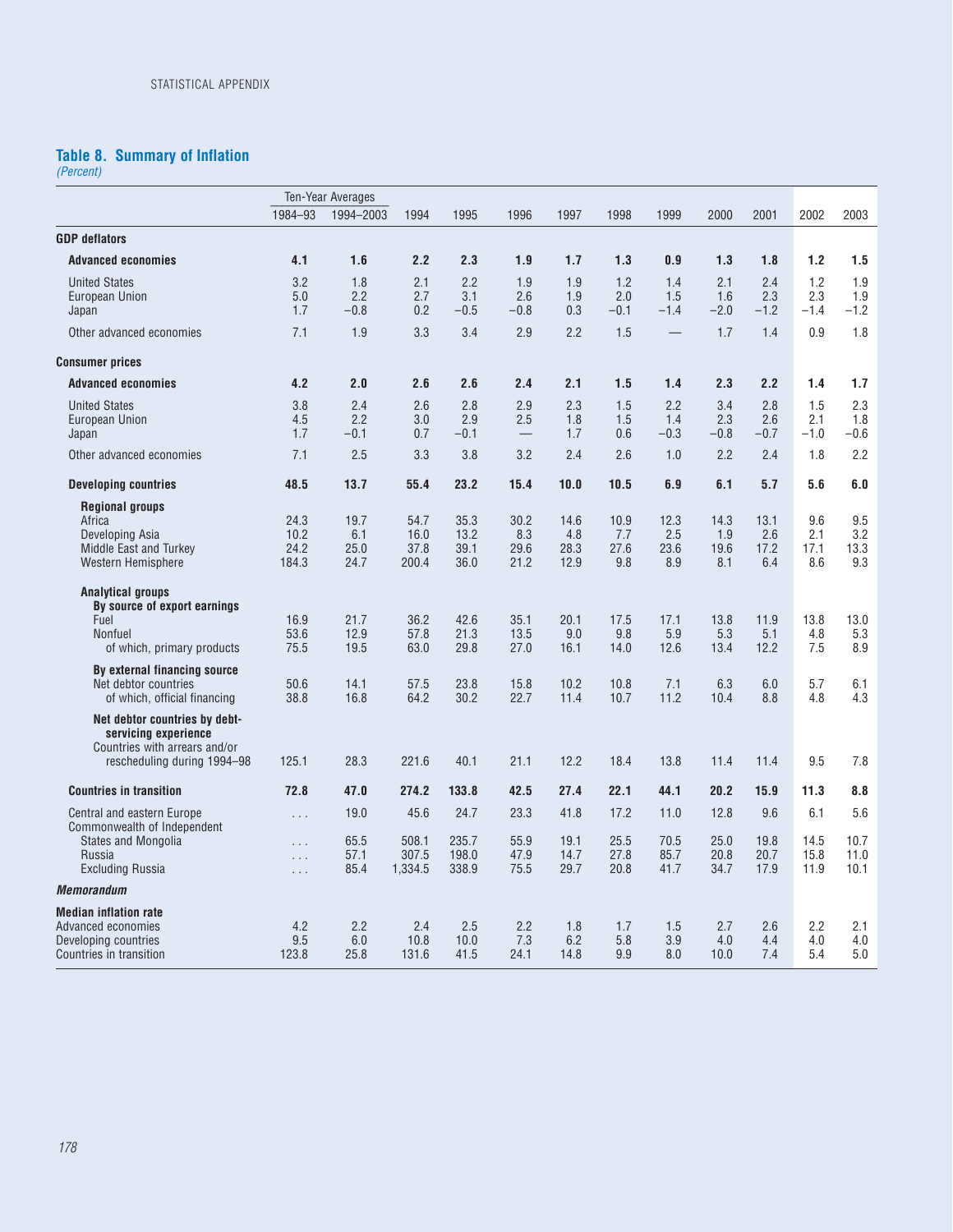### **Table 9. Advanced Economies: GDP Deflators and Consumer Prices**

*(Annual percent change)*

| Ten-Year Averages<br>Fourth Quarter <sup>1</sup>                                                                                                             |                                                                                    |                                                                                  |                                                                                   |                                                                                   |                                                                                     |                                                                                  |                                                                                  |                                                                                     |                                                                                  |                                                                                  |                                                                                  |                                                                                  |                                                                                                                                                         |                                                                                                                                      |                                                                                                                                                                          |
|--------------------------------------------------------------------------------------------------------------------------------------------------------------|------------------------------------------------------------------------------------|----------------------------------------------------------------------------------|-----------------------------------------------------------------------------------|-----------------------------------------------------------------------------------|-------------------------------------------------------------------------------------|----------------------------------------------------------------------------------|----------------------------------------------------------------------------------|-------------------------------------------------------------------------------------|----------------------------------------------------------------------------------|----------------------------------------------------------------------------------|----------------------------------------------------------------------------------|----------------------------------------------------------------------------------|---------------------------------------------------------------------------------------------------------------------------------------------------------|--------------------------------------------------------------------------------------------------------------------------------------|--------------------------------------------------------------------------------------------------------------------------------------------------------------------------|
|                                                                                                                                                              | 1984-93                                                                            | 1994-2003                                                                        | 1994                                                                              | 1995                                                                              | 1996                                                                                | 1997                                                                             | 1998                                                                             | 1999                                                                                | 2000                                                                             | 2001                                                                             | 2002                                                                             | 2003                                                                             | 2001                                                                                                                                                    | 2002                                                                                                                                 | 2003                                                                                                                                                                     |
| <b>GDP</b> deflators                                                                                                                                         |                                                                                    |                                                                                  |                                                                                   |                                                                                   |                                                                                     |                                                                                  |                                                                                  |                                                                                     |                                                                                  |                                                                                  |                                                                                  |                                                                                  |                                                                                                                                                         |                                                                                                                                      |                                                                                                                                                                          |
| <b>Advanced economies</b><br>Major advanced economies<br><b>United States</b><br>Japan<br>Germany                                                            | 4.1<br>3.4<br>3.2<br>1.7<br>2.9                                                    | 1.6<br>1.4<br>1.8<br>$-0.8$<br>1.2                                               | 2.2<br>1.8<br>2.1<br>0.2<br>2.5                                                   | 2.3<br>1.9<br>2.2<br>$-0.5$<br>2.0                                                | 1.9<br>1.6<br>1.9<br>$-0.8$<br>1.0                                                  | 1.7<br>1.5<br>1.9<br>0.3<br>0.7                                                  | 1.3<br>1.1<br>1.2<br>$-0.1$<br>1.1                                               | 0.9<br>0.9<br>1.4<br>$-1.4$<br>0.5                                                  | 1.3<br>1.2<br>2.1<br>$-2.0$<br>$-0.3$                                            | 1.8<br>1.5<br>2.4<br>$-1.2$<br>1.4                                               | 1.2<br>1.0<br>1.2<br>$-1.4$<br>1.7                                               | 1.5<br>1.3<br>1.9<br>$-1.2$<br>1.5                                               | .<br>1.5<br>1.9<br>$-0.6$<br>2.4                                                                                                                        | .<br>1.0<br>1.4<br>$-2.2$<br>1.0                                                                                                     | .<br>1.7<br>2.1<br>$-0.3$<br>1.9                                                                                                                                         |
| France<br>Italy<br><b>United Kingdom</b><br>Canada                                                                                                           | 3.7<br>7.2<br>5.3<br>3.2                                                           | 1.3<br>3.0<br>2.4<br>1.6                                                         | 1.8<br>3.5<br>1.4<br>1.1                                                          | 1.7<br>5.0<br>2.6<br>2.3                                                          | 1.4<br>5.3<br>3.3<br>1.6                                                            | 1.3<br>2.4<br>2.9<br>1.2                                                         | 0.9<br>2.7<br>2.9<br>$-0.4$                                                      | 0.5<br>1.7<br>2.5<br>1.7                                                            | 0.5<br>2.1<br>2.2<br>3.9                                                         | 1.4<br>2.6<br>2.0<br>1.0                                                         | 1.8<br>2.4<br>2.6<br>1.1                                                         | 1.2<br>1.9<br>2.1<br>2.4                                                         | 1.7<br>3.3<br>2.2<br>$-1.2$                                                                                                                             | 1.8<br>2.3<br>1.4<br>3.8                                                                                                             | 1.2<br>1.8<br>3.1<br>1.9                                                                                                                                                 |
| Other advanced economies<br>Spain<br><b>Netherlands</b><br>Belgium<br>Sweden<br>Austria<br>Denmark<br>Finland<br>Greece<br>Portugal<br>Ireland<br>Luxembourg | 7.3<br>7.4<br>1.4<br>3.5<br>5.7<br>3.1<br>3.8<br>4.7<br>16.9<br>14.0<br>3.8<br>2.6 | 2.5<br>3.4<br>2.6<br>1.5<br>1.8<br>1.4<br>2.2<br>1.9<br>5.8<br>4.2<br>3.7<br>2.6 | 3.8<br>3.9<br>2.3<br>2.1<br>2.4<br>2.7<br>1.7<br>2.0<br>11.2<br>6.1<br>1.7<br>4.9 | 3.9<br>4.9<br>1.8<br>1.2<br>3.5<br>2.5<br>1.8<br>4.1<br>11.2<br>7.4<br>3.0<br>4.3 | 2.9<br>3.5<br>1.2<br>1.2<br>1.4<br>1.3<br>2.5<br>$-0.2$<br>7.4<br>3.8<br>2.2<br>1.9 | 2.5<br>2.3<br>2.0<br>1.3<br>1.7<br>0.9<br>2.2<br>2.1<br>6.8<br>3.1<br>4.1<br>2.8 | 2.3<br>2.4<br>1.7<br>1.6<br>0.9<br>0.5<br>1.0<br>3.0<br>5.2<br>4.3<br>5.9<br>2.6 | 0.8<br>2.7<br>1.5<br>1.2<br>0.7<br>0.7<br>2.7<br>$-0.2$<br>3.0<br>3.4<br>4.2<br>2.2 | 2.0<br>3.5<br>4.1<br>1.4<br>1.0<br>1.2<br>3.7<br>3.2<br>3.4<br>2.8<br>4.3<br>3.5 | 2.6<br>4.2<br>5.3<br>2.3<br>2.0<br>1.8<br>2.7<br>2.2<br>3.2<br>4.4<br>5.4<br>0.2 | 1.9<br>3.5<br>3.4<br>1.8<br>1.8<br>1.0<br>2.4<br>1.9<br>3.6<br>3.8<br>3.5<br>2.0 | 1.9<br>2.6<br>2.5<br>1.0<br>2.2<br>1.6<br>1.9<br>1.4<br>3.2<br>2.9<br>3.1<br>1.9 | $\cdots$<br>4.1<br>4.0<br>$\cdots$<br>2.8<br>.<br>2.0<br>$\cdots$<br>$\sim$ $\sim$ $\sim$<br>$\sim 100$<br>$\sim$ $\sim$ $\sim$<br>$\sim$ $\sim$ $\sim$ | $\cdots$<br>3.1<br>3.3<br>$\ldots$<br>1.8<br>$\sim$ $\sim$ $\sim$<br>2.8<br>$\ldots$<br>$\cdots$<br>$\cdots$<br>$\cdots$<br>$\cdots$ | $\cdots$<br>2.6<br>2.1<br>$\sim$ $\sim$ $\sim$<br>1.8<br>$\cdots$<br>1.9<br>$\sim$ $\sim$ $\sim$<br>$\sim$ $\sim$ $\sim$<br>$\sim$ $\sim$ $\sim$<br>$\cdots$<br>$\cdots$ |
| Switzerland<br>Norway<br><b>Israel</b><br>Iceland<br>Cyprus                                                                                                  | 3.3<br>3.6<br>55.6<br>17.3<br>5.0                                                  | 0.8<br>2.9<br>6.7<br>3.8<br>2.9                                                  | 1.6<br>$-0.1$<br>11.9<br>1.7<br>5.1                                               | 1.2<br>2.6<br>9.8<br>2.8<br>3.6                                                   | 0.3<br>4.0<br>10.9<br>2.0<br>1.9                                                    | $-0.2$<br>2.9<br>9.0<br>3.3<br>2.5                                               | $-0.7$<br>6.9<br>4.2<br>2.3                                                      | 0.6<br>6.7<br>6.4<br>3.4<br>2.3                                                     | 1.1<br>16.0<br>1.3<br>3.0<br>4.0                                                 | 1.7<br>1.7<br>2.1<br>9.0<br>2.8                                                  | 0.8<br>$-3.1$<br>6.2<br>5.5<br>2.5                                               | 1.0<br>0.6<br>3.0<br>3.2<br>2.2                                                  | 2.0<br>$\cdots$<br>2.0<br>$\cdots$<br>$\sim$ $\sim$ $\sim$                                                                                              | 0.6<br>$\ldots$<br>11.3<br>$\ldots$<br>$\cdots$                                                                                      | 1.2<br>$\sim$ $\sim$ $\sim$<br>0.2<br>$\sim$ $\sim$ $\sim$<br>$\cdots$                                                                                                   |
| Korea<br>Australia<br><b>Taiwan Province of China</b><br>Hong Kong SAR<br>Singapore<br>New Zealand                                                           | 7.0<br>4.8<br>2.4<br>8.6<br>2.1<br>6.7                                             | 2.8<br>1.9<br>1.0<br>0.5<br>0.3<br>1.6                                           | 7.7<br>0.9<br>2.0<br>7.0<br>2.9<br>1.4                                            | 7.1<br>2.0<br>2.0<br>2.5<br>2.2<br>2.1                                            | 3.9<br>2.1<br>3.1<br>5.7<br>1.2<br>1.9                                              | 3.1<br>1.6<br>1.7<br>5.8<br>0.8<br>1.0                                           | 5.1<br>0.4<br>2.6<br>0.5<br>$-1.8$<br>0.9                                        | $-2.0$<br>0.6<br>$-1.4$<br>$-5.5$<br>$-4.8$                                         | $-1.1$<br>4.3<br>$-1.7$<br>$-6.3$<br>3.5<br>2.3                                  | 1.3<br>3.3<br>0.7<br>$-0.9$<br>$-2.0$<br>3.9                                     | 1.4<br>2.3<br>$-0.4$<br>$-2.4$<br>$\overbrace{\phantom{123221111}}$<br>0.9       | 2.0<br>2.0<br>1.4<br>$-0.5$<br>1.0<br>1.1                                        | .<br>2.2<br>0.5<br>0.6<br>$-5.3$<br>3.6                                                                                                                 | $\cdots$<br>2.5<br>$-0.3$<br>$-4.2$<br>0.9<br>$-0.2$                                                                                 | $\cdots$<br>2.3<br>2.0<br>2.6<br>0.1<br>3.3                                                                                                                              |
| Memorandum<br>European Union<br>Euro area<br>Newly industrialized Asian<br>economies                                                                         | 5.0<br>4.8<br>5.6                                                                  | 2.2<br>2.0<br>1.8                                                                | 2.7<br>2.8<br>5.5                                                                 | 3.1<br>2.9<br>4.7                                                                 | 2.6<br>2.2<br>3.7                                                                   | 1.9<br>1.6<br>2.9                                                                | 2.0<br>1.7<br>3.2                                                                | 1.5<br>1.2<br>$-2.5$                                                                | 1.6<br>1.3<br>$-1.6$                                                             | 2.3<br>2.3<br>0.6                                                                | 2.3<br>2.2<br>0.3                                                                | 1.9<br>1.8<br>1.5                                                                | $\sim$ $\sim$ $\sim$<br>2.8<br>$\sim$ $\sim$ $\sim$                                                                                                     | $\ldots$<br>2.0<br>$\cdots$                                                                                                          | $\cdots$<br>1.8<br>$\cdots$                                                                                                                                              |
| <b>Consumer prices</b>                                                                                                                                       |                                                                                    |                                                                                  |                                                                                   |                                                                                   |                                                                                     |                                                                                  |                                                                                  |                                                                                     |                                                                                  |                                                                                  |                                                                                  |                                                                                  |                                                                                                                                                         |                                                                                                                                      |                                                                                                                                                                          |
| <b>Advanced economies</b><br>Major advanced economies<br><b>United States</b><br>Japan<br>Germany <sup>2</sup>                                               | 4.2<br>3.6<br>3.8<br>1.7<br>2.4                                                    | 2.0<br>1.9<br>2.4<br>$-0.1$<br>1.5                                               | 2.6<br>2.2<br>2.6<br>0.7<br>2.7                                                   | 2.6<br>2.2<br>2.8<br>$-0.1$<br>1.7                                                | 2.4<br>2.2<br>2.9<br>1.2                                                            | 2.1<br>2.0<br>2.3<br>1.7<br>1.5                                                  | 1.5<br>1.3<br>1.5<br>0.6<br>0.6                                                  | 1.4<br>1.4<br>2.2<br>$-0.3$<br>0.7                                                  | 2.3<br>2.3<br>3.4<br>$-0.8$<br>2.1                                               | 2.2<br>2.1<br>2.8<br>$-0.7$<br>2.4                                               | 1.4<br>1.2<br>1.5<br>$-1.0$<br>1.4                                               | 1.7<br>1.6<br>2.3<br>$-0.6$<br>1.1                                               | .<br>1.4<br>1.9<br>$-1.0$<br>1.7                                                                                                                        | 1.5<br>2.1<br>$-0.7$<br>1.5                                                                                                          | 1.8<br>2.5<br>$-0.4$<br>1.2                                                                                                                                              |
| France <sup>2</sup><br>Ital $v^2$<br>United Kingdom <sup>3</sup><br>Canada<br>Other advanced economies                                                       | 3.6<br>6.4<br>5.0<br>3.9<br>6.7                                                    | 1.5<br>2.8<br>2.4<br>1.7<br>2.7                                                  | 1.7<br>4.1<br>2.4<br>0.2<br>4.1                                                   | 1.8<br>5.2<br>2.8<br>1.9<br>3.8                                                   | 2.1<br>4.1<br>3.0<br>1.6<br>3.2                                                     | 1.3<br>1.9<br>2.8<br>1.6<br>2.3                                                  | 0.7<br>2.0<br>2.7<br>1.0<br>2.4                                                  | 0.6<br>1.7<br>2.3<br>1.8<br>1.3                                                     | 1.8<br>2.6<br>2.1<br>2.7<br>2.4                                                  | 1.8<br>2.7<br>2.1<br>2.5<br>2.9                                                  | 1.8<br>2.4<br>1.9<br>1.8<br>2.3                                                  | 1.4<br>1.8<br>2.1<br>2.1<br>2.2                                                  | 1.5<br>2.3<br>2.0<br>1.1<br>$\sim$ $\sim$ $\sim$                                                                                                        | 1.5<br>2.4<br>1.5<br>2.7<br>$\ldots$                                                                                                 | 1.9<br>1.8<br>2.6<br>2.0<br>$\sim$ $\sim$ $\sim$                                                                                                                         |
| Memorandum<br>European Union <sup>2</sup><br>Euro area <sup>2</sup><br>Newly industrialized Asian<br>economies                                               | 4.5<br>4.2<br>4.2                                                                  | 2.2<br>2.1<br>2.9                                                                | 3.0<br>3.0<br>5.7                                                                 | 2.9<br>2.7<br>4.6                                                                 | 2.5<br>2.3<br>4.3                                                                   | 1.8<br>1.6<br>3.4                                                                | 1.5<br>1.2<br>4.4                                                                | 1.4<br>1.1                                                                          | 2.3<br>2.4<br>1.1                                                                | 2.6<br>2.6<br>1.9                                                                | 2.1<br>2.1<br>1.1                                                                | 1.8<br>1.6<br>2.2                                                                | $\sim$ $\sim$ $\sim$<br>2.2<br>$\sim$ $\sim$ $\sim$                                                                                                     | $\sim$ $\sim$ $\sim$<br>2.1<br>$\sim$ $\sim$ $\sim$                                                                                  | $\cdots$<br>1.6<br>$\sim 100$                                                                                                                                            |

1From fourth quarter of preceding year.

2Based on Eurostat's harmonized index of consumer prices.

3Retail price index excluding mortgage interest.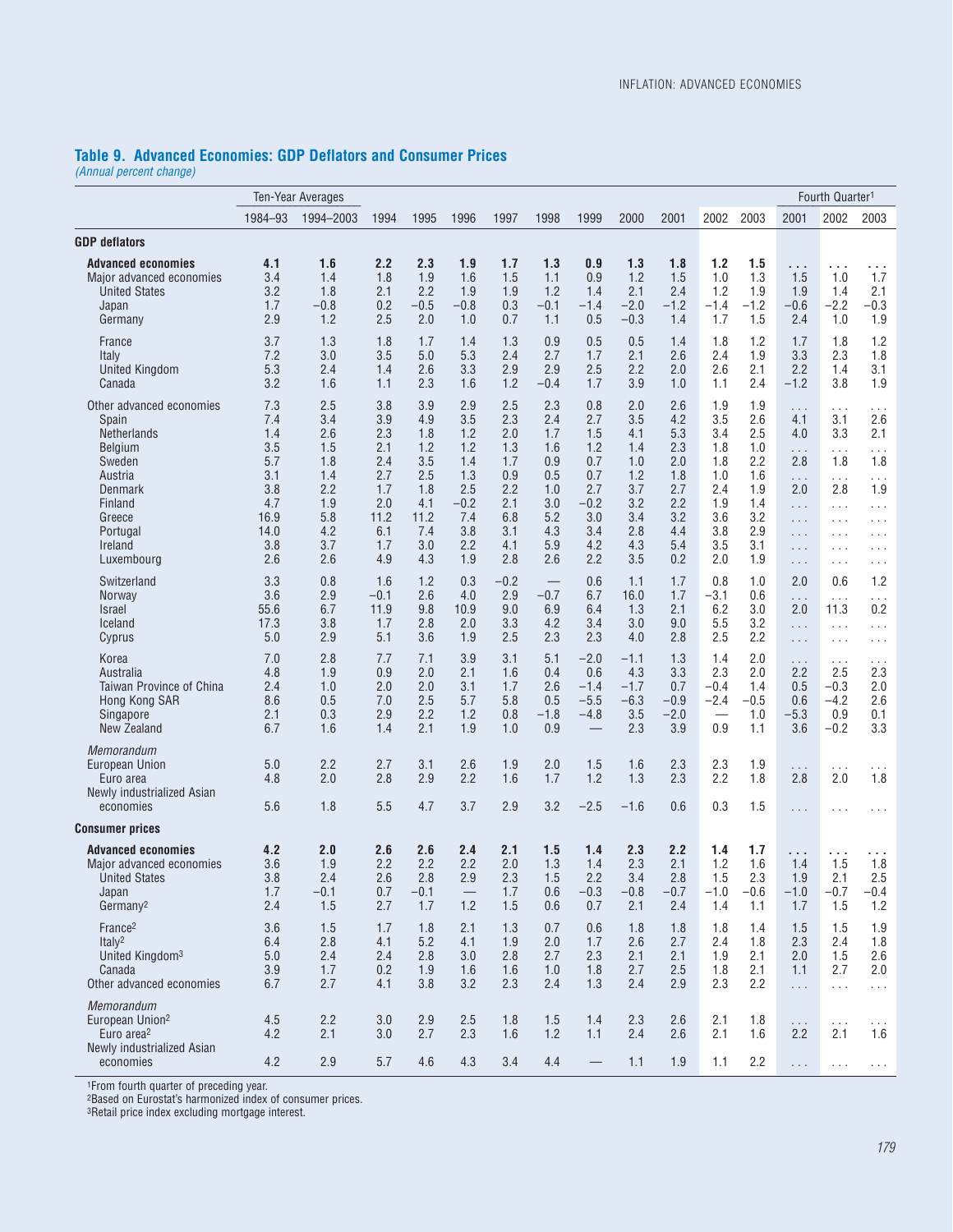#### **Table 10. Advanced Economies: Hourly Earnings, Productivity, and Unit Labor Costs in Manufacturing** *(Annual percent change)*

|                                                                                                   |                                 | <b>Ten-Year Averages</b>                       |                                                |                                                |                                                |                                                |                                    |                                                |                                           |                                    |                                          |                                    |
|---------------------------------------------------------------------------------------------------|---------------------------------|------------------------------------------------|------------------------------------------------|------------------------------------------------|------------------------------------------------|------------------------------------------------|------------------------------------|------------------------------------------------|-------------------------------------------|------------------------------------|------------------------------------------|------------------------------------|
|                                                                                                   | 1984-93                         | 1994-2003                                      | 1994                                           | 1995                                           | 1996                                           | 1997                                           | 1998                               | 1999                                           | 2000                                      | 2001                               | 2002                                     | 2003                               |
| <b>Hourly earnings</b>                                                                            |                                 |                                                |                                                |                                                |                                                |                                                |                                    |                                                |                                           |                                    |                                          |                                    |
| <b>Advanced economies</b><br>Major advanced economies<br><b>United States</b><br>Japan<br>Germany | 5.8<br>4.9<br>4.1<br>3.9<br>5.4 | 3.2<br>2.8<br>3.4<br>1.0<br>3.0                | 3.3<br>2.7<br>2.8<br>2.1<br>2.3                | 3.3<br>2.8<br>2.1<br>2.3<br>4.5                | 3.1<br>2.4<br>1.4<br>1.8<br>4.5                | 2.6<br>2.2<br>1.9<br>3.1<br>1.8                | 3.2<br>3.2<br>5.4<br>0.8<br>2.0    | 3.0<br>2.7<br>4.0<br>$-0.8$<br>2.7             | 4.5<br>4.5<br>7.4<br>$-0.2$<br>2.8        | 2.5<br>2.1<br>1.6<br>0.9<br>3.4    | 3.2<br>3.0<br>4.0<br>$-0.1$<br>3.0       | 3.3<br>3.0<br>3.8<br>$-0.2$<br>3.0 |
| France<br>Italy<br><b>United Kingdom</b><br>Canada                                                | 5.1<br>8.5<br>8.0<br>4.5        | 1.9<br>2.9<br>4.3<br>2.0                       | 1.7<br>3.1<br>5.0<br>1.6                       | 2.4<br>4.7<br>4.4<br>2.2                       | 2.3<br>5.8<br>4.3<br>1.0                       | $-1.5$<br>4.2<br>4.2<br>2.2                    | 0.8<br>$-1.4$<br>4.5<br>0.8        | 1.4<br>2.5<br>4.0<br>1.6                       | 2.3<br>2.7<br>4.6<br>1.3                  | 3.1<br>2.7<br>4.3<br>3.5           | 2.8<br>2.4<br>3.2<br>3.0                 | 3.4<br>2.6<br>4.1<br>3.0           |
| Other advanced economies                                                                          | 9.9                             | 4.6                                            | 5.8                                            | 5.2                                            | 6.0                                            | 4.5                                            | 3.1                                | 4.5                                            | 4.5                                       | 4.1                                | 4.2                                      | 4.4                                |
| Memorandum<br>European Union<br>Euro area<br>Newly industrialized Asian<br>economies              | 6.9<br>7.6<br>13.4              | 3.3<br>3.3<br>6.5                              | 3.3<br>3.1<br>11.4                             | 4.2<br>4.3<br>7.9                              | 4.3<br>4.3<br>10.2                             | 2.7<br>2.4<br>5.6                              | 2.2<br>1.8<br>0.8                  | 2.9<br>2.8<br>7.2                              | 3.3<br>3.0<br>6.7                         | 3.6<br>3.8<br>4.2                  | 3.2<br>3.5<br>5.4                        | 3.4<br>3.5<br>6.2                  |
| <b>Productivity</b>                                                                               |                                 |                                                |                                                |                                                |                                                |                                                |                                    |                                                |                                           |                                    |                                          |                                    |
| <b>Advanced economies</b><br>Major advanced economies<br><b>United States</b><br>Japan<br>Germany | 3.1<br>3.0<br>2.9<br>2.5<br>3.7 | 3.3<br>3.2<br>3.7<br>1.9<br>5.2                | 4.8<br>4.4<br>3.0<br>3.1<br>8.9                | 3.8<br>3.8<br>3.9<br>4.5<br>4.9                | 3.2<br>3.1<br>3.5<br>3.8<br>5.8                | 4.4<br>4.3<br>4.2<br>4.7<br>7.7                | 2.3<br>2.4<br>4.9<br>$-4.2$<br>4.7 | 4.3<br>4.1<br>5.1<br>3.4<br>3.0                | 4.8<br>4.9<br>4.0<br>6.6<br>6.6           | 0.6<br>0.5<br>0.9<br>$-4.5$<br>4.1 | 2.4<br>2.5<br>4.4<br>0.5<br>3.2          | 2.4<br>2.4<br>2.9<br>1.5<br>3.0    |
| France<br>Italy<br><b>United Kingdom</b><br>Canada                                                | 3.1<br>2.8<br>4.4<br>2.5        | 3.7<br>2.4<br>1.8<br>1.3                       | 6.8<br>6.0<br>4.5<br>4.8                       | 6.0<br>3.6<br>$-0.5$<br>1.4                    | 1.0<br>3.7<br>$-0.6$<br>$-2.4$                 | 5.6<br>2.3<br>0.9<br>3.4                       | 5.5<br>$-1.7$<br>0.9<br>$-0.4$     | 2.9<br>2.2<br>3.8<br>2.6                       | 6.7<br>4.0<br>5.5<br>2.1                  | 0.6<br>3.2<br>2.0<br>$-2.0$        | 0.2<br>$-0.5$<br>$-0.5$<br>2.0           | 2.1<br>1.4<br>2.0<br>2.0           |
| Other advanced economies                                                                          | 3.3                             | 3.6                                            | 6.6                                            | 4.0                                            | 3.4                                            | 4.6                                            | 1.8                                | 5.3                                            | 4.4                                       | 1.2                                | 1.7                                      | 2.6                                |
| Memorandum<br>European Union<br>Euro area<br>Newly industrialized Asian<br>economies              | 3.3<br>4.4<br>7.2               | 3.4<br>4.0<br>5.9                              | 7.3<br>7.9<br>7.1                              | 3.7<br>4.9<br>7.9                              | 2.6<br>3.7<br>7.0                              | 4.5<br>5.6<br>6.1                              | 2.7<br>3.5<br>$-1.1$               | 2.9<br>3.0<br>13.2                             | 5.0<br>5.1<br>9.5                         | 2.2<br>2.6<br>1.8                  | 0.9<br>1.5<br>3.1                        | 2.2<br>2.5<br>4.7                  |
| <b>Unit labor costs</b>                                                                           |                                 |                                                |                                                |                                                |                                                |                                                |                                    |                                                |                                           |                                    |                                          |                                    |
| <b>Advanced economies</b><br>Major advanced economies<br><b>United States</b><br>Japan<br>Germany | 2.7<br>1.9<br>1.2<br>1.4<br>1.7 | $-0.1$<br>$-0.3$<br>$-0.2$<br>$-0.9$<br>$-2.1$ | $-1.4$<br>$-1.6$<br>$-0.2$<br>$-0.9$<br>$-6.1$ | $-0.6$<br>$-1.0$<br>$-1.7$<br>$-2.1$<br>$-0.4$ | $-0.1$<br>$-0.7$<br>$-2.1$<br>$-1.9$<br>$-1.2$ | $-1.7$<br>$-2.0$<br>$-2.2$<br>$-1.6$<br>$-5.5$ | 1.0<br>0.8<br>0.4<br>5.3<br>$-2.6$ | $-1.2$<br>$-1.3$<br>$-1.1$<br>$-4.0$<br>$-0.3$ | -0.2<br>$-0.3$<br>3.2<br>$-6.3$<br>$-3.5$ | 1.9<br>1.7<br>0.6<br>5.6<br>$-0.7$ | 0.9<br>0.4<br>$-0.3$<br>$-0.5$<br>$-0.2$ | 0.8<br>0.5<br>0.9<br>$-1.6$        |
| France<br>Italy<br>United Kingdom<br>Canada                                                       | 1.9<br>5.6<br>3.4<br>$1.9$      | $-1.8$<br>0.5<br>2.5<br>0.7                    | $-4.8$<br>$-2.7$<br>0.5<br>$-3.0$              | $-3.4$<br>1.0<br>4.9<br>0.9                    | 1.2<br>2.0<br>$5.0$<br>3.4                     | $-6.7$<br>1.9<br>3.3<br>$-1.2$                 | $-4.5$<br>0.3<br>3.6<br>1.1        | $-1.5$<br>0.3<br>0.3<br>$-0.9$                 | $-4.1$<br>$-1.2$<br>$-0.9$<br>$-0.7$      | 2.5<br>$-0.5$<br>2.3<br>5.5        | 2.6<br>2.9<br>3.7<br>1.0                 | 1.3<br>1.2<br>2.0<br>0.9           |
| Other advanced economies                                                                          | 6.1                             | 1.0                                            | $-0.8$                                         | 0.9                                            | 2.2                                            | $-0.2$                                         | 1.4                                | $-0.5$                                         | 0.1                                       | 2.8                                | 2.5                                      | 1.7                                |
| <b>Memorandum</b><br>European Union<br>Euro area<br>Newly industrialized Asian                    | 3.4<br>3.1                      | $\overline{\phantom{m}}$<br>$-0.7$             | $-3.6$<br>$-4.4$                               | 0.6<br>$-0.6$                                  | 1.7<br>0.6                                     | $-1.7$<br>$-3.0$                               | $-0.5$<br>$-1.6$                   | $\overline{\phantom{m}}$<br>$-0.2$             | $-1.6$<br>$-2.0$                          | 1.4<br>1.2                         | 2.3<br>1.9                               | 1.2<br>1.0                         |
| economies                                                                                         | 4.9                             | 0.3                                            | 2.6                                            | $-1.0$                                         | 1.9                                            | $-0.7$                                         | 2.3                                | $-4.5$                                         | $-2.6$                                    | 2.1                                | 2.0                                      | 1.3                                |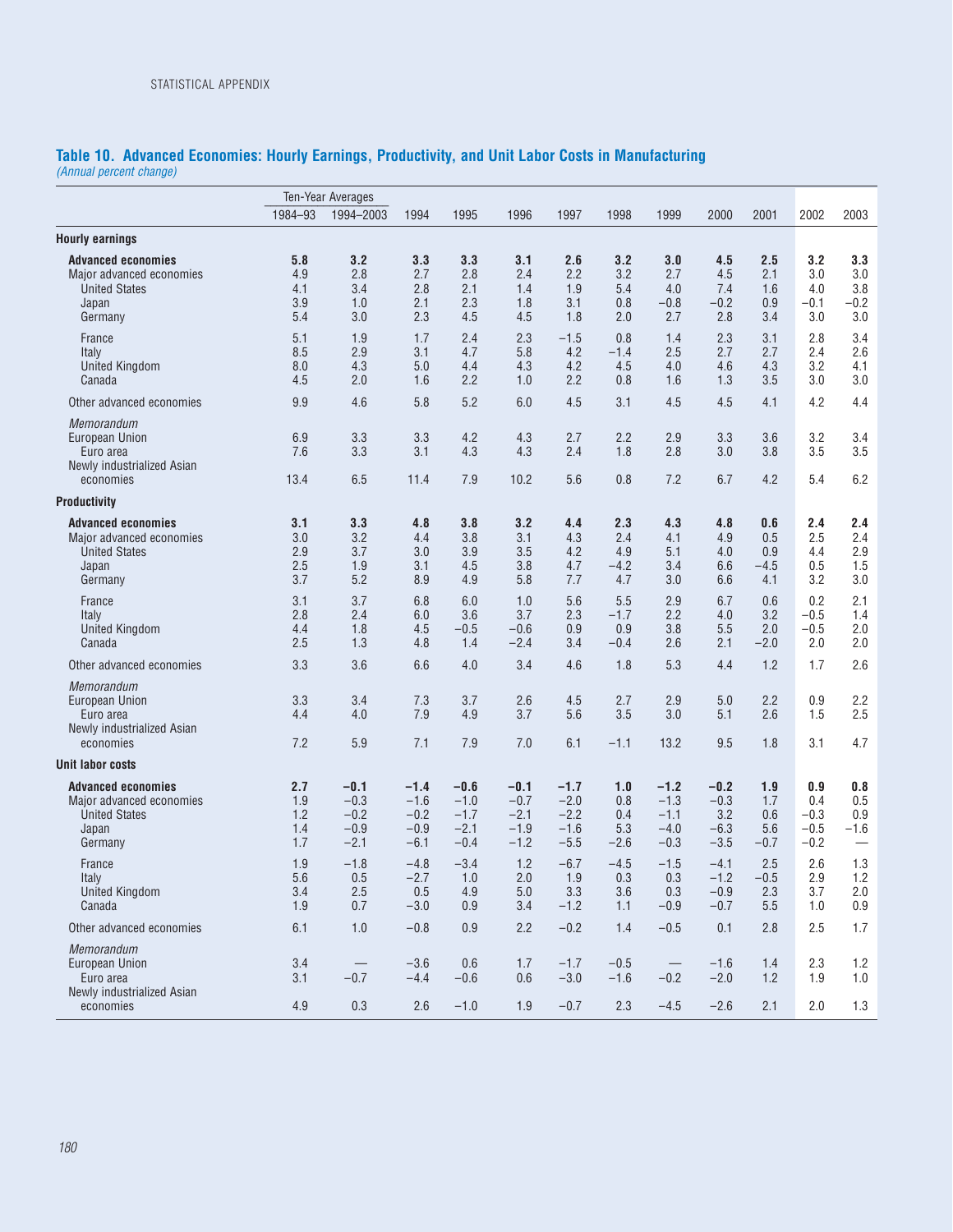#### **Table 11. Developing Countries: Consumer Prices**

*(Annual percent change)*

|                               |         | Ten-Year Averages |       |      |      |      |        |        |      |      |        |      |
|-------------------------------|---------|-------------------|-------|------|------|------|--------|--------|------|------|--------|------|
|                               | 1984-93 | 1994-2003         | 1994  | 1995 | 1996 | 1997 | 1998   | 1999   | 2000 | 2001 | 2002   | 2003 |
| <b>Developing countries</b>   | 48.5    | 13.7              | 55.4  | 23.2 | 15.4 | 10.0 | 10.5   | 6.9    | 6.1  | 5.7  | 5.6    | 6.0  |
| <b>Regional groups</b>        |         |                   |       |      |      |      |        |        |      |      |        |      |
| Africa                        | 24.3    | 19.7              | 54.7  | 35.3 | 30.2 | 14.6 | 10.9   | 12.3   | 14.3 | 13.1 | 9.6    | 9.5  |
| Sub-Sahara                    | 28.8    | 24.0              | 68.5  | 40.9 | 36.6 | 17.9 | 13.0   | 15.6   | 18.4 | 16.4 | 11.6   | 11.6 |
| <b>Excluding Nigeria and</b>  |         |                   |       |      |      |      |        |        |      |      |        |      |
| South Africa                  | 38.7    | 35.2              | 121.6 | 57.5 | 58.8 | 25.5 | 17.2   | 23.5   | 28.7 | 22.2 | 12.7   | 14.4 |
| Developing Asia               | 10.2    | 6.1               | 16.0  | 13.2 | 8.3  | 4.8  | 7.7    | 2.5    | 1.9  | 2.6  | 2.1    | 3.2  |
| China                         | 8.9     | 4.9               | 24.1  | 17.1 | 8.3  | 2.8  | $-0.8$ | $-1.4$ | 0.4  | 0.7  | $-0.4$ | 1.5  |
| India                         | 8.8     | 7.1               | 10.2  | 10.2 | 9.0  | 7.2  | 13.2   | 4.7    | 4.0  | 3.8  | 4.5    | 5.1  |
| Other developing Asia         | 12.9    | 8.2               | 8.1   | 9.1  | 7.7  | 6.8  | 22.0   | 9.1    | 3.3  | 5.9  | 6.0    | 5.6  |
| Middle East and Turkey        | 24.2    | 25.0              | 37.8  | 39.1 | 29.6 | 28.3 | 27.6   | 23.6   | 19.6 | 17.2 | 17.1   | 13.3 |
| Western Hemisphere            | 184.3   | 24.7              | 200.4 | 36.0 | 21.2 | 12.9 | 9.8    | 8.9    | 8.1  | 6.4  | 8.6    | 9.3  |
| <b>Analytical groups</b>      |         |                   |       |      |      |      |        |        |      |      |        |      |
| By source of export earnings  |         |                   |       |      |      |      |        |        |      |      |        |      |
| Fuel                          | 16.9    | 21.7              | 36.2  | 42.6 | 35.1 | 20.1 | 17.5   | 17.1   | 13.8 | 11.9 | 13.8   | 13.0 |
| <b>Nonfuel</b>                | 53.6    | 12.9              | 57.8  | 21.3 | 13.5 | 9.0  | 9.8    | 5.9    | 5.3  | 5.1  | 4.8    | 5.3  |
| of which, primary products    | 75.5    | 19.5              | 63.0  | 29.8 | 27.0 | 16.1 | 14.0   | 12.6   | 13.4 | 12.2 | 7.5    | 8.9  |
| By external financing source  |         |                   |       |      |      |      |        |        |      |      |        |      |
| Net debtor countries          | 50.6    | 14.1              | 57.5  | 23.8 | 15.8 | 10.2 | 10.8   | 7.1    | 6.3  | 6.0  | 5.7    | 6.1  |
| of which, official financing  | 38.8    | 16.8              | 64.2  | 30.2 | 22.7 | 11.4 | 10.7   | 11.2   | 10.4 | 8.8  | 4.8    | 4.3  |
| Net debtor countries by debt- |         |                   |       |      |      |      |        |        |      |      |        |      |
| servicing experience          |         |                   |       |      |      |      |        |        |      |      |        |      |
| Countries with arrears and/or |         |                   |       |      |      |      |        |        |      |      |        |      |
| rescheduling during 1994-98   | 125.1   | 28.3              | 221.6 | 40.1 | 21.1 | 12.2 | 18.4   | 13.8   | 11.4 | 11.4 | 9.5    | 7.8  |
| Other groups                  |         |                   |       |      |      |      |        |        |      |      |        |      |
| Heavily indebted poor         |         |                   |       |      |      |      |        |        |      |      |        |      |
| countries                     | 53.9    | 27.8              | 92.0  | 49.6 | 46.6 | 21.7 | 17.6   | 18.2   | 20.1 | 15.6 | 9.0    | 7.5  |
| Middle East and north Africa  | 16.2    | 12.6              | 22.3  | 24.2 | 16.8 | 11.7 | 10.7   | 10.6   | 8.1  | 6.9  | 8.2    | 7.8  |
| <b>Memorandum</b>             |         |                   |       |      |      |      |        |        |      |      |        |      |
| Median                        |         |                   |       |      |      |      |        |        |      |      |        |      |
| Developing countries          | 9.5     | 6.0               | 10.8  | 10.0 | 7.3  | 6.2  | 5.8    | 3.9    | 4.0  | 4.4  | 4.0    | 4.0  |
| Regional groups               |         |                   |       |      |      |      |        |        |      |      |        |      |
| Africa                        | 9.5     | 8.2               | 24.7  | 12.3 | 7.8  | 7.8  | 5.8    | 4.2    | 5.3  | 5.0  | 4.2    | 4.4  |
| Developing Asia               | 8.2     | 5.9               | 8.4   | 7.9  | 7.6  | 6.4  | 8.4    | 4.4    | 3.6  | 3.9  | 4.3    | 4.2  |
| Middle East and Turkey        | 6.8     | 3.7               | 7.0   | 6.4  | 6.8  | 3.4  | 3.0    | 2.2    | 1.5  | 1.4  | 2.5    | 3.1  |
| Western Hemisphere            | 14.7    | 5.7               | 8.3   | 10.2 | 7.4  | 7.0  | 5.1    | 3.5    | 4.8  | 2.7  | 4.3    | 3.9  |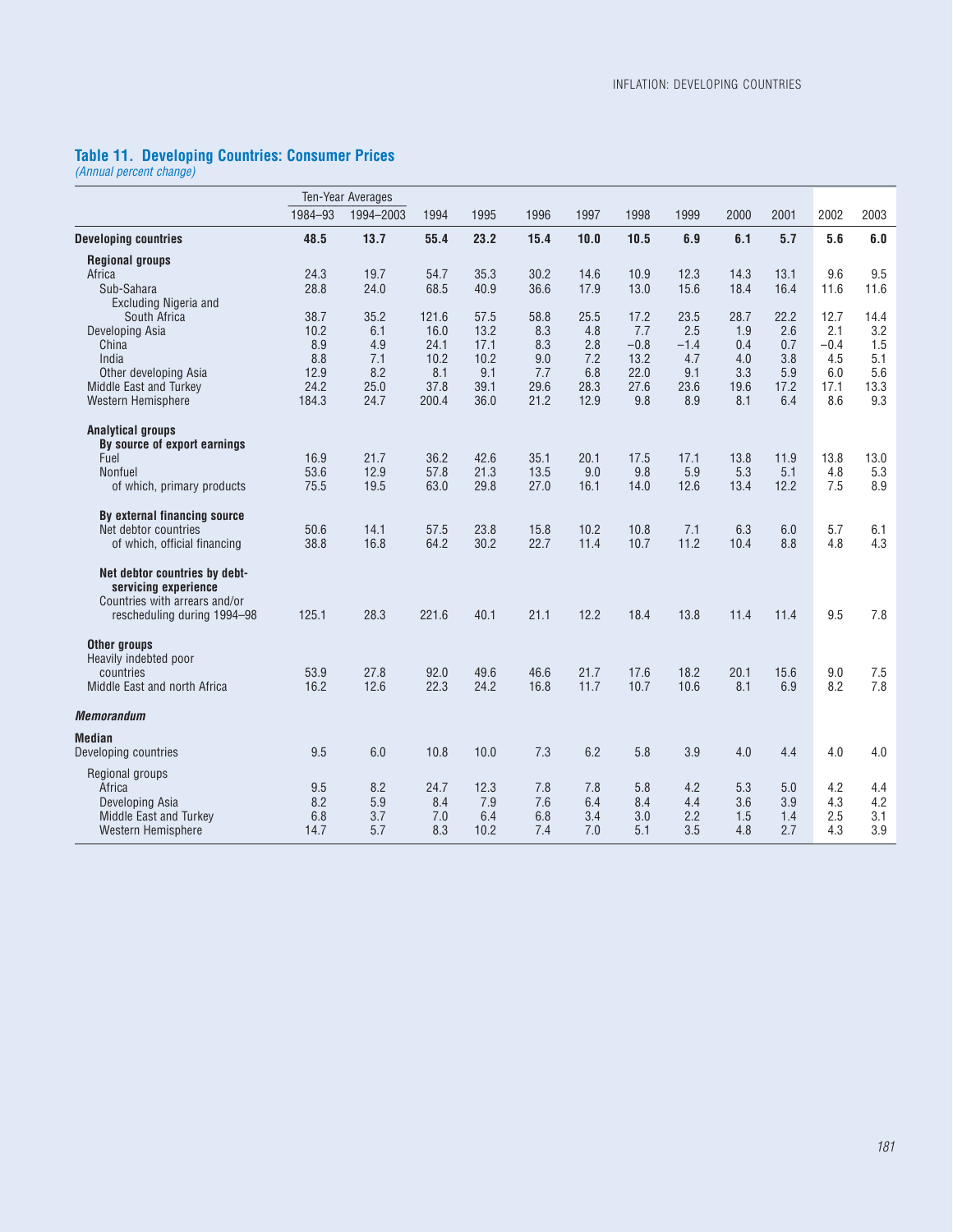#### **Table 12. Developing Countries—by Country: Consumer Prices1**

*(Annual percent change)*

|                          | Average<br>1984-93       | 1994                 | 1995                 | 1996                 | 1997                 | 1998                 | 1999                 | 2000                 | 2001                 | 2002                 | 2003                 |
|--------------------------|--------------------------|----------------------|----------------------|----------------------|----------------------|----------------------|----------------------|----------------------|----------------------|----------------------|----------------------|
| Africa                   | 24.3                     | 54.7                 | 35.3                 | 30.2                 | 14.6                 | 10.9                 | 12.3                 | 14.3                 | 13.1                 | 9.6                  | 9.5                  |
| Algeria                  | 13.6                     | 29.0                 | 29.8                 | 18.7                 | 5.7                  | $5.0$                | 2.6                  | 0.3                  | 4.2                  | 4.0                  | 3.0                  |
| Angola                   | 62.0                     | 949.8                | 2,672.2              | 4,146.0              | 221.5                | 107.4                | 248.2                | 325.0                | 152.6                | 108.5                | 74.9                 |
| Benin                    | 2.3                      | 38.5                 | 14.5                 | 4.9                  | 3.8                  | 5.8                  | 0.3                  | 4.2                  | 4.0                  | 3.3                  | 3.0                  |
| Botswana                 | 12.6                     | 12.3                 | 10.5                 | 10.3                 | 9.4                  | 7.6                  | 6.9                  | 7.9                  | 7.2                  | 5.5                  | 4.7                  |
| <b>Burkina Faso</b>      | $\overline{\phantom{0}}$ | 24.7                 | 7.8                  | 6.1                  | 2.3                  | $5.0$                | $-1.1$               | $-0.3$               | 4.9                  | 2.0                  | 2.0                  |
| <b>Burundi</b>           | 7.3                      | 14.7                 | 19.4                 | 26.4                 | 31.1                 | 12.5                 | 3.4                  | 24.3                 | 9.3                  | 8.0                  | 8.0                  |
| Cameroon                 | 2.5                      | 12.7                 | 25.8                 | 6.6                  | 5.1                  |                      | 2.9                  | 0.8                  | 2.8                  | 4.0                  | 3.0                  |
| <b>Cape Verde</b>        | 7.6                      | 3.3                  | 8.4                  | 6.0                  | 8.6                  | 4.4                  | 4.4                  | $-2.4$               | 3.7                  | 2.9                  | 2.5                  |
| Central African Republic | $-0.3$                   | 24.5                 | 19.2                 | 3.7                  | 1.6                  | $-1.9$               | $-1.4$               | 3.2                  | 3.8                  | 1.5                  | 2.7                  |
| Chad                     | 0.5                      | 41.3                 | 5.4                  | 11.3                 | 5.6                  | 4.3                  | $-8.4$               | 3.7                  | 12.4                 | 4.0                  | 4.0                  |
| Comoros                  | 0.4                      | 25.3                 | 7.1                  | 2.0                  | 3.0                  | 3.5                  | 3.5                  | 4.5                  | 5.0                  | 3.0                  | 3.0                  |
| Congo, Dem. Rep. of      | 282.8                    | 23,760.5             | 541.8                | 617.0                | 199.0                | 107.0                | 270.0                | 553.7                | 357.9                | 27.7                 | 9.1                  |
| Congo, Rep. of           | $-1.1$                   | 42.9                 | 8.6                  | 10.2                 | 13.2                 | 1.8                  | 3.1                  | 0.4                  | $-0.5$               | 4.0                  | 3.0                  |
| Côte d'Ivoire            | 3.5                      | 26.0                 | 14.1                 | 2.7                  | 4.2                  | 4.5                  | 0.7                  | 2.5                  | 4.4                  | 3.0                  | 3.0                  |
| Djibouti                 | 5.7                      | 6.5                  | 4.9                  | 2.6                  | 2.5                  | 2.2                  | 2.0                  | 2.4                  | 1.8                  | 1.5                  | 2.0                  |
| <b>Equatorial Guinea</b> | 8.0                      | 38.9                 | 11.4                 | 6.0                  | 3.0                  | 3.0                  | 6.5                  | 6.0                  | 12.0                 | 9.0                  | 5.0                  |
| Eritrea                  | .                        | 13.1                 | 12.0                 | 10.3                 | 3.7                  | 9.5                  | 8.4                  | 19.9                 | 14.6                 | 8.9                  | 6.3                  |
| Ethiopia                 | 7.9                      | 1.2                  | 13.4                 | 0.9                  | $-6.4$               | 3.6                  | 3.9                  | 4.2                  | $-7.1$               | $-7.2$               | 4.5                  |
| Gabon                    | 1.2                      | 36.1                 | 10.0                 | 4.5                  | 4.1                  | 2.3                  | $-0.7$               | 0.4                  | 2.1                  | 2.0                  | 2.0                  |
| Gambia, The              | 17.3                     | 4.0                  | 4.0                  | 4.8                  | 3.1                  | 1.1                  | 3.8                  | 0.9                  | 4.0                  | 3.0                  | 2.5                  |
| Ghana                    | 25.7                     | 24.9                 | 59.5                 | 46.6                 | 27.9                 | 14.6                 | 12.4                 | 25.2                 | 32.9                 | 14.6                 | 10.8                 |
| Guinea                   | 25.7                     | 4.2                  | 5.6                  | 3.0                  | 1.9                  | 5.1                  | 4.6                  | 6.8                  | 5.4                  | 3.6                  | 3.5                  |
| Guinea-Bissau            | 64.9                     | 15.2                 | 45.4                 | 50.7                 | 49.1                 | 8.0                  | $-2.1$               | 8.6                  | 3.3                  | 3.0                  | 3.0                  |
| Kenya                    | 16.7                     | 28.8                 | 1.6                  | 8.9                  | 11.9                 | 6.7                  | 5.8                  | 10.0                 | 5.8                  | 2.0                  | 4.7                  |
| Lesotho                  | 14.0                     | 7.2                  | 10.0                 | 9.1                  | 8.5                  | 7.8                  | 8.6                  | 6.1                  | 6.9                  | 10.3                 | 3.4                  |
| Liberia                  | $\cdots$                 | $\cdots$             | $\cdots$             | $\ldots$ .           | $\cdots$             | $\sim$ $\sim$ $\sim$ | $\sim$ $\sim$ $\sim$ | $\ldots$             | $\cdots$             | $\cdots$             | .                    |
| Madagascar               | 12.9                     | 39.0                 | 49.0                 | 19.8                 | 4.5                  | 6.2                  | 9.9                  | 11.9                 | 5.0                  | 15.0                 | 5.0                  |
| Malawi                   | 18.0                     | 34.7                 | 83.1                 | 37.7                 | 9.1                  | 29.8                 | 44.8                 | 29.6                 | 27.2                 | 9.4                  | 5.0                  |
| Mali                     | 0.1                      | 24.8                 | 12.4                 | 6.5                  | $-0.7$               | 4.1                  | $-1.2$               | $-0.7$               | 5.2                  | 2.4                  | 2.0                  |
| Mauritania               | 8.5                      | 4.1                  | 6.5                  | 4.7                  | 4.5                  | 8.0                  | 4.1                  | 3.3                  | 4.7                  | 4.0                  | 3.8                  |
| <b>Mauritius</b>         | 7.1                      | 9.4                  | 6.0                  | 5.9                  | 7.9                  | 5.4                  | 7.9                  | 5.3                  | 4.4                  | 6.0                  | 5.8                  |
| Morocco                  | 6.3                      | 5.1                  | 6.1                  | 3.0                  | 1.0                  | 2.7                  | 0.7                  | 1.9                  | 0.6                  | 2.1                  | 2.1                  |
| Mozambique, Rep. of      | 49.6                     | 63.1                 | 54.4                 | 44.6                 | 6.4                  | 0.6                  | 2.9                  | 12.7                 | 9.0                  | 16.7                 | 6.8                  |
| Namibia                  | 12.5                     | 10.8                 | 10.0                 | 8.0                  | 8.8                  | 6.2                  | 8.6                  | 9.3                  | 13.4                 | 10.2                 | 7.0                  |
| Niger                    | $-1.1$                   | 24.8                 | 21.9                 | 5.3                  | 2.9                  | 4.5                  | $-2.3$               | 2.9                  | 4.0                  | 2.7                  | 2.0                  |
| Nigeria                  | 25.3                     | 57.0                 | 72.8                 | 29.3                 | 8.5                  | 10.0                 | 6.6                  | 6.9                  | 18.9                 | 15.9                 | 13.2                 |
| Rwanda                   | 6.1                      | 47.3                 | 48.2                 | 13.4                 | 11.7                 | 6.8                  | $-2.4$               | 3.9                  | 3.4                  | 2.4                  | 4.5                  |
| Sâo Tomé and Príncipe    | 26.6                     | 51.2                 | 36.8                 | 42.0                 | 69.0                 | 42.1                 | 16.3                 | 11.0                 | 9.5                  | 9.2                  | 8.0                  |
| Senegal                  | 2.2                      | 32.0                 | 8.1                  | 2.8                  | 1.7                  | 1.1                  | 0.8                  | 0.7                  | 3.0                  | 3.5                  | 2.0                  |
| Seychelles               | 2.2                      | 1.8                  | $-0.3$               | $-1.1$               | 0.6                  | 2.7                  | 3.5                  | $-0.1$               | $-0.1$               | 6.0                  | 6.0                  |
| Sierra Leone             | 75.5                     | 24.2                 | 26.0                 | 23.1                 | 14.6                 | 36.0                 | 34.1                 | $-0.9$               | 2.2                  | 5.0                  | 5.0                  |
| Somalia                  | $\sim$ $\sim$ $\sim$     | $\sim$ $\sim$ $\sim$ | $\sim$ $\sim$ $\sim$ | $\sim$ $\sim$ $\sim$ | $\sim$ $\sim$ $\sim$ | $\sim$ $\sim$ $\sim$ | $\sim$ $\sim$ $\sim$ | $\sim$ $\sim$ $\sim$ | $\sim$ $\sim$ $\sim$ | $\sim$ $\sim$ $\sim$ | $\sim$ $\sim$ $\sim$ |
| South Africa             | 14.4                     | 8.8                  | 8.7                  | 7.3                  | 8.6                  | 6.9                  | 5.2                  | 5.4                  | 5.7                  | 7.9                  | $6.0\,$              |
| Sudan                    | 67.3                     | 115.5                | 68.4                 | 132.8                | 46.7                 | 17.1                 | 16.0                 | 8.0                  | 5.0                  | 5.5                  | $5.0\,$              |
| Swaziland                | 13.0                     | 13.8                 | 12.3                 | 6.4                  | 7.9                  | 7.5                  | 5.9                  | 9.9                  | 7.5                  | 10.9                 | $7.0\,$              |
| Tanzania                 | 29.3                     | 37.1                 | 26.5                 | 21.0                 | 16.1                 | 9.8                  | 9.0                  | $6.2\,$              | 5.2                  | 4.4                  | 3.9                  |
| Togo                     | 1.0                      | 48.5                 | 6.4                  | 2.5                  | 5.5                  | $-1.4$               | 4.5                  | $-2.5$               | 6.8                  | 4.8                  | 4.3                  |
| Tunisia                  | 6.9                      | 4.5                  | 6.3                  | 4.6                  | 3.7                  | 3.1                  | 2.7                  | 3.0                  | 1.9                  | 3.4                  | 3.0                  |
| Uganda                   | 80.1                     | 6.5                  | 6.1                  | 7.5                  | 7.8                  | 5.8                  | $-0.2$               | 6.3                  | 4.6                  | $-1.8$               | 1.0                  |
| Zambia                   | 82.6                     | 54.6                 | 34.9                 | 43.1                 | 24.4                 | 24.5                 | 26.8                 | 26.1                 | 21.7                 | 20.0                 | 9.8                  |
| Zimbabwe                 | 18.2                     | 22.2                 | 22.6                 | 21.5                 | 18.8                 | 31.7                 | 58.5                 | 55.9                 | 76.7                 | 137.2                | 522.2                |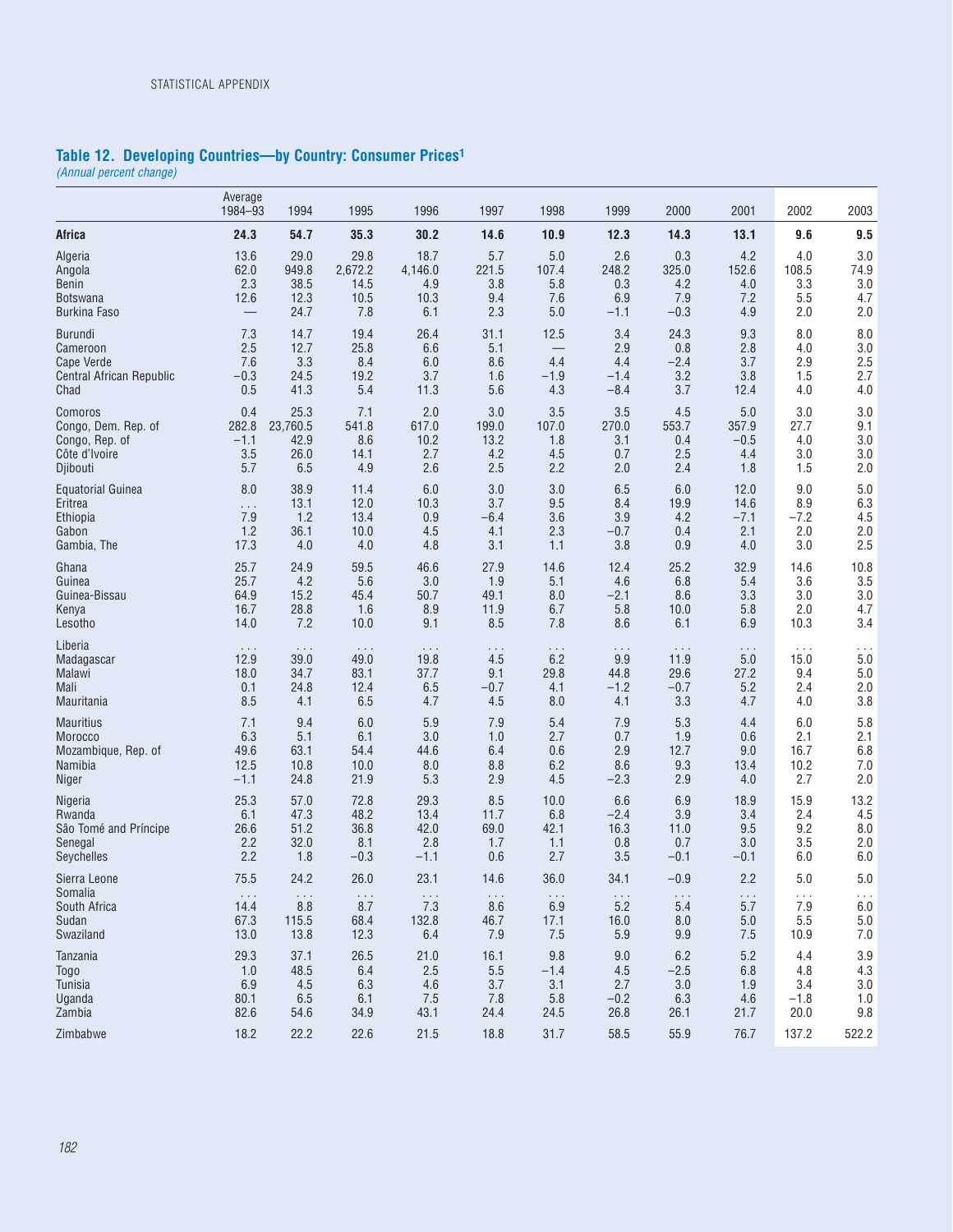### **Table 12** *(continued)*

|                                                                                        | Average<br>1984-93                             | 1994                                 | 1995                                 | 1996                                 | 1997                          | 1998                                      | 1999                   | 2000                                    | 2001                                 | 2002                                 | 2003                                 |
|----------------------------------------------------------------------------------------|------------------------------------------------|--------------------------------------|--------------------------------------|--------------------------------------|-------------------------------|-------------------------------------------|------------------------|-----------------------------------------|--------------------------------------|--------------------------------------|--------------------------------------|
| <b>Developing Asia</b>                                                                 | 10.2                                           | 16.0                                 | 13.2                                 | 8.3                                  | 4.8                           | 7.7                                       | 2.5                    | 1.9                                     | 2.6                                  | 2.1                                  | 3.2                                  |
| Afghanistan, Islamic State of<br>Bangladesh<br>Bhutan<br>Brunei Darussalam<br>Cambodia | $\ldots$<br>8.5<br>9.3<br>$\ldots$<br>$\ldots$ | $\cdots$<br>6.1<br>7.0<br>2.4<br>9.4 | $\cdots$<br>7.7<br>9.5<br>6.0<br>1.3 | $\cdots$<br>3.9<br>8.8<br>2.0<br>7.1 | .<br>5.1<br>6.5<br>1.7<br>8.0 | $\cdots$<br>8.5<br>10.6<br>$-0.4$<br>14.8 | .<br>6.4<br>6.8<br>4.0 | $\cdots$<br>2.3<br>4.8<br>1.2<br>$-0.8$ | $\cdots$<br>1.9<br>5.0<br>1.1<br>0.2 | $\cdots$<br>4.8<br>5.0<br>1.4<br>1.8 | $\cdots$<br>6.2<br>5.0<br>1.6<br>3.0 |
| China                                                                                  | 8.9                                            | 24.1                                 | 17.1                                 | 8.3                                  | 2.8                           | $-0.8$                                    | $-1.4$                 | 0.4                                     | 0.7                                  | $-0.4$                               | 1.5                                  |
| Fiji                                                                                   | 5.8                                            | 1.2                                  | 2.2                                  | 2.4                                  | 2.9                           | 8.3                                       | 0.2                    | 3.0                                     | 2.3                                  | 2.5                                  | 2.5                                  |
| India                                                                                  | 8.8                                            | 10.2                                 | 10.2                                 | 9.0                                  | 7.2                           | 13.2                                      | 4.7                    | 4.0                                     | 3.8                                  | 4.5                                  | 5.1                                  |
| Indonesia                                                                              | 7.9                                            | 8.5                                  | 9.4                                  | 7.9                                  | 6.2                           | 58.0                                      | 20.7                   | 3.8                                     | 11.5                                 | 11.9                                 | 8.7                                  |
| Kiribati                                                                               | 2.8                                            | 4.0                                  | 4.1                                  | $-1.5$                               | 2.2                           | 4.7                                       | 0.4                    | 1.0                                     | 7.7                                  | 2.7                                  | 2.7                                  |
| Lao P.D. Republic                                                                      | 21.4                                           | 7.7                                  | 19.1                                 | 19.1                                 | 19.5                          | 90.1                                      | 128.4                  | 23.2                                    | 8.0                                  | 7.2                                  | 5.0                                  |
| Malaysia                                                                               | 2.6                                            | 4.1                                  | 3.5                                  | 3.5                                  | 2.6                           | 5.1                                       | 2.8                    | 1.6                                     | 1.4                                  | 1.8                                  | 2.5                                  |
| <b>Maldives</b>                                                                        | 7.6                                            | 3.4                                  | 5.5                                  | 6.2                                  | 7.6                           | $-1.4$                                    | 3.0                    | $-1.1$                                  | 3.7                                  | 5.7                                  | 4.3                                  |
| Myanmar                                                                                | 19.5                                           | 22.4                                 | 28.9                                 | 20.0                                 | 33.9                          | 49.1                                      | 11.4                   | 10.3                                    | 15.0                                 | 15.0                                 | 15.0                                 |
| Nepal                                                                                  | 10.8                                           | 8.9                                  | 7.7                                  | 7.2                                  | 8.1                           | 8.3                                       | 11.4                   | 3.4                                     | 2.4                                  | 3.0                                  | 4.0                                  |
| Pakistan                                                                               | 7.7                                            | 12.4                                 | 12.3                                 | 10.4                                 | 11.4                          | 6.2                                       | 4.1                    | 4.4                                     | 3.1                                  | 3.4                                  | 4.0                                  |
| Papua New Guinea                                                                       | 5.3                                            | 2.9                                  | 17.3                                 | 11.6                                 | 3.9                           | 13.6                                      | 14.9                   | 15.6                                    | 10.2                                 | 7.5                                  | 4.7                                  |
| <b>Philippines</b>                                                                     | 13.7                                           | 8.4                                  | 8.0                                  | 9.0                                  | 5.8                           | 9.7                                       | 6.7                    | 4.3                                     | 6.1                                  | 4.0                                  | 5.0                                  |
| Samoa                                                                                  | 1.7                                            | 12.1                                 | $-2.9$                               | 5.4                                  | 6.9                           | 2.2                                       | 0.3                    | 1.0                                     | 4.0                                  | 5.0                                  | 3.0                                  |
| Solomon Islands                                                                        | 12.0                                           | 13.3                                 | 9.6                                  | 11.8                                 | 8.1                           | 12.4                                      | 8.3                    | 6.0                                     | 7.0                                  | 9.3                                  | 8.1                                  |
| Sri Lanka                                                                              | 11.5                                           | 8.4                                  | 7.7                                  | 15.9                                 | 9.6                           | 9.4                                       | 4.7                    | 6.2                                     | 14.2                                 | 8.8                                  | 6.6                                  |
| <b>Thailand</b>                                                                        | 3.6                                            | 5.1                                  | 5.8                                  | 5.9                                  | 5.6                           | 8.1                                       | 0.3                    | 1.6                                     | 1.7                                  | 0.7                                  | 1.9                                  |
| Tonga                                                                                  | 9.4                                            | 2.4                                  | $-0.5$                               | 2.7                                  | 2.0                           | 3.0                                       | 3.9                    | 5.3                                     | 7.0                                  | 3.5                                  | 3.1                                  |
| Vanuatu                                                                                | 6.3                                            | 2.3                                  | 2.2                                  | 0.9                                  | 2.9                           | 3.2                                       | 2.0                    | 2.0                                     | 2.0                                  | 2.0                                  | 2.0                                  |
| Vietnam                                                                                | 117.5                                          | 9.5                                  | 17.4                                 | 5.7                                  | 3.2                           | 7.3                                       | 4.1                    | $-1.7$                                  | 0.1                                  | 4.1                                  | 3.8                                  |
| <b>Middle East and Turkey</b>                                                          | 24.2                                           | 37.8                                 | 39.1                                 | 29.6                                 | 28.3                          | 27.6                                      | 23.6                   | 19.6                                    | 17.2                                 | 17.1                                 | 13.3                                 |
| <b>Bahrain</b>                                                                         | $-0.2$                                         | 0.4                                  | 3.1                                  | $-0.1$                               | 4.6                           | $-0.4$                                    | $-1.3$                 | $-0.7$                                  | $-1.2$                               | $-1.0$                               | $-1.3$                               |
| Egypt                                                                                  | 18.1                                           | 9.0                                  | 9.4                                  | 7.1                                  | 6.2                           | 4.7                                       | 3.8                    | 2.8                                     | 2.4                                  | 2.5                                  | 3.4                                  |
| Iran, Islamic Republic of                                                              | 18.9                                           | 35.2                                 | 49.4                                 | 23.2                                 | 17.3                          | 18.1                                      | 20.1                   | 12.6                                    | 11.4                                 | 15.0                                 | 15.0                                 |
| Iraq                                                                                   | $\ldots$                                       | $\ldots$                             | $\ldots$                             | $\ldots$                             | $\ldots$                      | $\ldots$                                  | $\sim$ $\sim$ $\sim$   | $\ldots$                                | $\sim$ $\sim$ $\sim$                 | $\sim$ $\sim$ $\sim$                 | $\ldots$                             |
| Jordan                                                                                 | 4.9                                            | 3.6                                  | 2.3                                  | 6.5                                  | 3.0                           | 3.1                                       | 0.6                    | 0.7                                     | 1.8                                  | 3.2                                  | 2.1                                  |
| Kuwait                                                                                 | 1.2                                            | 2.6                                  | 2.7                                  | 3.6                                  | 0.7                           | 0.1                                       | 3.0                    | 1.7                                     | 2.5                                  | 2.5                                  | 2.5                                  |
| Lebanon                                                                                | 92.8                                           | 8.2                                  | 10.3                                 | 8.9                                  | 7.7                           | 4.5                                       | 0.2                    | $-0.4$                                  | $-0.4$                               | 5.0                                  | 3.4                                  |
| Libya                                                                                  | 7.4                                            | 10.7                                 | 8.3                                  | 4.0                                  | 3.6                           | 3.7                                       | 2.6                    | $-2.9$                                  | $-8.5$                               | 5.9                                  | 2.8                                  |
| Malta                                                                                  | 1.5                                            | 4.1                                  | 4.0                                  | 2.0                                  | 3.1                           | 2.4                                       | 2.1                    | 2.4                                     | 2.9                                  | 2.0                                  | 2.0                                  |
| Oman                                                                                   | 1.8                                            | $-0.7$                               | $-1.1$                               | 0.5                                  | $-0.5$                        | $-0.5$                                    | 0.5                    | $-1.2$                                  | $-1.1$                               | 2.4                                  | 4.3                                  |
| Qatar                                                                                  | 2.6                                            | 1.4                                  | 3.0                                  | 7.1                                  | 2.7                           | 2.9                                       | 2.2                    | 1.7                                     | $-0.7$                               | 1.5                                  | 2.6                                  |
| Saudi Arabia                                                                           | $-0.4$                                         | 0.6                                  | 5.0                                  | 0.9                                  | $-0.4$                        | $-0.2$                                    | $-1.3$                 | $-0.6$                                  | $-0.8$                               |                                      | 1.1                                  |
| Syrian Arab Republic                                                                   | 21.2                                           | 15.3                                 | 7.7                                  | 8.9                                  | 1.9                           | $-0.4$                                    | $-2.1$                 | $-0.6$                                  | 1.0                                  | 2.5                                  | 3.5                                  |
| Turkey                                                                                 | 56.1                                           | 106.2                                | 93.6                                 | 82.3                                 | 85.7                          | 84.6                                      | 64.9                   | 54.9                                    | 54.4                                 | 47.1                                 | 28.6                                 |
| United Arab Emirates                                                                   | 4.0                                            | 5.7                                  | 4.4                                  | 3.0                                  | 2.9                           | 2.0                                       | 2.1                    | 1.4                                     | 0.9                                  | 1.9                                  | 2.5                                  |
| Yemen, Republic of                                                                     | $\ldots$                                       | 71.3                                 | 62.5                                 | 40.0                                 | 4.6                           | 11.5                                      | 8.0                    | 10.9                                    | 11.9                                 | 15.8                                 | 9.0                                  |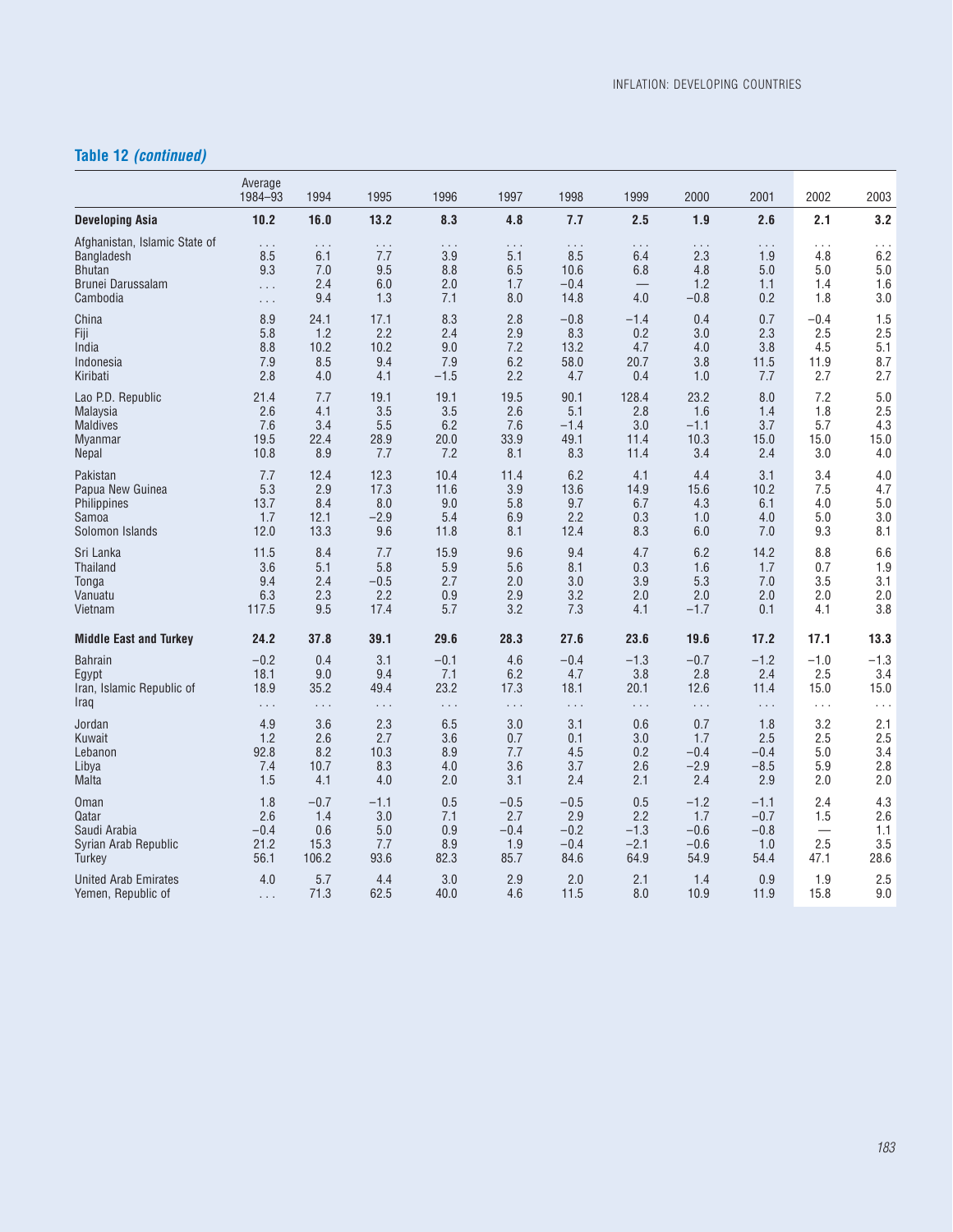### **Table 12** *(concluded)*

|                                | Average<br>1984-93 | 1994                     | 1995  | 1996   | 1997 | 1998   | 1999   | 2000   | 2001   | 2002 | 2003 |
|--------------------------------|--------------------|--------------------------|-------|--------|------|--------|--------|--------|--------|------|------|
| <b>Western Hemisphere</b>      | 184.3              | 200.4                    | 36.0  | 21.2   | 12.9 | 9.8    | 8.9    | 8.1    | 6.4    | 8.6  | 9.3  |
| Antigua and Barbuda            | 3.7                | 6.5                      | 2.7   | 3.0    | 0.3  | 3.3    | 1.1    | 0.7    | 1.0    | 1.0  | 1.0  |
| Argentina                      | 346.5              | 4.2                      | 3.4   | 0.2    | 0.5  | 0.9    | $-1.2$ | $-0.9$ | $-1.1$ | 29.0 | 48.0 |
| Bahamas, The                   | 5.0                | 1.3                      | 2.1   | 1.4    | 0.5  | 1.3    | 1.3    | 1.6    | 2.0    | 1.9  | 1.2  |
| <b>Barbados</b>                | 4.1                | $-0.1$                   | 1.9   | 2.4    | 7.7  | $-1.3$ | 1.6    | 2.5    | 2.2    | 1.5  | 1.6  |
| <b>Belize</b>                  | 2.5                | 2.5                      | 2.9   | 6.4    | 1.0  | $-0.8$ | $-1.2$ | 0.6    | 1.2    | 1.5  | 1.5  |
| <b>Bolivia</b>                 | 163.8              | 7.9                      | 10.2  | 12.4   | 4.7  | 7.7    | 2.2    | 4.6    | 1.6    | 0.9  | 4.4  |
| <b>Brazil</b>                  | 614.2              | 2,075.8                  | 66.0  | 15.8   | 6.9  | 3.2    | 4.9    | 7.0    | 6.8    | 6.5  | 4.3  |
| Chile                          | 19.7               | 11.4                     | 8.2   | 7.4    | 6.1  | 5.1    | 3.3    | 3.8    | 3.6    | 2.1  | 2.8  |
| Colombia                       | 24.5               | 22.8                     | 20.9  | 20.8   | 18.5 | 18.7   | 10.9   | 9.2    | 8.0    | 5.7  | 5.0  |
| Costa Rica                     | 17.1               | 13.5                     | 23.2  | 17.6   | 13.3 | 11.7   | 10.0   | 11.0   | 11.3   | 11.0 | 11.3 |
| Dominica                       | 3.7                | $\overline{\phantom{0}}$ | 1.3   | 1.7    | 2.4  | 0.9    | 1.6    | 1.9    | 1.8    | 1.7  | 1.6  |
| Dominican Republic             | 26.5               | 8.3                      | 12.5  | 5.4    | 8.3  | 4.8    | 6.5    | 7.7    | 8.9    | 4.8  | 4.5  |
| Ecuador                        | 43.4               | 27.3                     | 22.9  | 24.4   | 30.6 | 36.1   | 52.2   | 96.2   | 37.7   | 12.7 | 8.9  |
| El Salvador                    | 19.5               | 10.6                     | 10.1  | 9.8    | 4.5  | 0.1    | 0.1    | 0.1    | 0.1    | 0.1  | 0.1  |
| Grenada                        | 2.9                | 2.6                      | 2.2   | 2.8    | 1.3  | 1.4    | 0.5    | 2.2    | 2.5    | 1.5  | 1.5  |
| Guatemala                      | 16.2               | 12.5                     | 8.4   | 11.0   | 9.2  | 6.6    | 4.9    | 5.1    | 8.7    | 5.0  | 3.9  |
| Guyana                         | 38.0               | 12.4                     | 12.2  | 7.1    | 3.6  | 4.6    | 7.5    | 6.1    | 2.7    | 4.3  | 4.5  |
| Haiti                          | 11.0               | 37.4                     | 30.2  | 21.9   | 16.2 | 12.7   | 8.1    | 11.5   | 16.7   | 11.6 | 11.0 |
| Honduras                       | 10.4               | 21.7                     | 29.5  | 23.8   | 20.2 | 13.7   | 11.6   | 11.0   | 9.7    | 7.8  | 7.2  |
| Jamaica                        | 28.4               | 33.2                     | 21.7  | 21.5   | 8.8  | 6.0    | 8.4    | 6.4    | 5.0    | 4.5  | 4.0  |
| <b>Mexico</b>                  | 49.9               | 7.0                      | 35.0  | 34.4   | 20.6 | 15.9   | 16.6   | 9.5    | 6.4    | 4.8  | 3.7  |
| <b>Netherlands Antilles</b>    | 2.4                | 1.9                      | 2.8   | 3.4    | 3.1  | 1.2    | 0.8    | 3.1    | 0.7    | 1.4  | 2.4  |
| Nicaragua                      | 901.7              | 7.7                      | 11.2  | 11.6   | 9.2  | 13.0   | 11.2   | 7.4    | 7.4    | 5.3  | 4.5  |
| Panama                         | 0.8                | 1.3                      | 0.9   | 1.3    | 1.3  | 0.6    | 1.5    | 0.7    |        | 0.8  | 1.6  |
| Paraguay                       | 24.2               | 20.6                     | 13.4  | 9.8    | 7.0  | 11.6   | 6.8    | 9.0    | 7.7    | 8.7  | 6.0  |
| Peru                           | 367.0              | 23.7                     | 11.1  | 11.5   | 8.5  | 7.3    | 3.5    | 3.8    | 2.0    | 0.4  | 2.0  |
| St. Kitts and Nevis            | 2.5                | 1.4                      | 3.0   | 2.0    | 8.7  | 3.7    | 3.4    | 2.1    | 2.1    | 1.9  | 2.0  |
| St. Lucia                      | 3.0                | 2.7                      | 5.9   | 1.2    | 0.3  | 2.8    | 3.5    | 3.6    | 2.5    | 2.3  | 2.3  |
| St. Vincent and the Grenadines | 3.3                | 1.0                      | 1.7   | 4.4    | 0.5  | 2.1    | 1.0    | 0.2    | 0.8    | 0.1  | 2.4  |
| Suriname                       | 28.4               | 368.5                    | 235.5 | $-0.8$ | 7.3  | 19.0   | 98.8   | 58.9   | 42.3   | 11.4 | 14.6 |
| <b>Trinidad and Tobago</b>     | 9.3                | 3.7                      | 5.3   | 3.3    | 3.6  | 5.6    | 3.4    | 5.6    | 2.5    | 3.8  | 3.5  |
| Uruguay                        | 73.9               | 45.0                     | 42.6  | 28.6   | 19.8 | 9.6    | 5.7    | 4.8    | 4.4    | 24.2 | 49.9 |
| Venezuela                      | 30.8               | 60.8                     | 59.9  | 99.9   | 50.0 | 35.8   | 23.6   | 16.2   | 12.5   | 22.7 | 25.2 |

1For many countries, figures for recent years are IMF staff estimates. Data for some countries are for fiscal years.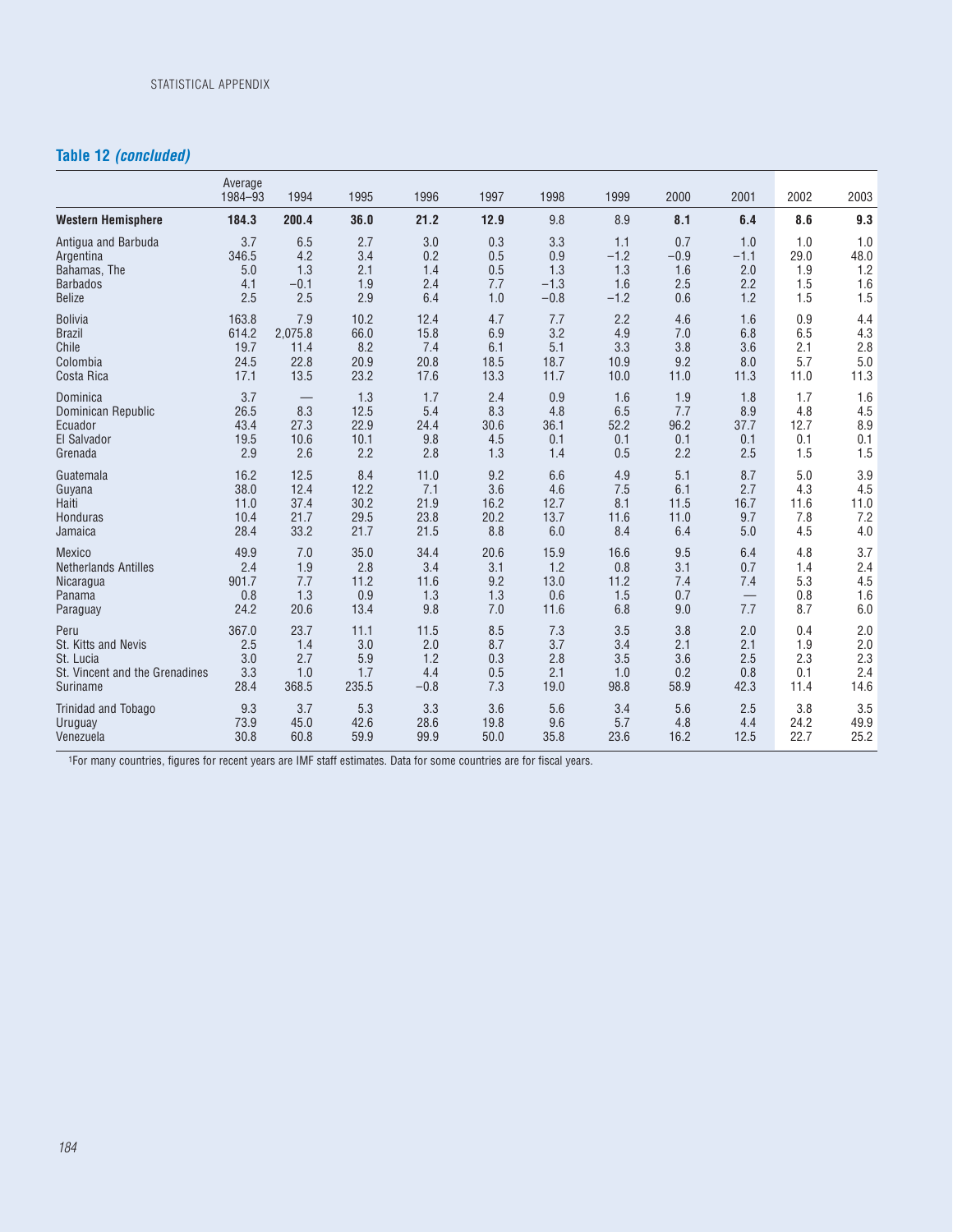### **Table 13. Countries in Transition: Consumer Prices1**

*(Annual percent change)*

|                                                                                                       | Average<br>1984-93                       | 1994                                  | 1995                                 | 1996                                | 1997                              | 1998                                | 1999                                | 2000                            | 2001                            | 2002                            | 2003                            |
|-------------------------------------------------------------------------------------------------------|------------------------------------------|---------------------------------------|--------------------------------------|-------------------------------------|-----------------------------------|-------------------------------------|-------------------------------------|---------------------------------|---------------------------------|---------------------------------|---------------------------------|
| <b>Central and eastern Europe</b>                                                                     | $\cdots$                                 | 45.6                                  | 24.7                                 | 23.3                                | 41.8                              | 17.2                                | 11.0                                | 12.8                            | 9.6                             | 6.1                             | 5.6                             |
| Albania                                                                                               | 23.4                                     | 22.6                                  | 7.8                                  | 12.7                                | 32.1                              | 20.9                                | 0.4                                 | —                               | 3.1                             | 5.3                             | 3.0                             |
| Bosnia and Herzegovina                                                                                | $\sim$ $\sim$ $\sim$                     | $\sim$ $\sim$ $\sim$                  | 0.2                                  | $-13.7$                             | 9.5                               | 0.6                                 | 3.2                                 | 5.6                             | 3.3                             | 2.3                             | 1.8                             |
| <b>Bulgaria</b>                                                                                       | 35.3                                     | 96.0                                  | 62.1                                 | 123.0                               | 1,061.2                           | 18.8                                | 2.6                                 | 10.4                            | 7.5                             | 6.4                             | 4.3                             |
| Croatia                                                                                               | $\ldots$                                 | 97.5                                  | 2.0                                  | 3.5                                 | 3.6                               | 5.7                                 | 4.1                                 | 6.2                             | 4.9                             | 3.5                             | 3.5                             |
| <b>Czech Republic</b>                                                                                 | $\cdots$                                 | 10.0                                  | 9.1                                  | 8.8                                 | 8.5                               | 10.6                                | 2.1                                 | 3.9                             | 4.7                             | 2.7                             | 3.0                             |
| Estonia<br>Hungary<br>Latvia<br>Lithuania<br>Macedonia, former Yugoslav Rep. of                       | $\cdots$<br>16.7<br>$\ldots$<br>$\ldots$ | 47.7<br>18.8<br>35.8<br>72.1<br>126.4 | 29.0<br>28.3<br>25.1<br>39.5<br>15.8 | 23.1<br>23.5<br>17.6<br>24.7<br>2.3 | 11.2<br>18.3<br>8.4<br>8.8<br>2.6 | 8.2<br>14.3<br>4.6<br>5.1<br>$-0.1$ | 3.3<br>10.0<br>2.4<br>0.8<br>$-0.7$ | 4.0<br>9.8<br>2.6<br>1.0<br>5.8 | 5.8<br>9.2<br>2.5<br>1.3<br>5.3 | 3.7<br>5.5<br>3.0<br>1.1<br>3.5 | 3.0<br>5.2<br>3.0<br>2.5<br>3.0 |
| Poland                                                                                                | 73.6                                     | 32.2                                  | 27.9                                 | 19.9                                | 14.9                              | 11.8                                | 7.3                                 | 10.1                            | 5.5                             | 2.1                             | 2.3                             |
| Romania                                                                                               | 52.7                                     | 136.7                                 | 32.3                                 | 38.8                                | 154.8                             | 59.1                                | 45.8                                | 45.7                            | 34.5                            | 24.2                            | 19.1                            |
| Slovak Republic                                                                                       | $\ldots$                                 | 13.4                                  | 9.9                                  | 5.8                                 | 6.1                               | 6.7                                 | 10.7                                | 12.0                            | 7.3                             | 4.2                             | 7.1                             |
| Slovenia                                                                                              | $\ldots$                                 | 21.5                                  | 13.5                                 | 9.9                                 | 8.4                               | 8.0                                 | 6.1                                 | 8.9                             | 8.4                             | 7.7                             | 5.5                             |
| <b>Commonwealth of Independent</b><br><b>States and Mongolia</b><br>Russia<br><b>Excluding Russia</b> | $\cdots$<br>$\cdots$<br>$\cdots$         | 508.1<br>307.5<br>1,334.5             | 235.7<br>198.0<br>338.9              | 55.9<br>47.9<br>75.5                | 19.1<br>14.7<br>29.7              | 25.5<br>27.8<br>20.8                | 70.5<br>85.7<br>41.7                | 25.0<br>20.8<br>34.7            | 19.8<br>20.7<br>17.9            | 14.5<br>15.8<br>11.9            | 10.7<br>11.0<br>10.1            |
| Armenia                                                                                               | $\ldots$                                 | 5.273.4                               | 176.7                                | 18.7                                | 14.0                              | 8.7                                 | 0.7                                 | $-0.8$                          | 3.2                             | 2.8                             | 2.8                             |
| Azerbaijan                                                                                            | $\ldots$                                 | 1.664.0                               | 411.8                                | 19.8                                | 3.7                               | $-0.8$                              | $-8.5$                              | 1.8                             | 1.5                             | 2.4                             | 3.3                             |
| <b>Belarus</b>                                                                                        | $\cdots$                                 | 2,434.1                               | 709.3                                | 52.7                                | 63.9                              | 73.2                                | 293.8                               | 168.9                           | 61.3                            | 43.1                            | 22.5                            |
| Georgia                                                                                               | $\cdots$                                 | 15,606.5                              | 162.7                                | 39.3                                | 7.0                               | 3.6                                 | 19.1                                | 4.0                             | 4.7                             | 5.9                             | 5.0                             |
| Kazakhstan                                                                                            | .                                        | 1,879.9                               | 176.3                                | 39.1                                | 17.4                              | 7.3                                 | 8.4                                 | 13.3                            | 8.3                             | 5.8                             | 6.2                             |
| <b>Kyrgyz Republic</b>                                                                                | $\cdots$                                 | 190.1                                 | 43.5                                 | 32.0                                | 23.5                              | 10.5                                | 35.9                                | 18.7                            | 7.0                             | 4.1                             | 4.5                             |
| Moldova                                                                                               | $\ldots$                                 | 329.6                                 | 30.2                                 | 23.5                                | 11.8                              | 7.7                                 | 39.3                                | 31.3                            | 9.8                             | 6.6                             | 8.4                             |
| Mongolia                                                                                              | 29.6                                     | 87.6                                  | 56.8                                 | 46.8                                | 36.6                              | 9.4                                 | 7.6                                 | 11.6                            | 8.0                             | 6.0                             | 5.0                             |
| Tajikistan                                                                                            | $\ldots$                                 | 350.4                                 | 610.0                                | 418.2                               | 88.0                              | 43.2                                | 27.5                                | 32.9                            | 38.6                            | 10.7                            | 7.6                             |
| Turkmenistan                                                                                          | $\cdots$                                 | 1,748.3                               | 1,005.2                              | 992.4                               | 83.7                              | 16.8                                | 23.5                                | 8.0                             | 11.3                            | $\cdots$                        | $\cdots$                        |
| <b>Ukraine</b>                                                                                        | $\cdots$                                 | 891.2                                 | 376.4                                | 80.2                                | 15.9                              | 14.5                                | 22.7                                | 28.2                            | 12.0                            | 5.1                             | 9.1                             |
| Uzbekistan                                                                                            | $\ldots$                                 | 1,568.3                               | 304.6                                | 54.0                                | 70.9                              | 29.0                                | 29.1                                | 25.0                            | 27.2                            | 23.2                            | 13.5                            |
| Memorandum<br>EU accession candidates                                                                 | $\cdots$                                 | 59.1                                  | 42.7                                 | 39.4                                | 55.4                              | 35.6                                | 25.3                                | 24.7                            | 21.2                            | 16.8                            | 11.9                            |

1For many countries, inflation for the earlier years is measured on the basis of a retail price index. Consumer price indices with a broader and more up-to-date coverage are typically used for more recent years.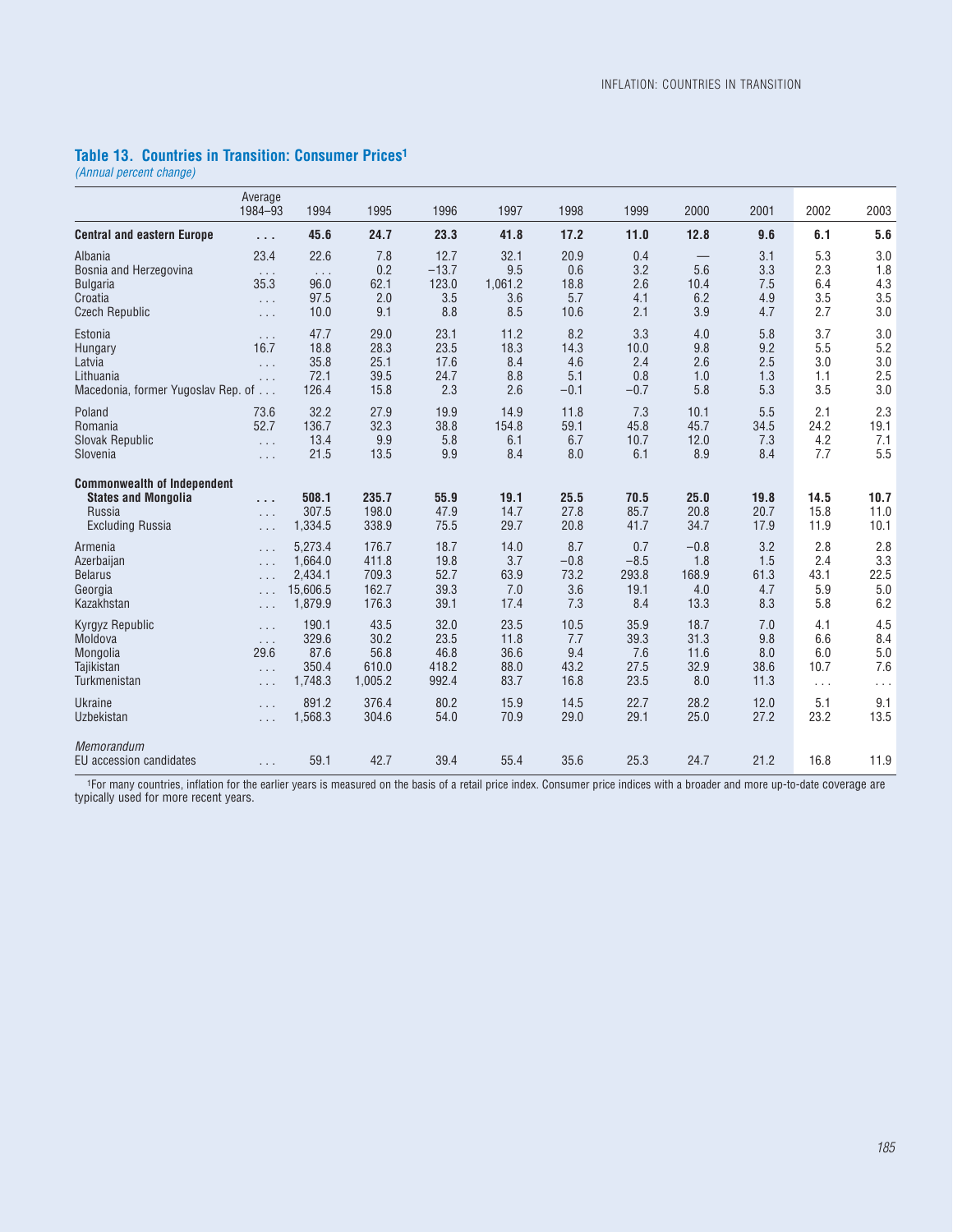#### **Table 14. Summary Financial Indicators**

*(Percent)*

|                                                                                                                                                             | 1994                                 | 1995                                 | 1996                                 | 1997                                 | 1998                                 | 1999                              | 2000                           | 2001                                 | 2002                                 | 2003                                 |
|-------------------------------------------------------------------------------------------------------------------------------------------------------------|--------------------------------------|--------------------------------------|--------------------------------------|--------------------------------------|--------------------------------------|-----------------------------------|--------------------------------|--------------------------------------|--------------------------------------|--------------------------------------|
| <b>Advanced economies</b>                                                                                                                                   |                                      |                                      |                                      |                                      |                                      |                                   |                                |                                      |                                      |                                      |
| Central government fiscal balance <sup>1</sup><br>Advanced economies                                                                                        | $-3.7$                               | $-3.4$                               | $-2.7$                               | $-1.6$                               | $-1.3$                               | $-0.8$                            | 0.3                            | $-0.9$                               | $-2.0$                               | $-1.9$                               |
| <b>United States</b><br>Japan<br>European Union<br>Euro area                                                                                                | $-3.0$<br>$-3.5$<br>$-5.3$<br>$-4.5$ | $-2.6$<br>$-4.1$<br>$-4.7$<br>$-4.1$ | $-1.8$<br>$-4.4$<br>$-4.0$<br>$-3.8$ | $-0.6$<br>$-4.0$<br>$-2.4$<br>$-2.6$ | 0.5<br>$-5.8$<br>$-1.8$<br>$-2.4$    | 1.3<br>$-6.7$<br>$-1.0$<br>$-1.6$ | 2.2<br>$-6.5$<br>0.3<br>$-0.4$ | 0.6<br>$-6.4$<br>$-0.9$<br>$-1.5$    | $-1.8$<br>$-6.1$<br>$-1.5$<br>$-1.8$ | $-2.0$<br>$-5.3$<br>$-1.4$<br>$-1.5$ |
| Other advanced economies                                                                                                                                    | $-1.5$                               | $-1.0$                               | $-0.2$                               | 0.6                                  | $-0.1$                               |                                   | 1.7                            | 0.3                                  | 0.1                                  | 0.5                                  |
| General government fiscal balance <sup>1</sup><br>Advanced economies                                                                                        | $-4.3$                               | $-4.1$                               | $-3.4$                               | $-1.9$                               | $-1.5$                               | $-1.0$                            | 0.1                            | $-1.4$                               | $-2.5$                               | $-2.3$                               |
| <b>United States</b><br>Japan<br>European Union<br>Euro area                                                                                                | $-3.8$<br>$-2.8$<br>$-5.6$<br>$-5.1$ | $-3.3$<br>$-4.2$<br>$-5.3$<br>$-5.0$ | $-2.4$<br>$-4.9$<br>$-4.3$<br>$-4.2$ | $-1.3$<br>$-3.7$<br>$-2.4$<br>$-2.6$ | $-0.1$<br>$-5.5$<br>$-1.7$<br>$-2.3$ | 0.6<br>$-7.0$<br>$-0.7$<br>$-1.3$ | 1.5<br>$-7.3$<br>0.9<br>0.1    | $-0.2$<br>$-7.1$<br>$-1.0$<br>$-1.6$ | $-2.6$<br>$-7.2$<br>$-1.5$<br>$-1.9$ | $-2.8$<br>$-6.1$<br>$-1.2$<br>$-1.5$ |
| Other advanced economies                                                                                                                                    | $-3.2$                               | $-2.5$                               | $-1.4$                               | 0.3                                  | $-0.5$                               |                                   | 1.5                            | $-0.1$                               |                                      | 0.5                                  |
| General government structural balance <sup>2</sup><br>Advanced economies                                                                                    | $-3.8$                               | $-3.6$                               | $-2.9$                               | $-1.6$                               | $-1.2$                               | $-0.9$                            | $-0.7$                         | $-1.1$                               | $-1.8$                               | $-1.5$                               |
| Growth of broad money <sup>3</sup><br>Advanced economies                                                                                                    | 2.6                                  | 5.0                                  | 4.8                                  | 5.0                                  | 6.7                                  | 5.8                               | 5.1                            | 8.7                                  | $\sim$ $\sim$ $\sim$                 | $\sim$ $\sim$ $\sim$                 |
| <b>United States</b><br>Japan<br>Euro area <sup>4</sup>                                                                                                     | 0.6<br>2.9<br>2.3                    | 3.8<br>3.2<br>5.5                    | 4.5<br>2.9<br>4.0                    | 5.6<br>3.8<br>4.6                    | 8.5<br>4.4<br>4.8                    | 6.3<br>2.6<br>5.5                 | 6.1<br>2.0<br>4.1              | 10.3<br>3.4<br>11.0                  | $\ldots$<br>$\cdots$<br>$\ldots$     | $\ldots$<br>$\sim 10$ .<br>$\cdots$  |
| Other advanced economies                                                                                                                                    | 9.5                                  | 8.8                                  | 8.7                                  | 6.4                                  | 10.2                                 | 10.9                              | 8.2                            | 7.4                                  | $\ldots$                             | $\cdots$                             |
| Short-term interest rates <sup>5</sup><br><b>United States</b><br>Japan<br>Euro area <sup>4</sup>                                                           | 3.1<br>1.9<br>6.4                    | 4.4<br>0.8<br>6.1                    | 5.7<br>0.3<br>4.8                    | 5.1<br>0.3<br>4.3                    | 4.9<br>0.2<br>4.1                    | 4.8<br>0.0<br>3.1                 | 6.0<br>0.2<br>4.5              | 3.5<br>0.0<br>4.2                    | 1.8<br>0.0<br>3.3                    | 2.7<br>0.0<br>3.7                    |
| <b>LIBOR</b>                                                                                                                                                | 5.1                                  | 6.1                                  | 5.6                                  | 5.8                                  | 5.5                                  | 5.5                               | 6.6                            | 3.7                                  | 2.1                                  | 3.2                                  |
| <b>Developing countries</b>                                                                                                                                 |                                      |                                      |                                      |                                      |                                      |                                   |                                |                                      |                                      |                                      |
| Central government fiscal balance <sup>1</sup><br>Weighted average<br>Median                                                                                | $-2.8$<br>$-3.6$                     | $-2.6$<br>$-3.3$                     | $-2.1$<br>$-2.2$                     | $-2.5$<br>$-2.4$                     | $-3.8$<br>$-3.1$                     | $-4.1$<br>$-3.3$                  | $-3.2$<br>$-3.3$               | $-3.9$<br>$-3.5$                     | $-4.0$<br>$-4.0$                     | $-3.2$<br>$-2.8$                     |
| General government fiscal balance <sup>1</sup><br>Weighted average<br>Median                                                                                | $-3.8$<br>$-3.4$                     | $-3.2$<br>$-3.3$                     | $-3.0$<br>$-2.6$                     | $-3.5$<br>$-2.4$                     | $-4.8$<br>$-3.2$                     | $-5.3$<br>$-3.5$                  | $-4.2$<br>$-3.3$               | $-4.9$<br>$-3.5$                     | $-5.0$<br>$-3.5$                     | $-4.0$<br>$-2.6$                     |
| Growth of broad money<br>Weighted average<br>Median                                                                                                         | 68.4<br>18.7                         | 24.6<br>16.3                         | 23.0<br>13.7                         | 22.7<br>15.1                         | 17.1<br>10.5                         | 15.1<br>12.5                      | 11.3<br>12.3                   | 12.3<br>11.6                         | 9.3<br>9.1                           | 12.1<br>9.3                          |
| <b>Countries in transition</b><br>Central government fiscal balance <sup>1</sup><br>General government fiscal balance <sup>1</sup><br>Growth of broad money | $-7.4$<br>$-7.5$<br>215.0            | $-4.6$<br>$-4.7$<br>75.8             | $-4.6$<br>$-5.8$<br>32.2             | $-4.7$<br>$-5.4$<br>33.2             | $-3.5$<br>$-4.9$<br>20.3             | $-2.1$<br>$-2.1$<br>38.7          | 0.2<br>37.1                    | $-0.1$<br>$-0.4$<br>26.8             | $-0.8$<br>$-1.5$<br>16.5             | $-0.9$<br>$-1.5$<br>14.6             |

1Percent of GDP.

2Percent of potential GDP.

3M2, defined as M1 plus quasi-money, except for Japan, for which the data are based on M2 plus certificates of deposit (CDs). Quasi-money is essentially private term deposits and other notice deposits. The United States also includes money market mutual fund balances, money market deposit accounts, overnight repurchase agreements, and overnight Eurodollars issued to U.S. residents by foreign branches of U.S. banks. For Japan, M2 plus CDs is currency in circulation plus total private and public sector deposits and installments of Sogo Bank plus CDs. For the euro area, M3 is composed of M2 plus marketable instruments held by euro area residents, which comprise repurchase agree-<br>and installments of Sogo Bank plus CDs. For the euro ments, money market fund shares/units, money market paper, and debt securities up to two years.

4Excludes Greece prior to 2001.

5For the United States, three-month treasury bills; for Japan, three-month certificates of deposit; for the euro area, a weighted average of national three-month money market interest rates through 1998 and three-month EURIBOR thereafter; for LIBOR, London interbank offered rate on six-month U.S. dollar deposits.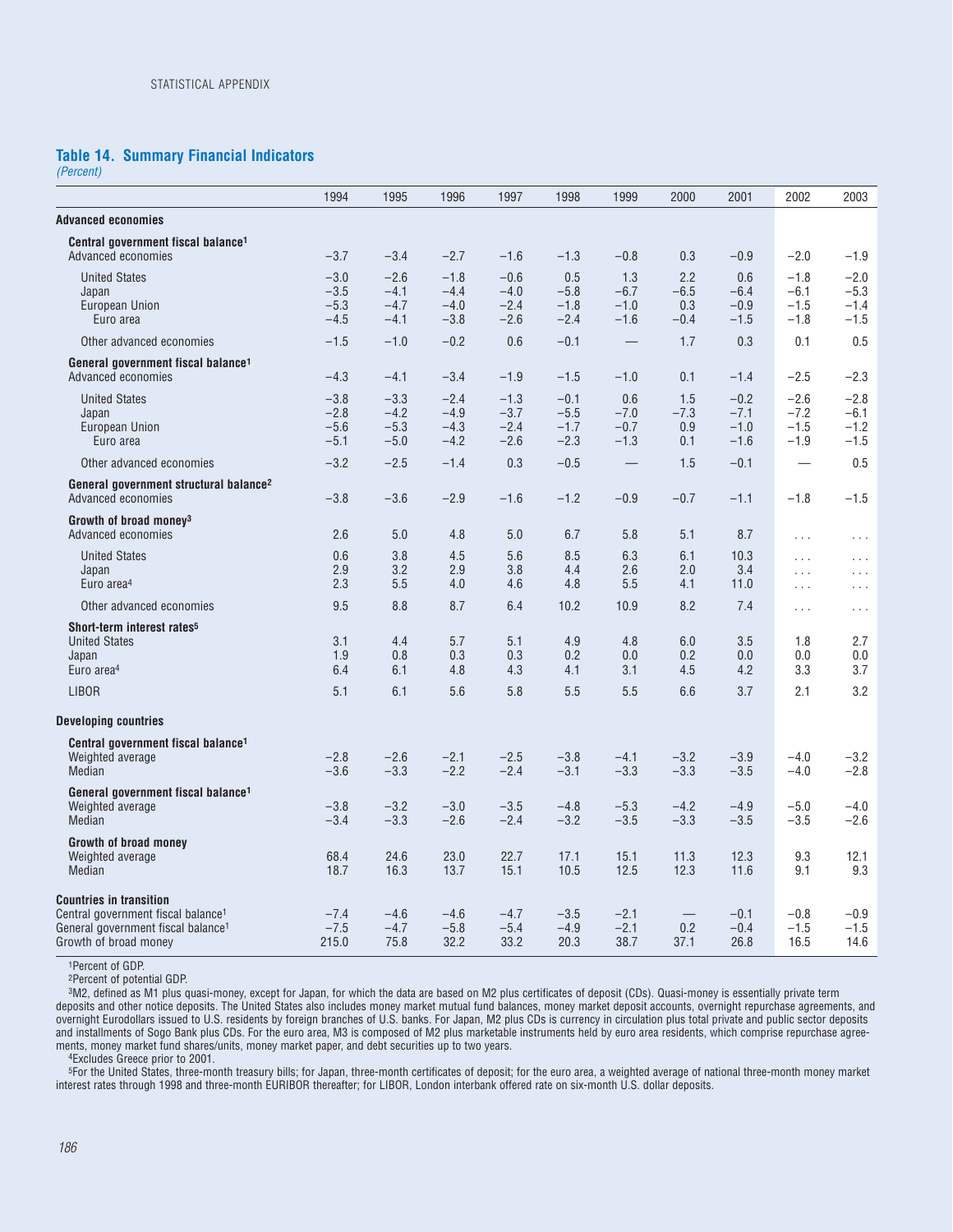### **Table 15. Advanced Economies: General and Central Government Fiscal Balances and Balances Excluding Social Security Transactions1**

*(Percent of GDP)*

|                                                                                      | 1994             | 1995                       | 1996                       | 1997                     | 1998                       | 1999                       | 2000                 | 2001                       | 2002                       | 2003                       |
|--------------------------------------------------------------------------------------|------------------|----------------------------|----------------------------|--------------------------|----------------------------|----------------------------|----------------------|----------------------------|----------------------------|----------------------------|
| General government fiscal balance                                                    |                  |                            |                            |                          |                            |                            |                      |                            |                            |                            |
| <b>Advanced economies</b>                                                            | $-4.3$           | $-4.1$                     | $-3.4$                     | $-1.9$                   | $-1.5$                     | $-1.0$                     | 0.1                  | $-1.4$                     | $-2.5$                     | $-2.3$                     |
| Major advanced economies                                                             | $-4.3$           | $-4.2$                     | $-3.6$                     | $-2.1$                   | $-1.6$                     | $-1.1$                     | $-0.1$               | $-1.7$                     | $-3.0$                     | $-2.8$                     |
| <b>United States</b>                                                                 | $-3.8$           | $-3.3$                     | $-2.4$                     | $-1.3$                   | $-0.1$                     | 0.6                        | 1.5                  | $-0.2$                     | $-2.6$                     | $-2.8$                     |
| Japan                                                                                | $-2.8$           | $-4.2$                     | $-4.9$                     | $-3.7$                   | $-5.5$                     | $-7.0$                     | $-7.3$               | $-7.1$                     | $-7.2$                     | $-6.1$                     |
| Germany                                                                              | $-2.4$           | $-3.3$                     | $-3.4$                     | $-2.7$                   | $-2.2$                     | $-1.5$                     | 1.1                  | $-2.8$                     | $-2.9$                     | $-2.2$                     |
| France <sup>2</sup>                                                                  | $-5.5$           | $-5.5$                     | $-4.1$                     | $-3.0$                   | $-2.7$                     | $-1.6$                     | $-1.3$               | $-1.4$                     | $-2.5$                     | $-2.1$                     |
| Italy                                                                                | $-9.3$           | $-7.6$                     | $-7.1$                     | $-2.7$                   | $-2.8$                     | $-1.8$                     | $-0.5$               | $-2.2$                     | $-2.0$                     | $-1.5$                     |
| <b>United Kingdom</b>                                                                | $-6.8$           | $-5.4$                     | $-4.2$                     | $-1.6$                   | 0.2                        | 1.4                        | 4.0                  | 0.2                        | $-0.8$                     | $-1.1$                     |
| Canada                                                                               | $-6.7$           | $-5.3$                     | $-2.8$                     | 0.2                      | 0.1                        | 1.7                        | 3.1                  | 1.8                        | 1.1                        | 1.2                        |
| Other advanced economies                                                             | $-4.0$           | $-3.8$                     | $-2.5$                     | $-1.1$                   | $-0.9$                     | $-0.5$                     | 0.8                  |                            | $-0.2$                     | 0.1                        |
| Spain                                                                                | $-6.1$           | $-7.0$                     | $-4.9$                     | $-3.2$                   | $-2.6$                     | $-1.1$                     | $-0.3$               | $-0.1$                     |                            |                            |
| <b>Netherlands</b>                                                                   | $-3.6$           | $-4.2$                     | $-1.7$                     | $-1.6$                   | $-0.9$                     | 0.3                        | 2.0                  | 0.1                        | $-0.8$                     | $-0.7$                     |
| Belgium                                                                              | $-5.0$           | $-4.3$                     | $-3.8$                     | $-2.0$                   | $-0.7$                     | $-0.5$                     | 0.1                  | 0.4                        | $-0.1$                     | $-0.3$                     |
| Sweden                                                                               | $-10.8$          | $-7.9$                     | $-3.4$                     | $-1.6$                   | 1.8                        | 1.9                        | 4.0                  | 4.8                        | 1.8                        | 1.8                        |
| Austria <sup>3</sup>                                                                 | $-5.0$           | $-5.2$                     | $-3.8$                     | $-2.0$                   | $-2.5$                     | $-2.4$                     | $-1.7$               | $-0.1$                     | $-0.5$                     | $-0.3$                     |
| <b>Denmark</b>                                                                       | $-2.4$           | $-2.3$                     | $-1.0$                     | 0.4                      | 1.1                        | 3.1                        | 2.5                  | 2.8                        | 2.0                        | 2.2                        |
| Finland                                                                              | $-5.7$           | $-3.7$                     | $-3.2$                     | $-1.5$                   | 1.3                        | 1.9                        | 7.0                  | 4.9                        | 3.1                        | 2.0                        |
| Greece                                                                               | $-10.0$          | $-10.2$                    | $-7.4$                     | $-4.0$                   | $-2.4$                     | $-1.7$                     | $-0.8$               | 0.1                        | 0.8                        | 0.7                        |
| Portugal                                                                             | $-6.0$           | $-4.6$                     | $-4.0$                     | $-2.6$                   | $-1.9$                     | $-2.9$                     | $-2.7$               | $-4.1$                     | $-3.6$                     | $-3.2$                     |
| Ireland                                                                              | $-1.7$           | $-2.1$                     | $-0.3$                     | 1.2                      | 2.3                        | 4.1                        | 4.5                  | 1.7                        | $-0.4$                     | $-1.0$                     |
| Luxembourg                                                                           | 2.9              | 2.7                        | 2.0                        | 2.9                      | 3.2                        | 3.8                        | 5.8                  | 5.2                        | 1.0                        | 0.7                        |
| Switzerland                                                                          | $-2.8$           | $-1.9$                     | $-2.0$                     | $-2.4$                   | $-0.4$                     | $-0.2$                     | 2.4                  | $-0.3$                     | 0.1                        | $-0.3$                     |
| Norway                                                                               | 0.4              | 3.4                        | 6.5                        | 7.8                      | 3.5                        | 5.6                        | 14.7                 | 14.0                       | 12.1                       | 10.9                       |
| <b>Israel</b>                                                                        | $-3.2$           | $-4.5$                     | $-5.8$                     | $-4.3$                   | $-3.8$                     | $-4.8$                     | $-2.2$               | $-6.1$                     | $-6.0$                     | $-4.5$                     |
| Iceland                                                                              | $-4.7$           | $-3.0$                     | $-1.6$                     | $\overline{\phantom{m}}$ | 0.5                        | 2.4                        | 2.4                  | $-0.1$                     | 3.7                        | 0.6                        |
| Cyprus                                                                               | $-1.4$           | $-1.0$                     | $-3.4$                     | $-5.3$                   | $-5.5$                     | $-4.0$                     | $-2.7$               | $-2.8$                     | $-2.6$                     | $-2.4$                     |
| Korea <sup>4</sup>                                                                   | 0.1              | 0.3                        |                            | $-1.7$                   | $-4.3$                     | $-3.3$                     | 1.3                  | 0.7                        | 0.9                        | 1.1                        |
| Australia <sup>5</sup>                                                               | $-3.5$           | $-2.1$                     | $-0.9$                     | $-0.1$                   | 0.3                        | 0.9                        | 0.9                  | 0.2                        | 0.1                        | 0.4                        |
| Taiwan Province of China                                                             | $-3.7$           | $-4.5$                     | $-5.1$                     | $-3.8$                   | $-3.4$                     | $-6.0$                     | $-4.5$               | $-6.5$                     | $-4.4$                     | $-2.5$                     |
| Hong Kong SAR                                                                        | 1.0              | $-0.3$                     | 2.1                        | 6.5                      | $-1.8$                     | 0.8                        | $-0.6$               | $-5.1$                     | $-3.6$                     | $-3.0$                     |
| Singapore                                                                            | 13.9             | 12.2                       | 9.3                        | 9.3                      | 3.6                        | 4.5                        | 7.6                  | 6.4                        | 4.1                        | 6.7                        |
| New Zealand <sup>6</sup>                                                             | 2.2              | 3.6                        | 2.7                        | 1.6                      | 0.9                        | 0.4                        | 0.8                  | 1.4                        | 1.5                        | 1.5                        |
| Memorandum<br>European Union<br>Euro area<br>Newly industrialized Asian<br>economies | $-5.6$<br>$-5.1$ | $-5.3$<br>$-5.0$<br>$-1.1$ | $-4.3$<br>$-4.2$<br>$-1.2$ | $-2.4$<br>$-2.6$<br>0.7  | $-1.7$<br>$-2.3$<br>$-2.0$ | $-0.7$<br>$-1.3$<br>$-2.9$ | 0.9<br>0.1<br>$-1.8$ | $-1.0$<br>$-1.6$<br>$-4.3$ | $-1.5$<br>$-1.9$<br>$-2.9$ | $-1.2$<br>$-1.5$<br>$-1.3$ |
| <b>Fiscal balance excluding social</b><br>security transactions                      |                  |                            |                            |                          |                            |                            |                      |                            |                            |                            |
| <b>United States</b>                                                                 | $-4.2$           | $-3.7$                     | $-2.7$                     | $-1.7$                   | $-0.7$                     | $-0.4$                     | $-0.1$               | $-1.1$                     | $-2.6$                     | $-2.7$                     |
| Japan                                                                                | $-5.1$           | $-6.5$                     | $-7.0$                     | $-5.8$                   | $-7.1$                     | $-8.5$                     | $-8.4$               | $-7.4$                     | $-7.1$                     | $-5.9$                     |
| Germany                                                                              | $-2.5$           | $-2.9$                     | $-3.1$                     | $-2.8$                   | $-2.4$                     | $-1.8$                     | 1.2                  | $-2.7$                     | $-2.9$                     | $-2.2$                     |
| France                                                                               | $-5.0$           | $-4.8$                     | $-3.6$                     | $-2.6$                   | $-2.5$                     | $-1.9$                     | $-1.9$               | $-1.8$                     | $-2.4$                     | $-2.3$                     |
| Italy                                                                                | $-7.1$           | $-5.6$                     | $-5.3$                     | $-0.7$                   | 1.3                        | 2.6                        | 3.5                  | 1.8                        | 2.4                        | 2.8                        |
| Canada                                                                               | $-3.9$           | $-2.7$                     |                            | 3.0                      | 2.7                        | 4.0                        | 4.9                  | 3.5                        | 2.9                        | 2.7                        |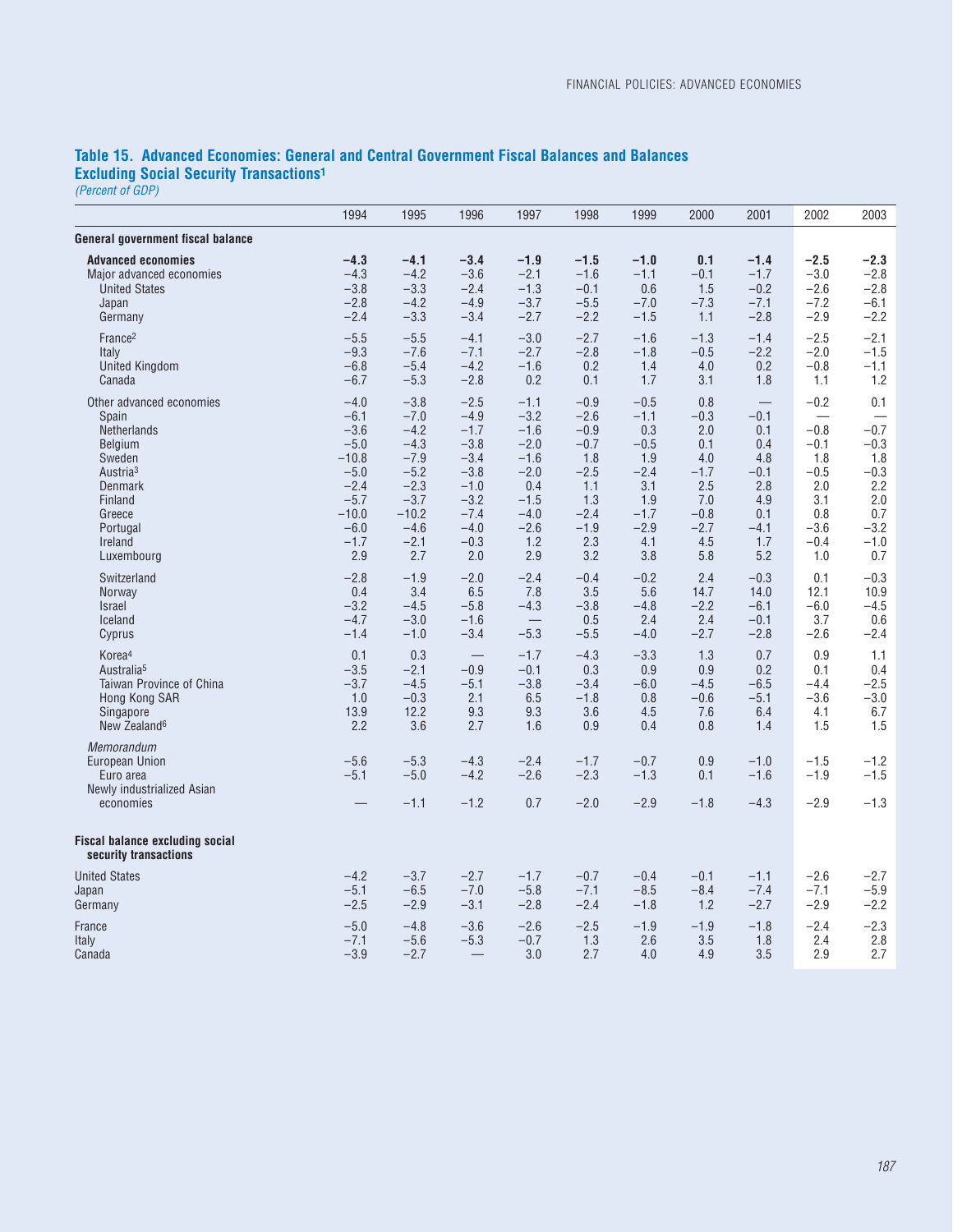### **Table 15** *(concluded)*

|                                                                                             | 1994                                 | 1995                                 | 1996                                 | 1997                                 | 1998                              | 1999                              | 2000                           | 2001                              | 2002                                 | 2003                                 |
|---------------------------------------------------------------------------------------------|--------------------------------------|--------------------------------------|--------------------------------------|--------------------------------------|-----------------------------------|-----------------------------------|--------------------------------|-----------------------------------|--------------------------------------|--------------------------------------|
| <b>Central government fiscal balance</b>                                                    |                                      |                                      |                                      |                                      |                                   |                                   |                                |                                   |                                      |                                      |
| <b>Advanced economies</b>                                                                   | $-3.7$                               | $-3.4$                               | $-2.7$                               | $-1.6$                               | $-1.3$                            | $-0.8$                            | 0.3                            | $-0.9$                            | $-2.0$                               | $-1.9$                               |
| Major advanced economies<br>United States7<br>Japan <sup>8</sup><br>Germany <sup>9</sup>    | $-3.9$<br>$-3.0$<br>$-3.5$<br>$-1.5$ | $-3.5$<br>$-2.6$<br>$-4.1$<br>$-1.4$ | $-3.0$<br>$-1.8$<br>$-4.4$<br>$-2.2$ | $-1.7$<br>$-0.6$<br>$-4.0$<br>$-1.7$ | $-1.3$<br>0.5<br>$-5.8$<br>$-1.5$ | $-0.8$<br>1.3<br>$-6.7$<br>$-1.3$ | 0.2<br>2.2<br>$-6.5$<br>1.3    | $-1.2$<br>0.6<br>$-6.4$<br>$-1.1$ | $-2.4$<br>$-1.8$<br>$-6.1$<br>$-1.2$ | $-2.3$<br>$-2.0$<br>$-5.3$<br>$-0.8$ |
| France<br>Italy<br><b>United Kingdom</b><br>Canada                                          | $-4.8$<br>$-9.1$<br>$-6.8$<br>$-4.6$ | $-4.1$<br>$-8.0$<br>$-5.4$<br>$-3.9$ | $-3.7$<br>$-7.0$<br>$-4.3$<br>$-2.0$ | $-3.6$<br>$-2.9$<br>$-1.6$<br>0.7    | $-3.9$<br>$-2.7$<br>0.3<br>0.8    | $-2.5$<br>$-1.6$<br>1.4<br>0.8    | $-2.4$<br>$-1.0$<br>4.0<br>1.7 | $-2.2$<br>$-2.8$<br>0.2<br>1.0    | $-3.1$<br>$-2.7$<br>$-0.7$<br>0.6    | $-2.7$<br>$-2.4$<br>$-1.0$<br>0.6    |
| Other advanced economies                                                                    | $-3.2$                               | $-2.8$                               | $-1.7$                               | $-1.0$                               | $-1.1$                            | $-0.5$                            | 0.7                            | 0.2                               | $-0.5$                               | $-0.2$                               |
| <b>Memorandum</b><br>European Union<br>Euro area<br>Newly industrialized Asian<br>economies | $-5.3$<br>$-4.5$<br>1.0              | $-4.7$<br>$-4.1$<br>1.0              | $-4.0$<br>$-3.8$<br>1.0              | $-2.4$<br>$-2.6$<br>0.8              | $-1.8$<br>$-2.4$<br>$-1.3$        | $-1.0$<br>$-1.6$<br>$-1.2$        | 0.3<br>$-0.4$<br>1.0           | $-0.9$<br>$-1.5$<br>$-0.6$        | $-1.5$<br>$-1.8$<br>$-1.0$           | $-1.4$<br>$-1.5$<br>$-0.1$           |

1On a national income accounts basis except as indicated in footnotes. See Box A1 for a summary of the policy assumptions underlying the projections. 2Adjusted for valuation changes of the foreign exchange stabilization fund.

3Based on ESA95 methodology, according to which swap income is not included. Data on swap income are not yet available for other countries in the European Union.

4Data cover the consolidated centeral government including the social security funds but excluding privatization. 5Data exclude net advances (primarily privatization receipts and net policy-related lending).

6Data from 1992 onward are on an accrual basis and are not strictly comparable with previous cash-based data.

7Data are on a budget basis.

8Data are on a national income basis and exclude social security transactions.

9Data are on an administrative basis and exclude social security transactions.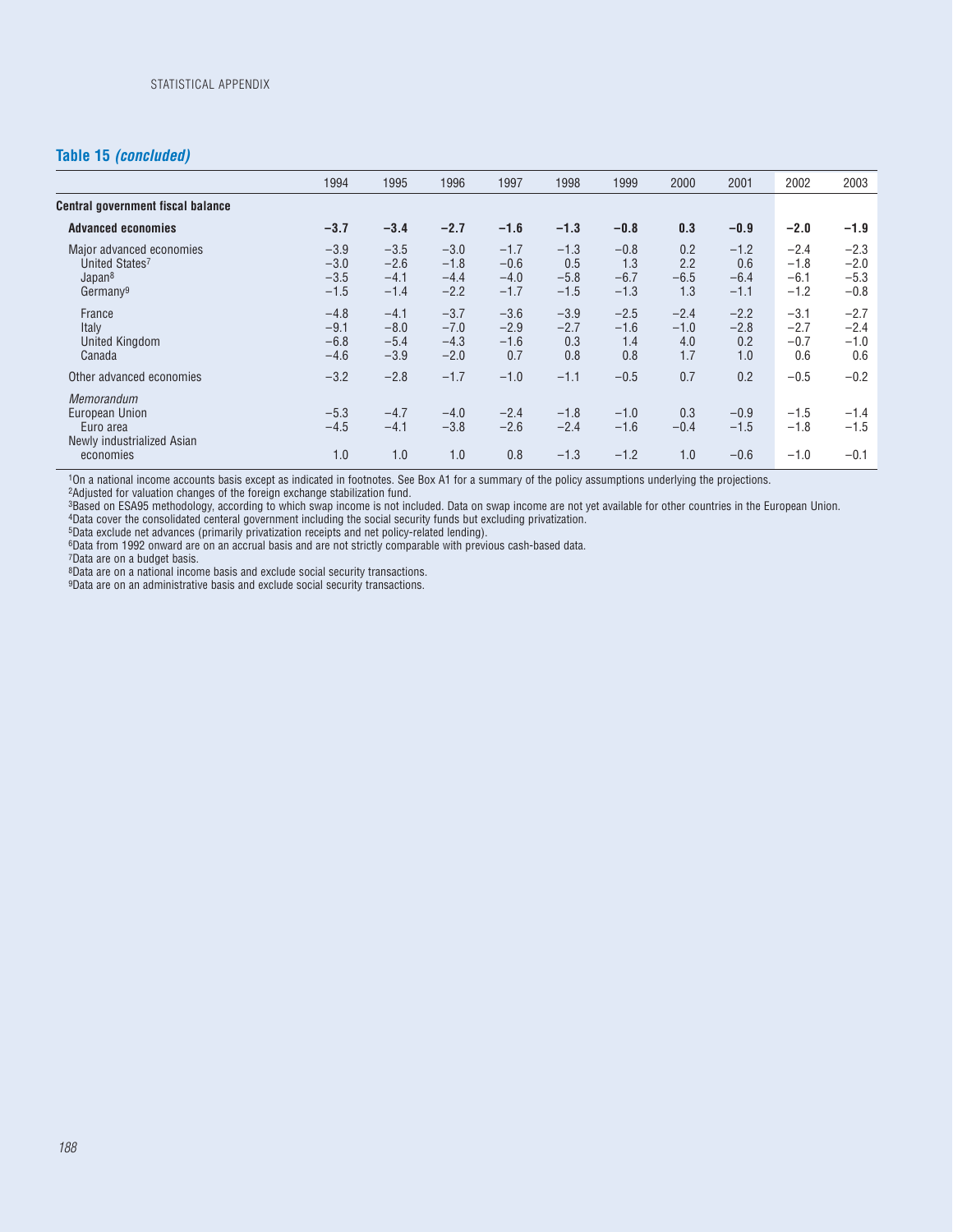#### **Table 16. Advanced Economies: General Government Structural Balances1**

*(Percent of potential GDP)*

|                                                                                                                                                                                                                             | 1994                                                                                                     | 1995                                                                                                    | 1996                                                                                                 | 1997                                                                                              | 1998                                                                                        | 1999                                                                                        | 2000                                                                                        | 2001                                                                                     | 2002                                                                               | 2003                                                                     |
|-----------------------------------------------------------------------------------------------------------------------------------------------------------------------------------------------------------------------------|----------------------------------------------------------------------------------------------------------|---------------------------------------------------------------------------------------------------------|------------------------------------------------------------------------------------------------------|---------------------------------------------------------------------------------------------------|---------------------------------------------------------------------------------------------|---------------------------------------------------------------------------------------------|---------------------------------------------------------------------------------------------|------------------------------------------------------------------------------------------|------------------------------------------------------------------------------------|--------------------------------------------------------------------------|
| <b>Structural balance</b>                                                                                                                                                                                                   |                                                                                                          |                                                                                                         |                                                                                                      |                                                                                                   |                                                                                             |                                                                                             |                                                                                             |                                                                                          |                                                                                    |                                                                          |
| <b>Advanced economies</b><br>Major advanced economies<br><b>United States</b><br>Japan<br>Germany <sup>2,3</sup>                                                                                                            | $-3.8$<br>$-3.7$<br>$-3.2$<br>$-2.5$<br>$-2.5$                                                           | $-3.6$<br>$-3.6$<br>$-2.7$<br>$-3.8$<br>$-3.5$                                                          | $-2.9$<br>$-3.0$<br>$-1.9$<br>$-5.2$<br>$-2.8$                                                       | $-1.6$<br>$-1.7$<br>$-1.1$<br>$-4.1$<br>$-1.7$                                                    | $-1.2$<br>$-1.3$<br>$-0.2$<br>$-4.9$<br>$-1.4$                                              | $-0.9$<br>$-1.0$<br>0.3<br>$-6.1$<br>$-1.0$                                                 | $-0.7$<br>$-0.8$<br>0.9<br>$-6.8$<br>$-1.5$                                                 | $-1.1$<br>$-1.3$<br>0.1<br>$-6.1$<br>$-2.2$                                              | $-1.8$<br>$-2.2$<br>$-1.9$<br>$-5.7$<br>$-1.6$                                     | $-1.5$<br>$-1.9$<br>$-1.9$<br>$-4.6$<br>$-0.9$                           |
| France <sup>3</sup><br>Italy <sup>3</sup><br>United Kingdom <sup>3</sup><br>Canada                                                                                                                                          | $-3.5$<br>$-8.1$<br>$-5.7$<br>$-6.7$                                                                     | $-3.7$<br>$-7.0$<br>$-4.6$<br>$-5.4$                                                                    | $-1.9$<br>$-6.2$<br>$-3.4$<br>$-2.0$                                                                 | $-1.0$<br>$-1.9$<br>$-1.0$<br>0.8                                                                 | $-1.5$<br>$-2.0$<br>0.3<br>0.5                                                              | $-0.9$<br>$-0.9$<br>1.2<br>1.6                                                              | $-1.6$<br>$-1.3$<br>1.3<br>2.5                                                              | $-1.6$<br>$-1.8$<br>$-0.1$<br>2.2                                                        | $-1.9$<br>$-1.7$<br>$-0.6$<br>1.6                                                  | $-1.4$<br>$-1.2$<br>$-0.5$<br>1.2                                        |
| Other advanced economies<br>Span <sup>3</sup><br>Netherlands <sup>3</sup><br>Belaium <sup>3</sup><br>Sweden<br>Austria <sup>3</sup><br><b>Denmark</b><br>Finland<br>Greece<br>Portugal <sup>3</sup><br>Ireland <sup>3</sup> | $-4.3$<br>$-5.2$<br>$-2.7$<br>$-3.2$<br>$-11.8$<br>$-4.7$<br>$-1.4$<br>$-0.7$<br>$-9.4$<br>$-5.0$<br>0.7 | $-3.8$<br>$-5.1$<br>$-3.1$<br>$-2.6$<br>$-8.8$<br>$-5.0$<br>$-2.0$<br>0.3<br>$-9.5$<br>$-3.4$<br>$-1.3$ | $-2.2$<br>$-3.0$<br>$-0.8$<br>$-1.6$<br>$-4.9$<br>$-3.7$<br>$-1.0$<br>0.3<br>$-6.9$<br>$-3.2$<br>0.5 | $-1.3$<br>$-1.7$<br>$-1.3$<br>$-0.7$<br>$-3.7$<br>$-1.7$<br>0.1<br>0.1<br>$-3.9$<br>$-2.3$<br>0.9 | $-0.8$<br>$-1.8$<br>$-1.4$<br>0.6<br>0.6<br>$-2.3$<br>0.8<br>2.0<br>$-2.5$<br>$-2.3$<br>1.8 | $-0.3$<br>$-0.9$<br>$-1.0$<br>0.3<br>1.8<br>$-2.5$<br>2.8<br>2.3<br>$-1.9$<br>$-3.4$<br>2.8 | 0.3<br>$-0.8$<br>$-0.1$<br>$-0.2$<br>4.6<br>$-2.3$<br>1.9<br>7.1<br>$-1.3$<br>$-3.7$<br>2.1 | 0.3<br>$-0.4$<br>$-0.6$<br>0.5<br>4.3<br>0.3<br>3.2<br>6.0<br>$-0.6$<br>$-4.3$<br>$-0.1$ | 0.4<br>0.5<br>$-0.4$<br>1.2<br>1.8<br>1.0<br>2.3<br>5.1<br>0.1<br>$-2.9$<br>$-1.3$ | 0.6<br>0.7<br>1.1<br>2.0<br>1.0<br>2.3<br>4.1<br>0.2<br>$-2.1$<br>$-1.4$ |
| Norway <sup>4</sup>                                                                                                                                                                                                         | $-6.6$                                                                                                   | $-4.4$                                                                                                  | $-3.5$                                                                                               | $-2.7$                                                                                            | $-3.8$                                                                                      | $-2.9$                                                                                      | $-1.9$                                                                                      | $-2.4$                                                                                   | $-3.0$                                                                             | $-2.4$                                                                   |
| Australia <sup>5</sup><br>New Zealand <sup>6</sup>                                                                                                                                                                          | $-3.0$<br>0.9                                                                                            | $-2.0$<br>1.7                                                                                           | $-0.8$<br>1.3                                                                                        | 0.1<br>1.6                                                                                        | 0.2<br>1.7                                                                                  | 0.6<br>0.9                                                                                  | 0.8<br>1.1                                                                                  | 0.3<br>1.6                                                                               | 0.2<br>1.7                                                                         | 0.5<br>2.0                                                               |
| Memorandum<br>European Union <sup>3,7</sup><br>Euro area <sup>3,7</sup>                                                                                                                                                     | $-4.7$<br>$-4.1$                                                                                         | $-4.5$<br>$-4.2$                                                                                        | $-3.3$<br>$-3.1$                                                                                     | $-1.5$<br>$-1.5$                                                                                  | $-1.1$<br>$-1.5$                                                                            | $-0.4$<br>$-0.8$                                                                            | $-0.5$<br>$-1.1$                                                                            | $-1.0$<br>$-1.4$                                                                         | $-0.9$<br>$-1.1$                                                                   | $-0.5$<br>$-0.6$                                                         |

10n a national income accounts basis. The structural budget position is defined as the actual budget deficit (or surplus) less the effects of cyclical deviations of output from potential output. Because of the margin of uncertainty that attaches to estimates of cyclical gaps and to tax and expenditure elasticities with respect to national income, indicators of structural budget positions should be interpreted as broad orders of magnitude. Moreover, it is important to note that changes in structural budget balances are not necessarily attributable to policy changes but may reflect the built-in momentum of existing expenditure programs. In the period beyond that for which specific consolidation programs exist, it is assumed that the structural deficit remains unchanged.

2The estimate of the fiscal impulse for 1995 is affected by the assumption by the federal government of the debt of the Treuhandanstalt and various other agencies, which were formerly held outside the general government sector. At the public sector level, there would be an estimated withdrawal of fiscal impulse amounting to just over 1 percent of GDP.

3Excludes one-off receipts from the sale of mobile telephone licenses equivalent to 2.5 percent of GDP in 2000 for Germany, 0.1 percent of GDP in 2001 and 2002 for France, 1.2 percent of GDP in 2000 for Italy, 2.4 percent of GDP in 2000 for the United Kingdom, 0.1 percent of GDP in 2000 for Spain, 0.7 percent of GDP in 2000 for Netherlands, 0.2 percent of GDP in 2001 for Belgium, and 0.4 percent of GDP in 2000 for Austria, 0.3 percent of GDP in 2000 for Portugal, and 0.2 percent of GDP in 2002 for Ireland. Also excludes one-off receipts from sizable asset transactions.

4Excludes oil.

5Excludes commonwealth government privatization receipts.

6Excludes privatization proceeds.

7Excludes Luxembourg.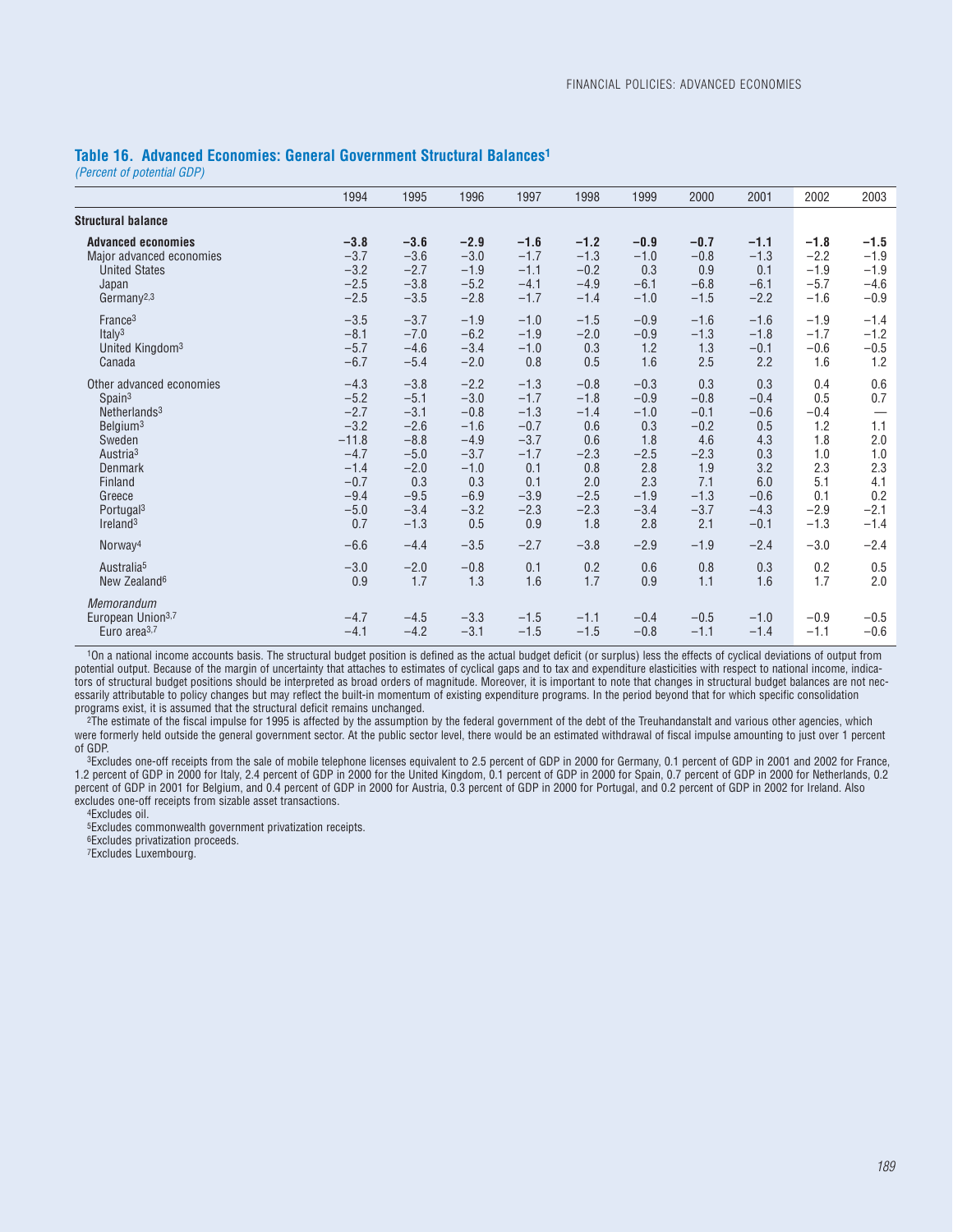### **Table 17. Advanced Economies: Monetary Aggregates**

*(Annual percent change)*<sup>1</sup>

|                                                           | 1994              | 1995                  | 1996                  | 1997                 | 1998               | 1999                | 2000                 | 2001                |
|-----------------------------------------------------------|-------------------|-----------------------|-----------------------|----------------------|--------------------|---------------------|----------------------|---------------------|
| Narrow money <sup>2</sup>                                 |                   |                       |                       |                      |                    |                     |                      |                     |
| <b>Advanced economies</b>                                 | 4.4               | 5.1                   | 4.7                   | 4.7                  | 6.0                | 8.2                 | 2.6                  | 8.5                 |
| <b>United States</b><br>Japan<br>Euro area <sup>3</sup>   | 2.5<br>4.9<br>4.2 | $-1.6$<br>12.8<br>5.8 | $-4.4$<br>10.0<br>8.0 | $-1.2$<br>8.9<br>7.5 | 2.1<br>6.1<br>10.8 | 1.9<br>11.8<br>11.0 | $-1.7$<br>4.1<br>5.1 | 6.8<br>13.6<br>6.2  |
| <b>United Kingdom</b><br>Canada                           | 6.8<br>8.4        | 5.6<br>7.6            | 6.7<br>18.9           | 6.4<br>10.9          | 5.3<br>8.0         | 11.6<br>7.8         | 4.3<br>14.4          | 8.0<br>15.0         |
| Memorandum<br>Newly industrialized Asian economies        | 9.3               | 10.5                  | 5.8                   | $-3.8$               | 0.9                | 19.7                | 4.5                  | 7.3                 |
| Broad money <sup>4</sup>                                  |                   |                       |                       |                      |                    |                     |                      |                     |
| <b>Advanced economies</b>                                 | 2.6               | 5.0                   | 4.8                   | 5.0                  | 6.7                | 5.8                 | 5.1                  | 8.7                 |
| <b>United States</b><br>Japan<br>Euro area <sup>3</sup>   | 0.6<br>2.9<br>2.3 | 3.8<br>3.2<br>5.5     | 4.5<br>2.9<br>4.0     | 5.6<br>3.8<br>4.6    | 8.5<br>4.4<br>4.8  | 6.3<br>2.6<br>5.5   | 6.1<br>2.0<br>4.1    | 10.3<br>3.4<br>11.0 |
| <b>United Kingdom</b><br>Canada                           | 4.2<br>2.8        | 9.9<br>4.1            | 9.6<br>2.1            | 5.6<br>$-1.4$        | 8.5<br>0.8         | 4.2<br>5.1          | 8.5<br>6.4           | 6.5<br>5.8          |
| <b>Memorandum</b><br>Newly industrialized Asian economies | 16.5              | 13.0                  | 11.4                  | 11.5                 | 19.7               | 17.0                | 14.0                 | 6.4                 |

1Based on end-of-period data except for Japan, which is based on monthly averages.

2M1 except for the United Kingdom, where M0 is used here as a measure of narrow money; it comprises notes in circulation plus bankers' operational deposits. M1 is generally currency in circulation plus private demand deposits. In addition, the United States includes traveler's checks of nonbank issues and other checkable deposits and excludes private sector float and demand deposits of banks. Japan includes government demand deposits and excludes float. Canada excludes private sector float.

3Excludes Greece prior to 2001.

4M2, defined as M1 plus quasi-money, except for Japan, and the United Kingdom, for which the data are based on M2 plus certificates of deposit (CDs), and M4, respectively. Quasi-money is essentially private term deposits and other notice deposits. The United States also includes money market mutual fund balances, money market deposit accounts, overnight repurchase agreements, and overnight Eurodollars issued to U.S. residents by foreign branches of U.S. banks. For Japan, M2 plus CDs is currency in circulation plus total private and public sector deposits and installments of Sogo Bank plus CDs. For the United Kingdom, M4 is composed of non-interest-bearing M1, private sector interest-bearing sterling sight bank deposits, private sector sterling time bank deposits, private sector holdings of sterling bank CDs, private sector holdings of building society shares and deposits, and sterling CDs less building society holdings of bank deposits and bank CDs and notes and coins. For the euro area, M3 is composed of M2 plus marketable instruments held by euro area residents, which comprise repurchase agreements, money market fund shares/units, money market paper, and debt securities up to two years.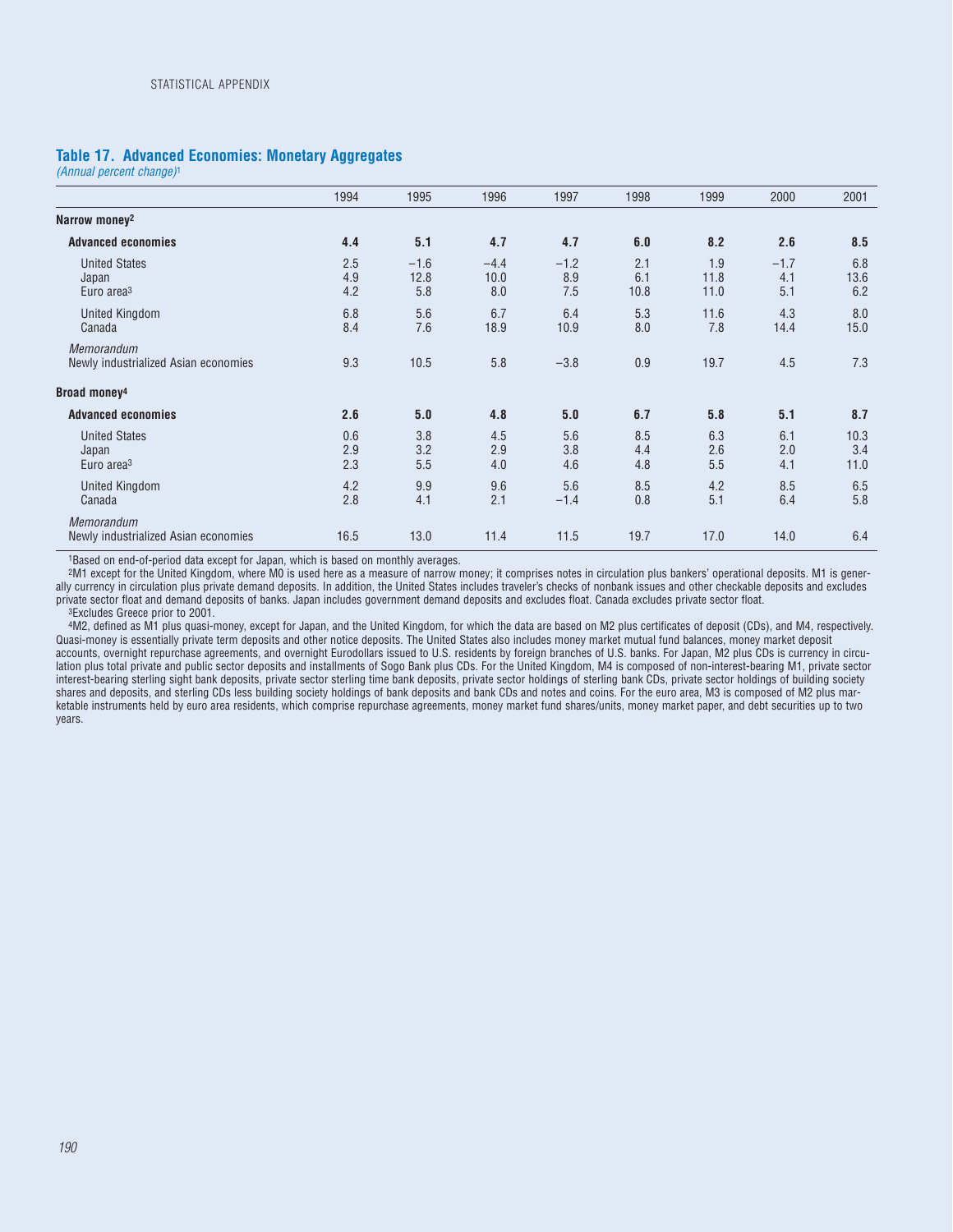## **Table 18. Advanced Economies: Interest Rates**

*(Percent a year)*

|                                                         | 1994                   | 1995                               | 1996                   | 1997                   | 1998                   | 1999              | 2000              | 2001              | August<br>2002    |
|---------------------------------------------------------|------------------------|------------------------------------|------------------------|------------------------|------------------------|-------------------|-------------------|-------------------|-------------------|
|                                                         |                        |                                    |                        |                        |                        |                   |                   |                   |                   |
| Policy-related interest rate <sup>1</sup>               |                        |                                    |                        |                        |                        |                   |                   |                   |                   |
| <b>United States</b><br>Japan<br>Euro area <sup>2</sup> | 5.5<br>2.2<br>$\cdots$ | 5.6<br>0.4<br>$\sim$ $\sim$ $\sim$ | 5.3<br>0.4<br>$\cdots$ | 5.5<br>0.4<br>$\cdots$ | 4.7<br>0.3<br>$\cdots$ | 5.3<br>0.0<br>3.0 | 6.4<br>0.2<br>4.8 | 1.8<br>0.0<br>3.3 | 1.8<br>0.0<br>3.3 |
| <b>United Kingdom</b><br>Canada                         | 6.1<br>5.7             | 6.4<br>5.8                         | 5.9<br>3.0             | 7.3<br>4.3             | 6.3<br>5.0             | 5.5<br>4.8        | 6.0<br>5.8        | 4.0<br>2.3        | 4.0<br>2.8        |
| Short-term interest rate <sup>3</sup>                   |                        |                                    |                        |                        |                        |                   |                   |                   |                   |
| <b>Advanced economies</b>                               | 4.5                    | 4.6                                | 4.3                    | 4.0                    | 4.0                    | 3.5               | 4.5               | 3.2               | 2.3               |
| <b>United States</b><br>Japan<br>Euro area <sup>2</sup> | 3.1<br>1.9<br>6.4      | 4.4<br>0.8<br>6.1                  | 5.7<br>0.3<br>4.8      | 5.1<br>0.3<br>4.3      | 4.9<br>0.2<br>4.1      | 4.8<br>0.0<br>3.1 | 6.0<br>0.2<br>4.5 | 3.5<br>0.0<br>4.2 | 1.7<br>0.0<br>3.4 |
| <b>United Kingdom</b><br>Canada                         | 5.6<br>5.4             | 6.8<br>7.0                         | 6.1<br>4.3             | 6.9<br>3.2             | 7.4<br>4.7             | 5.5<br>4.7        | 6.1<br>5.5        | 5.0<br>3.9        | 4.0<br>3.0        |
| Memorandum<br>Newly industrialized Asian<br>economies   | 9.1                    | 9.2                                | 8.7                    | 9.2                    | 9.8                    | 4.8               | 5.0               | 3.5               | 3.5               |
| Long-term interest rate <sup>4</sup>                    |                        |                                    |                        |                        |                        |                   |                   |                   |                   |
| <b>Advanced economies</b>                               | 7.1                    | 6.8                                | 6.1                    | 5.5                    | 4.5                    | 4.6               | 5.0               | 4.4               | 4.2               |
| <b>United States</b><br>Japan<br>Euro area <sup>2</sup> | 7.1<br>4.2<br>8.3      | 6.6<br>3.3<br>8.5                  | 6.4<br>3.0<br>7.2      | 6.4<br>2.1<br>6.0      | 5.3<br>1.3<br>4.8      | 5.6<br>1.7<br>4.6 | 6.0<br>1.7<br>5.4 | 5.0<br>1.3<br>4.9 | 4.3<br>1.2<br>4.8 |
| <b>United Kingdom</b><br>Canada                         | 8.4<br>8.4             | 8.4<br>8.1                         | 8.1<br>7.2             | 7.4<br>6.1             | 5.4<br>5.3             | 5.4<br>5.6        | 5.4<br>5.9        | 5.1<br>5.5        | 5.0<br>5.6        |
| Memorandum<br>Newly industrialized Asian<br>economies   | 9.4                    | 9.4                                | 8.5                    | 9.2                    | 9.4                    | 6.6               | 6.6               | 5.2               | 5.9               |

1Annual data are end of period. For the United States, federal funds rate; for Japan, overnight call rate; for the euro area, main refinancing rate; for the United Kingdom, base lending rate; and for Canada, overnight money market financing rate.

2Excludes Greece prior to 2001.

3Annual data are period average. For the United States, three-month treasury bill market bid yield at constant maturity; for Japan, three-month bond yield with repurchase agreement; for the euro area, a weighted average of national three-month money market interest rates through 1998 and three-month EURIBOR thereafter; for the United Kingdom, three-month London interbank offered rate; and for Canada, three-month treasury bill yield.

4Annual data are period average. For the United States, 10-year treasury bond yield at constant maturity; for Japan, 10-year government bond yield; for euro area, a weighted average of national 10-year government bond yields through 1998 and 10-year euro bond yield thereafter; for the United Kingdom, 10-year government bond yield; and for Canada, government bond yield of 10 years and over.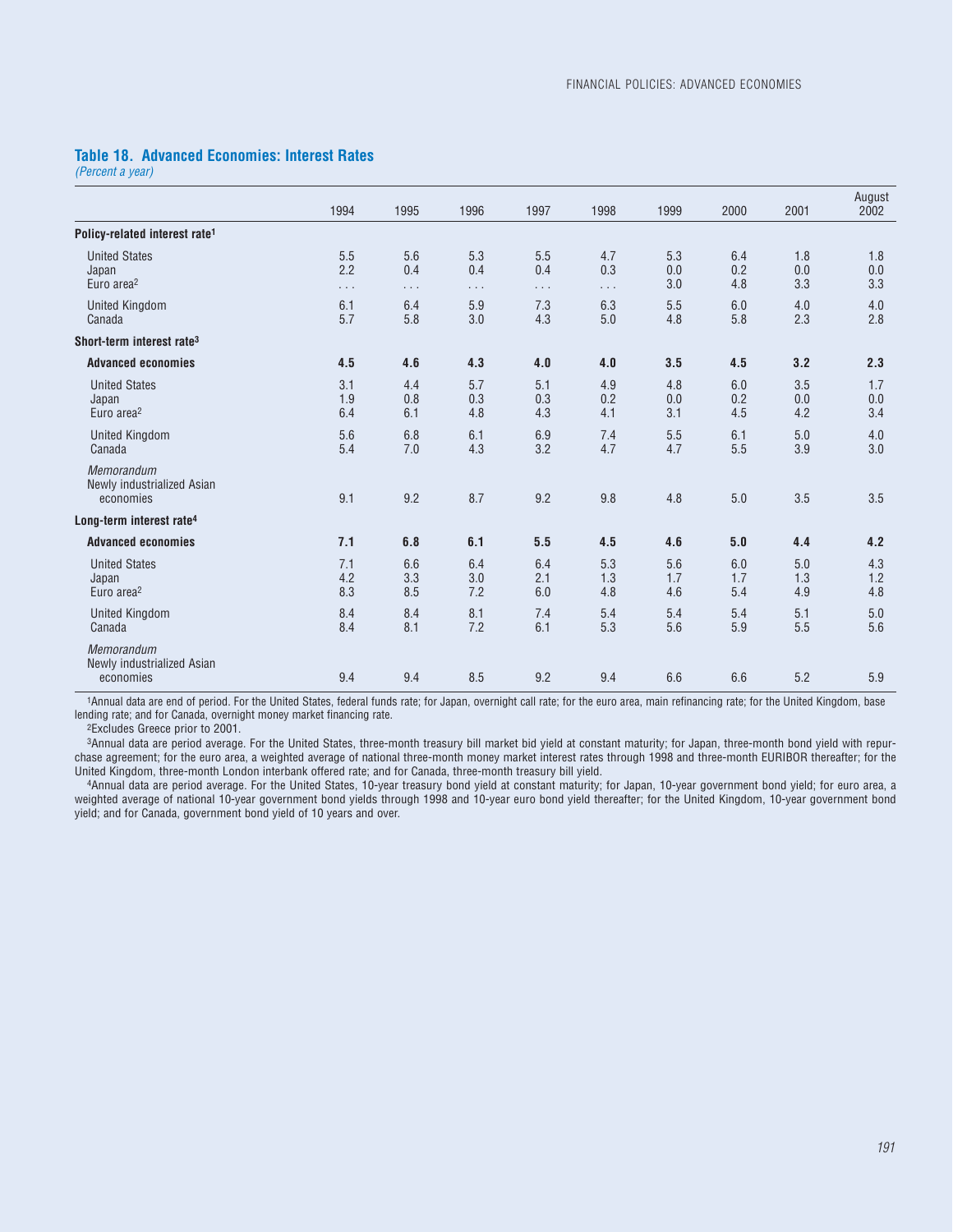## **Table 19. Advanced Economies: Exchange Rates**

|                                                                                                                                                            | 1994                                                           | 1995                                                            | 1996                                                            | 1997                                                            | 1998                                                             | 1999                                                            | 2000                                                             | 2001                                                             | <b>Exchange Rate</b><br>Assumption <sup>1</sup><br>2002             |
|------------------------------------------------------------------------------------------------------------------------------------------------------------|----------------------------------------------------------------|-----------------------------------------------------------------|-----------------------------------------------------------------|-----------------------------------------------------------------|------------------------------------------------------------------|-----------------------------------------------------------------|------------------------------------------------------------------|------------------------------------------------------------------|---------------------------------------------------------------------|
|                                                                                                                                                            |                                                                |                                                                 |                                                                 |                                                                 |                                                                  | U.S. dollars per national currency unit                         |                                                                  |                                                                  |                                                                     |
| U.S. dollar nominal exchange rates<br>Euro                                                                                                                 |                                                                | $\cdots$                                                        | $\cdots$                                                        |                                                                 | $\sim$ $\sim$ $\sim$                                             | 1.067                                                           | 0.924                                                            | 0.896                                                            | 0.939                                                               |
| ECU                                                                                                                                                        | 1.188                                                          | 1.308                                                           | 1.269                                                           | 1.134                                                           | 1.120                                                            | $\ldots$                                                        | $\cdots$                                                         | $\cdots$                                                         | $\cdots$                                                            |
| Pound sterling                                                                                                                                             | 1.532                                                          | 1.578                                                           | 1.562                                                           | 1.638                                                           | 1.656                                                            | 1.618                                                           | 1.516                                                            | 1.440                                                            | 1.493                                                               |
| Irish pound                                                                                                                                                | 1.498                                                          | 1.604                                                           | 1.601                                                           | 1.518                                                           | 1.426                                                            | 1.355                                                           | 1.173                                                            | 1.137                                                            | $\ldots$                                                            |
|                                                                                                                                                            |                                                                |                                                                 |                                                                 |                                                                 |                                                                  | National currency units per U.S. dollar                         |                                                                  |                                                                  |                                                                     |
| Deutsche mark                                                                                                                                              | 1.623                                                          | 1.433                                                           | 1.505                                                           | 1.734                                                           | 1.760                                                            | 1.833                                                           | 2.117                                                            | 2.184                                                            | $\cdots$                                                            |
| French franc                                                                                                                                               | 5.552                                                          | 4.991                                                           | 5.116                                                           | 5.837                                                           | 5.900                                                            | 6.149                                                           | 7.101                                                            | 7.324                                                            | $\cdots$                                                            |
| Italian lira                                                                                                                                               | 1,612.4                                                        | 1,628.9                                                         | 1,542.9                                                         | 1,703.1                                                         | 1,736.2                                                          | 1,815.0                                                         | 2,096.2                                                          | 2,161.8                                                          | .                                                                   |
| Spanish peseta                                                                                                                                             | 134.0                                                          | 124.7                                                           | 126.7                                                           | 146.4                                                           | 149.4                                                            | 156.0                                                           | 180.1                                                            | 185.8                                                            | .                                                                   |
| Netherlands guilder                                                                                                                                        | 1.820                                                          | 1.606                                                           | 1.686                                                           | 1.951                                                           | 1.984                                                            | 2.066                                                           | 2.386                                                            | 2.460                                                            | $\cdots$                                                            |
| Belgian franc                                                                                                                                              | 33.456                                                         | 29.480                                                          | 30.962                                                          | 35.774                                                          | 36.299                                                           | 37.813                                                          | 43.671                                                           | 45.039                                                           | .                                                                   |
| Austrian schilling                                                                                                                                         | 11.422                                                         | 10.081                                                          | 10.587                                                          | 12.204                                                          | 12.379                                                           | 12.898                                                          | 14.897                                                           | 15.363                                                           | $\cdots$                                                            |
| Finnish markka                                                                                                                                             | 5.224                                                          | 4.367                                                           | 4.594                                                           | 5.191                                                           | 5.344                                                            | 5.573                                                           | 6.437                                                            | 6.638                                                            | $\cdots$                                                            |
| Greek drachma                                                                                                                                              | 242.6                                                          | 231.7                                                           | 240.7                                                           | 273.1                                                           | 295.5                                                            | 305.1                                                           | 360.9                                                            | 380.4                                                            | $\cdots$                                                            |
| Portuguese escudo                                                                                                                                          | 166.0                                                          | 151.1                                                           | 154.2                                                           | 175.3                                                           | 180.1                                                            | 187.9                                                           | 217.0                                                            | 223.8                                                            | $\cdots$                                                            |
| Japanese yen                                                                                                                                               | 102.2                                                          | 94.1                                                            | 108.8                                                           | 121.0                                                           | 130.9                                                            | 113.9                                                           | 107.8                                                            | 121.5                                                            | 124.0                                                               |
| Canadian dollar                                                                                                                                            | 1.366                                                          | 1.372                                                           | 1.363                                                           | 1.385                                                           | 1.483                                                            | 1.486                                                           | 1.485                                                            | 1.549                                                            | 1.573                                                               |
| Swedish krona                                                                                                                                              | 7.716                                                          | 7.133                                                           | 6.706                                                           | 7.635                                                           | 7.950                                                            | 8.262                                                           | 9.162                                                            | 10.329                                                           | 9.865                                                               |
| Danish krone                                                                                                                                               | 6.361                                                          | 5.602                                                           | 5.799                                                           | 6.604                                                           | 6.701                                                            | 6.976                                                           | 8.083                                                            | 8.323                                                            | 7.931                                                               |
| Swiss franc                                                                                                                                                | 1.368                                                          | 1.182                                                           | 1.236                                                           | 1.451                                                           | 1.450                                                            | 1.502                                                           | 1.689                                                            | 1.688                                                            | 1.562                                                               |
| Norwegian krone                                                                                                                                            | 7.058                                                          | 6.335                                                           | 6.450                                                           | 7.073                                                           | 7.545                                                            | 7.799                                                           | 8.802                                                            | 8.992                                                            | 8.062                                                               |
| Israeli new shegel                                                                                                                                         | 3.011                                                          | 3.011                                                           | 3.192                                                           | 3.449                                                           | 3.800                                                            | 4.140                                                           | 4.077                                                            | 4.206                                                            | 4.727                                                               |
| Icelandic krona                                                                                                                                            | 69.94                                                          | 64.69                                                           | 66.50                                                           | 70.90                                                           | 70.96                                                            | 72.34                                                           | 78.62                                                            | 97.42                                                            | 91.57                                                               |
| Cyprus pound                                                                                                                                               | 0.492                                                          | 0.452                                                           | 0.466                                                           | 0.514                                                           | 0.518                                                            | 0.543                                                           | 0.622                                                            | 0.643                                                            | 0.613                                                               |
| Korean won                                                                                                                                                 | 803.4                                                          | 771.3                                                           | 804.5                                                           | 951.3                                                           | 1,401.4                                                          | 1,188.8                                                         | 1,131.0                                                          | 1,291.0                                                          | 1,245.0                                                             |
| Australian dollar                                                                                                                                          | 1.367                                                          | 1.349                                                           | 1.277                                                           | 1.344                                                           | 1.589                                                            | 1.550                                                           | 1.717                                                            | 1.932                                                            | 1.860                                                               |
| New Taiwan dollar                                                                                                                                          | 26.456                                                         | 26.486                                                          | 27.458                                                          | 28.703                                                          | 33.456                                                           | 32.270                                                          | 31.234                                                           | 33.813                                                           | 34.294                                                              |
| Hong Kong dollar                                                                                                                                           | 7.728                                                          | 7.736                                                           | 7.734                                                           | 7.742                                                           | 7.745                                                            | 7.757                                                           | 7.767                                                            | 7.800                                                            | 7.800                                                               |
| Singapore dollar                                                                                                                                           | 1.527                                                          | 1.417                                                           | 1.410                                                           | 1.485                                                           | 1.674                                                            | 1.695                                                           | 1.724                                                            | 1.792                                                            | 1.787                                                               |
|                                                                                                                                                            |                                                                |                                                                 |                                                                 |                                                                 | $Index, 1990 = 100$                                              |                                                                 |                                                                  |                                                                  | Percent change<br>from previous<br>assumption <sup>2</sup>          |
| Real effective exchange rates <sup>3</sup><br><b>United States</b><br>Japan<br>Euro <sup>4</sup><br>Germany<br>France<br>United Kingdom<br>Italy<br>Canada | 93.7<br>139.0<br>97.2<br>113.6<br>96.5<br>96.0<br>80.1<br>88.7 | 86.4<br>146.4<br>101.5<br>122.0<br>97.4<br>92.6<br>73.7<br>88.0 | 89.5<br>125.2<br>102.1<br>120.5<br>94.4<br>96.0<br>84.4<br>88.7 | 94.5<br>119.6<br>91.9<br>113.3<br>90.5<br>114.4<br>86.3<br>91.1 | 100.7<br>111.7<br>88.7<br>110.4<br>90.1<br>121.7<br>84.5<br>85.4 | 99.2<br>127.0<br>84.3<br>107.1<br>89.4<br>123.8<br>84.2<br>84.4 | 106.7<br>136.5<br>75.1<br>100.9<br>85.9<br>130.6<br>81.3<br>84.5 | 116.7<br>120.8<br>74.9<br>100.0<br>85.0<br>130.3<br>80.8<br>81.1 | 0.7<br>0.1<br>$-1.0$<br>$-0.4$<br>$-0.3$<br>1.1<br>$-0.3$<br>$-2.9$ |
| Spain                                                                                                                                                      | 94.9                                                           | 94.0                                                            | 96.5                                                            | 94.1                                                            | 96.0                                                             | 96.2                                                            | 95.1                                                             | 97.2                                                             | $-0.3$                                                              |
| <b>Netherlands</b>                                                                                                                                         | 102.4                                                          | 104.9                                                           | 101.8                                                           | 97.2                                                            | 98.5                                                             | 97.9                                                            | 95.7                                                             | 97.6                                                             | $-0.4$                                                              |
| Belgium                                                                                                                                                    | 100.8                                                          | 103.8                                                           | 99.4                                                            | 95.9                                                            | 95.3                                                             | 91.7                                                            | 88.8                                                             | 89.8                                                             | $-0.3$                                                              |
| Sweden                                                                                                                                                     | 79.9                                                           | 80.4                                                            | 90.7                                                            | 88.4                                                            | 87.0                                                             | 84.3                                                            | 83.8                                                             | 76.1                                                             | $-2.1$                                                              |
| Austria                                                                                                                                                    | 95.4                                                           | 91.9                                                            | 87.5                                                            | 83.2                                                            | 82.0                                                             | 80.3                                                            | 78.8                                                             | 78.5                                                             | $-0.2$                                                              |
| <b>Denmark</b>                                                                                                                                             | 99.3                                                           | 102.3                                                           | 100.5                                                           | 98.0                                                            | 99.6                                                             | 99.5                                                            | 96.4                                                             | 97.7                                                             | $-1.1$                                                              |
| Finland                                                                                                                                                    | 67.4                                                           | 74.3                                                            | 68.7                                                            | 64.8                                                            | 63.9                                                             | 61.6                                                            | 58.7                                                             | 59.2                                                             | $-1.1$                                                              |
| Greece                                                                                                                                                     | 100.3                                                          | 106.4                                                           | 109.3                                                           | 113.3                                                           | 109.6                                                            | 110.4                                                           | 106.9                                                            | 107.5                                                            | $-0.3$                                                              |
| Portugal                                                                                                                                                   | 115.0                                                          | 119.8                                                           | 120.3                                                           | 119.8                                                           | 121.4                                                            | 122.1                                                           | 121.3                                                            | 124.4                                                            | $-0.4$                                                              |
| Ireland                                                                                                                                                    | 75.0                                                           | 70.1                                                            | 66.6                                                            | 62.4                                                            | 56.4                                                             | 52.7                                                            | 47.6                                                             | 47.2                                                             | $-0.6$                                                              |
| Switzerland                                                                                                                                                | 104.8                                                          | 111.5                                                           | 111.7                                                           | 108.3                                                           | 114.6                                                            | 114.2                                                           | 113.9                                                            | 119.6                                                            | $-0.1$                                                              |
| Norway                                                                                                                                                     | 97.5                                                           | 103.0                                                           | 105.4                                                           | 110.1                                                           | 111.4                                                            | 116.7                                                           | 118.9                                                            | 125.7                                                            | $-3.4$                                                              |
| Australia                                                                                                                                                  | 93.5                                                           | 92.5                                                            | 108.4                                                           | 112.8                                                           | 101.0                                                            | 102.6                                                           | 96.5                                                             | 91.2                                                             | $-3.8$                                                              |
| New Zealand                                                                                                                                                | 96.5                                                           | 102.4                                                           | 114.4                                                           | 118.6                                                           | 102.7                                                            | 100.0                                                           | 88.3                                                             | 85.8                                                             | $-4.1$                                                              |

<sup>1</sup> Average exchange rates for the period July 19–August 16, 2002. See "Assumptions" in the Introduction to the Statistical Appendix.<br><sup>2</sup>In nominal effective terms. Average July 1–16, 2002 rates compared with July 19–Augus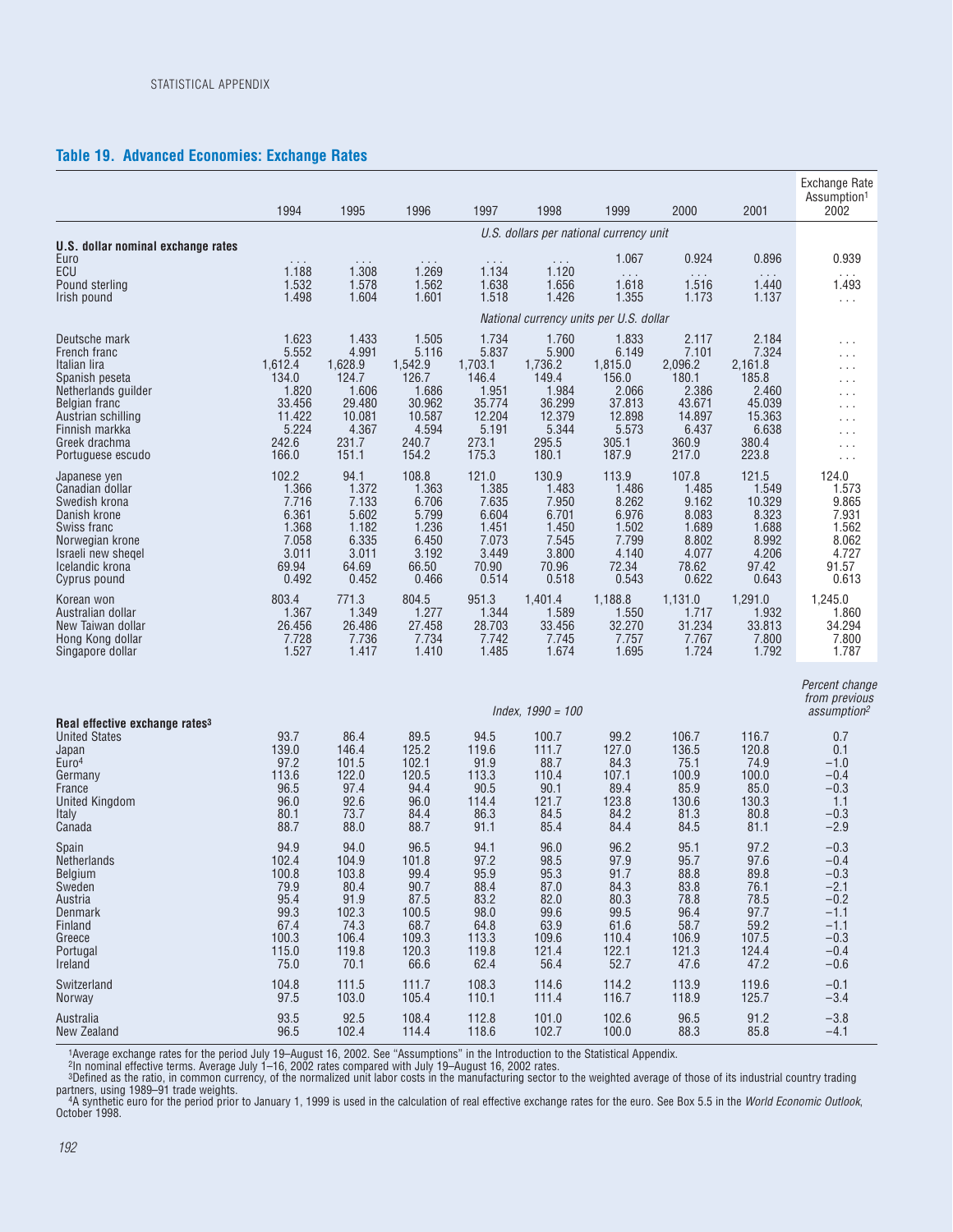## **Table 20. Developing Countries: Central Government Fiscal Balances**

*(Percent of GDP)*

|                                 | 1994   | 1995   | 1996                            | 1997   | 1998   | 1999   | 2000   | 2001                            | 2002   | 2003   |
|---------------------------------|--------|--------|---------------------------------|--------|--------|--------|--------|---------------------------------|--------|--------|
| <b>Developing countries</b>     | $-2.8$ | $-2.6$ | $-2.1$                          | $-2.5$ | $-3.8$ | $-4.1$ | $-3.2$ | $-3.9$                          | $-4.0$ | $-3.2$ |
| <b>Regional groups</b>          |        |        |                                 |        |        |        |        |                                 |        |        |
| Africa                          | $-5.2$ | $-4.0$ | $-2.3$                          | $-3.0$ | $-3.9$ | $-3.6$ | $-1.6$ | $-2.0$                          | $-3.0$ | $-2.3$ |
| Sub-Sahara                      | $-5.7$ | $-4.3$ | $-2.9$                          | $-3.7$ | $-3.9$ | $-4.3$ | $-2.7$ | $-2.4$                          | $-3.4$ | $-2.8$ |
| Excluding Nigeria and           |        |        |                                 |        |        |        |        |                                 |        |        |
| South Africa                    | $-6.0$ | $-5.3$ | $-3.0$                          | $-4.2$ | $-3.7$ | $-4.9$ | $-4.0$ | $-3.0$                          | $-3.3$ | $-3.2$ |
| Developing Asia                 | $-2.6$ | $-2.5$ | $-2.0$                          | $-2.5$ | $-3.6$ | $-4.2$ | $-4.3$ | $-4.1$                          | $-4.1$ | $-3.6$ |
| China                           | $-1.6$ | $-2.1$ | $-1.6$                          | $-1.9$ | $-3.0$ | $-4.0$ | $-3.6$ | $-3.2$                          | $-3.3$ | $-2.7$ |
| India                           | $-5.5$ | $-4.6$ | $-4.2$                          | $-4.7$ | $-5.3$ | $-5.5$ | $-5.7$ | $-6.1$                          | $-6.4$ | $-6.3$ |
| Other developing Asia           | $-2.1$ | $-1.4$ | $-1.0$                          | $-2.1$ | $-3.2$ | $-3.3$ | $-4.4$ | $-4.4$                          | $-4.1$ | $-3.3$ |
| Middle East and Turkey          | $-5.5$ | $-3.6$ | $-3.1$                          | $-3.4$ | $-5.7$ | $-3.6$ | $-0.3$ | $-5.7$                          | $-5.0$ | $-3.6$ |
| Western Hemisphere              | $-1.1$ | $-1.9$ | $-1.7$                          | $-1.7$ | $-3.3$ | $-4.3$ | $-2.7$ | $-3.2$                          | $-3.3$ | $-2.2$ |
| <b>Analytical groups</b>        |        |        |                                 |        |        |        |        |                                 |        |        |
| By source of export earnings    |        |        |                                 |        |        |        |        |                                 |        |        |
| Fuel                            | $-6.6$ | $-3.3$ | $\hspace{0.1mm}-\hspace{0.1mm}$ | $-0.9$ | $-5.6$ | $-1.7$ | 5.5    | $\hspace{0.1mm}-\hspace{0.1mm}$ | $-0.9$ | $-0.2$ |
| <b>Nonfuel</b>                  | $-2.4$ | $-2.5$ | $-2.3$                          | $-2.7$ | $-3.6$ | $-4.4$ | $-4.1$ | $-4.3$                          | $-4.3$ | $-3.5$ |
| of which, primary products      | $-3.9$ | $-1.8$ | $-0.6$                          | $-1.8$ | $-1.6$ | $-2.7$ | $-3.2$ | $-3.3$                          | $-3.7$ | $-3.2$ |
| By external financing source    |        |        |                                 |        |        |        |        |                                 |        |        |
| Net debtor countries            | $-2.7$ | $-2.6$ | $-2.2$                          | $-2.6$ | $-3.7$ | $-4.2$ | $-3.5$ | $-4.0$                          | $-4.1$ | $-3.3$ |
| of which, official financing    | $-5.1$ | $-3.5$ | $-1.6$                          | $-2.7$ | $-3.6$ | $-3.3$ | $-2.2$ | $-2.7$                          | $-3.6$ | $-3.1$ |
| Net debtor countries by debt-   |        |        |                                 |        |        |        |        |                                 |        |        |
| servicing experience            |        |        |                                 |        |        |        |        |                                 |        |        |
| Countries with arrears and/or   |        |        |                                 |        |        |        |        |                                 |        |        |
| rescheduling during 1994-98     | $-2.2$ | $-1.8$ | $-1.0$                          | $-2.0$ | $-4.0$ | $-3.8$ | $-1.1$ | $-2.5$                          | $-3.4$ | $-2.1$ |
| Other groups                    |        |        |                                 |        |        |        |        |                                 |        |        |
| Heavily indebted poor countries | $-5.7$ | $-3.7$ | $-1.9$                          | $-3.5$ | $-2.5$ | $-3.6$ | $-3.1$ | $-3.3$                          | $-3.7$ | $-3.5$ |
| Middle East and north Africa    | $-5.5$ | $-3.4$ | $-1.0$                          | $-1.6$ | $-4.7$ | $-1.1$ | 3.5    | $-0.8$                          | $-1.8$ | $-1.4$ |
| <b>Memorandum</b>               |        |        |                                 |        |        |        |        |                                 |        |        |
| <b>Median</b>                   |        |        |                                 |        |        |        |        |                                 |        |        |
| Developing countries            | $-3.6$ | $-3.3$ | $-2.2$                          | $-2.4$ | $-3.1$ | $-3.3$ | $-3.3$ | $-3.5$                          | $-4.0$ | $-2.8$ |
| Regional groups                 |        |        |                                 |        |        |        |        |                                 |        |        |
| Africa                          | $-4.7$ | $-3.8$ | $-3.8$                          | $-3.0$ | $-3.4$ | $-3.6$ | $-3.2$ | $-3.2$                          | $-4.0$ | $-3.1$ |
| Developing Asia                 | $-3.4$ | $-3.4$ | $-2.1$                          | $-2.4$ | $-2.7$ | $-3.4$ | $-4.6$ | $-4.6$                          | $-4.9$ | $-4.3$ |
| Middle East and Turkey          | $-4.7$ | $-4.3$ | $-2.2$                          | $-2.5$ | $-5.8$ | $-2.0$ | 1.9    | $-0.7$                          | $-1.2$ | $-1.6$ |
| Western Hemisphere              | $-1.5$ | $-1.5$ | $-1.7$                          | $-1.6$ | $-2.4$ | $-3.2$ | $-2.8$ | $-3.3$                          | $-3.5$ | $-2.6$ |
|                                 |        |        |                                 |        |        |        |        |                                 |        |        |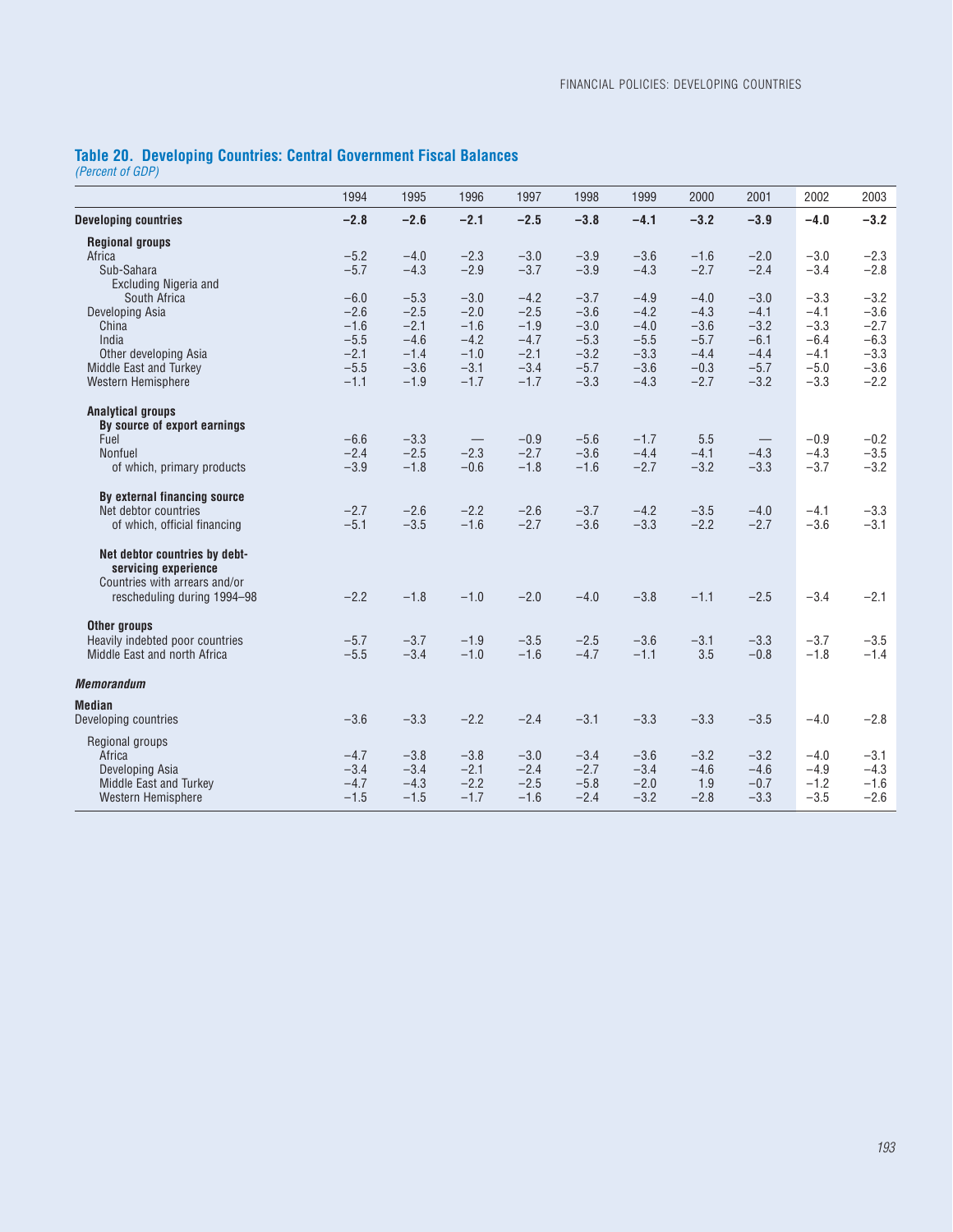## **Table 21. Developing Countries: Broad Money Aggregates**

*(Annual percent change)*

|                                 | 1994  | 1995 | 1996 | 1997 | 1998 | 1999 | 2000 | 2001 | 2002 | 2003 |
|---------------------------------|-------|------|------|------|------|------|------|------|------|------|
| <b>Developing countries</b>     | 68.4  | 24.6 | 23.0 | 22.7 | 17.1 | 15.1 | 11.3 | 12.3 | 9.3  | 12.1 |
| <b>Regional groups</b>          |       |      |      |      |      |      |      |      |      |      |
| Africa                          | 43.5  | 23.8 | 18.1 | 21.5 | 15.2 | 18.2 | 19.7 | 22.1 | 15.1 | 15.0 |
| Sub-Sahara                      | 53.5  | 28.8 | 20.4 | 23.8 | 16.2 | 19.6 | 22.4 | 23.2 | 16.4 | 16.7 |
| Developing Asia                 | 25.2  | 22.6 | 20.4 | 17.9 | 18.4 | 14.4 | 12.2 | 12.8 | 13.2 | 13.0 |
| China                           | 34.9  | 29.5 | 25.3 | 19.6 | 14.8 | 14.7 | 12.3 | 14.4 | 14.0 | 13.0 |
| India                           | 20.2  | 13.7 | 16.9 | 17.6 | 20.2 | 18.6 | 16.2 | 13.9 | 15.2 | 15.0 |
| Other developing Asia           | 18.9  | 20.8 | 17.5 | 16.5 | 21.3 | 11.5 | 9.7  | 9.4  | 10.3 | 11.5 |
| Middle East and Turkey          | 43.8  | 33.0 | 36.8 | 27.4 | 26.8 | 29.7 | 19.0 | 24.4 | 15.0 | 10.9 |
| Western Hemisphere              | 155.4 | 23.4 | 21.8 | 26.2 | 12.9 | 10.3 | 5.9  | 5.3  | 1.7  | 10.8 |
| <b>Analytical groups</b>        |       |      |      |      |      |      |      |      |      |      |
| By source of export earnings    |       |      |      |      |      |      |      |      |      |      |
| Fuel                            | 25.8  | 17.0 | 22.0 | 17.4 | 12.3 | 15.9 | 17.7 | 16.4 | 13.0 | 11.3 |
| Nonfuel                         | 76.3  | 25.7 | 23.1 | 23.4 | 17.7 | 15.0 | 10.5 | 11.7 | 8.8  | 12.2 |
| of which, primary products      | 61.7  | 32.6 | 23.1 | 24.8 | 12.6 | 21.0 | 18.3 | 17.7 | 15.3 | 16.8 |
| By external financing source    |       |      |      |      |      |      |      |      |      |      |
| Net debtor countries            | 73.7  | 26.0 | 24.1 | 23.7 | 18.0 | 15.6 | 11.6 | 12.4 | 9.6  | 12.5 |
| of which, official financing    | 45.6  | 22.8 | 12.0 | 21.0 | 15.2 | 20.4 | 23.1 | 20.2 | 15.7 | 12.2 |
| Net debtor countries by debt-   |       |      |      |      |      |      |      |      |      |      |
| servicing experience            |       |      |      |      |      |      |      |      |      |      |
| Countries with arrears and/or   |       |      |      |      |      |      |      |      |      |      |
| rescheduling during 1994-98     | 230.0 | 28.1 | 17.0 | 23.9 | 18.2 | 14.1 | 11.5 | 15.5 | 12.9 | 11.7 |
| Other groups                    |       |      |      |      |      |      |      |      |      |      |
| Heavily indebted poor countries | 91.6  | 39.6 | 29.0 | 28.4 | 18.6 | 31.0 | 31.2 | 24.7 | 20.4 | 14.8 |
| Middle East and north Africa    | 14.5  | 12.5 | 13.0 | 10.2 | 10.2 | 11.2 | 12.4 | 15.3 | 11.1 | 9.4  |
| <b>Memorandum</b>               |       |      |      |      |      |      |      |      |      |      |
| <b>Median</b>                   |       |      |      |      |      |      |      |      |      |      |
| Developing countries            | 18.7  | 16.3 | 13.7 | 15.1 | 10.5 | 12.5 | 12.3 | 11.6 | 9.1  | 9.3  |
| Regional groups                 |       |      |      |      |      |      |      |      |      |      |
| Africa                          | 31.0  | 16.2 | 15.0 | 14.3 | 9.6  | 13.5 | 14.4 | 13.3 | 9.6  | 9.4  |
| Developing Asia                 | 19.4  | 16.7 | 15.0 | 16.8 | 12.4 | 14.9 | 12.6 | 11.4 | 10.5 | 10.6 |
| Middle East and Turkey          | 13.2  | 9.4  | 9.0  | 9.7  | 8.5  | 11.4 | 10.2 | 11.7 | 7.9  | 6.5  |
| Western Hemisphere              | 17.2  | 19.9 | 16.7 | 17.3 | 11.5 | 12.2 | 9.0  | 9.1  | 8.4  | 8.8  |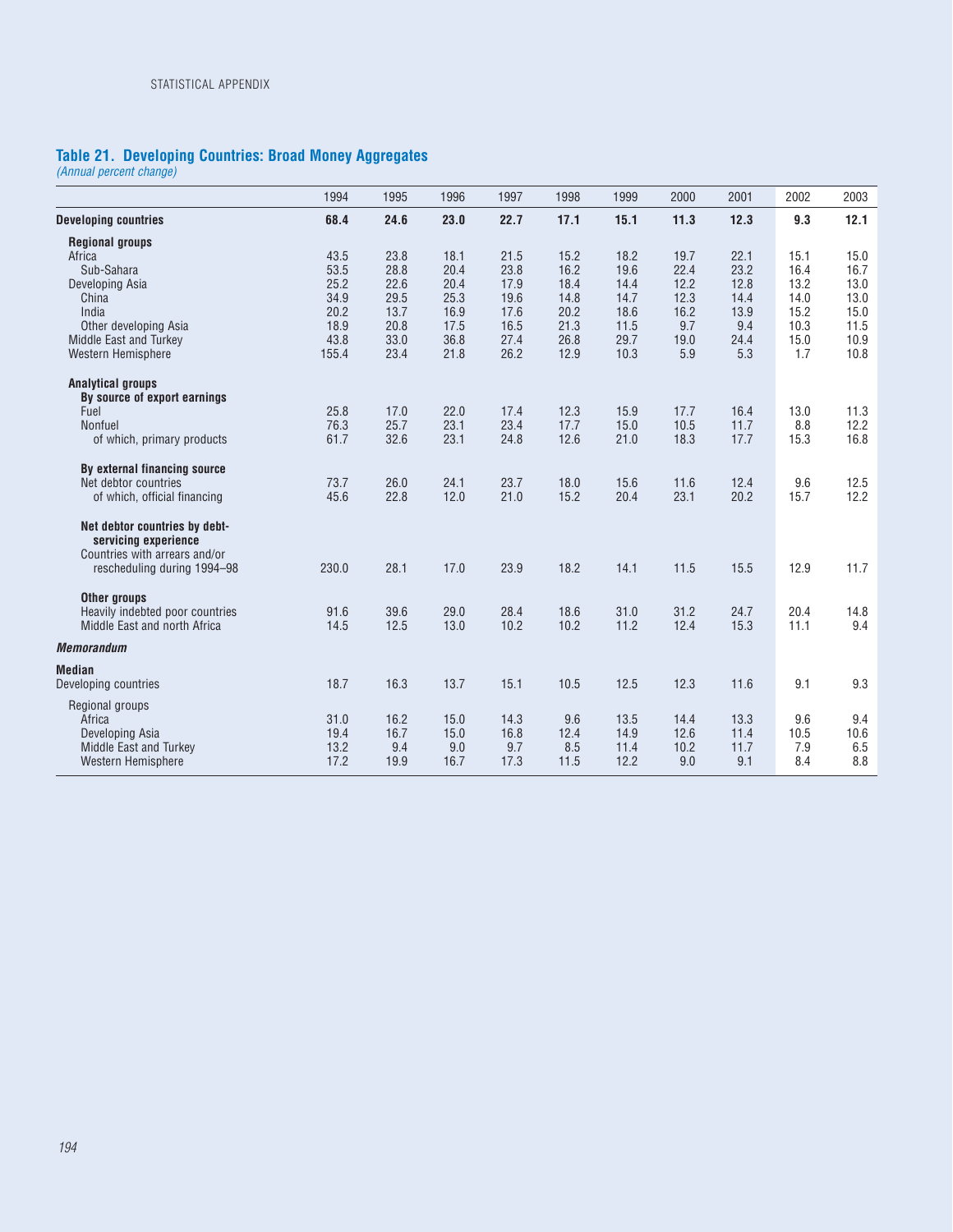#### **Table 22. Summary of World Trade Volumes and Prices**

*(Annual percent change)*

|                                                                 |                  | <b>Ten-Year Averages</b> |                |            |               |                  |                    |                  |              |                   |               |               |
|-----------------------------------------------------------------|------------------|--------------------------|----------------|------------|---------------|------------------|--------------------|------------------|--------------|-------------------|---------------|---------------|
|                                                                 | 1984-93          | 1994-2003                | 1994           | 1995       | 1996          | 1997             | 1998               | 1999             | 2000         | 2001              | 2002          | 2003          |
| <b>Trade in goods and services</b>                              |                  |                          |                |            |               |                  |                    |                  |              |                   |               |               |
| World trade <sup>1</sup>                                        |                  |                          |                |            |               |                  |                    |                  |              |                   |               |               |
| Volume<br>Price deflator                                        | 5.6              | 6.5                      | 8.9            | 8.7        | 6.9           | 10.6             | 4.3                | 5.5              | 12.6         | $-0.1$            | 2.1           | 6.1           |
| In U.S. dollars                                                 | 2.3              | $-0.4$                   | 2.6            | 9.3        | $-1.4$        | $-6.1$           | $-5.3$             | $-1.7$           | $-0.9$       | $-3.3$            | 1.3           | 2.7           |
| In SDRs                                                         | $-0.4$           | 0.2                      | 0.1            | 3.2        | 3.0           | $-0.9$           | $-4.0$             | $-2.5$           | 2.8          | 0.1               | $-0.2$        | 0.3           |
| <b>Volume of trade</b><br><b>Exports</b>                        |                  |                          |                |            |               |                  |                    |                  |              |                   |               |               |
| Advanced economies                                              | 6.0<br>6.7       | 6.0<br>7.9               | 8.8<br>11.5    | 8.6<br>7.9 | 6.1<br>9.6    | 10.6<br>14.0     | 4.1<br>4.8         | 5.4<br>4.4       | 12.0<br>15.0 | $-1.1$<br>2.6     | 1.2<br>3.2    | 5.4<br>6.5    |
| Developing countries                                            |                  |                          |                |            |               |                  |                    |                  |              |                   |               |               |
| <b>Imports</b><br>Advanced economies                            | 6.3              | 6.6                      | 9.6            | 8.6        | 6.5           | 9.3              | 6.0                | 8.1              | 11.8         | $-1.3$            | 1.7           | 6.2           |
| Developing countries                                            | 4.4              | 6.6                      | 6.3            | 9.8        | 9.9           | 11.9             | $-0.7$             | 1.1              | 15.9         | 1.6               | 3.8           | 7.1           |
|                                                                 |                  |                          |                |            |               |                  |                    |                  |              |                   |               |               |
| <b>Terms of trade</b>                                           |                  |                          |                |            | $-0.2$        |                  | 1.5                |                  | $-2.5$       |                   | 0.2           |               |
| Advanced economies<br>Developing countries                      | 1.0<br>$-2.8$    | $-0.1$<br>0.4            | 0.1<br>0.7     | 2.6        | 2.8           | $-0.6$<br>$-0.7$ | $-6.6$             | $-0.2$<br>4.3    | 6.3          | 0.3<br>$-3.0$     | $-0.6$        | 0.4<br>$-1.0$ |
|                                                                 |                  |                          |                |            |               |                  |                    |                  |              |                   |               |               |
| <b>Trade in goods</b>                                           |                  |                          |                |            |               |                  |                    |                  |              |                   |               |               |
| World trade <sup>1</sup>                                        |                  |                          |                |            |               |                  |                    |                  |              |                   |               |               |
| Volume                                                          | 5.7              | 6.7                      | 10.1           | 9.3        | 6.4           | 10.8             | 4.7                | 5.7              | 12.9         | $-0.6$            | 2.2           | 6.2           |
| Price deflator                                                  |                  |                          |                |            |               |                  |                    |                  |              |                   |               |               |
| In U.S. dollars<br>In SDRs                                      | 2.0<br>$-0.6$    | $-0.4$<br>0.1            | 2.6<br>0.1     | 9.8<br>3.6 | $-1.2$<br>3.2 | $-6.4$<br>$-1.3$ | $-6.2$<br>$-4.9$   | $-1.5$<br>$-2.3$ | 3.7          | $-3.6$<br>$-0.1$  | 0.7<br>$-0.9$ | 2.5<br>0.1    |
|                                                                 |                  |                          |                |            |               |                  |                    |                  |              |                   |               |               |
| <b>World trade prices</b>                                       |                  |                          |                |            |               |                  |                    |                  |              |                   |               |               |
| in U.S. dollars <sup>2</sup><br>Manufactures                    | 4.4              | $-0.3$                   | 3.1            | 10.3       | $-3.1$        | $-8.0$           | $-1.8$             | $-2.0$           | $-5.2$       | $-2.3$            | 2.6           | 4.2           |
| Oil                                                             | $-5.5$           | 3.7                      | $-5.0$         | 7.9        | 18.4          | $-5.4$           | $-32.1$            | 37.5             | 57.0         | $-14.0$           | 0.5           | $-0.8$        |
| Nonfuel primary commodities                                     | 0.3              | $-0.1$                   | 13.4           | 8.4        | $-1.3$        | $-3.0$           | $-14.7$            | $-7.0$           | 1.8          | $-5.4$            | 4.2           | 5.7           |
| World trade prices in SDRs <sup>2</sup>                         |                  |                          |                |            |               |                  |                    |                  |              |                   |               |               |
| <b>Manufactures</b>                                             | 1.6              | 0.2                      | 0.6            | 4.1        | 1.2           | $-3.0$           | $-0.4$             | $-2.8$           | $-1.7$       | 1.2               | 1.1           | 1.8           |
| Oil<br>Nonfuel primary commodities                              | $-8.0$<br>$-2.4$ | 4.3<br>0.4               | $-7.3$<br>10.6 | 1.8<br>2.3 | 23.7<br>3.1   | $-0.2$<br>2.3    | $-31.2$<br>$-13.5$ | 36.5<br>$-7.8$   | 62.8<br>5.5  | $-10.9$<br>$-2.0$ | $-1.0$<br>2.6 | $-3.1$<br>3.2 |
|                                                                 |                  |                          |                |            |               |                  |                    |                  |              |                   |               |               |
| World trade prices in euros <sup>2</sup><br><b>Manufactures</b> | 1.5              | 1.5                      | 1.7            | 0.2        | $-0.2$        | 2.9              | $-0.6$             | 2.9              | 9.4          | 0.8               | $-2.1$        |               |
| Oil                                                             | $-8.1$           | 5.6                      | $-6.3$         | $-2.0$     | 22.0          | 5.8              | $-31.3$            | 44.5             | 81.4         | $-11.3$           | $-4.2$        | $-4.8$        |
| Nonfuel primary commodities                                     | $-2.4$           | 1.7                      | 11.9           | $-1.5$     | 1.7           | 8.6              | $-13.7$            | $-2.3$           | 17.6         | $-2.4$            | $-0.7$        | 1.4           |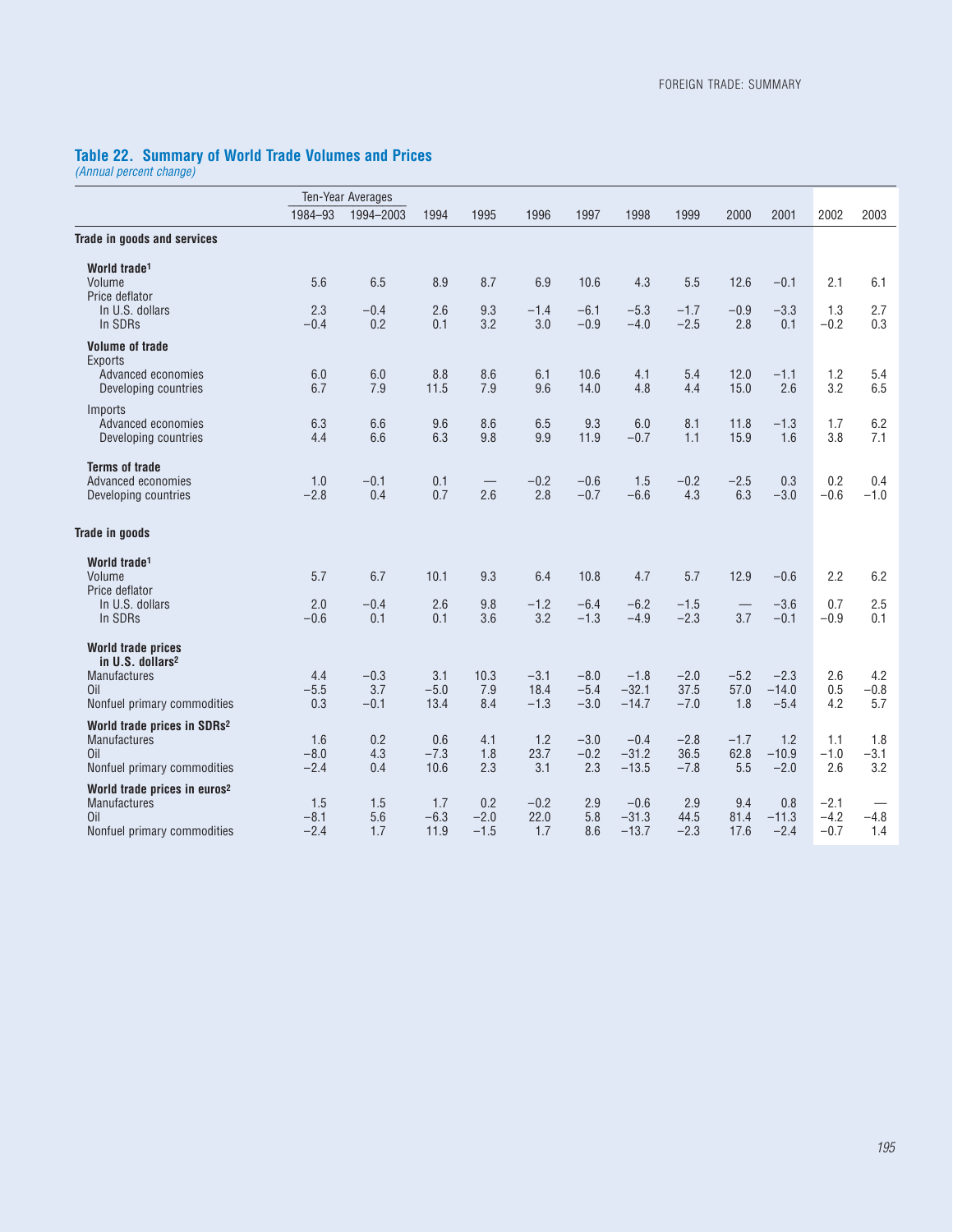## **Table 22** *(concluded)*

|                                                             |                            | Ten-Year Averages    |                            |                       |                       |                         |                              |                       |                       |                             |                            |                            |
|-------------------------------------------------------------|----------------------------|----------------------|----------------------------|-----------------------|-----------------------|-------------------------|------------------------------|-----------------------|-----------------------|-----------------------------|----------------------------|----------------------------|
|                                                             | 1984-93                    | 1994-2003            | 1994                       | 1995                  | 1996                  | 1997                    | 1998                         | 1999                  | 2000                  | 2001                        | 2002                       | 2003                       |
| <b>Trade in goods</b>                                       |                            |                      |                            |                       |                       |                         |                              |                       |                       |                             |                            |                            |
| <b>Volume of trade</b><br><b>Exports</b>                    |                            |                      |                            |                       |                       |                         |                              |                       |                       |                             |                            |                            |
| Advanced economies                                          | 6.1                        | 6.2                  | 9.6                        | 9.1                   | 5.7                   | 11.0                    | 4.4                          | 5.4                   | 12.2                  | $-1.7$                      | 1.3                        | 5.5                        |
| Developing countries<br>Fuel exporters<br>Nonfuel exporters | 6.9<br>5.9<br>7.5          | 7.9<br>2.5<br>9.5    | 12.1<br>3.8<br>15.0        | 8.2<br>$-0.9$<br>11.0 | 9.0<br>7.1<br>9.5     | 13.3<br>7.0<br>15.3     | 4.9<br>2.0<br>5.7            | 4.4<br>$-1.8$<br>5.7  | 15.3<br>5.6<br>17.8   | 2.4<br>1.6<br>2.7           | 3.8<br>$-2.9$<br>5.8       | 6.7<br>4.2<br>7.4          |
| Imports<br>Advanced economies                               | 6.6                        | 6.9                  | 11.2                       | 9.4                   | 5.9                   | 10.0                    | 6.0                          | 8.8                   | 12.1                  | $-1.8$                      | 1.7                        | 6.3                        |
| Developing countries<br>Fuel exporters<br>Nonfuel exporters | 4.5<br>$-2.8$<br>7.4       | 7.0<br>4.8<br>7.4    | 8.1<br>$-11.4$<br>12.6     | 9.9<br>5.4<br>10.8    | 9.3<br>6.3<br>9.8     | 10.7<br>16.7<br>9.7     | 0.5<br>2.0<br>0.2            | 0.8<br>$-0.8$<br>1.1  | 16.8<br>12.2<br>17.6  | 1.9<br>11.0<br>0.5          | 4.9<br>4.4<br>5.0          | 7.9<br>4.9<br>8.4          |
| <b>Price deflators in SDRs</b><br><b>Exports</b>            |                            |                      |                            |                       |                       |                         |                              |                       |                       |                             |                            |                            |
| Advanced economies                                          | 0.1                        | $-0.3$               | 0.3                        | 3.5                   | 1.8                   | $-2.3$                  | $-3.4$                       | $-3.4$                | 0.6                   | 0.1                         | $-0.8$                     | 1.1                        |
| Developing countries<br>Fuel exporters<br>Nonfuel exporters | $-3.2$<br>$-8.1$<br>$-0.7$ | 1.4<br>3.9<br>0.7    | 0.2<br>$-3.5$<br>1.6       | 5.3<br>8.9<br>4.2     | 7.8<br>18.3<br>4.9    | 0.8<br>$-0.1$<br>1.1    | $-10.8$<br>$-26.8$<br>$-6.2$ | 5.5<br>30.3<br>0.2    | 13.7<br>48.7<br>4.6   | $-2.1$<br>$-8.2$<br>$-0.1$  | $-2.5$<br>$-4.0$<br>$-1.6$ | $-2.2$<br>$-5.3$<br>$-1.0$ |
| Imports<br>Advanced economies                               | $-1.1$                     | $-0.2$               | $-0.3$                     | 3.1                   | 2.5                   | $-1.7$                  | $-5.0$                       | $-3.4$                | 3.5                   | $-0.5$                      | $-0.7$                     | 0.4                        |
| Developing countries<br>Fuel exporters<br>Nonfuel exporters | 0.2<br>0.2                 | 0.7<br>$-0.3$<br>0.8 | $-0.9$<br>$-2.0$<br>$-0.6$ | 2.0<br>1.3<br>2.2     | 4.8<br>2.0<br>5.3     | 1.7<br>$-1.4$<br>2.2    | $-4.6$<br>$-0.3$<br>$-5.2$   | 0.2<br>$-2.5$<br>0.7  | 6.1<br>1.9<br>6.7     | 0.9<br>2.3<br>0.6           | $-1.8$<br>$-0.5$<br>$-2.1$ | $-1.2$<br>$-3.7$<br>$-0.8$ |
| <b>Terms of trade</b><br>Advanced economies                 | 1.2                        | $\qquad \qquad -$    | 0.6                        | 0.4                   | $-0.7$                | $-0.6$                  | 1.7                          | $-0.1$                | $-2.8$                | 0.6                         | $-0.1$                     | 0.7                        |
| Developing countries<br>Fuel exporters<br>Nonfuel exporters | $-3.4$<br>$-8.4$<br>$-0.7$ | 0.7<br>4.3<br>$-0.1$ | 1.1<br>$-1.5$<br>2.2       | 3.2<br>7.5<br>2.0     | 2.9<br>16.0<br>$-0.4$ | $-0.8$<br>1.4<br>$-1.0$ | $-6.6$<br>$-26.5$<br>$-1.1$  | 5.3<br>33.6<br>$-0.5$ | 7.2<br>45.9<br>$-2.0$ | $-2.9$<br>$-10.3$<br>$-0.7$ | $-0.7$<br>$-3.5$<br>0.5    | $-1.0$<br>$-1.7$<br>$-0.3$ |
| <b>Memorandum</b>                                           |                            |                      |                            |                       |                       |                         |                              |                       |                       |                             |                            |                            |
| World exports in billions of<br><b>U.S. dollars</b>         |                            |                      |                            |                       |                       |                         |                              |                       |                       |                             |                            |                            |
| Goods and services<br>Goods                                 | 3,565<br>2,849             | 7,008<br>5.601       | 5,284<br>4,204             | 6,268<br>5,044        | 6,595<br>5,280        | 6.860<br>5.482          | 6,750<br>5,364               | 6,977<br>5,559        | 7.759<br>6,254        | 7,487<br>5.993              | 7,720<br>6,152             | 8,385<br>6,681             |

1Average of annual percent change for world exports and imports. The estimates of world trade comprise, in addition to trade of advanced economies and developing countries (which is summarized in the table), trade of countries in transition.

2As represented, respectively, by the export unit value index for the manufactures of the advanced economies; the average of U.K. Brent, Dubai, and West Texas Intermediate crude oil spot prices; and the average of world market prices for nonfuel primary commodities weighted by their 1987–89 shares in world commodity exports.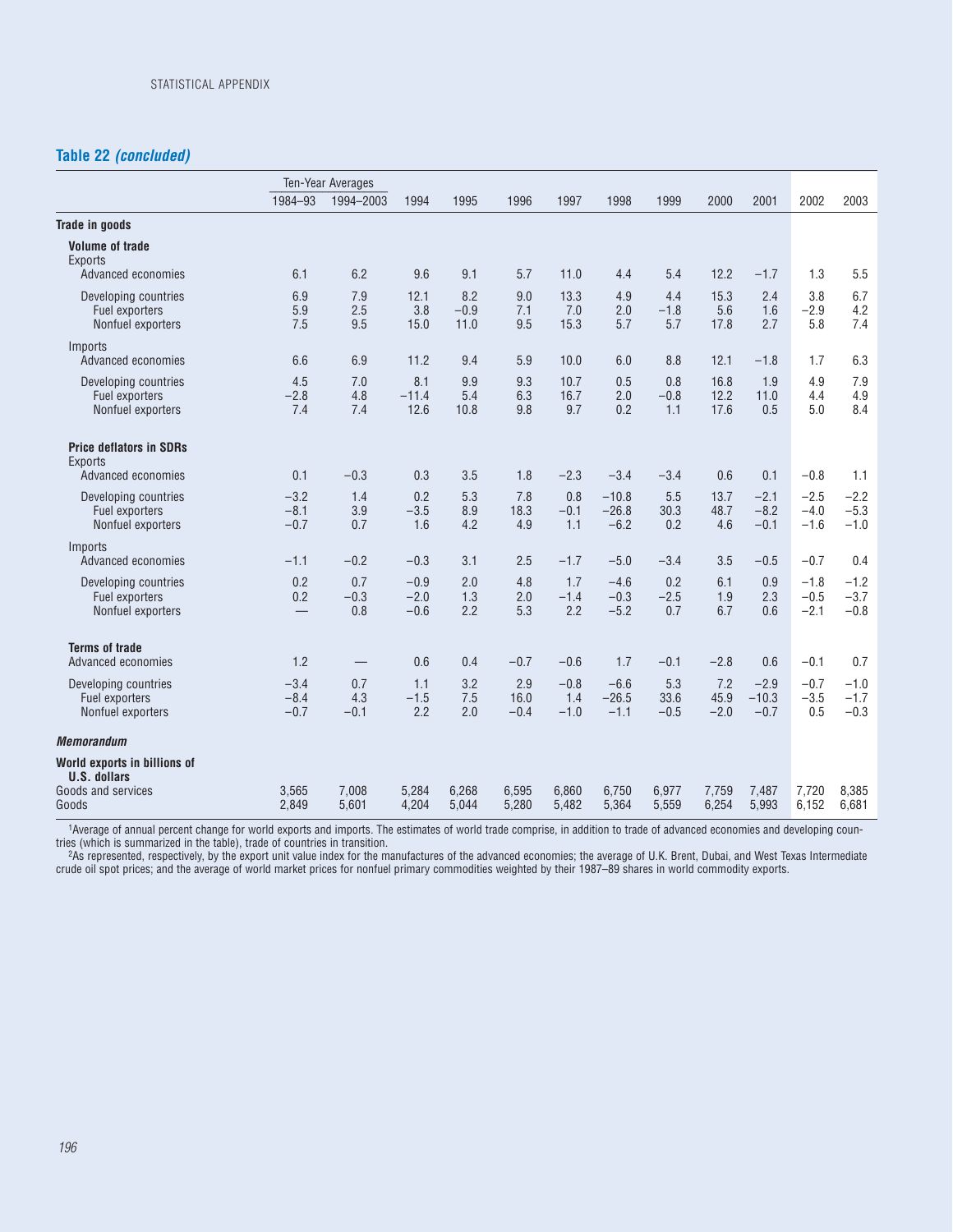#### **Table 23. Nonfuel Commodity Prices1**

*(Annual percent change; U.S. dollar terms)*

|                                     | Ten-Year Averages |           |        |       |         |         |         |         |         |         |        |        |
|-------------------------------------|-------------------|-----------|--------|-------|---------|---------|---------|---------|---------|---------|--------|--------|
|                                     | 1984-93           | 1994-2003 | 1994   | 1995  | 1996    | 1997    | 1998    | 1999    | 2000    | 2001    | 2002   | 2003   |
| <b>Nonfuel primary commodities</b>  | 0.3               | $-0.1$    | 13.4   | 8.4   | $-1.3$  | $-3.0$  | $-14.7$ | $-7.0$  | 1.8     | $-5.4$  | 4.2    | 5.7    |
| Food                                | $-1.0$            | $-0.7$    | 5.1    | 8.1   | 12.2    | $-10.7$ | $-12.6$ | $-15.6$ | $-0.5$  | 3.1     | 3.2    | 4.7    |
| <b>Beverages</b>                    | $-6.0$            | 0.1       | 74.9   | 0.9   | $-17.4$ | 32.6    | $-15.2$ | $-21.3$ | $-16.6$ | $-19.1$ | 11.0   | 3.9    |
| Agricultural raw materials          | 4.6               | $-0.5$    | 9.5    | 4.3   | $-3.1$  | $-6.1$  | $-16.2$ | 2.3     | 2.0     | $-6.9$  | 6.4    | 6.2    |
| <b>Metals</b>                       | $-1.1$            | 1.3       | 16.7   | 19.7  | $-12.0$ | 3.0     | $-16.4$ | $-1.4$  | 12.2    | $-9.6$  | 0.6    | 7.0    |
| Fertilizers                         | $-1.4$            | 2.1       | 8.0    | 10.6  | 13.7    | 1.1     | 2.8     | $-4.0$  | $-5.3$  | $-5.8$  | $-0.1$ | 1.7    |
| <b>Advanced economies</b>           | $-0.3$            |           | 13.4   | 11.2  | $-2.4$  | $-3.9$  | $-15.7$ | $-6.8$  | 4.1     | $-5.9$  | 3.8    | 6.1    |
| <b>Developing countries</b>         | $-0.4$            | $-0.3$    | 15.9   | 9.6   | $-2.7$  | $-1.4$  | $-16.2$ | $-9.2$  | 1.8     | $-6.9$  | 4.3    | 6.0    |
| <b>Regional groups</b>              |                   |           |        |       |         |         |         |         |         |         |        |        |
| Africa                              | $-0.3$            | $-0.3$    | 16.6   | 8.1   | $-5.3$  | $-1.0$  | $-14.7$ | $-8.3$  | 0.7     | $-7.2$  | 6.1    | 5.6    |
| Sub-Sahara                          | $-0.3$            | $-0.4$    | 16.9   | 8.1   | $-6.0$  | $-0.7$  | $-14.7$ | $-8.2$  | 0.7     | $-7.5$  | 6.3    | 5.6    |
| Developing Asia                     | 0.1               | $-0.4$    | 13.6   | 8.2   | $-1.4$  | $-3.4$  | $-14.3$ | $-8.0$  | 0.3     | $-6.8$  | 4.9    | 5.8    |
| Excluding China and India           | 0.1               | $-0.7$    | 14.0   | 7.5   | $-1.5$  | $-3.9$  | $-13.7$ | $-9.3$  | $-1.4$  | $-6.7$  | 5.7    | 5.7    |
| Middle East and Turkey              | $-0.6$            | 0.1       | 15.2   | 12.5  | $-3.5$  | $-2.7$  | $-15.4$ | $-7.8$  | 4.2     | $-6.2$  | 2.8    | 6.4    |
| Western Hemisphere                  | $-1.1$            | $-0.2$    | 17.8   | 11.0  | $-2.9$  | 0.4     | $-18.3$ | $-10.6$ | 3.3     | $-7.2$  | 3.3    | 6.3    |
| <b>Analytical groups</b>            |                   |           |        |       |         |         |         |         |         |         |        |        |
| By source of export earnings        |                   |           |        |       |         |         |         |         |         |         |        |        |
| Fuel                                | 0.3               | $-0.2$    | 10.7   | 11.7  | $-7.3$  | $-0.4$  | $-17.0$ | $-3.4$  | 7.4     | $-8.4$  | 2.2    | 6.6    |
| Nonfuel                             | $-0.5$            | $-0.3$    | 16.0   | 9.5   | $-2.5$  | $-1.5$  | $-16.1$ | $-9.3$  | 1.6     | $-6.9$  | 4.3    | 6.0    |
| of which, primary products          | $-0.6$            | $-0.1$    | 18.9   | 14.1  | $-8.8$  | $-1.0$  | $-16.2$ | $-11.4$ | 3.1     | $-7.5$  | 7.3    | 6.2    |
| By external financing source        |                   |           |        |       |         |         |         |         |         |         |        |        |
| Net debtor countries                | $-0.5$            | $-0.3$    | 15.8   | 9.6   | $-2.6$  | $-1.5$  | $-16.2$ | $-9.2$  | 1.8     | $-7.0$  | 4.3    | 6.0    |
| of which, official financing        | $-0.4$            | $-1.0$    | 21.1   | 9.2   | $-8.2$  | $-0.3$  | $-13.9$ | $-12.0$ | $-2.5$  | $-10.0$ | 5.5    | 6.6    |
| Net debtor countries by debt-       |                   |           |        |       |         |         |         |         |         |         |        |        |
| servicing experience                |                   |           |        |       |         |         |         |         |         |         |        |        |
| Countries with arrears and/or       |                   |           |        |       |         |         |         |         |         |         |        |        |
| rescheduling during 1994-98         | $-1.1$            | $-0.3$    | 18.6   | 9.3   | $-4.3$  | 0.5     | $-15.9$ | $-10.6$ | 1.2     | $-7.6$  | 4.8    | 5.7    |
| Other groups                        |                   |           |        |       |         |         |         |         |         |         |        |        |
| Heavily indebted poor               |                   |           |        |       |         |         |         |         |         |         |        |        |
| countries                           | $-1.9$            | $-0.3$    | 24.9   | 7.8   | $-7.0$  | 2.0     | $-12.1$ | $-14.6$ | $-4.5$  | $-8.1$  | 9.7    | 4.6    |
| Middle East and north Africa        | $-0.6$            |           | 15.3   | 11.4  | $-2.8$  | $-2.8$  | $-15.0$ | $-8.5$  | 3.2     | $-6.1$  | 3.0    | 6.3    |
| <b>Memorandum</b>                   |                   |           |        |       |         |         |         |         |         |         |        |        |
| Average oil spot price <sup>2</sup> | $-5.5$            | 3.7       | $-5.0$ | 7.9   | 18.4    | $-5.4$  | $-32.1$ | 37.5    | 57.0    | $-14.0$ | 0.5    | $-0.8$ |
| In U.S. dollars a barrel            | 19.91             | 20.50     | 15.95  | 17.20 | 20.37   | 19.27   | 13.07   | 17.98   | 28.24   | 24.28   | 24.40  | 24.20  |
| Export unit value of                |                   |           |        |       |         |         |         |         |         |         |        |        |
| manufactures <sup>3</sup>           | 4.4               | $-0.3$    | 3.1    | 10.3  | $-3.1$  | $-8.0$  | $-1.8$  | $-2.0$  | $-5.2$  | $-2.3$  | 2.6    | 4.2    |
|                                     |                   |           |        |       |         |         |         |         |         |         |        |        |

1Averages of world market prices for individual commodities weighted by 1987–89 exports as a share of world commodity exports and total commodity exports for the indicated country group, respectively.

2Average of U.K. Brent, Dubai, and West Texas Intermediate crude oil spot prices.

3For the manufactures exported by the advanced economies.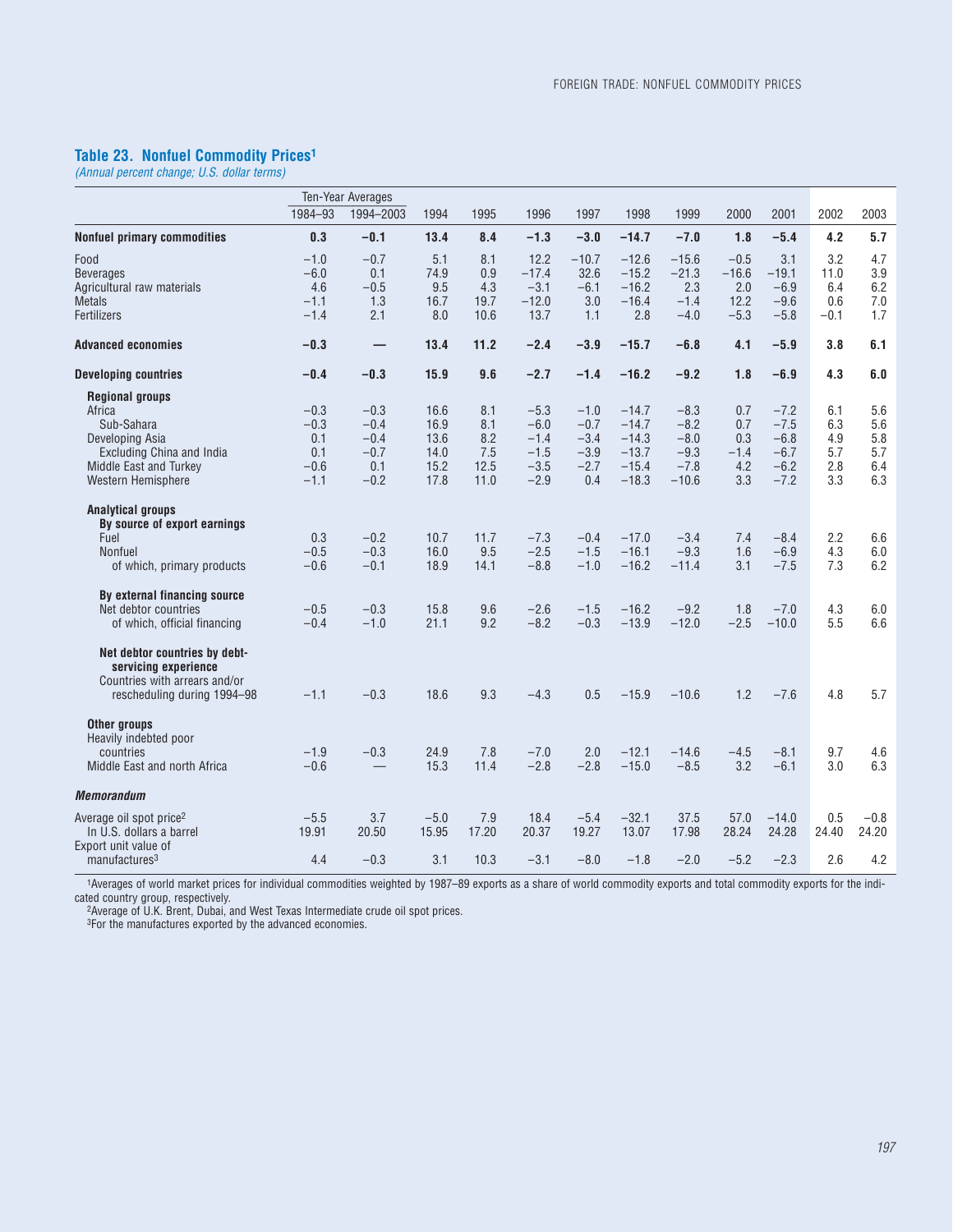#### **Table 24. Advanced Economies: Export Volumes, Import Volumes, and Terms of Trade in Goods and Services** *(Annual percent change)*

|                                                                                                   |                                       | <b>Ten-Year Averages</b>                 |                                                               |                                        |                                             |                                                        |                                     |                                             |                                                |                                             |                                       |                                            |
|---------------------------------------------------------------------------------------------------|---------------------------------------|------------------------------------------|---------------------------------------------------------------|----------------------------------------|---------------------------------------------|--------------------------------------------------------|-------------------------------------|---------------------------------------------|------------------------------------------------|---------------------------------------------|---------------------------------------|--------------------------------------------|
|                                                                                                   | 1984-93                               | 1994-2003                                | 1994                                                          | 1995                                   | 1996                                        | 1997                                                   | 1998                                | 1999                                        | 2000                                           | 2001                                        | 2002                                  | 2003                                       |
| <b>Export volume</b>                                                                              |                                       |                                          |                                                               |                                        |                                             |                                                        |                                     |                                             |                                                |                                             |                                       |                                            |
| <b>Advanced economies</b><br>Major advanced economies<br><b>United States</b><br>Japan<br>Germany | 6.0<br>5.6<br>8.2<br>4.3<br>4.7       | 6.0<br>5.5<br>4.9<br>4.2<br>6.7          | 8.8<br>8.0<br>8.9<br>3.5<br>7.6                               | 8.6<br>8.0<br>10.3<br>4.0<br>5.7       | 6.1<br>5.8<br>8.2<br>6.4<br>5.1             | 10.6<br>10.6<br>12.3<br>11.4<br>11.2                   | 4.1<br>3.8<br>2.1<br>$-2.4$<br>7.0  | 5.4<br>4.1<br>3.4<br>1.3<br>5.6             | 12.0<br>11.4<br>9.7<br>12.6<br>13.7            | $-1.1$<br>$-1.7$<br>$-5.4$<br>$-7.0$<br>5.0 | 1.2<br>0.6<br>$-2.7$<br>7.1<br>1.9    | 5.4<br>4.9<br>4.0<br>6.5<br>4.3            |
| France<br>Italy<br><b>United Kingdom</b><br>Canada<br>Other advanced economies                    | 4.7<br>5.2<br>4.2<br>6.4<br>6.8       | 6.3<br>5.1<br>5.8<br>6.5<br>7.0          | 7.7<br>9.8<br>9.2<br>12.8<br>10.1                             | 7.7<br>12.6<br>9.0<br>8.5<br>9.4       | 3.5<br>0.6<br>8.2<br>5.6<br>6.5             | 11.8<br>6.4<br>8.3<br>8.3<br>10.5                      | 8.3<br>3.4<br>3.0<br>9.1<br>4.6     | 4.2<br>0.3<br>5.3<br>10.1<br>7.6            | 13.6<br>11.7<br>10.1<br>8.0<br>13.1            | 1.5<br>0.8<br>1.4<br>$-3.8$<br>$-0.1$       | 0.5<br>0.7<br>$-0.8$<br>1.1<br>2.3    | 5.5<br>5.6<br>4.4<br>6.3<br>6.2            |
| Memorandum<br>European Union<br>Euro area<br>Newly industrialized Asian<br>economies              | 4.7<br>4.9<br>12.0                    | 6.3<br>6.4<br>8.4                        | 8.8<br>8.6<br>12.4                                            | 7.8<br>7.5<br>15.1                     | 5.0<br>4.5<br>7.9                           | 10.2<br>10.6<br>11.0                                   | 6.4<br>7.1<br>1.0                   | 5.3<br>5.1<br>9.7                           | 11.9<br>12.4<br>17.6                           | 2.4<br>2.7<br>$-3.1$                        | 0.8<br>0.9<br>5.6                     | 5.0<br>5.2<br>8.1                          |
| <b>Import volume</b>                                                                              |                                       |                                          |                                                               |                                        |                                             |                                                        |                                     |                                             |                                                |                                             |                                       |                                            |
| <b>Advanced economies</b><br>Major advanced economies<br><b>United States</b><br>Japan<br>Germany | 6.3<br>5.9<br>7.0<br>5.9<br>4.8       | 6.6<br>6.6<br>8.3<br>4.5<br>5.7          | 9.6<br>8.9<br>12.0<br>8.0<br>7.4                              | 8.6<br>7.9<br>8.2<br>12.4<br>5.6       | 6.5<br>6.5<br>8.6<br>13.2<br>3.1            | 9.3<br>9.5<br>13.7<br>1.0<br>8.3                       | 6.0<br>7.9<br>11.8<br>$-6.6$<br>9.1 | 8.1<br>8.2<br>10.9<br>3.3<br>8.5            | 11.8<br>11.6<br>13.2<br>9.2<br>10.5            | $-1.3$<br>$-1.0$<br>$-2.9$<br>$-0.8$<br>1.0 | 1.7<br>1.1<br>2.6<br>0.3<br>$-1.5$    | 6.2<br>6.0<br>6.0<br>7.2<br>5.7            |
| France<br>Italy<br><b>United Kingdom</b><br>Canada<br>Other advanced economies                    | 4.5<br>5.7<br>5.2<br>7.3<br>7.1       | 6.5<br>5.8<br>6.8<br>5.6<br>6.6          | 8.2<br>8.1<br>5.7<br>8.1<br>10.8                              | 8.0<br>9.7<br>5.4<br>5.8<br>9.9        | 1.6<br>$-0.3$<br>9.6<br>5.1<br>6.3          | 6.9<br>10.1<br>9.7<br>14.3<br>9.1                      | 11.6<br>8.9<br>9.6<br>5.1<br>2.8    | 6.2<br>5.3<br>8.7<br>7.8<br>7.8             | 15.0<br>9.4<br>11.7<br>8.2<br>12.2             | 0.8<br>0.2<br>2.7<br>$-5.7$<br>$-1.7$       | 0.6<br>1.7<br>1.3<br>1.0<br>2.7       | 7.1<br>5.4<br>3.9<br>7.8<br>6.5            |
| Memorandum<br>European Union<br>Euro area<br>Newly industrialized Asian<br>economies              | 5.1<br>5.3<br>13.0                    | 6.3<br>6.3<br>6.8                        | 7.9<br>8.0<br>13.8                                            | 6.9<br>7.1<br>15.0                     | 4.1<br>3.3<br>8.5                           | 9.3<br>9.1<br>8.0                                      | 9.9<br>9.9<br>$-8.6$                | 7.5<br>7.5<br>8.8                           | 11.3<br>11.3<br>16.5                           | 1.3<br>1.2<br>$-6.0$                        | 0.3<br>$-0.1$<br>6.7                  | 5.5<br>5.8<br>8.7                          |
| <b>Terms of trade</b>                                                                             |                                       |                                          |                                                               |                                        |                                             |                                                        |                                     |                                             |                                                |                                             |                                       |                                            |
| <b>Advanced economies</b><br>Major advanced economies<br><b>United States</b><br>Japan<br>Germany | 1.0<br>1.0<br>$-0.1$<br>3.1<br>$-0.3$ | $-0.1$<br>0.3<br>$-1.0$                  | 0.1<br>0.1<br>1.5<br>0.2                                      | -<br>$-0.1$<br>$-0.5$<br>$-0.3$<br>0.8 | $-0.2$<br>$-0.3$<br>0.6<br>$-5.4$<br>$-0.7$ | $-0.6$<br>$-0.5$<br>1.6<br>$-3.9$<br>$-1.9$            | 1.5<br>2.2<br>3.5<br>3.6<br>2.2     | $-0.2$<br>$-0.1$<br>$-0.7$<br>$-0.3$<br>0.4 | $-2.5$<br>$-3.2$<br>$-3.1$<br>$-5.0$<br>$-4.4$ | 0.3<br>0.6<br>2.4<br>$-1.4$<br>0.8          | 0.2<br>0.3<br>$-0.9$<br>0.1<br>1.4    | 0.4<br>0.6<br>0.3<br>1.4<br>1.3            |
| France<br>Italy<br><b>United Kingdom</b><br>Canada<br>Other advanced economies                    | 0.7<br>1.9<br>1.8<br>$-0.5$<br>0.8    | $-0.3$<br>$-0.3$<br>0.5<br>0.2<br>$-0.3$ | 0.2<br>$-0.9$<br>$-2.0$<br>$-0.7$<br>$\overline{\phantom{m}}$ | 0.1<br>$-2.3$<br>$-2.5$<br>$2.9\,$     | $-1.2$<br>4.3<br>1.2<br>$1.7$<br>0.1        | $\qquad \qquad -$<br>$-1.5$<br>3.3<br>$-0.7$<br>$-0.7$ | 1.6<br>2.1<br>2.2<br>$-3.8$<br>0.3  | $-0.4$<br>$-0.2$<br>0.7<br>1.3<br>$-0.5$    | $-3.4$<br>$-6.9$<br>1.0<br>4.1<br>$-1.3$       | 0.6<br>1.8<br>$-0.1$<br>$-1.4$<br>$-0.2$    | 0.2<br>0.5<br>2.6<br>$-2.2$<br>$-0.3$ | $-0.4$<br>0.1<br>$-1.7$<br>$1.4$<br>$-0.1$ |
| <b>Memorandum</b><br>European Union<br>Euro area<br>Newly industrialized Asian                    | 0.9<br>0.8                            | $\overline{\phantom{m}}$<br>$-0.1$       | $-0.5$<br>$-0.2$                                              | $-0.3$<br>$\overline{\phantom{m}}$     | 0.2<br>0.1                                  | $-0.4$<br>$-0.9$                                       | 1.6<br>1.7                          | $-0.1$<br>$-0.3$                            | $-2.5$<br>$-3.4$                               | 0.7<br>0.9                                  | 0.9<br>0.6                            | 0.1<br>0.3                                 |
| economies                                                                                         | 0.9                                   | $-1.0$                                   | $-0.3$                                                        | $-1.7$                                 | $-0.1$                                      | $-1.0$                                                 | 0.1                                 | $-1.9$                                      | $-4.3$                                         | $-1.0$                                      | 0.1                                   |                                            |
| <b>Memorandum</b>                                                                                 |                                       |                                          |                                                               |                                        |                                             |                                                        |                                     |                                             |                                                |                                             |                                       |                                            |
| <b>Trade in goods</b><br>Advanced economies<br>Export volume<br>Import volume<br>Terms of trade   | 6.1<br>6.6<br>1.2                     | 6.2<br>6.9<br>$\overline{\phantom{0}}$   | 9.6<br>11.2<br>0.6                                            | 9.1<br>9.4<br>0.4                      | 5.7<br>$5.9\,$<br>$-0.7$                    | 11.0<br>10.0<br>$-0.6$                                 | 4.4<br>6.0<br>1.7                   | 5.4<br>8.8<br>$-0.1$                        | 12.2<br>12.1<br>$-2.8$                         | $-1.7$<br>$-1.8$<br>0.6                     | 1.3<br>1.7<br>0.3                     | 5.5<br>6.3<br>0.5                          |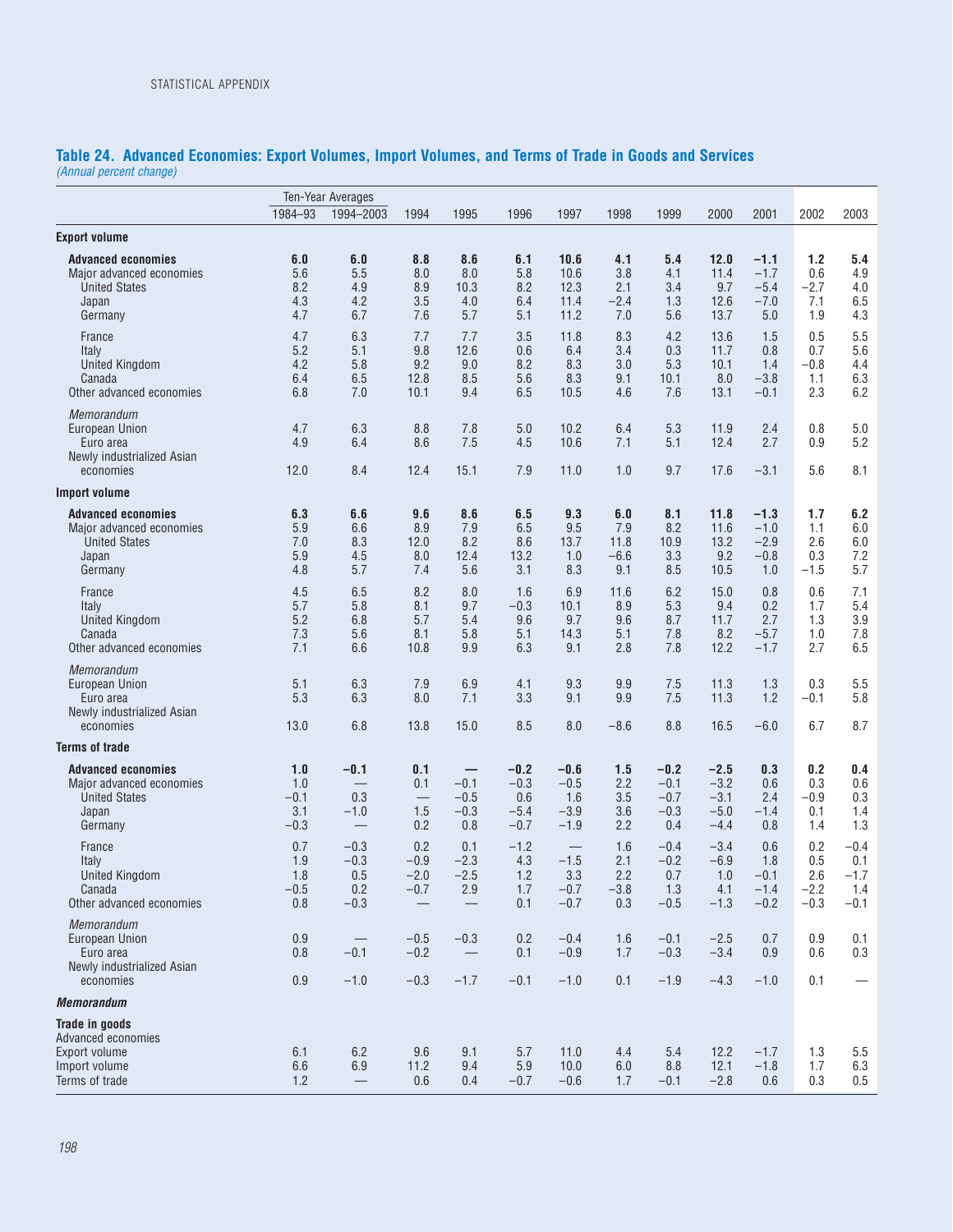### **Table 25. Developing Countries—by Region: Total Trade in Goods**

*(Annual percent change)*

|                                                                                       |               | Ten-Year Averages |             |              |               |                  |                   |               |              |                  |               |            |
|---------------------------------------------------------------------------------------|---------------|-------------------|-------------|--------------|---------------|------------------|-------------------|---------------|--------------|------------------|---------------|------------|
|                                                                                       | 1984-93       | 1994-2003         | 1994        | 1995         | 1996          | 1997             | 1998              | 1999          | 2000         | 2001             | 2002          | 2003       |
| <b>Developing countries</b><br>Value in U.S. dollars                                  |               |                   |             |              |               |                  |                   |               |              |                  |               |            |
| <b>Exports</b><br>Imports                                                             | 5.0<br>6.6    | 8.5<br>6.9        | 15.1<br>9.8 | 20.4<br>18.8 | 11.9<br>9.3   | 8.1<br>6.5       | $-7.8$<br>$-5.3$  | 9.7<br>0.7    | 25.2<br>19.2 | $-3.2$<br>$-1.0$ | 3.2<br>4.6    | 7.1<br>9.1 |
| Volume                                                                                |               |                   |             |              |               |                  |                   |               |              |                  |               |            |
| <b>Exports</b><br>Imports                                                             | 6.9<br>4.5    | 7.9<br>7.0        | 12.1<br>8.1 | 8.2<br>9.9   | 9.0<br>9.3    | 13.3<br>10.7     | 4.9<br>0.5        | 4.4<br>0.8    | 15.3<br>16.8 | 2.4<br>1.9       | 3.8<br>4.9    | 6.7<br>7.9 |
| Unit value in U.S. dollars                                                            |               |                   |             |              |               |                  |                   |               |              |                  |               |            |
| <b>Exports</b>                                                                        | $-0.6$        | 0.9               | 2.8         | 11.6         | 3.2           | $-4.4$           | $-12.0$           | 6.3           | 9.7          | $-5.5$           | $-0.6$        | 0.4        |
| Imports                                                                               | 2.9           | 0.1               | 1.6         | 8.1          | 0.3           | $-3.6$           | $-5.9$            | 1.0           | 2.3          | $-2.6$           | $-0.3$        | 1.2        |
| Terms of trade                                                                        | $-3.4$        | 0.8               | 1.1         | 3.2          | 2.8           | $-0.8$           | $-6.5$            | 5.2           | 7.2          | $-2.9$           | $-0.3$        | $-0.7$     |
| <b>Memorandum</b>                                                                     |               |                   |             |              |               |                  |                   |               |              |                  |               |            |
| Real GDP growth in developing<br>country trading partners<br>Market prices of nonfuel | 4.0           | 3.1               | 4.3         | 3.6          | 3.9           | 4.1              | 1.7               | 3.4           | 4.6          | 0.8              | 1.8           | 2.9        |
| commodities exported by<br>developing countries                                       | $-0.4$        | $-0.3$            | 15.9        | 9.6          | $-2.7$        | $-1.4$           | $-16.2$           | $-9.2$        | 1.8          | $-6.9$           | 4.3           | 6.0        |
| <b>Regional groups</b>                                                                |               |                   |             |              |               |                  |                   |               |              |                  |               |            |
| Africa                                                                                |               |                   |             |              |               |                  |                   |               |              |                  |               |            |
| Value in U.S. dollars<br><b>Exports</b>                                               | 1.8           | 4.9               | 3.7         | 17.6         | 11.1          | 2.8              | $-13.7$           | 6.9           | 25.9         | $-5.6$           | $-0.2$        | 5.9        |
| Imports                                                                               | 2.0           | 4.3               | 5.2         | 19.8         | 1.1           | 4.1              | $-0.9$            | $-1.8$        | 5.7          | 1.5              | 4.5           | 5.7        |
| Volume                                                                                |               |                   |             |              |               |                  |                   |               |              |                  |               |            |
| <b>Exports</b>                                                                        | 2.7           | 4.0               | 3.0         | 8.0          | 8.0           | 6.8              | $-0.2$<br>5.4     | 3.8           | 6.5          | 1.0              | 0.1           | 3.3<br>3.9 |
| Imports                                                                               | 1.6           | 4.9               | 4.2         | 11.3         | 3.1           | 7.8              |                   | 0.1           | 4.2          | 4.6              | 4.6           |            |
| Unit value in U.S. dollars<br><b>Exports</b>                                          | $-0.1$        | 1.0               | 1.0         | 9.1          | 3.1           | $-3.7$           | $-13.8$           | 3.4           | 18.3         | $-6.5$           | $-0.3$        | 2.7        |
| Imports                                                                               | 1.4           | $-0.2$            | 1.8         | 7.8          | $-1.6$        | $-3.1$           | $-5.7$            | $-1.6$        | 2.4          | $-2.9$           | 0.2           | 1.7        |
| Terms of trade                                                                        | $-1.6$        | 1.2               | $-0.7$      | 1.2          | 4.8           | $-0.6$           | $-8.6$            | 5.1           | 15.6         | $-3.7$           | $-0.5$        | 0.9        |
| Sub-Sahara<br>Value in U.S. dollars                                                   |               |                   |             |              |               |                  |                   |               |              |                  |               |            |
| <b>Exports</b><br>Imports                                                             | 2.0<br>1.6    | 4.4<br>4.1        | 4.8<br>3.2  | 17.4<br>20.9 | 10.4<br>3.5   | 2.7<br>6.7       | $-13.9$<br>$-3.0$ | 5.5<br>$-3.6$ | 22.7<br>6.3  | $-5.4$<br>0.9    | 3.5           | 4.9<br>4.9 |
| Volume                                                                                |               |                   |             |              |               |                  |                   |               |              |                  |               |            |
| <b>Exports</b><br>Imports                                                             | 3.1<br>2.1    | 3.9<br>4.9        | 3.3<br>2.2  | 8.8<br>13.0  | 9.6<br>7.3    | 6.8<br>9.0       | $-1.2$<br>3.6     | 2.3<br>$-1.3$ | 6.3<br>4.4   | 1.1<br>4.3       | $-0.3$<br>4.2 | 3.0<br>3.4 |
| Unit value in U.S. dollars                                                            |               |                   |             |              |               |                  |                   |               |              |                  |               |            |
| <b>Exports</b><br>Imports                                                             | $-0.1$<br>0.7 | 0.7<br>$-0.4$     | 2.1<br>1.7  | 8.0<br>7.2   | 1.0<br>$-3.4$ | $-3.8$<br>$-1.6$ | $-13.3$<br>$-6.0$ | 3.5<br>$-1.9$ | 15.7<br>3.0  | $-6.4$<br>$-3.1$ | 0.3<br>$-0.4$ | 2.1<br>1.5 |
| Terms of trade                                                                        | $-0.8$        | 1.0               | 0.4         | 0.8          | 4.6           | $-2.2$           | $-7.7$            | 5.6           | 12.4         | $-3.4$           | 0.6           | 0.6        |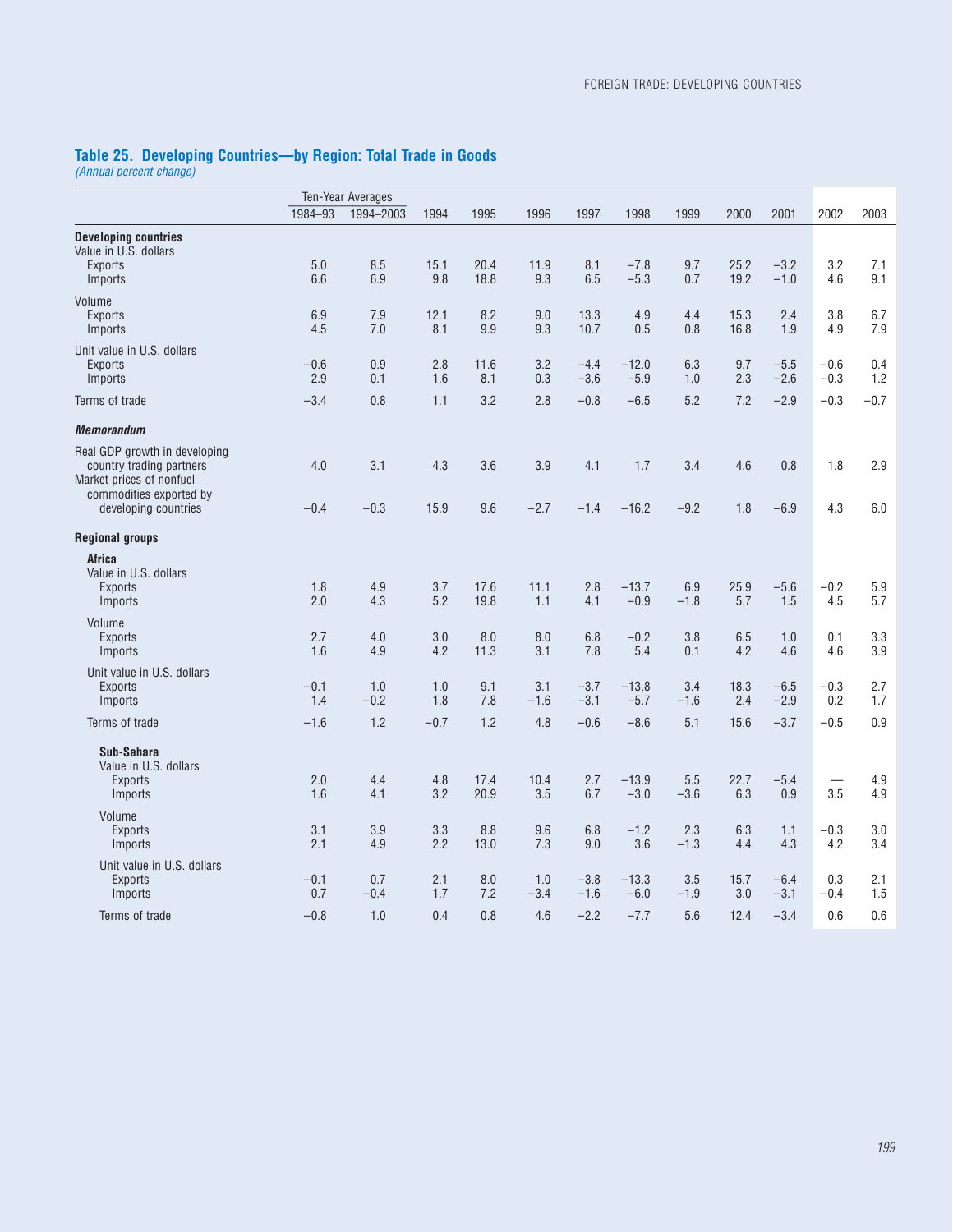## **Table 25** *(concluded)*

|                                                                                        | 1984-93       | Ten-Year Averages<br>1994-2003 | 1994           | 1995          | 1996          | 1997             | 1998               | 1999             | 2000           | 2001             | 2002             | 2003             |
|----------------------------------------------------------------------------------------|---------------|--------------------------------|----------------|---------------|---------------|------------------|--------------------|------------------|----------------|------------------|------------------|------------------|
| <b>Developing Asia</b>                                                                 |               |                                |                |               |               |                  |                    |                  |                |                  |                  |                  |
| Value in U.S. dollars<br><b>Exports</b><br>Imports                                     | 11.8<br>10.9  | 10.8<br>8.8                    | 23.9<br>17.8   | 23.2<br>23.7  | 10.1<br>10.4  | 12.1<br>1.1      | $-2.3$<br>$-13.6$  | 8.4<br>9.0       | 22.2<br>27.2   | $-1.7$<br>$-0.9$ | 7.4<br>8.3       | 8.7<br>11.3      |
| Volume<br><b>Exports</b><br>Imports                                                    | 9.6<br>8.3    | 10.9<br>8.7                    | 20.6<br>16.2   | 11.5<br>13.0  | 9.2<br>10.0   | 18.4<br>6.2      | 6.2<br>$-6.5$      | 5.6<br>6.6       | 22.7<br>23.3   | 1.6<br>2.5       | 7.2<br>9.1       | 7.6<br>9.2       |
| Unit value in U.S. dollars<br><b>Exports</b><br>Imports                                | 2.3<br>2.8    | 0.3<br>0.5                     | 2.8<br>1.6     | 10.5<br>9.5   | 1.2<br>0.8    | $-5.0$<br>$-4.7$ | $-7.8$<br>$-8.0$   | 4.6<br>5.4       | $-0.2$<br>3.7  | $-3.3$<br>$-3.0$ | 0.2<br>$-0.7$    | 1.1<br>2.0       |
| Terms of trade                                                                         | $-0.4$        | $-0.2$                         | 1.2            | 0.9           | 0.4           | $-0.4$           | 0.2                | $-0.7$           | $-3.7$         | $-0.2$           | 0.9              | $-0.9$           |
| <b>Excluding China and India</b><br>Value in U.S. dollars<br><b>Exports</b><br>Imports | 11.4<br>10.1  | 7.7<br>5.8                     | 18.9<br>20.3   | 22.3<br>26.9  | 5.7<br>5.6    | 7.3<br>$-0.7$    | $-3.9$<br>$-23.1$  | 10.3<br>6.2      | 18.6<br>22.6   | $-9.2$<br>$-7.0$ | 3.5<br>5.5       | 7.9<br>11.8      |
| Volume<br><b>Exports</b><br>Imports                                                    | 10.5<br>8.5   | 7.0<br>4.7                     | 16.5<br>19.7   | 10.4<br>16.5  | 2.1<br>4.0    | 11.3<br>1.9      | 8.4<br>$-14.2$     | 3.4<br>$-0.1$    | 15.5<br>17.6   | $-5.8$<br>$-6.1$ | 4.2<br>6.1       | 5.4<br>6.9       |
| Unit value in U.S. dollars<br><b>Exports</b><br>Imports                                | 1.2<br>1.8    | 1.1<br>1.6                     | 2.1<br>0.6     | 10.8<br>9.0   | 3.8<br>2.1    | $-3.4$<br>$-2.6$ | $-11.2$<br>$-10.6$ | 10.1<br>11.9     | 2.8<br>4.5     | $-3.7$<br>$-0.8$ | $-0.7$<br>$-0.6$ | 2.4<br>4.6       |
| Terms of trade                                                                         | $-0.6$        | $-0.5$                         | 1.5            | 1.7           | 1.8           | $-0.8$           | $-0.6$             | $-1.6$           | $-1.7$         | $-2.9$           | $-0.1$           | $-2.1$           |
| <b>Middle East and Turkey</b><br>Value in U.S. dollars<br><b>Exports</b><br>Imports    | 0.5<br>1.7    | 5.8<br>3.9                     | 6.4<br>$-10.6$ | 14.3<br>17.5  | 17.0<br>10.9  | 1.1<br>6.7       | $-21.6$<br>$-1.6$  | 22.4<br>$-4.6$   | 39.4<br>14.4   | $-5.9$<br>$-2.3$ | $-3.5$<br>6.9    | 1.1<br>5.0       |
| Volume<br><b>Exports</b><br>Imports                                                    | 6.7<br>$-0.8$ | 3.7<br>5.1                     | 6.3<br>$-12.5$ | $-0.6$<br>9.2 | 8.1<br>13.3   | 7.6<br>14.5      | 2.4<br>3.2         | $-1.5$<br>$-2.2$ | 7.0<br>14.7    | 3.8              | $-0.3$<br>7.5    | 4.4<br>6.4       |
| Unit value in U.S. dollars<br><b>Exports</b><br>Imports                                | $-5.3$<br>3.0 | 2.5<br>$-1.1$                  | 0.3<br>1.4     | 16.0<br>7.6   | 9.6<br>$-1.8$ | $-6.1$<br>$-6.7$ | $-23.2$<br>$-4.5$  | 24.4<br>$-2.3$   | 31.6<br>$-0.3$ | $-9.2$<br>$-1.9$ | $-3.0$<br>$-0.8$ | $-3.2$<br>$-1.1$ |
| Terms of trade                                                                         | $-8.0$        | 3.7                            | $-1.1$         | 7.8           | 11.6          | 0.7              | $-19.6$            | 27.3             | 32.0           | $-7.4$           | $-2.3$           | $-2.1$           |
| <b>Western Hemisphere</b><br>Value in U.S. dollars<br><b>Exports</b><br>Imports        | 4.8<br>9.8    | 8.4<br>6.9                     | 15.4<br>17.2   | 22.2<br>10.7  | 11.2<br>9.7   | 9.8<br>18.1      | $-3.7$<br>4.5      | 4.3<br>$-6.6$    | 19.4<br>14.5   | $-2.8$<br>$-1.1$ | 2.0<br>$-3.6$    | 9.4<br>9.0       |
| Volume<br><b>Exports</b><br>Imports                                                    | 7.1<br>7.8    | 7.9<br>6.4                     | 8.6<br>15.0    | 10.5<br>4.4   | 9.8<br>8.1    | 12.6<br>17.8     | 6.7<br>8.2         | 6.4<br>$-4.8$    | 11.3<br>12.6   | 3.3<br>1.2       | 2.2<br>$-4.2$    | 8.2<br>8.0       |
| Unit value in U.S. dollars<br>Exports<br>Imports                                       | 0.4<br>3.6    | 0.6<br>0.5                     | 6.3<br>2.0     | 10.7<br>6.1   | 1.3<br>1.8    | $-2.2$<br>0.4    | $-9.7$<br>$-3.4$   | $-1.7$<br>$-2.0$ | 7.8<br>1.7     | $-6.0$<br>$-2.3$ | $-0.1$<br>0.4    | 1.1<br>0.9       |
| Terms of trade                                                                         | $-3.1$        |                                | 4.2            | 4.3           | $-0.6$        | $-2.6$           | $-6.5$             | 0.3              | 5.9            | $-3.7$           | $-0.5$           | 0.2              |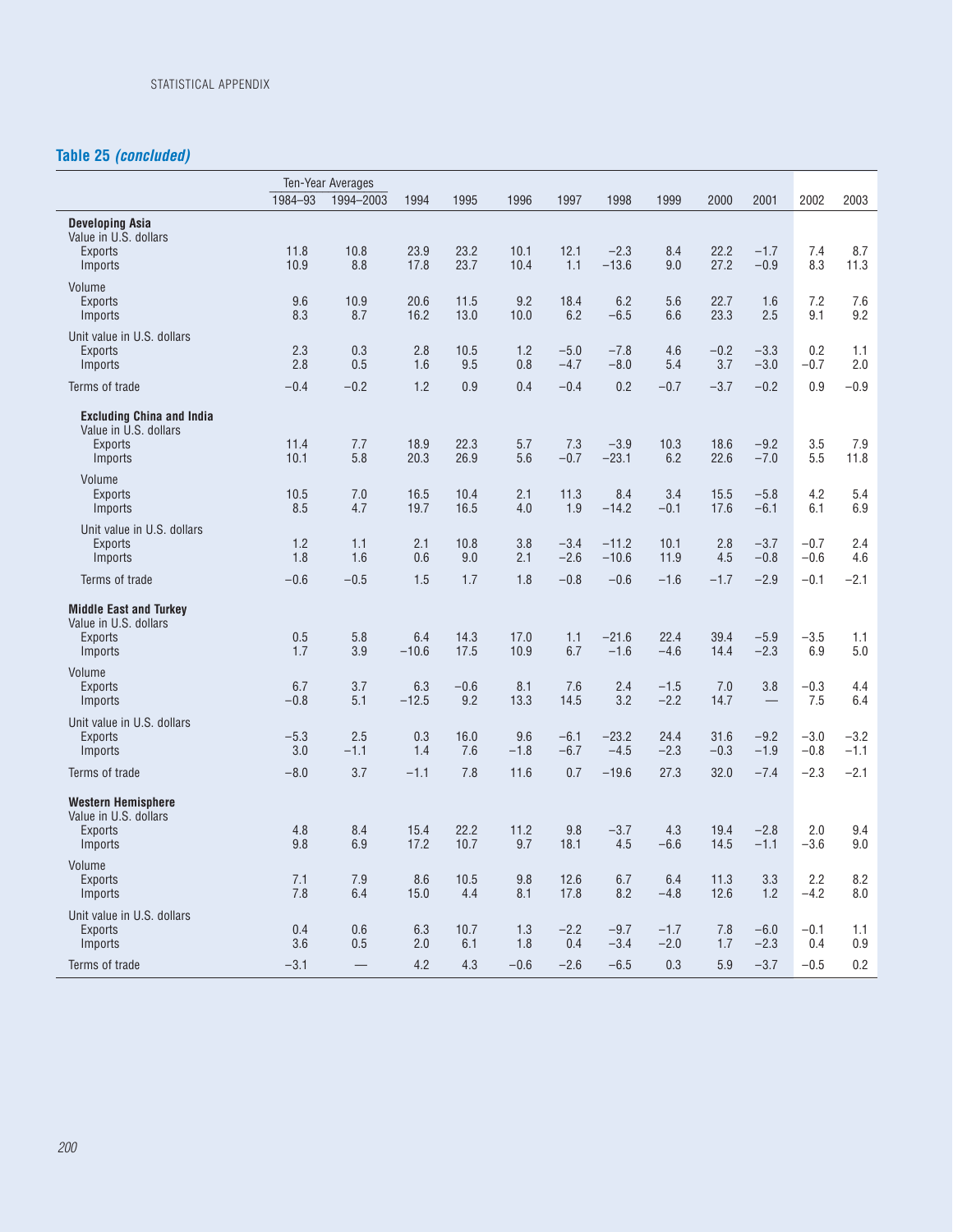|                                                         |                  | <b>Ten-Year Averages</b> |                |               |                |                  |                   |                  |                |                   |                  |                  |
|---------------------------------------------------------|------------------|--------------------------|----------------|---------------|----------------|------------------|-------------------|------------------|----------------|-------------------|------------------|------------------|
|                                                         | 1984-93          | 1994-2003                | 1994           | 1995          | 1996           | 1997             | 1998              | 1999             | 2000           | 2001              | 2002             | 2003             |
| Fuel<br>Value in U.S. dollars                           |                  |                          |                |               |                |                  |                   |                  |                |                   |                  |                  |
| <b>Exports</b><br>Imports                               | $-0.6$<br>$-0.2$ | 5.6<br>3.8               | 2.5<br>$-10.9$ | 13.4<br>12.7  | 20.3<br>3.3    | 1.2<br>9.2       | $-26.6$<br>0.2    | 28.9<br>$-2.6$   | 50.7<br>10.0   | $-10.2$<br>9.7    | $-5.6$<br>5.5    | 0.9<br>3.1       |
| Volume<br><b>Exports</b><br>Imports                     | 5.9<br>$-2.8$    | 2.5<br>4.8               | 3.8<br>$-11.4$ | $-0.9$<br>5.4 | 7.1<br>6.3     | 7.0<br>16.7      | 2.0<br>2.0        | $-1.8$<br>$-0.8$ | 5.6<br>12.2    | 1.6<br>11.0       | $-2.9$<br>4.4    | 4.2<br>4.9       |
| Unit value in U.S. dollars<br><b>Exports</b><br>Imports | $-5.7$<br>2.9    | 3.4<br>$-0.8$            | $-1.1$<br>0.4  | 15.4<br>7.3   | 13.2<br>$-2.4$ | $-5.3$<br>$-6.6$ | $-27.8$<br>$-1.7$ | 31.3<br>$-1.7$   | 43.5<br>$-1.7$ | $-11.4$<br>$-1.2$ | $-2.5$<br>1.0    | $-3.1$<br>$-1.4$ |
| Terms of trade                                          | $-8.4$           | 4.3                      | $-1.5$         | 7.5           | 16.0           | 1.4              | $-26.5$           | 33.6             | 45.9           | $-10.3$           | $-3.5$           | $-1.7$           |
| <b>Nonfuel</b><br>Value in U.S. dollars                 |                  |                          |                |               |                |                  |                   |                  |                |                   |                  |                  |
| <b>Exports</b><br>Imports                               | 8.2<br>9.2       | 9.4<br>7.5               | 19.6<br>14.6   | 22.5<br>19.9  | 9.5<br>10.3    | 10.2<br>6.1      | $-2.5$<br>$-6.1$  | 5.6<br>1.2       | 18.6<br>20.7   | $-1.0$<br>$-2.6$  | 5.8<br>4.5       | 8.7<br>10.1      |
| Volume<br><b>Exports</b><br>Imports                     | 7.5<br>7.4       | 9.5<br>7.4               | 15.0<br>12.6   | 11.0<br>10.8  | 9.5<br>9.8     | 15.3<br>9.7      | 5.7<br>0.2        | 5.7<br>1.1       | 17.8<br>17.6   | 2.7<br>0.5        | 5.8<br>5.0       | 7.4<br>8.4       |
| Unit value in U.S. dollars<br><b>Exports</b><br>Imports | 2.0<br>2.7       | 0.2<br>0.3               | 4.2<br>1.9     | 10.4<br>8.2   | 0.4<br>0.8     | $-4.2$<br>$-3.2$ | $-7.6$<br>$-6.6$  | 1.0<br>1.5       | 0.9<br>3.0     | $-3.6$<br>$-2.9$  | $-0.6$           | 1.3<br>1.6       |
| Terms of trade                                          | $-0.7$           | $-0.1$                   | 2.2            | 2.0           | $-0.4$         | $-1.0$           | $-1.1$            | $-0.5$           | $-2.0$         | $-0.7$            | 0.5              | $-0.3$           |
| <b>Primary products</b><br>Value in U.S. dollars        |                  |                          |                |               |                |                  |                   |                  |                |                   |                  |                  |
| <b>Exports</b><br>Imports                               | 5.3<br>6.0       | 7.7<br>6.7               | 17.9<br>11.7   | 25.2<br>25.4  | 6.2<br>10.7    | 6.2<br>7.3       | $-5.1$<br>$-1.7$  | 4.0<br>$-8.6$    | 10.9<br>9.2    | 0.5<br>0.6        | 4.9<br>5.5       | 9.7<br>10.0      |
| Volume<br><b>Exports</b><br>Imports                     | 4.1<br>4.4       | 7.3<br>7.1               | 8.0<br>9.5     | 9.6<br>18.3   | 7.6<br>7.6     | 9.6<br>10.9      | 5.0<br>8.3        | 7.6<br>$-7.2$    | 7.4<br>6.9     | 6.4<br>4.5        | 5.2<br>6.2       | 6.6<br>8.0       |
| Unit value in U.S. dollars<br>Exports<br>Imports        | 1.9<br>2.5       | 0.5<br>$-0.3$            | 10.2<br>2.7    | 14.5<br>6.1   | $-1.2$<br>3.0  | $-2.7$<br>$-3.4$ | $-9.7$<br>$-9.7$  | $-3.5$<br>$-1.5$ | 3.0<br>2.8     | $-5.7$<br>$-3.5$  | $-0.3$<br>$-0.6$ | 3.0<br>2.0       |
| Terms of trade                                          | $-0.6$           | 0.8                      | 7.3            | 7.9           | $-4.1$         | 0.7              |                   | $-2.1$           | 0.3            | $-2.2$            | 0.3              | 0.9              |

## **Table 26. Developing Countries—by Source of Export Earnings: Total Trade in Goods**

*(Annual percent change)*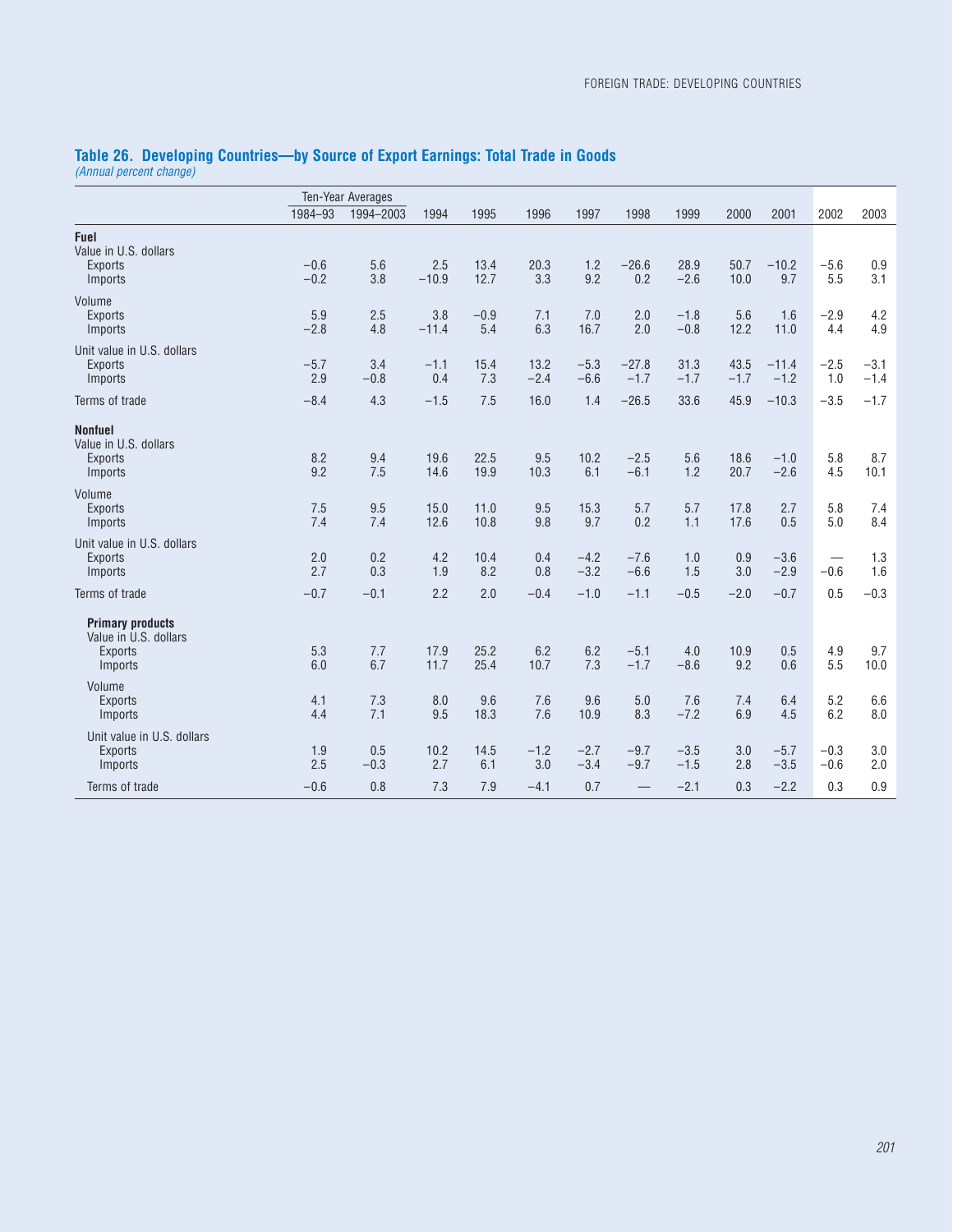### **Table 27. Summary of Payments Balances on Current Account**

*(Billions of U.S. dollars)*

|                                                                                                                                  | 1994                                               | 1995                                            | 1996                                            | 1997                                       | 1998                                          | 1999                                       | 2000                                    | 2001                                   | 2002                                      | 2003                                     |
|----------------------------------------------------------------------------------------------------------------------------------|----------------------------------------------------|-------------------------------------------------|-------------------------------------------------|--------------------------------------------|-----------------------------------------------|--------------------------------------------|-----------------------------------------|----------------------------------------|-------------------------------------------|------------------------------------------|
| <b>Advanced economies</b>                                                                                                        | 21.2                                               | 50.9                                            | 34.0                                            | 93.3                                       | 47.2                                          | $-96.0$                                    | $-227.1$                                | $-188.4$                               | $-210.3$                                  | $-242.2$                                 |
| <b>United States</b><br>European Union<br>Euro area <sup>1</sup><br>Japan                                                        | $-118.2$<br>10.1<br>17.0<br>130.6                  | $-105.8$<br>48.3<br>55.9<br>111.4               | $-117.8$<br>79.0<br>82.9<br>65.7                | $-128.4$<br>108.6<br>103.8<br>96.6         | $-203.8$<br>68.5<br>71.3<br>119.1             | $-292.9$<br>13.7<br>33.9<br>114.5          | $-410.3$<br>$-35.1$<br>$-16.2$<br>119.6 | $-393.4$<br>3.2<br>21.8<br>87.8        | $-479.6$<br>50.7<br>70.6<br>119.3         | $-514.9$<br>48.2<br>70.9<br>122.1        |
| Other advanced economies                                                                                                         | $-1.2$                                             | $-3.0$                                          | 7.0                                             | 16.5                                       | 63.4                                          | 68.6                                       | 98.7                                    | 114.0                                  | 99.4                                      | 102.3                                    |
| Memorandum<br>Newly industrialized Asian<br>economies                                                                            | 12.9                                               | 2.8                                             | $-3.5$                                          | 10.8                                       | 67.4                                          | 60.9                                       | 45.5                                    | 57.1                                   | 57.9                                      | 60.4                                     |
| <b>Developing countries</b>                                                                                                      | $-84.6$                                            | $-95.5$                                         | $-74.7$                                         | $-58.0$                                    | $-85.1$                                       | $-10.2$                                    | 66.7                                    | 39.6                                   | 18.9                                      | 0.9                                      |
| <b>Regional groups</b><br>Africa<br>Developing Asia<br>Excluding China and India<br>Middle East and Turkey<br>Western Hemisphere | $-11.1$<br>$-19.0$<br>$-25.0$<br>$-2.3$<br>$-52.2$ | $-16.8$<br>$-42.5$<br>$-38.6$<br>0.2<br>$-36.5$ | $-6.4$<br>$-38.9$<br>$-40.0$<br>10.6<br>$-40.0$ | $-7.4$<br>8.9<br>$-25.0$<br>7.7<br>$-67.2$ | $-20.1$<br>47.3<br>22.7<br>$-21.5$<br>$-90.8$ | $-14.3$<br>46.0<br>33.5<br>14.9<br>$-56.7$ | 5.4<br>45.4<br>29.3<br>63.7<br>$-47.8$  | 1.3<br>39.4<br>22.1<br>51.8<br>$-52.9$ | $-7.2$<br>33.5<br>14.1<br>25.2<br>$-32.6$ | $-7.1$<br>18.0<br>5.0<br>18.2<br>$-28.1$ |
| <b>Analytical groups</b><br>By source of export earnings<br>Fuel<br><b>Nonfuel</b><br>of which, primary products                 | $-2.5$<br>$-82.1$<br>$-11.3$                       | 2.6<br>$-98.2$<br>$-14.3$                       | 30.4<br>$-105.1$<br>$-16.4$                     | 21.5<br>$-79.5$<br>$-18.6$                 | $-27.6$<br>$-57.4$<br>$-18.7$                 | 19.9<br>$-30.1$<br>$-9.6$                  | 104.2<br>$-37.5$<br>$-9.8$              | 63.8<br>$-24.2$<br>$-9.2$              | 37.9<br>$-18.9$<br>$-11.5$                | 33.6<br>$-32.6$<br>$-13.3$               |
| By external financing source<br>Net debtor countries<br>of which, official financing                                             | $-77.7$<br>$-9.7$                                  | $-98.0$<br>$-12.1$                              | $-87.9$<br>$-9.1$                               | $-70.2$<br>$-5.1$                          | $-71.3$<br>$-10.4$                            | $-23.8$<br>$-7.2$                          | 6.6<br>3.1                              | $-4.3$<br>0.2                          | $-5.9$<br>$-5.4$                          | $-19.6$<br>$-6.1$                        |
| Net debtor countries by debt-<br>servicing experience<br>Countries with arrears and/or<br>rescheduling during 1994-98            | $-18.1$                                            | $-46.1$                                         | $-42.8$                                         | $-49.3$                                    | $-58.5$                                       | $-22.5$                                    | 10.5                                    | $-8.6$                                 | $-20.8$                                   | $-27.8$                                  |
| <b>Countries in transition</b>                                                                                                   | 2.4                                                | $-2.3$                                          | $-16.8$                                         | $-24.1$                                    | $-29.4$                                       | $-1.9$                                     | 27.1                                    | 11.8                                   | 1.4                                       | $-1.4$                                   |
| <b>Central and eastern Europe</b>                                                                                                | $-3.3$                                             | $-3.2$                                          | $-14.9$                                         | $-17.3$                                    | $-20.2$                                       | $-23.0$                                    | $-19.7$                                 | $-18.7$                                | $-20.8$                                   | $-23.1$                                  |
| Commonwealth of Independent<br>States and Mongolia<br>Russia<br><b>Excluding Russia</b>                                          | 5.6<br>8.2<br>$-2.6$                               | 0.9<br>4.9<br>$-3.9$                            | $-1.9$<br>3.8<br>$-5.7$                         | $-6.8$<br>$-0.4$<br>$-6.4$                 | $-9.2$<br>$-1.6$<br>$-7.6$                    | 21.1<br>22.7<br>$-1.6$                     | 46.8<br>45.3<br>1.5                     | 30.6<br>31.9<br>$-1.3$                 | 22.2<br>24.1<br>$-1.9$                    | 21.7<br>24.5<br>$-2.8$                   |
| Total <sup>1</sup>                                                                                                               | $-61.1$                                            | $-46.9$                                         | $-57.6$                                         | 11.2                                       | $-67.3$                                       | $-108.0$                                   | $-133.4$                                | $-136.9$                               | $-189.9$                                  | $-242.7$                                 |
| In percent of total world current<br>account transactions<br>In percent of world GDP                                             | $-0.6$<br>$-0.2$                                   | $-0.4$<br>$-0.2$                                | $-0.4$<br>$-0.2$                                | 0.1                                        | $-0.5$<br>$-0.2$                              | $-0.8$<br>$-0.4$                           | $-0.9$<br>$-0.4$                        | $-0.9$<br>$-0.4$                       | $-1.2$<br>$-0.6$                          | $-1.4$<br>$-0.7$                         |
| Memorandum<br>Emerging market countries, excluding<br>Asian countries in surplus <sup>2</sup>                                    | $-73.5$                                            | $-75.5$                                         | $-76.0$                                         | $-105.7$                                   | $-171.3$                                      | $-60.1$                                    | 46.9                                    | 16.1                                   | $-11.9$                                   | $-20.5$                                  |

1Reflects errors, omissions, and asymmetries in balance of payments statistics on current account, as well as the exclusion of data for international organizations and a limited number of countries. Calculated as the sum of the balance of individual euro area countries. See "Classification of Countries" in the introduction to this Statistical Appendix. 2All developing and transition countries excluding China, Hong Kong SAR, Korea, Malaysia, the Philippines, Singapore, Taiwan Province of China, and Thailand.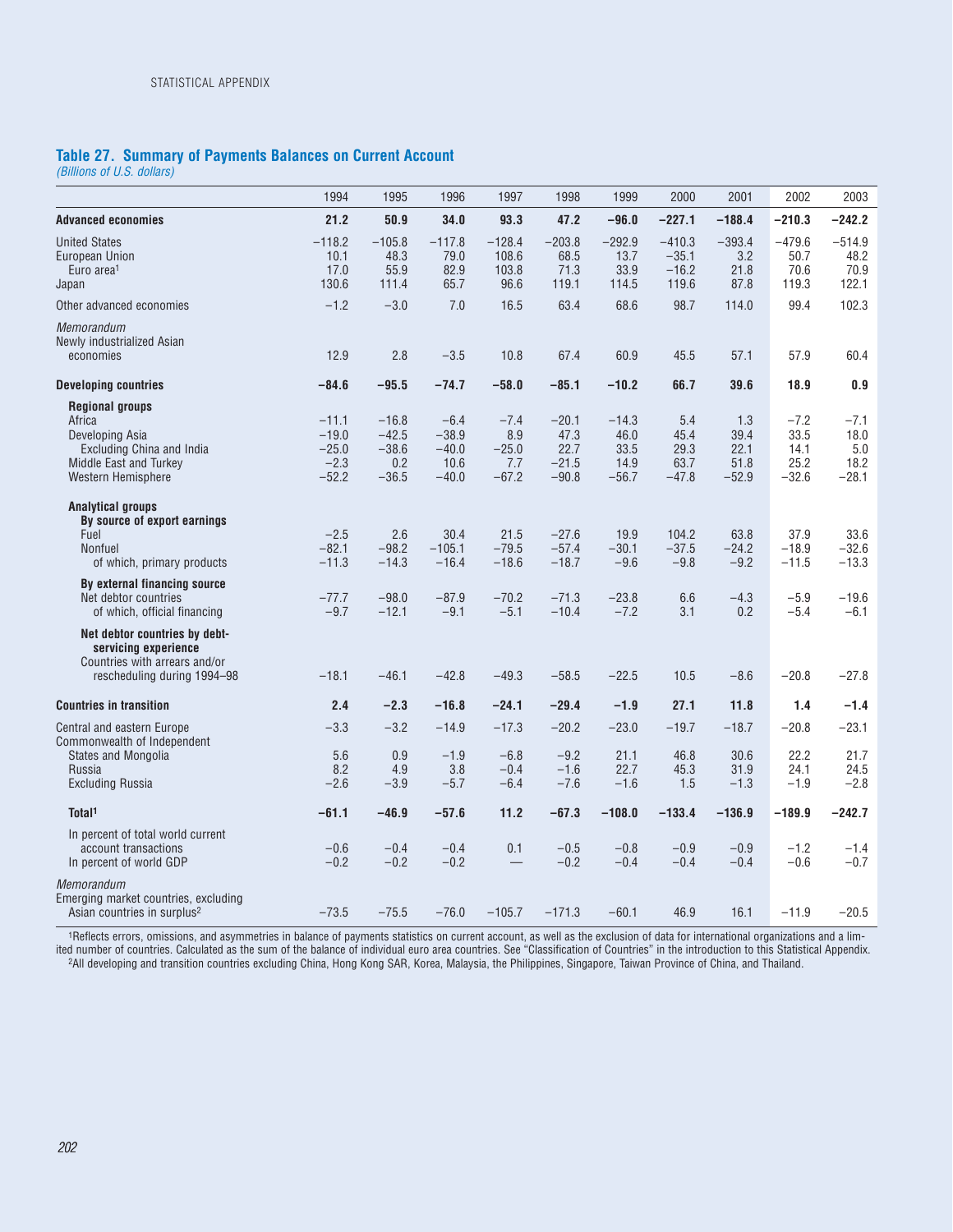## **Table 28. Advanced Economies: Balance of Payments on Current Account**

|                                                                                                              | 1994                                                | 1995                                                | 1996                                                | 1997                                                | 1998                                           | 1999                                          | 2000                                          | 2001                                          | 2002                                          | 2003                                        |
|--------------------------------------------------------------------------------------------------------------|-----------------------------------------------------|-----------------------------------------------------|-----------------------------------------------------|-----------------------------------------------------|------------------------------------------------|-----------------------------------------------|-----------------------------------------------|-----------------------------------------------|-----------------------------------------------|---------------------------------------------|
|                                                                                                              |                                                     |                                                     |                                                     |                                                     |                                                | Billions of U.S. dollars                      |                                               |                                               |                                               |                                             |
| <b>Advanced economies</b>                                                                                    | 21.2                                                | 50.9                                                | 34.0                                                | 93.3                                                | 47.2                                           | $-96.0$                                       | $-227.1$                                      | $-188.4$                                      | $-210.3$                                      | $-242.2$                                    |
| Major advanced economies                                                                                     | $-14.4$                                             | 2.2                                                 | $-9.7$                                              | 26.3                                                | $-46.5$                                        | $-177.9$                                      | $-308.3$                                      | $-287.7$                                      | $-312.2$                                      | $-344.6$                                    |
| <b>United States</b>                                                                                         | $-118.2$                                            | $-105.8$                                            | $-117.8$                                            | $-128.4$                                            | $-203.8$                                       | $-292.9$                                      | $-410.3$                                      | $-393.4$                                      | $-479.6$                                      | $-514.9$                                    |
| Japan                                                                                                        | 130.6                                               | 111.4                                               | 65.7                                                | 96.6                                                | 119.1                                          | 114.5                                         | 119.6                                         | 87.8                                          | 119.3                                         | 122.1                                       |
| Germany                                                                                                      | $-24.0$                                             | $-20.7$                                             | $-7.9$                                              | $-2.7$                                              | $-6.2$                                         | $-19.1$                                       | $-20.9$                                       | 2.4                                           | 38.7                                          | 45.5                                        |
| France                                                                                                       | 7.4                                                 | 10.9                                                | 20.5                                                | 39.5                                                | 40.1                                           | 42.0                                          | 19.4                                          | 24.0                                          | 26.6                                          | 22.0                                        |
| Italy                                                                                                        | 13.2                                                | 25.1                                                | 40.0                                                | 32.4                                                | 20.0                                           | 8.1                                           | $-5.7$                                        | 1.6                                           | 2.8                                           | 3.2                                         |
| United Kingdom                                                                                               | $-10.4$                                             | $-14.2$                                             | $-13.6$                                             | $-2.8$                                              | $-8.0$                                         | $-31.9$                                       | $-29.1$                                       | $-29.5$                                       | $-32.2$                                       | $-37.1$                                     |
| Canada                                                                                                       | $-13.0$                                             | $-4.4$                                              | 3.4                                                 | $-8.2$                                              | $-7.7$                                         | 1.3                                           | 18.7                                          | 19.4                                          | 12.2                                          | 14.5                                        |
| Other advanced economies                                                                                     | 35.6                                                | 48.7                                                | 43.7                                                | 67.1                                                | 93.7                                           | 81.9                                          | 81.2                                          | 99.3                                          | 102.0                                         | 102.4                                       |
| Spain                                                                                                        | $-6.6$                                              | 0.2                                                 | 0.4                                                 | 2.5                                                 | $-2.9$                                         | $-14.0$                                       | $-19.4$                                       | $-15.2$                                       | $-11.3$                                       | $-12.8$                                     |
| <b>Netherlands</b>                                                                                           | 17.3                                                | 25.8                                                | 21.4                                                | 25.1                                                | 13.6                                           | 15.7                                          | 14.1                                          | 10.6                                          | 13.5                                          | 13.5                                        |
| Belgium-Luxembourg                                                                                           | 12.6                                                | 16.5                                                | 15.0                                                | 15.1                                                | 15.3                                           | 14.6                                          | 11.3                                          | 13.0                                          | 12.7                                          | 12.9                                        |
| Sweden                                                                                                       | 0.8                                                 | 4.9                                                 | 6.5                                                 | 7.0                                                 | 6.8                                            | 8.8                                           | 7.6                                           | 6.7                                           | 7.2                                           | 7.9                                         |
| Austria                                                                                                      | $-3.3$                                              | $-6.1$                                              | $-5.4$                                              | $-6.5$                                              | $-5.2$                                         | $-6.8$                                        | $-4.7$                                        | $-4.1$                                        | $-4.6$                                        | $-5.0$                                      |
| Denmark                                                                                                      | 2.7                                                 | 1.8                                                 | 3.2                                                 | 0.7                                                 | $-1.5$                                         | 2.9                                           | 2.5                                           | 4.2                                           | 5.0                                           | 6.5                                         |
| Finland                                                                                                      | 1.1                                                 | 5.3                                                 | 5.1                                                 | 6.8                                                 | 7.3                                            | 7.8                                           | 8.9                                           | 7.8                                           | 9.4                                           | 10.4                                        |
| Greece                                                                                                       | $-0.1$                                              | $-2.9$                                              | $-4.6$                                              | $-4.8$                                              | $-3.6$                                         | $-5.1$                                        | $-7.7$                                        | $-7.2$                                        | $-6.7$                                        | $-7.9$                                      |
| Portugal                                                                                                     | $-2.2$                                              | $-0.1$                                              | $-4.1$                                              | $-6.1$                                              | $-7.9$                                         | $-9.7$                                        | $-11.1$                                       | $-10.0$                                       | $-9.6$                                        | $-9.8$                                      |
| Ireland                                                                                                      | 1.6                                                 | 1.9                                                 | 2.4                                                 | 2.5                                                 | 0.8                                            | 0.4                                           | $-0.6$                                        | $-1.0$                                        | $-0.8$                                        | $-1.2$                                      |
| Switzerland                                                                                                  | 17.3                                                | 21.0                                                | 21.9                                                | 25.5                                                | 26.1                                           | 28.4                                          | 30.9                                          | 24.7                                          | 28.0                                          | 31.3                                        |
| <b>Norway</b>                                                                                                | 3.7                                                 | 5.2                                                 | 11.0                                                | 10.0                                                | 0.1                                            | 8.5                                           | 25.0                                          | 26.0                                          | 20.6                                          | 17.8                                        |
| <b>Israel</b>                                                                                                | $-3.4$                                              | $-5.2$                                              | $-5.4$                                              | $-4.0$                                              | $-1.3$                                         | $-3.3$                                        | $-2.0$                                        | $-1.9$                                        | $-2.0$                                        | $-2.0$                                      |
| Iceland                                                                                                      | 0.1                                                 | 0.1                                                 | $-0.1$                                              | $-0.1$                                              | $-0.6$                                         | $-0.6$                                        | $-0.9$                                        | $-0.3$                                        | $-0.2$                                        |                                             |
| Cyprus                                                                                                       | 0.1                                                 | $-0.2$                                              | $-0.5$                                              | $-0.3$                                              | $-0.6$                                         | $-0.2$                                        | $-0.5$                                        | $-0.4$                                        | $-0.5$                                        | $-0.4$                                      |
| Korea                                                                                                        | $-3.9$                                              | $-8.5$                                              | $-23.0$                                             | $-8.2$                                              | 40.4                                           | 24.5                                          | 12.2                                          | 8.6                                           | 7.1                                           | $5.0$                                       |
| Australia                                                                                                    | $-16.9$                                             | $-19.3$                                             | $-15.8$                                             | $-12.7$                                             | $-17.9$                                        | $-22.9$                                       | $-15.3$                                       | $-9.1$                                        | $-14.6$                                       | $-16.8$                                     |
| Taiwan Province of China                                                                                     | 6.5                                                 | 5.5                                                 | 10.9                                                | 7.1                                                 | 3.4                                            | 8.4                                           | 8.9                                           | 19.0                                          | 16.6                                          | 17.9                                        |
| Hong Kong SAR                                                                                                | $-1.1$                                              | $-9.1$                                              | $-4.0$                                              | $-6.2$                                              | 3.9                                            | 11.5                                          | 8.9                                           | 12.0                                          | 14.9                                          | 16.2                                        |
| Singapore                                                                                                    | 11.4                                                | 14.9                                                | 12.6                                                | 18.1                                                | 19.7                                           | 16.5                                          | 15.5                                          | 17.5                                          | 19.3                                          | 21.2                                        |
| New Zealand                                                                                                  | $-2.0$                                              | $-3.1$                                              | $-3.9$                                              | $-4.3$                                              | $-2.1$                                         | $-3.5$                                        | $-2.8$                                        | $-1.4$                                        | $-2.0$                                        | $-2.6$                                      |
| <i><b>Memorandum</b></i><br>European Union<br>Euro area <sup>1</sup><br>Newly industrialized Asian economies | 10.1<br>17.0<br>12.9                                | 48.3<br>55.9<br>2.8                                 | 79.0<br>82.9<br>$-3.5$                              | 108.6<br>103.8<br>10.8                              | 68.5<br>71.3<br>67.4                           | 13.7<br>33.9<br>60.9<br>Percent of GDP        | $-35.1$<br>$-16.2$<br>45.5                    | 3.2<br>21.8<br>57.1                           | 50.7<br>70.6<br>57.9                          | 48.2<br>70.9<br>60.4                        |
| <b>United States</b>                                                                                         | $-1.7$                                              | $-1.4$                                              | $-1.5$                                              | $-1.5$                                              | $-2.3$                                         | $-3.2$                                        | $-4.2$                                        | $-3.9$                                        | $-4.6$                                        | $-4.7$                                      |
| Japan                                                                                                        | 2.7                                                 | 2.1                                                 | 1.4                                                 | 2.2                                                 | 3.0                                            | 2.5                                           | 2.5                                           | 2.1                                           | 3.0                                           | 2.9                                         |
| Germany                                                                                                      | $-1.1$                                              | $-0.8$                                              | $-0.3$                                              | $-0.1$                                              | $-0.3$                                         | $-0.9$                                        | $-1.1$                                        | 0.1                                           | 1.9                                           | 2.1                                         |
| France                                                                                                       | 0.5                                                 | 0.7                                                 | 1.3                                                 | 2.8                                                 | 2.8                                            | 2.9                                           | 1.5                                           | 1.8                                           | 1.9                                           | 1.4                                         |
| Italy                                                                                                        | 1.3                                                 | 2.3                                                 | 3.2                                                 | 2.8                                                 | 1.7                                            | 0.7                                           | $-0.5$                                        | 0.1                                           | 0.2                                           | 0.2                                         |
| <b>United Kingdom</b>                                                                                        | $-1.0$                                              | $-1.3$                                              | $-1.1$                                              | $-0.2$                                              | $-0.6$                                         | $-2.2$                                        | $-2.0$                                        | $-2.1$                                        | $-2.1$                                        | $-2.3$                                      |
| Canada                                                                                                       | $-2.3$                                              | $-0.8$                                              | 0.5                                                 | $-1.3$                                              | $-1.2$                                         | 0.2                                           | 2.6                                           | 2.8                                           | 1.7                                           | 1.9                                         |
| Spain                                                                                                        | $-1.3$                                              |                                                     | 0.1                                                 | 0.5                                                 | $-0.5$                                         | $-2.3$                                        | $-3.4$                                        | $-2.6$                                        | $-1.7$                                        | $-1.8$                                      |
| <b>Netherlands</b>                                                                                           | 4.9                                                 | 6.2                                                 | 5.2                                                 | 6.6                                                 | 3.5                                            | 3.9                                           | 3.8                                           | 2.8                                           | 3.2                                           | 3.0                                         |
| Belgium-Luxembourg                                                                                           | 5.0                                                 | 5.6                                                 | 5.2                                                 | 5.7                                                 | 5.7                                            | 5.4                                           | 4.5                                           | 5.2                                           | 4.7                                           | 4.5                                         |
| Sweden                                                                                                       | 0.4                                                 | 2.1                                                 | 2.5                                                 | 2.9                                                 | 2.8                                            | 3.6                                           | 3.3                                           | 3.2                                           | 3.2                                           | 3.2                                         |
| Austria                                                                                                      | $-1.6$                                              | $-2.6$                                              | $-2.3$                                              | $-3.2$                                              | $-2.5$                                         | $-3.2$                                        | $-2.5$                                        | $-2.2$                                        | $-2.3$                                        | $-2.3$                                      |
| Denmark                                                                                                      | 1.8                                                 | 1.0                                                 | 1.8                                                 | 0.4                                                 | $-0.9$                                         | 1.7                                           | 1.6                                           | 2.6                                           | 2.8                                           | 3.4                                         |
| Finland                                                                                                      | 1.1                                                 | 4.1                                                 | 4.0                                                 | 5.6                                                 | 5.6                                            | 6.0                                           | 7.4                                           | 6.5                                           | 7.3                                           | 7.6                                         |
| Greece                                                                                                       | $-0.1$                                              | $-2.4$                                              | $-3.7$                                              | $-4.0$                                              | $-3.0$                                         | $-4.0$                                        | $-6.8$                                        | $-6.2$                                        | $-5.1$                                        | $-5.4$                                      |
| Portugal                                                                                                     | $-2.5$                                              | $-0.1$                                              | $-3.6$                                              | $-5.7$                                              | $-7.0$                                         | $-8.4$                                        | $-10.4$                                       | $-9.2$                                        | $-8.0$                                        | $-7.5$                                      |
| Ireland                                                                                                      | 2.9                                                 | 2.8                                                 | 3.3                                                 | 3.1                                                 | 0.9                                            | 0.4                                           | $-0.6$                                        | $-1.0$                                        | $-0.7$                                        | $-0.9$                                      |
| Switzerland                                                                                                  | 6.6                                                 | 6.8                                                 | 7.4                                                 | 9.9                                                 | 10.0                                           | 11.0                                          | 12.9                                          | 10.0                                          | 10.5                                          | 11.0                                        |
| Norway                                                                                                       | 3.0                                                 | 3.5                                                 | 6.9                                                 | 6.3                                                 |                                                | 5.4                                           | 15.0                                          | 15.4                                          | 11.4                                          | 9.5                                         |
| <i>Israel</i>                                                                                                | $-4.4$                                              | $-5.7$                                              | $-5.5$                                              | $-3.9$                                              | $-1.3$                                         | $-3.2$                                        | $-1.7$                                        | $-1.7$                                        | $-1.9$                                        | $-1.8$                                      |
| <b>Iceland</b>                                                                                               | 1.9                                                 | 0.8                                                 | $-1.8$                                              | $-1.6$                                              | $-7.0$                                         | $-6.9$                                        | $-10.1$                                       | $-4.4$                                        | $-2.0$                                        | 0.1                                         |
| Cyprus                                                                                                       | 1.2                                                 | $-1.8$                                              | $-5.2$                                              | $-4.0$                                              | $-6.7$                                         | $-2.4$                                        | $-5.2$                                        | $-4.4$                                        | $-5.5$                                        | $-3.6$                                      |
| Korea<br>Australia<br>Taiwan Province of China<br>Hong Kong SAR<br>Singapore<br>New Zealand                  | $-1.0$<br>$-5.0$<br>2.7<br>$-0.8$<br>16.3<br>$-4.0$ | $-1.7$<br>$-5.3$<br>2.1<br>$-6.4$<br>17.9<br>$-5.2$ | $-4.4$<br>$-3.9$<br>3.9<br>$-2.6$<br>13.8<br>$-5.9$ | $-1.7$<br>$-3.1$<br>2.4<br>$-3.5$<br>19.2<br>$-6.5$ | 12.7<br>$-4.9$<br>1.3<br>2.4<br>24.0<br>$-3.9$ | 6.0<br>$-5.9$<br>2.9<br>7.2<br>20.0<br>$-6.3$ | 2.7<br>$-4.0$<br>2.9<br>5.4<br>16.7<br>$-5.5$ | 2.0<br>$-2.6$<br>6.7<br>7.3<br>20.4<br>$-2.9$ | 1.5<br>$-3.6$<br>5.8<br>9.2<br>21.7<br>$-3.5$ | $0.9 - 3.9$<br>5.9<br>9.7<br>22.3<br>$-4.1$ |

1Calculated as the sum of the balances of individual euro area countries.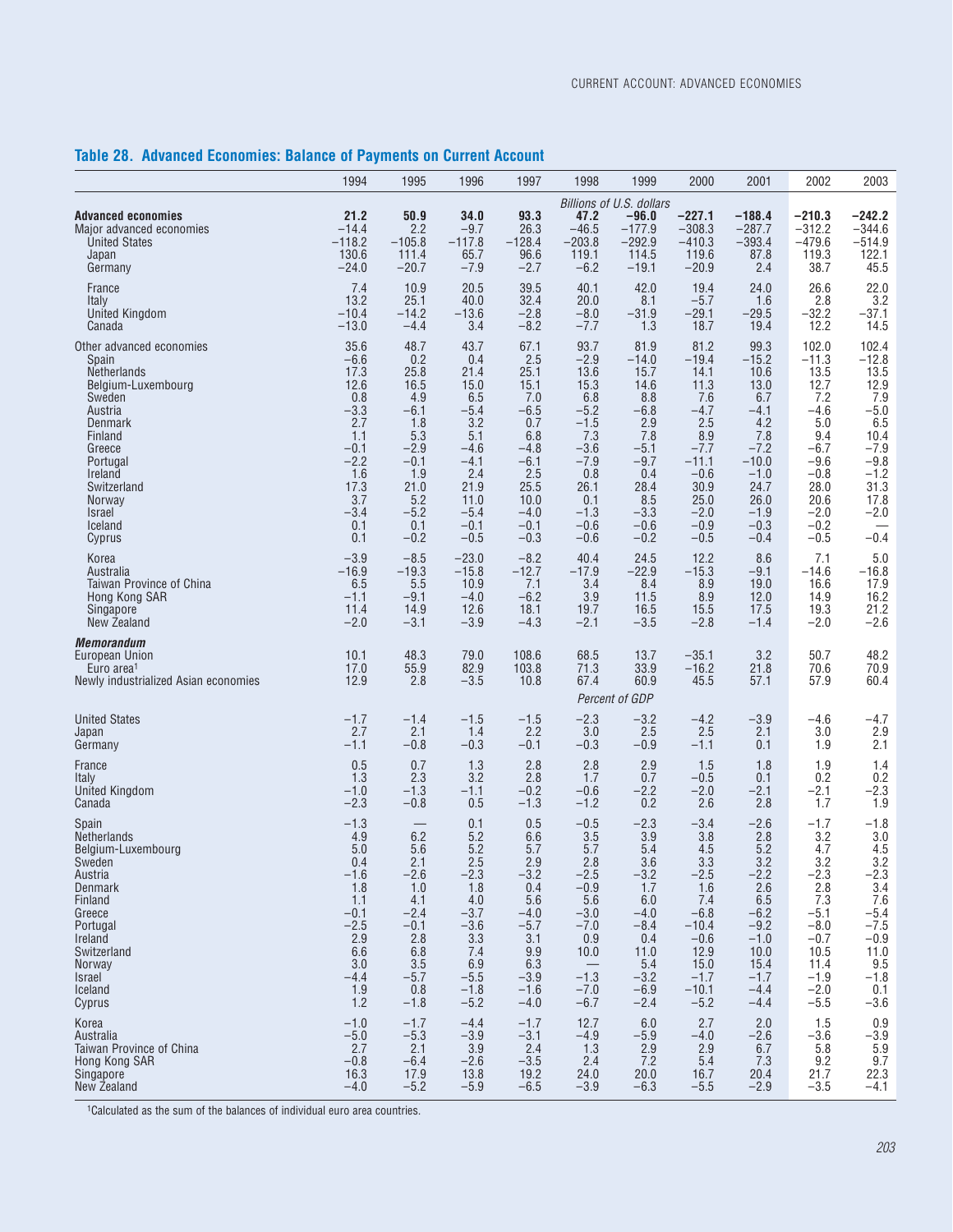### **Table 29. Advanced Economies: Current Account Transactions**

*(Billions of U.S. dollars)*

|                                                                                                   | 1994                                     | 1995                                     | 1996                                      | 1997                                      | 1998                                      | 1999                                           | 2000                                            | 2001                                             | 2002                                             | 2003                                             |
|---------------------------------------------------------------------------------------------------|------------------------------------------|------------------------------------------|-------------------------------------------|-------------------------------------------|-------------------------------------------|------------------------------------------------|-------------------------------------------------|--------------------------------------------------|--------------------------------------------------|--------------------------------------------------|
| <b>Exports</b><br>Imports                                                                         | 3,318.6<br>3,245.2                       | 3,965.9<br>3,875.2                       | 4.084.1<br>4,025.4                        | 4,196.7<br>4,126.5                        | 4,169.3<br>4,106.0                        | 4,276.6<br>4,352.6                             | 4,650.6<br>4,874.0                              | 4,421.1<br>4,600.3                               | 4.528.9<br>4,716.7                               | 4.936.8<br>5,153.0                               |
| Trade balance                                                                                     | 73.4                                     | 90.7                                     | 58.7                                      | 70.2                                      | 63.3                                      | $-76.0$                                        | $-223.4$                                        | $-179.2$                                         | $-187.9$                                         | $-216.2$                                         |
| Services, credits<br>Services, debits                                                             | 894.5<br>831.3                           | 1,006.2<br>942.1                         | 1,067.7<br>991.0                          | 1,102.4<br>1,006.2                        | 1,121.1<br>1,044.1                        | 1,164.6<br>1,092.6                             | 1,224.3<br>1,151.7                              | 1,201.7<br>1,136.8                               | 1,272.4<br>1,215.6                               | 1,383.7<br>1,333.6                               |
| Balance on services                                                                               | 63.2                                     | 64.1                                     | 76.7                                      | 96.2                                      | 77.0                                      | 72.0                                           | 72.6                                            | 64.9                                             | 56.8                                             | 50.1                                             |
| Balance on goods and services                                                                     | 136.5                                    | 154.8                                    | 135.4                                     | 166.4                                     | 140.3                                     | $-4.0$                                         | $-150.8$                                        | $-114.3$                                         | $-131.1$                                         | $-166.1$                                         |
| Income, net<br>Current transfers, net                                                             | $-26.5$<br>$-88.9$                       | $-21.9$<br>$-82.0$                       | $-8.7$<br>$-92.8$                         | 14.0<br>$-87.1$                           | $-3.6$<br>$-89.5$                         | 12.5<br>$-104.5$                               | 25.2<br>$-101.5$                                | 27.2<br>$-101.2$                                 | 24.9<br>$-104.1$                                 | 33.8<br>$-109.9$                                 |
| <b>Current account balance</b>                                                                    | 21.2                                     | 50.9                                     | 34.0                                      | 93.3                                      | 47.2                                      | $-96.0$                                        | $-227.1$                                        | $-188.4$                                         | $-210.3$                                         | $-242.2$                                         |
| <b>Balance on goods and services</b>                                                              |                                          |                                          |                                           |                                           |                                           |                                                |                                                 |                                                  |                                                  |                                                  |
| <b>Advanced economies</b><br>Major advanced economies<br><b>United States</b><br>Japan<br>Germany | 136.5<br>70.8<br>$-96.7$<br>96.4<br>10.1 | 154.8<br>83.4<br>$-96.4$<br>74.7<br>18.1 | 135.4<br>56.0<br>$-101.8$<br>21.2<br>25.2 | 166.4<br>74.5<br>$-107.8$<br>47.3<br>29.1 | 140.3<br>19.2<br>$-166.9$<br>73.2<br>31.7 | $-4.0$<br>$-117.4$<br>$-262.2$<br>69.2<br>17.9 | $-150.8$<br>$-263.5$<br>$-378.7$<br>69.0<br>7.3 | $-114.3$<br>$-249.8$<br>$-358.3$<br>26.5<br>37.6 | $-131.1$<br>$-260.1$<br>$-428.0$<br>54.8<br>71.6 | $-166.1$<br>$-297.9$<br>$-474.8$<br>63.7<br>78.8 |
| France<br>Italy<br><b>United Kingdom</b><br>Canada                                                | 25.0<br>37.0<br>$-7.3$<br>6.3            | 28.9<br>45.3<br>$-5.6$<br>18.4           | 31.2<br>62.2<br>$-6.4$<br>24.4            | 45.8<br>47.6<br>0.3<br>12.1               | 44.8<br>39.8<br>$-15.2$<br>11.8           | 36.3<br>24.5<br>$-25.2$<br>22.3                | 19.4<br>10.7<br>$-28.0$<br>36.9                 | 23.1<br>17.8<br>$-32.3$<br>35.9                  | 25.2<br>17.4<br>$-30.8$<br>29.7                  | 20.1<br>20.3<br>$-37.7$<br>31.7                  |
| Other advanced economies                                                                          | 65.7                                     | 71.4                                     | 79.4                                      | 91.9                                      | 121.1                                     | 113.4                                          | 112.7                                           | 135.4                                            | 129.0                                            | 131.8                                            |
| Memorandum<br><b>European Union</b><br>Euro area<br>Newly industrialized Asian<br>economies       | 110.8<br>99.9<br>8.7                     | 147.0<br>128.2<br>1.0                    | 176.5<br>156.2<br>$-3.4$                  | 187.0<br>162.4<br>7.0                     | 154.7<br>151.9<br>63.3                    | 97.7<br>100.7<br>59.8                          | 42.7<br>48.6<br>45.4                            | 90.0<br>100.9<br>53.5                            | 135.9<br>143.6<br>49.8                           | 138.1<br>151.2<br>50.8                           |
| Income, net                                                                                       |                                          |                                          |                                           |                                           |                                           |                                                |                                                 |                                                  |                                                  |                                                  |
| <b>Advanced economies</b><br>Major advanced economies<br><b>United States</b><br>Japan<br>Germany | $-26.5$<br>6.2<br>16.7<br>40.3<br>3.0    | $-21.9$<br>1.2<br>24.6<br>44.4<br>0.1    | $-8.7$<br>23.1<br>24.1<br>53.5<br>0.9     | 14.0<br>34.8<br>20.2<br>58.1<br>$-1.4$    | $-3.6$<br>20.9<br>7.6<br>54.7<br>$-7.6$   | 12.5<br>34.7<br>18.1<br>57.4<br>$-9.6$         | 25.2<br>45.5<br>21.8<br>60.4<br>$-3.1$          | 27.2<br>50.4<br>14.4<br>69.2<br>$-11.3$          | 24.9<br>38.7<br>0.4<br>69.3<br>$-7.1$            | 33.8<br>48.2<br>9.0<br>68.0<br>$-5.9$            |
| France<br>Italy<br><b>United Kingdom</b><br>Canada                                                | $-6.9$<br>$-16.7$<br>$-11.3$<br>$-19.0$  | $-9.0$<br>$-15.6$<br>$-20.6$<br>$-22.7$  | $-2.7$<br>$-15.0$<br>$-16.2$<br>$-21.6$   | 2.6<br>$-11.2$<br>$-12.6$<br>$-20.9$      | 4.9<br>$-12.3$<br>$-6.4$<br>$-19.9$       | 19.0<br>$-11.1$<br>$-17.5$<br>$-21.7$          | 13.8<br>$-12.0$<br>$-16.3$<br>$-19.1$           | 14.2<br>$-10.9$<br>$-7.4$<br>$-17.8$             | 15.8<br>$-9.0$<br>$-12.4$<br>$-18.3$             | 17.5<br>$-10.9$<br>$-11.6$<br>$-17.9$            |
| Other advanced economies                                                                          | $-32.6$                                  | $-23.1$                                  | $-31.8$                                   | $-20.8$                                   | $-24.5$                                   | $-22.2$                                        | $-20.3$                                         | $-23.2$                                          | $-13.7$                                          | $-14.4$                                          |
| Memorandum<br><b>European Union</b><br>Euro area<br>Newly industrialized Asian<br>economies       | $-56.9$<br>$-33.2$<br>5.1                | $-62.5$<br>$-28.2$<br>5.4                | $-55.7$<br>$-26.8$<br>3.5                 | $-43.3$<br>$-18.6$<br>8.2                 | $-49.6$<br>$-35.4$<br>5.1                 | $-42.6$<br>$-21.0$<br>4.2                      | $-42.0$<br>$-20.4$<br>5.0                       | $-47.1$<br>$-35.4$<br>9.7                        | $-43.8$<br>$-26.9$<br>15.3                       | $-45.3$<br>$-29.3$<br>17.3                       |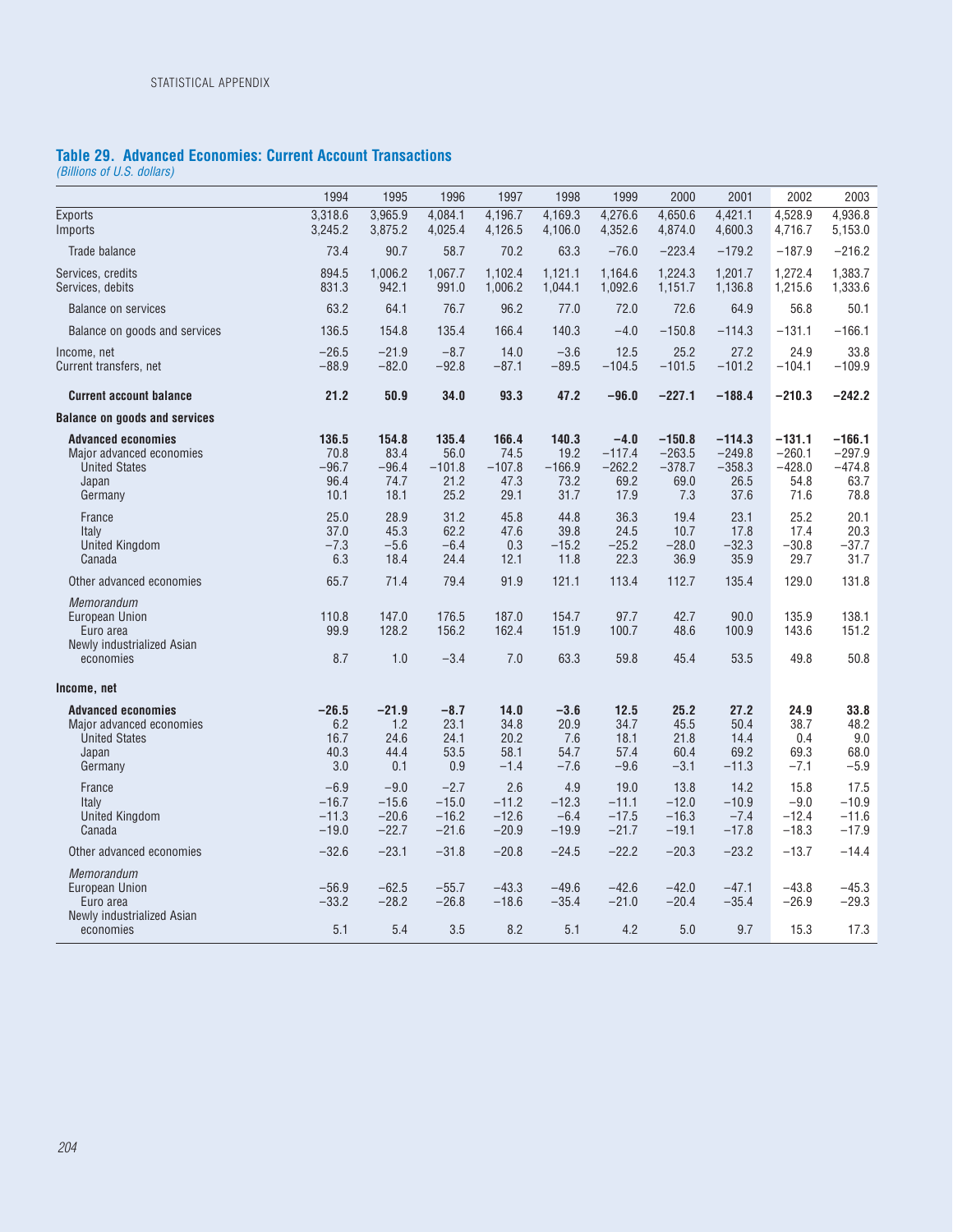|                                 | 1994    | 1995    | 1996     | 1997    | 1998    | 1999                     | 2000    | 2001    | 2002    | 2003    |
|---------------------------------|---------|---------|----------|---------|---------|--------------------------|---------|---------|---------|---------|
|                                 |         |         |          |         |         | Billions of U.S. dollars |         |         |         |         |
| <b>Developing countries</b>     | $-84.6$ | $-95.5$ | $-74.7$  | $-58.0$ | $-85.1$ | $-10.2$                  | 66.7    | 39.6    | 18.9    | 0.9     |
| <b>Regional groups</b>          |         |         |          |         |         |                          |         |         |         |         |
| Africa                          | $-11.1$ | $-16.8$ | $-6.4$   | $-7.4$  | $-20.1$ | $-14.3$                  | 5.4     | 1.3     | $-7.2$  | $-7.1$  |
| Sub-Sahara                      | $-7.9$  | $-12.6$ | $-7.2$   | $-10.2$ | $-18.4$ | $-13.7$                  | $-2.5$  | $-6.3$  | $-11.2$ | $-11.8$ |
| <b>Excluding Nigeria and</b>    |         |         |          |         |         |                          |         |         |         |         |
| South Africa                    | $-6.4$  | $-8.7$  | $-7.8$   | $-10.2$ | $-13.2$ | $-11.6$                  | $-6.9$  | $-8.6$  | $-9.7$  | $-11.7$ |
| Developing Asia                 | $-19.0$ | $-42.5$ | $-38.9$  | 8.9     | 47.3    | 46.0                     | 45.4    | 39.4    | 33.5    | 18.0    |
| China                           | 7.7     | 1.6     | 7.2      | 37.0    | 31.5    | 15.7                     | 20.5    | 17.4    | 19.0    | 13.1    |
| India                           | $-1.7$  | $-5.6$  | $-6.0$   | $-3.0$  | $-6.9$  | $-3.2$                   | $-4.3$  | $-0.1$  | 0.4     | $-0.1$  |
| Other developing Asia           | $-25.0$ | $-38.6$ | $-40.0$  | $-25.0$ | 22.7    | 33.5                     | 29.3    | 22.1    | 14.1    | 5.0     |
| Middle East and Turkey          | $-2.3$  | 0.2     | 10.6     | 7.7     | $-21.5$ | 14.9                     | 63.7    | 51.8    | 25.2    | 18.2    |
| Western Hemisphere              | $-52.2$ | $-36.5$ | $-40.0$  | $-67.2$ | $-90.8$ | $-56.7$                  | $-47.8$ | $-52.9$ | $-32.6$ | $-28.1$ |
| <b>Analytical groups</b>        |         |         |          |         |         |                          |         |         |         |         |
| By source of export earnings    |         |         |          |         |         |                          |         |         |         |         |
| Fuel                            | $-2.5$  | 2.6     | 30.4     | 21.5    | $-27.6$ | 19.9                     | 104.2   | 63.8    | 37.9    | 33.6    |
| Nonfuel                         | $-82.1$ | $-98.2$ | $-105.1$ | $-79.5$ | $-57.4$ | $-30.1$                  | $-37.5$ | $-24.2$ | $-18.9$ | $-32.6$ |
| of which, primary products      | $-11.3$ | $-14.3$ | $-16.4$  | $-18.6$ | $-18.7$ | $-9.6$                   | $-9.8$  | $-9.2$  | $-11.5$ | $-13.3$ |
| By external financing source    |         |         |          |         |         |                          |         |         |         |         |
| Net debtor countries            | $-77.7$ | $-98.0$ | $-87.9$  | $-70.2$ | $-71.3$ | $-23.8$                  | 6.6     | $-4.3$  | $-5.9$  | $-19.6$ |
| of which, official financing    | $-9.7$  | $-12.1$ | $-9.1$   | $-5.1$  | $-10.4$ | $-7.2$                   | 3.1     | 0.2     | $-5.4$  | $-6.1$  |
| Net debtor countries by debt-   |         |         |          |         |         |                          |         |         |         |         |
| servicing experience            |         |         |          |         |         |                          |         |         |         |         |
| Countries with arrears and/or   |         |         |          |         |         |                          |         |         |         |         |
| rescheduling during 1994-98     | $-18.1$ | $-46.1$ | $-42.8$  | $-49.3$ | $-58.5$ | $-22.5$                  | 10.5    | $-8.6$  | $-20.8$ | $-27.8$ |
| Other groups                    |         |         |          |         |         |                          |         |         |         |         |
| Heavily indebted poor countries | $-9.6$  | $-12.5$ | $-13.1$  | $-14.3$ | $-16.0$ | $-12.9$                  | $-7.7$  | $-8.8$  | $-12.1$ | $-14.9$ |
| Middle East and north Africa    | $-10.9$ | $-4.5$  | 12.5     | 11.6    | $-27.1$ | 14.2                     | 80.2    | 54.6    | 29.4    | 23.2    |

# **Table 30. Developing Countries: Payments Balances on Current Account**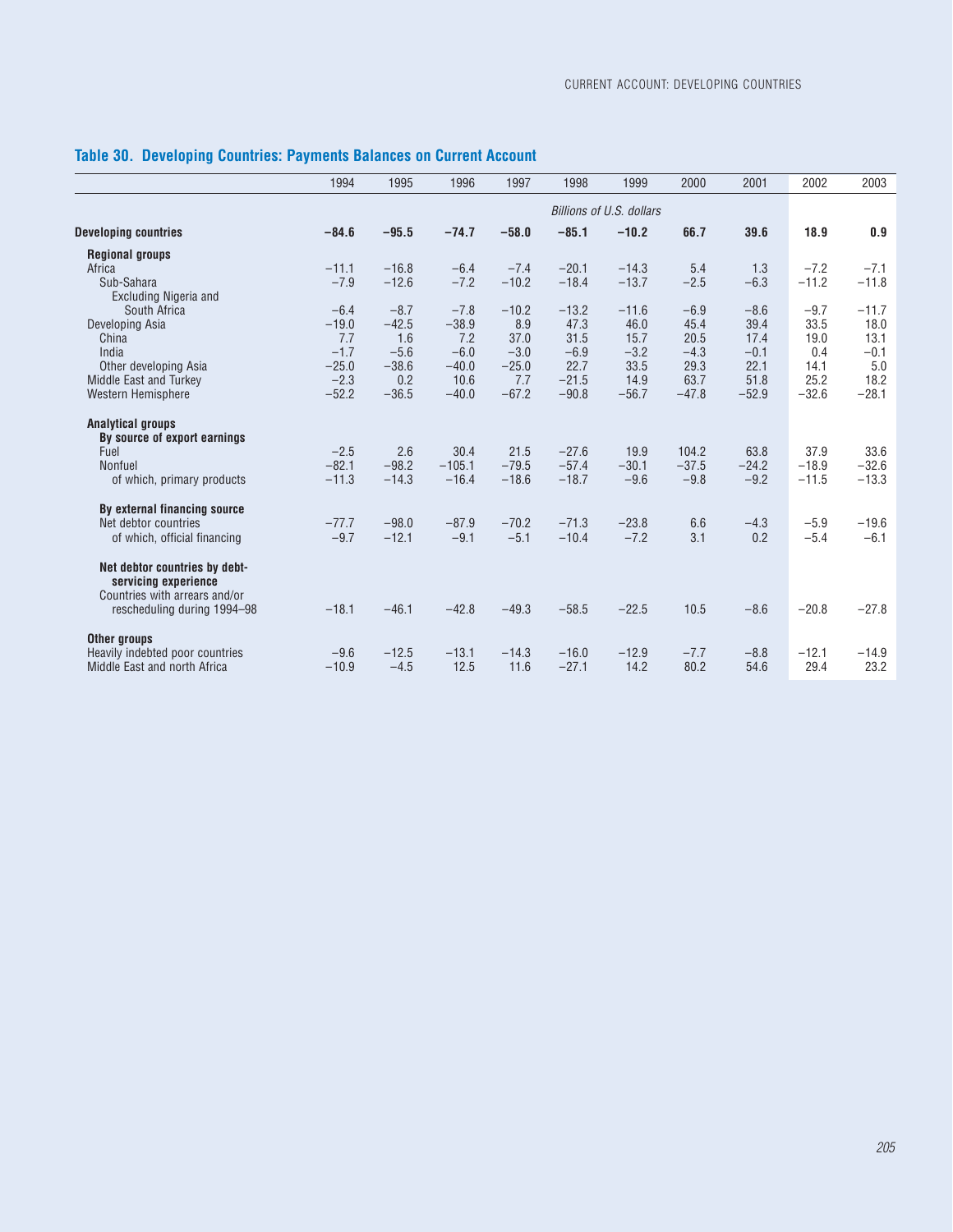# **Table 30** *(concluded)*

|                                                              |         | Ten-Year Averages |         |         |                                          |         |         |         |         |         |         |         |
|--------------------------------------------------------------|---------|-------------------|---------|---------|------------------------------------------|---------|---------|---------|---------|---------|---------|---------|
|                                                              | 1984-93 | 1994-2003         | 1994    | 1995    | 1996                                     | 1997    | 1998    | 1999    | 2000    | 2001    | 2002    | 2003    |
|                                                              |         |                   |         |         | Percent of exports of goods and services |         |         |         |         |         |         |         |
| <b>Developing countries</b>                                  | $-15.6$ | 0.1               | $-9.7$  | $-9.2$  | $-6.4$                                   | $-4.6$  | $-7.3$  | $-0.8$  | 4.3     | 2.6     | 1.2     | 0.1     |
| <b>Regional groups</b>                                       |         |                   |         |         |                                          |         |         |         |         |         |         |         |
| Africa                                                       | $-10.9$ | $-4.5$            | $-10.9$ | $-14.0$ | $-4.9$                                   | $-5.5$  | $-16.7$ | $-11.2$ | 3.5     | 0.9     | $-4.8$  | $-4.5$  |
| Sub-Sahara<br><b>Excluding Nigeria and</b>                   | $-13.0$ | $-10.4$           | $-10.2$ | $-13.7$ | $-7.2$                                   | $-9.9$  | $-20.2$ | $-14.4$ | $-2.2$  | $-5.8$  | $-10.3$ | $-10.4$ |
| South Africa                                                 | $-24.8$ | $-19.5$           | $-16.9$ | $-19.3$ | $-15.7$                                  | $-20.1$ | $-28.6$ | $-23.6$ | $-12.6$ | $-15.9$ | $-16.9$ | $-19.5$ |
| Developing Asia                                              | $-11.1$ | 2.2               | $-5.1$  | $-9.3$  | $-7.7$                                   | 1.6     | 8.8     | 8.0     | 6.5     | 5.7     | 4.5     | 2.2     |
| China                                                        | $-13.8$ | 3.7               | 6.4     | 1.1     | 4.2                                      | 17.8    | 15.2    | 7.2     | 7.3     | 5.8     | 5.8     | 3.7     |
| India                                                        | $-6.1$  | $-0.2$            | $-5.3$  | $-14.6$ | $-14.7$                                  | $-6.7$  | $-15.1$ | $-6.3$  | $-7.1$  | $-0.1$  | 0.6     | $-0.2$  |
| Other developing Asia                                        | $-10.6$ | 1.3               | $-11.3$ | $-14.3$ | $-13.7$                                  | $-8.0$  | 7.9     | 10.9    | 8.2     | 6.7     | 4.1     | 1.3     |
| Middle East and Turkey                                       | $-15.7$ | 5.8               | $-1.2$  | 0.1     | 4.2                                      | 3.0     | $-9.7$  | 5.9     | 19.0    | 16.3    | 8.2     | 5.8     |
| Western Hemisphere                                           | $-25.2$ | $-7.3$            | $-25.1$ | $-14.8$ | $-14.6$                                  | $-22.4$ | $-31.0$ | $-18.7$ | $-13.4$ | $-15.1$ | $-9.2$  | $-7.3$  |
| <b>Analytical groups</b><br>By source of export earnings     |         |                   |         |         |                                          |         |         |         |         |         |         |         |
| Fuel                                                         | $-13.4$ | 11.1              | $-1.4$  | 1.3     | 12.7                                     | 8.8     | $-15.0$ | 8.6     | 30.4    | 20.5    | 12.7    | 11.1    |
| Nonfuel                                                      | $-16.2$ | $-2.4$            | $-5.9$  | $-6.3$  | $-5.9$                                   | $-2.3$  |         | 0.2     | $-1.0$  | $-0.2$  | $-0.3$  | $-1.5$  |
| of which, primary products                                   | $-24.7$ | $-12.6$           | $-18.9$ | $-19.2$ | $-20.6$                                  | $-22.0$ | $-23.0$ | $-11.5$ | $-10.7$ | $-10.0$ | $-12.0$ | $-12.6$ |
| By external financing source                                 |         |                   |         |         |                                          |         |         |         |         |         |         |         |
| Net debtor countries                                         | $-15.7$ | $-1.3$            | $-10.2$ | $-10.7$ | $-8.6$                                   | $-6.3$  | $-6.7$  | $-2.1$  | 0.5     | $-0.3$  | $-0.4$  | $-1.3$  |
| of which, official financing                                 | $-18.7$ | $-7.0$            | $-21.9$ | $-22.5$ | $-14.9$                                  | $-7.8$  | $-17.1$ | $-10.9$ | 3.7     | 0.2     | $-6.7$  | $-7.0$  |
| Net debtor countries by debt-<br>servicing experience        |         |                   |         |         |                                          |         |         |         |         |         |         |         |
| Countries with arrears and/or<br>rescheduling during 1994-98 | $-14.0$ | $-7.2$            | $-8.2$  | $-18.4$ | $-15.1$                                  | $-15.8$ | $-20.8$ | $-7.4$  | 2.8     | $-2.4$  | $-5.8$  | $-7.2$  |
| Other groups<br>Heavily indebted poor                        |         |                   |         |         |                                          |         |         |         |         |         |         |         |
| countries                                                    | $-39.3$ | $-19.7$           | $-25.1$ | $-26.6$ | $-24.7$                                  | $-25.8$ | $-29.9$ | $-22.3$ | $-11.3$ | $-12.9$ | $-17.0$ | $-19.7$ |
| Middle East and north Africa                                 | $-14.4$ | 7.8               | $-6.1$  | $-2.2$  | 5.4                                      | 4.8     | $-14.2$ | 6.1     | 24.8    | 17.9    | 10.1    | 7.8     |
| <b>Memorandum</b>                                            |         |                   |         |         |                                          |         |         |         |         |         |         |         |
| <b>Median</b>                                                |         |                   |         |         |                                          |         |         |         |         |         |         |         |
| Developing countries                                         | $-18.9$ | $-9.6$            | $-13.6$ | $-12.9$ | $-14.6$                                  | $-12.1$ | $-17.0$ | $-10.8$ | $-10.7$ | $-10.2$ | $-10.2$ | $-9.6$  |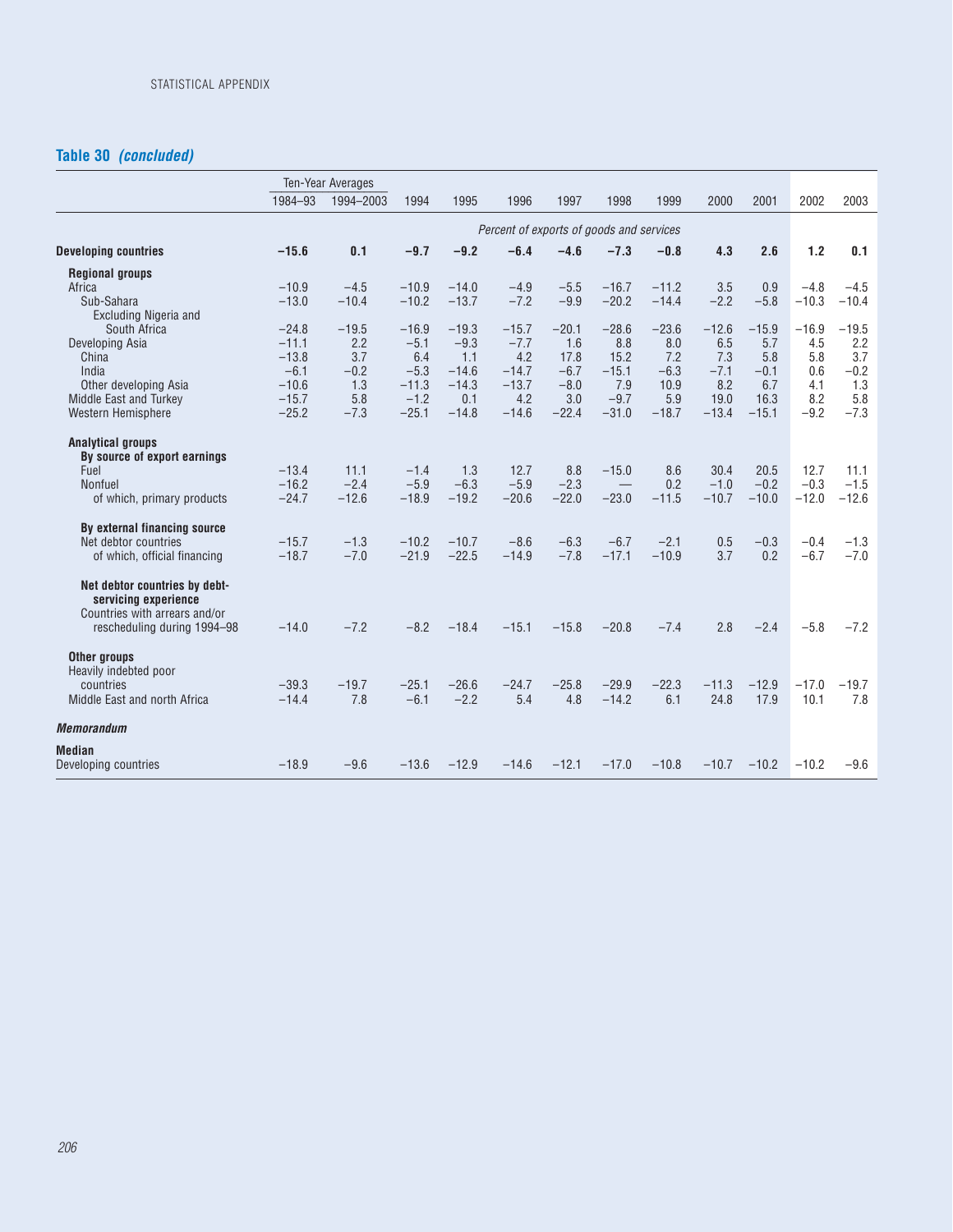### **Table 31. Developing Countries—by Region: Current Account Transactions**

*(Billions of U.S. dollars)*

|                                                                         | 1994                     | 1995                     | 1996                      | 1997                      | 1998                     | 1999                      | 2000                      | 2001                      | 2002                      | 2003                      |
|-------------------------------------------------------------------------|--------------------------|--------------------------|---------------------------|---------------------------|--------------------------|---------------------------|---------------------------|---------------------------|---------------------------|---------------------------|
| <b>Developing countries</b><br><b>Exports</b><br>Imports                | 716.9<br>731.1           | 862.8<br>868.5           | 965.4<br>949.0            | 1.043.7<br>1,011.0        | 962.5<br>957.9           | 1.055.4<br>964.3          | 1.321.4<br>1,149.1        | 1.278.5<br>1,138.0        | 1.318.9<br>1,190.4        | 1.412.4<br>1,298.7        |
| Trade balance                                                           | $-14.2$                  | $-5.7$                   | 16.4                      | 32.7                      | 4.6                      | 91.1                      | 172.3                     | 140.5                     | 128.4                     | 113.7                     |
| Services, net<br>Balance on goods and services                          | $-43.3$<br>$-57.5$       | $-55.2$<br>$-61.0$       | $-55.7$<br>$-39.3$        | $-61.8$<br>$-29.0$        | $-51.9$<br>$-47.3$       | $-51.6$<br>39.4           | $-55.7$<br>116.6          | $-55.7$<br>84.9           | $-58.3$<br>70.1           | $-64.3$<br>49.4           |
| Income, net<br>Current transfers, net                                   | $-55.5$<br>28.4          | $-66.2$<br>31.6          | $-71.4$<br>35.9           | $-72.5$<br>43.5           | $-77.0$<br>39.2          | $-93.1$<br>43.5           | $-95.7$<br>45.8           | $-94.7$<br>49.4           | $-99.8$<br>48.6           | $-99.2$<br>50.7           |
| <b>Current account balance</b>                                          | $-84.6$                  | $-95.5$                  | $-74.7$                   | $-58.0$                   | $-85.1$                  | $-10.2$                   | 66.7                      | 39.6                      | 18.9                      | 0.9                       |
| Memorandum                                                              |                          |                          |                           |                           |                          |                           |                           |                           |                           |                           |
| Exports of goods and services<br>Interest payments<br>Oil trade balance | 867.9<br>84.9<br>105.4   | 1,036.4<br>99.0<br>119.3 | 1,161.4<br>104.3<br>150.0 | 1,262.9<br>105.6<br>141.5 | 1,173.2<br>113.3<br>89.9 | 1,260.5<br>118.3<br>134.0 | 1,548.9<br>123.5<br>220.1 | 1,510.1<br>118.1<br>184.4 | 1,550.4<br>116.1<br>165.9 | 1,664.1<br>118.8<br>166.7 |
| <b>Regional groups</b>                                                  |                          |                          |                           |                           |                          |                           |                           |                           |                           |                           |
| <b>Africa</b><br><b>Exports</b><br>Imports                              | 85.1<br>82.4             | 100.1<br>98.8            | 111.2<br>99.8             | 114.3<br>103.9            | 98.7<br>102.9            | 105.5<br>101.1            | 132.8<br>106.9            | 125.4<br>108.4            | 125.2<br>113.3            | 132.6<br>119.8            |
| Trade balance                                                           | 2.6                      | 1.3                      | 11.3                      | 10.3                      | $-4.3$                   | 4.4                       | 26.0                      | 17.0                      | 11.9                      | 12.8                      |
| Services, net<br>Balance on goods and services                          | $-9.5$<br>$-6.9$         | $-11.8$<br>$-10.5$       | $-10.4$<br>0.9            | $-10.6$<br>$-0.3$         | $-10.8$<br>$-15.1$       | $-10.3$<br>$-5.9$         | $-10.6$<br>15.3           | $-10.2$<br>6.8            | $-12.7$<br>$-0.8$         | $-12.9$<br>$-0.1$         |
| Income, net<br>Current transfers, net                                   | $-15.0$<br>10.8          | $-16.6$<br>10.4          | $-18.0$<br>10.7           | $-17.9$<br>10.7           | $-16.5$<br>11.5          | $-19.4$<br>10.9           | $-22.2$<br>12.2           | $-19.2$<br>13.7           | $-19.1$<br>12.8           | $-20.1$<br>13.1           |
| <b>Current account balance</b>                                          | $-11.1$                  | $-16.8$                  | $-6.4$                    | $-7.4$                    | $-20.1$                  | $-14.3$                   | 5.4                       | 1.3                       | $-7.2$                    | $-7.1$                    |
| Memorandum                                                              |                          |                          |                           |                           |                          |                           |                           |                           |                           |                           |
| Exports of goods and services<br>Interest payments<br>Oil trade balance | 102.1<br>13.4<br>19.1    | 119.3<br>15.9<br>21.4    | 132.2<br>16.3<br>29.4     | 135.8<br>16.0<br>28.9     | 120.2<br>16.0<br>18.6    | 127.7<br>16.0<br>25.0     | 154.8<br>16.3<br>45.3     | 148.5<br>14.9<br>39.1     | 148.4<br>13.5<br>36.7     | 157.3<br>13.9<br>39.7     |
| <b>Developing Asia</b><br><b>Exports</b><br>Imports                     | 307.2<br>327.3           | 378.4<br>404.9           | 416.5<br>447.1            | 467.1<br>452.1            | 456.5<br>390.7           | 495.0<br>425.8            | 604.6<br>541.5            | 594.3<br>536.6            | 638.3<br>581.4            | 693.8<br>646.9            |
| Trade balance                                                           | $-20.1$                  | $-26.5$                  | $-30.6$                   | 15.0                      | 65.8                     | 69.1                      | 63.2                      | 57.7                      | 56.8                      | 46.9                      |
| Services, net<br>Balance on goods and services                          | $-4.6$<br>$-24.7$        | $-11.0$<br>$-37.4$       | $-6.6$<br>$-37.2$         | $-11.1$<br>3.9            | $-11.8$<br>54.0          | $-10.3$<br>58.8           | $-9.3$<br>53.9            | $-9.7$<br>48.0            | $-11.7$<br>45.2           | $-14.1$<br>32.8           |
| Income, net<br>Current transfers, net                                   | $-13.5$<br>19.2          | $-23.4$<br>18.3          | $-23.9$<br>22.3           | $-23.0$<br>28.0           | $-28.2$<br>21.5          | $-37.9$<br>25.0           | $-36.1$<br>27.7           | $-37.5$<br>29.0           | $-40.7$<br>29.0           | $-43.5$<br>28.6           |
| <b>Current account balance</b>                                          | $-19.0$                  | $-42.5$                  | $-38.9$                   | 8.9                       | 47.3                     | 46.0                      | 45.4                      | 39.4                      | 33.5                      | 18.0                      |
| Memorandum                                                              |                          |                          |                           |                           |                          |                           |                           |                           |                           |                           |
| Exports of goods and services<br>Interest payments<br>Oil trade balance | 370.6<br>24.5<br>$-10.4$ | 455.4<br>27.4<br>$-12.2$ | 505.4<br>30.5<br>$-18.0$  | 565.4<br>27.9<br>$-20.6$  | 539.6<br>32.0<br>$-12.7$ | 578.1<br>34.0<br>$-21.5$  | 699.4<br>34.2<br>$-38.6$  | 694.7<br>30.7<br>$-36.6$  | 741.0<br>33.0<br>$-37.7$  | 805.3<br>35.0<br>$-40.0$  |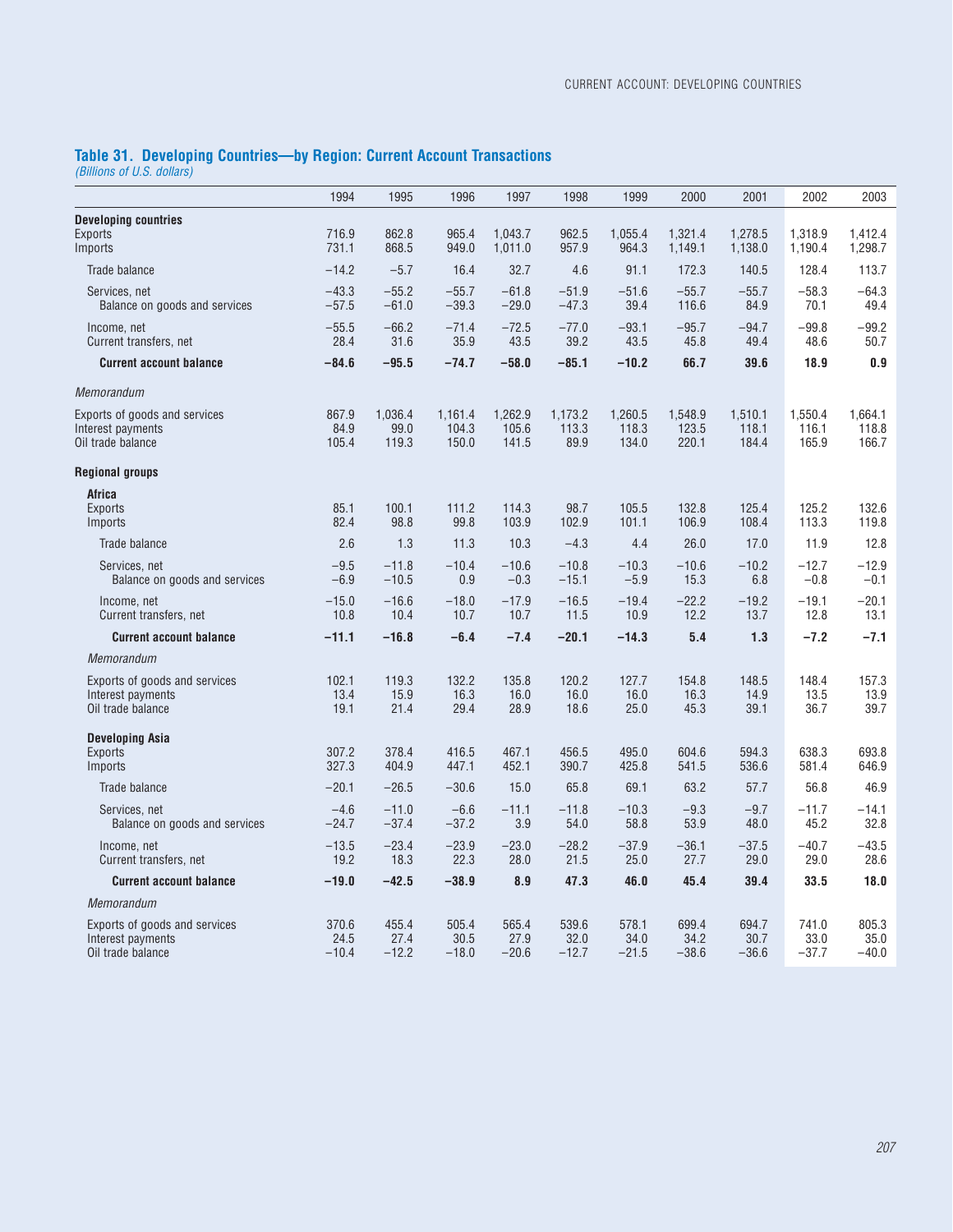# **Table 31** *(concluded)*

 $\overline{a}$ 

|                                                                         | 1994                  | 1995                  | 1996                   | 1997                   | 1998                  | 1999                   | 2000                   | 2001                   | 2002                   | 2003                   |
|-------------------------------------------------------------------------|-----------------------|-----------------------|------------------------|------------------------|-----------------------|------------------------|------------------------|------------------------|------------------------|------------------------|
| <b>Middle East and Turkey</b><br>Exports<br>Imports                     | 157.2<br>133.3        | 179.8<br>156.7        | 210.3<br>173.8         | 212.5<br>185.3         | 166.6<br>182.5        | 203.9<br>174.1         | 284.2<br>199.2         | 267.5<br>194.7         | 258.1<br>208.1         | 260.9<br>218.5         |
| Trade balance                                                           | 23.9                  | 23.1                  | 36.5                   | 27.2                   | $-15.8$               | 29.7                   | 85.0                   | 72.8                   | 50.0                   | 42.4                   |
| Services, net<br>Balance on goods and services                          | $-20.6$<br>3.4        | $-24.0$<br>$-0.9$     | $-28.0$<br>8.6         | $-24.3$<br>2.8         | $-13.4$<br>$-29.2$    | $-19.9$<br>9.8         | $-23.4$<br>61.6        | $-22.3$<br>50.5        | $-25.0$<br>25.0        | $-27.7$<br>14.7        |
| Income, net<br>Current transfers, net                                   | 9.6<br>$-15.3$        | 14.4<br>$-13.3$       | 14.4<br>$-12.4$        | 16.1<br>$-11.2$        | 19.2<br>$-11.4$       | 17.9<br>$-12.8$        | 17.5<br>$-15.4$        | 18.6<br>$-17.3$        | 17.8<br>$-17.6$        | 19.5<br>$-16.0$        |
| <b>Current account balance</b>                                          | $-2.3$                | 0.2                   | 10.6                   | 7.7                    | $-21.5$               | 14.9                   | 63.7                   | 51.8                   | 25.2                   | 18.2                   |
| Memorandum                                                              |                       |                       |                        |                        |                       |                        |                        |                        |                        |                        |
| Exports of goods and services<br>Interest payments<br>Oil trade balance | 187.7<br>10.3<br>81.0 | 215.4<br>11.6<br>91.1 | 249.5<br>11.9<br>113.4 | 261.4<br>12.8<br>109.1 | 220.5<br>12.8<br>68.6 | 251.4<br>12.8<br>106.5 | 336.2<br>14.3<br>174.5 | 317.6<br>14.3<br>153.0 | 306.4<br>14.6<br>137.0 | 316.2<br>16.4<br>135.4 |
| <b>Western Hemisphere</b><br><b>Exports</b><br>Imports                  | 167.4<br>188.0        | 204.5<br>208.2        | 227.5<br>228.4         | 249.9<br>269.7         | 240.7<br>281.8        | 251.0<br>263.3         | 299.7<br>301.6         | 291.3<br>298.2         | 297.2<br>287.5         | 325.0<br>313.5         |
| Trade balance                                                           | $-20.6$               | $-3.7$                | $-0.8$                 | $-19.8$                | $-41.1$               | $-12.2$                | $-1.9$                 | $-7.0$                 | 9.7                    | 11.5                   |
| Services, net<br>Balance on goods and services                          | $-8.7$<br>$-29.3$     | $-8.4$<br>$-12.1$     | $-10.7$<br>$-11.6$     | $-15.7$<br>$-35.5$     | $-15.8$<br>$-56.9$    | $-11.1$<br>$-23.3$     | $-12.3$<br>$-14.2$     | $-13.5$<br>$-20.5$     | $-8.9$<br>0.9          | $-9.5$<br>2.1          |
| Income, net<br>Current transfers, net                                   | $-36.6$<br>13.7       | $-40.6$<br>16.2       | $-43.8$<br>15.3        | $-47.7$<br>16.0        | $-51.5$<br>17.6       | $-53.7$<br>20.3        | $-54.9$<br>21.2        | $-56.5$<br>24.0        | $-57.8$<br>24.4        | $-55.2$<br>25.0        |
| <b>Current account balance</b>                                          | $-52.2$               | $-36.5$               | $-40.0$                | $-67.2$                | $-90.8$               | $-56.7$                | $-47.8$                | $-52.9$                | $-32.6$                | $-28.1$                |
| Memorandum                                                              |                       |                       |                        |                        |                       |                        |                        |                        |                        |                        |
| Exports of goods and services<br>Interest payments<br>Oil trade balance | 207.5<br>36.7<br>15.7 | 246.2<br>44.2<br>19.0 | 274.4<br>45.6<br>25.3  | 300.2<br>48.9<br>24.2  | 293.0<br>52.5<br>15.4 | 303.4<br>55.5<br>23.9  | 358.4<br>58.8<br>39.0  | 349.4<br>58.1<br>29.0  | 354.6<br>55.0<br>30.0  | 385.3<br>53.5<br>31.6  |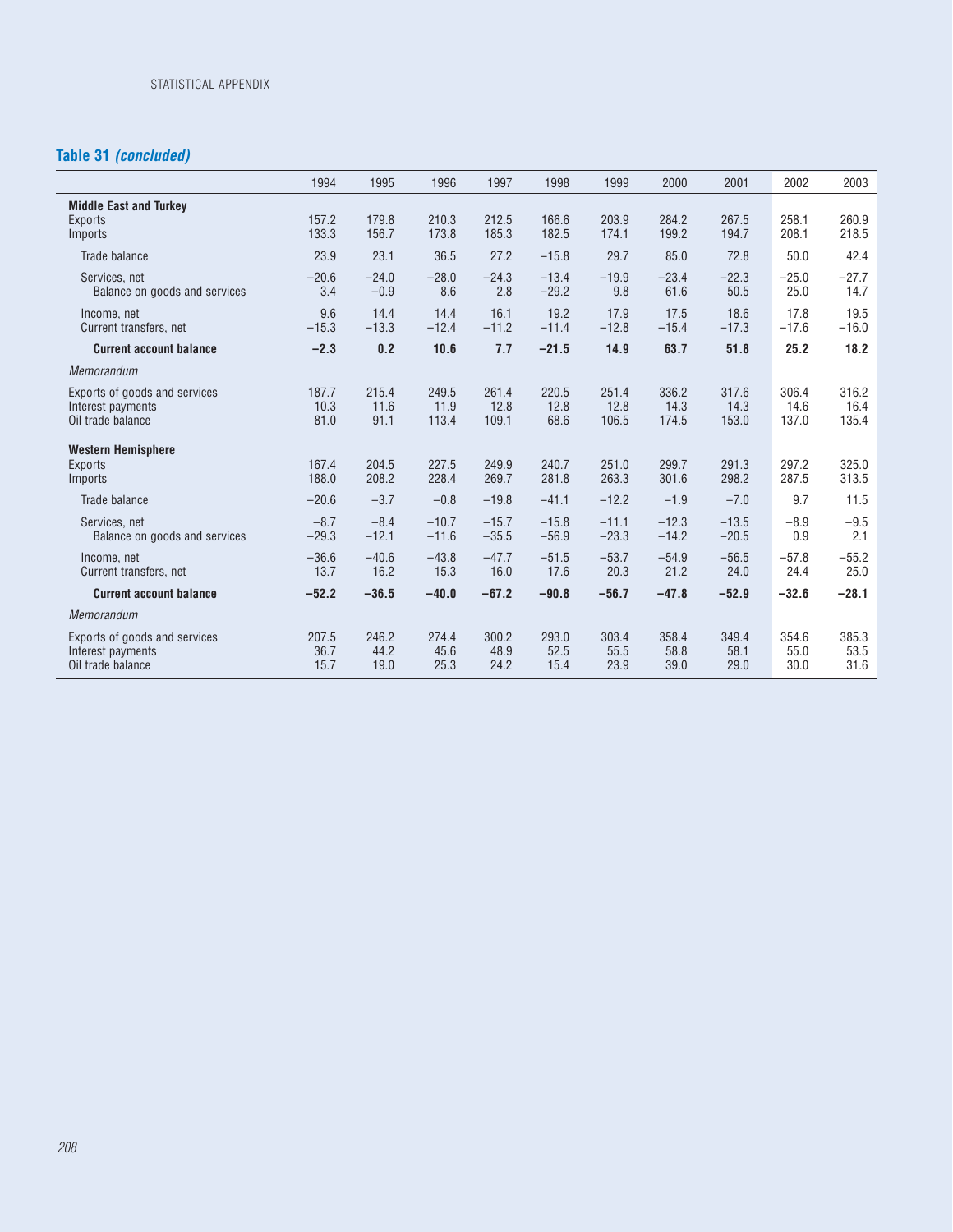# **Table 32. Developing Countries—by Analytical Criteria: Current Account Transactions**

*(Billions of U.S. dollars)*

|                                                                         | 1994                     | 1995                     | 1996                     | 1997                       | 1998                     | 1999                        | 2000                        | 2001                        | 2002                        | 2003                        |
|-------------------------------------------------------------------------|--------------------------|--------------------------|--------------------------|----------------------------|--------------------------|-----------------------------|-----------------------------|-----------------------------|-----------------------------|-----------------------------|
| By source of export earnings                                            |                          |                          |                          |                            |                          |                             |                             |                             |                             |                             |
| <b>Fuel</b><br><b>Exports</b><br>Imports                                | 166.1<br>111.1           | 188.2<br>125.2           | 226.5<br>129.4           | 229.3<br>141.3             | 168.2<br>141.5           | 216.9<br>137.8              | 326.8<br>151.7              | 293.7<br>166.3              | 277.4<br>175.5              | 279.9<br>180.9              |
| Trade balance                                                           | 55.0                     | 63.0                     | 97.1                     | 88.1                       | 26.7                     | 79.0                        | 175.2                       | 127.3                       | 101.9                       | 99.0                        |
| Services, net<br>Balance on goods and services                          | $-37.0$<br>18.0          | $-43.2$<br>19.8          | $-50.2$<br>46.9          | $-51.2$<br>36.8            | $-41.2$<br>$-14.5$       | $-41.8$<br>37.2             | $-49.0$<br>126.2            | $-45.3$<br>82.1             | $-45.0$<br>56.9             | $-49.4$<br>49.7             |
| Income, net<br>Current transfers, net                                   | 2.7<br>$-23.2$           | 5.7<br>$-22.8$           | 4.6<br>$-21.1$           | 5.4<br>$-20.7$             | 9.2<br>$-22.3$           | 6.5<br>$-23.8$              | 4.3<br>$-26.3$              | 7.9<br>$-26.2$              | 7.3<br>$-26.3$              | 9.1<br>$-25.2$              |
| <b>Current account balance</b>                                          | $-2.5$                   | 2.6                      | 30.4                     | 21.5                       | $-27.6$                  | 19.9                        | 104.2                       | 63.8                        | 37.9                        | 33.6                        |
| Memorandum                                                              |                          |                          |                          |                            |                          |                             |                             |                             |                             |                             |
| Exports of goods and services<br>Interest payments<br>Oil trade balance | 177.4<br>11.9<br>116.2   | 200.5<br>14.1<br>131.9   | 239.3<br>14.0<br>168.5   | 245.1<br>15.5<br>164.9     | 184.4<br>15.5<br>107.6   | 232.7<br>14.5<br>155.9      | 343.2<br>15.4<br>256.7      | 311.8<br>13.7<br>222.2      | 296.9<br>13.4<br>202.8      | 301.9<br>13.9<br>206.6      |
| <b>Nonfuel exports</b><br><b>Exports</b><br>Imports                     | 550.8<br>620.0           | 674.6<br>743.3           | 739.0<br>819.7           | 814.4<br>869.7             | 794.2<br>816.4           | 838.5<br>826.5              | 994.5<br>997.4              | 984.9<br>971.6              | 1,041.5<br>1,015.0          | 1,132.4<br>1,117.8          |
| Trade balance                                                           | $-69.2$                  | $-68.7$                  | $-80.7$                  | $-55.3$                    | $-22.1$                  | 12.0                        | $-2.9$                      | 13.2                        | 26.5                        | 14.7                        |
| Services, net<br>Balance on goods and services                          | $-6.3$<br>$-75.5$        | $-12.0$<br>$-80.8$       | $-5.5$<br>$-86.2$        | $-10.5$<br>$-65.9$         | $-10.7$<br>$-32.8$       | $-9.8$<br>2.2               | $-6.7$<br>$-9.6$            | $-10.4$<br>2.8              | $-13.3$<br>13.3             | $-14.9$<br>$-0.2$           |
| Income, net<br>Current transfers, net                                   | $-58.2$<br>51.6          | $-71.9$<br>54.5          | $-76.0$<br>57.0          | $-77.8$<br>64.2            | $-86.2$<br>61.6          | $-99.6$<br>67.2             | $-100.0$<br>72.1            | $-102.6$<br>75.6            | $-107.1$<br>74.9            | $-108.3$<br>75.9            |
| <b>Current account balance</b>                                          | $-82.1$                  | $-98.2$                  | $-105.1$                 | $-79.5$                    | $-57.4$                  | $-30.1$                     | $-37.5$                     | $-24.2$                     | $-18.9$                     | $-32.6$                     |
| Memorandum                                                              |                          |                          |                          |                            |                          |                             |                             |                             |                             |                             |
| Exports of goods and services<br>Interest payments<br>Oil trade balance | 690.5<br>73.0<br>$-10.8$ | 835.9<br>85.0<br>$-12.7$ | 922.1<br>90.3<br>$-18.4$ | 1.017.7<br>90.0<br>$-23.3$ | 988.9<br>97.8<br>$-17.7$ | 1,027.8<br>103.8<br>$-21.9$ | 1,205.7<br>108.1<br>$-36.6$ | 1.198.3<br>104.3<br>$-37.8$ | 1,253.4<br>102.7<br>$-36.9$ | 1.362.2<br>104.9<br>$-39.9$ |
| <b>Nonfuel primary products</b><br><b>Exports</b><br>Imports            | 48.6<br>52.6             | 60.9<br>66.0             | 64.6<br>73.1             | 68.6<br>78.4               | 65.1<br>77.0             | 67.7<br>70.4                | 75.1<br>76.9                | 75.4<br>77.4                | 79.1<br>81.6                | 86.8<br>89.8                |
| Trade balance                                                           | $-4.0$                   | $-5.1$                   | $-8.5$                   | $-9.8$                     | $-11.9$                  | $-2.7$                      | $-1.8$                      | $-1.9$                      | $-2.5$                      | $-3.0$                      |
| Services, net<br>Balance on goods and services                          | $-5.2$<br>$-9.2$         | $-6.4$<br>$-11.5$        | $-5.5$<br>$-13.9$        | $-6.2$<br>$-16.0$          | $-5.9$<br>$-17.9$        | $-5.6$<br>$-8.3$            | $-5.9$<br>$-7.7$            | $-5.7$<br>$-7.7$            | $-6.8$<br>$-9.4$            | $-7.1$<br>$-10.2$           |
| Income, net<br>Current transfers, net                                   | $-8.8$<br>6.8            | $-9.6$<br>6.8            | $-10.5$<br>8.1           | $-10.7$<br>8.1             | $-10.0$<br>9.2           | $-10.7$<br>9.4              | $-11.9$<br>9.9              | $-11.6$<br>10.1             | $-12.1$<br>9.9              | $-13.5$<br>10.3             |
| <b>Current account balance</b>                                          | $-11.3$                  | $-14.3$                  | $-16.4$                  | $-18.6$                    | $-18.7$                  | $-9.6$                      | $-9.8$                      | $-9.2$                      | $-11.5$                     | $-13.3$                     |
| Memorandum                                                              |                          |                          |                          |                            |                          |                             |                             |                             |                             |                             |
| Exports of goods and services<br>Interest payments<br>Oil trade balance | 59.6<br>7.7<br>$-2.4$    | 74.6<br>9.1<br>$-3.0$    | 79.6<br>9.2<br>$-3.9$    | 84.2<br>8.8<br>$-4.3$      | 81.3<br>9.2<br>$-3.7$    | 83.6<br>8.9<br>$-3.3$       | 91.0<br>9.3<br>$-4.1$       | 92.1<br>8.3<br>$-4.0$       | 96.4<br>8.6<br>$-3.8$       | 105.4<br>9.8<br>$-3.6$      |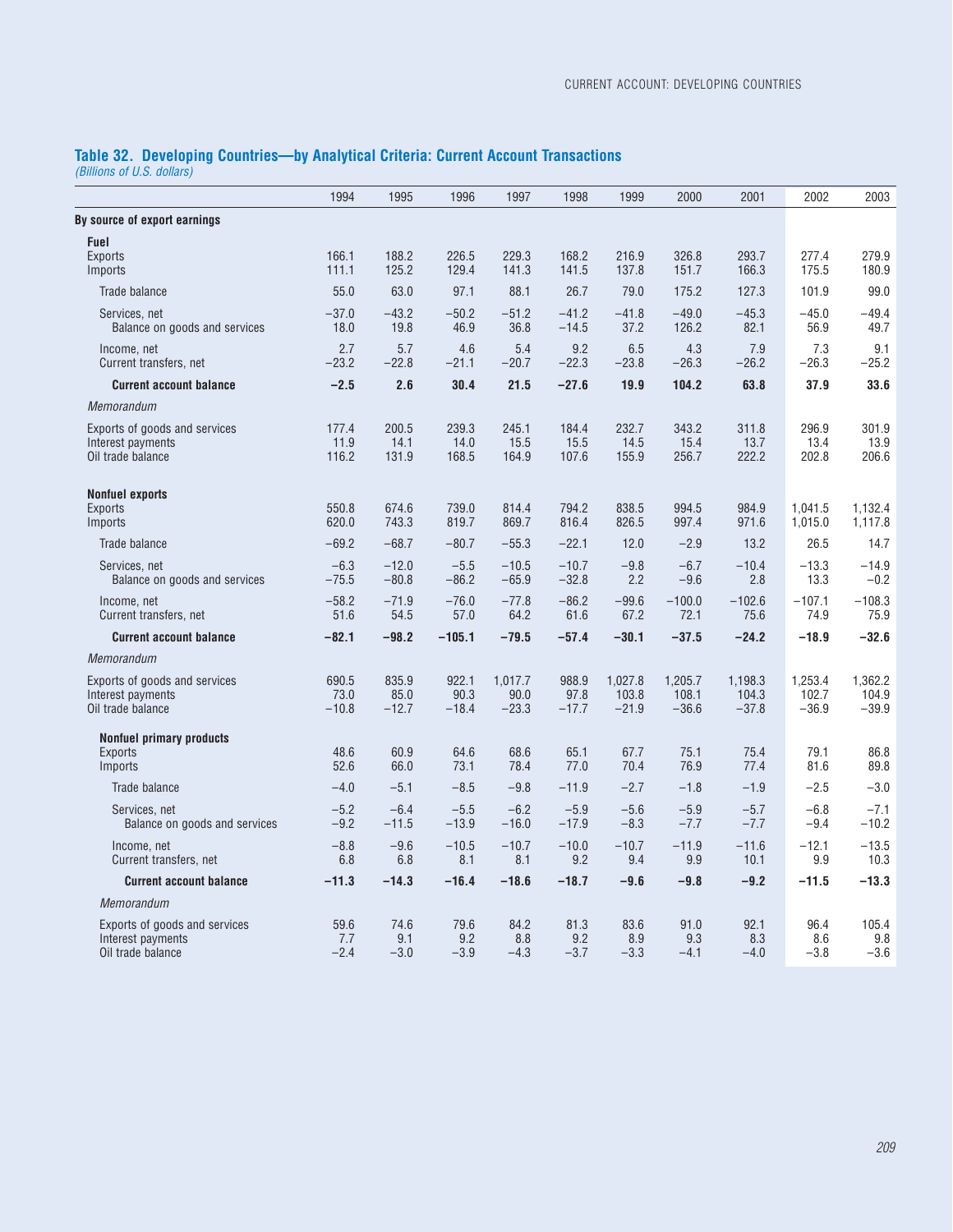## **Table 32** *(continued)*

|                                                                                                  | 1994                  | 1995                  | 1996                     | 1997                     | 1998                     | 1999                     | 2000                     | 2001                     | 2002                     | 2003                     |
|--------------------------------------------------------------------------------------------------|-----------------------|-----------------------|--------------------------|--------------------------|--------------------------|--------------------------|--------------------------|--------------------------|--------------------------|--------------------------|
| By external financing source                                                                     |                       |                       |                          |                          |                          |                          |                          |                          |                          |                          |
| <b>Net debtor countries</b><br>Exports<br>Imports                                                | 618.4<br>665.3        | 748.1<br>796.5        | 831.8<br>873.7           | 906.5<br>930.2           | 863.9<br>878.4           | 933.9<br>890.8           | 1,142.4<br>1,073.1       | 1,115.4<br>1,057.5       | 1,170.4<br>1,105.2       | 1,267.1<br>1,214.5       |
| Trade balance                                                                                    | $-46.9$               | $-48.4$               | $-41.9$                  | $-23.7$                  | $-14.5$                  | 43.1                     | 69.3                     | 57.9                     | 65.2                     | 52.6                     |
| Services, net<br>Balance on goods and services                                                   | $-18.9$<br>$-65.8$    | $-24.8$<br>$-73.2$    | $-19.0$<br>$-60.9$       | $-24.4$<br>$-48.1$       | $-23.8$<br>$-38.3$       | $-22.2$<br>20.9          | $-19.4$<br>50.0          | $-23.1$<br>34.8          | $-26.6$<br>38.7          | $-28.7$<br>23.9          |
| Income, net<br>Current transfers, net                                                            | $-66.4$<br>54.5       | $-80.9$<br>56.1       | $-86.0$<br>59.0          | $-88.7$<br>66.6          | $-95.7$<br>62.7          | $-111.2$<br>66.4         | $-113.6$<br>70.3         | $-113.8$<br>74.7         | $-119.8$<br>75.2         | $-120.4$<br>76.9         |
| <b>Current account balance</b>                                                                   | $-77.7$               | $-98.0$               | $-87.9$                  | $-70.2$                  | $-71.3$                  | $-23.8$                  | 6.6                      | $-4.3$                   | $-5.9$                   | $-19.6$                  |
| Memorandum                                                                                       |                       |                       |                          |                          |                          |                          |                          |                          |                          |                          |
| Exports of goods and services<br>Interest payments<br>Oil trade balance                          | 763.2<br>82.6<br>39.8 | 915.3<br>96.2<br>44.9 | 1,021.6<br>101.3<br>58.1 | 1,117.2<br>101.8<br>51.8 | 1,065.5<br>109.4<br>35.5 | 1,129.4<br>114.9<br>56.8 | 1,360.2<br>119.8<br>89.2 | 1,336.4<br>114.9<br>70.9 | 1,390.8<br>112.9<br>69.7 | 1,506.2<br>115.5<br>71.2 |
| <b>Official financing</b><br>Exports<br>Imports                                                  | 32.8<br>42.8          | 40.7<br>51.6          | 47.0<br>54.8             | 51.1<br>54.5             | 46.1<br>55.6             | 51.0<br>57.0             | 66.8<br>64.0             | 65.5<br>66.3             | 63.9<br>70.5             | 68.7<br>76.3             |
| Trade balance                                                                                    | $-9.9$                | $-10.9$               | $-7.8$                   | $-3.4$                   | $-9.5$                   | $-6.0$                   | 2.8                      | $-0.9$                   | $-6.6$                   | $-7.6$                   |
| Services, net<br>Balance on goods and services                                                   | $-3.1$<br>$-13.0$     | $-3.9$<br>$-14.8$     | $-3.9$<br>$-11.7$        | $-3.3$<br>$-6.6$         | $-4.4$<br>$-13.9$        | $-4.3$<br>$-10.3$        | $-3.2$<br>$-0.4$         | $-3.4$<br>$-4.2$         | $-4.2$<br>$-10.8$        | $-4.1$<br>$-11.7$        |
| Income, net<br>Current transfers, net                                                            | $-5.9$<br>9.2         | $-6.7$<br>9.5         | $-6.9$<br>9.4            | $-7.1$<br>8.7            | $-6.2$<br>9.7            | $-7.2$<br>10.2           | $-8.0$<br>11.5           | $-6.8$<br>11.2           | $-6.3$<br>11.7           | $-6.7$<br>12.3           |
| <b>Current account balance</b>                                                                   | $-9.7$                | $-12.1$               | $-9.1$                   | $-5.1$                   | $-10.4$                  | $-7.2$                   | 3.1                      | 0.2                      | $-5.4$                   | $-6.1$                   |
| Memorandum                                                                                       |                       |                       |                          |                          |                          |                          |                          |                          |                          |                          |
| Exports of goods and services<br>Interest payments<br>Oil trade balance                          | 44.1<br>6.3<br>9.3    | 53.9<br>7.0<br>10.9   | 61.0<br>7.1<br>14.1      | 65.9<br>7.1<br>14.4      | 60.9<br>6.9<br>10.2      | 66.3<br>6.8<br>13.3      | 83.3<br>6.7<br>23.1      | 82.3<br>5.7<br>19.5      | 81.2<br>5.2<br>17.6      | 87.3<br>5.4<br>18.4      |
| Net debtor countries by debt-<br>servicing experience                                            |                       |                       |                          |                          |                          |                          |                          |                          |                          |                          |
| <b>Countries with arrears and/or</b><br>rescheduling during 1994-98<br><b>Exports</b><br>Imports | 183.3<br>176.3        | 207.4<br>220.9        | 232.0<br>240.2           | 252.6<br>258.9           | 232.3<br>240.9           | 259.2<br>230.5           | 329.2<br>263.9           | 309.0<br>266.9           | 310.5<br>277.7           | 330.0<br>302.5           |
| Trade balance                                                                                    | 6.9                   | $-13.5$               | $-8.2$                   | $-6.4$                   | $-8.5$                   | 28.7                     | 65.3                     | 42.1                     | 32.8                     | 27.5                     |
| Services, net<br>Balance on goods and services                                                   | $-14.8$<br>$-7.9$     | $-19.2$<br>$-32.7$    | $-24.3$<br>$-32.5$       | $-31.0$<br>$-37.4$       | $-34.7$<br>$-43.3$       | $-24.2$<br>4.5           | $-25.6$<br>39.6          | $-26.2$<br>15.9          | $-27.4$<br>5.4           | $-28.1$<br>$-0.6$        |
| Income, net<br>Current transfers, net                                                            | $-26.9$<br>16.7       | $-30.5$<br>17.1       | $-26.8$<br>16.6          | $-29.2$<br>17.3          | $-32.3$<br>17.1          | $-44.0$<br>17.0          | $-46.3$<br>17.1          | $-42.8$<br>18.3          | $-45.7$<br>19.4          | $-48.0$<br>20.8          |
| <b>Current account balance</b>                                                                   | $-18.1$               | $-46.1$               | $-42.8$                  | $-49.3$                  | $-58.5$                  | $-22.5$                  | 10.5                     | $-8.6$                   | $-20.8$                  | $-27.8$                  |
| Memorandum                                                                                       |                       |                       |                          |                          |                          |                          |                          |                          |                          |                          |
| Exports of goods and services<br>Interest payments<br>Oil trade balance                          | 220.2<br>29.2<br>35.3 | 250.9<br>35.5<br>38.3 | 283.1<br>37.8<br>48.6    | 311.0<br>39.2<br>47.5    | 281.9<br>43.3<br>35.7    | 303.3<br>45.6<br>55.2    | 376.9<br>46.9<br>86.8    | 357.6<br>42.9<br>76.4    | 361.2<br>43.7<br>78.7    | 384.5<br>45.1<br>82.2    |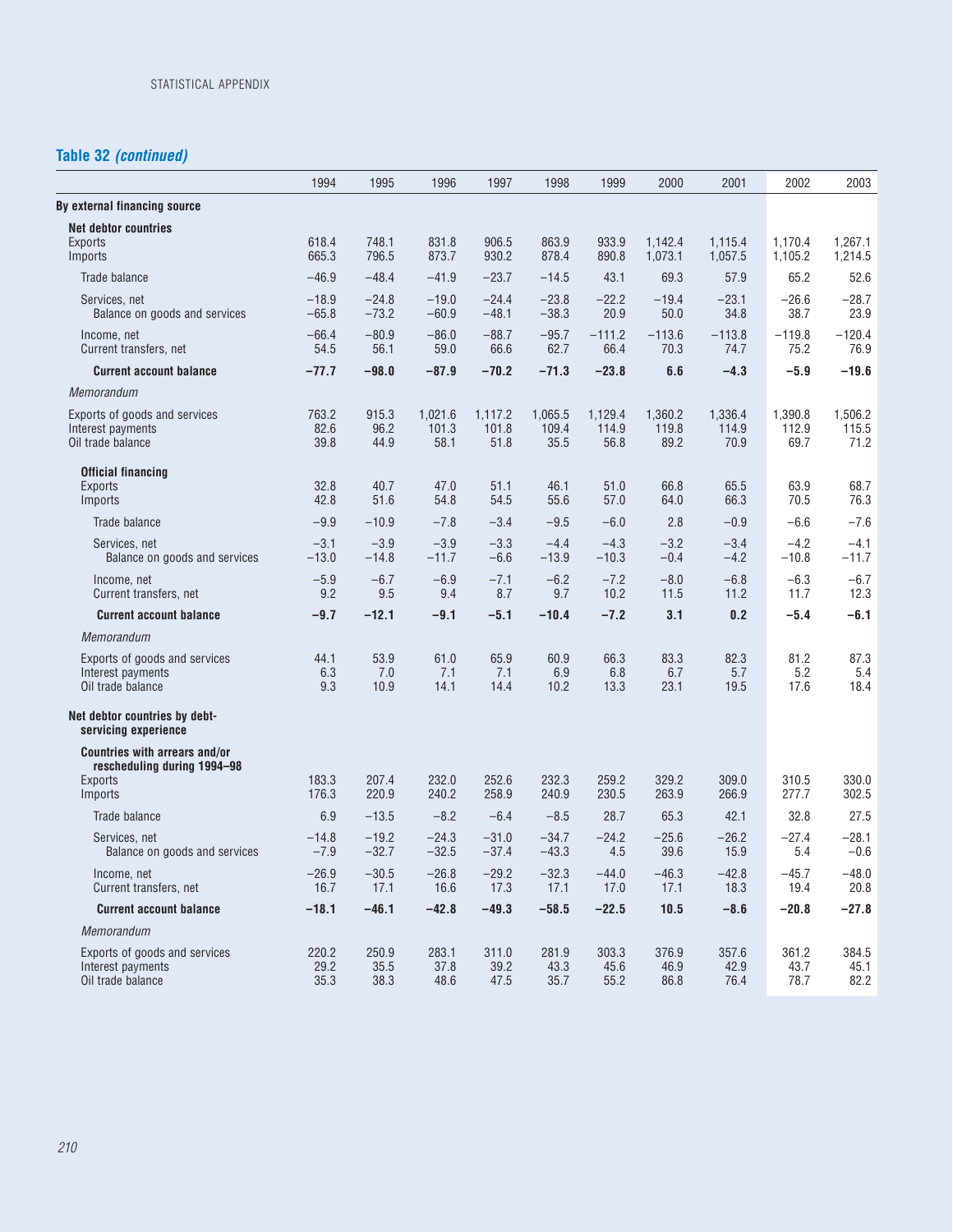# **Table 32** *(concluded)*

|                                                                         | 1994                     | 1995                      | 1996                      | 1997                      | 1998                     | 1999                      | 2000                      | 2001                      | 2002                      | 2003                      |
|-------------------------------------------------------------------------|--------------------------|---------------------------|---------------------------|---------------------------|--------------------------|---------------------------|---------------------------|---------------------------|---------------------------|---------------------------|
| Other groups                                                            |                          |                           |                           |                           |                          |                           |                           |                           |                           |                           |
| <b>Heavily indebted poor countries</b><br>Exports<br>Imports            | 29.9<br>35.2             | 37.2<br>42.4              | 42.5<br>47.4              | 44.9<br>50.2              | 42.5<br>51.1             | 46.4<br>52.1              | 56.0<br>56.4              | 55.7<br>58.3              | 58.5<br>62.9              | 62.0<br>69.0              |
| Trade balance                                                           | $-5.3$                   | $-5.3$                    | $-4.9$                    | $-5.4$                    | $-8.6$                   | $-5.7$                    | $-0.4$                    | $-2.5$                    | $-4.4$                    | $-6.9$                    |
| Services, net<br>Balance on goods and services                          | $-5.2$<br>$-10.5$        | $-7.0$<br>$-12.3$         | $-7.7$<br>$-12.5$         | $-8.4$<br>$-13.8$         | $-8.4$<br>$-17.0$        | $-7.7$<br>$-13.4$         | $-7.8$<br>$-8.2$          | $-8.0$<br>$-10.6$         | $-9.2$<br>$-13.6$         | $-9.4$<br>$-16.4$         |
| Income, net<br>Current transfers, net                                   | $-7.1$<br>8.1            | $-8.2$<br>8.0             | $-9.3$<br>8.7             | $-8.7$<br>8.1             | $-8.4$<br>9.4            | $-9.1$<br>9.7             | $-10.6$<br>11.1           | $-9.4$<br>11.2            | $-9.3$<br>10.8            | $-9.8$<br>11.2            |
| <b>Current account balance</b>                                          | $-9.6$                   | $-12.5$                   | $-13.1$                   | $-14.3$                   | $-16.0$                  | $-12.9$                   | $-7.7$                    | $-8.8$                    | $-12.1$                   | $-14.9$                   |
| Memorandum                                                              |                          |                           |                           |                           |                          |                           |                           |                           |                           |                           |
| Exports of goods and services<br>Interest payments<br>Oil trade balance | 38.1<br>6.0<br>3.6       | 47.0<br>6.6<br>4.8        | 53.1<br>7.2<br>6.0        | 55.4<br>6.8<br>6.1        | 53.6<br>7.3<br>3.7       | 57.8<br>6.6<br>6.9        | 67.9<br>6.3<br>12.2       | 68.2<br>5.3<br>10.3       | 71.3<br>5.3<br>11.8       | 75.8<br>5.5<br>11.3       |
| <b>Middle East and north Africa</b><br><b>Exports</b><br>Imports        | 154.0<br>133.5           | 175.1<br>147.9            | 203.0<br>156.2            | 205.8<br>162.2            | 157.8<br>163.6           | 199.6<br>161.1            | 287.6<br>172.8            | 265.4<br>184.1            | 253.6<br>194.9            | 255.6<br>202.6            |
| Trade balance                                                           | 20.5                     | 27.1                      | 46.8                      | 43.7                      | $-5.8$                   | 38.5                      | 114.8                     | 81.4                      | 58.8                      | 53.0                      |
| Services, net<br>Balance on goods and services                          | $-22.2$<br>$-1.8$        | $-27.5$<br>$-0.4$         | $-31.1$<br>15.7           | $-31.5$<br>12.2           | $-23.5$<br>$-29.2$       | $-23.4$<br>15.1           | $-30.1$<br>84.7           | $-25.3$<br>56.1           | $-26.2$<br>32.6           | $-28.9$<br>24.1           |
| Income, net<br>Current transfers, net                                   | 4.6<br>$-13.7$           | 8.9<br>$-13.0$            | 8.5<br>$-11.6$            | 10.4<br>$-11.0$           | 14.0<br>$-11.8$          | 12.1<br>$-13.0$           | 11.2<br>$-15.6$           | 13.5<br>$-14.9$           | 12.4<br>$-15.6$           | 13.8<br>$-14.7$           |
| <b>Current account balance</b>                                          | $-10.9$                  | $-4.5$                    | 12.5                      | 11.6                      | $-27.1$                  | 14.2                      | 80.2                      | 54.6                      | 29.4                      | 23.2                      |
| Memorandum                                                              |                          |                           |                           |                           |                          |                           |                           |                           |                           |                           |
| Exports of goods and services<br>Interest payments<br>Oil trade balance | 179.3<br>$-11.0$<br>92.2 | 202.4<br>$-12.5$<br>103.6 | 232.9<br>$-12.9$<br>129.2 | 238.8<br>$-13.1$<br>125.6 | 191.2<br>$-12.7$<br>81.9 | 234.2<br>$-11.9$<br>121.3 | 323.1<br>$-12.4$<br>200.5 | 304.5<br>$-10.9$<br>174.9 | 292.3<br>$-10.9$<br>158.2 | 299.4<br>$-11.4$<br>158.3 |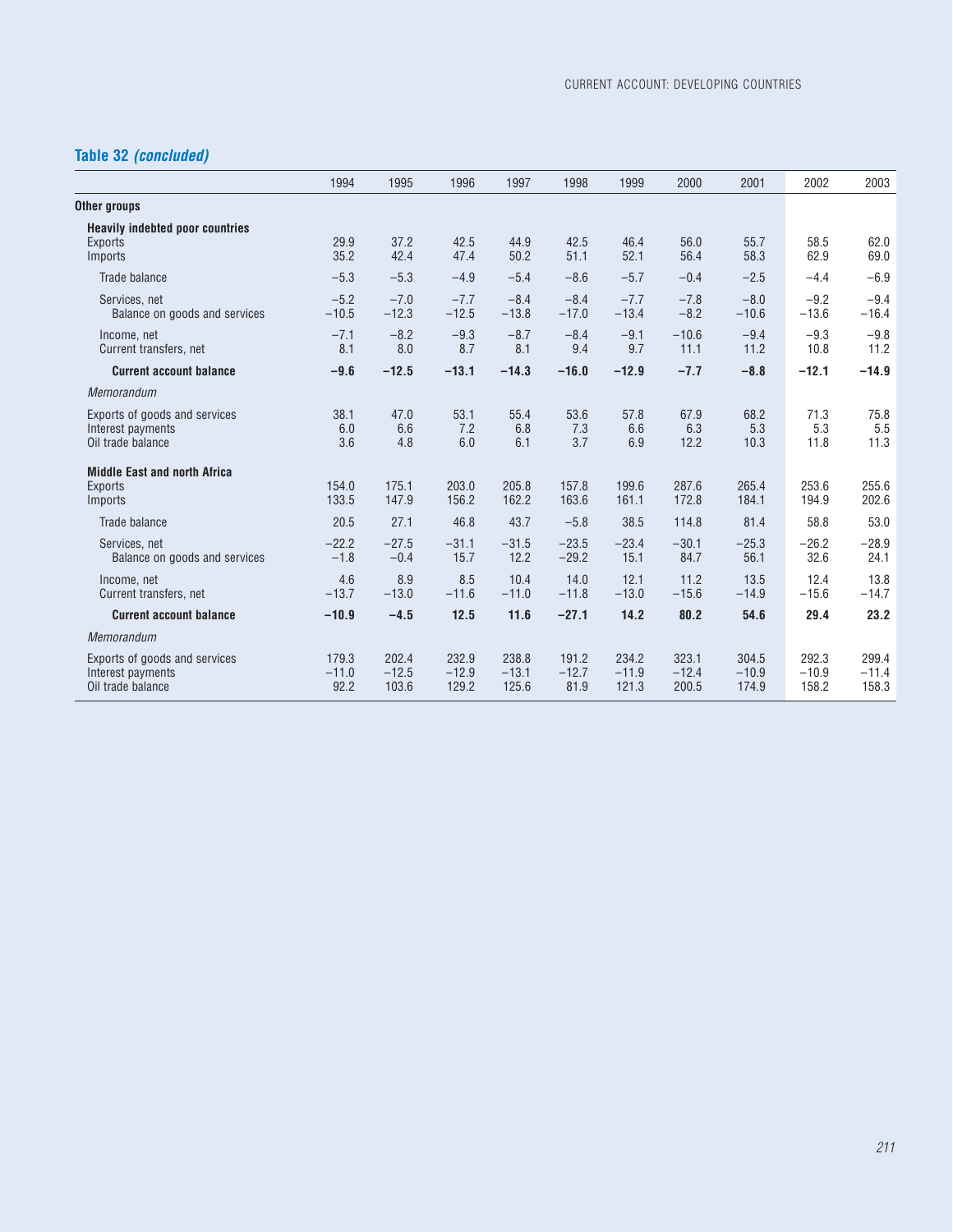## **Table 33. Summary of Balance of Payments, Capital Flows, and External Financing**

*(Billions of U.S. dollars)*

|                                                                                                                                                                                                                                         | 1994                                                          | 1995                                                     | 1996                                                      | 1997                                                        | 1998                                                    | 1999                                                       | 2000                                                                | 2001                                                                | 2002                                                                | 2003                                                          |
|-----------------------------------------------------------------------------------------------------------------------------------------------------------------------------------------------------------------------------------------|---------------------------------------------------------------|----------------------------------------------------------|-----------------------------------------------------------|-------------------------------------------------------------|---------------------------------------------------------|------------------------------------------------------------|---------------------------------------------------------------------|---------------------------------------------------------------------|---------------------------------------------------------------------|---------------------------------------------------------------|
| <b>Developing countries</b>                                                                                                                                                                                                             |                                                               |                                                          |                                                           |                                                             |                                                         |                                                            |                                                                     |                                                                     |                                                                     |                                                               |
| Balance of payments <sup>1</sup><br>Balance on current account<br>Balance on goods and services<br>Income, net<br>Current transfers, net                                                                                                | $-84.6$<br>$-57.5$<br>$-55.5$<br>28.4                         | $-95.5$<br>$-61.0$<br>$-66.2$<br>31.6                    | -74.7<br>$-39.3$<br>$-71.4$<br>35.9                       | $-58.0$<br>$-29.0$<br>$-72.5$<br>43.5                       | $-85.1$<br>$-47.3$<br>$-77.0$<br>39.2                   | $-10.2$<br>39.4<br>$-93.1$<br>43.5                         | 66.7<br>116.6<br>$-95.7$<br>45.8                                    | 39.6<br>84.9<br>$-94.7$<br>49.4                                     | 18.9<br>70.1<br>$-99.8$<br>48.6                                     | 0.9<br>49.4<br>$-99.2$<br>50.7                                |
| Balance on capital and financial account<br>Balance on capital account <sup>2</sup><br>Balance on financial account<br>Direct investment, net<br>Portfolio investment, net<br>Other investment, net<br>Reserve assets                   | 115.0<br>4.8<br>110.2<br>74.5<br>99.1<br>$-13.7$<br>$-49.7$   | 122.8<br>7.1<br>115.7<br>82.4<br>22.3<br>78.9<br>$-67.9$ | 108.2<br>11.4<br>96.7<br>104.3<br>75.6<br>10.0<br>$-93.1$ | 110.2<br>11.3<br>98.9<br>128.6<br>42.7<br>$-9.4$<br>$-63.0$ | 115.8<br>5.5<br>110.4<br>129.8<br>9.8<br>$-31.5$<br>2.3 | 50.5<br>7.2<br>43.2<br>131.8<br>19.6<br>$-76.3$<br>$-31.9$ | $-27.6$<br>5.2<br>$-32.7$<br>129.9<br>$-13.6$<br>$-89.6$<br>$-59.5$ | $-28.3$<br>6.6<br>$-34.9$<br>147.3<br>$-52.0$<br>$-49.0$<br>$-81.2$ | $-10.8$<br>8.2<br>$-19.0$<br>115.5<br>$-14.1$<br>$-35.5$<br>$-85.0$ | 4.9<br>9.0<br>$-4.1$<br>121.8<br>$-9.1$<br>$-40.8$<br>$-76.0$ |
| Errors and omissions, net                                                                                                                                                                                                               | $-30.4$                                                       | $-27.3$                                                  | $-33.4$                                                   | $-52.2$                                                     | $-30.8$                                                 | $-40.3$                                                    | $-39.1$                                                             | $-11.3$                                                             | $-8.1$                                                              | $-5.9$                                                        |
| <b>Capital flows</b><br>Total capital flows, net <sup>3</sup><br>Net official flows<br>Net private flows <sup>4</sup><br>Direct investment, net<br>Private portfolio investment, net<br>Other private flows, net                        | 159.9<br>20.7<br>139.2<br>74.5<br>93.5<br>$-28.8$             | 183.6<br>33.4<br>150.1<br>82.4<br>16.7<br>51.1           | 189.9<br>2.1<br>187.8<br>104.3<br>64.4<br>19.1            | 161.9<br>31.7<br>130.2<br>128.6<br>36.8<br>$-35.3$          | 108.1<br>42.9<br>65.2<br>129.8<br>1.8<br>$-66.4$        | 75.1<br>25.4<br>49.7<br>131.8<br>12.8<br>$-94.9$           | 26.7<br>10.7<br>16.1<br>129.9<br>$-17.9$<br>$-96.0$                 | 46.4<br>38.0<br>8.3<br>147.3<br>$-51.5$<br>$-87.5$                  | 66.0<br>37.4<br>28.6<br>115.5<br>$-12.8$<br>$-74.1$                 | 71.9<br>34.0<br>37.9<br>121.8<br>$-9.4$<br>$-74.5$            |
| <b>External financing<sup>5</sup></b><br>Net external financing <sup>6</sup><br>Nondebt-creating flows<br>Capital transfers7<br>Foreign direct investment<br>and equity security liabilities <sup>8</sup>                               | 174.7<br>100.4<br>4.8<br>95.6                                 | 229.0<br>113.2<br>7.1<br>106.1                           | 249.2<br>152.3<br>11.4<br>140.9                           | 258.2<br>169.7<br>11.3<br>158.3                             | 202.7<br>138.0<br>5.5<br>132.6                          | 183.2<br>155.8<br>7.2<br>148.5                             | 169.3<br>149.8<br>5.2<br>144.7                                      | 156.6<br>153.2<br>6.6<br>146.6                                      | 168.9<br>136.8<br>8.2<br>128.6                                      | 188.4<br>141.3<br>9.0<br>132.4                                |
| Net external borrowing <sup>9</sup><br>Borrowing from official creditors <sup>10</sup><br>Of which.<br>Credit and Ioans from IMF <sup>11</sup><br>Borrowing from banks <sup>12</sup>                                                    | 74.3<br>21.5<br>$-0.8$<br>$-27.8$                             | 115.7<br>32.9<br>12.6<br>33.7                            | 96.8<br>7.7<br>$-2.9$<br>29.9                             | 88.5<br>24.0<br>0.8<br>18.6                                 | 64.6<br>38.4<br>8.5<br>12.4                             | 27.5<br>28.4<br>1.3<br>$-6.7$                              | 19.5<br>17.8<br>$-6.7$<br>$-5.1$                                    | 3.4<br>35.2<br>23.3<br>$-12.7$                                      | 32.2<br>30.9<br>$\ldots$ .<br>2.6                                   | 47.1<br>33.7<br>$\cdots$<br>4.5                               |
| Borrowing from other private creditors                                                                                                                                                                                                  | 80.5                                                          | 49.1                                                     | 59.2                                                      | 45.9                                                        | 13.8                                                    | 5.8                                                        | 6.8                                                                 | $-19.0$                                                             | $-1.3$                                                              | 8.8                                                           |
| <b>Memorandum</b>                                                                                                                                                                                                                       |                                                               |                                                          |                                                           |                                                             |                                                         |                                                            |                                                                     |                                                                     |                                                                     |                                                               |
| Balance on goods and services<br>in percent of GDP13<br>Scheduled amortization of external debt<br>Gross external financing <sup>14</sup><br>Gross external borrowing <sup>15</sup><br>Exceptional external financing, net<br>Of which. | $-1.4$<br>131.4<br>306.1<br>205.7<br>19.8                     | $-1.4$<br>158.4<br>387.4<br>274.1<br>22.2                | $-0.8$<br>200.4<br>449.6<br>297.2<br>20.9                 | $-0.6$<br>247.0<br>505.2<br>335.5<br>18.4                   | $-0.9$<br>242.1<br>444.7<br>306.7<br>21.1               | 0.8<br>270.8<br>454.1<br>298.3<br>18.5                     | 2.2<br>277.5<br>446.8<br>297.0<br>4.9                               | 1.6<br>278.1<br>434.7<br>281.5<br>14.8                              | 1.3<br>239.0<br>408.0<br>271.2<br>24.3                              | 0.9<br>243.3<br>431.7<br>290.4<br>7.4                         |
| Arrears on debt service<br>Debt forgiveness<br>Rescheduling of debt service                                                                                                                                                             | $-14.3$<br>1.0<br>25.1                                        | $-2.5$<br>2.2<br>20.5                                    | $-3.5$<br>9.2<br>14.2                                     | $-7.0$<br>13.6<br>10.4                                      | 1.0<br>1.1<br>5.9                                       | 5.5<br>2.1<br>8.0                                          | $-28.7$<br>1.5<br>29.2                                              | 3.2<br>3.3<br>6.7                                                   | $\ldots$<br>$\ldots$<br>$\ldots$                                    | $\cdots$<br>.<br>.                                            |
| <b>Countries in transition</b>                                                                                                                                                                                                          |                                                               |                                                          |                                                           |                                                             |                                                         |                                                            |                                                                     |                                                                     |                                                                     |                                                               |
| Balance of payments <sup>1</sup><br>Balance on current account<br>Balance on goods and services<br>Income, net<br>Current transfers, net                                                                                                | 2.4<br>1.2<br>$-3.1$<br>4.3                                   | $-2.3$<br>$-5.2$<br>$-2.0$<br>5.0                        | $-16.8$<br>$-17.8$<br>$-4.8$<br>5.7                       | $-24.1$<br>$-30.3$<br>0.3<br>5.9                            | $-29.4$<br>$-36.4$<br>$-6.4$<br>13.3                    | $-1.9$<br>$-6.3$<br>$-3.6$<br>8.0                          | 27.1<br>23.0<br>$-4.4$<br>8.5                                       | 11.8<br>6.8<br>$-3.8$<br>8.9                                        | 1.4<br>$-1.9$<br>$-5.5$<br>8.8                                      | $-1.4$<br>$-3.8$<br>$-7.3$<br>9.7                             |
| Balance on capital and financial account<br>Balance on capital account <sup>2</sup><br>Balance on financial account<br>Direct investment, net<br>Portfolio investment, net<br>Other investment, net<br>Reserve assets                   | $-1.8$<br>10.2<br>$-12.0$<br>5.3<br>16.1<br>$-28.3$<br>$-5.1$ | 5.9<br>0.8<br>5.1<br>13.1<br>14.6<br>15.0<br>$-37.5$     | 24.6<br>1.9<br>22.7<br>12.3<br>13.3<br>$-0.7$<br>$-2.2$   | 27.4<br>10.3<br>17.1<br>15.5<br>7.4<br>3.7<br>$-9.5$        | 37.4<br>2.9<br>34.6<br>20.9<br>5.0<br>10.1<br>$-1.4$    | 7.8<br>$-1.7$<br>9.5<br>23.9<br>2.9<br>$-10.2$<br>$-7.1$   | $-19.7$<br>$-4.5$<br>$-15.2$<br>23.4<br>3.5<br>$-20.5$<br>$-21.7$   | $-5.8$<br>$-7.7$<br>1.9<br>25.1<br>4.5<br>$-10.7$<br>$-17.1$        | $-1.1$<br>1.8<br>$-2.8$<br>31.5<br>6.4<br>$-10.2$<br>$-30.5$        | 1.4<br>1.7<br>$-0.4$<br>34.7<br>6.2<br>$-14.7$<br>$-26.7$     |
| Errors and omissions, net                                                                                                                                                                                                               | $-0.6$                                                        | $-3.6$                                                   | $-7.8$                                                    | $-3.3$                                                      | $-8.0$                                                  | $-5.9$                                                     | $-7.3$                                                              | $-6.0$                                                              | $-0.3$                                                              | 0.1                                                           |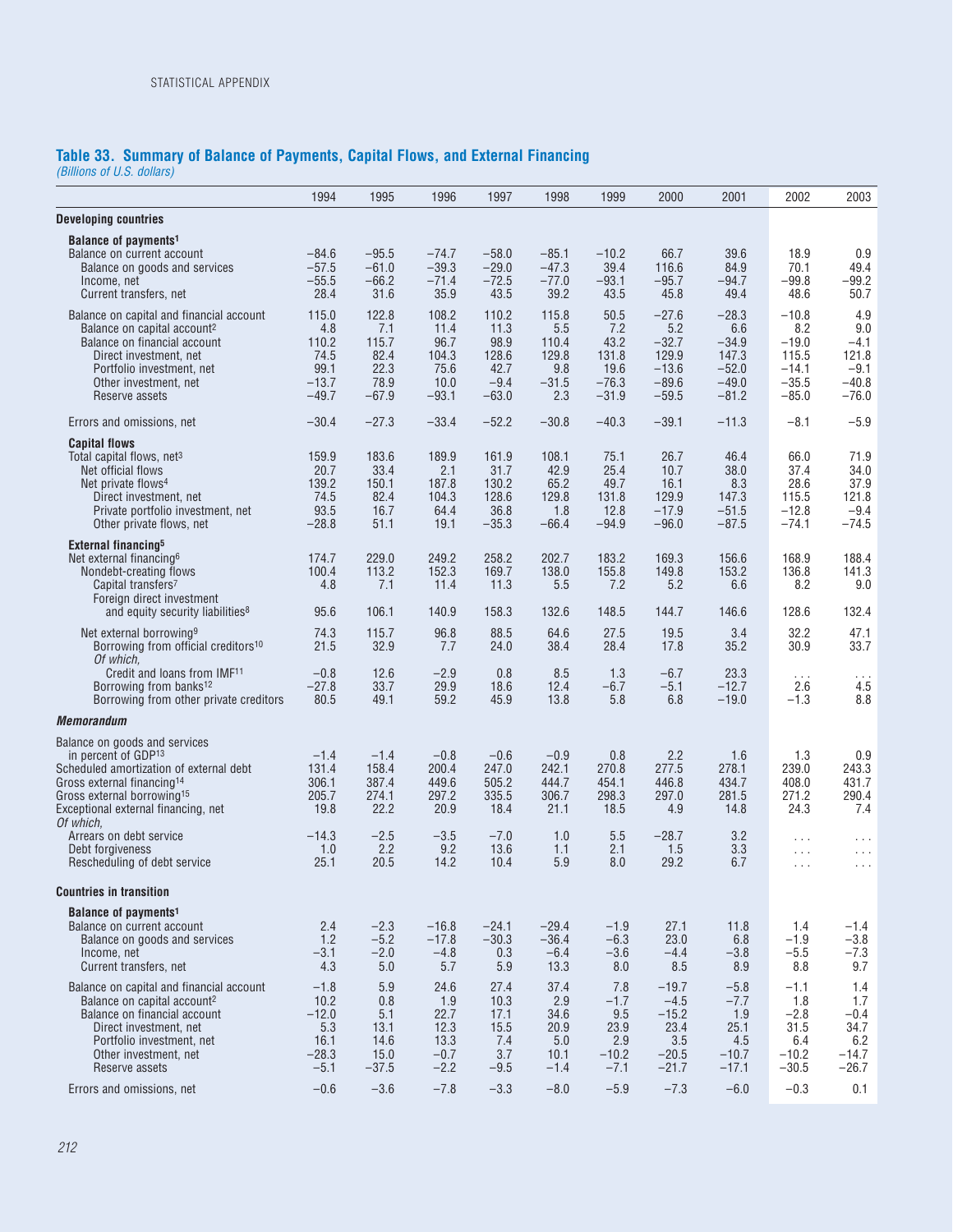### **Table 33** *(concluded)*

|                                                 | 1994    | 1995   | 1996   | 1997    | 1998    | 1999    | 2000    | 2001    | 2002     | 2003                 |
|-------------------------------------------------|---------|--------|--------|---------|---------|---------|---------|---------|----------|----------------------|
| <b>Capital flows</b>                            |         |        |        |         |         |         |         |         |          |                      |
| Total capital flows, net <sup>3</sup>           | $-6.9$  | 42.6   | 25.0   | 26.6    | 36.0    | 16.6    | 6.5     | 18.9    | 27.7     | 26.3                 |
| Net official flows                              | $-11.2$ | $-5.8$ | 2.3    | 25.3    | 21.4    | 3.6     | $-3.6$  | $-7.9$  | $-3.6$   | $-4.8$               |
| Net private flows <sup>4</sup>                  | 4.3     | 48.4   | 22.6   | 1.3     | 14.6    | 13.0    | 10.0    | 26.8    | 31.2     | 31.1                 |
| Direct investment, net                          | 5.3     | 13.1   | 12.3   | 15.5    | 20.9    | 23.9    | 23.4    | 25.1    | 31.5     | 34.7                 |
| Private portfolio investment, net               | 16.1    | 14.6   | 13.3   | 7.5     | 5.0     | 2.9     | 2.6     | 4.2     | 6.1      | 6.0                  |
| Other private flows, net                        | $-17.1$ | 20.7   | $-3.0$ | $-21.6$ | $-11.3$ | $-13.8$ | $-16.0$ | $-2.5$  | $-6.4$   | $-9.6$               |
| External financing <sup>5</sup>                 |         |        |        |         |         |         |         |         |          |                      |
| Net external financing <sup>6</sup>             | 13.2    | 32.4   | 36.5   | 82.1    | 56.6    | 38.0    | 27.3    | 31.5    | 41.4     | 46.4                 |
| Nondebt-creating flows                          | 16.3    | 15.1   | 14.6   | 30.8    | 26.4    | 23.1    | 22.1    | 18.5    | 34.1     | 37.7                 |
| Capital transfers <sup>7</sup>                  | 10.2    | 0.8    | 1.9    | 10.3    | 2.9     | $-1.7$  | $-4.5$  | $-7.7$  | 1.8      | 1.7                  |
| Foreign direct investment                       |         |        |        |         |         |         |         |         |          |                      |
| and equity security liabilities <sup>8</sup>    | 6.1     | 14.3   | 12.8   | 20.5    | 23.5    | 24.9    | 26.6    | 26.2    | 32.4     | 36.0                 |
| Net external borrowing <sup>9</sup>             | $-3.0$  | 17.3   | 21.9   | 51.3    | 30.2    | 14.9    | 5.2     | 13.1    | 7.3      | 8.6                  |
| Borrowing from official creditors <sup>10</sup> | $-5.8$  | $-2.4$ | 2.6    | $-6.9$  | $-7.1$  | $-6.1$  | $-7.5$  | $-10.2$ | $-5.2$   | $-9.0$               |
| Of which.                                       |         |        |        |         |         |         |         |         |          |                      |
| Credit and loans from IMF <sup>11</sup>         | 2.4     | 4.7    | 3.7    | 2.5     | 5.5     | $-3.6$  | $-4.2$  | $-4.3$  | $\cdots$ | $\sim$ $\sim$ $\sim$ |
| Borrowing from banks <sup>12</sup>              | 3.8     | $-0.8$ | 4.5    | 3.9     | 4.6     | $-1.2$  | $-0.8$  | 0.8     | 1.7      | 4.0                  |
| Borrowing from other private creditors          | $-1.1$  | 20.5   | 14.8   | 54.3    | 32.8    | 22.1    | 13.5    | 22.5    | 10.7     | 13.6                 |
| <b>Memorandum</b>                               |         |        |        |         |         |         |         |         |          |                      |
| Balance on goods and services                   |         |        |        |         |         |         |         |         |          |                      |
| in percent of GDP <sup>13</sup>                 | 0.2     | $-0.7$ | $-2.0$ | $-3.3$  | $-4.5$  | $-0.9$  | 3.1     | 0.8     | $-0.2$   | $-0.4$               |
| Scheduled amortization of external debt         | 22.4    | 26.7   | 25.9   | 19.9    | 23.9    | 28.7    | 30.1    | 40.8    | 37.3     | 42.1                 |
| Gross external financing <sup>14</sup>          | 35.6    | 59.1   | 62.4   | 102.0   | 80.5    | 66.7    | 57.4    | 72.4    | 78.7     | 88.4                 |
| Gross external borrowing <sup>15</sup>          | 19.3    | 44.0   | 47.8   | 71.2    | 54.2    | 43.6    | 35.3    | 53.9    | 44.5     | 50.7                 |
| Exceptional external financing, net             | 17.3    | 14.9   | 13.6   | $-20.8$ | 7.8     | 7.7     | 5.2     | 1.3     | 0.7      | 0.4                  |
| Of which.                                       |         |        |        |         |         |         |         |         |          |                      |
| Arrears on debt service                         | 3.8     | $-0.5$ | 1.1    | $-24.8$ | 5.0     | 1.8     | 1.6     | $-0.3$  | .        | $\cdots$             |
| Debt forgiveness                                |         | 0.9    | 0.9    |         |         |         |         |         | $\cdots$ | $\cdots$             |
| Rescheduling of debt service                    | 13.3    | 13.9   | 9.9    | 3.3     | 2.4     | 4.7     | 3.7     | 1.6     | $\cdots$ | $\cdots$             |
|                                                 |         |        |        |         |         |         |         |         |          |                      |

1Standard presentation in accordance with the 5th edition of the International Monetary Fund's *Balance of Payments Manual* (1993).

2Comprises capital transfers—including debt forgiveness—and acquisition/disposal of nonproduced, nonfinancial assets.

3Comprise net direct investment, net portfolio investment, and other long- and short-term net investment flows, including official and private borrowing. In the standard balance of payments presentation above, total net capital flows are equal to the balance on financial account minus the change in reserve assets.

4Because of limitations on the data coverage for net official flows, the residually derived data for net private flows may include some official flows.

5As defined in the *World Economic Outlook* (see footnote 6). It should be noted that there is no generally accepted standard definition of external financing.

6Defined as the sum of—with opposite sign—the goods and services balance, net income and current transfers, direct investment abroad, the change in reserve assets, the net acquisition of other assets (such as recorded private portfolio assets, export credit, and the collateral for debt-reduction operations), and the net errors and omissions. Thus, net external financing, according to the definition adopted in the *World Economic Outlook*, measures the total amount required to finance the current account, direct investment outflows, net reserve transactions (often at the discretion of the monetary authorities), the net acquisition of nonreserve external assets, and the net transactions underlying the errors and omissions (not infrequently reflecting capital flight). 7Including other transactions on capital account.

8Debt-creating foreign direct investment liabilities are not included.

9Net disbursement of long- and short-term credits, including exceptional financing, by both official and private creditors.

10Net disbursement by official creditors, based on directly reported flows and flows derived from information on external debt.

11Comprise use of International Monetary Fund resources under the General Resources Account, Trust Fund, and Poverty Reduction and Growth Facility (PRGF). For further detail, see Table 37.

12Net disbursement by commercial banks, based on directly reported flows and cross-border claims and liabilities reported in the International Banking section of the International Monetary Fund's *International Financial Statistics*.

13This is often referred to as the "resource balance" and, with opposite sign, the "net resource transfer."

14Net external financing plus amortization due on external debt.

15Net external borrowing plus amortization due on external debt.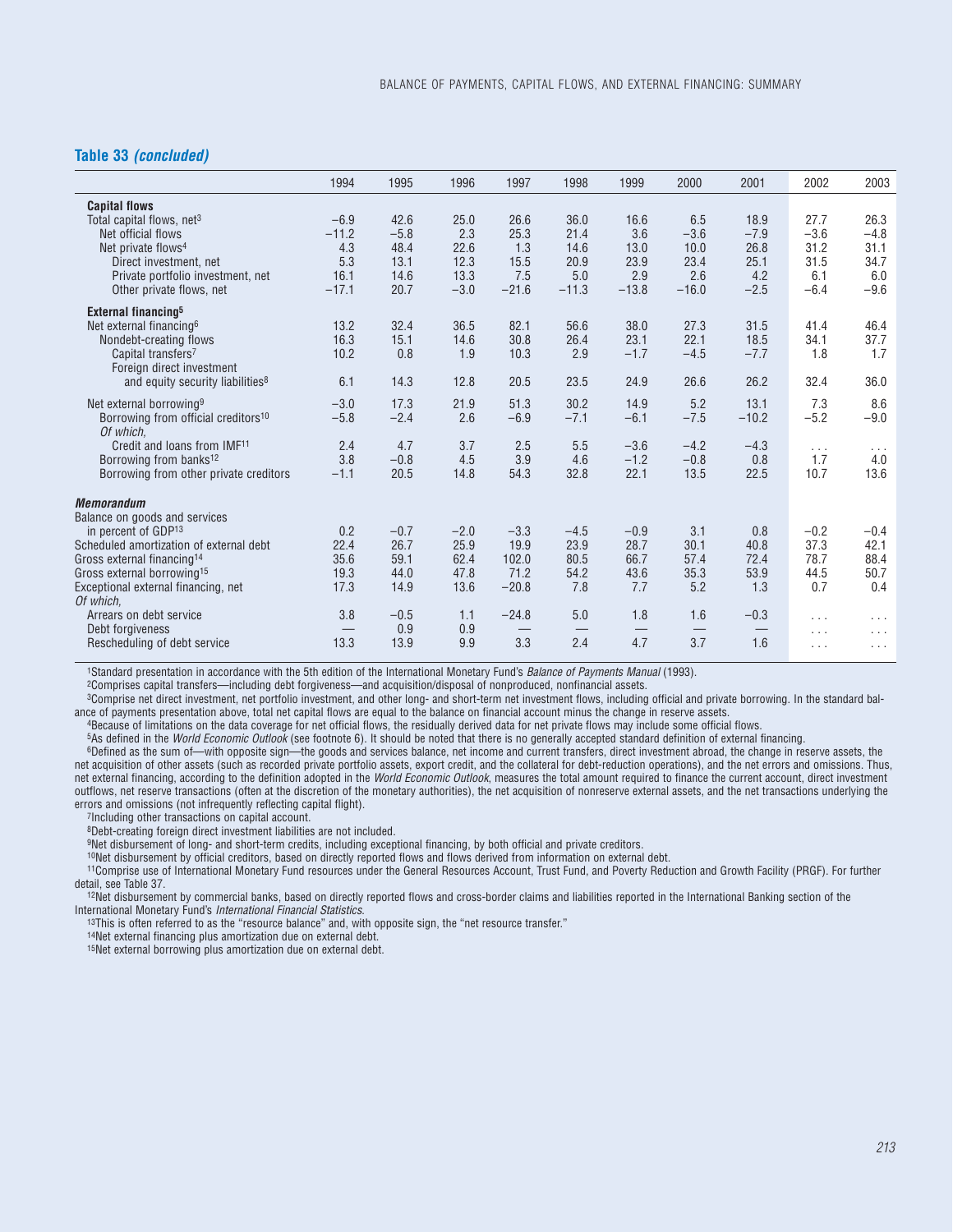### **Table 34. Developing Countries—by Region: Balance of Payments and External Financing1**

*(Billions of U.S. dollars)*

|                                                                                                                                                                                                                                        | 1994                                              | 1995                                             | 1996                                                 | 1997                                          | 1998                                                 | 1999                                                 | 2000                                                    | 2001                                          | 2002                                              | 2003                                              |
|----------------------------------------------------------------------------------------------------------------------------------------------------------------------------------------------------------------------------------------|---------------------------------------------------|--------------------------------------------------|------------------------------------------------------|-----------------------------------------------|------------------------------------------------------|------------------------------------------------------|---------------------------------------------------------|-----------------------------------------------|---------------------------------------------------|---------------------------------------------------|
| <b>Africa</b>                                                                                                                                                                                                                          |                                                   |                                                  |                                                      |                                               |                                                      |                                                      |                                                         |                                               |                                                   |                                                   |
| <b>Balance of payments</b><br>Balance on current account<br>Balance on capital account<br>Balance on financial account<br>Change in reserves $(-$ = increase)<br>Other official flows, net<br>Private flows, net                       | $-11.1$<br>1.7<br>12.3<br>$-5.3$<br>3.2<br>14.3   | $-16.8$<br>2.1<br>14.4<br>$-2.5$<br>4.1<br>12.7  | $-6.4$<br>5.9<br>0.4<br>$-7.9$<br>$-3.6$<br>11.9     | $-7.4$<br>7.2<br>0.3<br>$-11.1$<br>2.0<br>9.4 | $-20.1$<br>2.6<br>17.5<br>2.5<br>3.3<br>11.6         | $-14.3$<br>4.5<br>12.3<br>$-3.5$<br>0.7<br>15.1      | 5.4<br>2.4<br>$-5.5$<br>$-13.3$<br>1.7<br>6.1           | 1.3<br>3.8<br>$-4.5$<br>$-12.7$<br>1.3<br>6.9 | $-7.2$<br>4.0<br>5.2<br>$-4.7$<br>1.0<br>8.8      | $-7.1$<br>6.1<br>0.8<br>-8.4<br>0.4<br>8.9        |
| <b>External financing</b><br>Net external financing<br>Nondebt-creating inflows<br>Net external borrowing<br>From official creditors<br>Of which,                                                                                      | 19.8<br>5.9<br>14.0<br>3.2                        | 23.9<br>9.9<br>14.0<br>4.5                       | 18.8<br>13.4<br>5.4<br>$-3.1$                        | 28.3<br>23.2<br>5.1<br>2.1                    | 26.9<br>19.5<br>7.4<br>3.5                           | 29.7<br>24.3<br>5.4<br>1.1                           | 15.9<br>12.2<br>3.8<br>2.1                              | 17.1<br>21.1<br>$-3.9$<br>1.7                 | 22.2<br>19.0<br>3.2<br>1.3                        | 21.9<br>19.5<br>2.5<br>1.4                        |
| Credit and loans from IMF<br>From banks<br>From other private creditors                                                                                                                                                                | 0.9<br>2.4<br>8.3                                 | 0.8<br>0.4<br>9.1                                | 0.6<br>0.2<br>8.3                                    | $-0.5$<br>0.2<br>2.8                          | $-0.4$<br>$-0.3$<br>4.3                              | $-0.2$<br>$-1.1$<br>5.3                              | $-0.1$<br>$-0.4$<br>2.1                                 | $-0.4$<br>$-2.0$<br>$-3.6$                    | $\cdots$<br>0.3<br>1.7                            | $\sim$ $\sim$ $\sim$<br>0.9<br>0.2                |
| Memorandum                                                                                                                                                                                                                             |                                                   |                                                  |                                                      |                                               |                                                      |                                                      |                                                         |                                               |                                                   |                                                   |
| <b>Exceptional financing</b>                                                                                                                                                                                                           | 14.2                                              | 14.3                                             | 14.3                                                 | 14.1                                          | 5.1                                                  | 9.6                                                  | 7.3                                                     | 7.4                                           | 7.6                                               | 7.7                                               |
| Sub-Sahara<br><b>Balance of payments</b><br>Balance on current account<br>Balance on capital account<br>Balance on financial account<br>Change in reserves $(-$ = increase)<br>Other official flows, net<br>Private flows, net         | $-7.9$<br>1.6<br>9.1<br>$-3.2$<br>3.5<br>8.8      | $-12.6$<br>2.0<br>10.4<br>$-3.9$<br>4.5<br>9.7   | $-7.2$<br>5.7<br>1.5<br>$-5.2$<br>$-3.3$<br>10.0     | $-10.2$<br>7.1<br>3.3<br>$-6.1$<br>3.1<br>6.3 | $-18.4$<br>2.5<br>15.8<br>1.4<br>3.8<br>10.6         | $-13.7$<br>4.1<br>11.4<br>$-3.9$<br>1.3<br>14.0      | $-2.5$<br>2.4<br>2.2<br>$-6.7$<br>2.6<br>6.3            | $-6.3$<br>3.8<br>3.9<br>$-2.3$<br>2.4<br>3.7  | $-11.2$<br>3.9<br>9.0<br>0.4<br>1.6<br>6.9        | $-11.8$<br>6.0<br>5.5<br>$-2.6$<br>1.2<br>7.0     |
| <b>External financing</b><br>Net external financing<br>Nondebt-creating inflows<br>Net external borrowing<br>From official creditors                                                                                                   | 15.4<br>4.5<br>10.9<br>3.5                        | 21.7<br>9.2<br>12.6<br>4.9                       | 17.4<br>12.2<br>5.3<br>$-2.7$                        | 26.6<br>21.3<br>5.3<br>3.1                    | 26.1<br>17.8<br>8.3<br>3.9                           | 29.3<br>22.5<br>6.8<br>1.7                           | 17.1<br>10.8<br>6.3<br>3.0                              | 15.6<br>16.7<br>$-1.1$<br>2.8                 | 21.1<br>16.0<br>5.1<br>1.9                        | 21.2<br>16.7<br>4.5<br>2.2                        |
| Of which.<br>Credit and loans from IMF<br>From banks<br>From other private creditors                                                                                                                                                   | 0.5<br>2.1<br>5.3                                 | 0.6<br>$-0.1$<br>7.8                             | 0.1<br>$-0.1$<br>8.1                                 | $-0.5$<br>$-0.6$<br>2.8                       | $-0.3$<br>$-0.4$<br>4.8                              | $-0.1$<br>$-2.5$<br>7.6                              | $\qquad \qquad -$<br>$-0.7$<br>4.0                      | $-0.2$<br>$-2.4$<br>$-1.5$                    | $\cdots$<br>0.2<br>3.0                            | $\sim$ $\sim$ $\sim$<br>0.6<br>1.7                |
| Memorandum                                                                                                                                                                                                                             |                                                   |                                                  |                                                      |                                               |                                                      |                                                      |                                                         |                                               |                                                   |                                                   |
| <b>Exceptional financing</b>                                                                                                                                                                                                           | 8.5                                               | 8.2                                              | 9.7                                                  | 10.5                                          | 4.0                                                  | 9.0                                                  | 7.2                                                     | 7.4                                           | 7.6                                               | 7.7                                               |
| Developing Asia<br><b>Balance of payments</b><br>Balance on current account<br>Balance on capital account<br>Balance on financial account<br>Unange in reserves $($ = $=$ increase)<br>Other official flows, net<br>Private flows, net | $-19.0$<br>1.6<br>29.2<br>$-43.8$<br>11.8<br>61.2 | $-42.5$<br>2.4<br>61.6<br>$-31.6$<br>7.5<br>85.6 | $-38.9$<br>2.8<br>66.2<br>$-37.6$<br>$-1.0$<br>104.7 | 8.9<br>2.7<br>23.0<br>$-28.4$<br>14.1<br>37.3 | 47.3<br>1.4<br>$-26.5$<br>$-20.2$<br>21.3<br>$-27.6$ | 46.0<br>0.4<br>$-22.1$<br>$-31.0$<br>22.3<br>$-13.3$ | 45.4<br>$-0.4$<br>$-17.6$<br>$-17.2$<br>14.1<br>$-14.6$ | 39.4<br>$-27.3$<br>$-61.6$<br>6.4<br>27.9     | 33.5<br>1.4<br>$-24.7$<br>$-66.3$<br>11.5<br>30.2 | 18.0<br>1.7<br>$-13.8$<br>$-41.1$<br>14.8<br>12.5 |
| <b>External financing</b><br>Net external financing<br>Nondebt-creating inflows<br>Net external borrowing<br>From official creditors<br>Of which.                                                                                      | 76.2<br>48.0<br>28.3<br>11.2                      | 108.6<br>64.4<br>44.2<br>7.5                     | 117.1<br>75.9<br>41.2<br>$-1.0$                      | 104.9<br>66.3<br>38.5<br>14.1                 | 43.6<br>56.8<br>$-13.3$<br>21.3                      | 61.4<br>54.7<br>6.7<br>22.3                          | 66.5<br>64.8<br>1.7<br>14.1                             | 76.4<br>57.7<br>18.7<br>6.4                   | 89.1<br>66.8<br>22.3<br>11.5                      | 93.1<br>64.3<br>28.8<br>14.8                      |
| Credit and loans from IMF<br>From banks<br>From other private creditors                                                                                                                                                                | $-0.8$<br>10.8<br>6.3                             | $-1.5$<br>29.9<br>6.9                            | $-1.7$<br>28.4<br>13.8                               | 5.0<br>14.1<br>10.4                           | 6.6<br>$-12.1$<br>$-22.4$                            | 1.7<br>$-15.4$<br>$-0.2$                             | 0.9<br>$-13.8$<br>1.3                                   | $-2.2$<br>$-4.4$<br>16.7                      | $\ldots$<br>2.0<br>8.8                            | $\frac{1}{5.7}$<br>8.3                            |
| Memorandum                                                                                                                                                                                                                             |                                                   |                                                  |                                                      |                                               |                                                      |                                                      |                                                         |                                               |                                                   |                                                   |
| <b>Exceptional financing</b>                                                                                                                                                                                                           | 1.2                                               | 0.4                                              | 0.7                                                  | 0.5                                           | 14.5                                                 | $6.5\,$                                              | $-2.5$                                                  | 6.7                                           | 7.7                                               | 7.0                                               |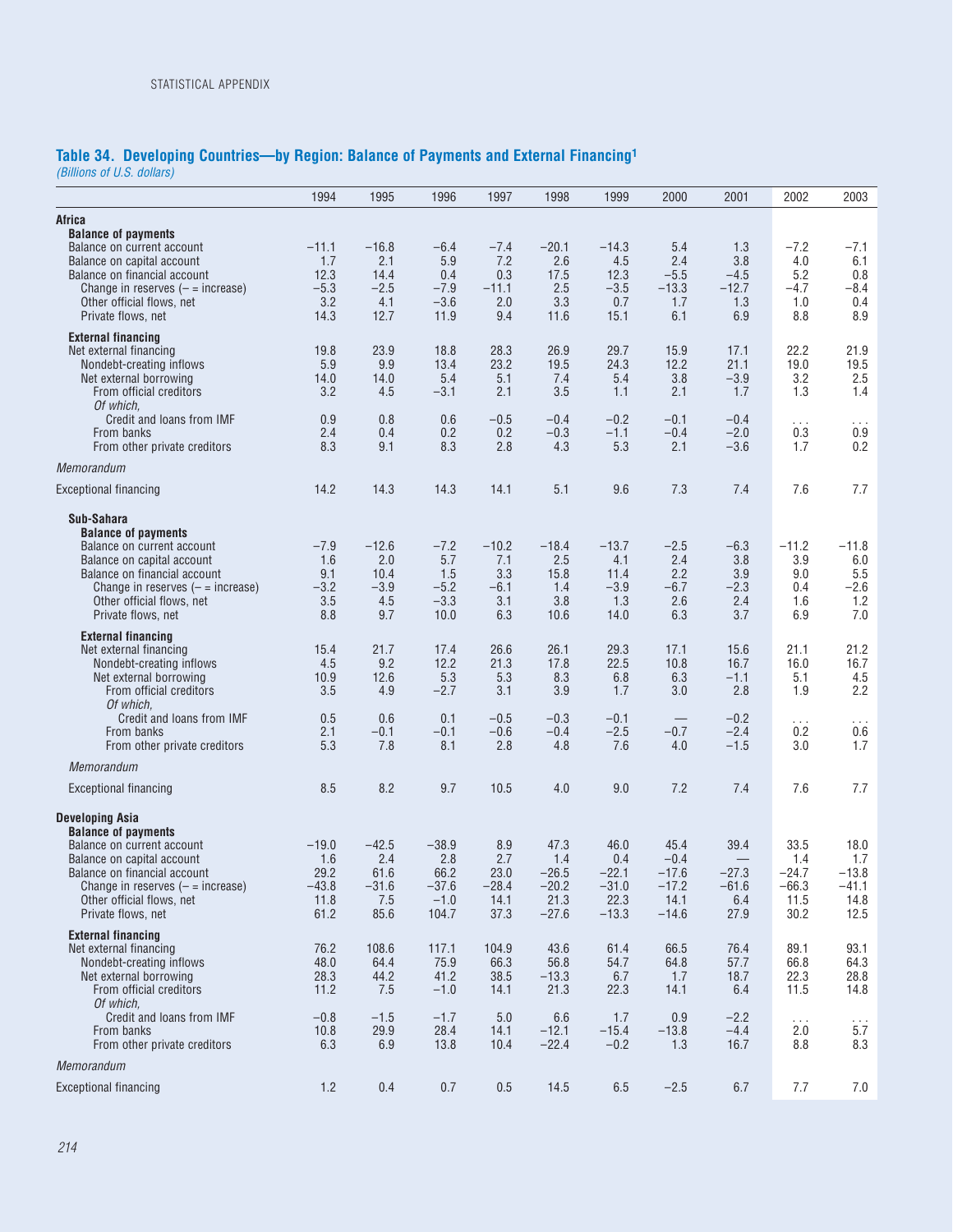## **Table 34** *(concluded)*

|                                                                                                                                                                                                                                                   | 1994                                           | 1995                                              | 1996                                             | 1997                                              | 1998                                          | 1999                                             | 2000                                                   | 2001                                               | 2002                                                | 2003                                               |
|---------------------------------------------------------------------------------------------------------------------------------------------------------------------------------------------------------------------------------------------------|------------------------------------------------|---------------------------------------------------|--------------------------------------------------|---------------------------------------------------|-----------------------------------------------|--------------------------------------------------|--------------------------------------------------------|----------------------------------------------------|-----------------------------------------------------|----------------------------------------------------|
| <b>Excluding China and India</b><br><b>Balance of payments</b><br>Balance on current account<br>Balance on capital account<br>Balance on financial account<br>Change in reserves $($ = $=$ increase)                                              | $-25.0$<br>1.6<br>27.0<br>$-3.9$               | $-38.6$<br>2.4<br>40.6<br>$-11.2$                 | $-40.0$<br>2.8<br>49.8<br>$-3.2$                 | $-25.0$<br>2.7<br>33.4<br>12.0                    | 22.7<br>1.5<br>$-18.4$<br>$-11.1$             | 33.5<br>0.4<br>$-24.9$<br>$-16.5$                | 29.3<br>$-0.4$<br>$-13.7$<br>$-0.6$                    | 22.1<br>$-14.4$<br>$-5.6$                          | 14.1<br>1.4<br>$-10.0$<br>$-9.6$                    | 5.0<br>1.7<br>$-5.8$<br>$-5.3$                     |
| Other official flows, net<br>Private flows, net                                                                                                                                                                                                   | 3.1<br>27.8                                    | 3.7<br>48.2                                       | $-3.3$<br>56.3                                   | 12.5<br>8.9                                       | 15.7<br>$-23.0$                               | 15.3<br>$-23.6$                                  | 12.3<br>$-25.4$                                        | 4.7<br>$-13.5$                                     | 4.3<br>$-4.7$                                       | 6.8<br>$-7.3$                                      |
| <b>External financing</b><br>Net external financing<br>Nondebt-creating inflows<br>Net external borrowing<br>From official creditors<br>Of which.                                                                                                 | 27.9<br>8.8<br>19.1<br>2.5                     | 63.1<br>24.6<br>38.5<br>3.7                       | 59.9<br>29.3<br>30.7<br>$-3.3$                   | 30.5<br>13.5<br>17.0<br>12.5                      | $-0.8$<br>12.0<br>$-12.8$<br>15.7             | 5.0<br>11.5<br>$-6.5$<br>15.3                    | 3.8<br>6.7<br>$-2.9$<br>12.3                           | 0.4<br>2.1<br>$-1.7$<br>4.7                        | 7.5<br>10.1<br>$-2.5$<br>4.3                        | 14.3<br>9.6<br>4.7<br>6.8                          |
| Credit and loans from IMF<br>From banks<br>From other private creditors                                                                                                                                                                           | 0.4<br>7.1<br>9.5                              | $-0.3$<br>24.2<br>10.7                            | $-0.4$<br>24.4<br>9.5                            | 5.7<br>6.8<br>$-2.3$                              | 7.0<br>$-15.1$<br>$-13.5$                     | 2.1<br>$-13.5$<br>$-8.2$                         | 0.9<br>$-15.7$<br>0.5                                  | $-2.2$<br>$-6.2$<br>$-0.1$                         | $\sim$ $\sim$ $\sim$<br>$-5.3$<br>$-1.5$            | $\sim$ $\sim$ $\sim$<br>$-1.6$<br>$-0.5$           |
| Memorandum                                                                                                                                                                                                                                        |                                                |                                                   |                                                  |                                                   |                                               |                                                  |                                                        |                                                    |                                                     |                                                    |
| <b>Exceptional financing</b>                                                                                                                                                                                                                      | 1.2                                            | 0.4                                               | 0.7                                              | 0.5                                               | 14.5                                          | 6.5                                              | $-2.5$                                                 | 6.7                                                | 7.7                                                 | 7.0                                                |
| <b>Middle East and Turkey</b><br><b>Balance of payments</b><br>Balance on current account<br>Balance on capital account<br>Balance on financial account<br>Change in reserves $(-$ = increase)<br>Other official flows, net<br>Private flows, net | $-2.3$<br>1.5<br>13.0<br>$-4.6$<br>0.9<br>16.7 | 0.2<br>2.1<br>0.3<br>$-10.5$<br>2.6<br>8.3        | 10.6<br>0.7<br>$-10.6$<br>$-18.8$<br>1.9<br>6.3  | 7.7<br>0.4<br>4.9<br>$-10.0$<br>0.7<br>14.2       | $-21.5$<br>0.4<br>22.3<br>11.5<br>2.3<br>8.5  | 14.9<br>1.1<br>$-6.1$<br>$-5.2$<br>0.9<br>$-1.7$ | 63.7<br>2.3<br>$-52.2$<br>$-26.5$<br>$-1.6$<br>$-24.1$ | 51.8<br>1.8<br>$-48.2$<br>$-8.1$<br>9.2<br>$-49.3$ | 25.2<br>1.7<br>$-22.3$<br>$-10.7$<br>9.1<br>$-20.7$ | 18.2<br>0.4<br>$-15.7$<br>$-9.9$<br>4.2<br>$-10.0$ |
| <b>External financing</b><br>Net external financing<br>Nondebt-creating inflows<br>Net external borrowing<br>From official creditors                                                                                                              | 8.8<br>6.8<br>2.0<br>$-1.1$                    | 8.7<br>7.5<br>1.2<br>$-0.1$                       | 18.8<br>8.6<br>10.2<br>0.3                       | 25.9<br>7.7<br>18.3<br>$-0.7$                     | 28.8<br>0.1<br>28.7<br>$-1.0$                 | 11.4<br>5.2<br>6.1<br>$-1.7$                     | 18.2<br>4.5<br>13.7<br>2.9                             | $-18.9$<br>7.0<br>$-25.9$<br>8.8                   | 6.1<br>8.7<br>$-2.6$<br>9.4                         | 8.5<br>10.0<br>$-1.4$<br>4.2                       |
| Of which,<br>Credit and Ioans from IMF<br>From banks<br>From other private creditors                                                                                                                                                              | 0.4<br>$-9.5$<br>12.6                          | 0.4<br>$-1.9$<br>3.2                              | 0.1<br>$-1.6$<br>11.5                            | 0.2<br>0.3<br>18.6                                | $-0.1$<br>9.6<br>20.1                         | 0.6<br>7.5<br>0.4                                | 3.3<br>2.7<br>8.1                                      | 10.3<br>$-10.9$<br>$-23.8$                         | $\ldots$<br>$-3.1$<br>$-8.9$                        | $\ldots$<br>$-5.1$<br>$-0.5$                       |
| Memorandum                                                                                                                                                                                                                                        |                                                |                                                   |                                                  |                                                   |                                               |                                                  |                                                        |                                                    |                                                     |                                                    |
| <b>Exceptional financing</b>                                                                                                                                                                                                                      | 4.3                                            | 3.3                                               | 1.0                                              | 0.3                                               | 0.4                                           | 0.2                                              | 0.5                                                    | 0.3                                                | 0.6                                                 | 0.6                                                |
| Western Hemisphere<br><b>Balance of payments</b><br>Balance on current account<br>Balance on capital account<br>Balance on financial account<br>Change in reserves $(-$ = increase)<br>Other official flows, net<br>Private flows, net            | $-52.2$<br>55.9<br>4.0<br>4.7<br>47.1          | $-36.5$<br>0.6<br>39.4<br>$-23.3$<br>19.2<br>43.5 | $-40.0$<br>2.1<br>40.7<br>$-28.9$<br>4.7<br>64.9 | $-67.2$<br>1.1<br>70.7<br>$-13.5$<br>14.9<br>69.3 | $-90.8$<br>1.0<br>97.1<br>8.4<br>16.0<br>72.7 | $-56.7$<br>1.3<br>59.1<br>7.9<br>1.5<br>49.7     | $-47.8$<br>0.9<br>42.5<br>$-2.5$<br>$-3.5$<br>48.6     | $-52.9$<br>0.9<br>45.2<br>1.2<br>21.1<br>22.8      | $-32.6$<br>1.0<br>22.8<br>$-3.3$<br>15.8<br>10.3    | $-28.1$<br>0.7<br>24.6<br>$-16.5$<br>14.6<br>26.5  |
| <b>External financing</b><br>Net external financing<br>Nondebt-creating inflows<br>Net external borrowing<br>From official creditors<br>Of which,                                                                                                 | 69.8<br>39.8<br>30.0<br>8.2                    | 87.8<br>31.5<br>56.3<br>20.9                      | 94.5<br>54.4<br>40.1<br>11.5                     | 99.0<br>72.4<br>26.6<br>8.5                       | 103.3<br>61.6<br>41.7<br>14.6                 | 80.8<br>71.6<br>9.3<br>6.7                       | 68.7<br>68.4<br>0.4<br>$-1.3$                          | 81.9<br>67.4<br>14.5<br>18.3                       | 51.5<br>42.2<br>9.3<br>8.7                          | 64.9<br>47.6<br>17.2<br>13.4                       |
| Credit and loans from IMF<br>From banks<br>From other private creditors                                                                                                                                                                           | $-1.3$<br>$-31.4$<br>53.3                      | 12.9<br>5.3<br>30.0                               | $-2.0$<br>2.9<br>25.6                            | $-4.0$<br>4.0<br>14.1                             | 2.5<br>15.3<br>11.8                           | $-0.9$<br>2.3<br>0.2                             | $-10.7$<br>6.4<br>$-4.8$                               | 15.6<br>4.5<br>$-8.2$                              | $\ldots$<br>3.4<br>$-2.8$                           | $\sim$ $\sim$ $\sim$<br>3.0<br>0.8                 |
| Memorandum                                                                                                                                                                                                                                        |                                                |                                                   |                                                  |                                                   |                                               |                                                  |                                                        |                                                    |                                                     |                                                    |
| <b>Exceptional financing</b>                                                                                                                                                                                                                      | 0.1                                            | 4.1                                               | 4.9                                              | 3.5                                               | $1.2$                                         | 2.1                                              | $-0.4$                                                 | 0.4                                                | 8.5                                                 | $-8.0$                                             |

1For definitions, see footnotes to Table 33.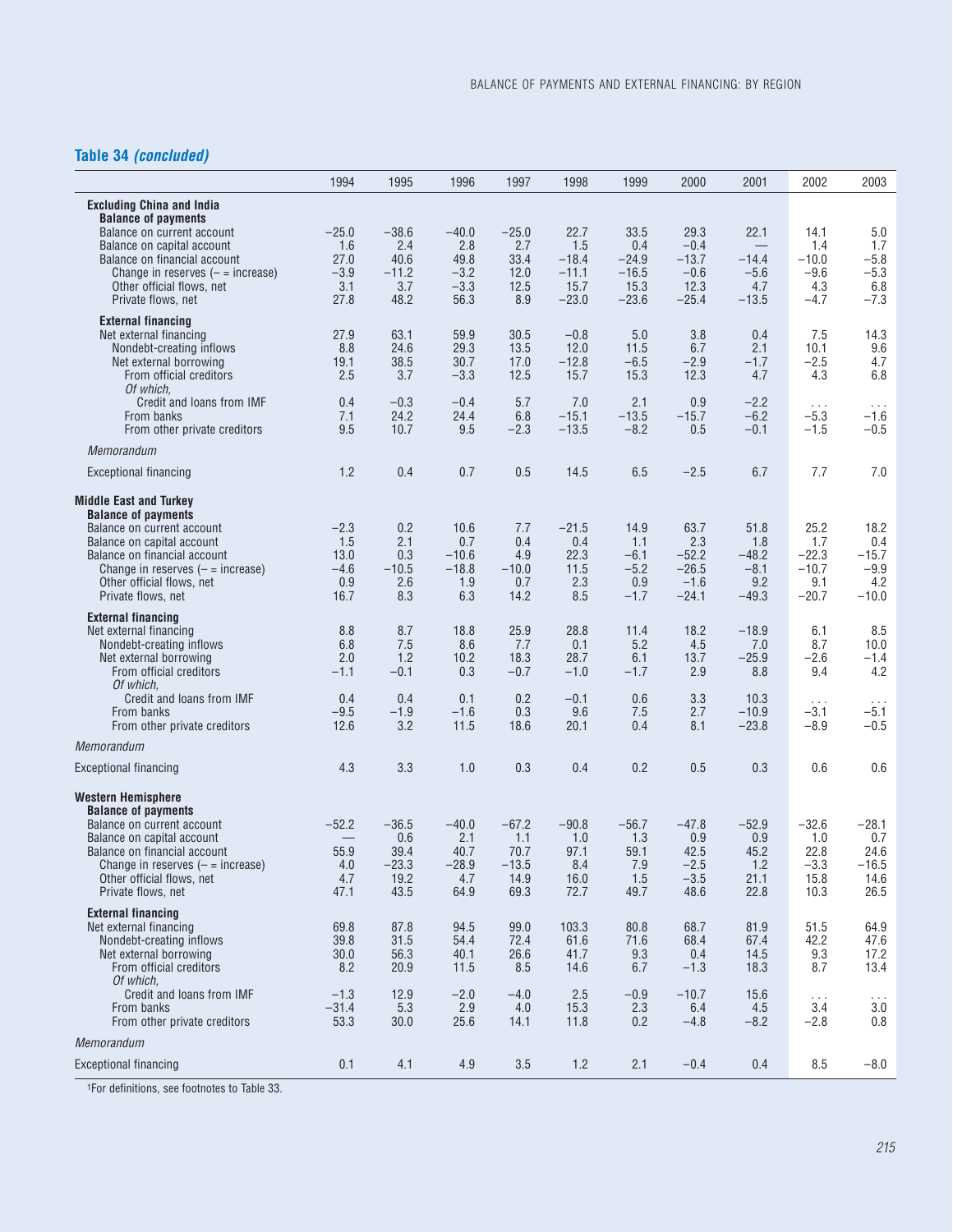## **Table 35. Developing Countries—by Analytical Criteria: Balance of Payments and External Financing1**

*(Billions of U.S. dollars)*

|                                                                                                                                                                                                                                                    | 1994                                               | 1995                                                | 1996                                                   | 1997                                                 | 1998                                              | 1999                                              | 2000                                                    | 2001                                                   | 2002                                                | 2003                                                |
|----------------------------------------------------------------------------------------------------------------------------------------------------------------------------------------------------------------------------------------------------|----------------------------------------------------|-----------------------------------------------------|--------------------------------------------------------|------------------------------------------------------|---------------------------------------------------|---------------------------------------------------|---------------------------------------------------------|--------------------------------------------------------|-----------------------------------------------------|-----------------------------------------------------|
| By source of export earnings                                                                                                                                                                                                                       |                                                    |                                                     |                                                        |                                                      |                                                   |                                                   |                                                         |                                                        |                                                     |                                                     |
| <b>Fuel</b><br><b>Balance of payments</b><br>Balance on current account<br>Balance on capital account<br>Balance on financial account<br>Change in reserves $(-$ = increase)<br>Other official flows, net<br>Private flows, net                    | $-2.5$<br>0.5<br>21.2<br>1.0<br>6.6<br>13.6        | 2.6<br>1.1<br>4.2<br>$-0.1$<br>6.5<br>$-2.2$        | 30.4<br>3.4<br>$-33.0$<br>$-23.0$<br>$-0.7$<br>$-9.3$  | 21.5<br>0.6<br>$-6.7$<br>$-13.3$<br>5.0<br>1.6       | $-27.6$<br>0.7<br>29.1<br>17.4<br>6.3<br>5.3      | 19.9<br>1.7<br>$-8.5$<br>4.7<br>2.3<br>$-15.4$    | 104.2<br>2.5<br>$-87.8$<br>$-41.3$<br>$-8.8$<br>$-37.7$ | 63.8<br>1.7<br>$-56.7$<br>$-15.0$<br>$-0.3$<br>$-41.4$ | 37.9<br>2.0<br>$-33.7$<br>$-10.2$<br>5.3<br>$-28.8$ | 33.6<br>2.5<br>$-33.2$<br>$-13.0$<br>2.4<br>$-22.7$ |
| <b>External financing</b><br>Net external financing<br>Nondebt-creating inflows<br>Net external borrowing<br>From official creditors<br>Of which,                                                                                                  | 17.4<br>4.1<br>13.3<br>4.9                         | 1.4<br>4.4<br>$-2.9$<br>3.1                         | 6.1<br>10.5<br>$-4.4$<br>$-0.8$                        | 20.1<br>8.6<br>11.5<br>2.4                           | 30.4<br>8.8<br>21.5<br>1.4                        | 4.1<br>10.8<br>$-6.7$<br>1.0                      | 7.3<br>13.1<br>$-5.9$<br>0.6                            | $-11.2$<br>14.0<br>$-25.1$<br>$-0.2$                   | $-2.8$<br>11.8<br>$-14.7$<br>1.0                    | $-1.8$<br>13.4<br>$-15.2$<br>1.5                    |
| Credit and loans from IMF<br>From banks<br>From other private creditors                                                                                                                                                                            | 0.4<br>$-2.6$<br>11.0                              | $-0.2$<br>$-4.5$<br>$-1.5$                          | 0.7<br>$-7.1$<br>3.4                                   | $-0.3$<br>$-3.9$<br>13.0                             | $-0.6$<br>3.3<br>16.9                             | $-0.5$<br>1.0<br>$-8.8$                           | $-0.6$<br>$-0.1$<br>$-6.4$                              | $-0.4$<br>$-4.9$<br>$-20.0$                            | $\cdots$<br>$-0.6$<br>$-15.1$                       | $\cdots$<br>$-6.4$<br>$-10.2$                       |
| Memorandum                                                                                                                                                                                                                                         |                                                    |                                                     |                                                        |                                                      |                                                   |                                                   |                                                         |                                                        |                                                     |                                                     |
| <b>Exceptional financing</b>                                                                                                                                                                                                                       | 11.9                                               | 12.5                                                | 8.6                                                    | 8.1                                                  | 6.2                                               | 5.2                                               | 2.6                                                     | 1.8                                                    | 1.6                                                 | 0.2                                                 |
| <b>Nonfuel</b><br><b>Balance of payments</b><br>Balance on current account<br>Balance on capital account<br>Balance on financial account<br>Change in reserves $($ = $=$ increase)<br>Other official flows, net<br>Private flows, net              | $-82.1$<br>4.3<br>89.1<br>$-50.7$<br>14.2<br>125.6 | $-98.2$<br>6.0<br>111.5<br>$-67.8$<br>27.0<br>152.3 | $-105.1$<br>8.1<br>129.7<br>$-70.1$<br>2.8<br>197.1    | $-79.5$<br>10.7<br>105.6<br>$-49.7$<br>26.7<br>128.6 | $-57.4$<br>4.8<br>81.3<br>$-15.2$<br>36.6<br>59.9 | $-30.1$<br>5.6<br>51.7<br>$-36.6$<br>23.1<br>65.2 | $-37.5$<br>2.6<br>55.1<br>$-18.2$<br>19.5<br>53.7       | $-24.2$<br>4.9<br>21.9<br>$-66.2$<br>38.4<br>49.7      | $-18.9$<br>6.1<br>14.7<br>$-74.8$<br>32.1<br>57.4   | $-32.6$<br>6.4<br>29.2<br>$-63.0$<br>31.6<br>60.5   |
| <b>External financing</b><br>Net external financing<br>Nondebt-creating inflows<br>Net external borrowing<br>From official creditors<br>Of which,                                                                                                  | 157.3<br>96.3<br>61.0<br>16.7                      | 227.5<br>108.9<br>118.7<br>29.8                     | 243.1<br>141.8<br>101.3<br>8.5                         | 238.0<br>161.0<br>77.0<br>21.6                       | 172.3<br>129.2<br>43.1<br>37.0                    | 179.1<br>145.0<br>34.2<br>27.4                    | 162.0<br>136.7<br>25.3<br>17.2                          | 167.8<br>139.3<br>28.5<br>35.4                         | 171.8<br>124.9<br>46.9<br>29.8                      | 190.2<br>127.9<br>62.2<br>32.2                      |
| Credit and loans from IMF<br>From banks<br>From other private creditors                                                                                                                                                                            | $-1.2$<br>$-25.2$<br>69.5                          | 12.8<br>38.2<br>50.7                                | $-3.6$<br>37.0<br>55.8                                 | 1.2<br>22.5<br>32.9                                  | 9.1<br>9.2<br>$-3.0$                              | 1.8<br>$-7.7$<br>14.5                             | $-6.1$<br>$-5.0$<br>13.1                                | 23.6<br>$-7.9$<br>1.0                                  | $\cdots$<br>3.2<br>13.9                             | 11.0<br>19.0                                        |
| Memorandum                                                                                                                                                                                                                                         |                                                    |                                                     |                                                        |                                                      |                                                   |                                                   |                                                         |                                                        |                                                     |                                                     |
| <b>Exceptional financing</b>                                                                                                                                                                                                                       | 8.0                                                | 9.7                                                 | 12.3                                                   | 10.4                                                 | 15.0                                              | 13.3                                              | 2.2                                                     | 13.0                                                   | 22.7                                                | 7.1                                                 |
| By external financing source                                                                                                                                                                                                                       |                                                    |                                                     |                                                        |                                                      |                                                   |                                                   |                                                         |                                                        |                                                     |                                                     |
| <b>Net debtor countries</b><br><b>Balance of payments</b><br>Balance on current account<br>Balance on capital account<br>Balance on financial account<br>Change in reserves $($ = $=$ increase)<br>Other official flows, net<br>Private flows, net | -77.7<br>5.0<br>91.9<br>$-51.6$<br>18.5<br>125.0   | $-98.0$<br>7.3<br>108.5<br>$-68.0$<br>30.6<br>145.8 | $-87.9$<br>11.6<br>103.2<br>$-84.6$<br>$-0.1$<br>187.9 | $-70.2$<br>11.5<br>102.6<br>$-55.7$<br>30.5<br>127.8 | $-71.3$<br>5.4<br>94.0<br>$-8.8$<br>39.7<br>63.1  | $-23.8$<br>6.5<br>47.6<br>$-35.6$<br>23.6<br>59.6 | 6.6<br>3.0<br>17.8<br>$-38.8$<br>15.9<br>40.7           | $-4.3$<br>4.9<br>6.0<br>$-74.9$<br>37.9<br>42.9        | $-5.9$<br>6.7<br>4.7<br>$-81.1$<br>37.9<br>47.9     | $-19.6$<br>8.9<br>13.7<br>$-75.9$<br>34.1<br>55.5   |
| <b>External financing</b><br>Net external financing<br>Nondebt-creating inflows<br>Net external borrowing<br>From official creditors<br>Of which,                                                                                                  | 169.9<br>100.1<br>69.8<br>21.4                     | 227.6<br>113.3<br>114.3<br>32.8                     | 241.7<br>151.8<br>90.0<br>7.2                          | 252.7<br>168.7<br>84.0<br>24.1                       | 198.3<br>137.6<br>60.7<br>38.5                    | 185.1<br>155.1<br>30.0<br>29.2                    | 167.1<br>146.9<br>20.3<br>18.6                          | 168.5<br>148.8<br>19.7<br>35.5                         | 174.9<br>132.5<br>42.3<br>31.1                      | 196.6<br>137.6<br>59.1<br>33.8                      |
| Credit and loans from IMF<br>From banks<br>From other private creditors                                                                                                                                                                            | $-0.8$<br>$-27.6$<br>76.1                          | 12.6<br>33.7<br>47.9                                | $-2.9$<br>30.4<br>52.4                                 | 0.8<br>18.5<br>41.3                                  | 8.5<br>10.3<br>12.0                               | 1.3<br>$-9.1$<br>9.9                              | $-6.7$<br>$-6.3$<br>8.0                                 | 23.3<br>$-10.3$<br>$-5.5$                              | $\sim$ $\sim$ $\sim$<br>3.0<br>8.3                  | $\sim$ $\sim$ $\sim$<br>11.3<br>14.0                |
| Memorandum                                                                                                                                                                                                                                         |                                                    |                                                     |                                                        |                                                      |                                                   |                                                   |                                                         |                                                        |                                                     |                                                     |
| <b>Exceptional financing</b>                                                                                                                                                                                                                       | 19.8                                               | 22.2                                                | 20.9                                                   | 18.4                                                 | 21.1                                              | 18.5                                              | 4.9                                                     | 14.8                                                   | 24.3                                                | 7.4                                                 |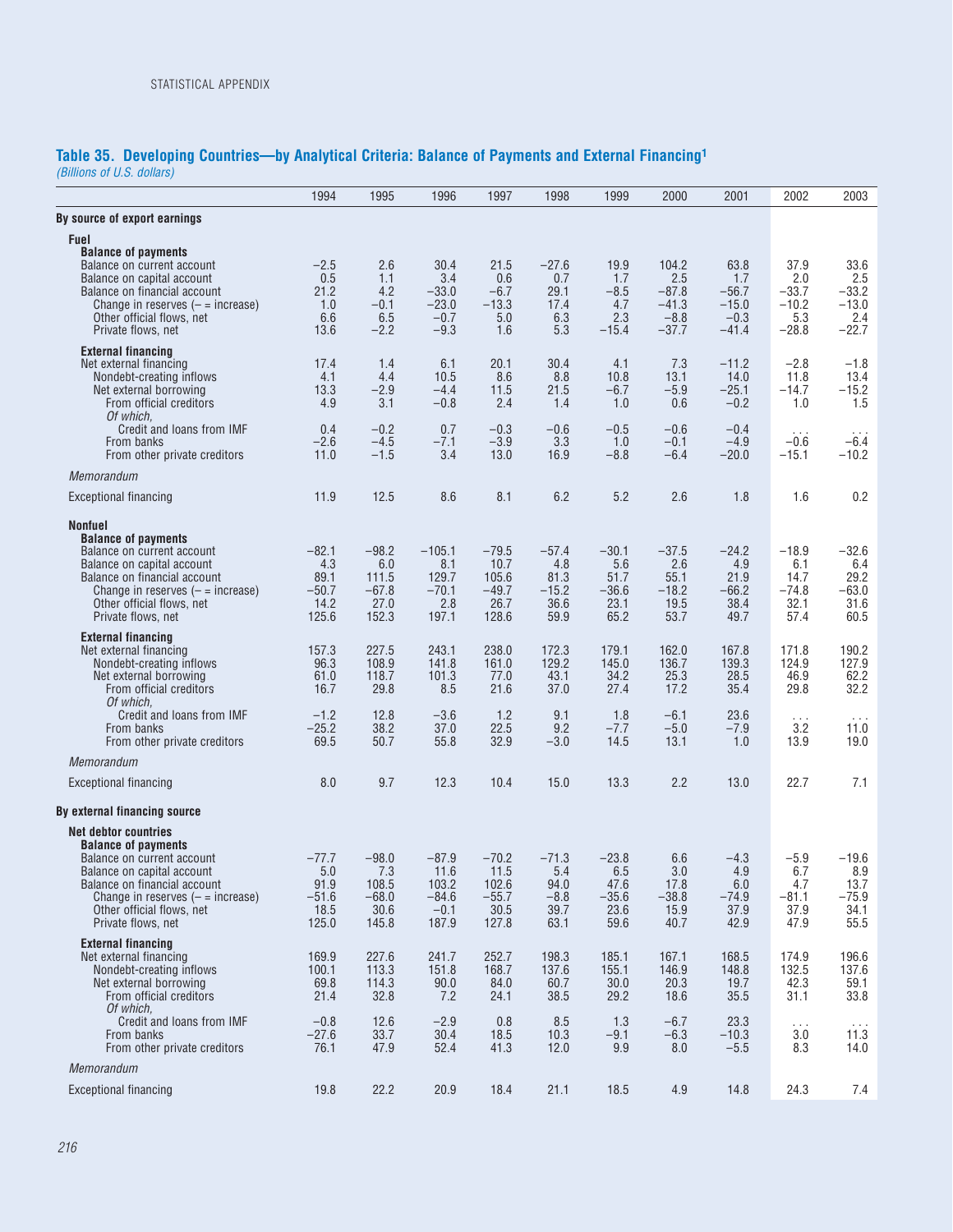## **Table 35** *(continued)*

|                                                                                       | 1994            | 1995             | 1996             | 1997             | 1998             | 1999              | 2000             | 2001              | 2002             | 2003             |
|---------------------------------------------------------------------------------------|-----------------|------------------|------------------|------------------|------------------|-------------------|------------------|-------------------|------------------|------------------|
| <b>Official financing</b><br><b>Balance of payments</b><br>Balance on current account | $-9.7$          | $-12.1$          | $-9.1$           | $-5.1$           | $-10.4$          | $-7.2$            | 3.1              | 0.2               | $-5.4$           | $-6.1$           |
| Balance on capital account                                                            | 3.7             | 5.4              | 6.7              | 9.8              | 3.6              | 5.2               | 2.8              | 4.6               | 5.4              | 7.6              |
| Balance on financial account<br>Change in reserves $(-$ = increase)                   | 5.5<br>$-3.1$   | 6.8<br>$-0.9$    | 2.4<br>$-3.4$    | $-5.0$<br>$-6.5$ | 7.3<br>1.4       | 2.6<br>$-0.8$     | $-6.2$<br>$-9.9$ | $-5.3$<br>$-7.7$  | 0.1<br>$-5.4$    | $-1.5$<br>$-6.6$ |
| Other official flows, net                                                             | 4.2             | 5.7              | 2.6              | 6.9              | 5.5              | 3.4               | 6.2              | 6.5               | 4.4              | 5.4              |
| Private flows, net                                                                    | 4.3             | 2.0              | 3.2              | $-5.5$           | 0.4              | $-0.1$            | $-2.4$           | $-4.1$            | 1.1              | $-0.3$           |
| <b>External financing</b><br>Net external financing                                   | 11.8            | 12.5             | 11.9             | 10.7             | 8.9              | 8.6               | 6.3              | 6.9               | 10.5             | 12.2             |
| Nondebt-creating inflows<br>Net external borrowing                                    | 5.7<br>6.0      | 7.5<br>5.0       | 9.1<br>2.8       | 12.9<br>$-2.2$   | 6.9<br>2.0       | 9.6<br>$-1.0$     | 7.1<br>$-0.8$    | 8.8<br>$-2.0$     | 10.3<br>0.1      | 13.1<br>$-0.9$   |
| From official creditors                                                               | 4.1             | 5.5              | 2.4              | 6.8              | 5.4              | 3.4               | 6.1              | 6.4               | 4.4              | 5.3              |
| Of which.<br>Credit and loans from IMF                                                | 1.1             | 1.1              | 0.9              | 0.2              |                  |                   |                  | $-0.2$            | $\cdots$         | $\cdots$         |
| From banks<br>From other private creditors                                            | $-0.2$<br>2.2   | $-0.1$<br>$-0.4$ | 0.5<br>$-0.1$    | 0.7<br>$-9.8$    | $-0.3$<br>$-3.2$ | $-1.6$<br>$-2.7$  | $-0.6$<br>$-6.4$ | $-0.6$<br>$-7.8$  | 0.7<br>$-4.9$    | 0.6<br>$-6.8$    |
| Memorandum                                                                            |                 |                  |                  |                  |                  |                   |                  |                   |                  |                  |
| <b>Exceptional financing</b>                                                          | 12.3            | 12.7             | 13.6             | 9.2              | 6.3              | 4.6               | $-4.9$           | 4.6               | 3.1              | 3.1              |
| Net debtor countries by debt-                                                         |                 |                  |                  |                  |                  |                   |                  |                   |                  |                  |
| servicing experience<br><b>Countries with arrears and/or</b>                          |                 |                  |                  |                  |                  |                   |                  |                   |                  |                  |
| rescheduling during 1994-98                                                           |                 |                  |                  |                  |                  |                   |                  |                   |                  |                  |
| <b>Balance of payments</b><br>Balance on current account                              | $-18.1$         | $-46.1$          | $-42.8$          | $-49.3$          | $-58.5$          | $-22.5$           | 10.5             | $-8.6$            | $-20.8$          | $-27.8$          |
| Balance on capital account<br>Balance on financial account                            | 4.2             | 6.6<br>38.7      | 9.9<br>36.6      | 9.8              | 3.8              | 4.7<br>30.5       | 2.1<br>4.7       | 3.2               | 4.9<br>26.4      | 7.2<br>21.6      |
| Change in reserves $(-$ = increase)                                                   | 26.0<br>$-16.1$ | $-23.4$          | $-22.3$          | 56.0<br>$-3.7$   | 61.2<br>8.1      | 1.6               | $-23.6$          | 20.4<br>$-18.6$   | $-13.7$          | $-25.7$          |
| Other official flows, net<br>Private flows, net                                       | 2.0<br>40.1     | 3.0<br>59.0      | $-10.4$<br>69.2  | 3.5<br>56.2      | 10.5<br>42.5     | 10.7<br>18.2      | 3.1<br>25.1      | 12.2<br>26.7      | 11.9<br>28.2     | 20.7<br>26.6     |
| <b>External financing</b>                                                             |                 |                  |                  |                  |                  |                   |                  |                   |                  |                  |
| Net external financing<br>Nondebt-creating inflows                                    | 46.2<br>26.8    | 72.8<br>31.0     | 71.6<br>49.3     | 68.9<br>47.1     | 60.4<br>45.6     | 43.8<br>55.5      | 45.5<br>52.7     | 49.5<br>50.2      | 51.1<br>44.4     | 65.7<br>46.4     |
| Net external borrowing                                                                | 19.4            | 41.8             | 22.3             | 21.8             | 14.9             | $-11.7$           | $-7.2$           | $-0.6$            | 6.7              | 19.3             |
| From official creditors<br>Of which.                                                  | 1.8             | 2.8              | $-10.5$          | 3.4              | 10.4             | 10.4              | 2.9              | 11.9              | 12.1             | 21.1             |
| Credit and loans from IMF                                                             | 1.0             | 0.5              | 0.7              | 3.9              | 10.9             | 5.6               | $-5.5$           | 5.0               | $\cdots$         | $\cdots$         |
| From banks<br>From other private creditors                                            | $-36.5$<br>54.2 | 3.6<br>35.4      | 7.7<br>25.1      | 13.2<br>5.2      | 7.7<br>$-3.2$    | $-5.2$<br>$-16.9$ | $-5.9$<br>$-4.2$ | $-1.3$<br>$-11.3$ | $-0.4$<br>$-5.0$ | 2.4<br>$-4.2$    |
| Memorandum                                                                            |                 |                  |                  |                  |                  |                   |                  |                   |                  |                  |
| <b>Exceptional financing</b>                                                          | 18.6            | 21.5             | 20.6             | 17.9             | 19.0             | 13.9              | 0.4              | 9.8               | 10.4             | 9.3              |
| Other groups                                                                          |                 |                  |                  |                  |                  |                   |                  |                   |                  |                  |
| <b>Heavily indebted poor countries</b>                                                |                 |                  |                  |                  |                  |                   |                  |                   |                  |                  |
| <b>Balance of payments</b><br>Balance on current account                              | $-9.6$          | $-12.5$          | -13.1            | $-14.3$          | $-16.0$          | $-12.9$           | $-1.1$           | $-8.8$            | $-12.1$          | -14.9            |
| Balance on capital account                                                            | 3.7             | 5.6              | 11.0             | 9.6              | 3.4              | 4.1               | 1.4              | 3.1               | 5.1              | 7.5              |
| Balance on financial account<br>Change in reserves $(-$ = increase)                   | 6.6<br>$-2.4$   | 6.0<br>$-1.6$    | $-0.6$<br>$-3.7$ | 3.7<br>$-0.9$    | 12.3<br>1.2      | 8.9<br>$-2.6$     | 7.0<br>$-3.2$    | 5.7<br>$-1.8$     | 6.7<br>$-3.9$    | 7.3<br>$-2.1$    |
| Other official flows, net<br>Private flows, net                                       | 2.5<br>6.4      | 4.8<br>2.8       | $-2.9$<br>6.0    | 4.5<br>0.1       | 4.9<br>6.2       | 2.6<br>8.9        | 4.0<br>6.2       | 4.4<br>3.1        | 2.6<br>8.0       | 2.9<br>6.6       |
| <b>External financing</b>                                                             |                 |                  |                  |                  |                  |                   |                  |                   |                  |                  |
| Net external financing                                                                | 12.3            | 14.9             | 15.4             | 15.5             | 15.9             | 17.4              | 13.3             | 13.3              | 17.9             | 19.2             |
| Nondebt-creating inflows<br>Net external borrowing                                    | 6.6<br>5.7      | 9.1<br>5.8       | 14.8<br>0.6      | 15.1<br>0.4      | 9.3<br>6.6       | 11.8<br>5.6       | 7.2<br>6.1       | 9.8<br>3.5        | 13.2<br>4.7      | 14.8<br>4.4      |
| From official creditors<br>Of which.                                                  | 2.8             | 5.5              | $-2.2$           | 4.9              | 5.1              | 3.1               | 4.6              | 4.9               | 2.7              | 3.4              |
| Credit and loans from IMF                                                             | 0.5             | 0.6              | 0.3              |                  | 0.2              | 0.2               |                  | $-0.1$            | $\cdots$         | $\cdots$         |
| From banks<br>From other private creditors                                            | 1.3<br>1.6      | 0.7<br>$-0.4$    | 0.8<br>2.0       | 0.3<br>$-4.8$    | 0.5<br>1.0       | $-1.9$<br>4.3     | $-0.2$<br>1.7    | $-2.0$<br>0.5     | 0.7<br>1.3       | 1.0              |
| Memorandum                                                                            |                 |                  |                  |                  |                  |                   |                  |                   |                  |                  |
| <b>Exceptional financing</b>                                                          | 9.5             | 8.5              | 11.4             | 8.1              | 1.8              | 6.1               | $-3.0$           | 5.9               | 6.5              | $5.5\,$          |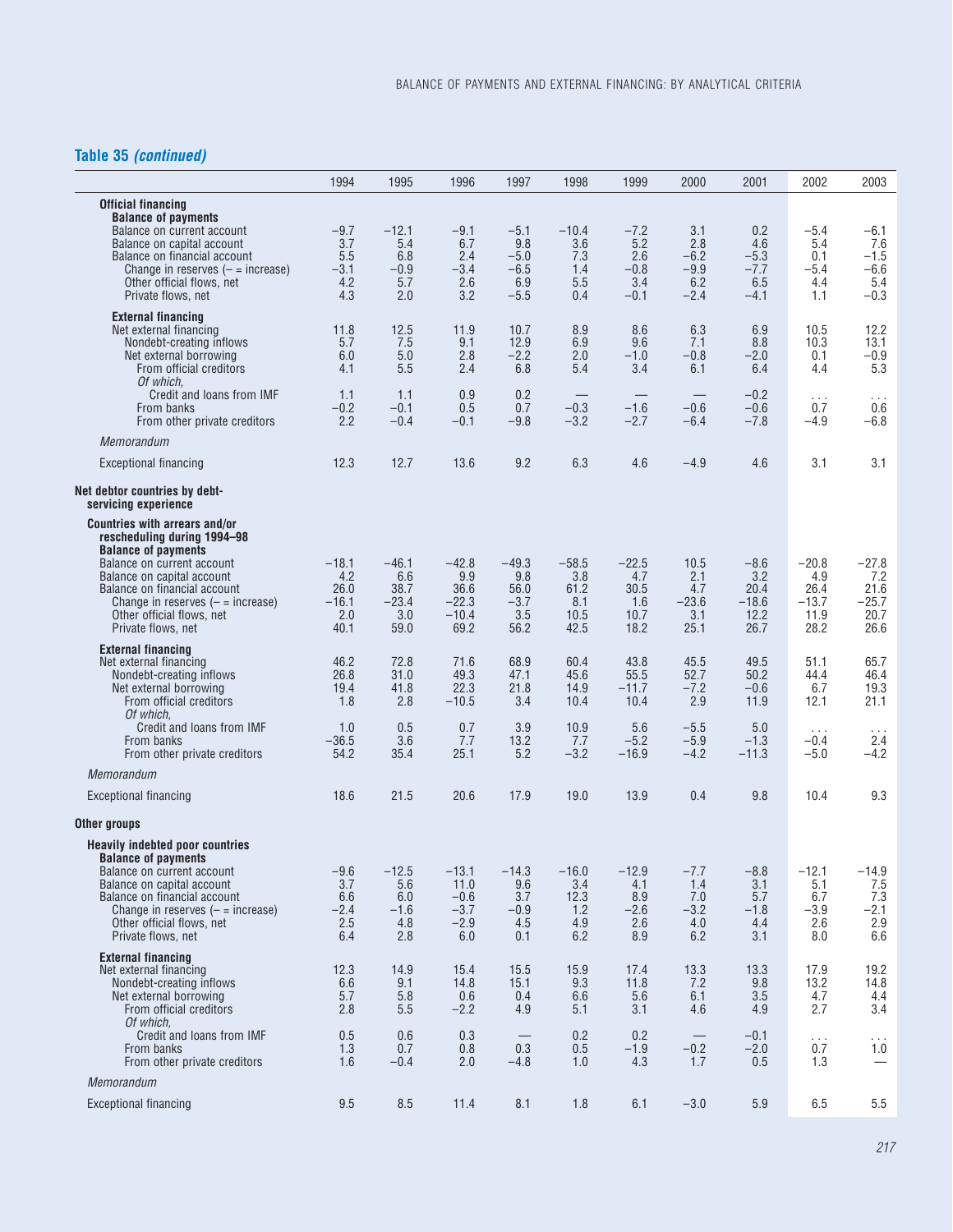## **Table 35** *(concluded)*

|                                                                                                                                                                                    | 1994                                            | 1995                                         | 1996                                            | 1997                                         | 1998                                          | 1999                                              | 2000                                                   | 2001                                                   | 2002                                                | 2003                                                |
|------------------------------------------------------------------------------------------------------------------------------------------------------------------------------------|-------------------------------------------------|----------------------------------------------|-------------------------------------------------|----------------------------------------------|-----------------------------------------------|---------------------------------------------------|--------------------------------------------------------|--------------------------------------------------------|-----------------------------------------------------|-----------------------------------------------------|
| <b>Middle East and north Africa</b><br><b>Balance of payments</b>                                                                                                                  |                                                 |                                              |                                                 |                                              |                                               |                                                   |                                                        |                                                        |                                                     |                                                     |
| Balance on current account<br>Balance on capital account<br>Balance on financial account<br>Change in reserves $(-$ = increase)<br>Other official flows, net<br>Private flows, net | $-10.9$<br>1.6<br>21.5<br>$-5.8$<br>1.9<br>25.4 | $-4.5$<br>2.1<br>4.9<br>$-4.5$<br>2.6<br>6.8 | 12.5<br>0.8<br>$-13.0$<br>$-17.1$<br>2.3<br>1.9 | 11.6<br>0.5<br>0.6<br>$-11.8$<br>0.1<br>12.3 | $-27.1$<br>0.6<br>28.1<br>13.0<br>2.9<br>12.2 | 14.2<br>1.4<br>$-5.2$<br>1.2<br>1.5<br>$-7.9$     | 80.2<br>2.3<br>$-68.8$<br>$-33.3$<br>$-6.7$<br>$-28.9$ | 54.6<br>1.9<br>$-52.1$<br>$-21.1$<br>$-0.8$<br>$-30.2$ | 29.4<br>1.9<br>$-26.6$<br>$-11.8$<br>0.9<br>$-15.7$ | 23.2<br>0.5<br>$-21.1$<br>$-12.8$<br>2.3<br>$-10.6$ |
| <b>External financing</b><br>Net external financing<br>Nondebt-creating inflows<br>Net external borrowing<br>From official creditors<br>Of which.                                  | 20.6<br>6.5<br>14.1<br>$-0.1$                   | 5.1<br>6.9<br>$-1.8$<br>$-0.1$               | 13.6<br>8.4<br>5.3<br>0.6                       | 20.3<br>8.5<br>11.8<br>$-1.3$                | 28.4<br>6.0<br>22.4<br>$-0.4$                 | 0.7<br>5.5<br>$-4.8$<br>$-1.1$                    | 3.8<br>9.7<br>$-5.9$<br>$-2.2$                         | $-12.3$<br>12.1<br>$-24.4$<br>$-1.3$                   | 1.2<br>10.6<br>$-9.3$<br>1.2                        | 3.1<br>10.9<br>$-7.8$<br>2.3                        |
| Credit and loans from IMF<br>From banks<br>From other private creditors                                                                                                            | 0.5<br>$-2.2$<br>16.4                           | 0.2<br>$-3.4$<br>1.7                         | 0.6<br>$-4.4$<br>9.0                            | 0.3<br>$-1.1$<br>14.2                        | $-0.1$<br>6.4<br>16.4                         | $\hspace{0.1mm}-\hspace{0.1mm}$<br>6.2<br>$-10.0$ | $-0.3$<br>$-0.7$<br>$-2.9$                             | $-0.2$<br>$-0.8$<br>$-22.4$                            | $\cdots$<br>$-10.6$                                 | $\cdots$<br>$-6.0$<br>$-4.1$                        |
| Memorandum                                                                                                                                                                         |                                                 |                                              |                                                 |                                              |                                               |                                                   |                                                        |                                                        |                                                     |                                                     |
| Exceptional financing                                                                                                                                                              | 10.2                                            | 9.5                                          | 6.9                                             | 5.4                                          | 2.9                                           | 2.4                                               | 2.0                                                    | 1.4                                                    | 1.8                                                 | 1.9                                                 |

1For definitions, see footnotes to Table 33.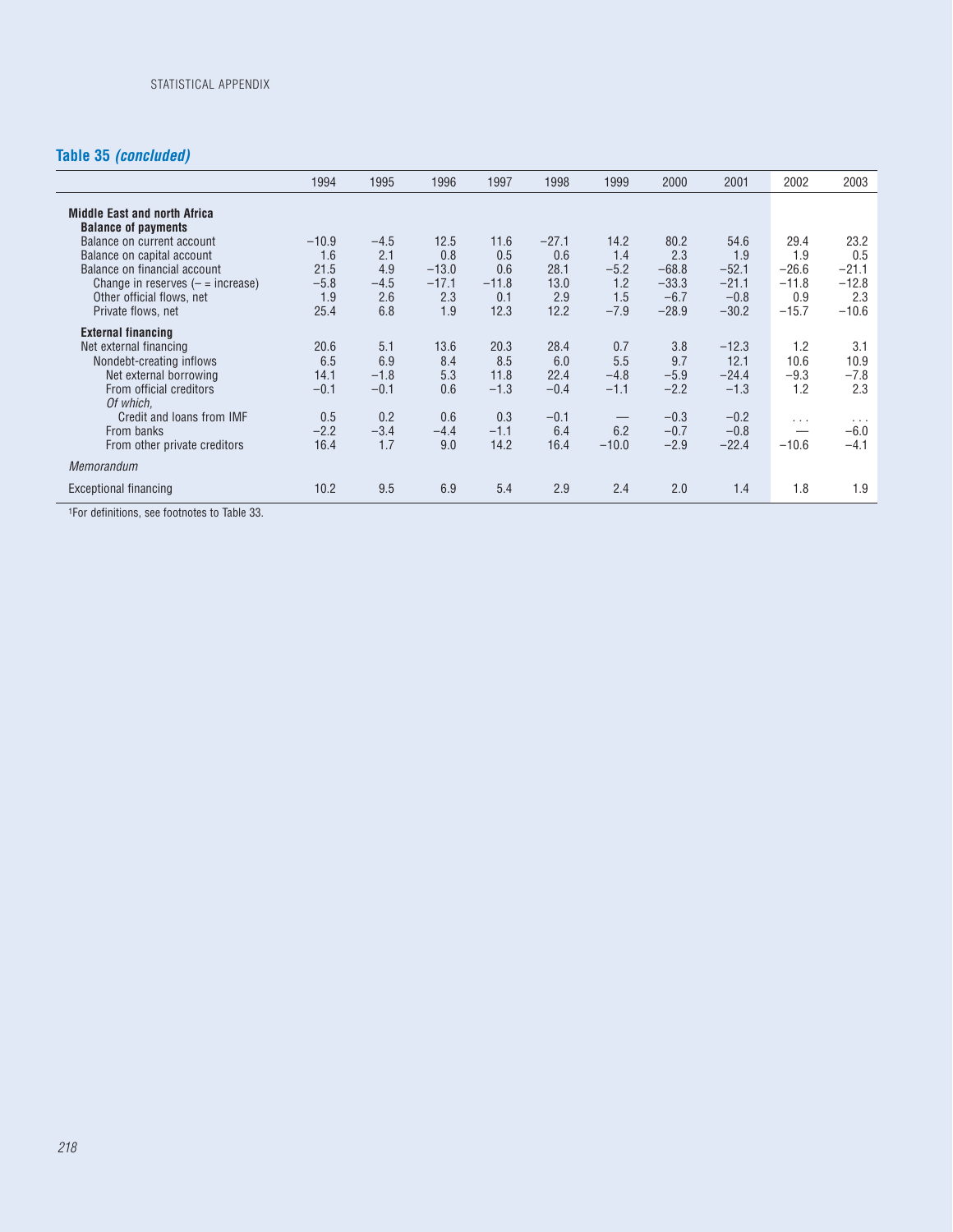## **Table 36. Developing Countries: Reserves1**

|                                                                                                                                                       | 1994                                            | 1995                                            | 1996                                             | 1997                                            | 1998                                             | 1999                                                            | 2000                                             | 2001                                             | 2002                                             | 2003                                             |
|-------------------------------------------------------------------------------------------------------------------------------------------------------|-------------------------------------------------|-------------------------------------------------|--------------------------------------------------|-------------------------------------------------|--------------------------------------------------|-----------------------------------------------------------------|--------------------------------------------------|--------------------------------------------------|--------------------------------------------------|--------------------------------------------------|
|                                                                                                                                                       |                                                 |                                                 |                                                  |                                                 |                                                  | Billions of U.S. dollars                                        |                                                  |                                                  |                                                  |                                                  |
| <b>Developing countries</b>                                                                                                                           | 380.3                                           | 448.4                                           | 541.8                                            | 591.7                                           | 606.1                                            | 643.7                                                           | 692.9                                            | 771.1                                            | 886.6                                            | 956.7                                            |
| <b>Regional groups</b><br>Africa<br>Sub-Sahara<br>Developing Asia<br><b>Excluding China and India</b><br>Middle East and Turkey<br>Western Hemisphere | 24.7<br>15.9<br>174.3<br>100.4<br>75.9<br>105.4 | 26.3<br>18.8<br>200.8<br>106.2<br>90.8<br>130.4 | 31.4<br>21.1<br>246.5<br>118.0<br>107.1<br>156.9 | 43.0<br>28.7<br>264.9<br>96.3<br>113.5<br>170.3 | 41.3<br>27.8<br>289.8<br>112.1<br>113.5<br>161.5 | 42.0<br>29.2<br>322.9<br>131.3<br>124.6<br>154.2                | 53.1<br>34.2<br>336.9<br>129.7<br>147.2<br>155.6 | 64.8<br>35.9<br>395.3<br>132.6<br>152.8<br>158.2 | 68.0<br>34.1<br>461.9<br>142.5<br>195.1<br>161.5 | 76.2<br>36.5<br>503.1<br>147.9<br>199.4<br>178.0 |
| <b>Analytical groups</b><br>By source of export earnings<br>Fuel<br><b>Nonfuel</b><br>of which, primary products                                      | 53.4<br>326.9<br>48.9                           | 56.1<br>392.3<br>53.5                           | 75.3<br>466.6<br>58.0                            | 86.9<br>504.9<br>62.0                           | 81.9<br>524.1<br>58.7                            | 86.5<br>557.2<br>59.4                                           | 123.8<br>569.1<br>59.7                           | 136.3<br>634.8<br>60.1                           | 176.7<br>709.8<br>62.6                           | 183.8<br>772.9<br>64.8                           |
| By external financing source<br>Net debtor countries<br>of which, official financing                                                                  | 355.6<br>30.7                                   | 419.2<br>30.7                                   | 504.8<br>33.4                                    | 553.3<br>38.5                                   | 568.8<br>36.9                                    | 599.2<br>37.2                                                   | 636.1<br>46.5                                    | 710.4<br>53.1                                    | 790.3<br>58.8                                    | 866.2<br>65.5                                    |
| Net debtor countries by debt-<br>servicing experience<br>Countries with arrears and/or<br>rescheduling during 1994–98                                 | 110.7                                           | 128.6                                           | 155.4                                            | 153.9                                           | 150.1                                            | 148.6                                                           | 173.7                                            | 193.2                                            | 205.5                                            | 231.0                                            |
| Other groups<br>Heavily indebted poor countries<br>Middle East and north Africa                                                                       | 24.3<br>75.7                                    | 26.5<br>84.5                                    | 28.5<br>99.4                                     | 30.0<br>107.9                                   | 29.6<br>106.0                                    | 32.2<br>112.6                                                   | 34.8<br>142.7                                    | 37.2<br>161.5                                    | 40.0<br>205.0                                    | 42.1<br>212.1                                    |
|                                                                                                                                                       |                                                 |                                                 |                                                  |                                                 |                                                  | Ratio of reserves to imports of goods and services <sup>2</sup> |                                                  |                                                  |                                                  |                                                  |
| <b>Developing countries</b>                                                                                                                           | 41.1                                            | 40.9                                            | 45.1                                             | 45.8                                            | 49.7                                             | 52.7                                                            | 48.4                                             | 54.1                                             | 59.9                                             | 59.3                                             |
| <b>Regional groups</b><br>Africa<br>Sub-Sahara<br>Developing Asia<br><b>Excluding China and India</b><br>Middle East and Turkey<br>Western Hemisphere | 22.7<br>19.6<br>44.1<br>40.9<br>41.2<br>44.5    | 20.3<br>19.2<br>40.7<br>34.4<br>42.0<br>50.5    | 23.9<br>20.9<br>45.4<br>35.4<br>44.4<br>54.9     | 31.6<br>26.9<br>47.2<br>28.4<br>43.9<br>50.7    | 30.5<br>26.7<br>59.7<br>42.7<br>45.5<br>46.2     | 31.4<br>28.9<br>62.2<br>49.2<br>51.6<br>47.2                    | 38.1<br>32.2<br>52.2<br>40.6<br>53.6<br>41.8     | 45.7<br>33.6<br>61.1<br>44.2<br>57.2<br>42.8     | 45.6<br>30.4<br>66.4<br>45.0<br>69.3<br>45.7     | 48.4<br>31.1<br>65.1<br>42.2<br>66.1<br>46.4     |
| Analytical groups<br>By source of export earnings<br>Fuel<br><b>Nonfuel</b><br>of which, primary products                                             | 33.5<br>42.7<br>71.0                            | 31.1<br>42.8<br>62.2                            | 39.1<br>46.3<br>62.1                             | 41.7<br>46.6<br>61.8                            | 41.2<br>51.3<br>59.2                             | 44.2<br>54.3<br>64.6                                            | 57.1<br>46.8<br>60.5                             | 59.3<br>53.1<br>60.3                             | 73.6<br>57.2<br>59.2                             | 72.9<br>56.7<br>56.1                             |
| By external financing source<br>Net debtor countries<br>of which, official financing                                                                  | 42.9<br>53.8                                    | 42.4<br>44.7                                    | 46.6<br>46.0                                     | 47.5<br>53.0                                    | 51.5<br>49.3                                     | 54.1<br>48.5                                                    | 48.6<br>55.5                                     | 54.6<br>61.4                                     | 58.5<br>63.8                                     | 58.4<br>66.1                                     |
| Net debtor countries by debt-<br>servicing experience<br>Countries with arrears and/or<br>rescheduling during 1994-98                                 | 48.5                                            | 45.4                                            | 49.2                                             | 44.2                                            | 46.2                                             | 49.7                                                            | 51.5                                             | 56.5                                             | 57.7                                             | 60.0                                             |
| Other groups<br>Heavily indebted poor countries<br>Middle East and north Africa                                                                       | 50.0<br>41.8                                    | 44.8<br>41.7                                    | 43.5<br>45.8                                     | 43.4<br>47.6                                    | 41.8<br>48.1                                     | 45.3<br>51.4                                                    | 45.7<br>59.8                                     | 47.3<br>65.0                                     | 47.1<br>78.9                                     | 45.6<br>77.1                                     |

1In this table, official holdings of gold are valued at SDR 35 an ounce. This convention results in a marked underestimate of reserves for countries that have substantial gold holdings.

2Reserves at year-end in percent of imports of goods and services for the year indicated.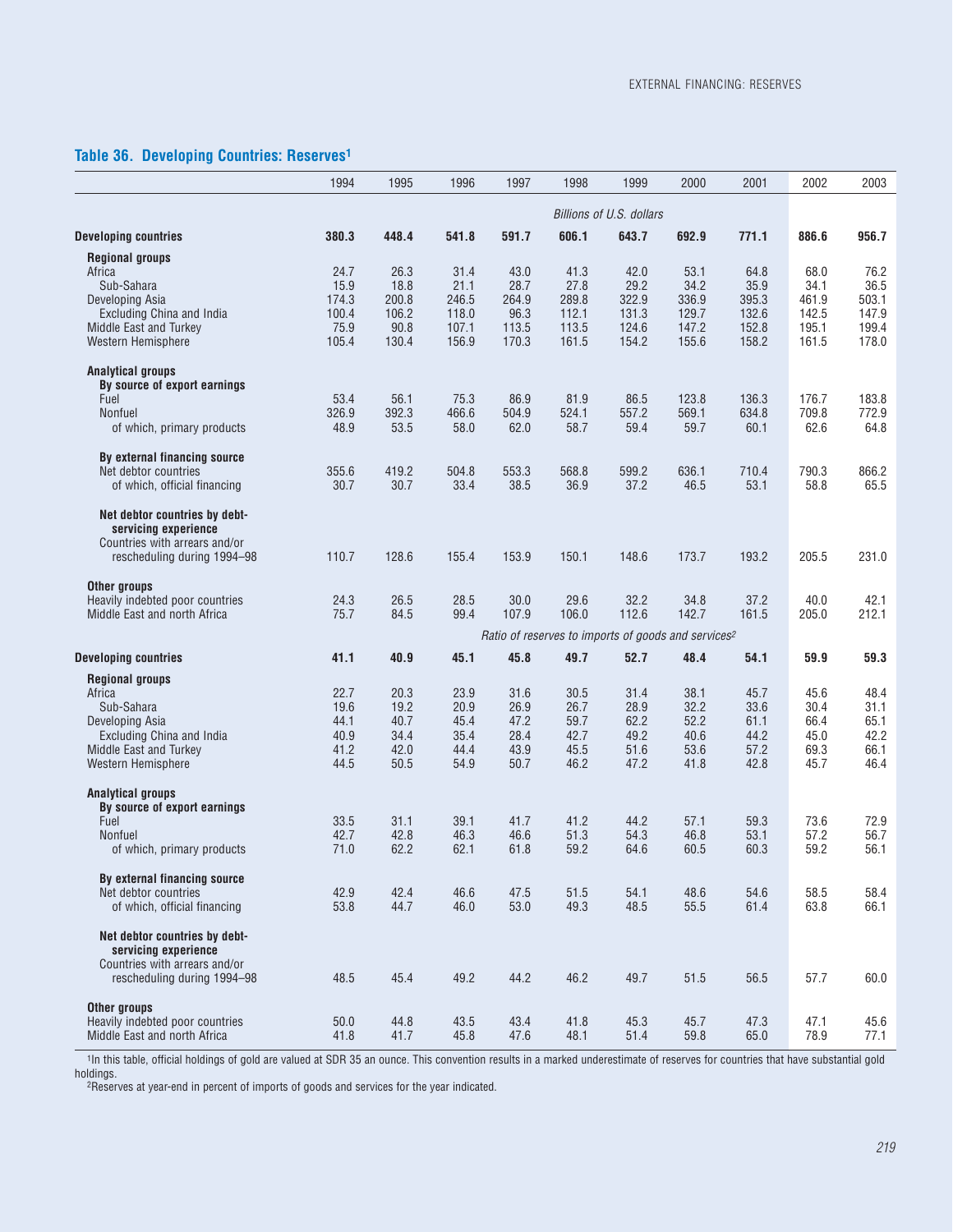## **Table 37. Net Credit and Loans from IMF1**

*(Billions of U.S. dollars)*

|                                                                                                                                                       | 1993                                                         | 1994                                         | 1995                                          | 1996                                            | 1997                                            | 1998                                            | 1999                                            | 2000                                   | 2001                                                 |
|-------------------------------------------------------------------------------------------------------------------------------------------------------|--------------------------------------------------------------|----------------------------------------------|-----------------------------------------------|-------------------------------------------------|-------------------------------------------------|-------------------------------------------------|-------------------------------------------------|----------------------------------------|------------------------------------------------------|
| <b>Advanced economies</b><br>Newly industrialized Asian                                                                                               |                                                              |                                              | $-0.1$                                        | $-0.1$                                          | 11.3                                            | 5.2                                             | $-10.3$                                         | —                                      | $-5.7$                                               |
| economies                                                                                                                                             |                                                              |                                              |                                               |                                                 | 11.3                                            | 5.2                                             | $-10.3$                                         |                                        | $-5.7$                                               |
| <b>Developing countries</b>                                                                                                                           | $-0.1$                                                       | $-0.8$                                       | 12.6                                          | $-2.9$                                          | 0.8                                             | 8.5                                             | 1.3                                             | $-6.7$                                 | 23.3                                                 |
| <b>Regional groups</b><br>Africa<br>Sub-Sahara<br>Developing Asia<br><b>Excluding China and India</b><br>Middle East and Turkey<br>Western Hemisphere | 0.2<br>0.7<br>0.6<br>0.1<br>$\qquad \qquad \qquad$<br>$-0.9$ | 0.9<br>0.5<br>$-0.8$<br>0.4<br>0.4<br>$-1.3$ | 0.8<br>0.6<br>$-1.5$<br>$-0.3$<br>0.4<br>12.9 | 0.6<br>0.1<br>$-1.7$<br>$-0.4$<br>0.1<br>$-2.0$ | $-0.5$<br>$-0.5$<br>5.0<br>5.7<br>0.2<br>$-4.0$ | $-0.4$<br>$-0.3$<br>6.6<br>7.0<br>$-0.1$<br>2.5 | $-0.2$<br>$-0.1$<br>1.7<br>2.1<br>0.6<br>$-0.9$ | $-0.1$<br>0.9<br>0.9<br>3.3<br>$-10.7$ | $-0.4$<br>$-0.2$<br>$-2.2$<br>$-2.2$<br>10.3<br>15.6 |
| <b>Analytical groups</b><br>By source of export earnings<br>Fuel<br>Nonfuel<br>of which, primary products                                             | $-0.8$<br>0.6<br>$-0.1$                                      | 0.4<br>$-1.2$<br>0.2                         | $-0.2$<br>12.8<br>0.4                         | 0.7<br>$-3.6$<br>0.1                            | $-0.3$<br>1.2<br>$\overline{\phantom{0}}$       | $-0.6$<br>9.1                                   | $-0.5$<br>1.8                                   | $-0.6$<br>$-6.1$<br>$-0.2$             | $-0.4$<br>23.6<br>$-0.2$                             |
| By external financing source<br>Net debtor countries<br>of which, official financing                                                                  | $-0.1$<br>$-0.5$                                             | $-0.8$<br>1.1                                | 12.6<br>1.1                                   | $-2.9$<br>0.9                                   | 0.8<br>0.2                                      | 8.5                                             | 1.3                                             | $-6.7$                                 | 23.3<br>$-0.2$                                       |
| Net debtor countries by debt-<br>servicing experience<br>Countries with arrears and/or<br>rescheduling during 1994–98                                 | $-0.8$                                                       | 1.0                                          | 0.5                                           | 0.7                                             | 3.9                                             | 10.9                                            | 5.6                                             | $-5.5$                                 | 5.0                                                  |
| Other groups<br>Heavily indebted poor countries<br>Middle East and north Africa                                                                       | $-0.2$<br>$-0.5$                                             | 0.5<br>0.5                                   | 0.6<br>0.2                                    | 0.3<br>0.6                                      | $\qquad \qquad -$<br>0.3                        | 0.2<br>$-0.1$                                   | 0.2<br>$\overline{\phantom{0}}$                 | $\qquad \qquad -$<br>$-0.3$            | $-0.1$<br>$-0.2$                                     |
| <b>Countries in transition</b>                                                                                                                        | 3.7                                                          | 2.4                                          | 4.7                                           | 3.7                                             | 2.5                                             | 5.5                                             | $-3.6$                                          | $-4.2$                                 | $-4.3$                                               |
| Central and eastern Europe                                                                                                                            | 1.9                                                          | 0.1                                          | $-2.7$                                        | $-0.8$                                          | 0.4                                             | $-0.3$                                          |                                                 | $\overline{\phantom{0}}$               | $-0.3$                                               |
| Commonwealth of Independent<br>States and Mongolia<br>Russia<br><b>Excluding Russia</b>                                                               | 1.9<br>1.5<br>0.3                                            | 2.3<br>1.5<br>0.7                            | 7.5<br>5.5<br>2.0                             | 4.5<br>3.2<br>1.3                               | 2.1<br>1.5<br>0.5                               | 5.8<br>5.3<br>0.5                               | $-3.6$<br>$-3.6$                                | $-4.1$<br>$-2.9$<br>$-1.2$             | $-4.0$<br>$-3.8$<br>$-0.2$                           |
| <b>Memorandum</b>                                                                                                                                     |                                                              |                                              |                                               |                                                 |                                                 |                                                 |                                                 |                                        |                                                      |
| <b>Total</b><br>Net credit provided under:<br><b>General Resources Account</b><br><b>Trust Fund</b><br>PRGF                                           | 3.374<br>$-0.060$<br>0.253                                   | 0.594<br>$-0.014$<br>0.998                   | 15.633<br>$-0.015$<br>1.619                   | 0.291<br>$\overline{\phantom{0}}$<br>0.325      | 14.355<br>$-0.007$<br>0.179                     | 18.811<br>$-0.001$<br>0.374                     | $-12.856$<br>$-0.001$<br>0.194                  | $-10.741$<br>$-0.111$                  | 13.213<br>0.102                                      |
| Disbursements at year-end under: <sup>2</sup><br><b>General Resources Account</b><br><b>Trust Fund</b><br>PRGF                                        | 34.503<br>0.157<br>5.285                                     | 37.276<br>0.153<br>6.634                     | 53.275<br>0.141<br>8.342                      | 51.824<br>0.137<br>8.392                        | 62.703<br>0.121<br>8.049                        | 84.961<br>0.126<br>8.788                        | 69.913<br>0.122<br>8.761                        | 55.756<br>0.116<br>8.207               | 66.822<br>0.111<br>8.017                             |

1Includes net disbursements from programs under the General Resources Account, Trust Fund, and Poverty Reduction and Growth Facility (formerly ESAF—Enhanced Structural Adjustment Facility). The data are on a transactions basis, with conversion to U.S. dollar values at annual average exchange rates.

2Converted to U.S. dollar values at end-of-period exchange rates.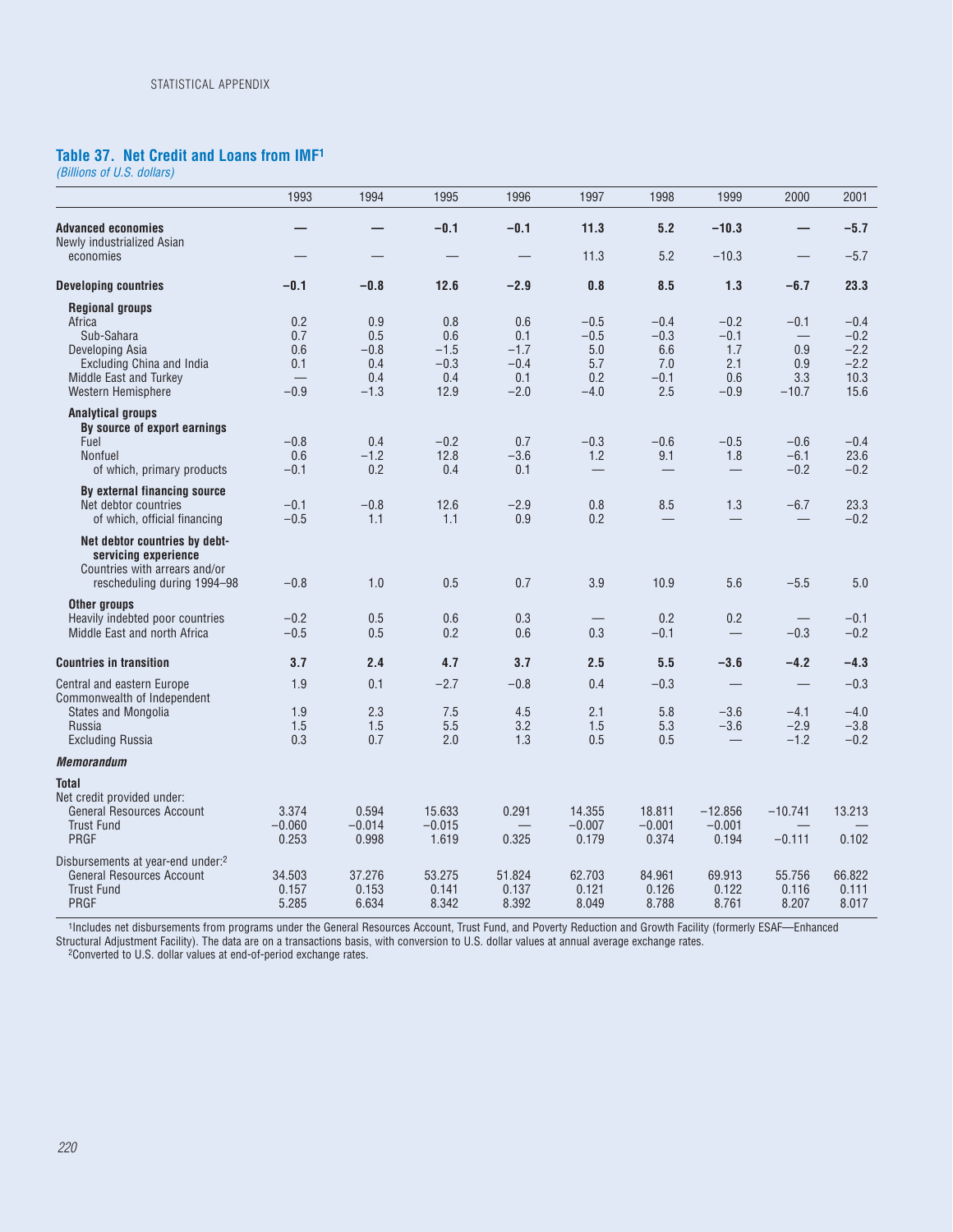# **Table 38. Summary of External Debt and Debt Service**

|                                                                                                                       | 1994                             | 1995                             | 1996                             | 1997                             | 1998                             | 1999                             | 2000                             | 2001                             | 2002                             | 2003                             |
|-----------------------------------------------------------------------------------------------------------------------|----------------------------------|----------------------------------|----------------------------------|----------------------------------|----------------------------------|----------------------------------|----------------------------------|----------------------------------|----------------------------------|----------------------------------|
|                                                                                                                       |                                  |                                  |                                  |                                  |                                  |                                  |                                  |                                  |                                  |                                  |
| <b>External debt</b>                                                                                                  |                                  |                                  |                                  |                                  |                                  | Billions of U.S. dollars         |                                  |                                  |                                  |                                  |
| <b>Developing countries</b><br><b>Regional groups</b>                                                                 | 1.718.4                          | 1,861.0                          | 1,930.0                          | 2,021.0                          | 2,182.2                          | 2,223.1                          | 2,199.3                          | 2,171.0                          | 2,200.8                          | 2.207.8                          |
| Africa<br>Developing Asia<br>Middle East and Turkey<br>Western Hemisphere                                             | 287.0<br>509.5<br>356.4<br>565.5 | 303.2<br>565.7<br>371.7<br>620.3 | 300.0<br>600.1<br>382.6<br>647.4 | 290.9<br>653.2<br>403.9<br>673.0 | 289.4<br>683.9<br>451.5<br>757.5 | 287.9<br>687.3<br>468.8<br>779.1 | 277.1<br>661.3<br>491.6<br>769.3 | 265.6<br>673.4<br>480.4<br>751.6 | 268.9<br>682.8<br>495.3<br>753.9 | 267.9<br>704.7<br>501.7<br>733.4 |
| <b>Analytical groups</b><br>By external financing source<br>Net debtor countries<br>of which, official financing      | 1,678.3<br>165.9                 | 1,817.8<br>171.4                 | 1,882.0<br>167.2                 | 1,959.2<br>157.2                 | 2,106.8<br>158.1                 | 2,143.7<br>154.8                 | 2,118.6<br>149.8                 | 2,096.6<br>146.9                 | 2,126.5<br>142.5                 | 2,134.0<br>140.8                 |
| Net debtor countries by debt-<br>servicing experience<br>Countries with arrears and/or                                |                                  |                                  |                                  |                                  |                                  |                                  |                                  |                                  |                                  |                                  |
| rescheduling during 1994-98                                                                                           | 717.2                            | 755.4                            | 783.0                            | 815.3                            | 880.9                            | 884.5                            | 867.2                            | 832.6                            | 831.9                            | 844.9                            |
| <b>Countries in transition</b><br>Central and eastern Europe<br>Commonwealth of Independent                           | 253.0<br>114.7                   | 276.0<br>125.5                   | 301.3<br>138.7                   | 311.6<br>145.3                   | 363.2<br>167.8                   | 371.1<br>174.5                   | 362.6<br>180.6                   | 357.8<br>186.4                   | 364.1<br>196.3                   | 371.1<br>209.0                   |
| <b>States and Mongolia</b><br>Russia<br><b>Excluding Russia</b>                                                       | 138.3<br>127.5<br>10.8           | 150.5<br>128.0<br>22.5           | 162.6<br>136.1<br>26.5           | 166.3<br>134.6<br>31.7           | 195.3<br>158.2<br>37.1           | 196.5<br>154.6<br>41.9           | 181.9<br>140.7<br>41.3           | 171.4<br>127.4<br>44.0           | 167.8<br>121.7<br>46.0           | 162.1<br>114.0<br>48.1           |
| Debt-service payments <sup>1</sup>                                                                                    |                                  |                                  |                                  |                                  |                                  |                                  |                                  |                                  |                                  |                                  |
| <b>Developing countries</b>                                                                                           | 240.0                            | 239.6                            | 281.1                            | 306.9                            | 319.0                            | 343.5                            | 347.5                            | 344.5                            | 318.5                            | 331.8                            |
| <b>Regional groups</b><br>Africa<br>Developing Asia<br>Middle East and Turkey<br>Western Hemisphere                   | 29.7<br>65.5<br>25.7<br>119.1    | 31.9<br>75.1<br>32.9<br>99.8     | 31.8<br>78.7<br>42.5<br>128.0    | 29.6<br>83.4<br>37.5<br>156.4    | 28.1<br>98.8<br>36.3<br>155.7    | 26.8<br>94.9<br>38.0<br>183.8    | 27.7<br>96.2<br>40.6<br>183.0    | 26.6<br>98.5<br>47.4<br>172.0    | 34.4<br>100.8<br>37.7<br>145.7   | 26.1<br>103.5<br>41.3<br>160.9   |
| <b>Analytical groups</b><br>By external financing source<br>Net debtor countries<br>of which, official financing      | 232.7<br>18.9                    | 231.0<br>19.7                    | 268.7<br>16.6                    | 298.7<br>13.0                    | 311.1<br>13.3                    | 337.0<br>12.7                    | 340.6<br>10.7                    | 330.8<br>10.7                    | 310.5<br>21.5                    | 324.0<br>12.4                    |
| Net debtor countries by debt-<br>servicing experience<br>Countries with arrears and/or<br>rescheduling during 1994-98 | 111.0                            | 84.9                             | 94.8                             | 115.9                            | 134.2                            | 147.7                            | 132.6                            | 123.2                            | 128.0                            | 127.8                            |
| <b>Countries in transition</b><br>Central and eastern Europe                                                          | 19.8<br>14.8                     | 29.5<br>19.5                     | 31.5<br>21.6                     | 47.5<br>23.5                     | 57.7<br>29.3                     | 51.2<br>28.7                     | 54.7<br>32.4                     | 63.6<br>31.6                     | 59.0<br>31.7                     | 64.4<br>34.3                     |
| Commonwealth of Independent<br><b>States and Mongolia</b><br>Russia<br><b>Excluding Russia</b>                        | 5.0<br>4.3<br>0.7                | 10.0<br>6.4<br>3.6               | 9.9<br>6.9<br>3.0                | 24.0<br>20.5<br>3.5              | 28.4<br>24.1<br>4.3              | 22.5<br>17.2<br>5.3              | 22.3<br>16.2<br>6.2              | 32.0<br>26.2<br>5.8              | 27.3<br>22.2<br>5.1              | 30.1<br>24.9<br>5.2              |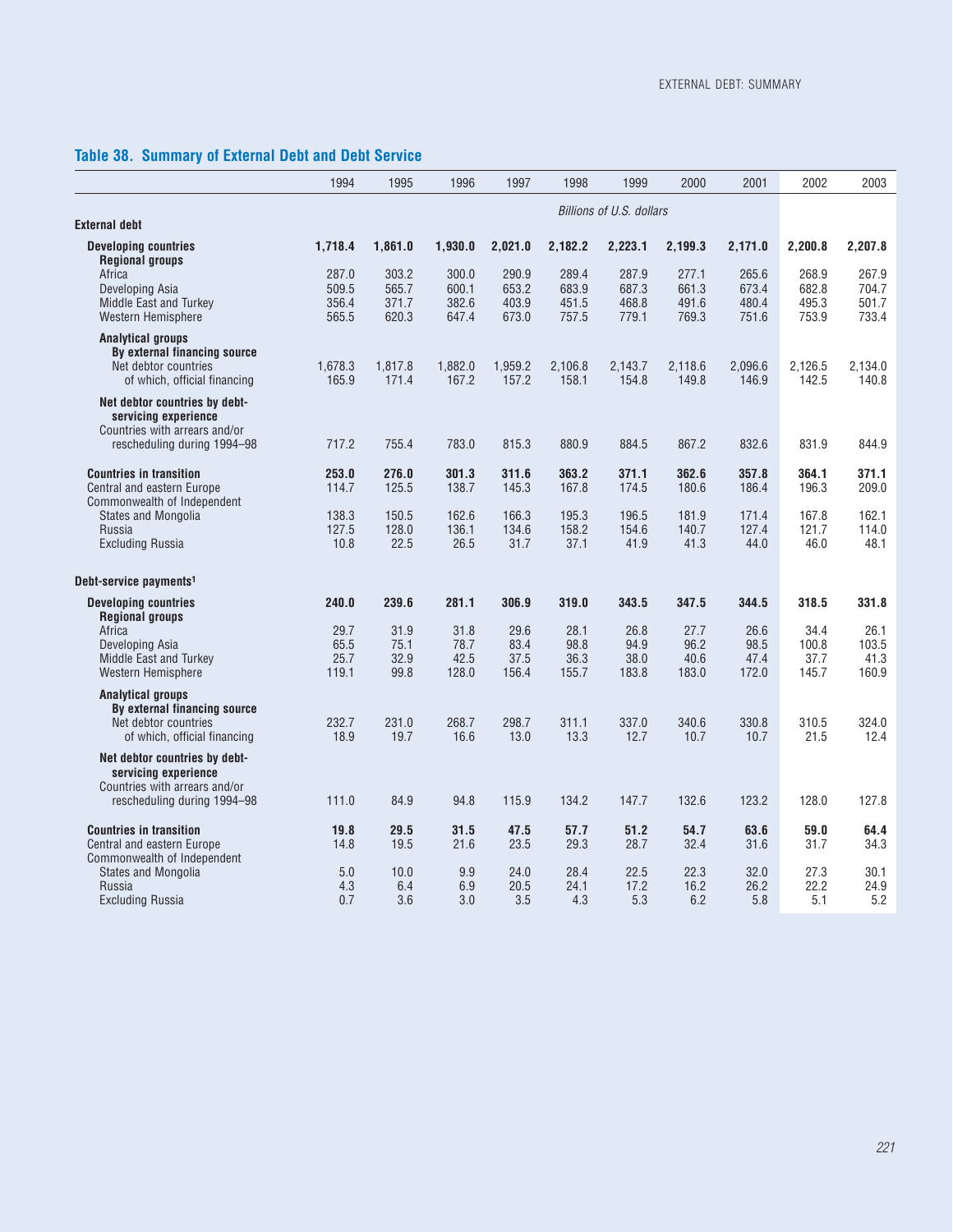## **Table 38** *(concluded)*

|                                                                                                                       | 1994                             | 1995                             | 1996                             | 1997                             | 1998                             | 1999                             | 2000                            | 2001                            | 2002                            | 2003                            |
|-----------------------------------------------------------------------------------------------------------------------|----------------------------------|----------------------------------|----------------------------------|----------------------------------|----------------------------------|----------------------------------|---------------------------------|---------------------------------|---------------------------------|---------------------------------|
|                                                                                                                       |                                  |                                  |                                  |                                  |                                  |                                  |                                 |                                 |                                 |                                 |
| External debt <sup>2</sup>                                                                                            |                                  |                                  |                                  |                                  |                                  |                                  |                                 |                                 |                                 |                                 |
| <b>Developing countries</b><br><b>Regional groups</b>                                                                 | 198.0                            | 179.6                            | 166.2                            | 160.0                            | 186.0                            | 176.4                            | 142.0                           | 143.8                           | 142.0                           | 132.7                           |
| Africa<br>Developing Asia<br>Middle East and Turkey<br>Western Hemisphere                                             | 281.1<br>137.5<br>189.8<br>272.5 | 254.1<br>124.2<br>172.6<br>251.9 | 226.9<br>118.7<br>153.3<br>235.9 | 214.2<br>115.5<br>154.5<br>224.2 | 240.8<br>126.7<br>204.8<br>258.6 | 225.5<br>118.9<br>186.5<br>256.8 | 179.0<br>94.6<br>146.2<br>214.6 | 178.9<br>96.9<br>151.3<br>215.1 | 181.2<br>92.1<br>161.6<br>212.6 | 170.4<br>87.5<br>158.7<br>190.3 |
| <b>Analytical groups</b><br>By external financing source<br>Net debtor countries<br>of which, official financing      | 219.9<br>376.0                   | 198.6<br>318.2                   | 184.2<br>274.1                   | 175.4<br>238.4                   | 197.7<br>259.5                   | 189.8<br>233.5                   | 155.8<br>179.7                  | 156.9<br>178.5                  | 152.9<br>175.4                  | 141.7<br>161.3                  |
| Net debtor countries by debt-<br>servicing experience<br>Countries with arrears and/or<br>rescheduling during 1994-98 | 325.8                            | 301.1                            | 276.6                            | 262.2                            | 312.5                            | 291.6                            | 230.1                           | 232.8                           | 230.3                           | 219.7                           |
| <b>Countries in transition</b>                                                                                        | 124.8                            | 106.3                            | 107.1                            | 104.6                            | 127.0                            | 134.8                            | 108.1                           | 101.1                           | 98.9                            | 92.6                            |
| Central and eastern Europe<br>Commonwealth of Independent                                                             | 119.9                            | 100.0                            | 103.4                            | 99.1                             | 107.4                            | 116.3                            | 108.0                           | 100.8                           | 100.1                           | 97.2                            |
| States and Mongolia<br>Russia<br><b>Excluding Russia</b>                                                              | 129.1<br>166.1<br>35.5           | 112.2<br>134.2<br>58.0           | 110.4<br>132.4<br>59.5           | 110.0<br>128.2<br>68.5           | 150.6<br>177.3<br>91.8           | 156.9<br>179.3<br>107.4          | 108.1<br>119.1<br>82.1          | 101.3<br>109.1<br>83.9          | 97.5<br>104.6<br>82.6           | 87.3<br>90.9<br>79.7            |
| <b>Debt-service payments</b>                                                                                          |                                  |                                  |                                  |                                  |                                  |                                  |                                 |                                 |                                 |                                 |
| <b>Developing countries</b><br><b>Regional groups</b>                                                                 | 27.7                             | 23.1                             | 24.2                             | 24.3                             | 27.2                             | 27.3                             | 22.4                            | 22.8                            | 20.5                            | 19.9                            |
| Africa<br>Developing Asia<br>Middle East and Turkey<br>Western Hemisphere                                             | 29.1<br>17.7<br>13.7<br>57.4     | 26.7<br>16.5<br>15.3<br>40.5     | 24.1<br>15.6<br>17.0<br>46.7     | 21.8<br>14.8<br>14.3<br>52.1     | 23.4<br>18.3<br>16.5<br>53.2     | 21.0<br>16.4<br>15.1<br>60.6     | 17.9<br>13.8<br>12.1<br>51.1    | 17.9<br>14.2<br>14.9<br>49.2    | 23.2<br>13.6<br>12.3<br>41.1    | 16.6<br>12.8<br>13.1<br>41.8    |
| <b>Analytical groups</b><br>By external financing source<br>Net debtor countries<br>of which, official financing      | 30.5<br>42.7                     | 25.2<br>36.6                     | 26.3<br>27.2                     | 26.7<br>19.8                     | 29.2<br>21.9                     | 29.8<br>19.1                     | 25.0<br>12.9                    | 24.8<br>13.0                    | 22.3<br>26.5                    | 21.5<br>14.2                    |
| Net debtor countries by debt-<br>servicing experience<br>Countries with arrears and/or<br>rescheduling during 1994-98 | 50.4                             | 33.8                             | 33.5                             | 37.3                             | 47.6                             | 48.7                             | 35.2                            | 34.4                            | 35.4                            | 33.2                            |
| <b>Countries in transition</b><br>Central and eastern Europe<br>Commonwealth of Independent                           | 9.8<br>15.5                      | 11.4<br>15.5                     | 11.2<br>16.1                     | 15.9<br>16.0                     | 20.2<br>18.8                     | 18.6<br>19.1                     | 16.3<br>19.4                    | 18.0<br>17.1                    | 16.0<br>16.1                    | 16.1<br>16.0                    |
| <b>States and Mongolia</b><br>Russia<br><b>Excluding Russia</b>                                                       | 4.7<br>5.6<br>2.4                | 7.5<br>6.7<br>9.3                | 6.7<br>6.7<br>6.7                | 15.8<br>19.5<br>7.6              | 21.9<br>27.0<br>10.6             | 17.9<br>19.9<br>13.5             | 13.3<br>13.7<br>12.3            | 18.9<br>22.5<br>11.1            | 15.9<br>19.1<br>9.2             | 16.2<br>19.9<br>8.6             |

1Debt-service payments refer to actual payments of interest on total debt plus actual amortization payments on long-term debt. The projections incorporate the impact of exceptional financing items.

2Total debt at year-end in percent of exports of goods and services in year indicated.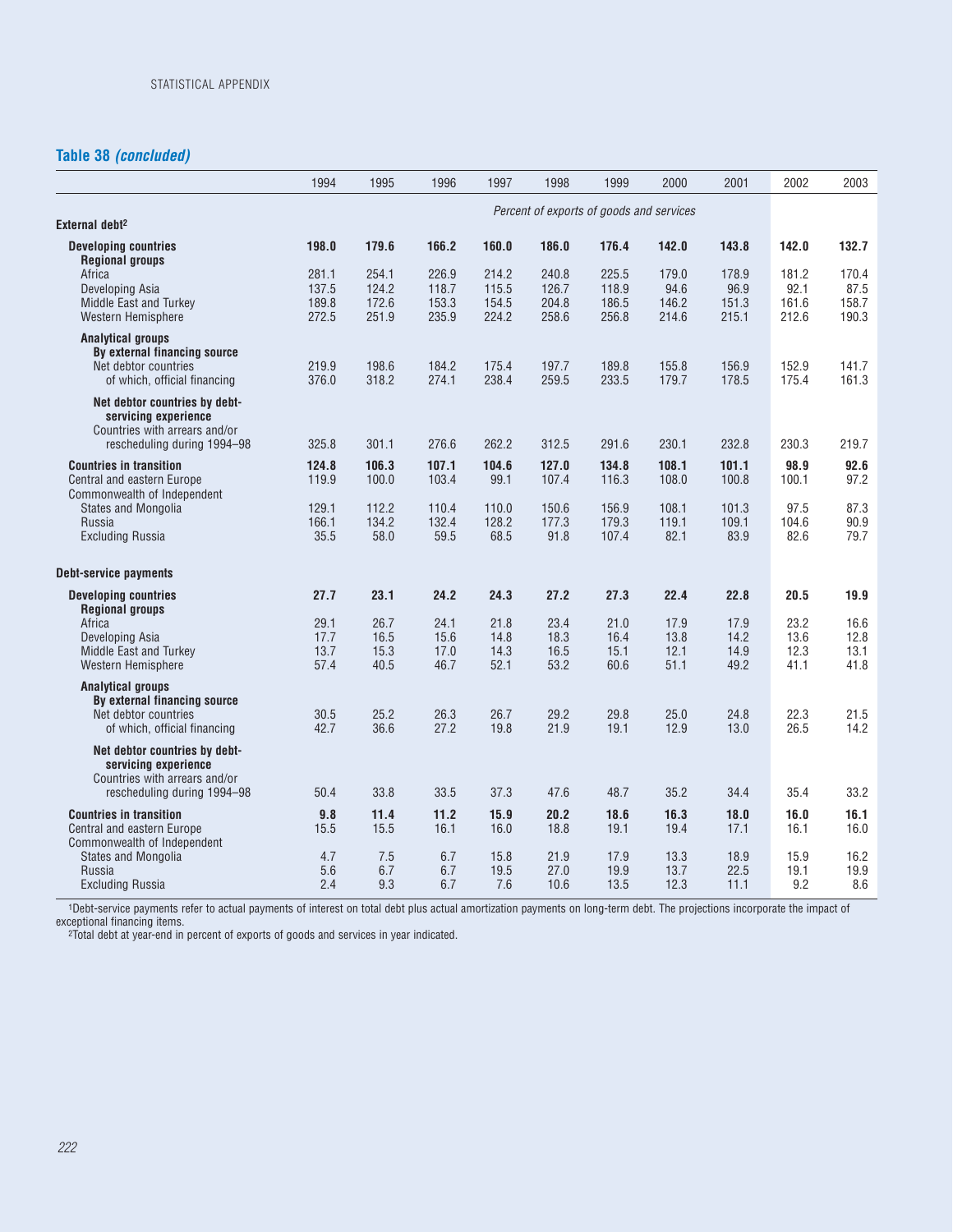#### **Table 39. Developing Countries—by Region: External Debt, by Maturity and Type of Creditor** *(Billions of U.S. dollars)*

|                                                                         | 1994                    | 1995                    | 1996                    | 1997                    | 1998                    | 1999                    | 2000                    | 2001                    | 2002                    | 2003                    |
|-------------------------------------------------------------------------|-------------------------|-------------------------|-------------------------|-------------------------|-------------------------|-------------------------|-------------------------|-------------------------|-------------------------|-------------------------|
| <b>Developing countries</b>                                             |                         |                         |                         |                         |                         |                         |                         |                         |                         |                         |
| <b>Total debt</b><br>By maturity                                        | 1,718.4                 | 1,861.0                 | 1,930.0                 | 2,021.0                 | 2,182.2                 | 2,223.1                 | 2,199.3                 | 2,171.0                 | 2,200.8                 | 2,207.8                 |
| Short-term<br>Long-term<br>By type of creditor                          | 229.6<br>1,488.7        | 277.7<br>1,583.3        | 297.2<br>1,632.8        | 307.8<br>1,713.2        | 281.6<br>1,900.7        | 266.0<br>1,957.1        | 242.3<br>1,957.0        | 221.6<br>1,949.4        | 231.6<br>1,969.2        | 235.3<br>1,972.6        |
| <b>Official</b><br><b>Banks</b><br>Other private                        | 782.0<br>368.0<br>568.4 | 828.1<br>448.4<br>584.5 | 819.5<br>493.4<br>617.1 | 797.7<br>564.5<br>658.8 | 849.3<br>611.0<br>721.9 | 867.2<br>603.8<br>752.1 | 847.0<br>596.7<br>755.7 | 867.2<br>569.4<br>734.3 | 900.5<br>575.7<br>724.6 | 929.2<br>586.6<br>692.1 |
| <b>Regional groups</b>                                                  |                         |                         |                         |                         |                         |                         |                         |                         |                         |                         |
| <b>Africa</b>                                                           |                         |                         |                         |                         |                         |                         |                         |                         |                         |                         |
| <b>Total debt</b><br>By maturity                                        | 287.0                   | 303.2                   | 300.0                   | 290.9                   | 289.4                   | 287.9                   | 277.1                   | 265.6                   | 268.9                   | 267.9                   |
| Short-term<br>Long-term<br>By type of creditor                          | 33.8<br>253.1           | 33.9<br>269.4           | 37.1<br>262.9           | 45.1<br>245.8           | 46.6<br>242.8           | 47.6<br>240.3           | 23.6<br>253.6           | 22.2<br>243.4           | 27.2<br>241.7           | 28.9<br>239.0           |
| <b>Official</b><br><b>Banks</b><br>Other private                        | 198.9<br>34.3<br>53.8   | 214.5<br>36.2<br>52.5   | 215.1<br>33.8<br>51.1   | 202.6<br>34.3<br>53.9   | 207.6<br>30.8<br>50.9   | 207.1<br>29.4<br>51.4   | 199.9<br>25.8<br>51.4   | 197.2<br>23.5<br>44.9   | 196.1<br>22.8<br>50.0   | 196.9<br>22.6<br>48.4   |
| Sub-Sahara                                                              |                         |                         |                         |                         |                         |                         |                         |                         |                         |                         |
| <b>Total debt</b><br>By maturity                                        | 225.1                   | 236.4                   | 233.4                   | 228.8                   | 226.8                   | 228.0                   | 222.4                   | 215.3                   | 217.5                   | 217.2                   |
| Short-term<br>Long-term<br>By type of creditor                          | 31.8<br>193.2           | 32.0<br>204.4           | 34.7<br>198.6           | 42.9<br>185.9           | 44.2<br>182.6           | 44.8<br>183.3           | 20.8<br>201.6           | 19.5<br>195.9           | 24.0<br>193.5           | 25.3<br>191.9           |
| <b>Official</b><br><b>Banks</b><br>Other private                        | 158.5<br>25.1<br>41.5   | 168.3<br>26.2<br>41.8   | 167.1<br>23.7<br>42.6   | 157.6<br>23.5<br>47.7   | 161.1<br>19.9<br>45.8   | 163.1<br>17.3<br>47.6   | 159.3<br>14.4<br>48.6   | 159.6<br>12.7<br>43.1   | 156.3<br>11.9<br>49.2   | 157.0<br>11.8<br>48.4   |
| <b>Developing Asia</b>                                                  |                         |                         |                         |                         |                         |                         |                         |                         |                         |                         |
| <b>Total debt</b><br>By maturity                                        | 509.5                   | 565.7                   | 600.1                   | 653.2                   | 683.9                   | 687.3                   | 661.3                   | 673.4                   | 682.8                   | 704.7                   |
| Short-term<br>Long-term<br>By type of creditor                          | 75.9<br>433.6           | 106.0<br>459.8          | 110.3<br>489.8          | 101.5<br>551.6          | 85.9<br>598.0           | 71.7<br>615.6           | 61.3<br>600.0           | 60.0<br>613.3           | 64.6<br>618.2           | 69.3<br>635.4           |
| <b>Official</b><br><b>Banks</b><br>Other private                        | 247.8<br>122.2<br>139.5 | 247.1<br>194.7<br>123.9 | 253.3<br>207.9<br>138.8 | 271.3<br>223.7<br>158.2 | 295.1<br>214.0<br>174.8 | 310.4<br>199.5<br>177.4 | 305.5<br>184.7<br>171.1 | 301.1<br>181.9<br>190.4 | 298.5<br>184.7<br>199.5 | 308.0<br>189.6<br>207.1 |
| <b>Middle East and Turkey</b>                                           |                         |                         |                         |                         |                         |                         |                         |                         |                         |                         |
| <b>Total debt</b>                                                       | 356.4                   | 371.7                   | 382.6                   | 403.9                   | 451.5                   | 468.8                   | 491.6                   | 480.4                   | 495.3                   | 501.7                   |
| By maturity<br>Short-term<br>Long-term                                  | 40.4<br>316.0           | 42.5<br>329.2           | 43.9<br>338.7           | 49.5<br>354.5           | 57.6<br>393.8           | 58.8<br>410.0           | 62.1<br>429.5           | 46.2<br>434.2           | 44.3<br>451.0           | 48.1<br>453.6           |
| By type of creditor<br><b>Official</b><br><b>Banks</b><br>Other private | 161.4<br>90.0<br>104.9  | 173.6<br>91.1<br>107.1  | 173.3<br>110.3<br>98.9  | 166.7<br>148.6<br>88.7  | 168.3<br>175.0<br>108.2 | 168.6<br>188.3<br>111.9 | 173.2<br>202.9<br>115.5 | 183.5<br>190.0<br>106.9 | 197.7<br>190.3<br>107.3 | 200.7<br>193.6<br>107.4 |
| <b>Western Hemisphere</b>                                               |                         |                         |                         |                         |                         |                         |                         |                         |                         |                         |
| <b>Total debt</b>                                                       | 565.5                   | 620.3                   | 647.4                   | 673.0                   | 757.5                   | 779.1                   | 769.3                   | 751.6                   | 753.9                   | 733.4                   |
| By maturity<br>Short-term                                               | 79.5                    | 95.3                    | 105.8                   | 111.6                   | 91.5                    | 87.9                    | 95.4                    | 93.2                    | 95.5                    | 88.9                    |
| Long-term<br>By type of creditor<br><b>Official</b>                     | 486.0<br>173.8          | 524.9<br>192.9          | 541.5<br>177.7          | 561.4<br>157.1          | 666.0<br>178.3          | 691.2<br>181.1          | 673.9<br>168.4          | 658.4<br>185.4          | 658.4<br>208.2          | 644.5<br>223.6          |
| <b>Banks</b><br>Other private                                           | 121.5<br>270.2          | 126.3<br>301.0          | 141.3<br>328.3          | 157.9<br>358.0          | 191.2<br>388.0          | 186.6<br>411.4          | 183.3<br>417.6          | 174.0<br>392.2          | 177.8<br>367.8          | 180.7<br>329.2          |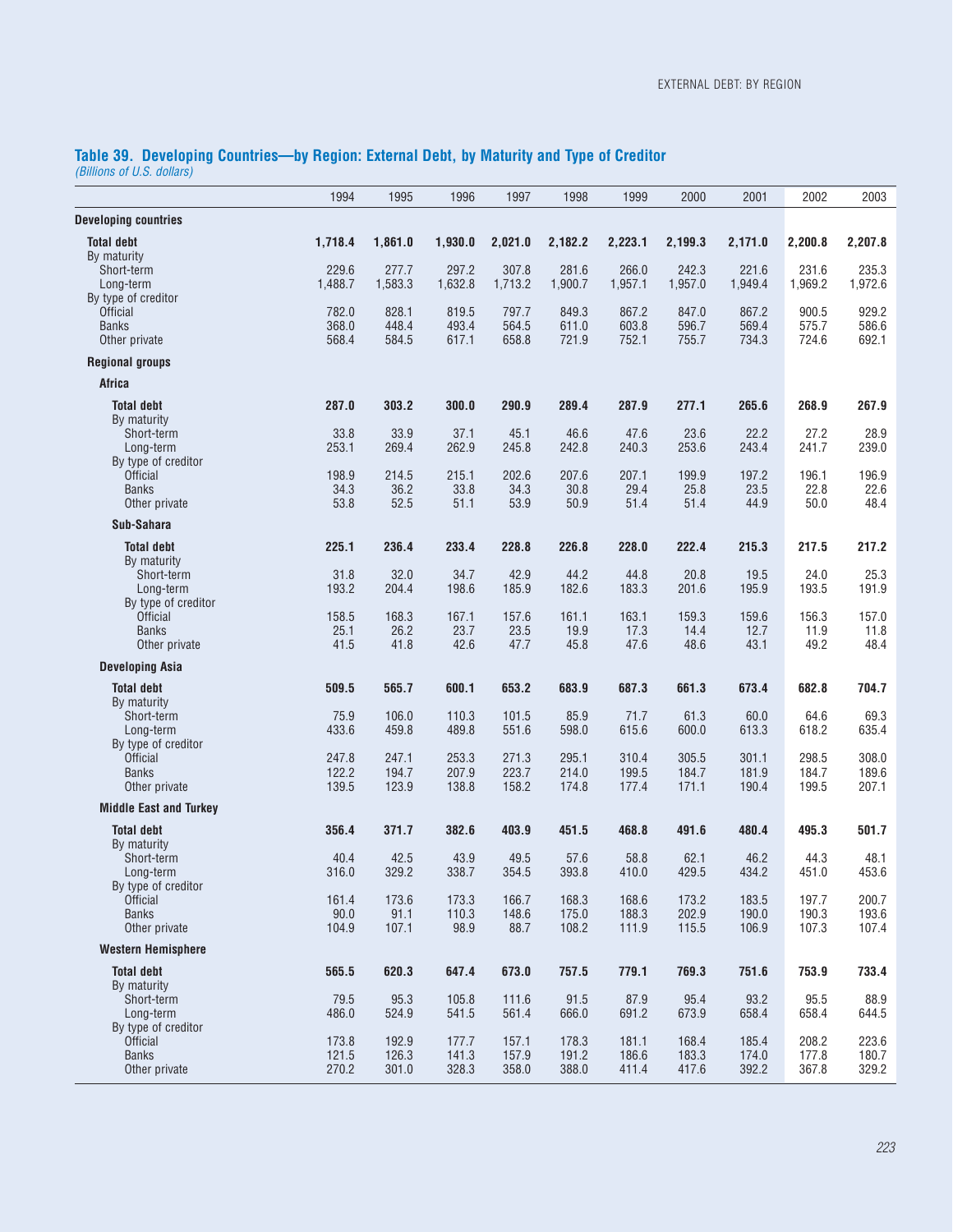# **Table 40. Developing Countries—by Analytical Criteria: External Debt, by Maturity and Type of Creditor**

*(Billions of U.S. dollars)*

|                                        | 1994           | 1995           | 1996           | 1997           | 1998           | 1999           | 2000           | 2001           | 2002           | 2003           |
|----------------------------------------|----------------|----------------|----------------|----------------|----------------|----------------|----------------|----------------|----------------|----------------|
| By source of export earnings           |                |                |                |                |                |                |                |                |                |                |
| <b>Fuel</b>                            |                |                |                |                |                |                |                |                |                |                |
| <b>Total debt</b>                      | 358.5          | 365.9          | 366.7          | 384.0          | 422.9          | 432.0          | 434.1          | 425.0          | 429.3          | 426.6          |
| By maturity<br>Short-term              | 36.3           | 32.6           | 35.7           | 44.3           | 52.0           | 53.9           | 31.3           | 27.4           | 27.1           | 29.1           |
| Long-term                              | 322.1          | 333.3          | 331.0          | 339.6          | 370.8          | 378.1          | 402.8          | 397.6          | 402.2          | 397.5          |
| By type of creditor                    | 146.9          | 162.0          |                |                |                |                |                |                |                |                |
| <b>Official</b><br><b>Banks</b>        | 75.1           | 72.8           | 159.6<br>89.6  | 159.3<br>101.2 | 163.7<br>113.9 | 165.3<br>117.6 | 163.5<br>119.8 | 164.2<br>116.7 | 169.0<br>117.1 | 168.2<br>115.2 |
| Other private                          | 136.5          | 131.1          | 117.5          | 123.5          | 145.3          | 149.0          | 150.7          | 144.2          | 143.2          | 143.3          |
| <b>Nonfuel</b>                         |                |                |                |                |                |                |                |                |                |                |
| <b>Total debt</b>                      | 1,359.9        | 1,495.1        | 1,563.3        | 1,637.0        | 1,759.4        | 1,791.1        | 1,765.3        | 1,746.0        | 1,771.5        | 1,781.2        |
| By maturity<br>Short-term              | 193.3          | 245.1          | 261.4          | 263.4          | 229.5          | 212.2          | 211.0          | 194.2          | 204.5          | 206.1          |
| Long-term                              | 1,166.6        | 1,250.0        | 1,301.8        | 1,373.6        | 1,529.8        | 1,579.0        | 1,554.3        | 1,551.7        | 1,567.0        | 1,575.0        |
| By type of creditor                    |                |                |                |                |                |                |                |                |                |                |
| <b>Official</b>                        | 635.1          | 666.1          | 659.9          | 638.4          | 685.6          | 701.9          | 683.4          | 703.1          | 731.5          | 761.0          |
| <b>Banks</b><br>Other private          | 292.9<br>431.9 | 375.6<br>453.5 | 403.7<br>499.7 | 463.3<br>535.3 | 497.1<br>576.7 | 486.1<br>603.1 | 476.8<br>605.0 | 452.7<br>590.2 | 458.6<br>581.4 | 471.4<br>548.8 |
| <b>Nonfuel primary products</b>        |                |                |                |                |                |                |                |                |                |                |
| <b>Total debt</b>                      | 185.5          | 191.1          | 187.9          | 185.5          | 191.2          | 195.2          | 198.4          | 200.5          | 198.7          | 201.3          |
| By maturity                            |                |                |                |                |                |                |                |                |                |                |
| Short-term                             | 20.4           | 19.8           | 18.9           | 19.3           | 16.5           | 13.4           | 14.8           | 15.2           | 16.5           | 18.1           |
| Long-term                              | 165.1          | 171.3          | 169.0          | 166.2          | 174.7          | 181.7          | 183.6          | 185.4          | 182.2          | 183.2          |
| By type of creditor<br><b>Official</b> | 122.9          | 134.9          |                | 127.9          | 131.7          | 134.4          |                |                |                | 123.4          |
| <b>Banks</b>                           | 31.7           | 33.3           | 126.1<br>32.2  | 30.1           | 29.3           | 29.6           | 133.6<br>27.5  | 134.8<br>27.4  | 122.6<br>27.1  | 26.0           |
| Other private                          | 31.0           | 22.9           | 29.6           | 27.5           | 30.2           | 31.2           | 37.3           | 38.3           | 49.0           | 51.8           |
| By external financing source           |                |                |                |                |                |                |                |                |                |                |
| <b>Net debtor countries</b>            |                |                |                |                |                |                |                |                |                |                |
| <b>Total debt</b>                      | 1,678.3        | 1,817.8        | 1,882.0        | 1,959.2        | 2,106.8        | 2,143.7        | 2,118.6        | 2,096.6        | 2,126.5        | 2,134.0        |
| By maturity<br>Short-term              | 211.6          | 262.2          | 280.5          | 286.6          | 255.1          | 240.0          | 217.4          | 199.7          | 209.9          | 213.4          |
| Long-term                              | 1.466.7        | 1,555.6        | 1,601.5        | 1,672.6        | 1,851.7        | 1,903.7        | 1,901.1        | 1,896.9        | 1,916.6        | 1,920.5        |
| By type of creditor                    |                |                |                |                |                |                |                |                |                |                |
| <b>Official</b>                        | 777.2          | 823.2          | 813.8          | 792.1          | 843.2          | 861.9          | 842.2          | 863.0          | 896.4          | 925.1          |
| <b>Banks</b><br>Other private          | 349.2<br>551.9 | 430.7<br>563.9 | 459.3<br>608.8 | 520.9<br>646.2 | 557.3<br>706.4 | 546.9<br>734.9 | 539.0<br>737.4 | 514.1<br>719.6 | 520.4<br>709.7 | 532.5<br>676.4 |
| <b>Official financing</b>              |                |                |                |                |                |                |                |                |                |                |
| <b>Total debt</b>                      | 165.9          | 171.4          | 167.2          | 157.2          | 158.1          | 154.8          | 149.8          | 146.9          | 142.5          | 140.8          |
| By maturity                            |                |                |                |                |                |                |                |                |                |                |
| Short-term                             | 10.0           | 8.0            | 5.5            | 5.3            | 5.0            | 3.9            | 4.1            | 4.5            | 4.5            | 4.6            |
| Long-term                              | 155.9          | 163.3          | 161.7          | 151.8          | 153.1          | 150.9          | 145.6          | 142.4          | 138.0          | 136.1          |
| By type of creditor<br><b>Official</b> | 130.3          | 145.2          | 141.7          | 138.3          | 141.1          | 140.2          | 137.1          | 135.4          | 124.5          | 124.3          |
| <b>Banks</b>                           | 13.5           | 12.2           | 9.8            | 9.6            | 8.7            | 7.1            | 6.0            | 5.7            | 4.6            | 3.9            |
| Other private                          | 22.1           | 13.9           | 15.7           | 9.3            | 8.3            | 7.5            | 6.6            | 5.8            | 13.3           | 12.5           |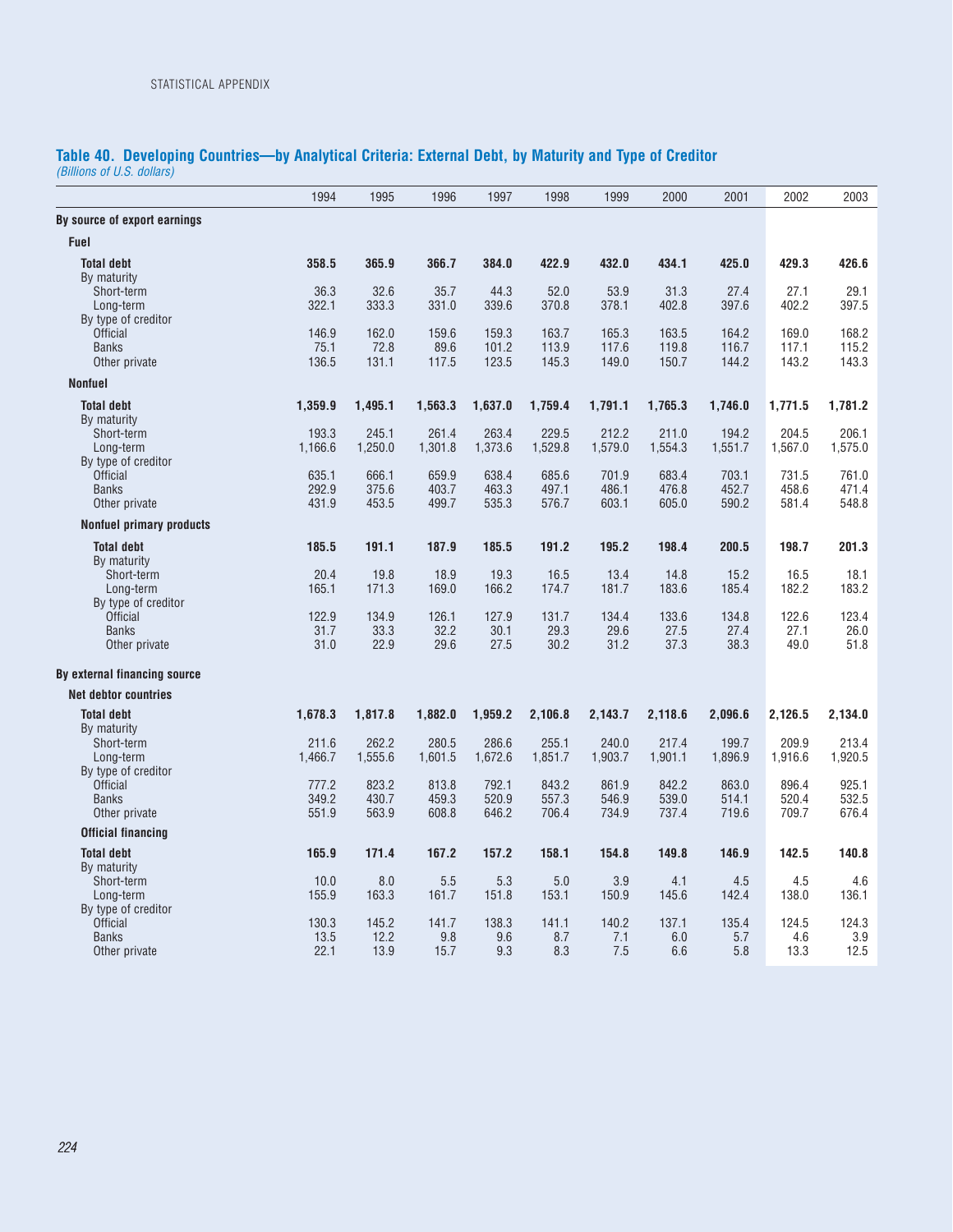## **Table 40** *(concluded)*

|                                                              | 1994  | 1995  | 1996  | 1997  | 1998  | 1999  | 2000  | 2001          | 2002          | 2003  |
|--------------------------------------------------------------|-------|-------|-------|-------|-------|-------|-------|---------------|---------------|-------|
| Net debtor countries by debt-<br>servicing experience        |       |       |       |       |       |       |       |               |               |       |
| Countries with arrears and/or<br>rescheduling during 1994-98 |       |       |       |       |       |       |       |               |               |       |
| <b>Total debt</b><br>By maturity                             | 717.2 | 755.4 | 783.0 | 815.3 | 880.9 | 884.5 | 867.2 | 832.6         | 831.9         | 844.9 |
| Short-term                                                   | 79.2  | 85.7  | 98.1  | 97.3  | 84.1  | 82.5  | 60.2  | 56.9          | 54.6          | 55.8  |
| Long-term                                                    | 638.0 | 669.7 | 684.9 | 718.0 | 796.8 | 801.9 | 806.9 | 775.7         | 777.3         | 789.1 |
| By type of creditor                                          |       |       |       |       |       |       |       |               |               |       |
| <b>Official</b>                                              | 394.4 | 420.5 | 421.3 | 416.0 | 449.5 | 466.1 | 447.4 | 448.4         | 453.1         | 470.2 |
| <b>Banks</b>                                                 | 153.1 | 161.2 | 173.7 | 195.9 | 217.6 | 209.0 | 197.7 | 190.9         | 185.1         | 184.0 |
| Other private                                                | 169.8 | 173.8 | 188.0 | 203.4 | 213.9 | 209.3 | 222.1 | 193.3         | 193.7         | 190.7 |
| Other groups                                                 |       |       |       |       |       |       |       |               |               |       |
| <b>Heavily indebted poor countries</b>                       |       |       |       |       |       |       |       |               |               |       |
| <b>Total debt</b><br>By maturity                             | 192.9 | 194.4 | 187.4 | 173.8 | 174.3 | 174.2 | 171.0 | 168.9         | 165.5         | 166.2 |
| Short-term                                                   | 11.0  | 9.3   | 8.4   | 8.5   | 5.3   | 4.1   | 3.6   | 3.8           | 3.7           | 3.8   |
| Long-term                                                    | 181.9 | 185.1 | 179.0 | 165.4 | 169.0 | 170.1 | 167.4 | 165.2         | 161.8         | 162.4 |
| By type of creditor                                          |       |       |       |       |       |       |       |               |               |       |
| <b>Official</b>                                              | 155.4 | 167.0 | 156.5 | 146.9 | 150.1 | 151.5 | 148.1 | 147.7         | 136.3         | 137.0 |
| <b>Banks</b>                                                 | 22.3  | 21.7  | 19.5  | 19.1  | 15.9  | 13.9  | 11.2  | 9.5           | 9.0           | 9.0   |
| Other private                                                | 15.3  | 5.7   | 11.4  | 7.9   | 8.3   | 8.8   | 11.7  | 11.8          | 20.2          | 20.2  |
| <b>Middle East and north Africa</b>                          |       |       |       |       |       |       |       |               |               |       |
| <b>Total debt</b>                                            | 371.6 | 387.6 | 395.4 | 407.8 | 445.1 | 453.5 | 452.0 | 442.0         | 453.5         | 456.2 |
| By maturity<br>Short-term                                    | 31.2  | 28.8  | 29.0  | 33.9  | 39.0  | 38.2  | 36.0  |               |               | 33.9  |
|                                                              | 340.4 | 358.8 | 366.4 | 373.9 | 406.1 | 415.4 | 416.1 | 32.0<br>410.0 | 32.1<br>421.4 | 422.3 |
| Long-term<br>By type of creditor                             |       |       |       |       |       |       |       |               |               |       |
| <b>Official</b>                                              | 189.8 | 208.7 | 210.2 | 201.2 | 206.5 | 206.2 | 202.8 | 202.1         | 211.8         | 214.8 |
| <b>Banks</b>                                                 | 77.8  | 77.9  | 96.3  | 110.2 | 123.7 | 130.0 | 129.6 | 129.9         | 132.2         | 132.4 |
| Other private                                                | 104.0 | 101.0 | 88.9  | 96.5  | 114.9 | 117.4 | 119.5 | 110.0         | 109.5         | 109.0 |
|                                                              |       |       |       |       |       |       |       |               |               |       |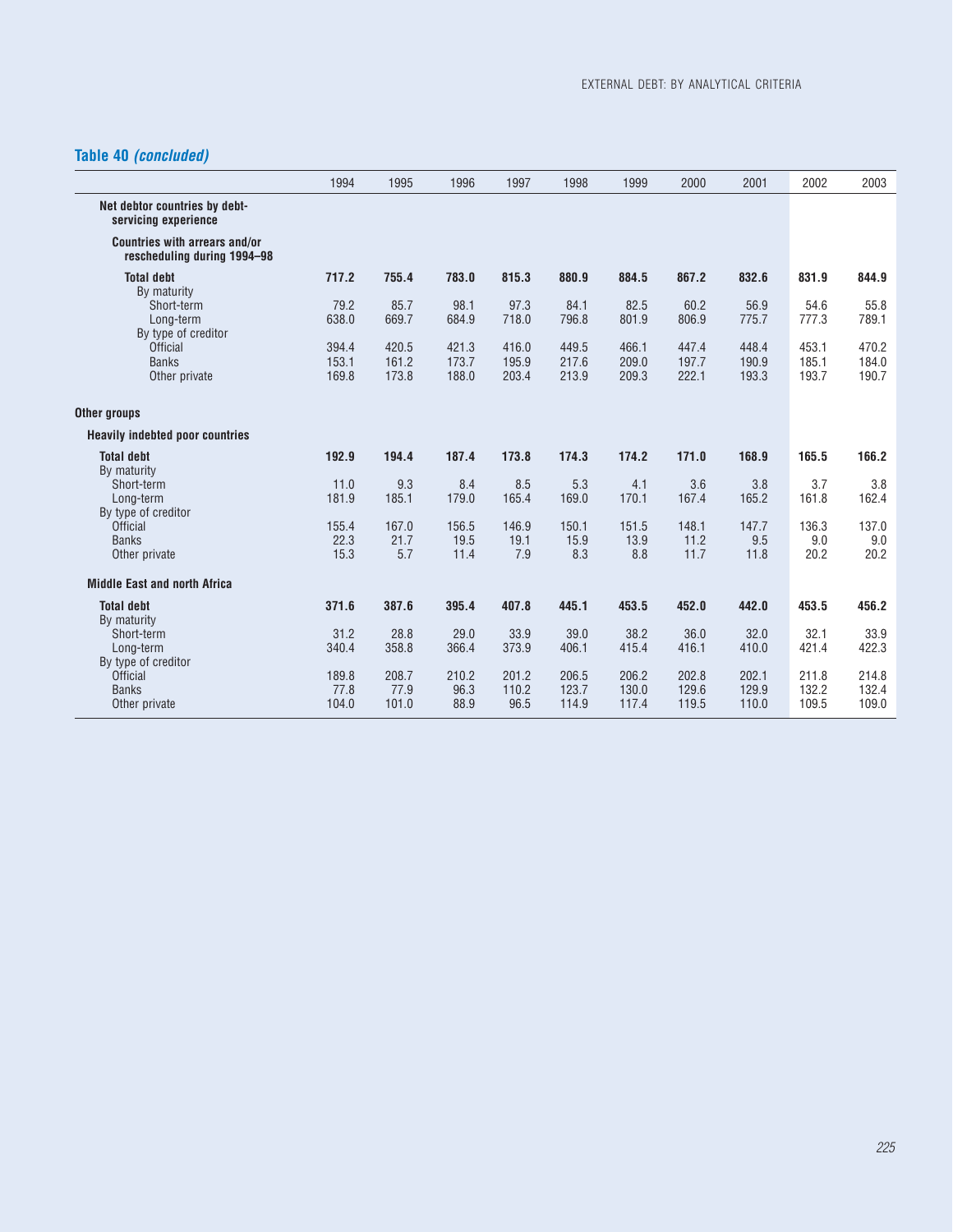# **Table 41. Developing Countries: Ratio of External Debt to GDP1**

|                                 | 1994  | 1995  | 1996  | 1997 | 1998 | 1999 | 2000 | 2001 | 2002 | 2003 |
|---------------------------------|-------|-------|-------|------|------|------|------|------|------|------|
| <b>Developing countries</b>     | 43.1  | 41.5  | 39.0  | 38.6 | 43.2 | 44.5 | 40.6 | 40.3 | 40.9 | 38.8 |
| <b>Regional groups</b>          |       |       |       |      |      |      |      |      |      |      |
| Africa                          | 77.8  | 73.7  | 68.8  | 65.4 | 67.5 | 67.1 | 63.6 | 62.5 | 62.8 | 58.3 |
| Sub-Sahara                      | 80.2  | 74.2  | 70.1  | 66.4 | 69.6 | 70.1 | 67.6 | 68.1 | 69.2 | 65.0 |
| Developing Asia                 | 34.6  | 32.1  | 30.3  | 31.9 | 36.0 | 33.5 | 30.1 | 29.6 | 27.8 | 26.4 |
| Excluding China and India       | 51.5  | 51.0  | 49.8  | 57.5 | 81.5 | 70.1 | 63.6 | 63.0 | 56.1 | 51.3 |
| Middle East and Turkey          | 64.7  | 59.3  | 54.5  | 54.9 | 62.8 | 62.2 | 59.1 | 60.7 | 62.3 | 60.8 |
| Western Hemisphere              | 35.5  | 36.8  | 35.3  | 33.6 | 37.8 | 44.3 | 39.3 | 39.6 | 44.3 | 42.0 |
| <b>Analytical groups</b>        |       |       |       |      |      |      |      |      |      |      |
| By source of export earnings    |       |       |       |      |      |      |      |      |      |      |
| Fuel                            | 80.4  | 72.0  | 63.0  | 62.4 | 73.6 | 69.3 | 60.4 | 57.5 | 61.6 | 59.0 |
| Nonfuel                         | 38.4  | 37.6  | 35.8  | 35.5 | 39.3 | 41.0 | 37.6 | 37.6 | 37.8 | 35.8 |
| of which, primary products      | 82.5  | 71.4  | 65.4  | 61.4 | 64.3 | 68.4 | 68.2 | 70.5 | 67.7 | 64.1 |
| By external financing source    |       |       |       |      |      |      |      |      |      |      |
| Net debtor countries            | 44.8  | 42.9  | 40.4  | 39.8 | 44.1 | 45.7 | 41.9 | 41.6 | 42.2 | 39.9 |
| of which, official financing    | 90.0  | 84.7  | 75.4  | 68.9 | 68.7 | 65.6 | 61.0 | 59.3 | 55.4 | 50.8 |
| Net debtor countries by debt-   |       |       |       |      |      |      |      |      |      |      |
| servicing experience            |       |       |       |      |      |      |      |      |      |      |
| Countries with arrears and/or   |       |       |       |      |      |      |      |      |      |      |
| rescheduling during 1994-98     | 61.2  | 53.6  | 50.1  | 51.0 | 61.3 | 71.9 | 65.1 | 65.4 | 63.3 | 60.7 |
|                                 |       |       |       |      |      |      |      |      |      |      |
| Other groups                    |       |       |       |      |      |      |      |      |      |      |
| Heavily indebted poor countries | 123.4 | 117.6 | 107.1 | 94.8 | 93.1 | 91.4 | 88.0 | 84.4 | 77.8 | 72.6 |
| Middle East and north Africa    | 72.5  | 70.0  | 62.3  | 62.1 | 71.0 | 67.5 | 60.3 | 57.8 | 60.5 | 58.3 |

1Debt at year-end in percent of GDP in year indicated.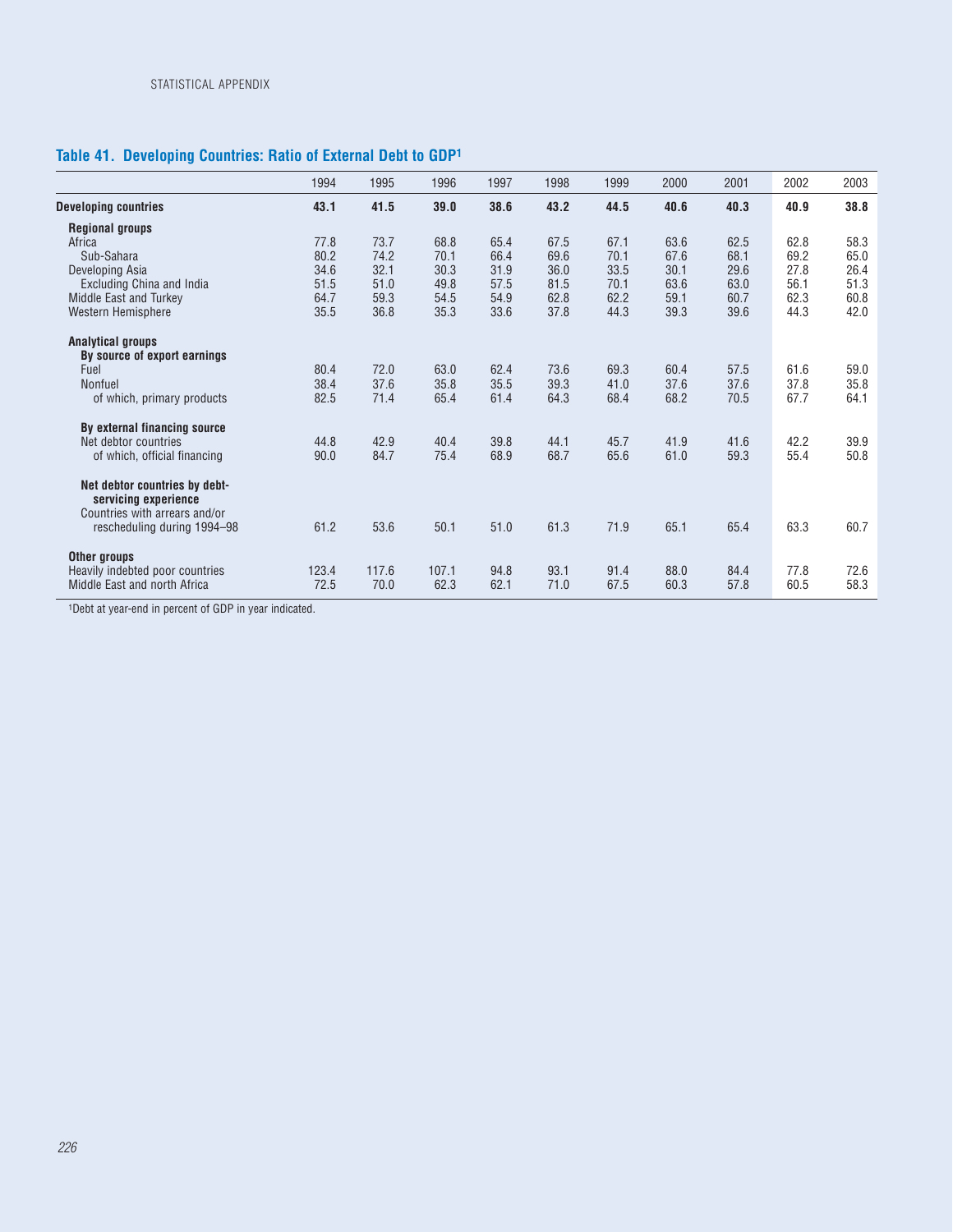#### **Table 42. Developing Countries: Debt-Service Ratios1**

*(Percent of exports of goods and services)*

|                                                                                                                                                       | 1994                                        | 1995                                       | 1996                                       | 1997                                        | 1998                                         | 1999                                         | 2000                                      | 2001                                         | 2002                                       | 2003                                      |
|-------------------------------------------------------------------------------------------------------------------------------------------------------|---------------------------------------------|--------------------------------------------|--------------------------------------------|---------------------------------------------|----------------------------------------------|----------------------------------------------|-------------------------------------------|----------------------------------------------|--------------------------------------------|-------------------------------------------|
| Interest payments <sup>2</sup>                                                                                                                        |                                             |                                            |                                            |                                             |                                              |                                              |                                           |                                              |                                            |                                           |
| <b>Developing countries</b>                                                                                                                           | 9.4                                         | 9.2                                        | 8.7                                        | 7.7                                         | 9.2                                          | 8.7                                          | 7.2                                       | 6.9                                          | 6.6                                        | 6.4                                       |
| <b>Regional groups</b><br>Africa<br>Sub-Sahara<br>Developing Asia<br><b>Excluding China and India</b><br>Middle East and Turkey<br>Western Hemisphere | 10.3<br>8.9<br>7.6<br>8.2<br>4.9<br>16.2    | 9.7<br>7.9<br>7.0<br>7.7<br>4.7<br>16.8    | 9.8<br>8.6<br>6.9<br>7.8<br>3.8<br>16.0    | 8.7<br>7.7<br>5.2<br>6.8<br>3.9<br>15.4     | 9.4<br>8.5<br>6.6<br>8.7<br>4.7<br>17.1      | 8.6<br>8.0<br>6.0<br>7.1<br>4.0<br>17.8      | 7.1<br>6.8<br>4.5<br>5.2<br>3.5<br>15.9   | 6.8<br>6.7<br>4.0<br>4.3<br>3.6<br>15.7      | 10.0<br>11.5<br>4.1<br>4.7<br>3.7<br>13.0  | 6.5<br>7.0<br>4.0<br>4.5<br>4.1<br>13.2   |
| <b>Analytical groups</b><br>By source of export earnings<br>Fuel<br><b>Nonfuel</b><br>of which, primary products                                      | 4.8<br>10.6<br>17.0                         | 5.1<br>10.2<br>14.4                        | 4.7<br>9.8<br>12.9                         | 4.1<br>8.6<br>8.4                           | 4.9<br>9.9<br>12.6                           | 3.8<br>9.8<br>11.6                           | 2.9<br>8.4<br>7.2                         | 2.8<br>8.0<br>6.8                            | 2.8<br>7.5<br>13.2                         | 3.1<br>7.1<br>7.9                         |
| By external financing source<br>Net debtor countries<br>of which, official financing                                                                  | 10.4<br>23.6                                | 10.1<br>19.6                               | 9.7<br>17.3                                | 8.5<br>10.3                                 | 9.8<br>15.6                                  | 9.5<br>12.6                                  | 8.0<br>5.7                                | 7.6<br>5.4                                   | 7.2<br>13.1                                | 6.9<br>6.2                                |
| Net debtor countries by debt-<br>servicing experience<br>Countries with arrears and/or<br>rescheduling during 1994-98                                 | 13.0                                        | 13.5                                       | 13.4                                       | 11.5                                        | 14.6                                         | 13.5                                         | 10.3                                      | 9.6                                          | 11.9                                       | 10.0                                      |
| Other groups<br>Heavily indebted poor countries<br>Middle East and north Africa                                                                       | 24.7<br>4.6                                 | 19.0<br>5.0                                | 18.0<br>4.1                                | 9.2<br>3.9                                  | 15.1<br>4.7                                  | 12.3<br>3.4                                  | 5.1<br>2.7                                | 4.9<br>2.3                                   | 13.7<br>2.3                                | 5.8<br>2.4                                |
| Amortization <sup>2</sup>                                                                                                                             |                                             |                                            |                                            |                                             |                                              |                                              |                                           |                                              |                                            |                                           |
| <b>Developing countries</b>                                                                                                                           | 18.2                                        | 13.9                                       | 15.5                                       | 16.6                                        | 18.0                                         | 18.5                                         | 15.3                                      | 15.9                                         | 13.9                                       | 13.6                                      |
| <b>Regional groups</b><br>Africa<br>Sub-Sahara<br>Developing Asia<br>Excluding China and India<br>Middle East and Turkey<br>Western Hemisphere        | 18.8<br>11.9<br>10.0<br>11.0<br>8.8<br>41.2 | 17.0<br>11.0<br>9.5<br>9.7<br>10.6<br>23.7 | 14.3<br>10.7<br>8.7<br>8.7<br>13.2<br>30.6 | 13.1<br>10.2<br>9.6<br>12.0<br>10.5<br>36.7 | 14.0<br>11.8<br>11.7<br>16.0<br>11.8<br>36.0 | 12.4<br>10.2<br>10.4<br>13.3<br>11.1<br>42.8 | 10.8<br>9.7<br>9.3<br>12.4<br>8.6<br>35.2 | 11.1<br>10.1<br>10.2<br>15.9<br>11.4<br>33.6 | 13.1<br>13.1<br>9.5<br>14.8<br>8.6<br>28.1 | 10.1<br>9.2<br>8.9<br>12.7<br>8.9<br>28.6 |
| <b>Analytical groups</b><br>By source of export earnings<br>Fuel<br>Nonfuel<br>of which, primary products                                             | 11.7<br>19.9<br>7.2                         | 13.6<br>14.0<br>9.7                        | 14.9<br>15.6<br>9.5                        | 12.9<br>17.5<br>8.6                         | 13.5<br>18.9<br>7.9                          | 10.2<br>20.4<br>9.6                          | 6.5<br>17.8<br>11.5                       | 8.7<br>17.8<br>10.9                          | 6.9<br>15.6<br>16.2                        | 7.5<br>14.9<br>12.1                       |
| By external financing source<br>Net debtor countries<br>of which, official financing                                                                  | 20.1<br>19.1                                | 15.1<br>16.9                               | 16.6<br>9.9                                | 18.3<br>9.4                                 | 19.4<br>6.3                                  | 20.3<br>6.5                                  | 17.1<br>7.2                               | 17.1<br>7.6                                  | 15.1<br>13.4                               | 14.6<br>8.0                               |
| Net debtor countries by debt-<br>servicing experience<br>Countries with arrears and/or<br>rescheduling during 1994-98                                 | 37.4                                        | 20.4                                       | 20.0                                       | 25.8                                        | 33.0                                         | 35.2                                         | 24.9                                      | 24.8                                         | 23.5                                       | 23.3                                      |
| Other groups<br>Heavily indebted poor countries<br>Middle East and north Africa                                                                       | 11.3<br>11.9                                | 9.0<br>13.6                                | 5.7<br>15.3                                | 7.4<br>12.0                                 | 7.2<br>12.6                                  | 6.7<br>10.1                                  | 9.1<br>$6.5\,$                            | 9.0<br>8.7                                   | 15.0<br>6.4                                | 7.1<br>6.9                                |

1Excludes service payments to the International Monetary Fund.

2Interest payments on total debt and amortization on long-term debt. Estimates through 2001 reflect debt-service payments actually made. The estimates for 2002 and 2003 take into account projected exceptional financing items, including accumulation of arrears and rescheduling agreements. In some cases, amortization on account of debtreduction operations is included.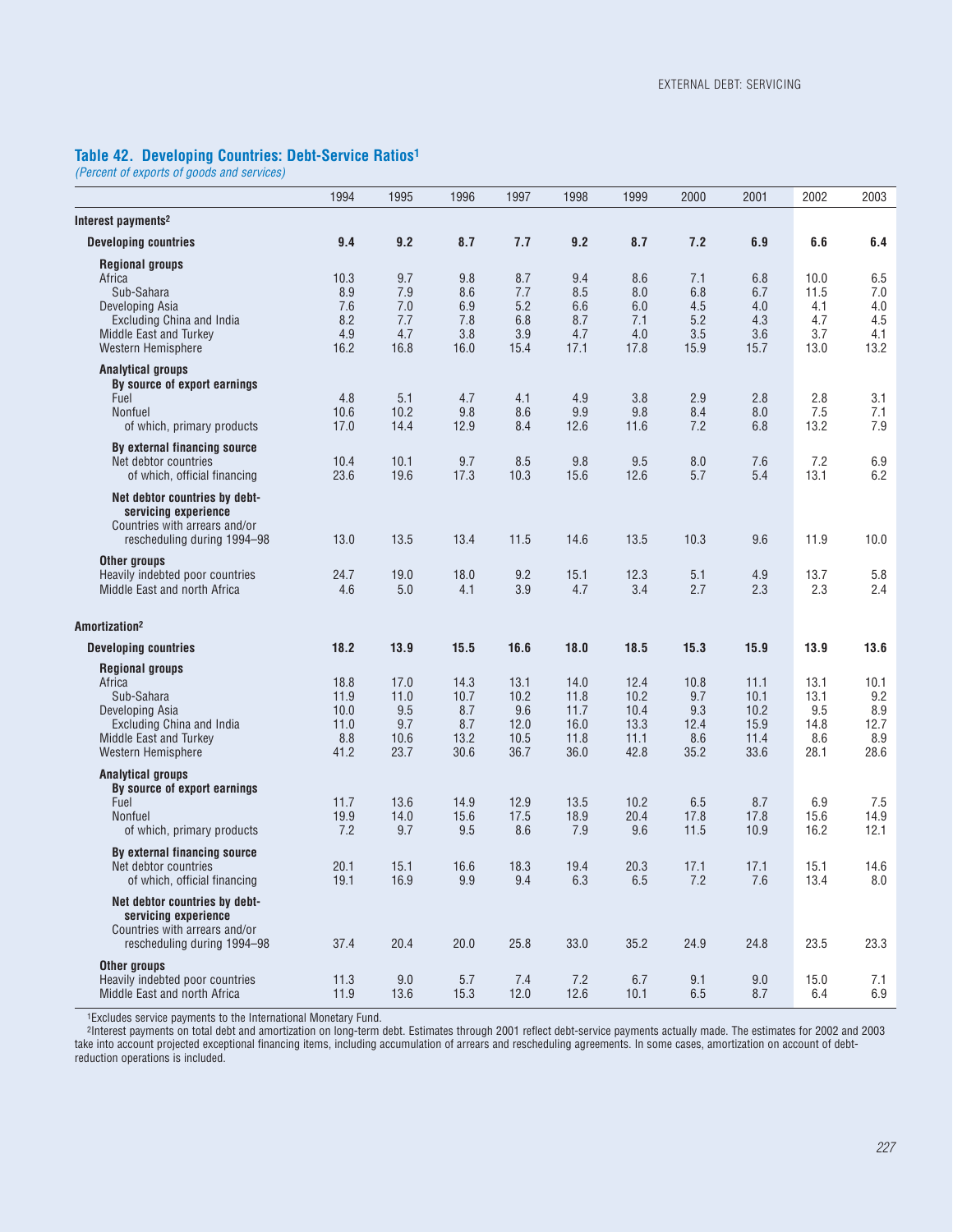#### **Table 43. IMF Charges and Repurchases to the IMF1**

*(Percent of exports of goods and services)*

|                                                                                                                                                | 1994                                       | 1995                                   | 1996                                   | 1997                            | 1998                                   | 1999                                   | 2000                                   | 2001                                   |
|------------------------------------------------------------------------------------------------------------------------------------------------|--------------------------------------------|----------------------------------------|----------------------------------------|---------------------------------|----------------------------------------|----------------------------------------|----------------------------------------|----------------------------------------|
| <b>Developing countries</b>                                                                                                                    | 0.7                                        | 0.9                                    | 0.6                                    | 0.6                             | 0.5                                    | 0.9                                    | 1.1                                    | 0.5                                    |
| <b>Regional groups</b><br>Africa<br>Sub-Sahara<br>Developing Asia<br>Excluding China and India<br>Middle East and Turkey<br>Western Hemisphere | 0.8<br>0.5<br>0.5<br>0.2<br>1.5            | 2.5<br>2.8<br>0.4<br>0.2<br>0.1<br>1.6 | 0.4<br>0.2<br>0.4<br>0.2<br>0.1<br>1.6 | 0.9<br>0.7<br>0.2<br>0.2<br>1.9 | 1.1<br>0.7<br>0.2<br>0.2<br>0.1<br>1.1 | 0.5<br>0.2<br>0.2<br>0.3<br>0.2<br>3.2 | 0.2<br>0.1<br>0.2<br>0.4<br>0.1<br>4.2 | 0.3<br>0.1<br>0.6<br>1.2<br>0.5<br>0.6 |
| <b>Analytical groups</b><br>By source of export earnings                                                                                       |                                            |                                        |                                        |                                 |                                        |                                        |                                        |                                        |
| Fuel<br>Nonfuel                                                                                                                                | 0.4<br>0.8                                 | 0.5<br>1.0                             | 0.3<br>0.7                             | 0.4<br>0.7                      | 0.6<br>0.5                             | 0.4<br>1.1                             | 0.2<br>1.3                             | 0.1<br>0.6                             |
| By external financing source<br>Net debtor countries<br>of which, official financing                                                           | 0.8<br>1.0                                 | 1.0<br>4.9                             | 0.7<br>0.6                             | 0.7<br>0.9                      | 0.6<br>1.3                             | 1.1<br>0.9                             | 1.2<br>0.4                             | 0.6<br>0.4                             |
| Net debtor countries by debt-<br>servicing experience<br>Countries with arrears and/or<br>rescheduling during 1994-98                          | 0.6                                        | 1.4                                    | 0.4                                    | 0.4                             | 0.5                                    | 1.3                                    | 2.2                                    | 0.9                                    |
| <b>Other aroups</b><br>Heavily indebted poor countries<br>Middle East and north Africa                                                         | 1.0<br>0.3                                 | 5.4<br>0.3                             | 0.5<br>0.2                             | 0.5<br>0.3                      | 0.5<br>0.4                             | 0.3<br>0.3                             | 0.3<br>0.1                             | 0.3<br>0.1                             |
| <b>Countries in transition</b>                                                                                                                 | 1.2                                        | 1.4                                    | 0.8                                    | 0.6                             | 1.0                                    | 2.4                                    | 1.8                                    | 1.6                                    |
| Central and eastern Europe<br>Commonwealth of Independent<br><b>States and Mongolia</b><br>Russia<br><b>Excluding Russia</b>                   | 2.3<br>0.2<br>0.2<br>0.1                   | 2.6<br>0.3<br>0.3<br>0.3               | 0.8<br>0.8<br>1.0<br>0.4               | 0.3<br>0.9<br>1.0<br>0.5        | 0.5<br>1.6<br>1.8<br>1.2               | 0.3<br>4.9<br>5.8<br>2.9               | 0.3<br>3.2<br>3.0<br>3.4               | 0.3<br>3.0<br>3.7<br>1.4               |
| <b>Memorandum</b>                                                                                                                              |                                            |                                        |                                        |                                 |                                        |                                        |                                        |                                        |
| Total, billions of U.S. dollars<br><b>General Resources Account</b><br>Charges<br>Repurchases                                                  | 8.336<br>1.790<br>6.546                    | 12.721<br>2.762<br>9.960               | 9.489<br>2.258<br>7.231                | 9.966<br>2.180<br>7.786         | 8.783<br>2.483<br>6.300                | 18.508<br>2.806<br>15.702              | 22.836<br>2.819<br>20.017              | 13.835<br>2.624<br>11.211              |
| <b>Trust Fund</b><br>Interest<br>Repayments                                                                                                    | 0.015<br>$\overline{\phantom{0}}$<br>0.014 | 0.015<br>0.015                         | $\overline{\phantom{m}}$               | 0.007<br>0.007                  | 0.001<br>═<br>0.001                    | 0.001<br>═<br>0.001                    | $\overline{\phantom{0}}$               |                                        |
| PRGF <sub>2</sub><br>Interest<br>Repayments                                                                                                    | 0.330<br>0.024<br>0.306                    | 0.585<br>0.033<br>0.552                | 0.750<br>0.046<br>0.703                | 0.866<br>0.039<br>0.827         | 0.881<br>0.040<br>0.842                | 0.855<br>0.042<br>0.813                | 0.812<br>0.038<br>0.776                | 1.046<br>0.038<br>1.009                |

1Excludes advanced economies. Charges on, and repurchases (or repayments of principal) for, use of International Monetary Fund credit. 2Poverty Reduction and Growth Facility (formerly ESAF—Enhanced Structural Adjustment Facility).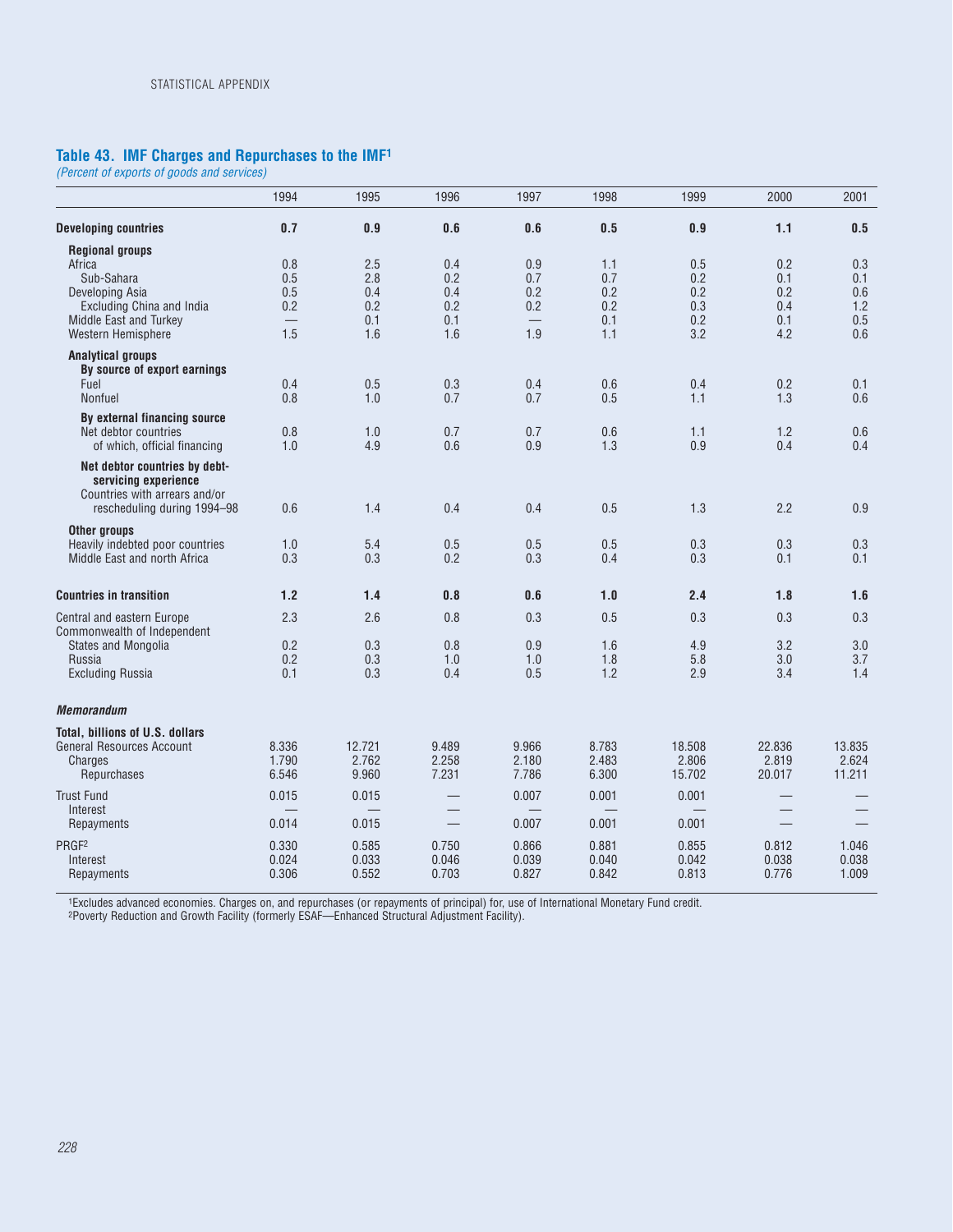#### **Table 44. Summary of Sources and Uses of World Saving**

*(Percent of GDP)*

|                                                                                                   |                                                       | Averages                                           |                                                    |                                                          |                                                            |                                                    |                                                       |                                                       |                                                 |                                                       | Average                                               |
|---------------------------------------------------------------------------------------------------|-------------------------------------------------------|----------------------------------------------------|----------------------------------------------------|----------------------------------------------------------|------------------------------------------------------------|----------------------------------------------------|-------------------------------------------------------|-------------------------------------------------------|-------------------------------------------------|-------------------------------------------------------|-------------------------------------------------------|
|                                                                                                   | 1980-87                                               | 1988-95                                            | 1996                                               | 1997                                                     | 1998                                                       | 1999                                               | 2000                                                  | 2001                                                  | 2002                                            | 2003                                                  | $2004 - 07$                                           |
| World<br>Saving<br>Investment                                                                     | 25.0<br>23.7                                          | 23.2<br>24.2                                       | 23.5<br>24.2                                       | 24.0<br>24.3                                             | 23.2<br>23.5                                               | 23.2<br>23.2                                       | 24.1<br>23.6                                          | 23.1<br>22.8                                          | 22.8<br>22.5                                    | 22.8<br>22.9                                          | 23.4<br>23.5                                          |
| <b>Advanced economies</b><br>Saving<br>Private<br>Public                                          | 21.9<br>21.4<br>0.6                                   | 21.8<br>21.0<br>0.8                                | 21.5<br>20.5<br>1.0                                | 22.0<br>19.9<br>2.1                                      | 22.0<br>19.3<br>2.7                                        | 21.6<br>18.5<br>3.1                                | 21.8<br>18.2<br>3.6                                   | 20.5<br>17.6<br>2.8                                   | 20.0<br>18.0<br>2.0                             | 19.8<br>17.7<br>2.1                                   | 20.5<br>17.5<br>3.0                                   |
| Investment<br>Private<br>Public                                                                   | 22.7<br>18.2<br>4.4                                   | 22.1<br>18.0<br>4.2                                | 21.6<br>17.6<br>4.0                                | 21.9<br>18.1<br>3.8                                      | 21.7<br>18.0<br>3.7                                        | 21.9<br>18.0<br>3.8                                | 22.1<br>18.5<br>3.7                                   | 20.6<br>17.0<br>3.7                                   | 20.1<br>16.4<br>3.7                             | 20.2<br>16.5<br>3.7                                   | 20.5<br>16.9<br>3.6                                   |
| Net lending<br>Private<br>Public<br><b>Current transfers</b><br>Factor income<br>Resource balance | $-0.7$<br>3.1<br>$-3.9$<br>$-0.2$<br>$-0.1$<br>$-0.4$ | $-0.3$<br>3.1<br>$-3.4$<br>$-0.3$<br>$-0.2$<br>0.1 | $-0.1$<br>2.9<br>$-3.0$<br>$-0.3$<br>$-0.2$<br>0.4 | 0.1<br>1.7<br>$-1.6$<br>$-0.3$<br>$-0.2$<br>0.6          | 0.3<br>1.3<br>$-1.0$<br>$-0.3$<br>$\qquad \qquad -$<br>0.7 | $-0.2$<br>0.5<br>$-0.7$<br>$-0.4$<br>0.2           | $-0.4$<br>$-0.3$<br>$-0.1$<br>$-0.4$<br>0.6<br>$-0.6$ | $-0.2$<br>0.7<br>$-0.8$<br>$-0.4$<br>0.5<br>$-0.3$    | 1.7<br>$-1.7$<br>$-0.4$<br>0.7<br>$-0.4$        | $-0.4$<br>1.2<br>$-1.6$<br>$-0.4$<br>0.5<br>$-0.5$    | 0.1<br>0.6<br>$-0.6$<br>$-0.4$<br>0.9<br>$-0.4$       |
| <b>United States</b><br>Saving<br>Private<br>Public                                               | 18.6<br>19.6<br>$-1.0$                                | 16.8<br>17.7<br>$-0.9$                             | 17.3<br>16.5<br>0.8                                | 18.1<br>16.2<br>1.9                                      | 18.8<br>15.7<br>3.1                                        | 18.4<br>14.6<br>3.8                                | 18.4<br>14.0<br>4.4                                   | 16.5<br>13.9<br>2.6                                   | 16.0<br>15.2<br>0.8                             | 15.2<br>14.5<br>0.7                                   | 16.3<br>14.6<br>1.8                                   |
| Investment<br>Private<br>Public                                                                   | 20.7<br>17.1<br>3.6                                   | 18.4<br>14.9<br>3.5                                | 19.1<br>15.9<br>3.2                                | 19.9<br>16.7<br>3.2                                      | 20.7<br>17.5<br>3.2                                        | 20.9<br>17.6<br>3.3                                | 21.1<br>17.9<br>3.3                                   | 19.1<br>15.7<br>3.3                                   | 18.7<br>15.2<br>3.5                             | 18.8<br>15.3<br>3.5                                   | 18.9<br>15.4<br>3.5                                   |
| Net lending<br>Private<br>Public<br><b>Current transfers</b><br>Factor income<br>Resource balance | $-2.1$<br>2.5<br>$-4.6$<br>$-0.5$<br>0.3<br>$-1.9$    | $-1.6$<br>2.8<br>$-4.4$<br>$-0.4$<br>0.1<br>$-1.3$ | $-1.8$<br>0.6<br>$-2.4$<br>$-0.5$<br>$-1.3$        | $-1.8$<br>$-0.6$<br>$-1.3$<br>$-0.5$<br>$-0.1$<br>$-1.3$ | $-1.9$<br>$-1.9$<br>$-0.1$<br>$-0.5$<br>0.5<br>$-1.9$      | $-2.6$<br>$-3.0$<br>0.5<br>$-0.5$<br>0.8<br>$-2.8$ | $-2.7$<br>$-3.9$<br>1.2<br>$-0.5$<br>1.7<br>$-3.9$    | $-2.6$<br>$-1.9$<br>$-0.7$<br>$-0.5$<br>1.5<br>$-3.6$ | $-2.7$<br>$-2.7$<br>$-0.5$<br>1.9<br>$-4.1$     | $-3.5$<br>$-0.8$<br>$-2.8$<br>$-0.4$<br>1.3<br>$-4.4$ | $-2.6$<br>$-0.9$<br>$-1.7$<br>$-0.4$<br>2.2<br>$-4.4$ |
| <b>European Union</b><br>Saving<br>Private<br>Public                                              | 20.9<br>20.8<br>0.1                                   | 21.0<br>22.2<br>$-1.2$                             | 20.5<br>21.9<br>$-1.4$                             | 21.0<br>21.0<br>0.1                                      | 21.1<br>20.0<br>1.1                                        | 20.9<br>18.9<br>1.9                                | 20.8<br>18.6<br>2.2                                   | 20.3<br>17.9<br>2.4                                   | 20.3<br>18.0<br>2.3                             | 20.5<br>18.0<br>2.5                                   | 21.2<br>18.3<br>2.9                                   |
| Investment<br>Private<br>Public                                                                   | 21.4<br>17.6<br>3.8                                   | 21.3<br>17.9<br>3.4                                | 19.6<br>16.9<br>2.7                                | 19.7<br>17.2<br>2.5                                      | 20.5<br>17.8<br>2.6                                        | 20.7<br>17.9<br>2.7                                | 21.2<br>18.5<br>2.7                                   | 20.2<br>17.4<br>2.8                                   | 19.7<br>16.9<br>2.8                             | 20.0<br>17.1<br>2.9                                   | 20.4<br>17.5<br>2.9                                   |
| Net lending<br>Private<br>Public<br><b>Current transfers</b><br>Factor income<br>Resource balance | $-0.6$<br>3.1<br>$-3.7$<br>$-0.1$<br>$-0.2$<br>$-0.2$ | $-0.3$<br>4.3<br>$-4.6$<br>$-0.3$<br>$-0.6$<br>0.6 | 0.9<br>5.0<br>$-4.1$<br>$-0.3$<br>$-0.6$<br>1.9    | 1.3<br>3.7<br>$-2.4$<br>$-0.3$<br>$-0.5$<br>2.2          | 0.6<br>2.2<br>$-1.5$<br>$-0.3$<br>$-0.7$<br>1.7            | 0.2<br>1.0<br>$-0.8$<br>$-0.4$<br>$-0.4$<br>1.0    | $-0.3$<br>0.2<br>$-0.5$<br>$-0.4$<br>$-0.3$<br>0.4    | 0.5<br>$-0.4$<br>$-0.5$<br>$-0.5$<br>1.0              | 0.6<br>1.1<br>$-0.6$<br>$-0.4$<br>$-0.5$<br>1.5 | 0.5<br>0.9<br>$-0.4$<br>$-0.4$<br>$-0.4$<br>1.4       | 0.8<br>0.8<br>$-0.4$<br>$-0.4$<br>1.6                 |
| Japan<br>Saving<br>Private<br>Public                                                              | 31.4<br>26.4<br>5.0                                   | 32.8<br>24.7<br>8.1                                | 30.6<br>25.9<br>4.7                                | 30.9<br>25.8<br>5.1                                      | 29.8<br>26.0<br>3.9                                        | 28.4<br>25.9<br>2.5                                | 28.5<br>26.7<br>1.8                                   | 27.3<br>25.9<br>1.4                                   | 26.1<br>25.2<br>0.9                             | 25.7<br>24.7<br>1.0                                   | 25.9<br>22.3<br>3.6                                   |
| Investment<br>Private<br>Public                                                                   | 29.4<br>21.5<br>7.9                                   | 30.5<br>23.2<br>7.3                                | 29.2<br>20.6<br>8.6                                | 28.7<br>21.1<br>7.6                                      | 26.9<br>19.4<br>7.4                                        | 25.9<br>18.1<br>7.8                                | 26.0<br>19.1<br>6.9                                   | 25.2<br>18.7<br>6.5                                   | 23.2<br>16.9<br>6.3                             | 22.9<br>17.0<br>$5.9\,$                               | 23.0<br>17.8<br>5.2                                   |
| Net lending<br>Private<br>Public<br><b>Current transfers</b><br>Factor income<br>Resource balance | 2.0<br>4.9<br>$-2.9$<br>$-0.1$<br>0.3<br>1.8          | 2.3<br>1.5<br>0.8<br>$-0.2$<br>0.8<br>1.7          | 1.4<br>5.3<br>$-4.0$<br>$-0.2$<br>1.1<br>0.5       | 2.2<br>4.7<br>$-2.5$<br>$-0.2$<br>1.3<br>1.1             | 3.0<br>6.6<br>$-3.6$<br>$-0.2$<br>1.3<br>1.9               | 2.5<br>7.8<br>$-5.3$<br>$-0.3$<br>1.3<br>1.5       | 2.5<br>7.6<br>$-5.1$<br>$-0.2$<br>1.2<br>1.4          | 2.1<br>7.1<br>$-5.0$<br>$-0.2$<br>1.6<br>0.6          | 2.9<br>8.3<br>$-5.4$<br>$-0.1$<br>1.6<br>1.4    | 2.8<br>7.6<br>$-4.9$<br>$-0.2$<br>1.5<br>1.5          | 2.9<br>4.6<br>$-1.7$<br>$-0.3$<br>1.5<br>1.6          |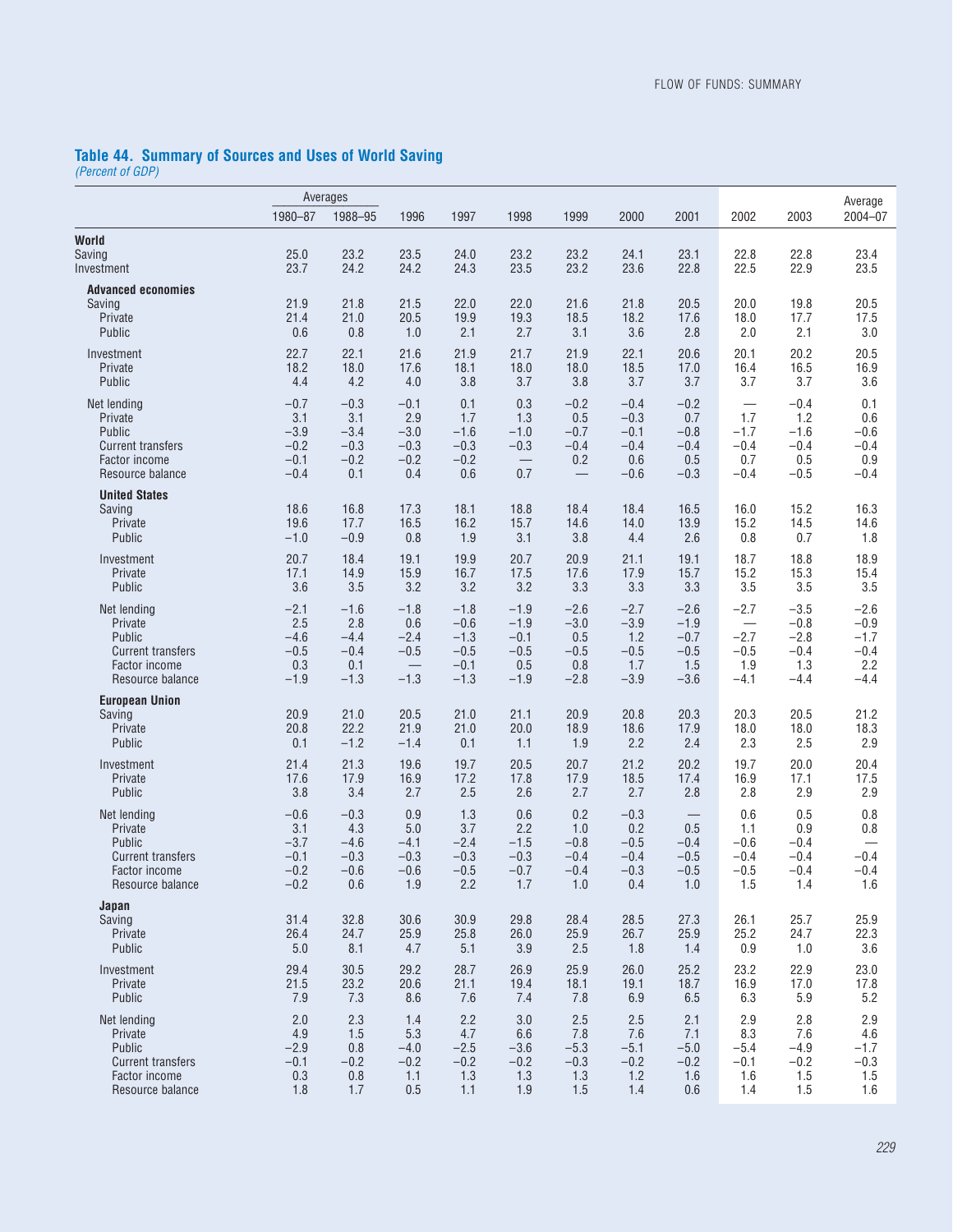# **Table 44** *(continued)*

 $\overline{a}$ 

|                                                                                                                                       |                                                                                  | Averages                                             |                                                             |                                                                     |                                                   |                                                   |                                                |                                                |                                                   |                                                   | Average                                           |
|---------------------------------------------------------------------------------------------------------------------------------------|----------------------------------------------------------------------------------|------------------------------------------------------|-------------------------------------------------------------|---------------------------------------------------------------------|---------------------------------------------------|---------------------------------------------------|------------------------------------------------|------------------------------------------------|---------------------------------------------------|---------------------------------------------------|---------------------------------------------------|
|                                                                                                                                       | 1980-87                                                                          | 1988-95                                              | 1996                                                        | 1997                                                                | 1998                                              | 1999                                              | 2000                                           | 2001                                           | 2002                                              | 2003                                              | 2004-07                                           |
| <b>Newly industrialized Asian</b><br>economies<br>Saving<br>Private                                                                   | .<br>.                                                                           | 35.1<br>28.3                                         | 32.8<br>25.8                                                | 32.5<br>25.1                                                        | 32.7<br>26.1                                      | 31.9<br>25.6                                      | 30.8<br>22.9                                   | 29.0<br>20.9                                   | 28.7<br>21.0                                      | 28.9<br>21.0                                      | 28.6<br>20.2                                      |
| Public<br>Investment<br>Private<br>Public                                                                                             | .<br>$\ldots$<br>$\ldots$<br>$\ldots$                                            | 6.8<br>31.6<br>25.2<br>6.4                           | 6.9<br>32.8<br>26.2<br>6.6                                  | 7.3<br>31.6<br>25.1<br>6.5                                          | 6.6<br>24.2<br>17.5<br>6.7                        | 6.3<br>25.8<br>19.5<br>6.4                        | 8.0<br>26.8<br>21.2<br>5.6                     | 8.1<br>23.9<br>18.3<br>5.7                     | 7.7<br>23.8<br>18.3<br>5.4                        | 7.9<br>24.1<br>18.7<br>5.5                        | 8.4<br>24.3<br>19.0<br>5.2                        |
| Net lending<br>Private<br><b>Public</b><br><b>Current transfers</b><br>Factor income<br>Resource balance                              | $\cdots$<br>$\cdots$<br>$\ldots$<br>$\sim$ $\sim$ $\sim$<br>$\ldots$<br>$\ldots$ | 3.6<br>3.1<br>0.4<br>1.1<br>2.5                      | $\qquad \qquad$<br>$-0.4$<br>0.4<br>$-0.4$<br>0.8<br>$-0.4$ | 0.9<br>$\overline{\phantom{0}}$<br>0.8<br>$-0.4$<br>0.7<br>0.5      | 8.5<br>8.6<br>$-0.1$<br>0.1<br>8.4                | 6.0<br>6.1<br>$-0.1$<br>$-0.2$<br>6.2             | 4.0<br>1.6<br>2.4<br>$-0.4$<br>0.3<br>4.1      | 5.0<br>2.6<br>2.4<br>$-0.6$<br>0.5<br>5.1      | 4.9<br>2.6<br>2.3<br>$-0.6$<br>1.1<br>4.5         | 4.8<br>2.4<br>2.4<br>$-0.6$<br>1.2<br>4.3         | 4.3<br>1.2<br>3.1<br>$-0.6$<br>1.2<br>3.7         |
| <b>Developing countries</b><br>Saving<br>Investment<br>Net lending<br><b>Current transfers</b><br>Factor income<br>Resource balance   | 29.2<br>24.0<br>5.3<br>0.8<br>5.5<br>$-1.0$                                      | 24.6<br>26.7<br>$-2.1$<br>1.0<br>$-1.9$<br>$-1.2$    | 27.1<br>28.4<br>$-1.3$<br>1.1<br>$-1.5$<br>$-1.0$           | 27.6<br>28.2<br>$-0.6$<br>1.0<br>$-1.6$<br>$\overline{\phantom{0}}$ | 25.9<br>26.7<br>$-0.8$<br>0.8<br>$-1.9$<br>0.4    | 26.0<br>25.8<br>0.2<br>0.8<br>$-2.3$<br>1.6       | 27.4<br>26.2<br>1.2<br>1.1<br>$-2.2$<br>2.3    | 26.8<br>26.2<br>0.7<br>1.3<br>$-2.1$<br>1.4    | 26.7<br>26.1<br>0.6<br>1.3<br>$-1.9$<br>1.3       | 26.9<br>26.5<br>0.4<br>1.2<br>$-1.6$<br>0.8       | 27.3<br>27.3<br>1.1<br>$-1.4$<br>0.3              |
| Memorandum                                                                                                                            |                                                                                  |                                                      |                                                             |                                                                     |                                                   |                                                   |                                                |                                                |                                                   |                                                   |                                                   |
| Acquisition of foreign assets<br>Change in reserves                                                                                   | 0.6<br>$-0.1$                                                                    | 1.5<br>1.1                                           | 3.2<br>2.1                                                  | 4.4<br>1.6                                                          | 2.9<br>0.2                                        | 3.7<br>0.8                                        | 4.4<br>1.1                                     | 3.9<br>2.0                                     | 3.8<br>2.0                                        | 3.5<br>1.5                                        | 3.1<br>1.2                                        |
| <b>Regional groups</b>                                                                                                                |                                                                                  |                                                      |                                                             |                                                                     |                                                   |                                                   |                                                |                                                |                                                   |                                                   |                                                   |
| Africa<br>Saving<br>Investment<br>Net lending<br><b>Current transfers</b><br><b>Factor income</b><br>Resource balance                 | 18.6<br>21.9<br>$-3.3$<br>1.6<br>$-3.9$<br>$-1.0$                                | 16.3<br>19.5<br>$-3.2$<br>3.2<br>$-4.5$<br>$-1.8$    | 17.4<br>19.5<br>$-2.1$<br>3.0<br>$-4.4$<br>$-0.7$           | 16.8<br>19.3<br>$-2.5$<br>2.9<br>$-4.5$<br>$-0.9$                   | 15.4<br>20.7<br>$-5.4$<br>3.1<br>$-4.1$<br>$-4.4$ | 16.6<br>20.5<br>$-3.9$<br>2.9<br>$-4.5$<br>$-2.3$ | 18.9<br>18.9<br>3.3<br>$-5.0$<br>1.6           | 19.1<br>19.8<br>$-0.7$<br>3.7<br>$-4.4$<br>0.1 | 18.5<br>20.9<br>$-2.4$<br>3.3<br>$-4.1$<br>$-1.6$ | 18.8<br>21.2<br>$-2.4$<br>3.2<br>$-4.0$<br>$-1.5$ | 19.8<br>21.7<br>$-1.9$<br>3.0<br>$-3.8$<br>$-1.0$ |
| Memorandum                                                                                                                            |                                                                                  |                                                      |                                                             |                                                                     |                                                   |                                                   |                                                |                                                |                                                   |                                                   |                                                   |
| Acquisition of foreign assets<br>Change in reserves                                                                                   | 0.4<br>$-0.1$                                                                    | 0.7<br>0.4                                           | 2.4<br>2.0                                                  | 3.5<br>2.5                                                          | 0.7<br>$-0.6$                                     | 2.5<br>0.6                                        | 4.0<br>2.7                                     | 4.6<br>2.7                                     | 2.7<br>1.1                                        | 2.4<br>1.7                                        | 2.3<br>1.8                                        |
| <b>Developing Asia</b><br>Saving<br>Investment<br>Net lending<br><b>Current transfers</b><br>Factor income<br>Resource balance        | 45.3<br>27.0<br>18.3<br>1.1<br>19.9<br>$-2.7$                                    | 30.4<br>31.7<br>$-1.3$<br>0.9<br>$-0.8$<br>$-1.5$    | 32.5<br>33.9<br>$-1.4$<br>1.2<br>$-1.1$<br>$-1.6$           | 33.4<br>32.8<br>0.6<br>1.5<br>$-1.3$<br>0.4                         | 32.1<br>30.0<br>2.1<br>1.2<br>$-1.5$<br>2.4       | 31.3<br>29.4<br>1.9<br>1.3<br>$-1.8$<br>2.4       | 32.4<br>29.9<br>2.5<br>1.4<br>$-1.0$<br>2.1    | 32.3<br>30.3<br>2.0<br>1.4<br>$-1.3$<br>1.9    | 31.6<br>29.9<br>1.6<br>1.3<br>$-1.3$<br>1.6       | 31.3<br>30.2<br>1.1<br>1.2<br>$-1.1$<br>1.0       | 31.3<br>30.8<br>0.5<br>1.1<br>$-1.0$<br>0.4       |
| Memorandum                                                                                                                            |                                                                                  |                                                      |                                                             |                                                                     |                                                   |                                                   |                                                |                                                |                                                   |                                                   |                                                   |
| Acquisition of foreign assets<br>Change in reserves                                                                                   | 0.6<br>$-0.6$                                                                    | 2.4<br>1.4                                           | 3.7<br>2.1                                                  | 6.0<br>1.9                                                          | 4.4<br>1.0                                        | 4.9<br>1.4                                        | 4.9<br>0.9                                     | 4.8<br>2.8                                     | 4.8<br>2.8                                        | 4.0<br>1.6                                        | 3.4<br>1.2                                        |
| <b>Middle East and Turkey</b><br>Saving<br>Investment<br>Net lending<br><b>Current transfers</b><br>Factor income<br>Resource balance | 21.3<br>23.4<br>$-2.1$<br>$-0.5$<br>$-1.7$                                       | 19.9<br>23.9<br>$-4.0$<br>$-0.8$<br>$-1.0$<br>$-2.3$ | 24.6<br>24.1<br>0.5<br>$-1.2$<br>1.3<br>0.4                 | 24.3<br>24.5<br>$-0.3$<br>$-2.7$<br>0.5<br>1.9                      | 21.2<br>24.7<br>$-3.5$<br>$-3.8$<br>$-0.7$<br>1.1 | 23.6<br>22.8<br>0.8<br>$-4.6$<br>$-1.1$<br>6.5    | 26.5<br>23.9<br>2.7<br>$-2.7$<br>$-4.4$<br>9.8 | 24.4<br>22.3<br>2.0<br>$-1.2$<br>$-2.1$<br>5.3 | 24.4<br>22.6<br>1.7<br>$-0.9$<br>2.6              | 24.4<br>23.4<br>1.0<br>$-0.5$<br>0.5<br>1.1       | 24.1<br>24.6<br>$-0.5$<br>$-0.4$<br>1.0<br>$-1.1$ |
| Memorandum                                                                                                                            |                                                                                  |                                                      |                                                             |                                                                     |                                                   |                                                   |                                                |                                                |                                                   |                                                   |                                                   |
| Acquisition of foreign assets<br>Change in reserves                                                                                   | 0.6<br>$-0.6$                                                                    | $-1.4$<br>0.9                                        | 1.8<br>2.6                                                  | 3.4<br>0.7                                                          | 2.2<br>$-1.3$                                     | $4.0\,$<br>1.0                                    | 9.2<br>3.3                                     | 3.7<br>1.2                                     | 4.4<br>2.3                                        | 3.8<br>2.2                                        | 2.5<br>1.5                                        |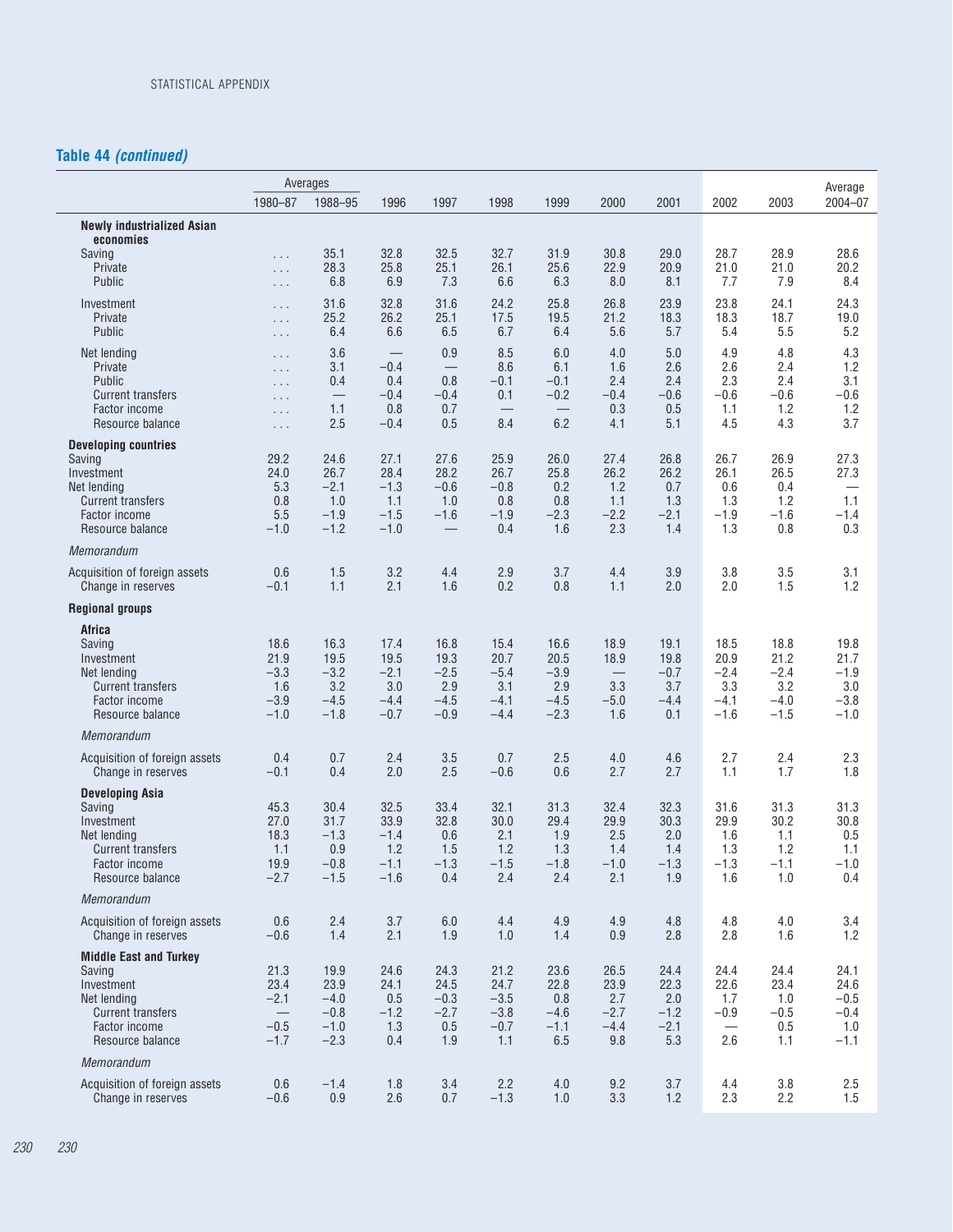# **Table 44** *(continued)*

|                                                                                                                                                                          | Averages                                          |                                                   |                                                   |                                                   |                                                    |                                                   |                                                   |                                                   |                                                   |                                                   | Average                                           |
|--------------------------------------------------------------------------------------------------------------------------------------------------------------------------|---------------------------------------------------|---------------------------------------------------|---------------------------------------------------|---------------------------------------------------|----------------------------------------------------|---------------------------------------------------|---------------------------------------------------|---------------------------------------------------|---------------------------------------------------|---------------------------------------------------|---------------------------------------------------|
|                                                                                                                                                                          | 1980-87                                           | 1988-95                                           | 1996                                              | 1997                                              | 1998                                               | 1999                                              | 2000                                              | 2001                                              | 2002                                              | 2003                                              | 2004-07                                           |
| <b>Western Hemisphere</b><br>Saving<br>Investment<br>Net lending<br><b>Current transfers</b><br>Factor income<br>Resource balance<br>Memorandum                          | 18.8<br>21.1<br>$-2.2$<br>0.5<br>$-4.1$<br>1.4    | 19.1<br>21.2<br>$-2.1$<br>1.1<br>$-3.2$<br>0.1    | 19.5<br>21.1<br>$-1.6$<br>1.0<br>$-2.3$<br>$-0.3$ | 19.5<br>22.5<br>$-3.0$<br>1.0<br>$-2.2$<br>$-1.7$ | 17.6<br>22.2<br>$-4.6$<br>1.1<br>$-2.6$<br>$-3.1$  | 17.1<br>20.2<br>$-3.0$<br>1.3<br>$-3.1$<br>$-1.2$ | 18.1<br>20.5<br>$-2.4$<br>1.3<br>$-3.0$<br>$-0.7$ | 16.4<br>19.5<br>$-3.1$<br>1.4<br>$-3.2$<br>$-1.2$ | 17.5<br>18.9<br>$-1.4$<br>1.4<br>$-3.7$<br>0.9    | 18.5<br>19.4<br>$-0.9$<br>1.4<br>$-3.3$<br>1.0    | 19.7<br>20.1<br>$-0.4$<br>1.3<br>$-2.9$<br>1.2    |
| Acquisition of foreign assets                                                                                                                                            | 0.6                                               | 1.5                                               | 3.1                                               | 1.6                                               | 0.3                                                | 0.9                                               | 0.8                                               | 1.5                                               | 1.0                                               | 2.1                                               | 3.0                                               |
| Change in reserves                                                                                                                                                       | $-0.2$                                            | 0.9                                               | 1.8                                               | 0.9                                               | $-0.5$                                             | $-0.6$                                            | 0.1                                               | 0.1                                               |                                                   | 1.0                                               | 0.9                                               |
| <b>Analytical groups</b><br>By source of export earnings<br>Fuel<br>Saving<br>Investment<br>Net lending<br><b>Current transfers</b><br>Factor income<br>Resource balance | 23.5<br>23.8<br>$-0.2$<br>$-2.4$<br>$-0.3$<br>2.5 | 20.0<br>23.1<br>$-3.1$<br>$-2.9$<br>$-1.7$<br>1.5 | 27.8<br>23.2<br>4.6<br>$-2.8$<br>$-0.4$<br>7.8    | 26.2<br>23.6<br>2.6<br>$-4.5$<br>$-1.0$<br>8.1    | 20.3<br>25.4<br>$-5.1$<br>$-6.0$<br>$-2.3$<br>3.2  | 25.5<br>23.4<br>2.1<br>$-6.8$<br>$-2.6$<br>11.5   | 32.6<br>22.7<br>10.0<br>$-4.6$<br>$-6.4$<br>21.0  | 29.4<br>24.0<br>5.3<br>$-2.6$<br>$-2.7$<br>10.7   | 28.1<br>23.9<br>4.1<br>$-2.3$<br>$-1.2$<br>7.6    | 28.6<br>24.8<br>3.8<br>$-1.9$<br>$-0.6$<br>6.2    | 28.7<br>27.2<br>1.6<br>$-1.5$<br>$-0.1$<br>3.2    |
| Memorandum                                                                                                                                                               |                                                   |                                                   |                                                   |                                                   |                                                    |                                                   |                                                   |                                                   |                                                   |                                                   |                                                   |
| Acquisition of foreign assets<br>Change in reserves                                                                                                                      | 0.9<br>$-1.0$                                     | $-1.6$<br>0.2                                     | 3.8<br>4.2                                        | 5.5<br>1.7                                        | 1.6<br>$-2.6$                                      | 4.0<br>$-0.5$                                     | 15.1<br>6.5                                       | 6.8<br>2.8                                        | 5.2<br>2.4                                        | 4.8<br>3.1                                        | 3.5<br>2.4                                        |
| <b>Nonfuel</b><br>Saving<br>Investment<br>Net lending<br><b>Current transfers</b><br>Factor income<br>Resource balance                                                   | 30.2<br>24.0<br>6.2<br>1.3<br>6.5<br>$-1.7$       | 25.2<br>27.1<br>$-1.9$<br>1.5<br>$-1.9$<br>$-1.5$ | 27.0<br>29.0<br>$-2.0$<br>1.5<br>$-1.6$<br>$-1.9$ | 27.7<br>28.7<br>$-1.0$<br>1.6<br>$-1.7$<br>$-0.9$ | 26.5<br>26.8<br>$-0.3$<br>1.5<br>$-1.9$<br>0.1     | 26.0<br>26.0<br>1.6<br>$-2.2$<br>0.6              | 26.8<br>26.6<br>0.3<br>1.7<br>$-1.7$<br>0.4       | 26.6<br>26.4<br>0.2<br>1.7<br>$-2.0$<br>0.5       | 26.6<br>26.3<br>0.3<br>1.6<br>$-2.0$<br>0.6       | 26.7<br>26.7<br>0.1<br>1.5<br>$-1.7$<br>0.2       | 27.2<br>27.3<br>$-0.1$<br>1.4<br>$-1.5$           |
| Memorandum                                                                                                                                                               |                                                   |                                                   |                                                   |                                                   |                                                    |                                                   |                                                   |                                                   |                                                   |                                                   |                                                   |
| Acquisition of foreign assets<br>Change in reserves                                                                                                                      | 0.5                                               | 1.9<br>1.2                                        | 3.2<br>1.8                                        | 4.3<br>1.6                                        | 3.0<br>0.5                                         | 3.6<br>0.9                                        | 3.3<br>0.6                                        | 3.6<br>2.0                                        | 3.7<br>2.0                                        | 3.3<br>1.4                                        | 3.1<br>1.1                                        |
| By external financing source                                                                                                                                             |                                                   |                                                   |                                                   |                                                   |                                                    |                                                   |                                                   |                                                   |                                                   |                                                   |                                                   |
| <b>Net debtor countries</b><br>Saving<br>Investment<br>Net lending<br><b>Current transfers</b><br>Factor income<br>Resource balance                                      | 29.3<br>24.0<br>5.3<br>1.2<br>5.7<br>$-1.6$       | 24.9<br>26.9<br>$-1.9$<br>1.4<br>$-2.2$<br>$-1.2$ | 27.2<br>28.7<br>$-1.5$<br>1.3<br>$-1.6$<br>$-1.2$ | 27.7<br>28.5<br>$-0.8$<br>1.3<br>$-1.8$<br>$-0.2$ | 26.2<br>26.8<br>$-0.6$<br>1.0<br>$-2.1$<br>$0.5\,$ | 26.1<br>26.0<br>0.1<br>1.0<br>$-2.5$<br>1.5       | 27.2<br>26.5<br>0.8<br>1.3<br>$-2.3$<br>1.8       | 26.8<br>26.4<br>0.3<br>1.5<br>$-2.3$<br>1.1       | 26.7<br>26.2<br>0.4<br>1.5<br>$-2.1$<br>1.1       | 26.9<br>26.6<br>0.2<br>1.4<br>$-1.8$<br>0.6       | 27.4<br>27.4<br>1.3<br>$-1.6$<br>0.2              |
| Memorandum                                                                                                                                                               |                                                   |                                                   |                                                   |                                                   |                                                    |                                                   |                                                   |                                                   |                                                   |                                                   |                                                   |
| Acquisition of foreign assets<br>Change in reserves                                                                                                                      | 0.4<br>$-0.1$                                     | 1.7<br>1.2                                        | 3.1<br>2.0                                        | 4.4<br>1.6                                        | 3.1<br>0.4                                         | 3.7<br>0.9                                        | 4.1<br>1.0                                        | 3.8<br>2.0                                        | 3.7<br>2.0                                        | 3.4<br>1.5                                        | 3.1<br>1.2                                        |
| <b>Official financing</b><br>Saving<br>Investment<br>Net lending<br><b>Current transfers</b><br>Factor income<br>Resource balance                                        | 13.7<br>19.8<br>$-6.1$<br>4.4<br>$-4.8$<br>$-5.6$ | 14.5<br>19.3<br>$-4.9$<br>4.3<br>$-3.3$<br>$-5.9$ | 18.1<br>22.6<br>$-4.5$<br>4.6<br>$-2.6$<br>$-6.4$ | 18.8<br>21.6<br>$-2.8$<br>4.0<br>$-2.8$<br>$-3.9$ | 17.0<br>22.4<br>$-5.4$<br>4.4<br>$-3.4$<br>$-6.3$  | 19.5<br>22.0<br>$-2.5$<br>4.4<br>$-2.3$<br>$-4.7$ | 21.5<br>21.4<br>0.1<br>5.0<br>$-2.6$<br>$-2.3$    | 21.7<br>22.3<br>$-0.6$<br>4.9<br>$-2.2$<br>$-3.3$ | 20.7<br>23.8<br>$-3.1$<br>4.8<br>$-2.2$<br>$-5.8$ | 21.1<br>24.6<br>$-3.5$<br>4.8<br>$-2.3$<br>$-6.0$ | 22.6<br>25.1<br>$-2.5$<br>4.4<br>$-2.2$<br>$-4.7$ |
| Memorandum                                                                                                                                                               |                                                   |                                                   |                                                   |                                                   |                                                    |                                                   |                                                   |                                                   |                                                   |                                                   |                                                   |
| Acquisition of foreign assets<br>Change in reserves                                                                                                                      | $-0.1$<br>0.1                                     | 0.4<br>0.6                                        | 1.4<br>1.4                                        | 2.3<br>2.5                                        | $-0.4$<br>$-0.6$                                   | 1.0<br>0.6                                        | $3.0\,$<br>3.0                                    | 2.4<br>2.5                                        | 1.6<br>1.9                                        | 1.9<br>2.1                                        | 1.4<br>1.6                                        |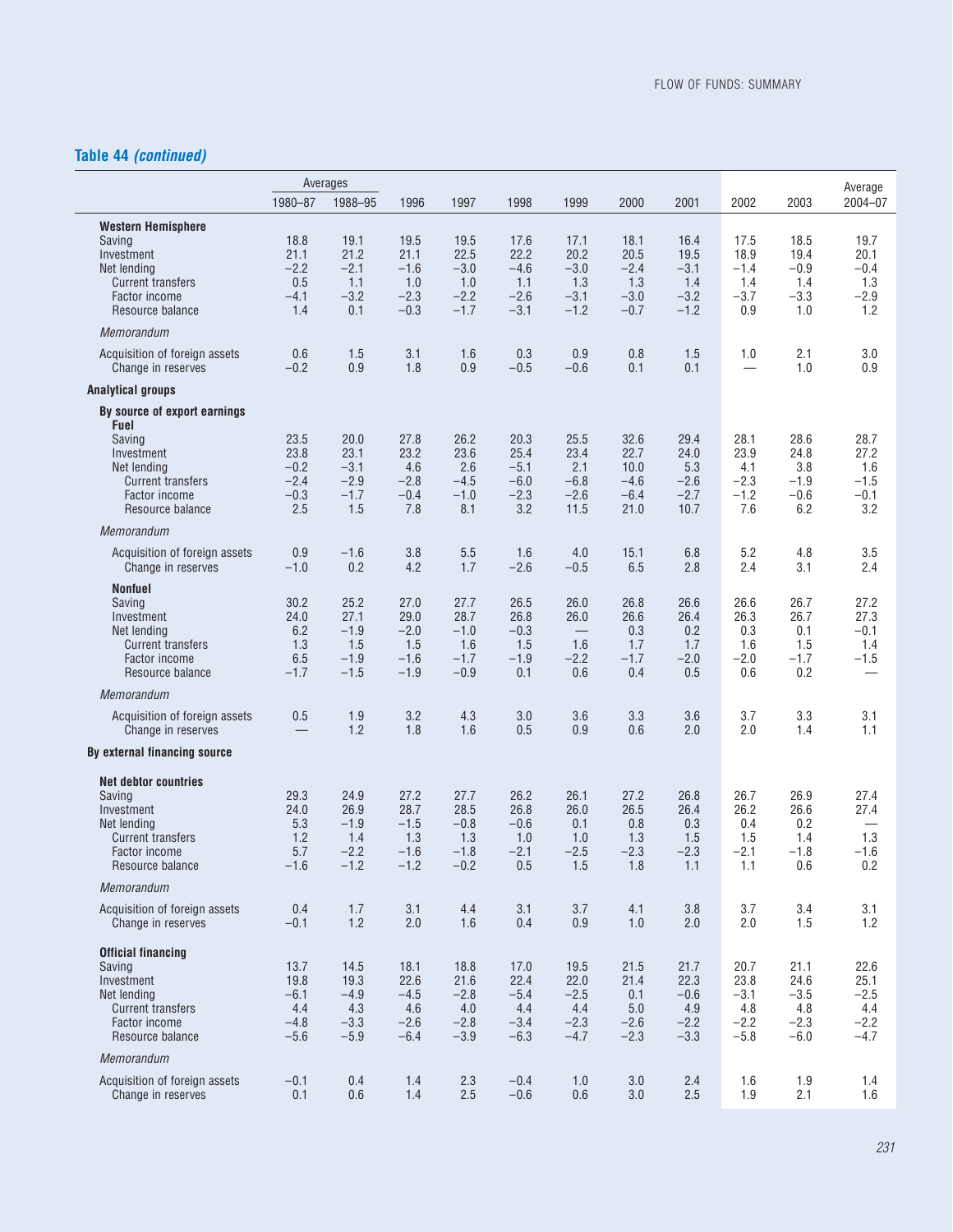#### **Table 44** *(concluded)*

|                                                                                                                                        |                                                               | Averages                                               |                                                   |                                                   |                                                   |                                                   |                                             |                                             |                                                |                                                   | Average                                           |
|----------------------------------------------------------------------------------------------------------------------------------------|---------------------------------------------------------------|--------------------------------------------------------|---------------------------------------------------|---------------------------------------------------|---------------------------------------------------|---------------------------------------------------|---------------------------------------------|---------------------------------------------|------------------------------------------------|---------------------------------------------------|---------------------------------------------------|
|                                                                                                                                        | 1980-87                                                       | 1988-95                                                | 1996                                              | 1997                                              | 1998                                              | 1999                                              | 2000                                        | 2001                                        | 2002                                           | 2003                                              | $2004 - 07$                                       |
| Net debtor countries by debt-<br>servicing experience                                                                                  |                                                               |                                                        |                                                   |                                                   |                                                   |                                                   |                                             |                                             |                                                |                                                   |                                                   |
| Countries with arrears and/or<br>rescheduling during 1994-98                                                                           |                                                               |                                                        |                                                   |                                                   |                                                   |                                                   |                                             |                                             |                                                |                                                   |                                                   |
| Saving<br>Investment<br>Net lending<br><b>Current transfers</b><br>Factor income<br>Resource balance                                   | 17.6<br>21.4<br>$-3.8$<br>0.7<br>$-2.9$<br>$-1.6$             | 20.2<br>23.1<br>$-2.8$<br>1.4<br>$-2.9$<br>$-0.9$      | 21.7<br>24.4<br>$-2.8$<br>1.1<br>$-1.3$<br>$-2.5$ | 21.0<br>24.5<br>$-3.5$<br>0.4<br>$-2.1$<br>$-1.8$ | 17.7<br>21.7<br>$-4.0$<br>0.1<br>$-3.1$<br>$-1.0$ | 19.3<br>20.0<br>$-0.7$<br>$-0.2$<br>$-3.7$<br>3.2 | 22.6<br>20.7<br>1.9<br>0.6<br>$-4.1$<br>5.5 | 21.3<br>21.3<br>1.3<br>$-3.3$<br>2.0        | 20.6<br>21.4<br>$-0.9$<br>1.4<br>$-2.7$<br>0.5 | 21.1<br>22.1<br>$-1.0$<br>1.5<br>$-2.1$<br>$-0.4$ | 22.3<br>23.4<br>$-1.1$<br>1.4<br>$-2.1$<br>$-0.4$ |
| Memorandum                                                                                                                             |                                                               |                                                        |                                                   |                                                   |                                                   |                                                   |                                             |                                             |                                                |                                                   |                                                   |
| Acquisition of foreign assets<br>Change in reserves                                                                                    | $-0.3$<br>$-0.5$                                              | 0.4<br>0.8                                             | 1.4<br>1.4                                        | 1.7<br>0.5                                        | 0.9<br>$-0.1$                                     | 2.9<br>0.2                                        | 5.8<br>2.0                                  | 3.6<br>1.4                                  | 2.6<br>1.2                                     | 2.7<br>1.8                                        | 1.8<br>1.1                                        |
| <b>Countries in transition</b><br>Saving<br>Investment<br>Net lending<br><b>Current transfers</b><br>Factor income<br>Resource balance | $\cdots$<br>$\cdots$<br>$\cdots$<br>$\cdots$<br>.<br>$\cdots$ | .<br>$\cdots$<br>$\cdots$<br>$\cdots$<br>.<br>$\cdots$ | 22.1<br>24.4<br>$-2.3$<br>0.7<br>$-0.7$<br>$-2.3$ | 21.2<br>24.0<br>$-2.8$<br>0.7<br>$-3.6$           | 17.2<br>21.0<br>$-3.8$<br>1.7<br>$-1.1$<br>$-4.4$ | 22.0<br>19.8<br>2.2<br>1.1<br>$-0.6$<br>1.8       | 26.6<br>21.1<br>5.5<br>1.1<br>$-1.0$<br>5.5 | 24.0<br>21.9<br>2.2<br>1.1<br>$-1.0$<br>2.1 | 23.2<br>22.7<br>0.5<br>1.0<br>$-1.4$<br>0.8    | 23.7<br>23.5<br>0.2<br>1.0<br>$-1.5$<br>0.8       | 23.1<br>24.7<br>$-1.6$<br>1.0<br>$-1.9$<br>$-0.7$ |
| Memorandum                                                                                                                             |                                                               |                                                        |                                                   |                                                   |                                                   |                                                   |                                             |                                             |                                                |                                                   |                                                   |
| Acquisition of foreign assets<br>Change in reserves                                                                                    | .<br>$\cdots$                                                 | $\cdots$<br>$\cdots$                                   | 2.0<br>0.2                                        | 5.7<br>1.1                                        | 3.1<br>$-0.3$                                     | 5.8<br>1.0                                        | 7.7<br>3.4                                  | 5.2<br>2.3                                  | 4.5<br>3.3                                     | 4.2<br>2.6                                        | 2.9<br>1.1                                        |

Note: The estimates in this table are based on individual countries' national accounts and balance of payments statistics. For many countries, the estimates of national saving are built up from national accounts data on gross domestic investment and from balance-of-payments-based data on net foreign investment. The latter, which is equivalent to the current account balance, comprises three components: current transfers, net factor income, and the resource balance. The mixing of data sources, which is dictated by availability, implies that the estimates for national saving that are derived incorporate the statistical discrepancies. Furthermore, errors, omissions, and asymmetries in balance of payments statistics affect the estimates for net lending; at the global level, net lending, which in theory would be zero, equals the world current account discrepancy. Notwithstanding these statistical shortcomings, flow of funds estimates, such as those presented in this table, provide a useful framework for analyzing development in saving and investment, both over time and across regions and countries. Country group composites are weighted by GDP valued at purchasing power parities (PPPs) as a share of total world GDP.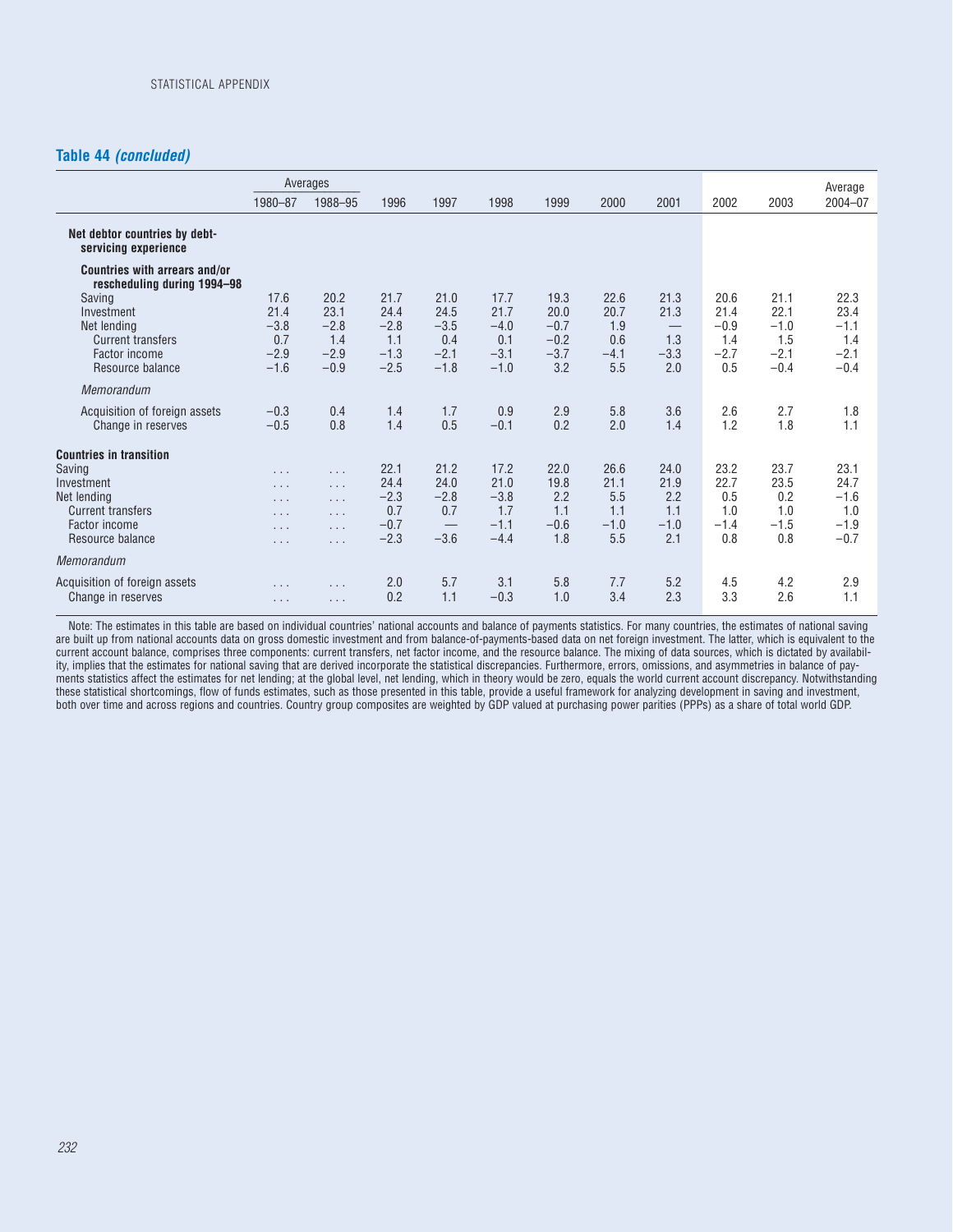#### **Table 45. Summary of World Medium-Term Baseline Scenario**

|                                                                                                                     |                          | Eight-Year<br>Averages      | Four-Year<br>Average                         |                          |                             |                          |                          | Four-Year<br>Average       |
|---------------------------------------------------------------------------------------------------------------------|--------------------------|-----------------------------|----------------------------------------------|--------------------------|-----------------------------|--------------------------|--------------------------|----------------------------|
|                                                                                                                     | 1984-91                  | 1992-99                     | $2000 - 03$                                  | 2000                     | 2001                        | 2002                     | 2003                     | 2004-07                    |
|                                                                                                                     |                          |                             | Annual percent change unless otherwise noted |                          |                             |                          |                          |                            |
| <b>World real GDP</b><br>Advanced economies<br>Developing countries<br>Countries in transition                      | 3.6<br>3.5<br>4.8<br>1.2 | 3.3<br>2.8<br>5.7<br>$-3.7$ | 3.3<br>2.2<br>4.7<br>5.0                     | 4.7<br>3.8<br>5.7<br>6.6 | 2.2<br>0.8<br>3.9<br>5.0    | 2.8<br>1.7<br>4.2<br>3.9 | 3.7<br>2.5<br>5.2<br>4.5 | 4.5<br>3.3<br>5.8<br>5.1   |
| Memorandum<br>Potential output<br>Major advanced economies                                                          | 2.8                      | 2.5                         | 2.5                                          | 2.6                      | 2.5                         | 2.5                      | 2.5                      | 2.5                        |
|                                                                                                                     |                          |                             |                                              |                          |                             |                          |                          |                            |
| World trade, volume <sup>1</sup><br>Imports                                                                         | 6.0                      | 6.6                         | 5.0                                          | 12.6                     | $-0.1$                      | 2.1                      | 6.1                      | 6.9                        |
| Advanced economies<br>Developing countries<br>Countries in transition<br><b>Exports</b>                             | 7.2<br>3.1<br>$-0.3$     | 6.7<br>7.1<br>1.6           | 4.5<br>7.0<br>10.0                           | 11.8<br>15.9<br>13.4     | $-1.3$<br>1.6<br>11.7       | 1.7<br>3.8<br>6.9        | 6.2<br>7.1<br>8.0        | 6.7<br>8.5<br>7.3          |
| Advanced economies<br>Developing countries<br>Countries in transition                                               | 6.5<br>6.1<br>0.2        | 6.4<br>8.7<br>1.6           | 4.3<br>6.7<br>7.9                            | 12.0<br>15.0<br>14.7     | $-1.1$<br>2.6<br>5.9        | 1.2<br>3.2<br>5.3        | 5.4<br>6.5<br>6.2        | 6.4<br>8.1<br>6.1          |
| Terms of trade<br>Advanced economies<br>Developing countries<br>Countries in transition                             | 1.0<br>$-3.4$<br>$-1.0$  | 0.2<br>0.1<br>$-2.0$        | $-0.4$<br>0.4<br>2.4                         | $-2.5$<br>6.3<br>9.0     | 0.3<br>$-3.0$<br>0.2        | 0.2<br>$-0.6$<br>$-0.8$  | 0.4<br>$-1.0$<br>1.3     | 0.5<br>$-0.4$<br>$-0.4$    |
| World prices in U.S. dollars<br><b>Manufactures</b><br>Oil<br>Nonfuel primary commodities                           | 5.8<br>$-5.2$<br>0.1     | $-0.6$<br>$-0.9$<br>$-0.6$  | $-0.2$<br>7.7<br>1.5                         | $-5.2$<br>57.0<br>1.8    | $-2.3$<br>$-14.0$<br>$-5.4$ | 2.6<br>0.5<br>4.2        | 4.2<br>$-0.8$<br>5.7     | 1.0<br>$-3.5$<br>3.1       |
| <b>Consumer prices</b><br>Advanced economies<br>Developing countries<br>Countries in transition                     | 4.4<br>49.0<br>17.7      | 2.3<br>25.5<br>155.2        | 1.9<br>5.8<br>14.0                           | 2.3<br>6.1<br>20.2       | 2.2<br>5.7<br>15.9          | 1.4<br>5.6<br>11.3       | 1.7<br>6.0<br>8.8        | 2.0<br>4.2<br>6.1          |
| Interest rates (in percent)<br>Real six-month LIBOR <sup>2</sup><br>World real long-term interest rate <sup>3</sup> | 4.9<br>5.1               | 3.2<br>3.8                  | 2.0<br>2.8                                   | 4.5<br>2.8               | 1.4<br>2.3                  | 0.9<br>3.1               | 1.3<br>2.9               | 3.6<br>3.4                 |
|                                                                                                                     |                          |                             |                                              | Percent of GDP           |                             |                          |                          |                            |
| <b>Balances on current account</b><br>Advanced economies<br>Developing countries<br>Countries in transition         | $-0.3$<br>$-1.8$<br>0.1  | 0.1<br>$-1.8$<br>$-1.4$     | $-0.8$<br>0.6<br>1.3                         | $-0.9$<br>1.2<br>3.6     | $-0.8$<br>0.7<br>1.4        | $-0.8$<br>0.4<br>0.2     | $-0.9$<br>$-0.1$         | $-0.8$<br>$-0.6$<br>$-1.8$ |
| <b>Total external debt</b><br>Developing countries<br>Countries in transition                                       | 39.3<br>9.4              | 41.7<br>44.3                | 40.1<br>41.7                                 | 40.6<br>48.5             | 40.3<br>42.4                | 40.9<br>39.4             | 38.8<br>36.3             | 33.9<br>32.0               |
| <b>Debt service</b><br>Developing countries<br>Countries in transition                                              | 5.0<br>2.3               | 5.7<br>5.2                  | 6.1<br>6.9                                   | 6.4<br>7.3               | 6.4<br>7.5                  | 5.9<br>6.4               | 5.8<br>6.3               | 5.0<br>4.9                 |

1Data refer to trade in goods and services.

2London interbank offered rate on U.S. dollar deposits less percent change in U.S. GDP deflator.

3GDP-weighted average of 10-year (or nearest maturity) government bond rates for the United States, Japan, Germany, France, Italy, the United Kingdom, and Canada.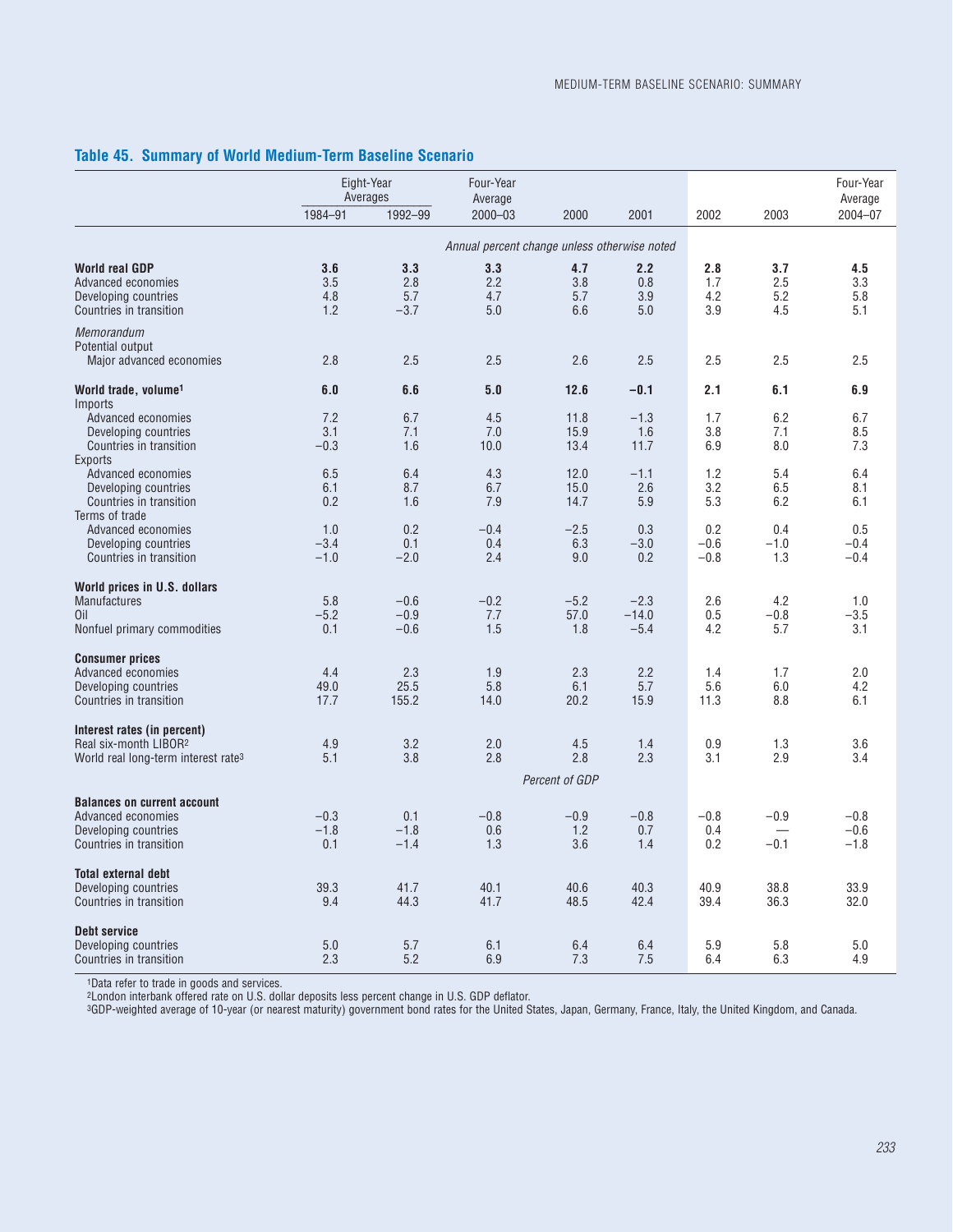|                                                              |            | Eight-Year<br>Averages | Four-Year<br>Average |                       |            |            |            | Four-Year<br>Average |
|--------------------------------------------------------------|------------|------------------------|----------------------|-----------------------|------------|------------|------------|----------------------|
|                                                              | 1984-91    | 1992-99                | $2000 - 03$          | 2000                  | 2001       | 2002       | 2003       | 2004-07              |
|                                                              |            |                        |                      | Annual percent change |            |            |            |                      |
| <b>Developing countries</b>                                  |            |                        |                      |                       |            |            |            |                      |
| <b>Real GDP</b>                                              | 4.8        | 5.7                    | 4.7                  | 5.7                   | 3.9        | 4.2        | 5.2        | 5.8                  |
| Export volume <sup>1</sup>                                   | 6.1        | 8.7                    | 6.7                  | 15.0                  | 2.6        | 3.2        | 6.5        | 8.1                  |
| Terms of trade <sup>1</sup>                                  | $-3.4$     | 0.1                    | 0.4                  | 6.3                   | $-3.0$     | $-0.6$     | $-1.0$     | $-0.4$               |
| Import volume <sup>1</sup>                                   | 3.1        | 7.1                    | 7.0                  | 15.9                  | 1.6        | 3.8        | 7.1        | 8.5                  |
| <b>Regional groups</b>                                       |            |                        |                      |                       |            |            |            |                      |
| <b>Africa</b>                                                |            |                        |                      |                       |            |            |            |                      |
| Real GDP                                                     | 2.6        | 2.4                    | 3.4                  | 3.0                   | 3.5        | 3.1        | 4.2        | 4.8                  |
| Export volume <sup>1</sup>                                   | 5.4        | 4.6                    | 3.3                  | 6.1                   | 2.4        | 0.9        | 3.7        | 6.7                  |
| Terms of trade <sup>1</sup>                                  | $-2.4$     | $-1.0$                 | 2.3                  | 13.6                  | $-3.4$     | $-0.5$     | 0.3        | $-1.4$               |
| Import volume <sup>1</sup>                                   | 2.3        | 4.4                    | 4.6                  | 4.4                   | 4.5        | 6.0        | 3.4        | 4.2                  |
| <b>Developing Asia</b>                                       |            |                        |                      |                       |            |            |            |                      |
| Real GDP                                                     | 7.1        | 7.8                    | 6.2                  | 6.7                   | 5.6        | 6.1        | 6.3        | 6.7                  |
| Export volume <sup>1</sup>                                   | 9.2        | 11.8                   | 9.2                  | 21.8                  | 2.3        | 6.4        | 7.3        | 9.7                  |
| Terms of trade <sup>1</sup>                                  | $-1.1$     | 0.1                    | $-0.9$               | $-2.2$                | $-0.7$     | 0.3        | $-1.0$     |                      |
| Import volume <sup>1</sup>                                   | 6.0        | 9.7                    | 10.1                 | 22.5                  | 2.5        | 7.7        | 8.5        | 10.7                 |
| <b>Middle East and Turkey</b>                                |            |                        |                      |                       |            |            |            |                      |
| Real GDP                                                     | 3.3        | 3.7                    | 4.0                  | 6.1                   | 1.5        | 3.6        | 4.7        | 5.1                  |
| Export volume <sup>1</sup>                                   | 5.6        | 5.9                    | 3.7                  | 6.8                   | 3.4        | $-0.4$     | 5.1        | 4.9                  |
| Terms of trade <sup>1</sup>                                  | $-7.2$     | 0.8                    | 2.7                  | 27.5                  | $-8.3$     | $-2.0$     | $-2.8$     | $-1.1$               |
| Import volume <sup>1</sup>                                   | $-0.5$     | 2.3                    | 6.0                  | 14.7                  | $-2.4$     | 6.3        | 6.0        | 6.4                  |
| <b>Western Hemisphere</b>                                    |            |                        |                      |                       |            |            |            |                      |
| Real GDP                                                     | 2.7        | 3.2                    | 1.7                  | 4.0                   | 0.6        | $-0.6$     | 3.0        | 3.9                  |
| Export volume <sup>1</sup>                                   | 4.3        | 7.9                    | 5.8                  | 12.6                  | 2.5        | 1.3        | 7.3        | 7.6                  |
| Terms of trade <sup>1</sup>                                  | $-1.9$     | 0.5                    | $-0.3$               | 2.5                   | $-2.6$     | $-0.9$     | $-0.2$     | $-0.4$               |
| Import volume <sup>1</sup>                                   | 5.6        | 9.4                    | 3.4                  | 11.1                  | 1.9        | $-5.5$     | 6.7        | 7.1                  |
| <b>Analytical groups</b>                                     |            |                        |                      |                       |            |            |            |                      |
| Net debtor countries by debt-<br>servicing experience        |            |                        |                      |                       |            |            |            |                      |
| Countries with arrears and/or<br>rescheduling during 1994-98 |            |                        |                      |                       |            |            |            |                      |
| <b>Real GDP</b><br>Export volume <sup>1</sup>                | 3.1<br>4.5 | 3.4<br>7.8             | 3.9<br>4.5           | 4.6<br>9.6            | 3.3<br>0.4 | 3.4<br>2.3 | 4.3<br>5.8 | 5.0<br>6.9           |
| Terms of trade <sup>1</sup>                                  | $-3.5$     | $-1.7$                 | 1.1                  | 10.5                  | $-2.2$     | $-1.3$     | $-2.2$     | $-0.6$               |
| Import volume <sup>1</sup>                                   | 0.2        | 4.9                    | 5.8                  | 9.9                   | 4.7        | 3.7        | 5.0        | 5.9                  |
|                                                              |            |                        |                      |                       |            |            |            |                      |

# **Table 46. Developing Countries—Medium-Term Baseline Scenario: Selected Economic Indicators**